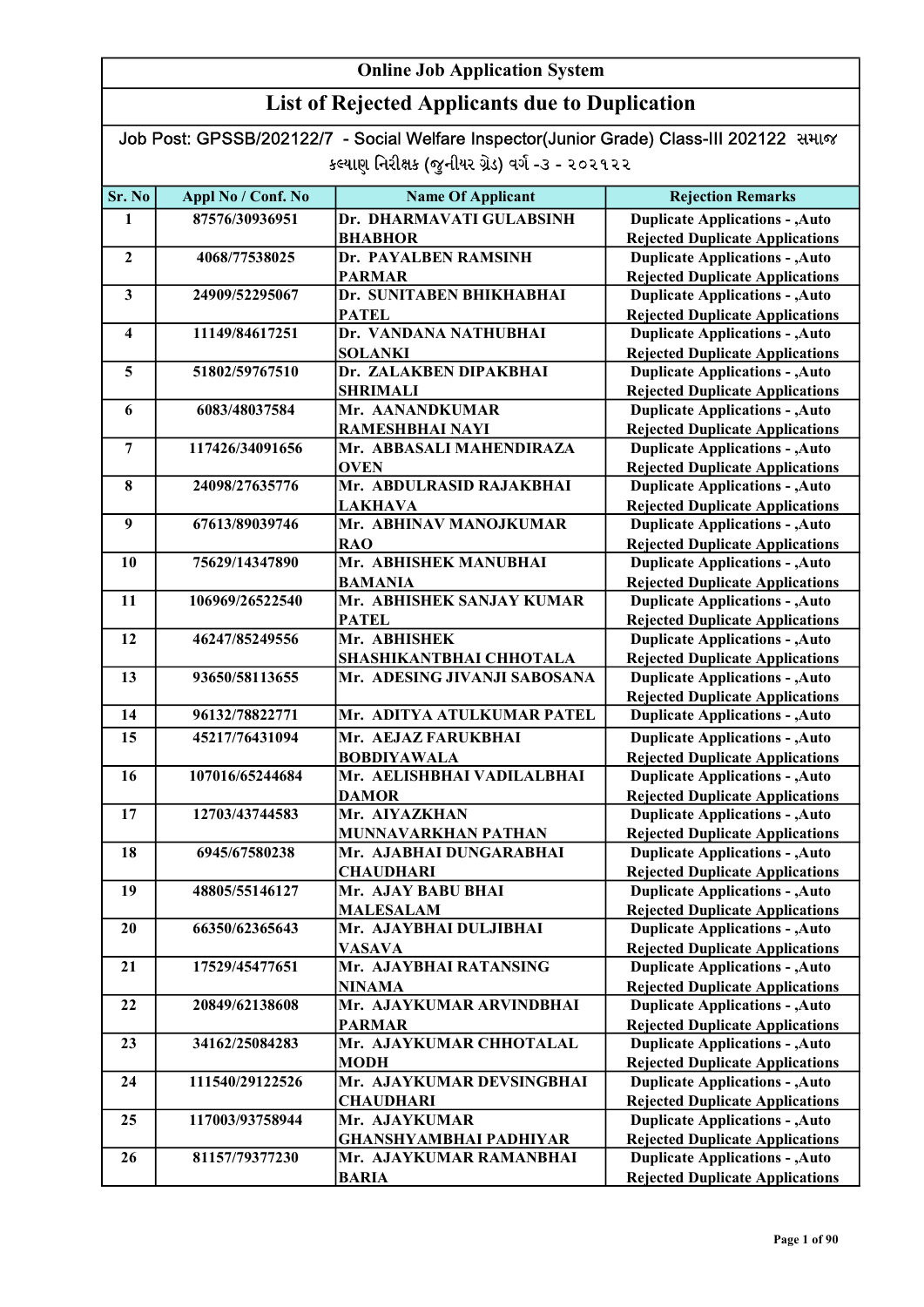| Job Post: GPSSB/202122/7 - Social Welfare Inspector(Junior Grade) Class-III 202122 समाळ |  |
|-----------------------------------------------------------------------------------------|--|
| કલ્યાણ નિરીક્ષક (જુનીયર ગ્રેડ) વર્ગ -૩ - ૨૦૨૧૨૨                                         |  |

| 27 | 99119/21260396  | Mr. AJAYKUMAR SAMRATJI                                   | <b>Duplicate Applications - , Auto</b>                                           |
|----|-----------------|----------------------------------------------------------|----------------------------------------------------------------------------------|
|    |                 | <b>THAKOR</b>                                            | <b>Rejected Duplicate Applications</b>                                           |
| 28 | 50725/24277840  | Mr. AJAYSINH BAKAJI RANA                                 | <b>Duplicate Applications - , Auto</b>                                           |
| 29 | 57983/48087406  | Mr. AJIT BHANUBHAI                                       | <b>Duplicate Applications - , Auto</b>                                           |
|    |                 | <b>MAKAWANA</b>                                          | <b>Rejected Duplicate Applications</b>                                           |
| 30 | 18083/21578306  | Mr. AJITBHA RAMABHA                                      | <b>Duplicate Applications - , Auto</b>                                           |
|    |                 | <b>GADHAVI</b>                                           | <b>Rejected Duplicate Applications</b>                                           |
| 31 | 103015/14237306 | Mr. AJITKUMAR FAJUBHAI                                   | <b>Duplicate Applications - , Auto</b>                                           |
|    |                 | <b>TARAL</b>                                             | <b>Rejected Duplicate Applications</b>                                           |
| 32 | 28040/73366052  | Mr. AJITSINH JAGATSINH                                   | <b>Duplicate Applications - , Auto</b>                                           |
|    |                 | <b>VAGHELA</b>                                           | <b>Rejected Duplicate Applications</b>                                           |
| 33 | 44544/98899905  | Mr. AKASH DINESHBHAI PARMAR                              | <b>Duplicate Applications - , Auto</b>                                           |
| 34 | 47551/11633084  | Mr. AKASHKUMAR BIPINBHAI                                 | <b>Rejected Duplicate Applications</b><br><b>Duplicate Applications - , Auto</b> |
|    |                 | <b>PARMAR</b>                                            | <b>Rejected Duplicate Applications</b>                                           |
| 35 | 90855/50976489  | Mr. AKASHKUMAR PRATAPBHAI                                | <b>Duplicate Applications - , Auto</b>                                           |
|    |                 | <b>CHAUDHARI</b>                                         | <b>Rejected Duplicate Applications</b>                                           |
| 36 | 2007/54296126   | Mr. AKSHAT JITENDRABHAI                                  | <b>Duplicate Applications - , Auto</b>                                           |
|    |                 | THAKAR                                                   | <b>Rejected Duplicate Applications</b>                                           |
| 37 | 39125/85083954  | Mr. AKSHAY                                               | <b>Duplicate Applications - , Auto</b>                                           |
|    |                 | <b>CHANDRAKANTBHAI VORA</b>                              | <b>Rejected Duplicate Applications</b>                                           |
| 38 | 39804/24041267  | Mr. AKSHAY DINESH BHAI RANA                              | <b>Duplicate Applications - , Auto</b>                                           |
| 39 | 84706/62491184  | Mr. AKSHAY VITHALBHAI VEGAD                              | <b>Duplicate Applications - , Auto</b>                                           |
|    |                 |                                                          | <b>Rejected Duplicate Applications</b>                                           |
| 40 | 87420/96428750  | Mr. AKSHAYKUMAR ARASIBHAI                                | <b>Duplicate Applications - , Auto</b>                                           |
|    |                 | <b>CHAUHAN</b>                                           | <b>Rejected Duplicate Applications</b>                                           |
| 41 | 72371/98761127  | Mr. AKSHAYKUMAR                                          | <b>Duplicate Applications - , Auto</b>                                           |
|    |                 | <b>BHARATBHAI PATEL</b>                                  | <b>Rejected Duplicate Applications</b>                                           |
| 42 | 50732/50409451  | Mr. AKSHAYKUMAR                                          | <b>Duplicate Applications - , Auto</b>                                           |
|    |                 | JAYESHBHAI PADVI                                         | <b>Rejected Duplicate Applications</b>                                           |
| 43 | 27069/90980975  | Mr. AKSHAYKUMAR KANTILAL                                 | <b>Duplicate Applications - , Auto</b>                                           |
|    |                 | <b>SONARA</b>                                            | <b>Rejected Duplicate Applications</b>                                           |
| 44 | 25923/86373941  | Mr. AKSHAYKUMAR                                          | <b>Duplicate Applications - , Auto</b>                                           |
|    |                 | <b>NARSINGBHAI PARMAR</b>                                | <b>Rejected Duplicate Applications</b>                                           |
| 45 | 73037/51091351  | Mr. AKSHAYKUMAR                                          | <b>Duplicate Applications - , Auto</b>                                           |
|    |                 | PRATAPBHAI RATHOD                                        | <b>Rejected Duplicate Applications</b>                                           |
| 46 | 85956/81708888  | Mr. AKSHAYKUMAR                                          | <b>Duplicate Applications - , Auto</b>                                           |
|    |                 | <b>VASANTBHAI PATEL</b>                                  | <b>Rejected Duplicate Applications</b>                                           |
| 47 | 105197/74937929 | Mr. AKSHAYRAJSINH                                        | <b>Duplicate Applications - , Auto</b>                                           |
|    |                 | <b>VIKRAMSINH JADEJA</b>                                 | <b>Rejected Duplicate Applications</b>                                           |
| 48 | 31280/17975625  | Mr. ALKESHKUMAR KHODABHAI                                | <b>Duplicate Applications - , Auto</b>                                           |
|    |                 | <b>SOLANKI</b>                                           | <b>Rejected Duplicate Applications</b>                                           |
| 49 | 72776/35975289  | Mr. ALOK SOMABHAI PATEL                                  | <b>Duplicate Applications - , Auto</b>                                           |
| 50 | 105095/80129969 | Mr. ALPESH MERAMBHAI                                     | <b>Duplicate Applications - , Auto</b>                                           |
|    |                 | <b>SOLANKI</b>                                           | <b>Rejected Duplicate Applications</b>                                           |
| 51 | 87717/62006118  | Mr. ALPESH NARBHERAM                                     | <b>Duplicate Applications - , Auto</b>                                           |
|    |                 | <b>SANGHAT</b>                                           | <b>Rejected Duplicate Applications</b>                                           |
| 52 | 90190/21971219  | Mr. ALPESH VALJIBHAI BARAIYA                             | <b>Duplicate Applications - , Auto</b>                                           |
|    |                 |                                                          | <b>Rejected Duplicate Applications</b>                                           |
| 53 | 94035/10236452  | Mr. ALPESHBHAI                                           | <b>Duplicate Applications - , Auto</b>                                           |
| 54 | 96183/20715581  | <b>BHUPENDRABHAI KHANMA</b><br>Mr. ALPESHBHAI RAMESHBHAI | <b>Rejected Duplicate Applications</b><br><b>Duplicate Applications - , Auto</b> |
|    |                 | <b>CHUDASAMA</b>                                         |                                                                                  |
|    |                 |                                                          | <b>Rejected Duplicate Applications</b>                                           |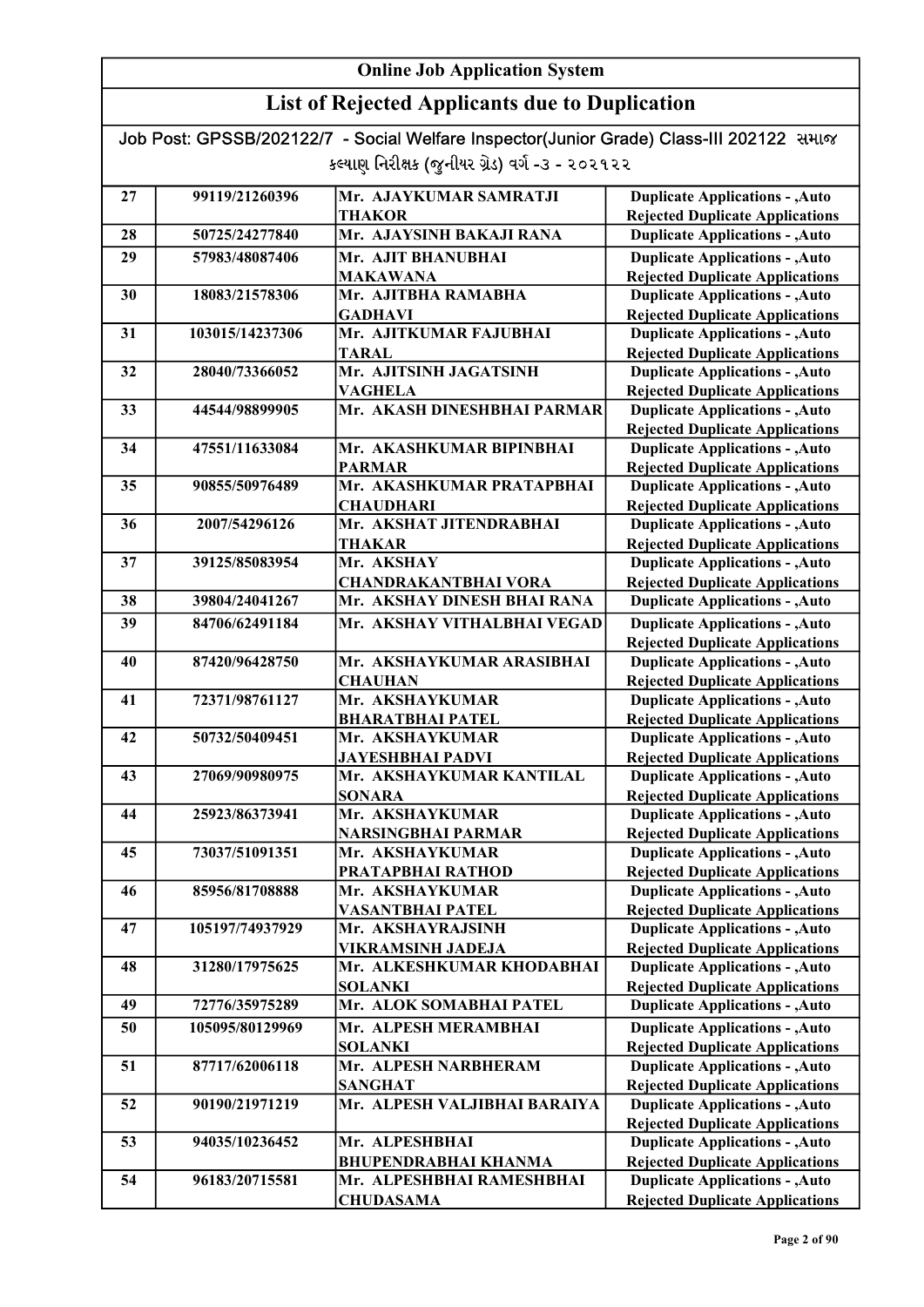| Job Post: GPSSB/202122/7 - Social Welfare Inspector(Junior Grade) Class-III 202122 समाल |  |
|-----------------------------------------------------------------------------------------|--|
| કલ્યાણ નિરીક્ષક (જુનીયર ગ્રેડ) વર્ગ -૩ - ૨૦૨૧૨૨                                         |  |

|    |                 | Mr. ALPESHKUMAR ARJANJI                      |                                                                                  |
|----|-----------------|----------------------------------------------|----------------------------------------------------------------------------------|
| 55 | 8902/85515378   | THAKOR                                       | <b>Duplicate Applications - , Auto</b><br><b>Rejected Duplicate Applications</b> |
| 56 | 54237/13195788  | Mr. ALPESHKUMAR GIRISHBHAI                   | <b>Duplicate Applications - , Auto</b>                                           |
|    |                 | <b>PARMAR</b>                                | <b>Rejected Duplicate Applications</b>                                           |
| 57 | 56658/89076438  | Mr. ALPESHKUMAR MOHANBHAI                    | <b>Duplicate Applications - , Auto</b>                                           |
|    |                 | <b>PARMAR</b>                                | <b>Rejected Duplicate Applications</b>                                           |
| 58 | 92664/14800197  | Mr. ALPESHKUMAR                              | <b>Duplicate Applications - , Auto</b>                                           |
|    |                 | RAMESHBHAI MANDLI                            | <b>Rejected Duplicate Applications</b>                                           |
| 59 | 727/42784655    | Mr. ALPESHKUMAR                              | <b>Duplicate Applications - , Auto</b>                                           |
|    |                 | VIRCHANDBHAI VAVDIA                          | <b>Rejected Duplicate Applications</b>                                           |
| 60 | 15326/40727484  | Mr. AMAD ISHA UTHAR                          | <b>Duplicate Applications - , Auto</b>                                           |
| 61 | 115570/31717414 | Mr. AMARATBHAI AYADANBHAI                    | <b>Duplicate Applications - , Auto</b>                                           |
|    |                 | <b>PARADIYA</b>                              | <b>Rejected Duplicate Applications</b>                                           |
| 62 | 90361/41742269  | Mr. AMARATBHAI BADAJI GELOT                  | <b>Duplicate Applications - , Auto</b>                                           |
|    |                 |                                              | <b>Rejected Duplicate Applications</b>                                           |
| 63 | 38408/68762324  | Mr. AMARDIPSINH RAMDEVSINH                   | <b>Duplicate Applications - , Auto</b>                                           |
|    |                 | <b>JADEJA</b>                                | <b>Rejected Duplicate Applications</b>                                           |
| 64 | 38533/35385224  | Mr. AMARDIPSINH RAMDEVSINH                   | <b>Duplicate Applications - , Auto</b>                                           |
|    |                 | <b>JADEJA</b>                                | <b>Rejected Duplicate Applications</b>                                           |
| 65 | 38797/42595128  | Mr. AMARDIPSINH RAMDEVSINH                   | <b>Duplicate Applications - , Auto</b>                                           |
|    |                 | <b>JADEJA</b>                                | <b>Rejected Duplicate Applications</b>                                           |
| 66 | 38841/95154248  | Mr. AMARDIPSINH RAMDEVSINH                   | <b>Duplicate Applications - , Auto</b>                                           |
|    |                 | <b>JADEJA</b>                                | <b>Rejected Duplicate Applications</b>                                           |
| 67 | 100330/74290576 | Mr. AMATHUBHAI BACHUBHAI                     | <b>Duplicate Applications - , Auto</b>                                           |
|    |                 | <b>KACHAROLA</b><br>Mr. AMBABHAI KARSHANBHAI | <b>Rejected Duplicate Applications</b>                                           |
| 68 | 26224/81591414  | <b>CHAUDHARI</b>                             | <b>Duplicate Applications - , Auto</b><br><b>Rejected Duplicate Applications</b> |
| 69 | 4374/18824778   | Mr. AMIT DEVRAJBHAI BORICHA                  | <b>Duplicate Applications - , Auto</b>                                           |
| 70 | 86758/87777476  | Mr. AMIT LALITBHAI JOTANIYA                  | <b>Duplicate Applications - , Auto</b>                                           |
| 71 | 61241/63754154  | Mr. AMIT MAGANBHAI ASARI                     | <b>Duplicate Applications - , Auto</b>                                           |
| 72 | 115472/99543965 | Mr. AMIT NAVINBHAI PARMAR                    | <b>Duplicate Applications - , Auto</b>                                           |
| 73 | 89127/86437195  | Mr. AMIT NITINBHAI VAGHELA                   | <b>Duplicate Applications - , Auto</b>                                           |
| 74 | 35522/70702173  | Mr. AMIT PRAVINBHAI MARU                     | <b>Duplicate Applications - , Auto</b>                                           |
|    |                 |                                              |                                                                                  |
| 75 | 24202/96486106  | Mr. AMIT SHANTILAL VYAS                      | <b>Duplicate Applications - , Auto</b>                                           |
| 76 | 23049/99722108  | Mr. AMITKUMAR HARSUKHBHAI                    | <b>Duplicate Applications - , Auto</b>                                           |
|    |                 | <b>GHADIYA</b>                               | <b>Rejected Duplicate Applications</b>                                           |
| 77 | 41313/69057337  | Mr. AMITKUMAR ISHVARBHAI                     | <b>Duplicate Applications - , Auto</b>                                           |
|    |                 | <b>KHANIYA</b><br>Mr. AMITKUMAR NATUBHAI     | <b>Rejected Duplicate Applications</b>                                           |
| 78 | 87538/73702714  | <b>PATEL</b>                                 | <b>Duplicate Applications - , Auto</b>                                           |
| 79 | 23181/89805135  | Mr. AMRATBHAI                                | <b>Rejected Duplicate Applications</b><br><b>Duplicate Applications - , Auto</b> |
|    |                 | <b>GOPICHANDBHAI BHOYE</b>                   | <b>Rejected Duplicate Applications</b>                                           |
| 80 | 84368/84963228  | Mr. AMRATBHAI PIRABHAI                       | <b>Duplicate Applications - , Auto</b>                                           |
|    |                 | <b>CHAUDHARY</b>                             | <b>Rejected Duplicate Applications</b>                                           |
| 81 | 103764/60872037 | Mr. AMRATBHAI PIRABHAI                       | <b>Duplicate Applications - , Auto</b>                                           |
|    |                 | <b>CHAUDHARY</b>                             | <b>Rejected Duplicate Applications</b>                                           |
| 82 | 98750/30273246  | Mr. ANAND HARISHBHAI                         | <b>Duplicate Applications - , Auto</b>                                           |
|    |                 | <b>KAUSHAL</b>                               | <b>Rejected Duplicate Applications</b>                                           |
| 83 | 5366/37022982   | Mr. ANAND RAJSINGBHAI                        | <b>Duplicate Applications - , Auto</b>                                           |
|    |                 | <b>PARMAR</b>                                | <b>Rejected Duplicate Applications</b>                                           |
| 84 | 17/35812374     | Mr. ANAND RASIKLAL SANGANI                   | <b>Duplicate Applications - , Auto</b>                                           |
|    |                 |                                              |                                                                                  |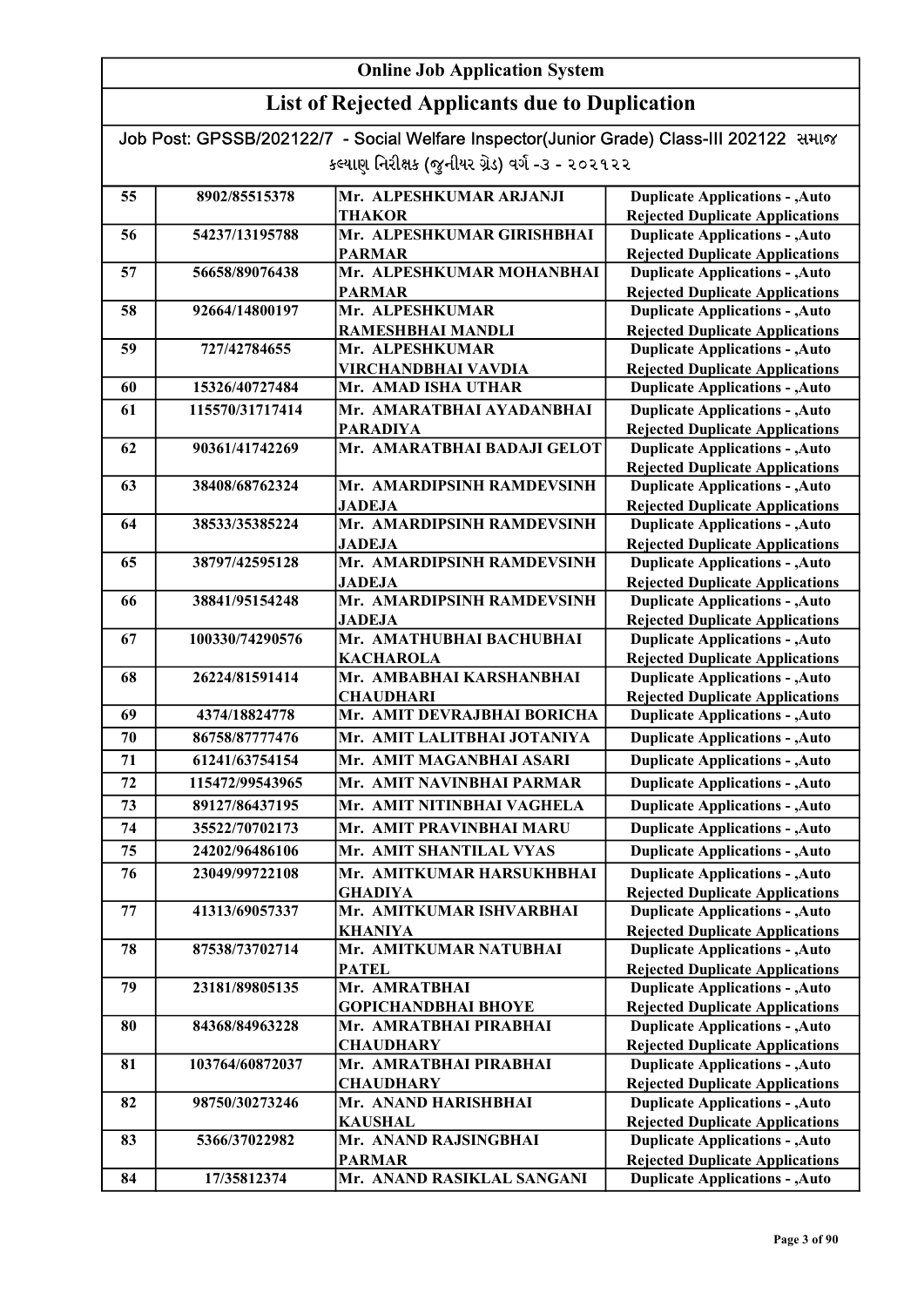### List of Rejected Applicants due to Duplication

| 85  | 61588/75723038  | Mr. ANANDKUMAR                              | <b>Duplicate Applications - , Auto</b>                                           |
|-----|-----------------|---------------------------------------------|----------------------------------------------------------------------------------|
|     |                 | <b>MAHENDRABHAI ROHIT</b>                   | <b>Rejected Duplicate Applications</b>                                           |
| 86  | 105451/45308719 | Mr. ANANDKUMAR VAJABHAI                     | <b>Duplicate Applications - , Auto</b>                                           |
|     |                 | <b>SOLANKI</b>                              | <b>Rejected Duplicate Applications</b>                                           |
| 87  | 41688/36892748  | Mr. ANANTKUMAR ATULBHAI                     | <b>Duplicate Applications - , Auto</b>                                           |
|     |                 | <b>PATEL</b>                                | <b>Rejected Duplicate Applications</b>                                           |
| 88  | 11376/48106369  | Mr. ANIL BALDEVBHAI                         | <b>Duplicate Applications - , Auto</b>                                           |
|     |                 | <b>KANZARIYA</b>                            | <b>Rejected Duplicate Applications</b>                                           |
| 89  | 69095/21848947  | Mr. ANIL NARSHI PARIYA                      | <b>Duplicate Applications - , Auto</b>                                           |
| 90  | 12363/57535207  | Mr. ANIL RAMJI MAKWANA                      | <b>Duplicate Applications - , Auto</b>                                           |
| 91  | 23697/10508548  | Mr. ANIL VRUJLAL VANIYA                     | <b>Duplicate Applications - , Auto</b>                                           |
| 92  | 87675/16721251  | Mr. ANILBHAI DHIRUBHAI                      | <b>Duplicate Applications - , Auto</b>                                           |
|     |                 | <b>KHANDALA</b>                             | <b>Rejected Duplicate Applications</b>                                           |
| 93  | 26469/23971416  | Mr. ANILBHAI ISHWARBHAI                     | <b>Duplicate Applications - , Auto</b>                                           |
|     |                 | <b>LIMBAD</b>                               | <b>Rejected Duplicate Applications</b>                                           |
| 94  | 96880/34528508  | Mr. ANILKUMAR DANTANI                       | <b>Duplicate Applications - , Auto</b>                                           |
|     |                 | KINUBHAI HATABHAI DANTANI                   | <b>Rejected Duplicate Applications</b>                                           |
| 95  | 72769/64867417  | Mr. ANILKUMAR HARESHBHAI                    | <b>Duplicate Applications - , Auto</b>                                           |
|     |                 | <b>PRIYADARSHI</b>                          | <b>Rejected Duplicate Applications</b>                                           |
| 96  | 73245/63835451  | Mr. ANILKUMAR NARAYANBHAI                   | <b>Duplicate Applications - , Auto</b>                                           |
|     |                 | <b>YOGI</b>                                 | <b>Rejected Duplicate Applications</b>                                           |
| 97  | 61780/72518247  | Mr. ANILKUMAR RADHUBHAI                     | <b>Duplicate Applications - , Auto</b>                                           |
|     |                 | <b>BUMBARIYA</b>                            | <b>Rejected Duplicate Applications</b>                                           |
| 98  | 7814/94322363   | Mr. ANIS MAHMADUMAR ABBA                    | <b>Duplicate Applications - , Auto</b>                                           |
| 99  | 7148/28529202   | Mr. ANISH ISHAKBHAI KAJI                    | <b>Duplicate Applications - , Auto</b>                                           |
| 100 | 43313/39137739  | Mr. ANKIT ASHOKBHAI                         | <b>Duplicate Applications - , Auto</b>                                           |
|     |                 | <b>DHAMECHA</b>                             | <b>Rejected Duplicate Applications</b>                                           |
| 101 | 94668/30605224  | Mr. ANKIT MAHESHBHAI                        | <b>Duplicate Applications - , Auto</b>                                           |
|     |                 | <b>BHADARKA</b>                             | <b>Rejected Duplicate Applications</b>                                           |
| 102 | 61146/54679010  | Mr. ANKITBHAI VANRAJBHAI                    | <b>Duplicate Applications - , Auto</b>                                           |
|     | 105160/15409367 | <b>PARMAR</b><br>Mr. ANKITKUMAR BHAILALBHAI | <b>Rejected Duplicate Applications</b>                                           |
| 103 |                 |                                             | <b>Duplicate Applications - , Auto</b>                                           |
| 104 | 33635/12837228  | <b>PARMAR</b><br>Mr. ANKITKUMAR             | <b>Rejected Duplicate Applications</b><br><b>Duplicate Applications - , Auto</b> |
|     |                 | <b>HASMUKHBHAI PATEL</b>                    | <b>Rejected Duplicate Applications</b>                                           |
| 105 | 8999/76907386   | Mr. ANKITKUMAR JAGDISHBHAI                  | <b>Duplicate Applications - , Auto</b>                                           |
|     |                 | <b>OZA</b>                                  | <b>Rejected Duplicate Applications</b>                                           |
| 106 | 5014/39557133   | Mr. ANKITKUMAR KAMABHAI                     | <b>Duplicate Applications - , Auto</b>                                           |
|     |                 | <b>CHAVADA</b>                              | <b>Rejected Duplicate Applications</b>                                           |
| 107 | 22181/22544389  | Mr. ANURAG SHRIPAL VAGHELA                  | <b>Duplicate Applications - , Auto</b>                                           |
| 108 | 59661/47458521  | Mr. APURV ARVINDBHAI PATEL                  | <b>Duplicate Applications - , Auto</b>                                           |
| 109 | 104599/38362820 | Mr. APURVA UKABHAI PATEL                    | <b>Duplicate Applications - , Auto</b>                                           |
| 110 | 73968/77527286  | Mr. ARBAZHUSEN JAHIDHUSEN                   | <b>Duplicate Applications - , Auto</b>                                           |
|     |                 | <b>SHAIKH</b>                               | <b>Rejected Duplicate Applications</b>                                           |
| 111 | 3986/90676852   | Mr. ARJANBHAI GABHROOBHAI                   | <b>Duplicate Applications - , Auto</b>                                           |
|     |                 | <b>BHADEEYADRA</b>                          | <b>Rejected Duplicate Applications</b>                                           |
| 112 | 3644/95126163   | Mr. ARJUNDAN MAYURDAN                       | <b>Duplicate Applications - , Auto</b>                                           |
|     |                 | <b>BOKSHA</b>                               | <b>Rejected Duplicate Applications</b>                                           |
| 113 | 59583/10236819  | Mr. ARVINDKUMAR DINESHBHAI                  | <b>Duplicate Applications - , Auto</b>                                           |
|     |                 | <b>SADHU</b>                                | <b>Rejected Duplicate Applications</b>                                           |
| 114 | 9513/27913953   | Mr. ARVINDKUMAR                             | <b>Duplicate Applications - , Auto</b>                                           |
|     |                 | <b>SARMANBHAI BHARDA</b>                    | <b>Rejected Duplicate Applications</b>                                           |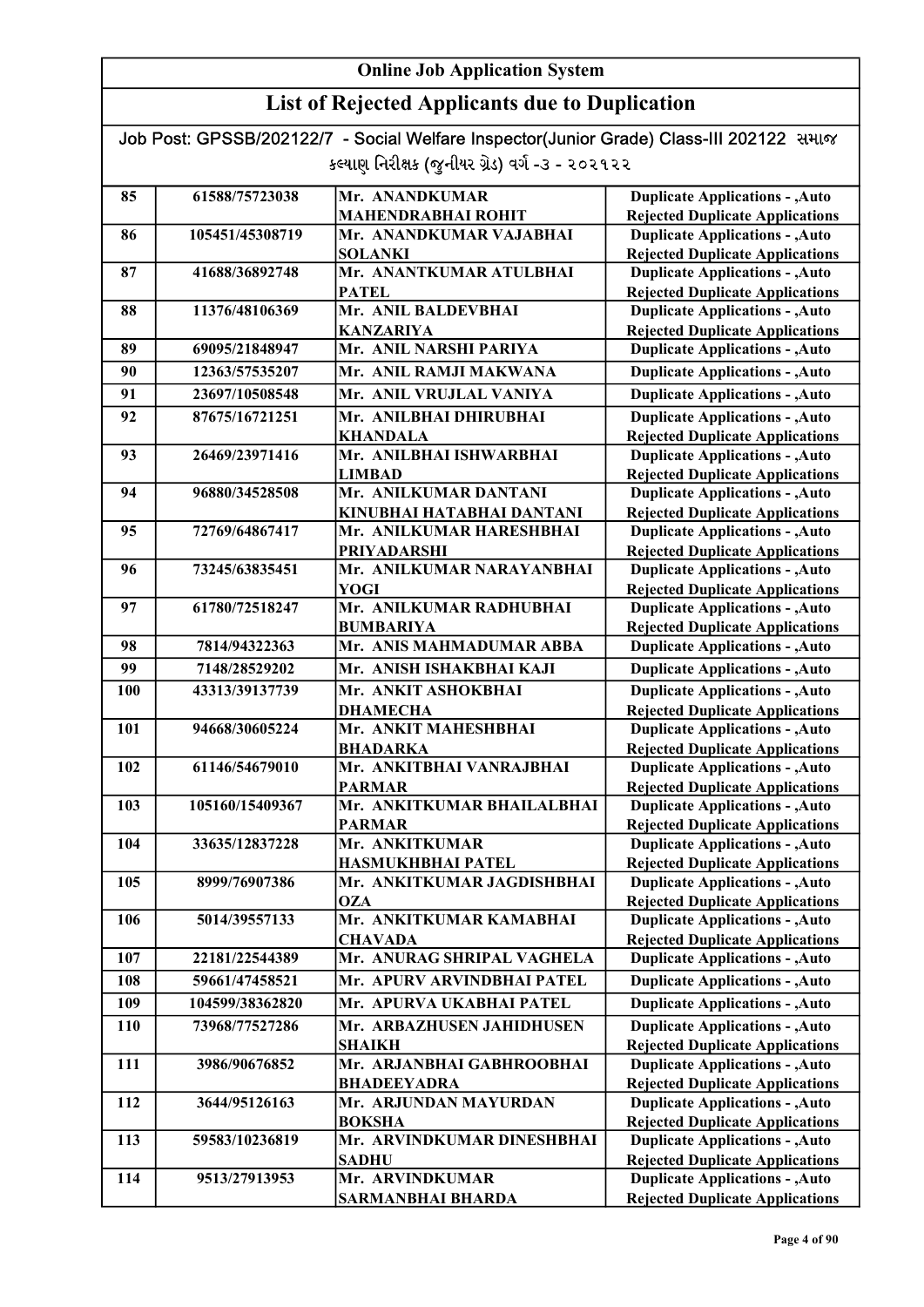# List of Rejected Applicants due to Duplication

|                                                 | Job Post: GPSSB/202122/7 - Social Welfare Inspector(Junior Grade) Class-III 202122 समाळ |                                                |                                                                                  |  |
|-------------------------------------------------|-----------------------------------------------------------------------------------------|------------------------------------------------|----------------------------------------------------------------------------------|--|
| કલ્યાણ નિરીક્ષક (જુનીયર ગ્રેડ) વર્ગ -૩ - ૨૦૨૧૨૨ |                                                                                         |                                                |                                                                                  |  |
|                                                 |                                                                                         |                                                |                                                                                  |  |
| 115                                             | 47972/45334098                                                                          | Mr. ASHISH LAXMANBHAI JITIYA                   | <b>Duplicate Applications - , Auto</b>                                           |  |
|                                                 |                                                                                         |                                                | <b>Rejected Duplicate Applications</b>                                           |  |
| 116                                             | 48079/13834259                                                                          | Mr. ASHISH LAXMANBHAI JITIYA                   | <b>Duplicate Applications - , Auto</b>                                           |  |
|                                                 |                                                                                         |                                                | <b>Rejected Duplicate Applications</b>                                           |  |
| 117                                             | 16343/17236479                                                                          | Mr. ASHISH SURESH BHAI DATT                    | <b>Duplicate Applications - , Auto</b>                                           |  |
| 118                                             | 52679/11766215                                                                          | Mr. ASHISHBHAI GANESHBHAI                      | <b>Duplicate Applications - , Auto</b>                                           |  |
|                                                 |                                                                                         | <b>PRAJAPATI</b>                               | <b>Rejected Duplicate Applications</b>                                           |  |
| 119                                             | 117171/80500170                                                                         | Mr. ASHISHKUMAR ARJUNBHAI                      | <b>Duplicate Applications - , Auto</b>                                           |  |
|                                                 |                                                                                         | <b>DAMOR</b>                                   | <b>Rejected Duplicate Applications</b>                                           |  |
| 120                                             | 24474/89385928                                                                          | Mr. ASHISHKUMAR BALDEVBHAI<br><b>PRAJAPATI</b> | <b>Duplicate Applications - , Auto</b>                                           |  |
| 121                                             | 44786/10735464                                                                          | Mr. ASHISHKUMAR                                | <b>Rejected Duplicate Applications</b><br><b>Duplicate Applications - , Auto</b> |  |
|                                                 |                                                                                         | <b>MAHENDRABHAI VASAVA</b>                     | <b>Rejected Duplicate Applications</b>                                           |  |
| 122                                             | 19918/48179493                                                                          | Mr. ASHISHKUMAR                                | <b>Duplicate Applications - , Auto</b>                                           |  |
|                                                 |                                                                                         | MUKESHBHAI NALIYAPARA                          | <b>Rejected Duplicate Applications</b>                                           |  |
| 123                                             | 96629/99744996                                                                          | Mr. ASHISHKUMAR                                | <b>Duplicate Applications - , Auto</b>                                           |  |
|                                                 |                                                                                         | RAGHAVBHAI KALSARIYA                           | <b>Rejected Duplicate Applications</b>                                           |  |
| 124                                             | 89404/78458209                                                                          | Mr. ASHISHKUMAR SHANTILAL                      | <b>Duplicate Applications - , Auto</b>                                           |  |
|                                                 |                                                                                         | <b>PARMAR</b>                                  | <b>Rejected Duplicate Applications</b>                                           |  |
| 125                                             | 135/94952183                                                                            | Mr. ASHISHKUMAR                                | <b>Duplicate Applications - , Auto</b>                                           |  |
|                                                 |                                                                                         | VIRCHANDBHAI SOLANKI                           | <b>Rejected Duplicate Applications</b>                                           |  |
| 126                                             | 89693/13029098                                                                          | Mr. ASHOKBHAI                                  | <b>Duplicate Applications - , Auto</b>                                           |  |
|                                                 |                                                                                         | HARCHANDBHAI KHAVDA                            | <b>Rejected Duplicate Applications</b>                                           |  |
| 127                                             | 91360/92456134                                                                          | Mr. ASHOKBHAI                                  | <b>Duplicate Applications - , Auto</b>                                           |  |
|                                                 |                                                                                         | <b>HARCHANDBHAI KHAVDA</b>                     | <b>Rejected Duplicate Applications</b>                                           |  |
| 128                                             | 8806/84128050                                                                           | Mr. ASHOKKUMAR HIRABHAI                        | <b>Duplicate Applications - , Auto</b>                                           |  |
|                                                 |                                                                                         | <b>SAGATHIYA</b>                               | <b>Rejected Duplicate Applications</b>                                           |  |
| 129                                             | 8843/64802733                                                                           | Mr. ASHOKKUMAR HIRABHAI                        | <b>Duplicate Applications - , Auto</b>                                           |  |
|                                                 |                                                                                         | <b>SAGATHIYA</b>                               | <b>Rejected Duplicate Applications</b>                                           |  |
| 130                                             | 35082/75889314                                                                          | Mr. ASHOKKUMAR NAGAJI                          | <b>Duplicate Applications - , Auto</b>                                           |  |
|                                                 |                                                                                         | <b>CHAUDHARI</b>                               | <b>Rejected Duplicate Applications</b>                                           |  |
| 131                                             | 15130/46655624                                                                          | Mr. ASHVIN DAYABHAI PARMAR                     | <b>Duplicate Applications - , Auto</b>                                           |  |
| 132                                             | 108539/23473014                                                                         | Mr. ASHVIN HARIBHAI                            | <b>Duplicate Applications - , Auto</b>                                           |  |
|                                                 |                                                                                         | <b>LUNAGARIYA</b>                              | <b>Rejected Duplicate Applications</b>                                           |  |
| 133                                             | 49586/74792382                                                                          | Mr. ASHVINBHAI DINESHBHAI                      | <b>Duplicate Applications - , Auto</b>                                           |  |
|                                                 |                                                                                         | <b>MULIYA</b>                                  | <b>Rejected Duplicate Applications</b>                                           |  |
| 134                                             | 52170/41628966                                                                          | Mr. ASHVINKUMAR MALABHAI                       | <b>Duplicate Applications - , Auto</b>                                           |  |
|                                                 |                                                                                         | <b>CHAVDA</b>                                  | <b>Rejected Duplicate Applications</b>                                           |  |
| 135                                             | 18588/88310744                                                                          | Mr. ASHVINSINH                                 | <b>Duplicate Applications - , Auto</b>                                           |  |
|                                                 |                                                                                         | <b>DASHARATHSINH RATHOD</b>                    | <b>Rejected Duplicate Applications</b>                                           |  |
| 136                                             | 39414/45676843                                                                          | Mr. ASHWINKUMAR RAGABHAI                       | <b>Duplicate Applications - , Auto</b>                                           |  |
|                                                 |                                                                                         | <b>CHAUDHARI</b>                               | <b>Rejected Duplicate Applications</b>                                           |  |
| 137                                             | 14772/84735779                                                                          | Mr. ASMITBHAI HERMESHBHAI                      | <b>Duplicate Applications - , Auto</b>                                           |  |
|                                                 |                                                                                         | <b>SUVERA</b>                                  | <b>Rejected Duplicate Applications</b>                                           |  |
| 138                                             | 38731/53228276                                                                          | Mr. ASVINBHAI BHARATBHAI                       | <b>Duplicate Applications - , Auto</b>                                           |  |
| 139                                             | 54088/22015286                                                                          | <b>METALIYA</b><br>Mr. ATISHBHAI MAHENDRABHAI  | <b>Rejected Duplicate Applications</b>                                           |  |
|                                                 |                                                                                         | <b>GANVIT</b>                                  | <b>Duplicate Applications - , Auto</b><br><b>Rejected Duplicate Applications</b> |  |
| 140                                             | 14835/68234809                                                                          | Mr. ATULKUMAR CHANDUBHAI                       | <b>Duplicate Applications - , Auto</b>                                           |  |
|                                                 |                                                                                         | <b>PARMAR</b>                                  | <b>Rejected Duplicate Applications</b>                                           |  |
| 141                                             | 22037/77940140                                                                          | Mr. ATULKUMAR KANTILAL                         | <b>Duplicate Applications - , Auto</b>                                           |  |
|                                                 |                                                                                         | <b>PARMAR</b>                                  | <b>Rejected Duplicate Applications</b>                                           |  |
| 142                                             | 21042/35330081                                                                          | Mr. AVI DINESHBHAI VAISHNANI                   | <b>Duplicate Applications - , Auto</b>                                           |  |

Rejected Duplicate Applications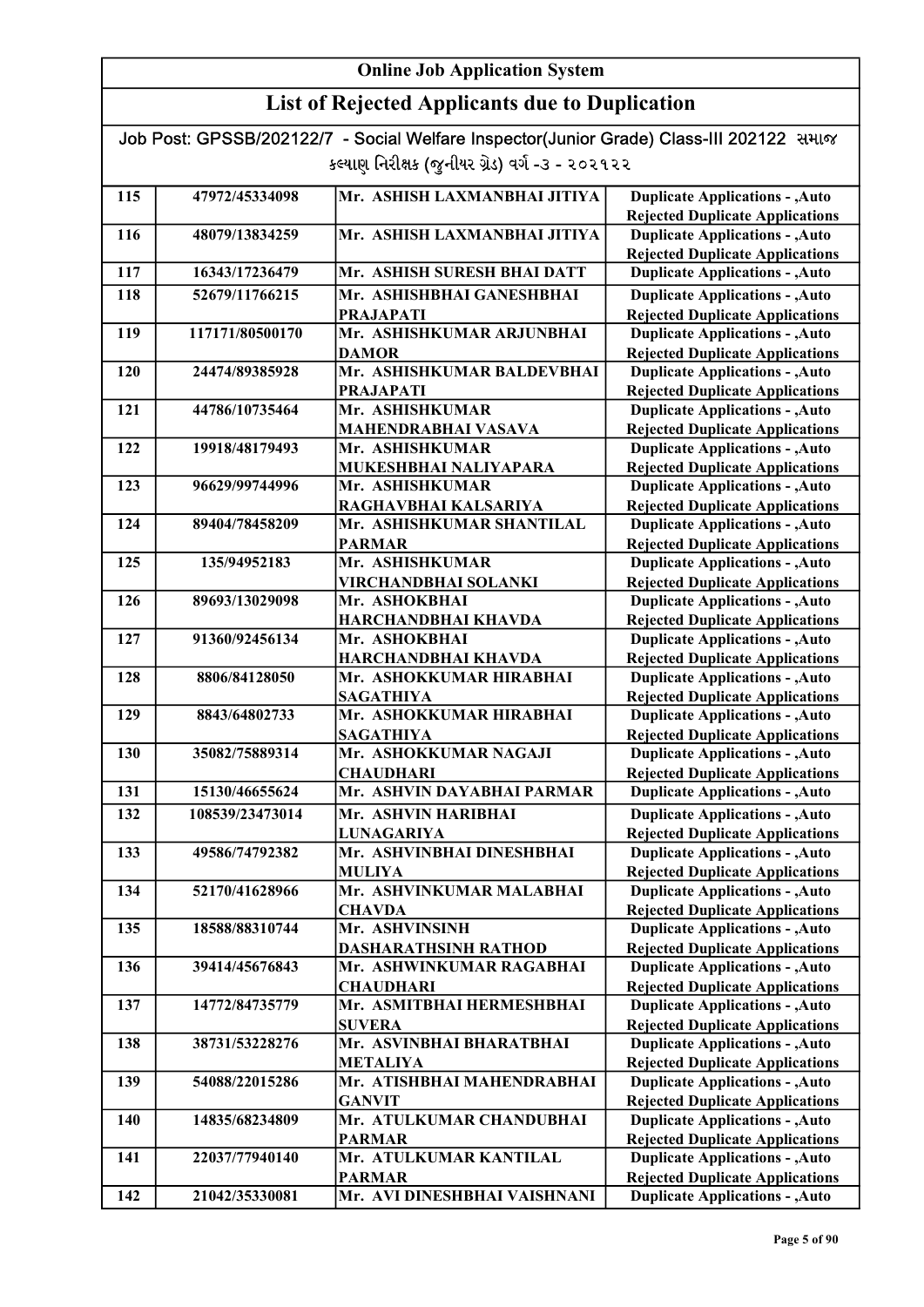### List of Rejected Applicants due to Duplication

| 143 | 50758/34606240  | Mr. AXAYKUMAR MANHARBHAI                | <b>Duplicate Applications - , Auto</b>                                           |
|-----|-----------------|-----------------------------------------|----------------------------------------------------------------------------------|
|     |                 | <b>CHAUDHARI</b>                        | <b>Rejected Duplicate Applications</b>                                           |
| 144 | 65403/40162347  | Mr. AZADBHAI HARIBHAI                   | <b>Duplicate Applications - , Auto</b>                                           |
|     |                 | <b>MAKWANA</b>                          | <b>Rejected Duplicate Applications</b>                                           |
| 145 | 6167/35634842   | Mr. BALDEV RAMJI AAYAR                  | <b>Duplicate Applications - , Auto</b>                                           |
| 146 | 79333/60763757  | Mr. BALDEVBHAI MANJIBHAI                | <b>Duplicate Applications - , Auto</b>                                           |
|     |                 | <b>DESAI</b>                            | <b>Rejected Duplicate Applications</b>                                           |
| 147 | 47582/20099569  | Mr. BALVANTBHAI GIMLYABHAI              | <b>Duplicate Applications - , Auto</b>                                           |
|     |                 | <b>VASAVA</b>                           | <b>Rejected Duplicate Applications</b>                                           |
| 148 | 885/38269553    | Mr. BALVANTBHAI GOVINDBHAI              | <b>Duplicate Applications - , Auto</b>                                           |
|     |                 | <b>GOHIL</b>                            | <b>Rejected Duplicate Applications</b>                                           |
| 149 | 945/83187533    | Mr. BALVANTBHAI KASUBHAI                | <b>Duplicate Applications - , Auto</b>                                           |
|     |                 | <b>DANGI</b>                            | <b>Rejected Duplicate Applications</b>                                           |
| 150 | 73396/98224423  | Mr. BHADRESH RAMBHAI                    | <b>Duplicate Applications - , Auto</b>                                           |
| 151 | 82151/35195794  | <b>DANGAR</b><br>Mr. BHAGESH HARESHBHAI | <b>Rejected Duplicate Applications</b><br><b>Duplicate Applications - , Auto</b> |
|     |                 | <b>SADADIYA</b>                         |                                                                                  |
| 152 | 10916/53583639  | Mr. BHAGVANBHAI ARAJANBHAI              | <b>Rejected Duplicate Applications</b><br><b>Duplicate Applications - , Auto</b> |
|     |                 | <b>CHAVDA</b>                           | <b>Rejected Duplicate Applications</b>                                           |
| 153 | 76176/21148437  | Mr. BHARAT DHIRUBHAI                    | <b>Duplicate Applications - , Auto</b>                                           |
|     |                 | <b>DANGAR</b>                           | <b>Rejected Duplicate Applications</b>                                           |
| 154 | 113035/21561358 | Mr. BHARAT RANMALBHAI                   | <b>Duplicate Applications - , Auto</b>                                           |
|     |                 | <b>PARMAR</b>                           | <b>Rejected Duplicate Applications</b>                                           |
| 155 | 36305/30190005  | Mr. BHARAT SEFABHAI HADIYA              | <b>Duplicate Applications - , Auto</b>                                           |
| 156 | 36987/19342272  | Mr. BHARATBHAI BHOJBHAI                 | <b>Duplicate Applications - , Auto</b>                                           |
|     |                 | <b>BARAIYA</b>                          | <b>Rejected Duplicate Applications</b>                                           |
| 157 | 3435/43266590   | Mr. BHARATBHAI BIJALBHAI                | <b>Duplicate Applications - , Auto</b>                                           |
|     |                 | <b>BELDAR</b>                           | <b>Rejected Duplicate Applications</b>                                           |
| 158 | 82804/60161074  | Mr. BHARATBHAI MANUBHAI                 | <b>Duplicate Applications - , Auto</b>                                           |
|     |                 | <b>TARBADA</b>                          | <b>Rejected Duplicate Applications</b>                                           |
| 159 | 41640/31957346  | Mr. BHARATBHAI PARKHABHAI               | <b>Duplicate Applications - , Auto</b>                                           |
|     |                 | <b>CHAUDHARY</b>                        | <b>Rejected Duplicate Applications</b>                                           |
| 160 | 46175/68627665  | Mr. BHARATBHAI RAMSHIBHAI               | <b>Duplicate Applications - , Auto</b>                                           |
|     |                 | <b>SOLANKI</b>                          | <b>Rejected Duplicate Applications</b>                                           |
| 161 | 34229/52320785  | Mr. BHARATBHAI SHANKARBHAI              | <b>Duplicate Applications - , Auto</b>                                           |
|     |                 | SOLANKI                                 | <b>Rejected Duplicate Applications</b>                                           |
| 162 | 65846/21543918  | Mr. BHARATBHAI VERSIBHAI                | <b>Duplicate Applications - , Auto</b>                                           |
|     |                 | <b>PARMAR</b>                           | <b>Rejected Duplicate Applications</b>                                           |
| 163 | 83982/44307181  | Mr. BHARATHBHAI                         | <b>Duplicate Applications - , Auto</b>                                           |
|     |                 | <b>CHITHARBHAI SOLANKI</b>              | <b>Rejected Duplicate Applications</b>                                           |
| 164 | 59949/10582509  | Mr. BHARATKUMAR BABUBHAI                | <b>Duplicate Applications - , Auto</b>                                           |
|     |                 | <b>PRAJAPATI</b>                        | <b>Rejected Duplicate Applications</b>                                           |
| 165 | 109263/37122420 | Mr. BHARATKUMAR BHEMAJI                 | <b>Duplicate Applications - , Auto</b>                                           |
| 166 | 26324/12091464  | <b>THAKOR</b><br>Mr. BHARATKUMAR        | <b>Rejected Duplicate Applications</b>                                           |
|     |                 | <b>BHUDARBHAI MALI</b>                  | <b>Duplicate Applications - , Auto</b><br><b>Rejected Duplicate Applications</b> |
| 167 | 37853/95454262  | Mr. BHARATKUMAR JIVABHAI                | <b>Duplicate Applications - , Auto</b>                                           |
|     |                 | <b>RAJPUT</b>                           | <b>Rejected Duplicate Applications</b>                                           |
| 168 | 103366/74930399 | Mr. BHARATKUMAR KANTILAL                | <b>Duplicate Applications - , Auto</b>                                           |
|     |                 | <b>PUNADIYA</b>                         | <b>Rejected Duplicate Applications</b>                                           |
| 169 | 103535/83456608 | Mr. BHARATKUMAR KANTILAL                | <b>Duplicate Applications - , Auto</b>                                           |
|     |                 | <b>PUNADIYA</b>                         | <b>Rejected Duplicate Applications</b>                                           |
|     |                 |                                         |                                                                                  |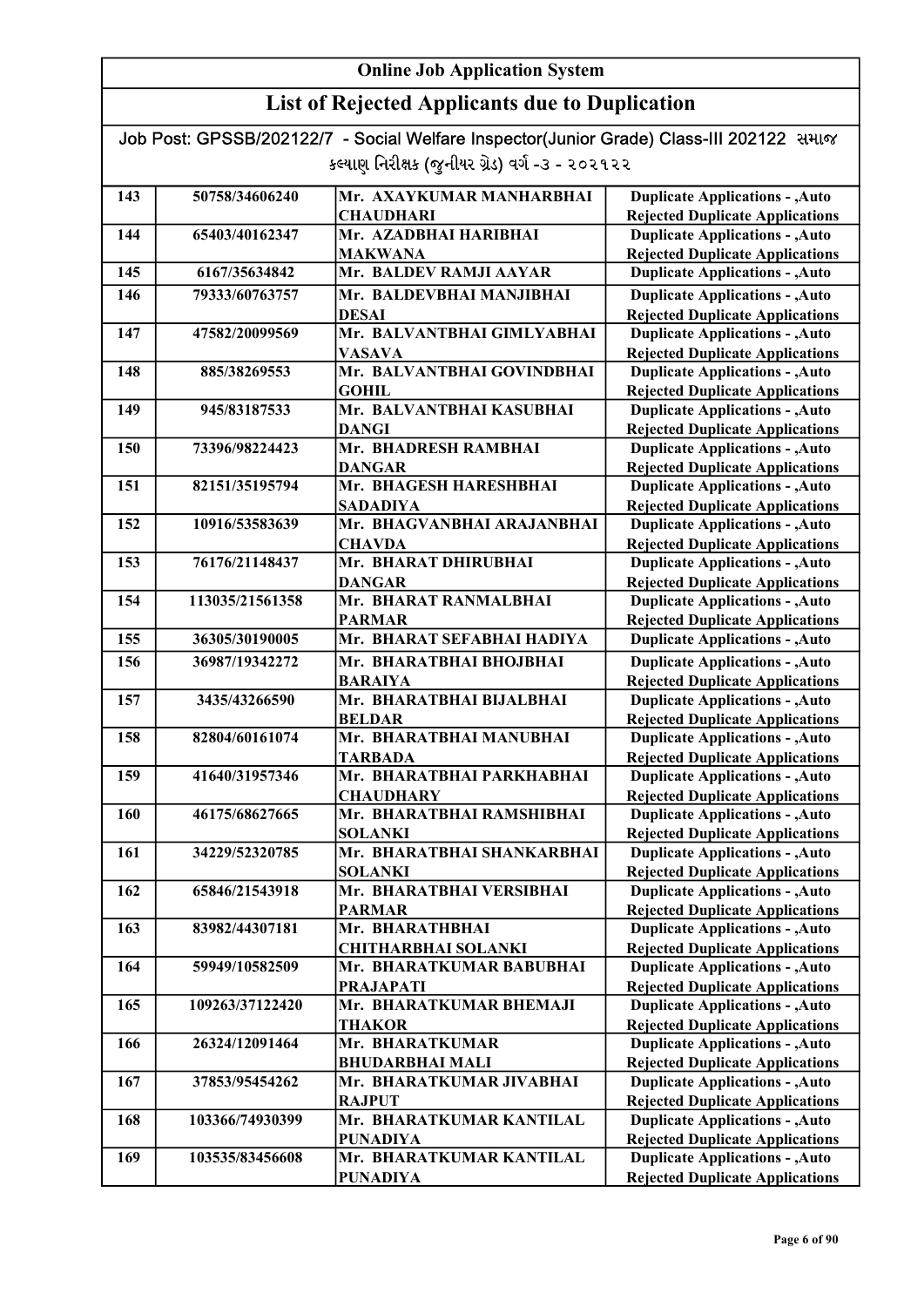### List of Rejected Applicants due to Duplication

| 170 | 15717/24488606  | Mr. BHARATKUMAR                        | <b>Duplicate Applications - , Auto</b>                                           |
|-----|-----------------|----------------------------------------|----------------------------------------------------------------------------------|
|     |                 | LAKHAMANBHAI CHAUDHARY                 | <b>Rejected Duplicate Applications</b>                                           |
| 171 | 38173/15620317  | Mr. BHARATKUMAR                        | <b>Duplicate Applications - , Auto</b>                                           |
|     |                 | PARSOTTAMBHAI PARMAR                   | <b>Rejected Duplicate Applications</b>                                           |
| 172 | 28553/72553173  | Mr. BHARATSINH MANUBHAI                | <b>Duplicate Applications - , Auto</b>                                           |
|     |                 | <b>DESAI</b>                           | <b>Rejected Duplicate Applications</b>                                           |
| 173 | 89297/57462176  | Mr. BHARATSINH VIKRAMSINH              | <b>Duplicate Applications - , Auto</b>                                           |
|     |                 | <b>JADEJA</b>                          | <b>Rejected Duplicate Applications</b>                                           |
| 174 | 90196/54417097  | Mr. BHARGAV                            | <b>Duplicate Applications - , Auto</b>                                           |
|     |                 | RAMESHCHANDRA PARMAR                   | <b>Rejected Duplicate Applications</b>                                           |
| 175 | 23980/60565723  | Mr. BHARGAVKUMAR BHAGVAN               | <b>Duplicate Applications - , Auto</b>                                           |
|     |                 | <b>BHAI RANGANI</b>                    | <b>Rejected Duplicate Applications</b>                                           |
| 176 | 34757/89859744  | Mr. BHARGAVKUMAR                       | <b>Duplicate Applications - , Auto</b>                                           |
|     |                 | <b>VIKRAMBHAI DAMOR</b>                | <b>Rejected Duplicate Applications</b>                                           |
| 177 | 101726/79794405 | Mr. BHARGAVSINH RAJUJI                 | <b>Duplicate Applications - , Auto</b>                                           |
|     |                 | <b>RAJPUT</b>                          | <b>Rejected Duplicate Applications</b>                                           |
| 178 | 24170/65559561  | Mr. BHAUMIK ANILBHAI                   | <b>Duplicate Applications - , Auto</b>                                           |
|     |                 | <b>DHANGAR</b>                         | <b>Rejected Duplicate Applications</b>                                           |
| 179 | 116412/79998652 | Mr. BHAUMIK RAJENDRAKUMAR              | <b>Duplicate Applications - , Auto</b>                                           |
|     |                 | <b>PATEL</b>                           | <b>Rejected Duplicate Applications</b>                                           |
| 180 | 32192/53019457  | Mr. BHAUTIK KUMAR RAMESH               | <b>Duplicate Applications - , Auto</b>                                           |
|     |                 | <b>BHAI KUVADIYA</b>                   | <b>Rejected Duplicate Applications</b>                                           |
| 181 | 30234/96979703  | Mr. BHAUTIKKUMAR                       | <b>Duplicate Applications - , Auto</b>                                           |
|     |                 | <b>KAMLESHBHAI PANCHAL</b>             | <b>Rejected Duplicate Applications</b>                                           |
| 182 | 105688/17041144 | Mr. BHAVANISINH PRAVINSINH             | Duplicate Applications - , Auto                                                  |
|     |                 | <b>SINDHAV</b>                         | <b>Rejected Duplicate Applications</b>                                           |
| 183 | 18058/10112457  | Mr. BHAVANSINH GOVINDSINH              | <b>Duplicate Applications - , Auto</b>                                           |
|     |                 | <b>SODHA</b>                           | <b>Rejected Duplicate Applications</b>                                           |
| 184 | 106724/93642559 | Mr. BHAVASINH KANJIBHAI                | <b>Duplicate Applications - , Auto</b>                                           |
|     |                 | <b>MORI</b>                            | <b>Rejected Duplicate Applications</b>                                           |
| 185 | 37750/80990915  | Mr. BHAVDIP RAJUBHAI MORI              | <b>Duplicate Applications - , Auto</b>                                           |
| 186 | 92970/44750144  | Mr. BHAVDIP SHANTILAL PATEL            | <b>Duplicate Applications - , Auto</b>                                           |
| 187 | 1278/82399160   | Mr. BHAVESH KANUBHAI                   | <b>Duplicate Applications - , Auto</b>                                           |
|     |                 | <b>MAKWANA</b>                         | <b>Rejected Duplicate Applications</b>                                           |
| 188 | 112080/22771476 | Mr. BHAVESH KUMAR RATILAL              | <b>Duplicate Applications - , Auto</b>                                           |
|     |                 | VAGHELA                                | <b>Rejected Duplicate Applications</b>                                           |
| 189 | 42125/12918426  | Mr. BHAVESH PARSOTAMBHAI               | <b>Duplicate Applications - , Auto</b>                                           |
|     |                 | <b>VASVELIYA</b>                       | <b>Rejected Duplicate Applications</b>                                           |
| 190 | 56659/45533310  | Mr. BHAVESHBHAI KABABHAI               | <b>Duplicate Applications - , Auto</b>                                           |
|     |                 | <b>GAMARA</b>                          | <b>Rejected Duplicate Applications</b>                                           |
| 191 | 74409/43900161  | Mr. BHAVESHBHAI KALYANBHAI             | <b>Duplicate Applications - , Auto</b>                                           |
|     |                 | <b>MAKWANA</b>                         | <b>Rejected Duplicate Applications</b>                                           |
| 192 | 22398/14380770  | Mr. BHAVESHBHAI TAPUBHAI               | <b>Duplicate Applications - , Auto</b>                                           |
|     |                 | <b>DHADHAL</b>                         | <b>Rejected Duplicate Applications</b>                                           |
| 193 | 98360/34908131  | Mr. BHAVESHJI VALAMJI                  | <b>Duplicate Applications - , Auto</b>                                           |
|     |                 | <b>THAKOR</b>                          | <b>Rejected Duplicate Applications</b>                                           |
| 194 |                 |                                        |                                                                                  |
|     | 50658/38195129  | Mr. BHAVESHKUMAR                       | <b>Duplicate Applications - , Auto</b>                                           |
|     |                 | <b>DHIRAJLAL PARMAR</b>                | <b>Rejected Duplicate Applications</b>                                           |
| 195 | 12630/72389155  | Mr. BHAVESHKUMAR                       | <b>Duplicate Applications - , Auto</b>                                           |
|     |                 | <b>DWARKABHAI PATEL</b>                | <b>Rejected Duplicate Applications</b>                                           |
| 196 | 88985/23159567  | Mr. BHAVESHKUMAR<br>NARANBHAI KARANGIA | <b>Duplicate Applications - , Auto</b><br><b>Rejected Duplicate Applications</b> |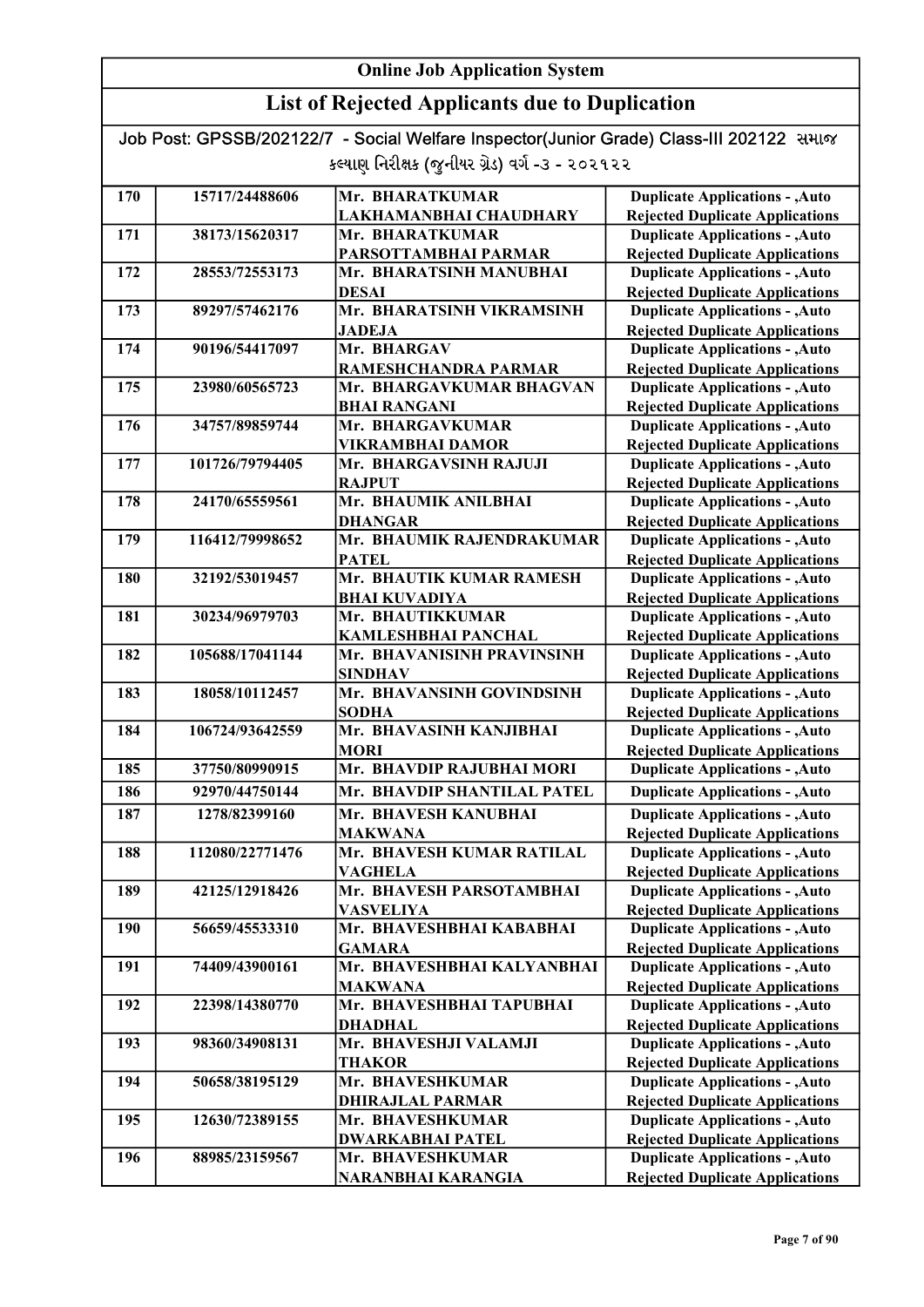### List of Rejected Applicants due to Duplication

| 197 | 94707/41112082  | Mr. BHAVESHKUMAR                        | <b>Duplicate Applications - , Auto</b>                                           |
|-----|-----------------|-----------------------------------------|----------------------------------------------------------------------------------|
|     |                 | RAMESHBHAI PARMAR                       | <b>Rejected Duplicate Applications</b>                                           |
| 198 | 21213/12115359  | Mr. BHAVESHKUMAR                        | <b>Duplicate Applications - , Auto</b>                                           |
|     |                 | VITTHALBHAI PRAJAPATI                   | <b>Rejected Duplicate Applications</b>                                           |
| 199 | 53479/21979579  | Mr. BHAVIK MAHESHBHAI AHIR              | <b>Duplicate Applications - , Auto</b>                                           |
| 200 | 26617/67474096  | Mr. BHAVIKKUMAR DAHYABHAI               | <b>Duplicate Applications - , Auto</b>                                           |
|     |                 | <b>PRAJAPATI</b>                        | <b>Rejected Duplicate Applications</b>                                           |
| 201 | 99913/80070584  | Mr. BHAVIT BALDEVBHAI PATEL             | <b>Duplicate Applications - , Auto</b>                                           |
| 202 | 64009/62192464  | Mr. BHAVYARAJ KAMLESHBHAI               | <b>Duplicate Applications - , Auto</b>                                           |
|     |                 | <b>SISODIYA</b>                         | <b>Rejected Duplicate Applications</b>                                           |
| 203 | 61553/53276719  | Mr. BHAVYESH HARSUKHBHAI                | <b>Duplicate Applications - , Auto</b>                                           |
|     |                 | <b>HIRANI</b>                           | <b>Rejected Duplicate Applications</b>                                           |
| 204 | 77351/62108800  | Mr. BHAVYESH HARSUKHBHAI                | <b>Duplicate Applications - , Auto</b>                                           |
|     |                 | <b>HIRANI</b>                           | <b>Rejected Duplicate Applications</b>                                           |
| 205 | 104470/99970852 | Mr. BHIKHU NARSHI PUROHIT               | <b>Duplicate Applications - , Auto</b>                                           |
| 206 | 40932/14745742  | Mr. BHUMITKUMAR                         | <b>Duplicate Applications - , Auto</b>                                           |
|     |                 | <b>CHHAGANBHAI MACHHAR</b>              | <b>Rejected Duplicate Applications</b>                                           |
| 207 | 56756/80244130  | Mr. BHUPATBHAI CHANDUBHAI               | <b>Duplicate Applications - , Auto</b>                                           |
|     |                 | <b>GOHEL</b>                            | <b>Rejected Duplicate Applications</b>                                           |
| 208 | 55471/31982898  | Mr. BIJENDRAKUMAR                       | <b>Duplicate Applications - , Auto</b>                                           |
|     |                 | <b>KANUBHAI PARMAR</b>                  | <b>Rejected Duplicate Applications</b>                                           |
| 209 | 30313/93031836  | Mr. BIPINBHAI MAHESHBHAI                | <b>Duplicate Applications - , Auto</b>                                           |
|     |                 | <b>PATEL</b>                            | <b>Rejected Duplicate Applications</b>                                           |
| 210 | 30645/28443311  | Mr. BIPINBHAI SHANKARBHAI               | <b>Duplicate Applications - , Auto</b>                                           |
|     |                 | <b>JADAV</b>                            | <b>Rejected Duplicate Applications</b>                                           |
| 211 | 104795/67435021 | Mr. BIPINKUMAR CHANDUBHAI               | <b>Duplicate Applications - , Auto</b>                                           |
|     |                 | <b>CHAUDASHIYA</b>                      | <b>Rejected Duplicate Applications</b>                                           |
| 212 | 66306/82773429  | Mr. BIPINKUMAR HIRABHAI                 | <b>Duplicate Applications - , Auto</b>                                           |
|     |                 | <b>PARMAR</b>                           | <b>Rejected Duplicate Applications</b>                                           |
| 213 | 28518/22418913  | Mr. BIPINKUMAR KARABHAI<br><b>JADAV</b> | <b>Duplicate Applications - , Auto</b><br><b>Rejected Duplicate Applications</b> |
| 214 | 110129/44402721 | Mr. BRIJALBHAI GIRISHBHAI               | <b>Duplicate Applications - , Auto</b>                                           |
|     |                 | <b>CHAUDHARI</b>                        | <b>Rejected Duplicate Applications</b>                                           |
| 215 | 5317/26496988   | Mr. BRIJESH VALLABHBHAI                 | <b>Duplicate Applications - , Auto</b>                                           |
|     |                 | <b>RAIYANI</b>                          | <b>Rejected Duplicate Applications</b>                                           |
| 216 | 110971/29608571 | Mr. BRIJESHKUMAR                        | <b>Duplicate Applications - , Auto</b>                                           |
|     |                 | MAHENDRABHAI CHAUDHARI                  | <b>Rejected Duplicate Applications</b>                                           |
| 217 | 76202/18983611  | Mr. BUDHESHBHAI KHATABHAI               | <b>Duplicate Applications - , Auto</b>                                           |
|     |                 | <b>BARAIYA</b>                          | <b>Rejected Duplicate Applications</b>                                           |
| 218 | 35287/13432920  | Mr. CHAMPABHAI RAMESHBHAI               | <b>Duplicate Applications - , Auto</b>                                           |
|     |                 | KHADIYA                                 | <b>Rejected Duplicate Applications</b>                                           |
| 219 | 61165/44331477  | Mr. CHANDRESHKUMAR                      | <b>Duplicate Applications - , Auto</b>                                           |
|     |                 | RAMESHBHAI PATEL                        | <b>Rejected Duplicate Applications</b>                                           |
| 220 | 70942/57006036  | Mr. CHETAN KUMAR                        | <b>Duplicate Applications - , Auto</b>                                           |
|     |                 | <b>TRIBHOVANDAS PATEL</b>               | <b>Rejected Duplicate Applications</b>                                           |
| 221 | 108954/19136190 | Mr. CHETANKUMAR DAHYALAL                | <b>Duplicate Applications - , Auto</b>                                           |
|     |                 | <b>MAKVANA</b>                          | <b>Rejected Duplicate Applications</b>                                           |
| 222 | 103424/98295238 | Mr. CHETANKUMAR                         | <b>Duplicate Applications - , Auto</b>                                           |
|     |                 | JESHANKARBHAI JANI                      | <b>Rejected Duplicate Applications</b>                                           |
| 223 | 28095/53289417  | Mr. CHETANKUMAR NATHABHAI               | <b>Duplicate Applications - , Auto</b>                                           |
|     |                 | <b>AMIN</b>                             | <b>Rejected Duplicate Applications</b>                                           |
| 224 | 7955/54691717   | Mr. CHETANKUMAR                         | <b>Duplicate Applications - , Auto</b>                                           |
|     |                 | RAJHESHBHAI VASAVA                      | <b>Rejected Duplicate Applications</b>                                           |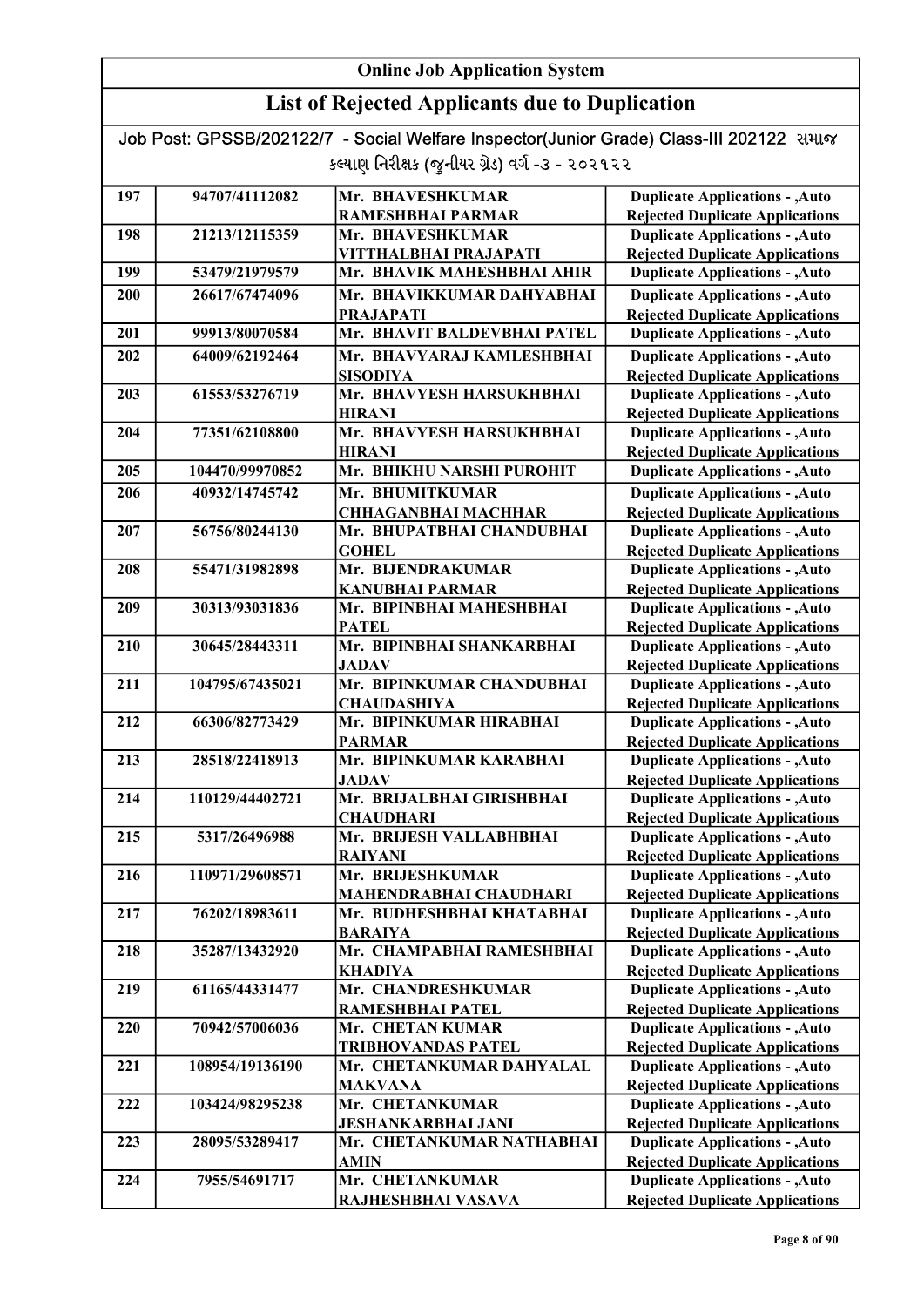| Job Post: GPSSB/202122/7 - Social Welfare Inspector(Junior Grade) Class-III 202122 समाल |  |
|-----------------------------------------------------------------------------------------|--|
| કલ્યાણ નિરીક્ષક (જુનીયર ગ્રેડ) વર્ગ -૩ - ૨૦૨૧૨૨                                         |  |

| 225 | 37752/56699610  | Mr. CHETANKUMAR VINODBHAI                     | <b>Duplicate Applications - , Auto</b>                                           |
|-----|-----------------|-----------------------------------------------|----------------------------------------------------------------------------------|
|     |                 | <b>CHAUDHARI</b>                              | <b>Rejected Duplicate Applications</b>                                           |
| 226 | 74176/73204629  | Mr. CHETANSING HEMJI                          | <b>Duplicate Applications - , Auto</b><br><b>Rejected Duplicate Applications</b> |
|     | 103148/17889574 | <b>VAGHELA</b><br>Mr. CHINTAL PRAKASH BHARATI |                                                                                  |
| 227 |                 |                                               | <b>Duplicate Applications - , Auto</b><br><b>Rejected Duplicate Applications</b> |
| 228 | 107336/45373086 | Mr. CHINTALKUMAR                              | <b>Duplicate Applications - , Auto</b>                                           |
|     |                 | ВНІКНАВНАІ МОСНІ                              |                                                                                  |
| 229 | 50650/41835060  | Mr. CHINTANKUMAR                              | <b>Rejected Duplicate Applications</b><br><b>Duplicate Applications - , Auto</b> |
|     |                 | ARVINDBHAI CHAUDHARI                          | <b>Rejected Duplicate Applications</b>                                           |
| 230 | 8643/12103083   | Mr. CHINTANKUMAR KALUBHAI                     | <b>Duplicate Applications - , Auto</b>                                           |
|     |                 | <b>DAMOR</b>                                  | <b>Rejected Duplicate Applications</b>                                           |
| 231 | 9721/70373048   | Mr. CHINTANSINH LAXMANSINH                    | <b>Duplicate Applications - , Auto</b>                                           |
|     |                 | <b>CHAUHAN</b>                                | <b>Rejected Duplicate Applications</b>                                           |
| 232 | 16342/54451271  | Mr. CHIRAG BABUBHAI DABHI                     | <b>Duplicate Applications - , Auto</b>                                           |
|     |                 |                                               |                                                                                  |
| 233 | 91214/81779343  | Mr. CHIRAG ISHWARBHAI PATEL                   | <b>Duplicate Applications - , Auto</b>                                           |
| 234 | 32987/38447885  | Mr. CHIRAG KANJIBHAI PARMAR                   | <b>Duplicate Applications - , Auto</b>                                           |
|     |                 |                                               | <b>Rejected Duplicate Applications</b>                                           |
| 235 | 116029/24768143 | Mr. CHIRAG PRABHATBHAI                        | <b>Duplicate Applications - , Auto</b>                                           |
|     |                 | <b>GAUSWAMI</b>                               | <b>Rejected Duplicate Applications</b>                                           |
| 236 | 13593/28025697  | Mr. CHIRAG RAMESHBHAI                         | <b>Duplicate Applications - , Auto</b>                                           |
|     |                 | <b>PRAJAPATI</b>                              | <b>Rejected Duplicate Applications</b>                                           |
| 237 | 4218/54537594   | Mr. CHIRAG SHAILESHKUMAR                      | <b>Duplicate Applications - , Auto</b>                                           |
|     |                 | <b>DHAMECHA</b>                               | <b>Rejected Duplicate Applications</b>                                           |
| 238 | 107469/53629927 | Mr. CHIRAG VINODBHAI                          | <b>Duplicate Applications - , Auto</b>                                           |
| 239 | 48020/60131784  | <b>PANSHERIYA</b><br>Mr. CHIRAG VINODBHAI     | <b>Rejected Duplicate Applications</b>                                           |
|     |                 |                                               | <b>Duplicate Applications - , Auto</b>                                           |
| 240 | 97224/64548230  | <b>PARMAR</b><br>Mr. CHIRAG VINUBHAI SOLANKI  | <b>Rejected Duplicate Applications</b><br><b>Duplicate Applications - , Auto</b> |
| 241 | 42609/21852312  | Mr. CHIRAGBHAI VANRAJBHAI                     | <b>Duplicate Applications - , Auto</b>                                           |
|     |                 | <b>DODIYA</b>                                 | <b>Rejected Duplicate Applications</b>                                           |
| 242 | 40378/65003334  | Mr. CHIRAGKUMAR                               | <b>Duplicate Applications - , Auto</b>                                           |
|     |                 | <b>JAYANTILAL CHAUHAN</b>                     | <b>Rejected Duplicate Applications</b>                                           |
| 243 | 42276/69507584  | Mr. CHIRAGKUMAR LAKHABHAI                     | <b>Duplicate Applications - , Auto</b>                                           |
|     |                 | <b>ZALA</b>                                   | <b>Rejected Duplicate Applications</b>                                           |
| 244 | 44863/45996634  | Mr. CHIRAGKUMAR                               | <b>Duplicate Applications - , Auto</b>                                           |
|     |                 | ODHAVJIBHAI LAKHANKIYA                        | <b>Rejected Duplicate Applications</b>                                           |
| 245 | 58046/79549477  | Mr. CHIRAGKUMAR                               | <b>Duplicate Applications - , Auto</b>                                           |
|     |                 | PARSOTTAMBHAI GOHIL                           | <b>Rejected Duplicate Applications</b>                                           |
| 246 | 14604/36622352  | Mr. CHIRAGKUMAR SOMABHAI                      | <b>Duplicate Applications - , Auto</b>                                           |
|     |                 | <b>MOCHI</b>                                  | <b>Rejected Duplicate Applications</b>                                           |
| 247 | 35400/60913000  | Mr. DAHYABHAI NABHABHAI                       | <b>Duplicate Applications - , Auto</b>                                           |
|     |                 | <b>PARMAR</b>                                 | <b>Rejected Duplicate Applications</b>                                           |
| 248 | 86/28033998     | Mr. DARSHAN PRAVINBHAI                        | <b>Duplicate Applications - , Auto</b>                                           |
|     |                 | <b>SASPARA</b>                                | <b>Rejected Duplicate Applications</b>                                           |
| 249 | 90801/23290279  | Mr. DARSHANKUMAR                              | <b>Duplicate Applications - , Auto</b>                                           |
|     |                 | DASHRATHBHAI PATEL                            | <b>Rejected Duplicate Applications</b>                                           |
| 250 | 72590/31735855  | Mr. DARSHANKUMAR                              | <b>Duplicate Applications - , Auto</b>                                           |
|     |                 | <b>GANGARAM PARMAR</b>                        | <b>Rejected Duplicate Applications</b>                                           |
| 251 | 113978/23485484 | Mr. DARSHIT PARESHBHAI                        | <b>Duplicate Applications - , Auto</b>                                           |
|     |                 | <b>BHATTI</b>                                 | <b>Rejected Duplicate Applications</b>                                           |
| 252 | 65911/45776317  | Mr. DASHARATH SHANABHAI                       | <b>Duplicate Applications - , Auto</b>                                           |
|     |                 | <b>PARMAR</b>                                 | <b>Rejected Duplicate Applications</b>                                           |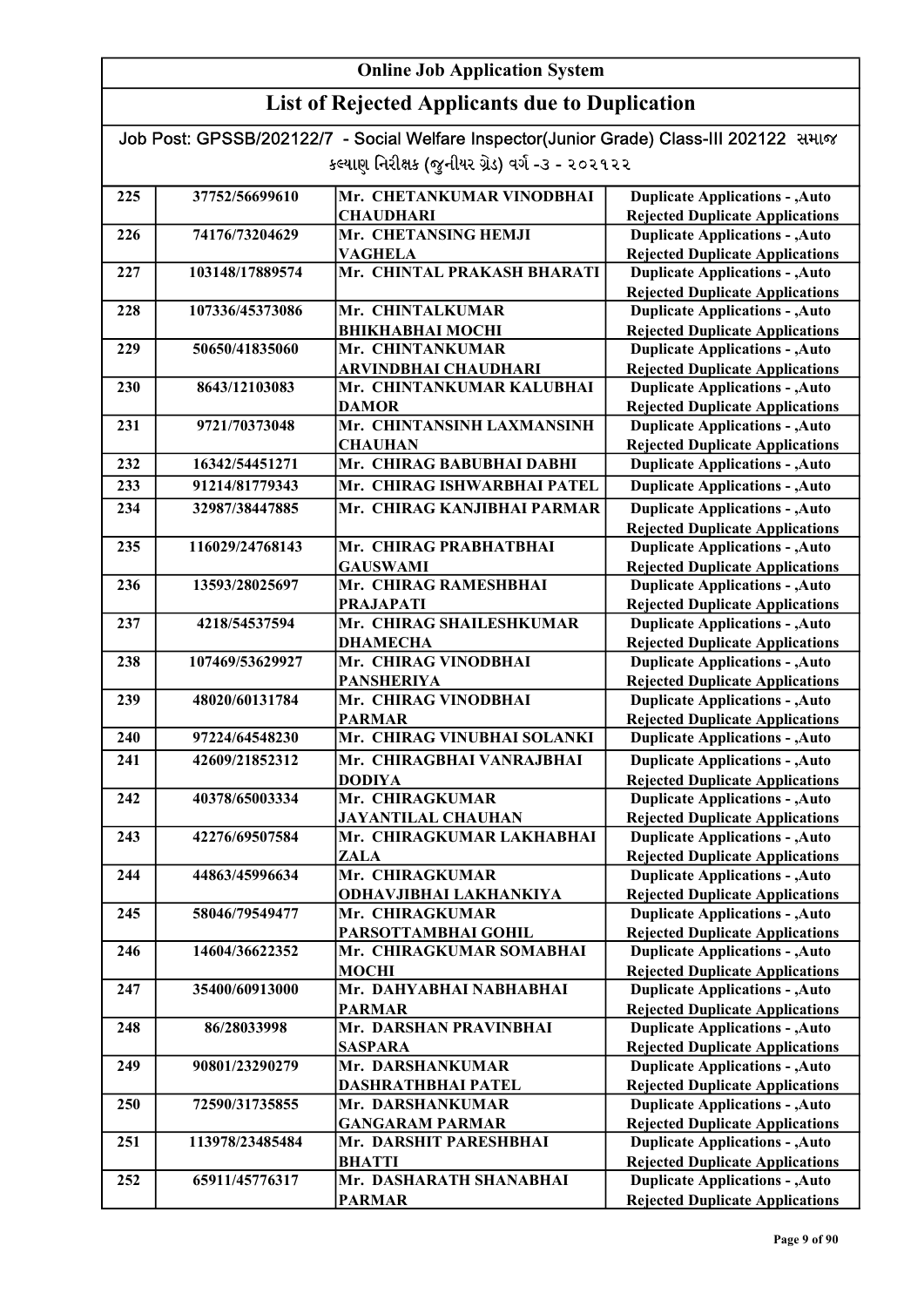| Job Post: GPSSB/202122/7 - Social Welfare Inspector(Junior Grade) Class-III 202122 समाल |  |
|-----------------------------------------------------------------------------------------|--|
| કલ્યાણ નિરીક્ષક (જુનીયર ગ્રેડ) વર્ગ -૩ - ૨૦૨૧૨૨                                         |  |

| 253 | 7737/35331791   | Mr. DASHARATHBHAI BHAVAJI   | <b>Duplicate Applications - , Auto</b> |
|-----|-----------------|-----------------------------|----------------------------------------|
|     |                 | <b>SUNDESHA</b>             | <b>Rejected Duplicate Applications</b> |
| 254 | 104283/66955201 | Mr. DASHRATH RAJDEBHAI      | <b>Duplicate Applications - , Auto</b> |
|     |                 | PITHIYA                     | <b>Rejected Duplicate Applications</b> |
| 255 | 102760/54565680 | Mr. DASHRATHBHAI BABABHAI   | <b>Duplicate Applications - , Auto</b> |
|     |                 | VALA                        | <b>Rejected Duplicate Applications</b> |
| 256 | 40885/30018296  | Mr. DASHRATHDAN NAVALDAN    | <b>Duplicate Applications - , Auto</b> |
|     |                 | <b>ISRANI</b>               | <b>Rejected Duplicate Applications</b> |
| 257 | 22679/23495933  | Mr. DAXESH GANPATBHAI       | <b>Duplicate Applications - , Auto</b> |
|     |                 | <b>PARMAR</b>               | <b>Rejected Duplicate Applications</b> |
| 258 | 20333/19230830  | Mr. DEEP KISHORBHAI VASANI  | <b>Duplicate Applications - , Auto</b> |
| 259 | 80360/24558756  | Mr. DEEP SHAILESHBHAI PATEL | <b>Duplicate Applications - , Auto</b> |
| 260 | 115349/21591133 | Mr. DEEPAK ASHWINKUMAR      | <b>Duplicate Applications - , Auto</b> |
|     |                 | <b>CHAUHAN</b>              | <b>Rejected Duplicate Applications</b> |
| 261 | 27605/22734144  | Mr. DEEPAK CHANDULAL        | <b>Duplicate Applications - , Auto</b> |
|     |                 | VAGHELA                     | <b>Rejected Duplicate Applications</b> |
| 262 | 96952/77180022  | Mr. DEEPAKKUMAR AMRUTLAL    | <b>Duplicate Applications - , Auto</b> |
|     |                 | <b>PUNADIYA</b>             | <b>Rejected Duplicate Applications</b> |
| 263 | 97966/56407145  | Mr. DEEPAKKUMAR GHUSABHAI   | <b>Duplicate Applications - , Auto</b> |
|     |                 | <b>NAKUM</b>                | <b>Rejected Duplicate Applications</b> |
| 264 | 37108/57333735  | Mr. DENISH VINODKUMAR       | <b>Duplicate Applications - , Auto</b> |
|     |                 | <b>CHAVDA</b>               | <b>Rejected Duplicate Applications</b> |
| 265 | 81690/55069266  | Mr. DEPALSINH DANUBHAI      | <b>Duplicate Applications - , Auto</b> |
|     |                 | <b>PADHAR</b>               | <b>Rejected Duplicate Applications</b> |
| 266 | 86267/66812700  | Mr. DEVABHAI KANJIBHAI      | <b>Duplicate Applications - , Auto</b> |
|     |                 | <b>PARMAR</b>               | <b>Rejected Duplicate Applications</b> |
| 267 | 11326/10013405  | Mr. DEVABHAI MACHHABHA      | <b>Duplicate Applications - , Auto</b> |
|     |                 | <b>KATODIYA</b>             | <b>Rejected Duplicate Applications</b> |
| 268 | 3574/80698356   | Mr. DEVAL DHIRUBHAI JADAV   | <b>Duplicate Applications - , Auto</b> |
| 269 | 43732/61893574  | Mr. DEVANG ASHOKBHAI        | <b>Duplicate Applications - , Auto</b> |
|     |                 | <b>PADAYA</b>               | <b>Rejected Duplicate Applications</b> |
| 270 | 88017/31067098  | Mr. DEVARSHIKUMAR           | <b>Duplicate Applications - , Auto</b> |
|     |                 | <b>JASHUBHAI JADAV</b>      | <b>Rejected Duplicate Applications</b> |
| 271 | 37547/24340070  | Mr. DEVENDRA BHURABHAI      | <b>Duplicate Applications - , Auto</b> |
|     |                 | <b>GAREJA</b>               | <b>Rejected Duplicate Applications</b> |
| 272 | 30333/42959098  | Mr. DEVRAJ DILIPSINH PARMAR | <b>Duplicate Applications - , Auto</b> |
| 273 | 94515/86686722  | Mr. DHANSUKH RAGHUBHAI      | <b>Duplicate Applications - , Auto</b> |
|     |                 | <b>JADAV</b>                | <b>Rejected Duplicate Applications</b> |
| 274 | 40068/29760501  | Mr. DHARAMPALSINH           | <b>Duplicate Applications - , Auto</b> |
|     |                 | <b>HARPALSINH JADEJA</b>    | <b>Rejected Duplicate Applications</b> |
| 275 | 68763/39682696  | Mr. DHARESHKUMAR            | <b>Duplicate Applications - , Auto</b> |
|     |                 | <b>AMRUTBHAI PATEL</b>      | <b>Rejected Duplicate Applications</b> |
| 276 | 112225/90656199 | Mr. DHARMENDRA AMARUTLAL    | <b>Duplicate Applications - , Auto</b> |
|     |                 | <b>RATHOD</b>               | <b>Rejected Duplicate Applications</b> |
| 277 | 64249/86032686  | Mr. DHARMENDRAKUMAR         | <b>Duplicate Applications - , Auto</b> |
|     |                 | <b>BABULAL SATHVARA</b>     | <b>Rejected Duplicate Applications</b> |
| 278 | 92971/38897645  | Mr. DHARMENDRAKUMAR         | <b>Duplicate Applications - , Auto</b> |
|     |                 | <b>BABULAL SATHVARA</b>     | <b>Rejected Duplicate Applications</b> |
| 279 | 87292/23528060  | Mr. DHARMENDRASINH          | <b>Duplicate Applications - , Auto</b> |
|     |                 | <b>CHHATRASINH CHAUHAN</b>  | <b>Rejected Duplicate Applications</b> |
| 280 | 102301/87728893 | Mr. DHARMESH BHOGILAL       | <b>Duplicate Applications - , Auto</b> |
|     |                 | <b>PARIKH</b>               | <b>Rejected Duplicate Applications</b> |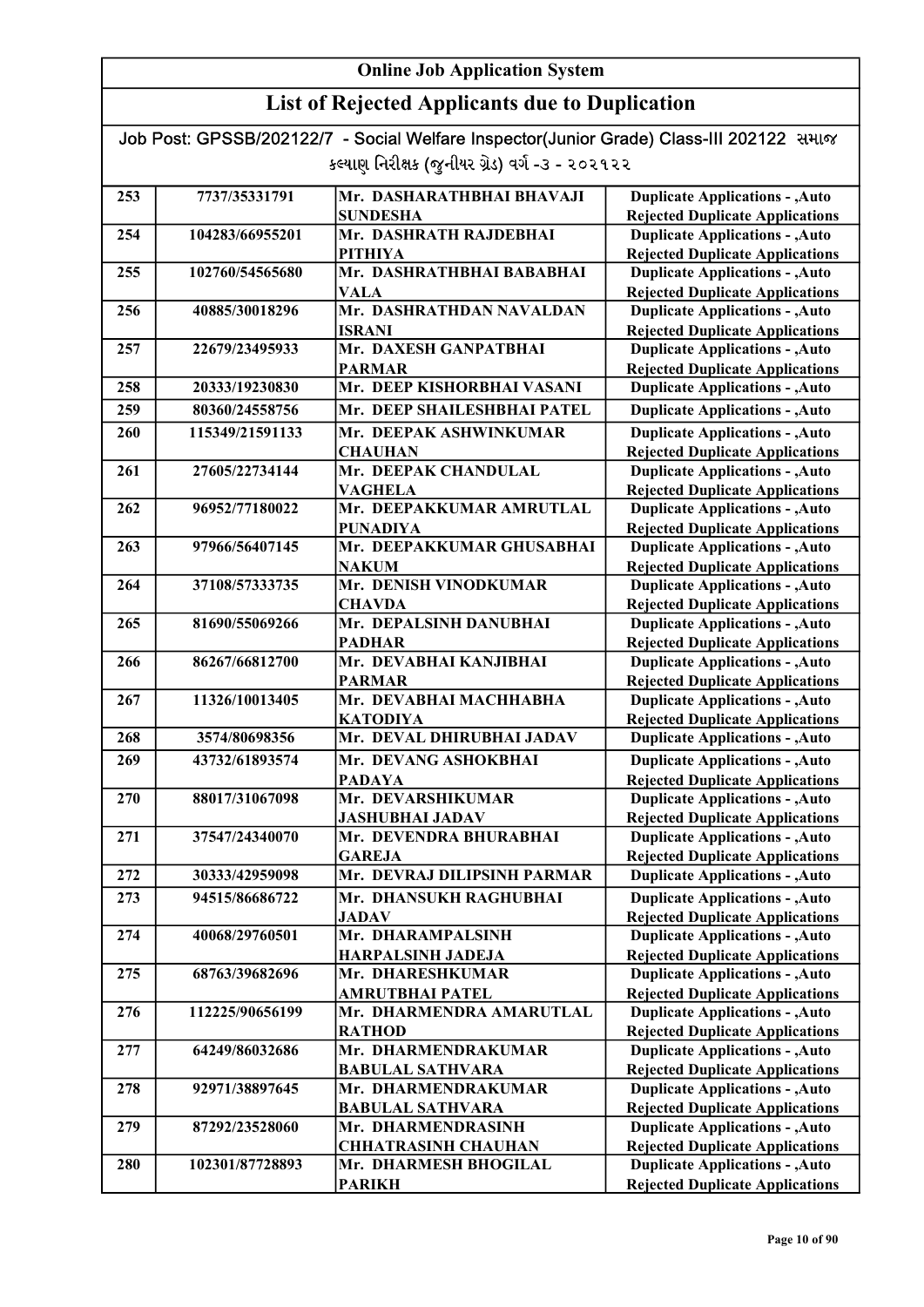### List of Rejected Applicants due to Duplication

Job Post: GPSSB/202122/7 - Social Welfare Inspector(Junior Grade) Class-III 202122 સમાજ કલ્યાણ નિરીક્ષક (જુનીયર ગ્રેડ) વર્ગ -૩ - ૨૦૨૧૨૨

| 281 | 6215/57726210   | Mr. DHARMESH RAMESHBHAI      | <b>Duplicate Applications - , Auto</b> |
|-----|-----------------|------------------------------|----------------------------------------|
|     |                 | <b>MAKWANA</b>               | <b>Rejected Duplicate Applications</b> |
| 282 | 107588/14238672 | Mr. DHARMESHKUMAR            | <b>Duplicate Applications - , Auto</b> |
|     |                 | <b>BHARATBHAI BARAIYA</b>    | <b>Rejected Duplicate Applications</b> |
| 283 | 110811/82464990 | Mr. DHARMIK HIMATBHAI        | <b>Duplicate Applications - , Auto</b> |
|     |                 | <b>CHAUHAN</b>               | <b>Rejected Duplicate Applications</b> |
| 284 | 53040/30230621  | Mr. DHARMRAJSINH JALAMSINH   | <b>Duplicate Applications - , Auto</b> |
|     |                 | <b>PARMAR</b>                | <b>Rejected Duplicate Applications</b> |
| 285 | 57046/97348388  | Mr. DHAVAL AMRUTBHAI         | <b>Duplicate Applications - , Auto</b> |
|     |                 | <b>CHAUDHARY</b>             | <b>Rejected Duplicate Applications</b> |
| 286 | 18685/57334106  | Mr. DHAVAL BABUBHAI VAJA     | <b>Duplicate Applications - , Auto</b> |
| 287 | 78914/62336601  | Mr. DHAVAL KHUSHALBHAI       | <b>Duplicate Applications - , Auto</b> |
|     |                 | <b>RATHOD</b>                | <b>Rejected Duplicate Applications</b> |
| 288 | 6684/72613133   | Mr. DHAVALBHAI KANJIBHAI     | <b>Duplicate Applications - , Auto</b> |
|     |                 | <b>RATHOD</b>                | <b>Rejected Duplicate Applications</b> |
| 289 | 104133/96229449 | Mr. DHAVALKUMAR              | <b>Duplicate Applications - , Auto</b> |
|     |                 | <b>BALVANTRAY KANADA</b>     | <b>Rejected Duplicate Applications</b> |
| 290 | 56716/58112278  | Mr. DHAVALSINH               | <b>Duplicate Applications - , Auto</b> |
|     |                 | <b>MAHENDRASINH VAGHELA</b>  | <b>Rejected Duplicate Applications</b> |
| 291 | 92139/84051013  | Mr. DHIMANT DUSHYANTBHAI     | <b>Duplicate Applications - , Auto</b> |
|     |                 | <b>PADHIYAR</b>              | <b>Rejected Duplicate Applications</b> |
| 292 | 28709/20658837  | Mr. DHIRAJKUMAR              | <b>Duplicate Applications - , Auto</b> |
|     |                 | <b>JITENDRABHAI PATEL</b>    | <b>Rejected Duplicate Applications</b> |
| 293 | 12722/86112307  | Mr. DHIRAV JAYANTIBHAI       | <b>Duplicate Applications - , Auto</b> |
|     |                 | <b>CHAUDHARI</b>             | <b>Rejected Duplicate Applications</b> |
| 294 | 12951/32289804  | Mr. DHIRAV JAYANTIBHAI       | <b>Duplicate Applications - , Auto</b> |
|     |                 | <b>CHAUDHARI</b>             | <b>Rejected Duplicate Applications</b> |
| 295 | 107292/89237560 | Mr. DHIRAV JAYANTIBHAI       | <b>Duplicate Applications - , Auto</b> |
|     |                 | <b>CHAUDHARI</b>             | <b>Rejected Duplicate Applications</b> |
| 296 | 73448/73667272  | Mr. DHRUVKUMAR KANAIYALAL    | <b>Duplicate Applications - , Auto</b> |
|     |                 | <b>RAVAL</b>                 | <b>Rejected Duplicate Applications</b> |
| 297 | 110551/16821863 | Mr. DHRUVKUMAR RANJITBHAI    | <b>Duplicate Applications - , Auto</b> |
|     |                 | <b>CHAUDHARY</b>             | <b>Rejected Duplicate Applications</b> |
| 298 | 57660/95661378  | Mr. DHUDABHAI BABUBHAI       | <b>Duplicate Applications - , Auto</b> |
|     |                 | <b>THORIYA</b>               | <b>Rejected Duplicate Applications</b> |
| 299 | 27857/89296127  | Mr. DHUDABHAI MANSANGBHAI    | <b>Duplicate Applications - , Auto</b> |
|     |                 | <b>GOYAL</b>                 | <b>Rejected Duplicate Applications</b> |
| 300 | 75933/33372058  | Mr. DHUDABHAI MANSANGBHAI    | <b>Duplicate Applications - , Auto</b> |
|     |                 | <b>GOYAL</b>                 | <b>Rejected Duplicate Applications</b> |
| 301 | 108095/93689689 | Mr. DHUDABHAI MANSANGBHAI    | <b>Duplicate Applications - , Auto</b> |
|     |                 | <b>GOYAL</b>                 | <b>Rejected Duplicate Applications</b> |
| 302 | 56764/76312166  | Mr. DIGVIJAYKUMAR MOTIBHAI   | <b>Duplicate Applications - , Auto</b> |
|     |                 | <b>CHAUDHARI</b>             | <b>Rejected Duplicate Applications</b> |
| 303 | 97830/91082666  | Mr. DIGVIJAYSINH BHARATSINH  | <b>Duplicate Applications - , Auto</b> |
|     |                 | <b>CHAUHAN</b>               | <b>Rejected Duplicate Applications</b> |
| 304 | 116731/86415703 | Mr. DIGVIJAYSINH             | <b>Duplicate Applications - , Auto</b> |
|     |                 | <b>MANSANGBHAI CHAVDA</b>    | <b>Rejected Duplicate Applications</b> |
| 305 | 107105/96842361 | Mr. DILAWARSINH FATESINH     | <b>Duplicate Applications - , Auto</b> |
|     |                 | <b>CHARAN</b>                | <b>Rejected Duplicate Applications</b> |
| 306 | 64838/82613686  | Mr. DILIP KUMAR KHUMANSINH   | <b>Duplicate Applications - , Auto</b> |
|     |                 | <b>GADHVI</b>                | <b>Rejected Duplicate Applications</b> |
| 307 | 41751/25351516  | Mr. DILIPBHAI CHETANJI BAROT | <b>Duplicate Applications - , Auto</b> |

Rejected Duplicate Applications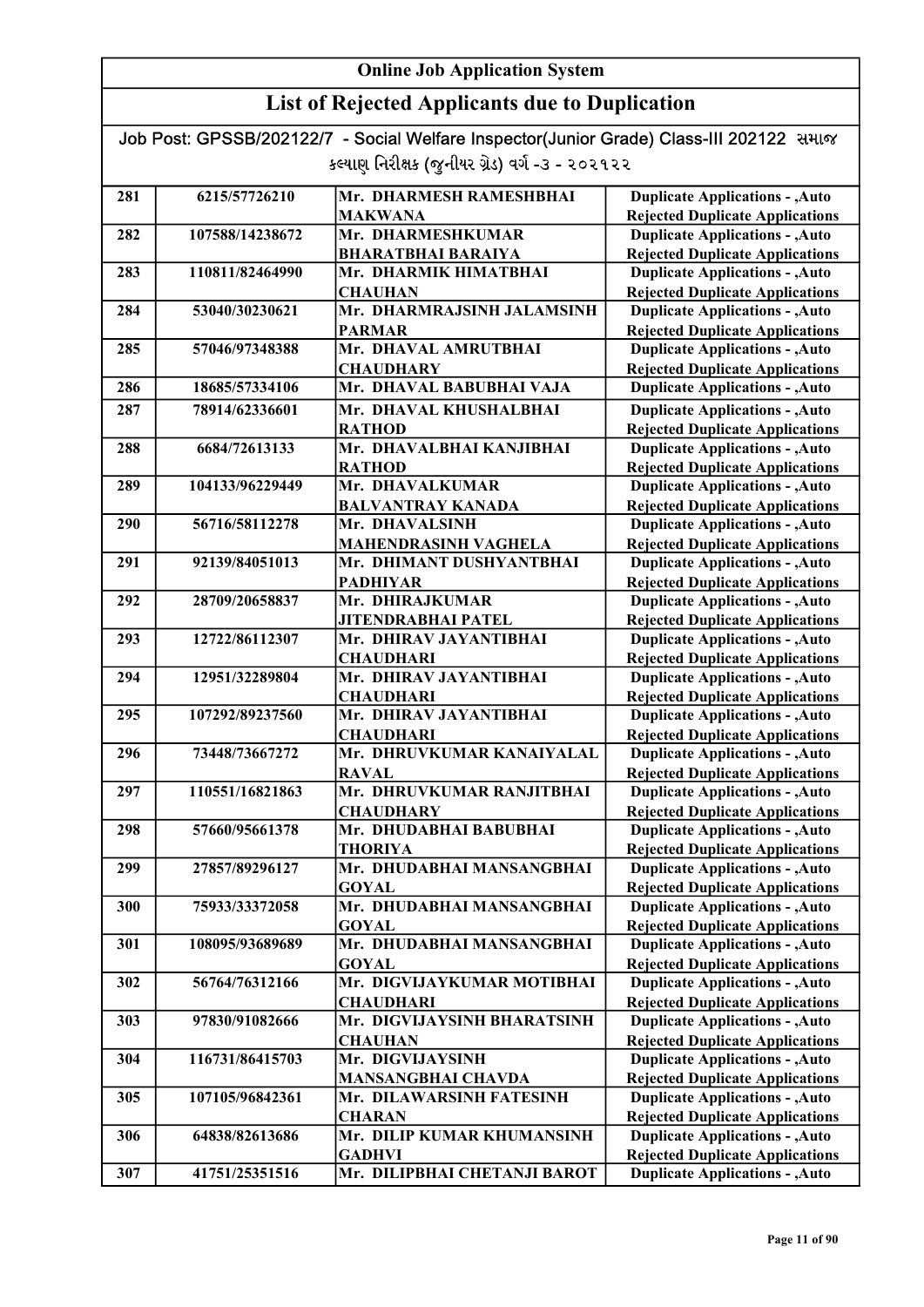### List of Rejected Applicants due to Duplication

| 308 | 33901/46760192  | Mr. DILIPBHAI RAYMALBHAI    | <b>Duplicate Applications - , Auto</b> |
|-----|-----------------|-----------------------------|----------------------------------------|
|     |                 | <b>PRAJAPATI</b>            | <b>Rejected Duplicate Applications</b> |
| 309 | 112709/54858592 | Mr. DILIPKUMAR DANABHAI     | <b>Duplicate Applications - , Auto</b> |
|     |                 | <b>GOHEL</b>                | <b>Rejected Duplicate Applications</b> |
| 310 | 64281/46925125  | Mr. DILIPKUMAR GANGARAM     | <b>Duplicate Applications - , Auto</b> |
|     |                 | <b>GAMIT</b>                | <b>Rejected Duplicate Applications</b> |
| 311 | 1848/99178414   | Mr. DILIPKUMAR LABHUBHAI    | <b>Duplicate Applications - , Auto</b> |
|     |                 | <b>SHINGRAKHIYA</b>         | <b>Rejected Duplicate Applications</b> |
| 312 | 60949/38552692  | Mr. DILIPKUMAR PUNJABHAI    | <b>Duplicate Applications - , Auto</b> |
|     |                 | <b>PARMAR</b>               | <b>Rejected Duplicate Applications</b> |
| 313 | 32088/46937642  | Mr. DILIPSINH LAXMANSINH    | <b>Duplicate Applications - , Auto</b> |
|     |                 | <b>CHAUHAN</b>              | <b>Rejected Duplicate Applications</b> |
| 314 | 15894/24499296  | Mr. DILIPSINH MOHANJI       | <b>Duplicate Applications - , Auto</b> |
|     |                 | <b>THAKOR</b>               | <b>Rejected Duplicate Applications</b> |
| 315 | 20703/85566253  | Mr. DINESH MERAMANBHAI      | <b>Duplicate Applications - , Auto</b> |
|     |                 | KHISTARIYA                  | <b>Rejected Duplicate Applications</b> |
| 316 | 92670/39128517  | Mr. DINESHBHAI ARSI BHAI    | <b>Duplicate Applications - , Auto</b> |
|     |                 | <b>PARMAR</b>               | <b>Rejected Duplicate Applications</b> |
| 317 | 38028/52986567  | Mr. DINESHBHAI DHEERUBHAI   | <b>Duplicate Applications - , Auto</b> |
|     |                 | <b>BAMBHANIYA</b>           | <b>Rejected Duplicate Applications</b> |
| 318 | 40821/57594959  | Mr. DINESHBHAI NARAVATBHAI  | <b>Duplicate Applications - , Auto</b> |
|     |                 | <b>SAVAYA</b>               | <b>Rejected Duplicate Applications</b> |
| 319 | 19031/44709254  | Mr. DINESHKUMAR             | <b>Duplicate Applications - , Auto</b> |
|     |                 | <b>GHANSHYAMBHAI PANDYA</b> | <b>Rejected Duplicate Applications</b> |
| 320 | 95569/42457169  | Mr. DIPAK JASHAVANTBHAI     | <b>Duplicate Applications - , Auto</b> |
|     |                 | <b>RATHOD</b>               | <b>Rejected Duplicate Applications</b> |
| 321 | 2835/25440036   | Mr. DIPAK KARAMSHI HADIYAL  | <b>Duplicate Applications - , Auto</b> |
| 322 | 71360/54622935  | Mr. DIPAK KUMAR RAJABHAI    | <b>Duplicate Applications - , Auto</b> |
|     |                 | <b>ZALA</b>                 | <b>Rejected Duplicate Applications</b> |
| 323 | 55734/84764633  | Mr. DIPAK MANUBHAI JAKSHIYA | <b>Duplicate Applications - , Auto</b> |
| 324 | 57641/94659156  | Mr. DIPAK RAMESHBHAI VASOYA | <b>Duplicate Applications - , Auto</b> |
|     |                 |                             | <b>Rejected Duplicate Applications</b> |
| 325 | 79285/75655597  | Mr. DIPAK VRUJLAL BARAIYA   | <b>Duplicate Applications - , Auto</b> |
| 326 | 76443/60541081  | Mr. DIPAKBHAI JAGDISHBHAI   | <b>Duplicate Applications - , Auto</b> |
|     |                 | <b>JOSHI</b>                | <b>Rejected Duplicate Applications</b> |
| 327 | 86511/42551661  | Mr. DIPAKBHAI JAGDISHBHAI   | <b>Duplicate Applications - , Auto</b> |
|     |                 | <b>JOSHI</b>                | <b>Rejected Duplicate Applications</b> |
| 328 | 38997/16780539  | Mr. DIPAKBHAI SURESHBHAI    | <b>Duplicate Applications - , Auto</b> |
|     |                 | <b>PARMAR</b>               | <b>Rejected Duplicate Applications</b> |
| 329 | 47769/93069867  | Mr. DIPAKKUMAR BHEMJIBHAI   | <b>Duplicate Applications - , Auto</b> |
|     |                 | <b>CHAUDHARY</b>            | <b>Rejected Duplicate Applications</b> |
| 330 | 56586/89359486  | Mr. DIPAKKUMAR NATVARBHAI   | <b>Duplicate Applications - , Auto</b> |
|     |                 | <b>PRAJAPATI</b>            | <b>Rejected Duplicate Applications</b> |
| 331 | 106643/18345791 | Mr. DIPAKKUMAR PRABHUDAS    | <b>Duplicate Applications - , Auto</b> |
|     |                 | <b>PRAJAPATI</b>            | <b>Rejected Duplicate Applications</b> |
| 332 | 52399/81499793  | Mr. DIPAKKUMAR RAJSIBHAI    | <b>Duplicate Applications - , Auto</b> |
|     |                 | <b>SOLANKI</b>              | <b>Rejected Duplicate Applications</b> |
| 333 | 73719/14947326  | Mr. DIPAKKUMAR RATILAL      | <b>Duplicate Applications - , Auto</b> |
|     |                 | <b>CHAUDHARI</b>            | <b>Rejected Duplicate Applications</b> |
| 334 | 36838/28515789  | Mr. DIPAKKUMAR SURESHBHAI   | <b>Duplicate Applications - , Auto</b> |
|     |                 | <b>TARAL</b>                | <b>Rejected Duplicate Applications</b> |
| 335 | 101869/34050252 | Mr. DIPKUMAR UMABHAI        | <b>Duplicate Applications - , Auto</b> |
|     |                 | <b>PANCHASARA</b>           | <b>Rejected Duplicate Applications</b> |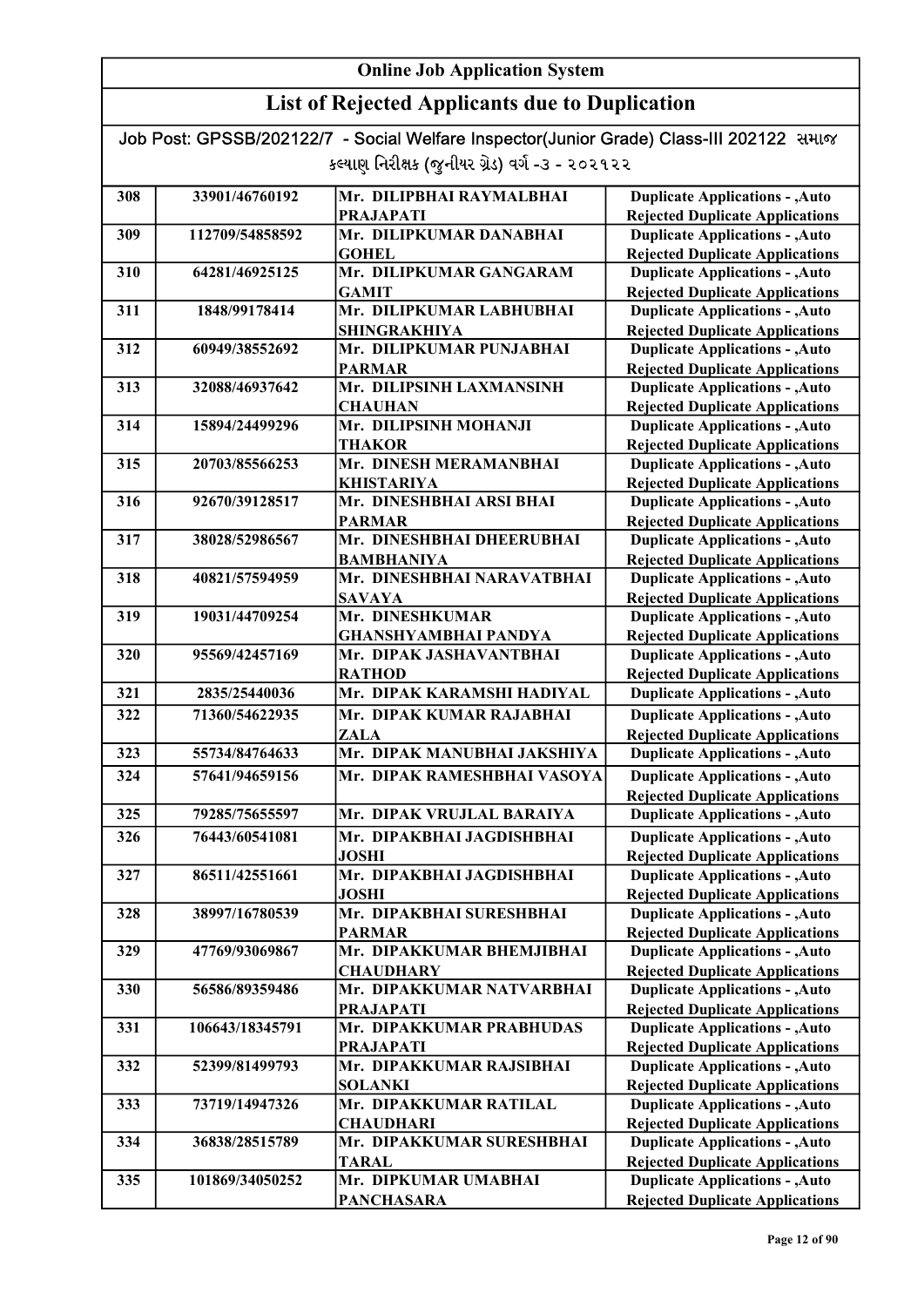### List of Rejected Applicants due to Duplication

| 336 | 12584/22762628  | Mr. DIVYANG DIPAKBHAI LAD                  | <b>Duplicate Applications - , Auto</b>                                           |
|-----|-----------------|--------------------------------------------|----------------------------------------------------------------------------------|
| 337 | 86716/70442771  | Mr. DIVYANG KANUBHAI                       | <b>Duplicate Applications - , Auto</b>                                           |
|     |                 | <b>NINAMA</b>                              | <b>Rejected Duplicate Applications</b>                                           |
| 338 | 97604/87639121  | Mr. DIVYANG VINUBHAI                       | <b>Duplicate Applications - , Auto</b>                                           |
|     |                 | <b>SUTARIYA</b>                            | <b>Rejected Duplicate Applications</b>                                           |
| 339 | 31592/40950601  | Mr. DIVYAPALSINH RANGITSINH                | <b>Duplicate Applications - , Auto</b>                                           |
|     |                 | <b>BARIA</b>                               | <b>Rejected Duplicate Applications</b>                                           |
| 340 | 113539/93498857 | Mr. DIVYARAJSINH RANJITSINH                | <b>Duplicate Applications - , Auto</b>                                           |
|     |                 | <b>ZALA</b>                                | <b>Rejected Duplicate Applications</b>                                           |
| 341 | 3784/39180312   | Mr. DIVYESH SHASHIKANT                     | <b>Duplicate Applications - , Auto</b>                                           |
|     |                 | <b>KAPATEL</b>                             | <b>Rejected Duplicate Applications</b>                                           |
| 342 | 6124/50427038   | Mr. DIVYESHKUMAR                           | <b>Duplicate Applications - , Auto</b>                                           |
|     |                 | <b>DINESHBHAI CHAUDHARI</b>                | <b>Rejected Duplicate Applications</b>                                           |
| 343 | 110781/58044300 | Mr. DIVYESHKUMAR                           | <b>Duplicate Applications - , Auto</b>                                           |
|     |                 | LACHHABHAI CHAUDHARI                       | <b>Rejected Duplicate Applications</b>                                           |
| 344 | 112404/42316067 | Mr. DIVYESHKUMAR                           | <b>Duplicate Applications - , Auto</b>                                           |
|     |                 | NARENDRABHAI GAMIT                         | <b>Rejected Duplicate Applications</b>                                           |
| 345 | 9734/26042308   | Mr. DIVYESHKUMAR NATUBHAI                  | <b>Duplicate Applications - , Auto</b>                                           |
|     |                 | <b>PATEL</b>                               | <b>Rejected Duplicate Applications</b>                                           |
| 346 | 96658/70567929  | Mr. DIVYESHKUMAR                           | <b>Duplicate Applications - , Auto</b>                                           |
|     |                 | <b>SURESHBHAI PATEL</b>                    | <b>Rejected Duplicate Applications</b>                                           |
| 347 | 33007/31208358  | Mr. DIXITKUMAR RAMESHBHAI                  | <b>Duplicate Applications - , Auto</b>                                           |
|     |                 | <b>VASAVA</b>                              | <b>Rejected Duplicate Applications</b>                                           |
| 348 | 21361/43433302  | Mr. FENILKUMAR                             | <b>Duplicate Applications - , Auto</b>                                           |
|     |                 | HARSHADBHAI TADIWALA                       | <b>Rejected Duplicate Applications</b>                                           |
| 349 | 103335/57606612 | Mr. GAMANBHAI LAKHMANBHAI                  | <b>Duplicate Applications - , Auto</b>                                           |
|     |                 | <b>VANKAR</b>                              | <b>Rejected Duplicate Applications</b>                                           |
| 350 | 25360/40420532  | Mr. GANPATLAL LAXMANJI                     | <b>Duplicate Applications - , Auto</b>                                           |
|     |                 | <b>SUNDESHA</b>                            | <b>Rejected Duplicate Applications</b>                                           |
| 351 | 68751/29135475  | Mr. GARVIKBHAI MUKEHSBHAI                  | <b>Duplicate Applications - , Auto</b>                                           |
|     |                 | <b>PARMAR</b>                              | <b>Rejected Duplicate Applications</b>                                           |
| 352 | 28780/34841062  | Mr. GAURANG ATINBHAI PATEL                 | <b>Duplicate Applications - , Auto</b>                                           |
| 353 | 66059/92723643  | Mr. GAURANG NANDLALBHAI                    | <b>Duplicate Applications - , Auto</b>                                           |
|     |                 | <b>DELVADIYA</b>                           | <b>Rejected Duplicate Applications</b>                                           |
| 354 | 14778/55504049  | Mr. GAURANG RAMESHBHAI                     | <b>Duplicate Applications - , Auto</b>                                           |
|     |                 | <b>RATHOD</b>                              | <b>Rejected Duplicate Applications</b>                                           |
| 355 | 39517/61739297  | Mr. GAURANGKUMAR                           | <b>Duplicate Applications - , Auto</b>                                           |
|     |                 | JAYANTIBHAI PATEL                          | <b>Rejected Duplicate Applications</b>                                           |
| 356 | 22467/19921562  | Mr. GAURANGKUMAR                           | <b>Duplicate Applications - , Auto</b>                                           |
|     |                 | JITENDRAKUMAR PARMAR                       | <b>Rejected Duplicate Applications</b>                                           |
| 357 | 86100/90553100  | Mr. GAURANGKUMAR RAJUBHAI                  | <b>Duplicate Applications - , Auto</b>                                           |
|     |                 | <b>MAKWANA</b>                             | <b>Rejected Duplicate Applications</b>                                           |
| 358 | 50437/29733938  | Mr. GAURANGKUMAR                           | <b>Duplicate Applications - , Auto</b>                                           |
|     |                 | RAMJIBHAI DULERA                           | <b>Rejected Duplicate Applications</b>                                           |
| 359 | 36866/16260074  | Mr. GAURAV DINESHBHAI                      | <b>Duplicate Applications - , Auto</b>                                           |
|     |                 | <b>CHAUDHARI</b>                           | <b>Rejected Duplicate Applications</b>                                           |
| 360 | 103023/84427081 | Mr. GAURAV KUMAR                           | <b>Duplicate Applications - , Auto</b>                                           |
| 361 | 21187/86110749  | VISHRAMBHAI BARANDA                        | <b>Rejected Duplicate Applications</b><br><b>Duplicate Applications - , Auto</b> |
|     |                 | Mr. GAURAVKUMAR                            | <b>Rejected Duplicate Applications</b>                                           |
| 362 | 55412/69508390  | <b>BAKULKUMAR BHATT</b><br>Mr. GAURAVKUMAR | <b>Duplicate Applications - , Auto</b>                                           |
|     |                 | MUKESHBHAI KAKADIYA                        | <b>Rejected Duplicate Applications</b>                                           |
|     |                 |                                            |                                                                                  |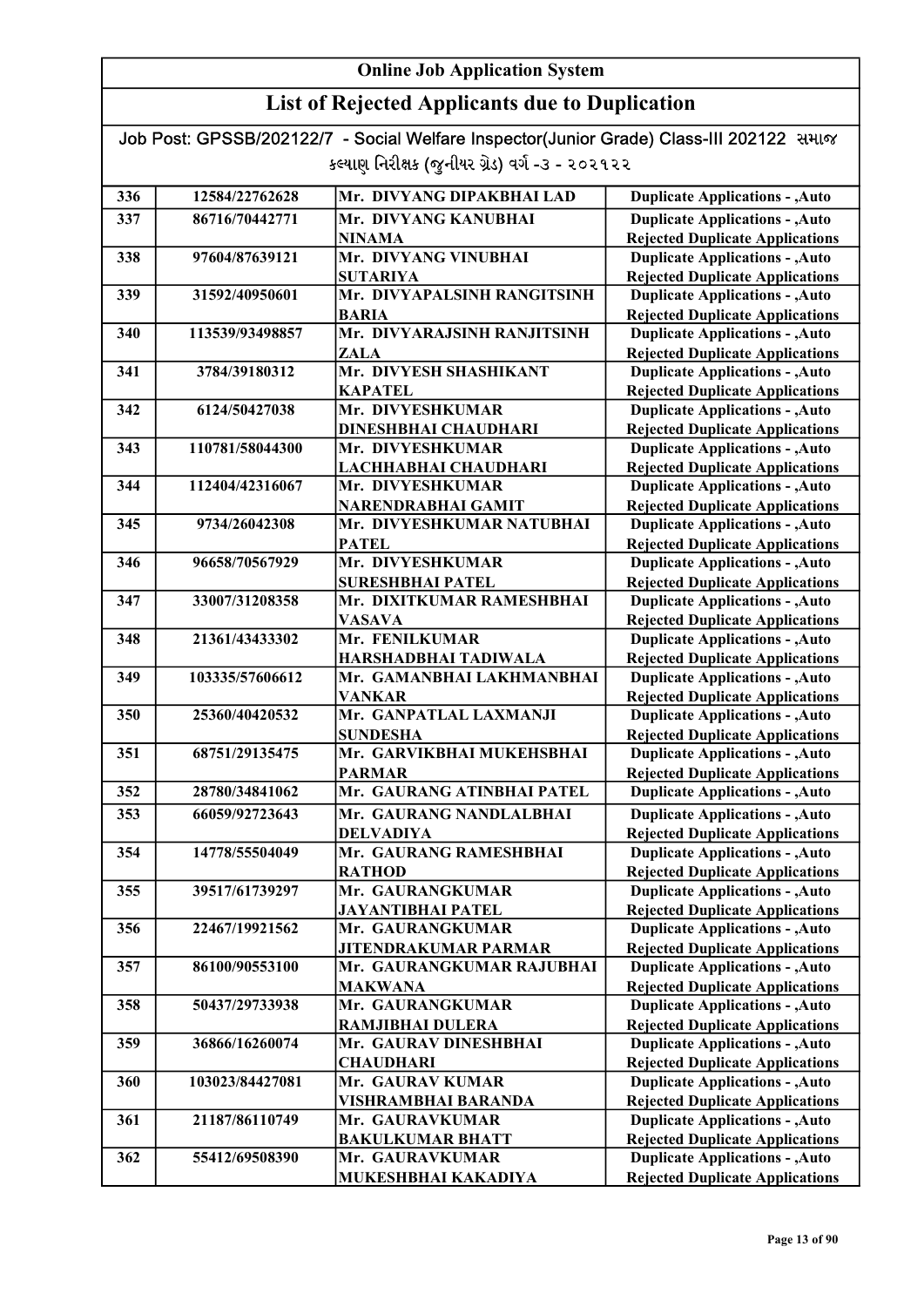| Job Post: GPSSB/202122/7 - Social Welfare Inspector(Junior Grade) Class-III 202122 समाल |  |
|-----------------------------------------------------------------------------------------|--|
| કલ્યાણ નિરીક્ષક (જુનીયર ગ્રેડ) વર્ગ -૩ - ૨૦૨૧૨૨                                         |  |

| 363 | 8016/35422600   | Mr. GAUTAM CHATURBHAI      | <b>Duplicate Applications - , Auto</b> |
|-----|-----------------|----------------------------|----------------------------------------|
|     |                 | <b>BAVALIYA</b>            | <b>Rejected Duplicate Applications</b> |
| 364 | 25692/65410517  | Mr. GAUTAM CHATURBHAI      | <b>Duplicate Applications - , Auto</b> |
|     |                 | <b>BAVALIYA</b>            | <b>Rejected Duplicate Applications</b> |
| 365 | 76601/62744326  | Mr. GAUTAM MANSUKHBHAI     | <b>Duplicate Applications - , Auto</b> |
|     |                 | TANK                       | <b>Rejected Duplicate Applications</b> |
| 366 | 79561/87990323  | Mr. GAUTAM MANSUKHBHAI     | <b>Duplicate Applications - , Auto</b> |
|     |                 | <b>TANK</b>                | <b>Rejected Duplicate Applications</b> |
| 367 | 83346/38348351  | Mr. GAUTAM MANSUKHBHAI     | <b>Duplicate Applications - , Auto</b> |
|     |                 | <b>TANK</b>                | <b>Rejected Duplicate Applications</b> |
| 368 | 84365/96515966  | Mr. GAUTAM MANSUKHBHAI     | <b>Duplicate Applications - , Auto</b> |
|     |                 | <b>TANK</b>                | <b>Rejected Duplicate Applications</b> |
| 369 | 84426/52115434  | Mr. GAUTAM MANSUKHBHAI     | <b>Duplicate Applications - , Auto</b> |
|     |                 | <b>TANK</b>                | <b>Rejected Duplicate Applications</b> |
| 370 | 92359/21240122  | Mr. GAUTAMBHAI KANJIBHAI   | <b>Duplicate Applications - , Auto</b> |
|     |                 | <b>CHAVDA</b>              | <b>Rejected Duplicate Applications</b> |
| 371 | 19725/27181739  | Mr. GAUTAMBHAI PREMAJIBHAI | <b>Duplicate Applications - , Auto</b> |
|     |                 | <b>CHHANSIYA</b>           | <b>Rejected Duplicate Applications</b> |
| 372 | 33051/84602346  | Mr. GAUTAMKUMAR NANUBHAI   | <b>Duplicate Applications - , Auto</b> |
|     |                 | <b>SOLANKI</b>             | <b>Rejected Duplicate Applications</b> |
| 373 | 67088/37007978  | Mr. GAUTAMKUMAR RAVJIBHAI  | <b>Duplicate Applications - , Auto</b> |
|     |                 | <b>PARMAR</b>              | <b>Rejected Duplicate Applications</b> |
| 374 | 54023/74633706  | Mr. GHANSHYAMBHAI          | <b>Duplicate Applications - , Auto</b> |
|     |                 | <b>GORDHANBHAI VANKAR</b>  | <b>Rejected Duplicate Applications</b> |
| 375 | 97595/45283278  | Mr. GIRISHBHAI RAMESHBHAI  | <b>Duplicate Applications - , Auto</b> |
|     |                 | <b>PRAJAPATI</b>           | <b>Rejected Duplicate Applications</b> |
| 376 | 46563/19880283  | Mr. GIRISHKUMAR            | <b>Duplicate Applications - , Auto</b> |
|     |                 | HASMUKHBHAI MAHYAVANSHI    | <b>Rejected Duplicate Applications</b> |
| 377 | 58951/10810642  | Mr. GIRISHKUMAR MOHANBHAI  | <b>Duplicate Applications - , Auto</b> |
|     |                 | <b>PRAJAPATI</b>           | <b>Rejected Duplicate Applications</b> |
| 378 | 23285/83737858  | Mr. GOPAL DEVILAL HARODIYA | <b>Duplicate Applications - , Auto</b> |
| 379 | 103618/13761467 | Mr. GOPAL JADAVBHAI SUSARA | <b>Duplicate Applications - , Auto</b> |
| 380 | 84095/74471067  | Mr. GOPAL VIRAM VAGHELA    | <b>Duplicate Applications - , Auto</b> |
| 381 | 39951/71915633  | Mr. GOPALBHAI ZUNZABHAI    | <b>Duplicate Applications - , Auto</b> |
|     |                 | <b>PATELIYA</b>            | <b>Rejected Duplicate Applications</b> |
| 382 | 52065/44866986  | Mr. GOPALBHAI ZUNZABHAI    | <b>Duplicate Applications - , Auto</b> |
|     |                 | <b>PATELIYA</b>            | <b>Rejected Duplicate Applications</b> |
| 383 | 51776/86749669  | Mr. GORDHANBHAI            | <b>Duplicate Applications - , Auto</b> |
|     |                 | <b>ASHARAMBHAI RAVAL</b>   | <b>Rejected Duplicate Applications</b> |
| 384 | 56762/78781499  | Mr. GOVABHAI BHURABHAI     | <b>Duplicate Applications - , Auto</b> |
|     |                 | <b>BUMBARIYA</b>           | <b>Rejected Duplicate Applications</b> |
| 385 | 56904/10157560  | Mr. GOVABHAI BHURABHAI     | <b>Duplicate Applications - , Auto</b> |
|     |                 | <b>BUMBARIYA</b>           | <b>Rejected Duplicate Applications</b> |
| 386 | 92379/32826743  | Mr. GOVIND MESUR KARAMTA   | <b>Duplicate Applications - , Auto</b> |
| 387 | 1732/83452301   | Mr. GOVIND NAGJIBHAI DESAI | <b>Duplicate Applications - , Auto</b> |
| 388 | 26788/39768958  | Mr. GOVINDBHAI KHUMAJI     | <b>Duplicate Applications - , Auto</b> |
|     |                 | <b>CHAUDHARY</b>           | <b>Rejected Duplicate Applications</b> |
| 389 | 98944/53302505  | Mr. GOVINDBHAI SHAKRABHAI  | <b>Duplicate Applications - , Auto</b> |
|     |                 | <b>BHAGORA</b>             | <b>Rejected Duplicate Applications</b> |
| 390 | 96244/15371625  | Mr. GUNJAN KANAIYALAL      | <b>Duplicate Applications - , Auto</b> |
|     |                 | <b>PANCHAL</b>             | <b>Rejected Duplicate Applications</b> |
| 391 | 116840/48926223 | Mr. GUNVANTSINH            | <b>Duplicate Applications - , Auto</b> |
|     |                 | PRADHANSINH CHAUHAN        | <b>Rejected Duplicate Applications</b> |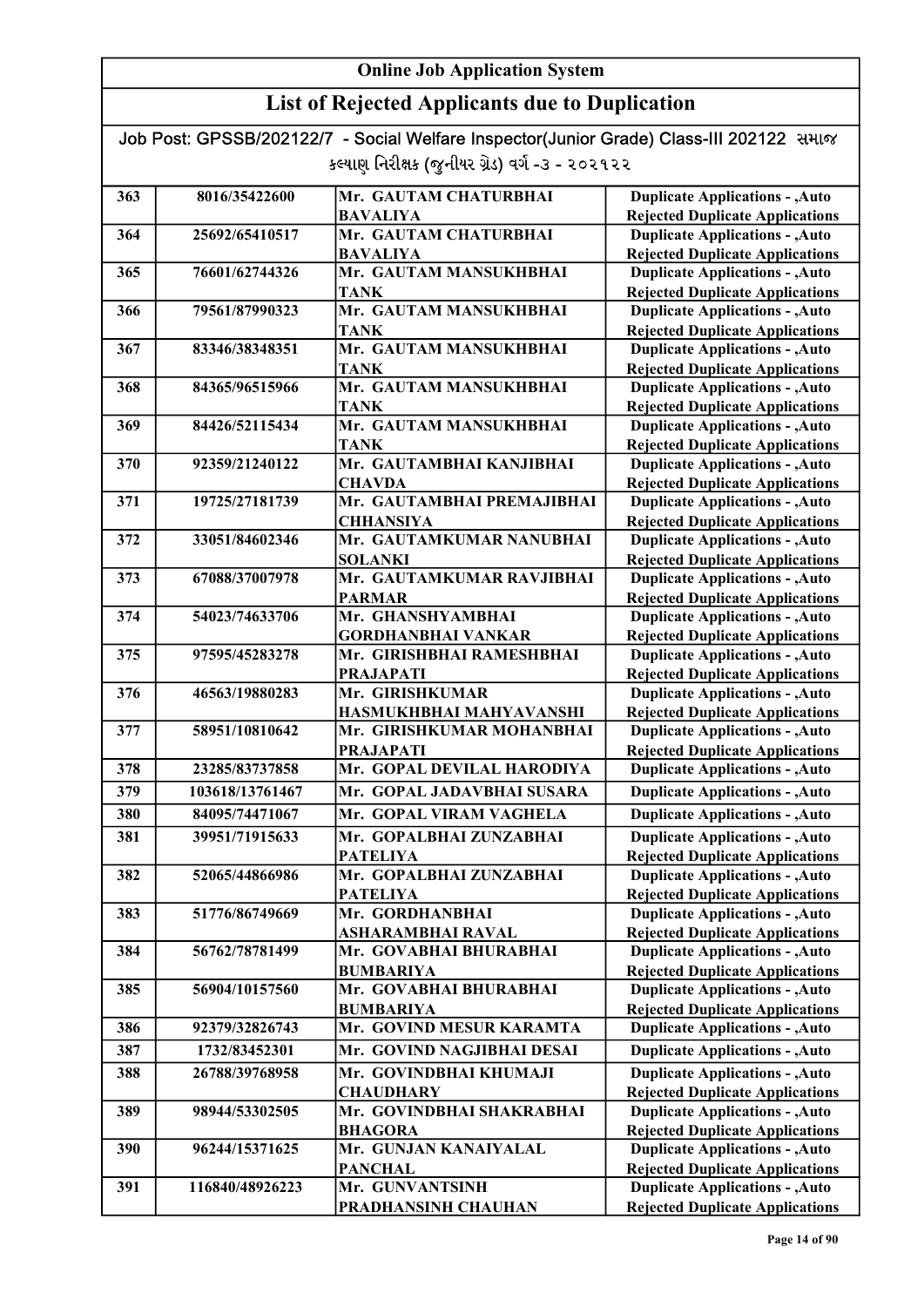### List of Rejected Applicants due to Duplication

| 392 | 71840/37728873  | Mr. HAMMESHKUMAR                             | <b>Duplicate Applications - , Auto</b>                                           |
|-----|-----------------|----------------------------------------------|----------------------------------------------------------------------------------|
|     |                 | <b>JITENDRABHAI PATEL</b>                    | <b>Rejected Duplicate Applications</b>                                           |
| 393 | 113544/39901878 | Mr. HARADEVKUMAR                             | <b>Duplicate Applications - , Auto</b>                                           |
|     |                 | <b>MERAMANBHAI RAM</b>                       | <b>Rejected Duplicate Applications</b>                                           |
| 394 | 26999/12855109  | Mr. HARADIPSINH PRAVINSINH                   | <b>Duplicate Applications - , Auto</b>                                           |
|     |                 | <b>GOHIL</b>                                 | <b>Rejected Duplicate Applications</b>                                           |
| 395 | 27109/33936424  | Mr. HARADIPSINH PRAVINSINH                   | <b>Duplicate Applications - , Auto</b>                                           |
|     |                 | <b>GOHIL</b>                                 | <b>Rejected Duplicate Applications</b>                                           |
| 396 | 33082/30515884  | Mr. HARDEVSINH KHUMANSINH                    | <b>Duplicate Applications - , Auto</b>                                           |
|     |                 | <b>JADEJA</b>                                | <b>Rejected Duplicate Applications</b>                                           |
| 397 | 116442/29851572 | Mr. HARDIK AMBALAL PATEL                     | <b>Duplicate Applications - , Auto</b>                                           |
| 398 | 9275/50294646   | Mr. HARDIK BABULAL MARAND                    | <b>Duplicate Applications - , Auto</b>                                           |
| 399 | 63470/76837657  | Mr. HARDIK BHANUPRASAD                       | <b>Duplicate Applications - , Auto</b>                                           |
|     |                 | <b>VANIYA</b>                                | <b>Rejected Duplicate Applications</b>                                           |
| 400 | 98264/51051933  | Mr. HARDIK CHANDUBHAI                        | <b>Duplicate Applications - , Auto</b>                                           |
|     |                 | <b>GHOGHARI</b>                              | <b>Rejected Duplicate Applications</b>                                           |
| 401 | 49482/96460006  | Mr. HARDIK DHIRAJ BHAI                       | <b>Duplicate Applications - , Auto</b>                                           |
|     |                 | <b>SOLANKI</b>                               | <b>Rejected Duplicate Applications</b>                                           |
| 402 | 47064/61446258  | Mr. HARDIK KAMLESHKUMAR                      | <b>Duplicate Applications - , Auto</b>                                           |
|     |                 | <b>MODI</b>                                  | <b>Rejected Duplicate Applications</b>                                           |
| 403 | 87798/61282436  | Mr. HARDIK MOHANLAL RAJ                      | <b>Duplicate Applications - , Auto</b>                                           |
| 404 | 9935/99321604   | Mr. HARDIK MOTISINGH DAMOR                   | <b>Duplicate Applications - , Auto</b>                                           |
| 405 | 97505/71285568  | Mr. HARDIK RAMESHBHAI                        | <b>Duplicate Applications - , Auto</b>                                           |
|     |                 | <b>DHAMELIYA</b>                             | <b>Rejected Duplicate Applications</b>                                           |
| 406 | 14419/32739682  | Mr. HARDIKBHAI AMRUTBHAI                     | <b>Duplicate Applications - , Auto</b>                                           |
|     |                 | <b>GOHIL</b>                                 | <b>Rejected Duplicate Applications</b>                                           |
| 407 | 89360/61883292  | Mr. HARDIKBHAI ASHOKKUMAR                    | <b>Duplicate Applications - , Auto</b>                                           |
|     |                 | <b>PARMAR</b>                                | <b>Rejected Duplicate Applications</b>                                           |
| 408 | 2221/46117009   | Mr. HARDIKKUMAR AJAYBHAI                     | <b>Duplicate Applications - , Auto</b>                                           |
| 409 | 2414/57194387   | <b>CHAUDHARI</b><br>Mr. HARDIKKUMAR AJAYBHAI | <b>Rejected Duplicate Applications</b><br><b>Duplicate Applications - , Auto</b> |
|     |                 | <b>CHAUDHARI</b>                             | <b>Rejected Duplicate Applications</b>                                           |
| 410 | 44088/68934199  | Mr. HARDIKKUMAR                              | <b>Duplicate Applications - , Auto</b>                                           |
|     |                 | <b>BIPINCHANDRA SOLANKI</b>                  | <b>Rejected Duplicate Applications</b>                                           |
| 411 | 62584/98952252  | Mr. HARDIKKUMAR GIRISHBHAI                   | <b>Duplicate Applications - , Auto</b>                                           |
|     |                 | <b>CHAUDHARY</b>                             | <b>Rejected Duplicate Applications</b>                                           |
| 412 | 65313/83189419  | Mr. HARDIKKUMAR                              | <b>Duplicate Applications - , Auto</b>                                           |
|     |                 | <b>JAGDISHBHAI JAISUR</b>                    | <b>Rejected Duplicate Applications</b>                                           |
| 413 | 5030/59535865   | Mr. HARDIKKUMAR JASHUBHAI                    | <b>Duplicate Applications - , Auto</b>                                           |
|     |                 | <b>CHAUHAN</b>                               | <b>Rejected Duplicate Applications</b>                                           |
| 414 | 2615/60106117   | Mr. HARDIKKUMAR                              | <b>Duplicate Applications - , Auto</b>                                           |
|     |                 | KARUNASHANKAR RAMANA                         | <b>Rejected Duplicate Applications</b>                                           |
| 415 | 23093/30228264  | Mr. HARDIKKUMAR                              | <b>Duplicate Applications - , Auto</b>                                           |
|     |                 | <b>RAJSINGBHAI DAMOR</b>                     | <b>Rejected Duplicate Applications</b>                                           |
| 416 | 32963/15029769  | Mr. HARDIKKUMAR RAMABHAI                     | <b>Duplicate Applications - , Auto</b>                                           |
|     |                 | <b>PARGI</b>                                 | <b>Rejected Duplicate Applications</b>                                           |
| 417 | 67995/82454266  | Mr. HARDIKKUMAR                              | <b>Duplicate Applications - , Auto</b>                                           |
|     |                 | RAMESHBHAI MEVADA                            | <b>Rejected Duplicate Applications</b>                                           |
| 418 | 25915/18239646  | Mr. HARDIKKUMAR                              | <b>Duplicate Applications - , Auto</b>                                           |
|     |                 | RANCHHODBHAI BARAIYA                         | <b>Rejected Duplicate Applications</b>                                           |
| 419 | 51923/58536820  | Mr. HARDIKKUMAR                              | <b>Duplicate Applications - , Auto</b>                                           |
|     |                 | RANCHHODBHAI DEKAVADIYA                      | <b>Rejected Duplicate Applications</b>                                           |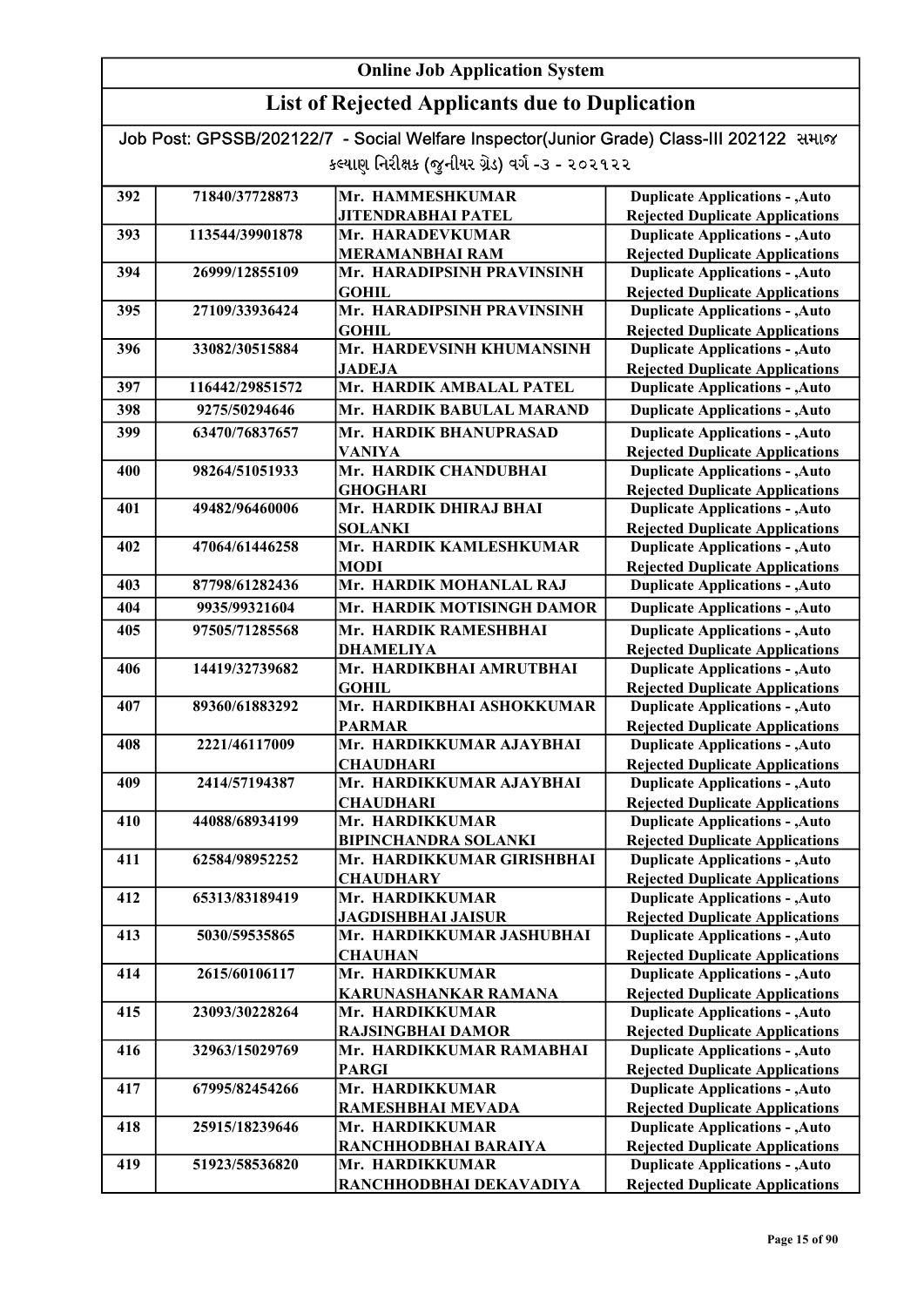### List of Rejected Applicants due to Duplication

| <b>Rejected Duplicate Applications</b><br><b>MAKWANA</b><br>Mr. HARESH DILIPBHAI BAROT<br><b>Duplicate Applications - , Auto</b><br>421<br>18192/63671120<br>Mr. HARESH KUMAR<br>422<br><b>Duplicate Applications - , Auto</b><br>41230/64870572<br><b>KARSHANBHAI PARMAR</b><br><b>Rejected Duplicate Applications</b><br>Mr. HARESH KUMAR<br>423<br><b>Duplicate Applications - , Auto</b><br>51783/59175585<br>MOHANBHAI CHAUDHARI<br><b>Rejected Duplicate Applications</b><br>424<br>Mr. HARESHBHAI BABUBHAI<br><b>Duplicate Applications - , Auto</b><br>33658/62531888<br><b>Rejected Duplicate Applications</b><br><b>GAMAR</b><br>425<br>Mr. HARESHBHAI BABUBHAI<br><b>Duplicate Applications - , Auto</b><br>33777/33967566<br><b>GAMAR</b><br><b>Rejected Duplicate Applications</b><br><b>Duplicate Applications - , Auto</b><br>426<br>105154/32875266<br>Mr. HARESHBHAI BABUBHAI<br><b>SOSA</b><br><b>Rejected Duplicate Applications</b><br>Mr. HARESHBHAI BHAVAJI<br><b>Duplicate Applications - , Auto</b><br>427<br>107235/22063209<br><b>Rejected Duplicate Applications</b><br><b>CHAUDHARY</b><br>Mr. HARESHBHAI HAMIR BHAI<br><b>Duplicate Applications - , Auto</b><br>428<br>103537/66600195<br><b>Rejected Duplicate Applications</b><br><b>GOJIYA</b><br>Mr. HARESHBHAI KALUBHAI<br><b>Duplicate Applications - , Auto</b><br>429<br>11365/48451058<br><b>VADHEL</b><br><b>Rejected Duplicate Applications</b><br>Mr. HARESHKUMAR BABULAL<br><b>Duplicate Applications - , Auto</b><br>430<br>109967/29391797<br><b>MEVADA</b><br><b>Rejected Duplicate Applications</b><br>20127/26696612<br>Mr. HARESHKUMAR DAYABHAI<br><b>Duplicate Applications - , Auto</b><br>431<br><b>JADAV</b><br><b>Rejected Duplicate Applications</b><br>Mr. HARESHKUMAR VINODBHAI<br><b>Duplicate Applications - , Auto</b><br>432<br>7378/21065722<br><b>PATEL</b><br><b>Rejected Duplicate Applications</b><br><b>Duplicate Applications - , Auto</b><br>433<br>34971/21962841<br>Mr. HARIBHAI JESANGBHAI<br><b>SOLANKI</b><br><b>Rejected Duplicate Applications</b><br>434<br>72299/70951987<br>Mr. HARJIBHAI DEVABHAI DESAI<br><b>Duplicate Applications - , Auto</b><br><b>Duplicate Applications - , Auto</b><br>435<br>60331/81901679<br>Mr. HARPALSINH<br><b>ABHESANGBHAI PARMAR</b><br><b>Rejected Duplicate Applications</b><br>Mr. HARPALSINH BHARATSINH<br><b>Duplicate Applications - , Auto</b><br>436<br>4954/95366111<br><b>RATHOD</b><br><b>Rejected Duplicate Applications</b><br>Mr. HARPALSINH CHETANSINH<br>43913/93610813<br><b>Duplicate Applications - , Auto</b><br>437<br><b>MAKVANA</b><br><b>Rejected Duplicate Applications</b><br>45301/13511876<br>Mr. HARPALSINH JATUBHA<br>438<br><b>Duplicate Applications - , Auto</b><br><b>Rejected Duplicate Applications</b><br><b>GOHIL</b><br>Mr. HARPALSINH JITENDRASINH<br>439<br>111266/51879099<br><b>Duplicate Applications - , Auto</b><br><b>RATHOD</b><br><b>Rejected Duplicate Applications</b><br>Mr. HARPALSINH<br><b>Duplicate Applications - , Auto</b><br>440<br>43605/19400705<br><b>Rejected Duplicate Applications</b><br><b>MAHENDRASINH VAGHELA</b><br><b>Duplicate Applications - , Auto</b><br>441<br>19464/53745494<br>Mr. HARSH ARVINDBHAI<br><b>PRAJAPATI</b><br>Mr. HARSH NARANBHAI JOSHI<br><b>Duplicate Applications - , Auto</b><br>442<br>8550/31637822<br><b>Duplicate Applications - , Auto</b><br>443<br>55757/17343579<br>Mr. HARSHADBHAI GODADBHAI<br><b>Rejected Duplicate Applications</b><br><b>CHAUDHARY</b> |     |                 |                       |                                        |
|-------------------------------------------------------------------------------------------------------------------------------------------------------------------------------------------------------------------------------------------------------------------------------------------------------------------------------------------------------------------------------------------------------------------------------------------------------------------------------------------------------------------------------------------------------------------------------------------------------------------------------------------------------------------------------------------------------------------------------------------------------------------------------------------------------------------------------------------------------------------------------------------------------------------------------------------------------------------------------------------------------------------------------------------------------------------------------------------------------------------------------------------------------------------------------------------------------------------------------------------------------------------------------------------------------------------------------------------------------------------------------------------------------------------------------------------------------------------------------------------------------------------------------------------------------------------------------------------------------------------------------------------------------------------------------------------------------------------------------------------------------------------------------------------------------------------------------------------------------------------------------------------------------------------------------------------------------------------------------------------------------------------------------------------------------------------------------------------------------------------------------------------------------------------------------------------------------------------------------------------------------------------------------------------------------------------------------------------------------------------------------------------------------------------------------------------------------------------------------------------------------------------------------------------------------------------------------------------------------------------------------------------------------------------------------------------------------------------------------------------------------------------------------------------------------------------------------------------------------------------------------------------------------------------------------------------------------------------------------------------------------------------------------------------------------------------------------------------------------------------------------------------------------------------------------------------------------------------------------------------------------------------------------------------------------------------------------------------------------------------------------------------------------------------------------------------------------------------------------------------------------------------------------------|-----|-----------------|-----------------------|----------------------------------------|
|                                                                                                                                                                                                                                                                                                                                                                                                                                                                                                                                                                                                                                                                                                                                                                                                                                                                                                                                                                                                                                                                                                                                                                                                                                                                                                                                                                                                                                                                                                                                                                                                                                                                                                                                                                                                                                                                                                                                                                                                                                                                                                                                                                                                                                                                                                                                                                                                                                                                                                                                                                                                                                                                                                                                                                                                                                                                                                                                                                                                                                                                                                                                                                                                                                                                                                                                                                                                                                                                                                                                     | 420 | 111661/19588097 | Mr. HARESH ARVINDBHAI | <b>Duplicate Applications - , Auto</b> |
|                                                                                                                                                                                                                                                                                                                                                                                                                                                                                                                                                                                                                                                                                                                                                                                                                                                                                                                                                                                                                                                                                                                                                                                                                                                                                                                                                                                                                                                                                                                                                                                                                                                                                                                                                                                                                                                                                                                                                                                                                                                                                                                                                                                                                                                                                                                                                                                                                                                                                                                                                                                                                                                                                                                                                                                                                                                                                                                                                                                                                                                                                                                                                                                                                                                                                                                                                                                                                                                                                                                                     |     |                 |                       |                                        |
|                                                                                                                                                                                                                                                                                                                                                                                                                                                                                                                                                                                                                                                                                                                                                                                                                                                                                                                                                                                                                                                                                                                                                                                                                                                                                                                                                                                                                                                                                                                                                                                                                                                                                                                                                                                                                                                                                                                                                                                                                                                                                                                                                                                                                                                                                                                                                                                                                                                                                                                                                                                                                                                                                                                                                                                                                                                                                                                                                                                                                                                                                                                                                                                                                                                                                                                                                                                                                                                                                                                                     |     |                 |                       |                                        |
|                                                                                                                                                                                                                                                                                                                                                                                                                                                                                                                                                                                                                                                                                                                                                                                                                                                                                                                                                                                                                                                                                                                                                                                                                                                                                                                                                                                                                                                                                                                                                                                                                                                                                                                                                                                                                                                                                                                                                                                                                                                                                                                                                                                                                                                                                                                                                                                                                                                                                                                                                                                                                                                                                                                                                                                                                                                                                                                                                                                                                                                                                                                                                                                                                                                                                                                                                                                                                                                                                                                                     |     |                 |                       |                                        |
|                                                                                                                                                                                                                                                                                                                                                                                                                                                                                                                                                                                                                                                                                                                                                                                                                                                                                                                                                                                                                                                                                                                                                                                                                                                                                                                                                                                                                                                                                                                                                                                                                                                                                                                                                                                                                                                                                                                                                                                                                                                                                                                                                                                                                                                                                                                                                                                                                                                                                                                                                                                                                                                                                                                                                                                                                                                                                                                                                                                                                                                                                                                                                                                                                                                                                                                                                                                                                                                                                                                                     |     |                 |                       |                                        |
|                                                                                                                                                                                                                                                                                                                                                                                                                                                                                                                                                                                                                                                                                                                                                                                                                                                                                                                                                                                                                                                                                                                                                                                                                                                                                                                                                                                                                                                                                                                                                                                                                                                                                                                                                                                                                                                                                                                                                                                                                                                                                                                                                                                                                                                                                                                                                                                                                                                                                                                                                                                                                                                                                                                                                                                                                                                                                                                                                                                                                                                                                                                                                                                                                                                                                                                                                                                                                                                                                                                                     |     |                 |                       |                                        |
|                                                                                                                                                                                                                                                                                                                                                                                                                                                                                                                                                                                                                                                                                                                                                                                                                                                                                                                                                                                                                                                                                                                                                                                                                                                                                                                                                                                                                                                                                                                                                                                                                                                                                                                                                                                                                                                                                                                                                                                                                                                                                                                                                                                                                                                                                                                                                                                                                                                                                                                                                                                                                                                                                                                                                                                                                                                                                                                                                                                                                                                                                                                                                                                                                                                                                                                                                                                                                                                                                                                                     |     |                 |                       |                                        |
|                                                                                                                                                                                                                                                                                                                                                                                                                                                                                                                                                                                                                                                                                                                                                                                                                                                                                                                                                                                                                                                                                                                                                                                                                                                                                                                                                                                                                                                                                                                                                                                                                                                                                                                                                                                                                                                                                                                                                                                                                                                                                                                                                                                                                                                                                                                                                                                                                                                                                                                                                                                                                                                                                                                                                                                                                                                                                                                                                                                                                                                                                                                                                                                                                                                                                                                                                                                                                                                                                                                                     |     |                 |                       |                                        |
|                                                                                                                                                                                                                                                                                                                                                                                                                                                                                                                                                                                                                                                                                                                                                                                                                                                                                                                                                                                                                                                                                                                                                                                                                                                                                                                                                                                                                                                                                                                                                                                                                                                                                                                                                                                                                                                                                                                                                                                                                                                                                                                                                                                                                                                                                                                                                                                                                                                                                                                                                                                                                                                                                                                                                                                                                                                                                                                                                                                                                                                                                                                                                                                                                                                                                                                                                                                                                                                                                                                                     |     |                 |                       |                                        |
|                                                                                                                                                                                                                                                                                                                                                                                                                                                                                                                                                                                                                                                                                                                                                                                                                                                                                                                                                                                                                                                                                                                                                                                                                                                                                                                                                                                                                                                                                                                                                                                                                                                                                                                                                                                                                                                                                                                                                                                                                                                                                                                                                                                                                                                                                                                                                                                                                                                                                                                                                                                                                                                                                                                                                                                                                                                                                                                                                                                                                                                                                                                                                                                                                                                                                                                                                                                                                                                                                                                                     |     |                 |                       |                                        |
|                                                                                                                                                                                                                                                                                                                                                                                                                                                                                                                                                                                                                                                                                                                                                                                                                                                                                                                                                                                                                                                                                                                                                                                                                                                                                                                                                                                                                                                                                                                                                                                                                                                                                                                                                                                                                                                                                                                                                                                                                                                                                                                                                                                                                                                                                                                                                                                                                                                                                                                                                                                                                                                                                                                                                                                                                                                                                                                                                                                                                                                                                                                                                                                                                                                                                                                                                                                                                                                                                                                                     |     |                 |                       |                                        |
|                                                                                                                                                                                                                                                                                                                                                                                                                                                                                                                                                                                                                                                                                                                                                                                                                                                                                                                                                                                                                                                                                                                                                                                                                                                                                                                                                                                                                                                                                                                                                                                                                                                                                                                                                                                                                                                                                                                                                                                                                                                                                                                                                                                                                                                                                                                                                                                                                                                                                                                                                                                                                                                                                                                                                                                                                                                                                                                                                                                                                                                                                                                                                                                                                                                                                                                                                                                                                                                                                                                                     |     |                 |                       |                                        |
|                                                                                                                                                                                                                                                                                                                                                                                                                                                                                                                                                                                                                                                                                                                                                                                                                                                                                                                                                                                                                                                                                                                                                                                                                                                                                                                                                                                                                                                                                                                                                                                                                                                                                                                                                                                                                                                                                                                                                                                                                                                                                                                                                                                                                                                                                                                                                                                                                                                                                                                                                                                                                                                                                                                                                                                                                                                                                                                                                                                                                                                                                                                                                                                                                                                                                                                                                                                                                                                                                                                                     |     |                 |                       |                                        |
|                                                                                                                                                                                                                                                                                                                                                                                                                                                                                                                                                                                                                                                                                                                                                                                                                                                                                                                                                                                                                                                                                                                                                                                                                                                                                                                                                                                                                                                                                                                                                                                                                                                                                                                                                                                                                                                                                                                                                                                                                                                                                                                                                                                                                                                                                                                                                                                                                                                                                                                                                                                                                                                                                                                                                                                                                                                                                                                                                                                                                                                                                                                                                                                                                                                                                                                                                                                                                                                                                                                                     |     |                 |                       |                                        |
|                                                                                                                                                                                                                                                                                                                                                                                                                                                                                                                                                                                                                                                                                                                                                                                                                                                                                                                                                                                                                                                                                                                                                                                                                                                                                                                                                                                                                                                                                                                                                                                                                                                                                                                                                                                                                                                                                                                                                                                                                                                                                                                                                                                                                                                                                                                                                                                                                                                                                                                                                                                                                                                                                                                                                                                                                                                                                                                                                                                                                                                                                                                                                                                                                                                                                                                                                                                                                                                                                                                                     |     |                 |                       |                                        |
|                                                                                                                                                                                                                                                                                                                                                                                                                                                                                                                                                                                                                                                                                                                                                                                                                                                                                                                                                                                                                                                                                                                                                                                                                                                                                                                                                                                                                                                                                                                                                                                                                                                                                                                                                                                                                                                                                                                                                                                                                                                                                                                                                                                                                                                                                                                                                                                                                                                                                                                                                                                                                                                                                                                                                                                                                                                                                                                                                                                                                                                                                                                                                                                                                                                                                                                                                                                                                                                                                                                                     |     |                 |                       |                                        |
|                                                                                                                                                                                                                                                                                                                                                                                                                                                                                                                                                                                                                                                                                                                                                                                                                                                                                                                                                                                                                                                                                                                                                                                                                                                                                                                                                                                                                                                                                                                                                                                                                                                                                                                                                                                                                                                                                                                                                                                                                                                                                                                                                                                                                                                                                                                                                                                                                                                                                                                                                                                                                                                                                                                                                                                                                                                                                                                                                                                                                                                                                                                                                                                                                                                                                                                                                                                                                                                                                                                                     |     |                 |                       |                                        |
|                                                                                                                                                                                                                                                                                                                                                                                                                                                                                                                                                                                                                                                                                                                                                                                                                                                                                                                                                                                                                                                                                                                                                                                                                                                                                                                                                                                                                                                                                                                                                                                                                                                                                                                                                                                                                                                                                                                                                                                                                                                                                                                                                                                                                                                                                                                                                                                                                                                                                                                                                                                                                                                                                                                                                                                                                                                                                                                                                                                                                                                                                                                                                                                                                                                                                                                                                                                                                                                                                                                                     |     |                 |                       |                                        |
|                                                                                                                                                                                                                                                                                                                                                                                                                                                                                                                                                                                                                                                                                                                                                                                                                                                                                                                                                                                                                                                                                                                                                                                                                                                                                                                                                                                                                                                                                                                                                                                                                                                                                                                                                                                                                                                                                                                                                                                                                                                                                                                                                                                                                                                                                                                                                                                                                                                                                                                                                                                                                                                                                                                                                                                                                                                                                                                                                                                                                                                                                                                                                                                                                                                                                                                                                                                                                                                                                                                                     |     |                 |                       |                                        |
|                                                                                                                                                                                                                                                                                                                                                                                                                                                                                                                                                                                                                                                                                                                                                                                                                                                                                                                                                                                                                                                                                                                                                                                                                                                                                                                                                                                                                                                                                                                                                                                                                                                                                                                                                                                                                                                                                                                                                                                                                                                                                                                                                                                                                                                                                                                                                                                                                                                                                                                                                                                                                                                                                                                                                                                                                                                                                                                                                                                                                                                                                                                                                                                                                                                                                                                                                                                                                                                                                                                                     |     |                 |                       |                                        |
|                                                                                                                                                                                                                                                                                                                                                                                                                                                                                                                                                                                                                                                                                                                                                                                                                                                                                                                                                                                                                                                                                                                                                                                                                                                                                                                                                                                                                                                                                                                                                                                                                                                                                                                                                                                                                                                                                                                                                                                                                                                                                                                                                                                                                                                                                                                                                                                                                                                                                                                                                                                                                                                                                                                                                                                                                                                                                                                                                                                                                                                                                                                                                                                                                                                                                                                                                                                                                                                                                                                                     |     |                 |                       |                                        |
|                                                                                                                                                                                                                                                                                                                                                                                                                                                                                                                                                                                                                                                                                                                                                                                                                                                                                                                                                                                                                                                                                                                                                                                                                                                                                                                                                                                                                                                                                                                                                                                                                                                                                                                                                                                                                                                                                                                                                                                                                                                                                                                                                                                                                                                                                                                                                                                                                                                                                                                                                                                                                                                                                                                                                                                                                                                                                                                                                                                                                                                                                                                                                                                                                                                                                                                                                                                                                                                                                                                                     |     |                 |                       |                                        |
|                                                                                                                                                                                                                                                                                                                                                                                                                                                                                                                                                                                                                                                                                                                                                                                                                                                                                                                                                                                                                                                                                                                                                                                                                                                                                                                                                                                                                                                                                                                                                                                                                                                                                                                                                                                                                                                                                                                                                                                                                                                                                                                                                                                                                                                                                                                                                                                                                                                                                                                                                                                                                                                                                                                                                                                                                                                                                                                                                                                                                                                                                                                                                                                                                                                                                                                                                                                                                                                                                                                                     |     |                 |                       |                                        |
|                                                                                                                                                                                                                                                                                                                                                                                                                                                                                                                                                                                                                                                                                                                                                                                                                                                                                                                                                                                                                                                                                                                                                                                                                                                                                                                                                                                                                                                                                                                                                                                                                                                                                                                                                                                                                                                                                                                                                                                                                                                                                                                                                                                                                                                                                                                                                                                                                                                                                                                                                                                                                                                                                                                                                                                                                                                                                                                                                                                                                                                                                                                                                                                                                                                                                                                                                                                                                                                                                                                                     |     |                 |                       |                                        |
|                                                                                                                                                                                                                                                                                                                                                                                                                                                                                                                                                                                                                                                                                                                                                                                                                                                                                                                                                                                                                                                                                                                                                                                                                                                                                                                                                                                                                                                                                                                                                                                                                                                                                                                                                                                                                                                                                                                                                                                                                                                                                                                                                                                                                                                                                                                                                                                                                                                                                                                                                                                                                                                                                                                                                                                                                                                                                                                                                                                                                                                                                                                                                                                                                                                                                                                                                                                                                                                                                                                                     |     |                 |                       |                                        |
|                                                                                                                                                                                                                                                                                                                                                                                                                                                                                                                                                                                                                                                                                                                                                                                                                                                                                                                                                                                                                                                                                                                                                                                                                                                                                                                                                                                                                                                                                                                                                                                                                                                                                                                                                                                                                                                                                                                                                                                                                                                                                                                                                                                                                                                                                                                                                                                                                                                                                                                                                                                                                                                                                                                                                                                                                                                                                                                                                                                                                                                                                                                                                                                                                                                                                                                                                                                                                                                                                                                                     |     |                 |                       |                                        |
|                                                                                                                                                                                                                                                                                                                                                                                                                                                                                                                                                                                                                                                                                                                                                                                                                                                                                                                                                                                                                                                                                                                                                                                                                                                                                                                                                                                                                                                                                                                                                                                                                                                                                                                                                                                                                                                                                                                                                                                                                                                                                                                                                                                                                                                                                                                                                                                                                                                                                                                                                                                                                                                                                                                                                                                                                                                                                                                                                                                                                                                                                                                                                                                                                                                                                                                                                                                                                                                                                                                                     |     |                 |                       |                                        |
|                                                                                                                                                                                                                                                                                                                                                                                                                                                                                                                                                                                                                                                                                                                                                                                                                                                                                                                                                                                                                                                                                                                                                                                                                                                                                                                                                                                                                                                                                                                                                                                                                                                                                                                                                                                                                                                                                                                                                                                                                                                                                                                                                                                                                                                                                                                                                                                                                                                                                                                                                                                                                                                                                                                                                                                                                                                                                                                                                                                                                                                                                                                                                                                                                                                                                                                                                                                                                                                                                                                                     |     |                 |                       |                                        |
|                                                                                                                                                                                                                                                                                                                                                                                                                                                                                                                                                                                                                                                                                                                                                                                                                                                                                                                                                                                                                                                                                                                                                                                                                                                                                                                                                                                                                                                                                                                                                                                                                                                                                                                                                                                                                                                                                                                                                                                                                                                                                                                                                                                                                                                                                                                                                                                                                                                                                                                                                                                                                                                                                                                                                                                                                                                                                                                                                                                                                                                                                                                                                                                                                                                                                                                                                                                                                                                                                                                                     |     |                 |                       |                                        |
|                                                                                                                                                                                                                                                                                                                                                                                                                                                                                                                                                                                                                                                                                                                                                                                                                                                                                                                                                                                                                                                                                                                                                                                                                                                                                                                                                                                                                                                                                                                                                                                                                                                                                                                                                                                                                                                                                                                                                                                                                                                                                                                                                                                                                                                                                                                                                                                                                                                                                                                                                                                                                                                                                                                                                                                                                                                                                                                                                                                                                                                                                                                                                                                                                                                                                                                                                                                                                                                                                                                                     |     |                 |                       |                                        |
|                                                                                                                                                                                                                                                                                                                                                                                                                                                                                                                                                                                                                                                                                                                                                                                                                                                                                                                                                                                                                                                                                                                                                                                                                                                                                                                                                                                                                                                                                                                                                                                                                                                                                                                                                                                                                                                                                                                                                                                                                                                                                                                                                                                                                                                                                                                                                                                                                                                                                                                                                                                                                                                                                                                                                                                                                                                                                                                                                                                                                                                                                                                                                                                                                                                                                                                                                                                                                                                                                                                                     |     |                 |                       |                                        |
|                                                                                                                                                                                                                                                                                                                                                                                                                                                                                                                                                                                                                                                                                                                                                                                                                                                                                                                                                                                                                                                                                                                                                                                                                                                                                                                                                                                                                                                                                                                                                                                                                                                                                                                                                                                                                                                                                                                                                                                                                                                                                                                                                                                                                                                                                                                                                                                                                                                                                                                                                                                                                                                                                                                                                                                                                                                                                                                                                                                                                                                                                                                                                                                                                                                                                                                                                                                                                                                                                                                                     |     |                 |                       |                                        |
|                                                                                                                                                                                                                                                                                                                                                                                                                                                                                                                                                                                                                                                                                                                                                                                                                                                                                                                                                                                                                                                                                                                                                                                                                                                                                                                                                                                                                                                                                                                                                                                                                                                                                                                                                                                                                                                                                                                                                                                                                                                                                                                                                                                                                                                                                                                                                                                                                                                                                                                                                                                                                                                                                                                                                                                                                                                                                                                                                                                                                                                                                                                                                                                                                                                                                                                                                                                                                                                                                                                                     |     |                 |                       |                                        |
|                                                                                                                                                                                                                                                                                                                                                                                                                                                                                                                                                                                                                                                                                                                                                                                                                                                                                                                                                                                                                                                                                                                                                                                                                                                                                                                                                                                                                                                                                                                                                                                                                                                                                                                                                                                                                                                                                                                                                                                                                                                                                                                                                                                                                                                                                                                                                                                                                                                                                                                                                                                                                                                                                                                                                                                                                                                                                                                                                                                                                                                                                                                                                                                                                                                                                                                                                                                                                                                                                                                                     |     |                 |                       |                                        |
|                                                                                                                                                                                                                                                                                                                                                                                                                                                                                                                                                                                                                                                                                                                                                                                                                                                                                                                                                                                                                                                                                                                                                                                                                                                                                                                                                                                                                                                                                                                                                                                                                                                                                                                                                                                                                                                                                                                                                                                                                                                                                                                                                                                                                                                                                                                                                                                                                                                                                                                                                                                                                                                                                                                                                                                                                                                                                                                                                                                                                                                                                                                                                                                                                                                                                                                                                                                                                                                                                                                                     |     |                 |                       |                                        |
|                                                                                                                                                                                                                                                                                                                                                                                                                                                                                                                                                                                                                                                                                                                                                                                                                                                                                                                                                                                                                                                                                                                                                                                                                                                                                                                                                                                                                                                                                                                                                                                                                                                                                                                                                                                                                                                                                                                                                                                                                                                                                                                                                                                                                                                                                                                                                                                                                                                                                                                                                                                                                                                                                                                                                                                                                                                                                                                                                                                                                                                                                                                                                                                                                                                                                                                                                                                                                                                                                                                                     |     |                 |                       |                                        |
|                                                                                                                                                                                                                                                                                                                                                                                                                                                                                                                                                                                                                                                                                                                                                                                                                                                                                                                                                                                                                                                                                                                                                                                                                                                                                                                                                                                                                                                                                                                                                                                                                                                                                                                                                                                                                                                                                                                                                                                                                                                                                                                                                                                                                                                                                                                                                                                                                                                                                                                                                                                                                                                                                                                                                                                                                                                                                                                                                                                                                                                                                                                                                                                                                                                                                                                                                                                                                                                                                                                                     |     |                 |                       |                                        |
|                                                                                                                                                                                                                                                                                                                                                                                                                                                                                                                                                                                                                                                                                                                                                                                                                                                                                                                                                                                                                                                                                                                                                                                                                                                                                                                                                                                                                                                                                                                                                                                                                                                                                                                                                                                                                                                                                                                                                                                                                                                                                                                                                                                                                                                                                                                                                                                                                                                                                                                                                                                                                                                                                                                                                                                                                                                                                                                                                                                                                                                                                                                                                                                                                                                                                                                                                                                                                                                                                                                                     |     |                 |                       |                                        |
|                                                                                                                                                                                                                                                                                                                                                                                                                                                                                                                                                                                                                                                                                                                                                                                                                                                                                                                                                                                                                                                                                                                                                                                                                                                                                                                                                                                                                                                                                                                                                                                                                                                                                                                                                                                                                                                                                                                                                                                                                                                                                                                                                                                                                                                                                                                                                                                                                                                                                                                                                                                                                                                                                                                                                                                                                                                                                                                                                                                                                                                                                                                                                                                                                                                                                                                                                                                                                                                                                                                                     |     |                 |                       |                                        |
|                                                                                                                                                                                                                                                                                                                                                                                                                                                                                                                                                                                                                                                                                                                                                                                                                                                                                                                                                                                                                                                                                                                                                                                                                                                                                                                                                                                                                                                                                                                                                                                                                                                                                                                                                                                                                                                                                                                                                                                                                                                                                                                                                                                                                                                                                                                                                                                                                                                                                                                                                                                                                                                                                                                                                                                                                                                                                                                                                                                                                                                                                                                                                                                                                                                                                                                                                                                                                                                                                                                                     |     |                 |                       |                                        |
|                                                                                                                                                                                                                                                                                                                                                                                                                                                                                                                                                                                                                                                                                                                                                                                                                                                                                                                                                                                                                                                                                                                                                                                                                                                                                                                                                                                                                                                                                                                                                                                                                                                                                                                                                                                                                                                                                                                                                                                                                                                                                                                                                                                                                                                                                                                                                                                                                                                                                                                                                                                                                                                                                                                                                                                                                                                                                                                                                                                                                                                                                                                                                                                                                                                                                                                                                                                                                                                                                                                                     |     |                 |                       | <b>Rejected Duplicate Applications</b> |
|                                                                                                                                                                                                                                                                                                                                                                                                                                                                                                                                                                                                                                                                                                                                                                                                                                                                                                                                                                                                                                                                                                                                                                                                                                                                                                                                                                                                                                                                                                                                                                                                                                                                                                                                                                                                                                                                                                                                                                                                                                                                                                                                                                                                                                                                                                                                                                                                                                                                                                                                                                                                                                                                                                                                                                                                                                                                                                                                                                                                                                                                                                                                                                                                                                                                                                                                                                                                                                                                                                                                     |     |                 |                       |                                        |
|                                                                                                                                                                                                                                                                                                                                                                                                                                                                                                                                                                                                                                                                                                                                                                                                                                                                                                                                                                                                                                                                                                                                                                                                                                                                                                                                                                                                                                                                                                                                                                                                                                                                                                                                                                                                                                                                                                                                                                                                                                                                                                                                                                                                                                                                                                                                                                                                                                                                                                                                                                                                                                                                                                                                                                                                                                                                                                                                                                                                                                                                                                                                                                                                                                                                                                                                                                                                                                                                                                                                     |     |                 |                       |                                        |
|                                                                                                                                                                                                                                                                                                                                                                                                                                                                                                                                                                                                                                                                                                                                                                                                                                                                                                                                                                                                                                                                                                                                                                                                                                                                                                                                                                                                                                                                                                                                                                                                                                                                                                                                                                                                                                                                                                                                                                                                                                                                                                                                                                                                                                                                                                                                                                                                                                                                                                                                                                                                                                                                                                                                                                                                                                                                                                                                                                                                                                                                                                                                                                                                                                                                                                                                                                                                                                                                                                                                     |     |                 |                       |                                        |
| Mr. HARSHADBHAI KANTIBHAI<br><b>Duplicate Applications - , Auto</b><br>444<br>101281/77974681                                                                                                                                                                                                                                                                                                                                                                                                                                                                                                                                                                                                                                                                                                                                                                                                                                                                                                                                                                                                                                                                                                                                                                                                                                                                                                                                                                                                                                                                                                                                                                                                                                                                                                                                                                                                                                                                                                                                                                                                                                                                                                                                                                                                                                                                                                                                                                                                                                                                                                                                                                                                                                                                                                                                                                                                                                                                                                                                                                                                                                                                                                                                                                                                                                                                                                                                                                                                                                       |     |                 |                       |                                        |
| <b>SOLANKI</b>                                                                                                                                                                                                                                                                                                                                                                                                                                                                                                                                                                                                                                                                                                                                                                                                                                                                                                                                                                                                                                                                                                                                                                                                                                                                                                                                                                                                                                                                                                                                                                                                                                                                                                                                                                                                                                                                                                                                                                                                                                                                                                                                                                                                                                                                                                                                                                                                                                                                                                                                                                                                                                                                                                                                                                                                                                                                                                                                                                                                                                                                                                                                                                                                                                                                                                                                                                                                                                                                                                                      |     |                 |                       | <b>Rejected Duplicate Applications</b> |
| Mr. HARSHADBHAI LALJIBHAI<br>445<br>36625/16889626<br><b>Duplicate Applications - , Auto</b>                                                                                                                                                                                                                                                                                                                                                                                                                                                                                                                                                                                                                                                                                                                                                                                                                                                                                                                                                                                                                                                                                                                                                                                                                                                                                                                                                                                                                                                                                                                                                                                                                                                                                                                                                                                                                                                                                                                                                                                                                                                                                                                                                                                                                                                                                                                                                                                                                                                                                                                                                                                                                                                                                                                                                                                                                                                                                                                                                                                                                                                                                                                                                                                                                                                                                                                                                                                                                                        |     |                 |                       |                                        |
| <b>SOLANKI</b>                                                                                                                                                                                                                                                                                                                                                                                                                                                                                                                                                                                                                                                                                                                                                                                                                                                                                                                                                                                                                                                                                                                                                                                                                                                                                                                                                                                                                                                                                                                                                                                                                                                                                                                                                                                                                                                                                                                                                                                                                                                                                                                                                                                                                                                                                                                                                                                                                                                                                                                                                                                                                                                                                                                                                                                                                                                                                                                                                                                                                                                                                                                                                                                                                                                                                                                                                                                                                                                                                                                      |     |                 |                       | <b>Rejected Duplicate Applications</b> |
| Mr. HARSHADBHAI SOMABHAI<br>446<br>62332/39978547<br><b>Duplicate Applications - , Auto</b>                                                                                                                                                                                                                                                                                                                                                                                                                                                                                                                                                                                                                                                                                                                                                                                                                                                                                                                                                                                                                                                                                                                                                                                                                                                                                                                                                                                                                                                                                                                                                                                                                                                                                                                                                                                                                                                                                                                                                                                                                                                                                                                                                                                                                                                                                                                                                                                                                                                                                                                                                                                                                                                                                                                                                                                                                                                                                                                                                                                                                                                                                                                                                                                                                                                                                                                                                                                                                                         |     |                 |                       |                                        |
| <b>VANKAR</b>                                                                                                                                                                                                                                                                                                                                                                                                                                                                                                                                                                                                                                                                                                                                                                                                                                                                                                                                                                                                                                                                                                                                                                                                                                                                                                                                                                                                                                                                                                                                                                                                                                                                                                                                                                                                                                                                                                                                                                                                                                                                                                                                                                                                                                                                                                                                                                                                                                                                                                                                                                                                                                                                                                                                                                                                                                                                                                                                                                                                                                                                                                                                                                                                                                                                                                                                                                                                                                                                                                                       |     |                 |                       | <b>Rejected Duplicate Applications</b> |
| <b>Duplicate Applications - , Auto</b><br>447<br>50013/55236287<br>Mr. HARSHADKUMAR BABUBHAI                                                                                                                                                                                                                                                                                                                                                                                                                                                                                                                                                                                                                                                                                                                                                                                                                                                                                                                                                                                                                                                                                                                                                                                                                                                                                                                                                                                                                                                                                                                                                                                                                                                                                                                                                                                                                                                                                                                                                                                                                                                                                                                                                                                                                                                                                                                                                                                                                                                                                                                                                                                                                                                                                                                                                                                                                                                                                                                                                                                                                                                                                                                                                                                                                                                                                                                                                                                                                                        |     |                 |                       |                                        |
| <b>CHAVDA</b>                                                                                                                                                                                                                                                                                                                                                                                                                                                                                                                                                                                                                                                                                                                                                                                                                                                                                                                                                                                                                                                                                                                                                                                                                                                                                                                                                                                                                                                                                                                                                                                                                                                                                                                                                                                                                                                                                                                                                                                                                                                                                                                                                                                                                                                                                                                                                                                                                                                                                                                                                                                                                                                                                                                                                                                                                                                                                                                                                                                                                                                                                                                                                                                                                                                                                                                                                                                                                                                                                                                       |     |                 |                       | <b>Rejected Duplicate Applications</b> |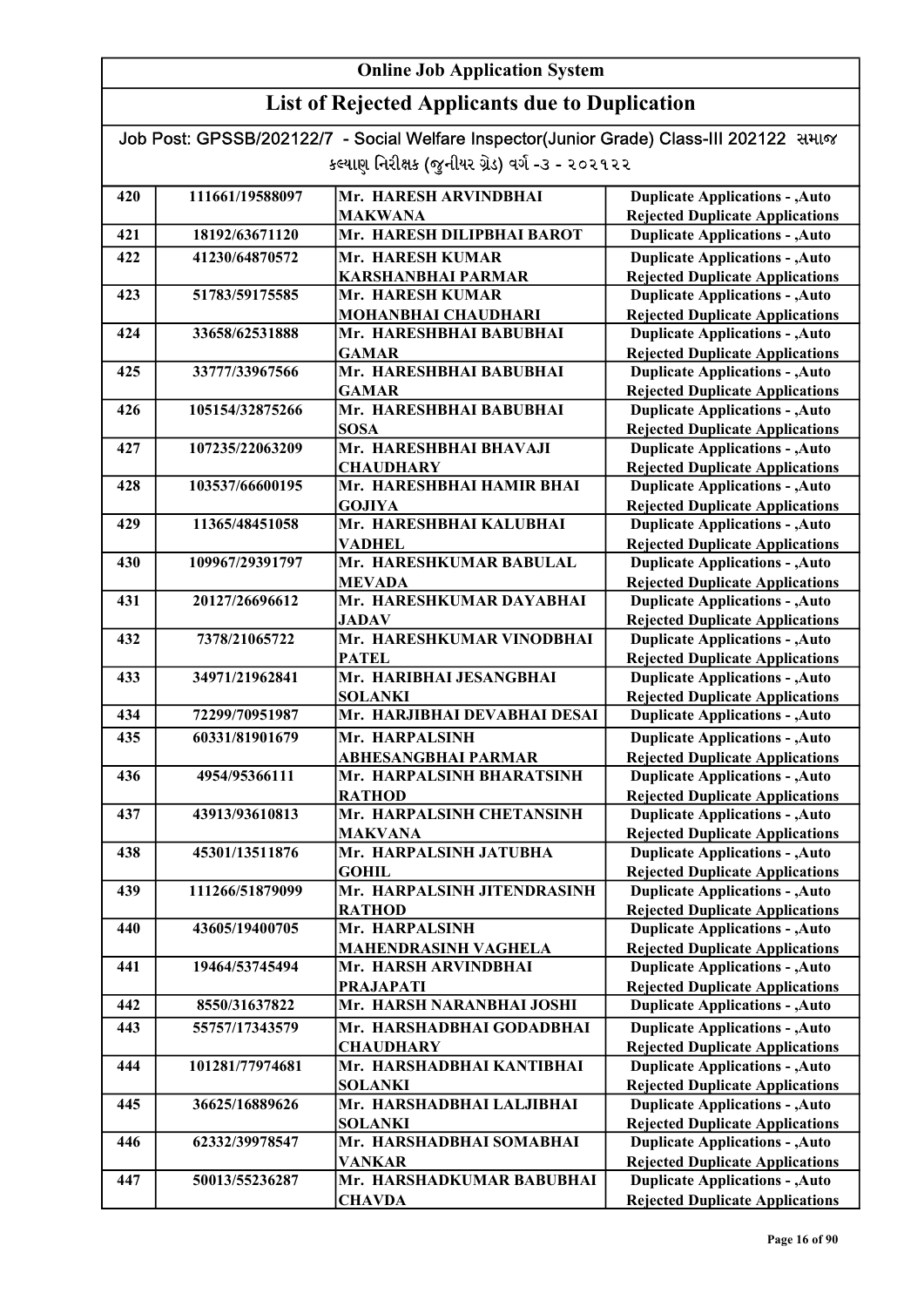### List of Rejected Applicants due to Duplication

| 448 | 7510/25222433   | Mr. HARSHADKUMAR                            | <b>Duplicate Applications - , Auto</b>                                           |
|-----|-----------------|---------------------------------------------|----------------------------------------------------------------------------------|
|     |                 | <b>CHHAGANBHAI MAKWANA</b>                  | <b>Rejected Duplicate Applications</b>                                           |
| 449 | 59026/39382604  | Mr. HARSHADKUMAR RAMESHJI                   | <b>Duplicate Applications - , Auto</b>                                           |
|     |                 | <b>THAKOR</b>                               | <b>Rejected Duplicate Applications</b>                                           |
| 450 | 86578/93435202  | Mr. HARSHIL ARVINDBHAI                      | <b>Duplicate Applications - , Auto</b>                                           |
|     |                 | <b>ASODARIYA</b>                            | <b>Rejected Duplicate Applications</b>                                           |
| 451 | 23198/84303704  | Mr. HARSHKUMAR                              | <b>Duplicate Applications - , Auto</b>                                           |
|     |                 | <b>KANCHANBHAI RATHAVA</b>                  | <b>Rejected Duplicate Applications</b>                                           |
| 452 | 51524/84523818  | Mr. HARSHKUMAR                              | <b>Duplicate Applications - , Auto</b>                                           |
|     |                 | <b>MUKESHBHAI PATEL</b>                     | <b>Rejected Duplicate Applications</b>                                           |
| 453 | 13473/55718824  | Mr. HARSHVARDHAN                            | <b>Duplicate Applications - , Auto</b>                                           |
|     |                 | <b>MAGANBHAI BALAT</b>                      | <b>Rejected Duplicate Applications</b>                                           |
| 454 | 24771/47698060  | Mr. HARSHVARDHAN VIPULRAJ                   | <b>Duplicate Applications - , Auto</b>                                           |
|     |                 | <b>VAGHELA</b>                              | <b>Rejected Duplicate Applications</b>                                           |
| 455 | 47527/74382666  | Mr. HARSUKH CHHELABHAI                      | <b>Duplicate Applications - , Auto</b>                                           |
|     |                 | <b>LIMBADIYA</b>                            | <b>Rejected Duplicate Applications</b>                                           |
| 456 | 10524/55638523  | Mr. HARUNBHAI ABDULBHAI                     | <b>Duplicate Applications - , Auto</b>                                           |
|     |                 | <b>MOMIN</b>                                | <b>Rejected Duplicate Applications</b>                                           |
| 457 | 68277/77029528  | Mr. HASAMUKHBHAI SAVJIBHAI                  | <b>Duplicate Applications - , Auto</b>                                           |
|     |                 | <b>KATHECHIYA JADAV</b>                     | <b>Rejected Duplicate Applications</b>                                           |
| 458 | 12059/26111852  | Mr. HASMUKHBHAI DAHYABHAI                   | <b>Duplicate Applications - , Auto</b>                                           |
| 459 | 111109/86357310 | <b>SOLANKI</b><br>Mr. HASMUKHBHAI JIVANBHAI | <b>Rejected Duplicate Applications</b><br><b>Duplicate Applications - , Auto</b> |
|     |                 | <b>CHAVDA</b>                               |                                                                                  |
| 460 | 48413/40191549  | Mr. HEMAL BHURABHAI BARIYA                  | <b>Rejected Duplicate Applications</b><br><b>Duplicate Applications - , Auto</b> |
|     |                 |                                             |                                                                                  |
| 461 | 18260/29069663  | Mr. HEMAL VINUBHAI PANASALA                 | <b>Duplicate Applications - , Auto</b>                                           |
|     |                 |                                             | <b>Rejected Duplicate Applications</b>                                           |
| 462 | 54035/82616887  | Mr. HEMANG AMRUTLAL                         | <b>Duplicate Applications - , Auto</b>                                           |
| 463 | 50842/52471360  | <b>PARMAR</b><br>Mr. HEMANG NARVATSINH      | <b>Rejected Duplicate Applications</b><br><b>Duplicate Applications - , Auto</b> |
|     |                 | <b>CHAUHAN</b>                              | <b>Rejected Duplicate Applications</b>                                           |
| 464 | 16904/37244038  | Mr. HEMANTKUMAR KALJIBHAI                   | <b>Duplicate Applications - , Auto</b>                                           |
|     |                 | <b>SADAT</b>                                | <b>Rejected Duplicate Applications</b>                                           |
| 465 | 33518/58271795  | Mr. HEMANTKUMAR                             | <b>Duplicate Applications - , Auto</b>                                           |
|     |                 | <b>KAMLESHBHAI DAMOR</b>                    | <b>Rejected Duplicate Applications</b>                                           |
| 466 | 93465/23730924  | Mr. HEMILKUMAR VINOD                        | <b>Duplicate Applications - , Auto</b>                                           |
|     |                 | <b>KUMAR SATHAVARA</b>                      | <b>Rejected Duplicate Applications</b>                                           |
| 467 | 42710/65185772  | Mr. HIMANSHU JAYANTILAL                     | <b>Duplicate Applications - , Auto</b>                                           |
|     |                 | <b>TANK</b>                                 | <b>Rejected Duplicate Applications</b>                                           |
| 468 | 51574/49344902  | Mr. HIMANSHU KALJIBHAI                      | <b>Duplicate Applications - , Auto</b>                                           |
|     |                 | <b>GAMETI</b>                               | <b>Rejected Duplicate Applications</b>                                           |
| 469 | 109920/59569038 | Mr. HIMANSHU SHAILESH                       | <b>Duplicate Applications - , Auto</b>                                           |
|     |                 | <b>KUMAR VALAND</b>                         | <b>Rejected Duplicate Applications</b>                                           |
| 470 | 32939/82375494  | Mr. HIMANSHU VINUBHAI                       | <b>Duplicate Applications - , Auto</b>                                           |
|     |                 | <b>PARMAR</b>                               | <b>Rejected Duplicate Applications</b>                                           |
| 471 | 19915/24086597  | Mr. HIMANSHUKUMAR                           | <b>Duplicate Applications - , Auto</b>                                           |
|     |                 | YASHVANTBHAI SAKSENA                        | <b>Rejected Duplicate Applications</b>                                           |
| 472 | 19142/32245480  | Mr. HIMANSU ODHAVAJIBHAI                    | <b>Duplicate Applications - , Auto</b>                                           |
|     |                 | <b>BHALODIYA</b>                            | <b>Rejected Duplicate Applications</b>                                           |
| 473 | 78319/53213387  | Mr. HIMMATBHAI                              | <b>Duplicate Applications - , Auto</b>                                           |
|     |                 | <b>DALSUKHBHAI SHEKH</b>                    | <b>Rejected Duplicate Applications</b>                                           |
| 474 | 1647/49634035   | Mr. HIREN GOPALBHAI                         | <b>Duplicate Applications - , Auto</b>                                           |
|     |                 | <b>SAGATHIYA</b>                            | <b>Rejected Duplicate Applications</b>                                           |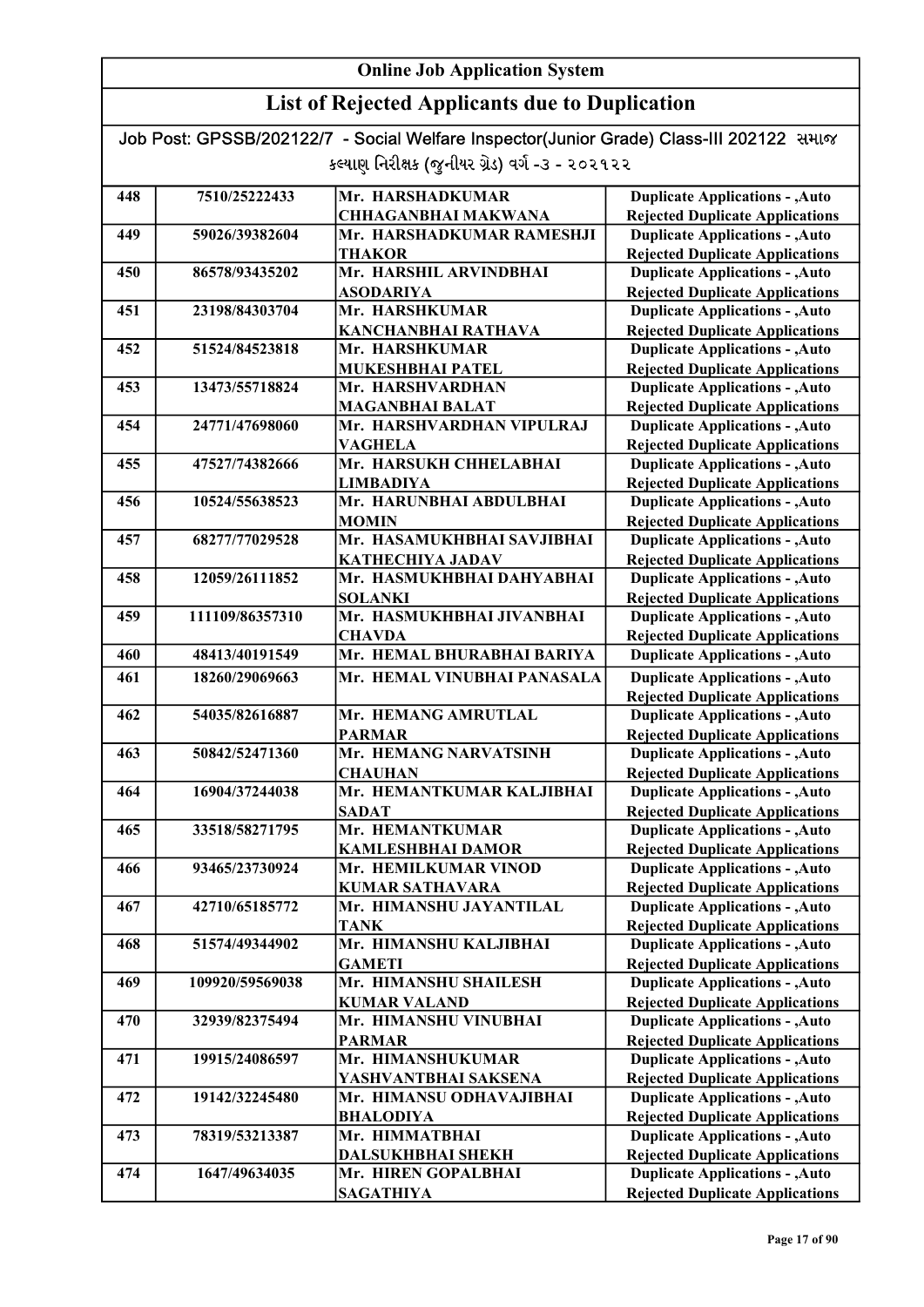### List of Rejected Applicants due to Duplication

| 475 | 11789/85259235  | Mr. HIREN JAGAMALBHAI                             | <b>Duplicate Applications - , Auto</b>                                           |
|-----|-----------------|---------------------------------------------------|----------------------------------------------------------------------------------|
|     |                 | <b>KARANGIYA</b>                                  | <b>Rejected Duplicate Applications</b>                                           |
| 476 | 7154/59824228   | Mr. HIREN NALINGIRI                               | <b>Duplicate Applications - , Auto</b>                                           |
|     |                 | <b>GAUSWAMI</b>                                   | <b>Rejected Duplicate Applications</b>                                           |
| 477 | 1283/28369154   | Mr. HIRENBHAI RAMESHBHAI                          | <b>Duplicate Applications - , Auto</b>                                           |
|     |                 | <b>SOLANKI</b>                                    | <b>Rejected Duplicate Applications</b>                                           |
| 478 | 18885/65701220  | Mr. HIRENKUMAR ASHOKBHAI                          | <b>Duplicate Applications - , Auto</b>                                           |
|     |                 | <b>CHAUDHARI</b>                                  | <b>Rejected Duplicate Applications</b>                                           |
| 479 | 94430/98823354  | Mr. HIRENKUMAR DINESHBHAI                         | <b>Duplicate Applications - , Auto</b>                                           |
|     |                 | <b>SHRIMALI</b>                                   | <b>Rejected Duplicate Applications</b>                                           |
| 480 | 31888/14880238  | Mr. HIRENKUMAR MANILAL                            | <b>Duplicate Applications - , Auto</b>                                           |
|     |                 | <b>PANDYA</b>                                     | <b>Rejected Duplicate Applications</b>                                           |
| 481 | 12714/34891754  | Mr. HIRENKUMAR RAMESHBHAI                         | <b>Duplicate Applications - , Auto</b>                                           |
|     |                 | <b>PANDYA</b>                                     | <b>Rejected Duplicate Applications</b>                                           |
| 482 | 9754/48025281   | Mr. HIRENKUMAR RAMJIBHAI                          | <b>Duplicate Applications - , Auto</b>                                           |
|     |                 | <b>CHAUDHARY</b>                                  | <b>Rejected Duplicate Applications</b>                                           |
| 483 | 94634/63700607  | Mr. HITENDRASINH                                  | <b>Duplicate Applications - , Auto</b>                                           |
| 484 |                 | MAHENDRASINH VAGHELA                              | <b>Rejected Duplicate Applications</b>                                           |
|     | 14063/85791415  | Mr. HITESH BALDEVBHAI                             | <b>Duplicate Applications - , Auto</b>                                           |
| 485 | 8847/64637829   | <b>CHAVDA</b><br>Mr. HITESH BHAI KARSHAN          | <b>Rejected Duplicate Applications</b><br><b>Duplicate Applications - , Auto</b> |
|     |                 | <b>BHAI CHAUDHARY</b>                             | <b>Rejected Duplicate Applications</b>                                           |
| 486 | 44714/83399891  | Mr. HITESH DHIRUBHAI SOLANKI                      | <b>Duplicate Applications - , Auto</b>                                           |
|     |                 |                                                   |                                                                                  |
| 487 | 24754/93382419  | Mr. HITESH HARISANG PARMAR                        | <b>Duplicate Applications - , Auto</b>                                           |
| 488 | 10096/33257856  | Mr. HITESH POLABHAI HADIYA                        | <b>Duplicate Applications - , Auto</b>                                           |
| 489 | 88331/59517483  | Mr. HITESHBHAI ARJIBHAI                           | <b>Duplicate Applications - , Auto</b>                                           |
|     |                 | <b>RABARI</b>                                     | <b>Rejected Duplicate Applications</b>                                           |
| 490 | 7103/46169217   | Mr. HITESHBHAI BHANABHAI                          | <b>Duplicate Applications - , Auto</b>                                           |
|     |                 | <b>VASANI</b>                                     | <b>Rejected Duplicate Applications</b>                                           |
| 491 | 105196/20670555 | Mr. HITESHBHAI GANESHBHAI                         | <b>Duplicate Applications - , Auto</b>                                           |
|     |                 | <b>CHAUDHARI</b>                                  | <b>Rejected Duplicate Applications</b>                                           |
| 492 | 108831/33731590 | Mr. HITESHBHAI HARESHBHAI                         | <b>Duplicate Applications - , Auto</b>                                           |
|     |                 | <b>RAVALIYA</b>                                   | <b>Rejected Duplicate Applications</b>                                           |
| 493 | 8470/91066622   | Mr. HITESHBHAI                                    | <b>Duplicate Applications - , Auto</b>                                           |
|     |                 | KARAMSHIBHAI ZARMARIYA                            | <b>Rejected Duplicate Applications</b>                                           |
| 494 | 106665/97101044 | Mr. HITESHBHAI MAGANBHAI                          | <b>Duplicate Applications - , Auto</b>                                           |
| 495 | 47642/75578225  | AAL<br>Mr. HITESHBHAI                             | <b>Rejected Duplicate Applications</b>                                           |
|     |                 |                                                   | <b>Duplicate Applications - , Auto</b><br><b>Rejected Duplicate Applications</b> |
| 496 | 1072/61947385   | TRIBHOVANBHAI SOLANKI<br>Mr. HITESHKUMAR AJAYBHAI | <b>Duplicate Applications - , Auto</b>                                           |
|     |                 | <b>PARMAR</b>                                     | <b>Rejected Duplicate Applications</b>                                           |
| 497 | 67043/24027505  | Mr. HITESHKUMAR BABULAL                           | <b>Duplicate Applications - , Auto</b>                                           |
|     |                 | <b>MEJIYATAR</b>                                  | <b>Rejected Duplicate Applications</b>                                           |
| 498 | 41209/31065298  | Mr. HITESHKUMAR                                   | <b>Duplicate Applications - , Auto</b>                                           |
|     |                 | <b>LAXMANSINH DAMOR</b>                           | <b>Rejected Duplicate Applications</b>                                           |
| 499 | 103168/68444090 | Mr. HITESHKUMAR                                   | <b>Duplicate Applications - , Auto</b>                                           |
|     |                 | <b>MAHENDRABHAI DAMOR</b>                         | <b>Rejected Duplicate Applications</b>                                           |
| 500 | 73956/50307679  | Mr. HITESHKUMAR PUNJABHAI                         | <b>Duplicate Applications - , Auto</b>                                           |
|     |                 | <b>DHAK</b>                                       | <b>Rejected Duplicate Applications</b>                                           |
| 501 | 18072/55328431  | Mr. HITESHKUMAR RAGABHAI                          | <b>Duplicate Applications - , Auto</b>                                           |
|     |                 | <b>CHAUDHARY</b>                                  | <b>Rejected Duplicate Applications</b>                                           |
| 502 | 91235/32097096  | Mr. ILAMSAGAR CHANDUBHAI                          | <b>Duplicate Applications - , Auto</b>                                           |
|     |                 | <b>BAMANYA</b>                                    | <b>Rejected Duplicate Applications</b>                                           |
|     |                 |                                                   |                                                                                  |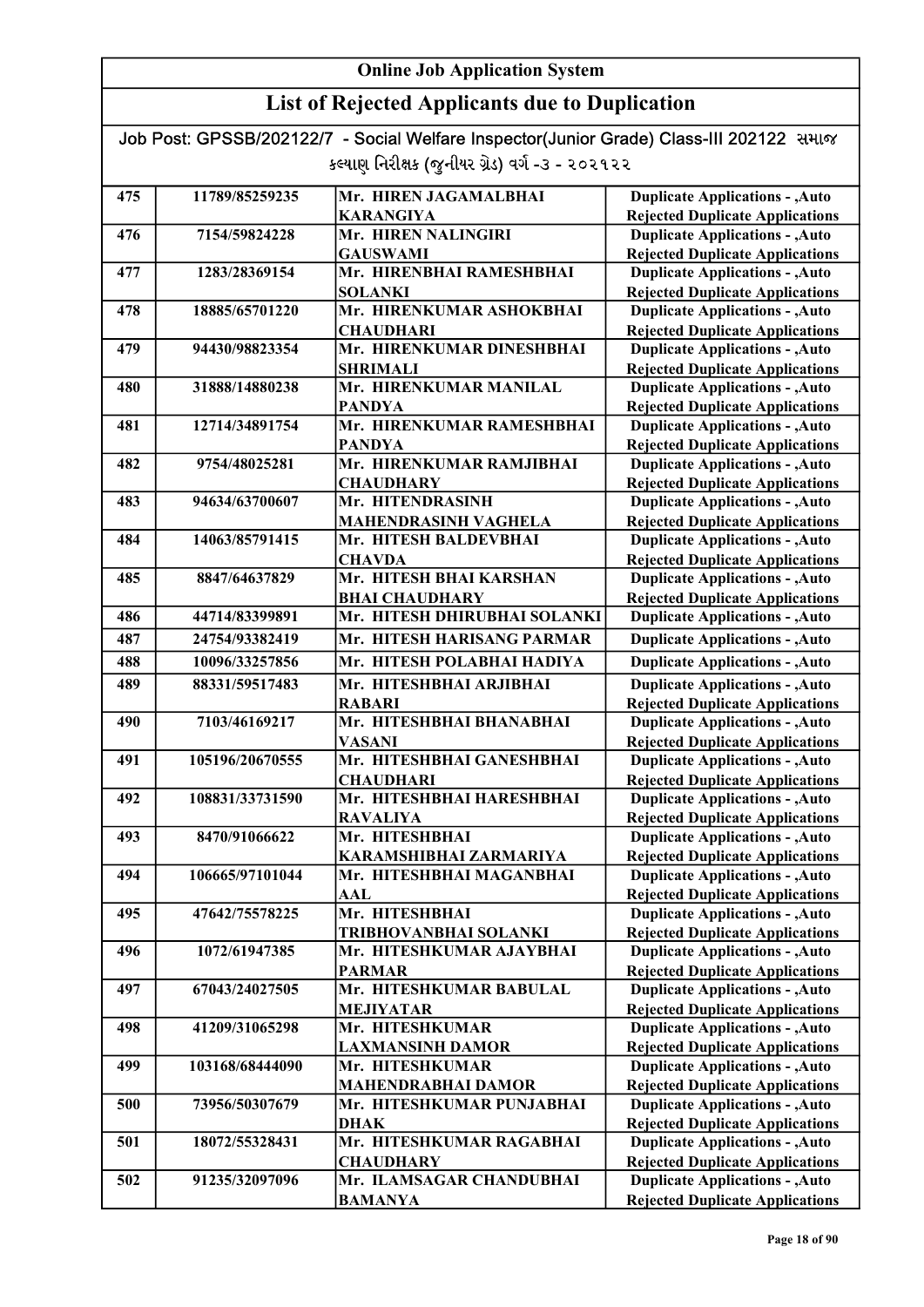### List of Rejected Applicants due to Duplication

| 503 | 14584/26298341  | Mr. INDRAJITSINH             | <b>Duplicate Applications - , Auto</b> |
|-----|-----------------|------------------------------|----------------------------------------|
|     |                 | <b>MAHENDRASINH RATHOD</b>   | <b>Rejected Duplicate Applications</b> |
| 504 | 61293/36642622  | Mr. INDRAVADAN ASHOKKUMAR    | <b>Duplicate Applications - , Auto</b> |
|     |                 | <b>PARMAR</b>                | <b>Rejected Duplicate Applications</b> |
| 505 | 27140/72936894  | Mr. IRSHAD ABDULKADIR        | <b>Duplicate Applications - , Auto</b> |
|     |                 | <b>ANSARI</b>                | <b>Rejected Duplicate Applications</b> |
| 506 | 13035/89671299  | Mr. JAGA KARABHAI AMBALIYA   | <b>Duplicate Applications - , Auto</b> |
| 507 | 11223/40754187  | Mr. JAGADISH AMRABHAI        | <b>Duplicate Applications - , Auto</b> |
|     |                 | <b>MAKAVANA</b>              | <b>Rejected Duplicate Applications</b> |
| 508 | 62008/92513942  | Mr. JAGADISHKUMAR            | <b>Duplicate Applications - , Auto</b> |
|     |                 | VAGHAJEEBHAI GAMEE           | <b>Rejected Duplicate Applications</b> |
| 509 | 70473/65837119  | Mr. JAGDEESHKUMAR            | <b>Duplicate Applications - , Auto</b> |
|     |                 | ARAJANBHAI MUCHHADIYA        | <b>Rejected Duplicate Applications</b> |
| 510 | 11362/15914832  | Mr. JAGDISH BHAVANBHAI       | <b>Duplicate Applications - , Auto</b> |
|     |                 | <b>KATARIYA</b>              | <b>Rejected Duplicate Applications</b> |
| 511 | 90294/85740869  | Mr. JAGDISH DEVABHAI         | <b>Duplicate Applications - , Auto</b> |
|     |                 | <b>CHUDASAMA</b>             | <b>Rejected Duplicate Applications</b> |
| 512 | 11782/92098921  | Mr. JAGDISH KHIMABHAI        | <b>Duplicate Applications - , Auto</b> |
|     |                 | <b>PINDARIYA</b>             | <b>Rejected Duplicate Applications</b> |
| 513 | 83389/19668822  | Mr. JAGDISHBHAI KALUBHAI     | <b>Duplicate Applications - , Auto</b> |
|     |                 | <b>VAGHARI</b>               | <b>Rejected Duplicate Applications</b> |
| 514 | 15919/91776418  | Mr. JAGDISHBHAI MALJIBHAI    | <b>Duplicate Applications - , Auto</b> |
|     |                 | <b>RATHVA</b>                | <b>Rejected Duplicate Applications</b> |
| 515 | 37466/76163898  | Mr. JAGDISHBHAI SUJABHAI     | <b>Duplicate Applications - , Auto</b> |
|     |                 | <b>CHAUDHARI</b>             | <b>Rejected Duplicate Applications</b> |
| 516 | 115330/97083053 | Mr. JAGDISHBHAI ZUNZABHAI    | <b>Duplicate Applications - , Auto</b> |
|     |                 | <b>SAKARIYA</b>              | <b>Rejected Duplicate Applications</b> |
| 517 | 608/44634573    | Mr. JAIDEEPSINH GULABSINH    | <b>Duplicate Applications - , Auto</b> |
|     |                 | <b>JADEJA</b>                | <b>Rejected Duplicate Applications</b> |
| 518 | 3063/74255987   | Mr. JAINAM DINESHKUMAR       | <b>Duplicate Applications - , Auto</b> |
|     |                 | <b>SHAH</b>                  | <b>Rejected Duplicate Applications</b> |
| 519 | 55114/43483979  | Mr. JALDEEP JENTIBHAI        | <b>Duplicate Applications - , Auto</b> |
|     |                 | <b>PARMAR</b>                | <b>Rejected Duplicate Applications</b> |
| 520 | 57765/60624304  | Mr. JALPESHKUMAR             | <b>Duplicate Applications - , Auto</b> |
|     |                 | <b>CHANDRAKANTBHAI PATEL</b> | <b>Rejected Duplicate Applications</b> |
| 521 | 49414/44149238  | Mr. JANAK SUKHABHAI BARAIYA  | <b>Duplicate Applications - , Auto</b> |
|     |                 |                              | <b>Rejected Duplicate Applications</b> |
| 522 | 71429/98062136  | Mr. JASPAL ASHOKKUMAR        | <b>Duplicate Applications - , Auto</b> |
|     |                 | <b>VADASARA</b>              | <b>Rejected Duplicate Applications</b> |
| 523 | 38393/43819308  | Mr. JASPALSINH               | <b>Duplicate Applications - , Auto</b> |
|     |                 | PRADYUMANSINH RANA           | <b>Rejected Duplicate Applications</b> |
| 524 | 36876/65351773  | Mr. JASVANTUMAR DINESHBHAI   | <b>Duplicate Applications - , Auto</b> |
|     |                 | <b>PARMAR</b>                | <b>Rejected Duplicate Applications</b> |
| 525 | 33299/48712682  | Mr. JATIN RAMBHAI SOLANKI    | <b>Duplicate Applications - , Auto</b> |
| 526 | 35709/89304775  | Mr. JATINKUMAR ASHOKBHAI     | <b>Duplicate Applications - , Auto</b> |
|     |                 | <b>PATEL</b>                 | <b>Rejected Duplicate Applications</b> |
| 527 | 9272/95214154   | Mr. JATINKUMAR MAGANBHAI     | <b>Duplicate Applications - , Auto</b> |
|     |                 | <b>MAKWANA</b>               | <b>Rejected Duplicate Applications</b> |
| 528 | 8173/72432194   | Mr. JAVIDANJUMBHAI           | <b>Duplicate Applications - , Auto</b> |
|     |                 | RAHIMBHAI GHANCHI            | <b>Rejected Duplicate Applications</b> |
| 529 | 7113/26996614   | Mr. JAYANTI KANJIBHAI        | <b>Duplicate Applications - , Auto</b> |
|     |                 | VAGHELA                      | <b>Rejected Duplicate Applications</b> |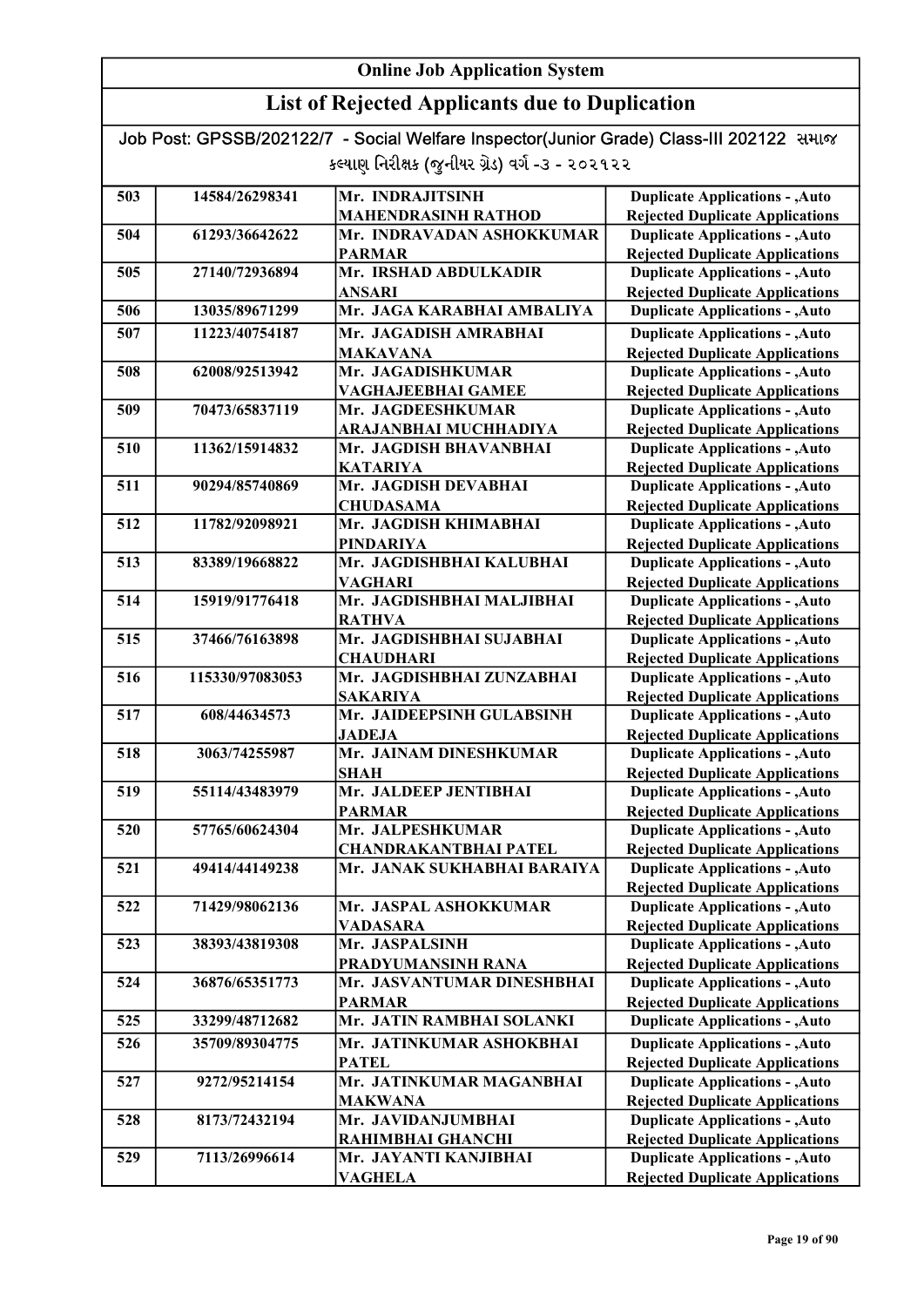### List of Rejected Applicants due to Duplication

| 530 | 16102/45012049  | Mr. JAYANTIBHAI PREMAJI       | <b>Duplicate Applications - , Auto</b> |
|-----|-----------------|-------------------------------|----------------------------------------|
|     |                 | <b>GELOT</b>                  | <b>Rejected Duplicate Applications</b> |
| 531 | 94203/47708392  | Mr. JAYAPAL DHIRUBHAI         | <b>Duplicate Applications - , Auto</b> |
|     |                 | <b>KHAMAL</b>                 | <b>Rejected Duplicate Applications</b> |
| 532 | 102628/20460313 | Mr. JAYDEEP DEVASIBHAI        | <b>Duplicate Applications - , Auto</b> |
|     |                 | <b>BHARGA</b>                 | <b>Rejected Duplicate Applications</b> |
| 533 | 40706/35617253  | Mr. JAYDEEPKUMAR              | <b>Duplicate Applications - , Auto</b> |
|     |                 | <b>JERAMBHAI BHENJALIYA</b>   | <b>Rejected Duplicate Applications</b> |
| 534 | 62828/46116146  | Mr. JAYDEEPKUMAR              | <b>Duplicate Applications - , Auto</b> |
|     |                 | <b>KAPURBHAI RATHVA</b>       | <b>Rejected Duplicate Applications</b> |
| 535 | 1379/48402877   | Mr. JAYDIP GOBARBHAI DABHI    | <b>Duplicate Applications - , Auto</b> |
| 536 | 83492/80036306  | Mr. JAYDIP ISHVARBHAI PATEL   | <b>Duplicate Applications - , Auto</b> |
| 537 | 70034/92410423  | Mr. JAYDIP RAJESHKUMAR        | <b>Duplicate Applications - , Auto</b> |
|     |                 | <b>PARMAR</b>                 | <b>Rejected Duplicate Applications</b> |
| 538 | 98639/74713446  | Mr. JAYDIPBHAI MANUBHAI       | <b>Duplicate Applications - , Auto</b> |
|     |                 | <b>VAGHELA</b>                | <b>Rejected Duplicate Applications</b> |
| 539 | 19624/36904315  | Mr. JAYDIPKUMAR               | <b>Duplicate Applications - , Auto</b> |
|     |                 | AMARSINGBHAI VASAVA           | <b>Rejected Duplicate Applications</b> |
| 540 | 108952/25150849 | Mr. JAYDIPSINH                | <b>Duplicate Applications - , Auto</b> |
|     |                 | <b>GHANSHYAMSINH CHAUHAN</b>  | <b>Rejected Duplicate Applications</b> |
| 541 | 13592/86195176  | Mr. JAYDIPSINH JENTIBHAI ZALA | <b>Duplicate Applications - , Auto</b> |
|     |                 |                               | <b>Rejected Duplicate Applications</b> |
| 542 | 91010/55825439  | Mr. JAYDIPSINH MANSINH        | <b>Duplicate Applications - , Auto</b> |
|     |                 | <b>BHOJANI</b>                | <b>Rejected Duplicate Applications</b> |
| 543 | 35163/56316697  | Mr. JAYDIPSINH RAJUBHAI       | <b>Duplicate Applications - , Auto</b> |
|     |                 | <b>SINDHAV</b>                | <b>Rejected Duplicate Applications</b> |
| 544 | 112060/25296708 | Mr. JAYDIPSINH SARDARBHAI     | <b>Duplicate Applications - , Auto</b> |
|     |                 | <b>MAL</b>                    | <b>Rejected Duplicate Applications</b> |
| 545 | 112407/98152752 | Mr. JAYDIPSINH SARDARBHAI     | <b>Duplicate Applications - , Auto</b> |
|     |                 | <b>MAL</b>                    | <b>Rejected Duplicate Applications</b> |
| 546 | 13892/72511452  | Mr. JAYENDRASINH PRAVINSINH   | <b>Duplicate Applications - , Auto</b> |
|     |                 | <b>RATHOD</b>                 | <b>Rejected Duplicate Applications</b> |
| 547 | 102233/35567598 | Mr. JAYENDRASINH ZILUSINH     | <b>Duplicate Applications - , Auto</b> |
|     |                 | <b>ZALA</b>                   | <b>Rejected Duplicate Applications</b> |
| 548 | 15631/75276262  | Mr. JAYESH HASMUKHBHAI        | <b>Duplicate Applications - , Auto</b> |
|     |                 | <b>BHATT</b>                  | <b>Rejected Duplicate Applications</b> |
| 549 | 102943/79473711 | Mr. JAYESH KAMLESHKUMAR       | <b>Duplicate Applications - , Auto</b> |
|     |                 | <b>JAISWAL</b>                | <b>Rejected Duplicate Applications</b> |
| 550 | 112589/46153805 | Mr. JAYESH MAHENDRABHAI       | <b>Duplicate Applications - , Auto</b> |
|     |                 | <b>CHAUHAN</b>                | <b>Rejected Duplicate Applications</b> |
| 551 | 44149/71611295  | Mr. JAYESHBHAI BHARATBHAI     | <b>Duplicate Applications - , Auto</b> |
|     |                 | <b>PATEL</b>                  | <b>Rejected Duplicate Applications</b> |
| 552 | 35980/85664643  | Mr. JAYESHBHAI BHARATBHAI     | <b>Duplicate Applications - , Auto</b> |
|     |                 | <b>VASANI</b>                 | <b>Rejected Duplicate Applications</b> |
| 553 | 20683/26108922  | Mr. JAYESHBHAI BHUPATBHAI     | <b>Duplicate Applications - , Auto</b> |
|     |                 | <b>GOHEL</b>                  | <b>Rejected Duplicate Applications</b> |
| 554 | 37120/54307571  | Mr. JAYESHBHAI KANABHAI       | <b>Duplicate Applications - , Auto</b> |
|     |                 | AHIR                          | <b>Rejected Duplicate Applications</b> |
| 555 | 44806/42747748  | Mr. JAYESHBHAI RAJNIKANT      | <b>Duplicate Applications - , Auto</b> |
|     |                 | <b>PARMAR</b>                 | <b>Rejected Duplicate Applications</b> |
| 556 | 23369/12373215  | Mr. JAYESHBHAI SHANKARBHAI    | <b>Duplicate Applications - , Auto</b> |
|     |                 | <b>PATEL</b>                  | <b>Rejected Duplicate Applications</b> |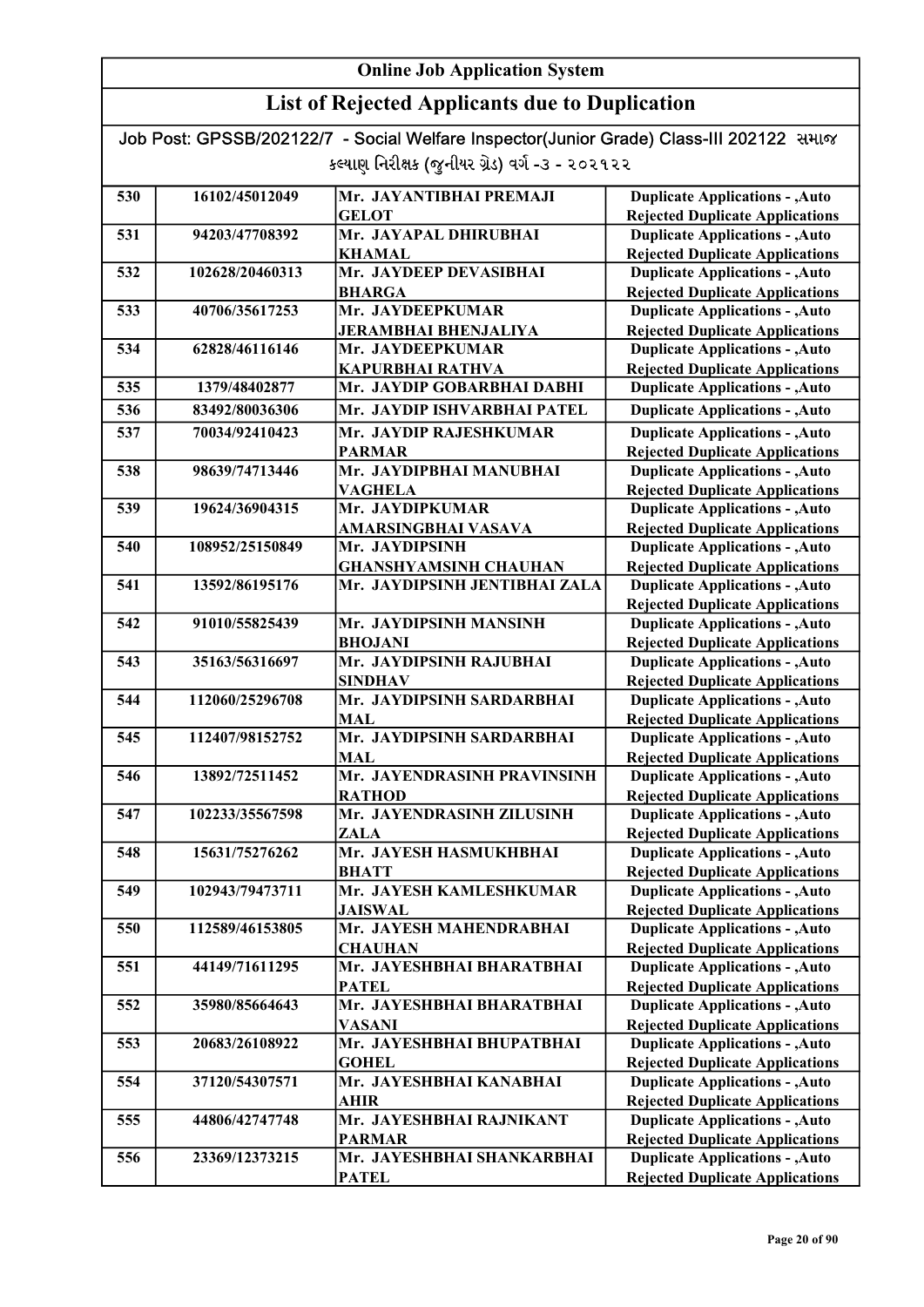| Job Post: GPSSB/202122/7 - Social Welfare Inspector(Junior Grade) Class-III 202122 समाल |  |
|-----------------------------------------------------------------------------------------|--|
| કલ્યાણ નિરીક્ષક (જુનીયર ગ્રેડ) વર્ગ -૩ - ૨૦૨૧૨૨                                         |  |

| 557 | 112537/49446229 | Mr. JAYESHBHAI UKABHAI                  | <b>Duplicate Applications - , Auto</b>                                           |
|-----|-----------------|-----------------------------------------|----------------------------------------------------------------------------------|
|     |                 | <b>CHAUHAN</b>                          | <b>Rejected Duplicate Applications</b>                                           |
| 558 | 105855/10274977 | Mr. JAYESHKUMAR AMBALAL                 | <b>Duplicate Applications - , Auto</b>                                           |
|     |                 | <b>RAVAL</b>                            | <b>Rejected Duplicate Applications</b>                                           |
| 559 | 17549/22124857  | Mr. JAYESHKUMAR                         | <b>Duplicate Applications - , Auto</b>                                           |
|     |                 | <b>BHARATBHAI RAMANI</b>                | <b>Rejected Duplicate Applications</b>                                           |
| 560 | 85438/16987479  | Mr. JAYESHKUMAR DAYABHAI                | <b>Duplicate Applications - , Auto</b>                                           |
|     |                 | <b>PARMAR</b>                           | <b>Rejected Duplicate Applications</b>                                           |
| 561 | 85605/67608108  | Mr. JAYESHKUMAR DAYABHAI                | <b>Duplicate Applications - , Auto</b>                                           |
|     |                 | <b>PARMAR</b>                           | <b>Rejected Duplicate Applications</b>                                           |
| 562 | 62007/14164345  | Mr. JAYESHKUMAR DEVAJIBHAI              | <b>Duplicate Applications - , Auto</b>                                           |
|     |                 | <b>RATHOD</b>                           | <b>Rejected Duplicate Applications</b>                                           |
| 563 | 108614/66436754 | Mr. JAYESHKUMAR KANTILAL                | <b>Duplicate Applications - , Auto</b>                                           |
|     |                 | <b>KURIYA</b>                           | <b>Rejected Duplicate Applications</b>                                           |
| 564 | 14516/97948220  | Mr. JAYESHKUMAR                         | <b>Duplicate Applications - , Auto</b>                                           |
|     |                 | PRAKASHKUMAR THAKKAR                    | <b>Rejected Duplicate Applications</b>                                           |
| 565 | 106749/49997159 | Mr. JAYESHKUMAR                         | <b>Duplicate Applications - , Auto</b>                                           |
|     |                 | PRATAPBHAI SENMA                        | <b>Rejected Duplicate Applications</b>                                           |
| 566 | 6892/50420768   | Mr. JAYESHKUMAR SAVDASBHAI              | <b>Duplicate Applications - , Auto</b>                                           |
|     |                 | <b>KESHARIYA</b>                        | <b>Rejected Duplicate Applications</b>                                           |
| 567 | 50125/28315731  | Mr. JAYKUMAR BHIKHABHAI                 | <b>Duplicate Applications - , Auto</b>                                           |
|     |                 | <b>SENAMA</b>                           | <b>Rejected Duplicate Applications</b>                                           |
| 568 | 81117/44149880  | Mr. JAYKUMAR ISHVARBHAI                 | <b>Duplicate Applications - , Auto</b>                                           |
|     |                 | <b>BHATI</b>                            | <b>Rejected Duplicate Applications</b>                                           |
| 569 | 108216/31259632 | Mr. JAYKUMAR THOBHANBHAI                | <b>Duplicate Applications - , Auto</b>                                           |
|     |                 | <b>PARSANIYA</b>                        | <b>Rejected Duplicate Applications</b>                                           |
| 570 | 44922/99456786  | Mr. JAYMALBHAI SAJJANBHAI               | <b>Duplicate Applications - , Auto</b>                                           |
|     |                 | <b>VISANA</b>                           | <b>Rejected Duplicate Applications</b>                                           |
| 571 | 24086/46115339  | Mr. JAYMIN NARESHKUMAR                  | <b>Duplicate Applications - , Auto</b>                                           |
| 572 | 65248/43648296  | <b>MEHTA</b><br>Mr. JAYMINBHAI HARIBHAI | <b>Rejected Duplicate Applications</b><br><b>Duplicate Applications - , Auto</b> |
|     |                 | <b>CHAUDHARY</b>                        |                                                                                  |
| 573 | 3337/37462866   | Mr. JAYMINKUMAR                         | <b>Rejected Duplicate Applications</b><br><b>Duplicate Applications - , Auto</b> |
|     |                 | <b>MAHESHBHAI PATEL</b>                 | <b>Rejected Duplicate Applications</b>                                           |
| 574 | 25095/28723983  | Mr. JAYMINKUMAR                         | <b>Duplicate Applications - , Auto</b>                                           |
|     |                 | <b>MOHANBHAI PATEL</b>                  | <b>Rejected Duplicate Applications</b>                                           |
| 575 | 115044/24246440 | Mr. JAYPALKUMAR PRAVINSINH              | <b>Duplicate Applications - , Auto</b>                                           |
|     |                 | <b>THAKOR</b>                           | <b>Rejected Duplicate Applications</b>                                           |
| 576 | 54756/77178150  | Mr. JAYSUKH HARIBHAI PARMAR             | <b>Duplicate Applications - , Auto</b>                                           |
|     |                 |                                         | <b>Rejected Duplicate Applications</b>                                           |
| 577 | 12013/22986815  | Mr. JEET KAUSHIKKUMAR SHAH              | <b>Duplicate Applications - , Auto</b>                                           |
| 578 | 101034/91273969 | Mr. JESHABHAI MERABHAI                  | <b>Duplicate Applications - , Auto</b>                                           |
|     |                 | <b>SAPARA</b>                           | <b>Rejected Duplicate Applications</b>                                           |
| 579 | 73760/29251181  | Mr. JESMINKUMAR ARJUNSINH               | <b>Duplicate Applications - , Auto</b>                                           |
|     |                 | KHANT                                   | <b>Rejected Duplicate Applications</b>                                           |
| 580 | 10330/63770361  | Mr. JIGAR BHAI CHANDU BHAI              | <b>Duplicate Applications - , Auto</b>                                           |
|     |                 | <b>PANDYA</b>                           | <b>Rejected Duplicate Applications</b>                                           |
| 581 | 112611/34767239 | Mr. JIGAR KAUSHIKKUMAR                  | <b>Duplicate Applications - , Auto</b>                                           |
|     |                 | <b>RATHOD</b>                           | <b>Rejected Duplicate Applications</b>                                           |
| 582 | 46836/45954672  | Mr. JIGARBHAI MAHENDRABHAI              | <b>Duplicate Applications - , Auto</b>                                           |
|     |                 | <b>PANCHAL</b>                          | <b>Rejected Duplicate Applications</b>                                           |
| 583 | 53906/51474428  | Mr. JIGARBHAI VELJIBHAI                 | <b>Duplicate Applications - , Auto</b>                                           |
|     |                 | <b>CHAUDHARI</b>                        | <b>Rejected Duplicate Applications</b>                                           |
|     |                 |                                         |                                                                                  |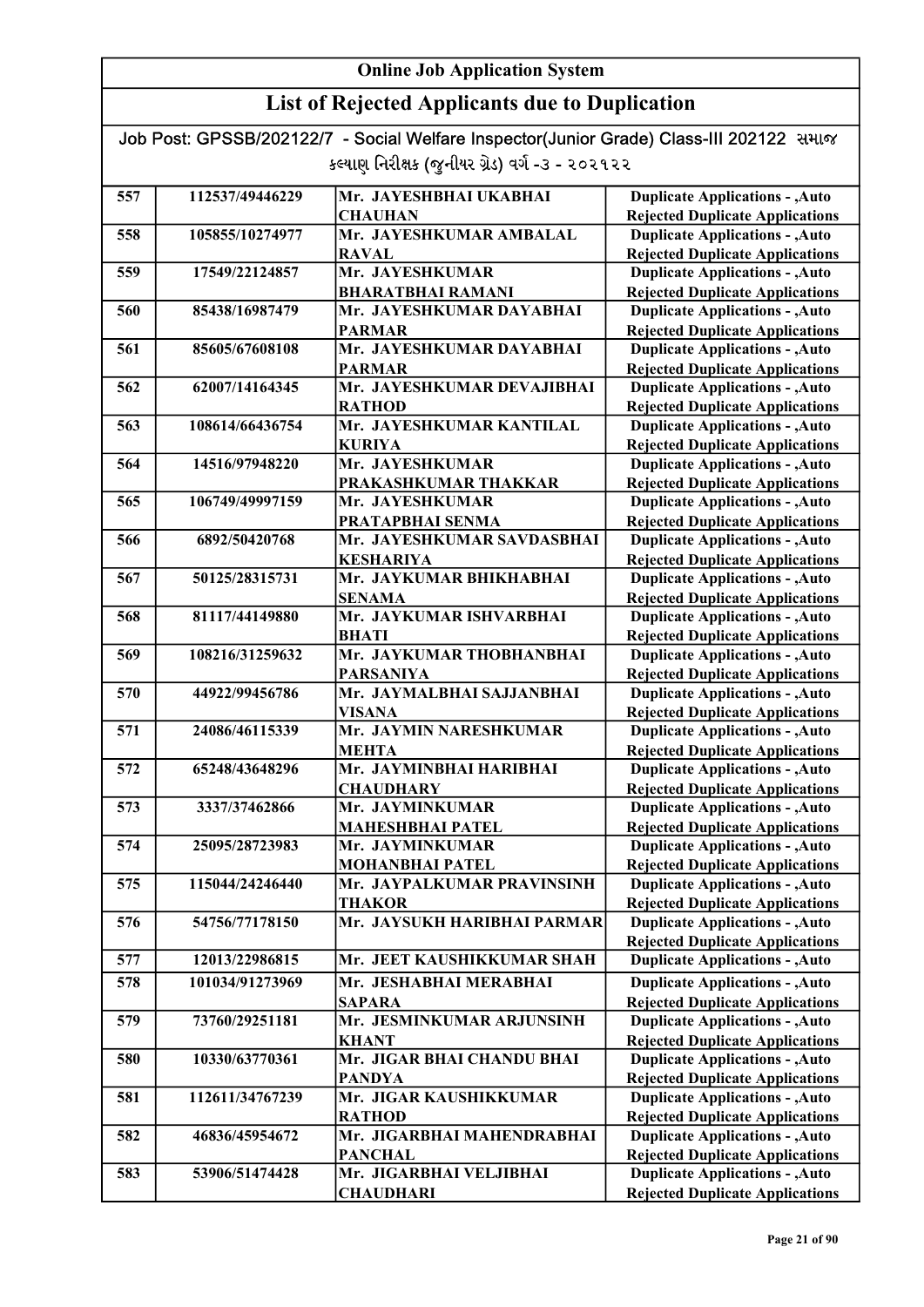| Job Post: GPSSB/202122/7 - Social Welfare Inspector(Junior Grade) Class-III 202122 समाल |  |
|-----------------------------------------------------------------------------------------|--|
| કલ્યાણ નિરીક્ષક (જુનીયર ગ્રેડ) વર્ગ -૩ - ૨૦૨૧૨૨                                         |  |

| 584 | 20183/64131676  | Mr. JIGARDAN AJITDAN GADHVI                  | <b>Duplicate Applications - , Auto</b>                                           |
|-----|-----------------|----------------------------------------------|----------------------------------------------------------------------------------|
| 585 | 103515/69868629 | Mr. JIGARKUMAR BHIKHABHAI                    | <b>Duplicate Applications - , Auto</b>                                           |
|     |                 | <b>SUTHAR</b>                                | <b>Rejected Duplicate Applications</b>                                           |
| 586 | 35244/41118431  | Mr. JIGARKUMAR KIRITBHAI                     | <b>Duplicate Applications - , Auto</b>                                           |
|     |                 | <b>PARMAR</b>                                | <b>Rejected Duplicate Applications</b>                                           |
| 587 | 107708/83710686 | Mr. JIGARKUMAR NARSINHBHAI                   | <b>Duplicate Applications - , Auto</b>                                           |
|     |                 | <b>PARMAR</b>                                | <b>Rejected Duplicate Applications</b>                                           |
| 588 | 55849/93805718  | Mr. JIGARKUMAR PRAVINBHAI                    | <b>Duplicate Applications - , Auto</b>                                           |
|     |                 | <b>VANKAR</b>                                | <b>Rejected Duplicate Applications</b>                                           |
| 589 | 27152/92154226  | Mr. JIGARKUMAR RAMJIBHAI                     | <b>Duplicate Applications - , Auto</b>                                           |
|     |                 | <b>CHAUDHARI</b>                             | <b>Rejected Duplicate Applications</b>                                           |
| 590 | 50763/24179114  | Mr. JIGARSINH BECHARBHAI                     | <b>Duplicate Applications - , Auto</b>                                           |
|     |                 | <b>PARMAR</b>                                | <b>Rejected Duplicate Applications</b>                                           |
| 591 | 60718/45597194  | Mr. JIGNESH BHAI VINU BHAI                   | <b>Duplicate Applications - , Auto</b>                                           |
|     |                 | <b>JADAV</b>                                 | <b>Rejected Duplicate Applications</b>                                           |
| 592 | 64164/88824104  | Mr. JIGNESH DHANRAJ BAVDA                    | <b>Duplicate Applications - , Auto</b>                                           |
| 593 | 58578/61103478  | Mr. JIGNESH DINESHCHANDRA                    | <b>Duplicate Applications - , Auto</b>                                           |
|     |                 | <b>AGJA</b>                                  | <b>Rejected Duplicate Applications</b>                                           |
| 594 | 31439/95410008  | Mr. JIGNESH JIVANBHAI DESAI                  | <b>Duplicate Applications - , Auto</b>                                           |
| 595 | 13271/53409281  | Mr. JIGNESH MAHESHKUMAR                      | <b>Duplicate Applications - , Auto</b>                                           |
|     |                 | <b>MAKWANA</b>                               | <b>Rejected Duplicate Applications</b>                                           |
| 596 | 81825/20202636  | Mr. JIGNESH PRAVINBHAI                       | <b>Duplicate Applications - , Auto</b>                                           |
|     |                 | <b>PARMAR</b>                                | <b>Rejected Duplicate Applications</b>                                           |
| 597 | 110409/43031264 | Mr. JIGNESH RAMJIBHAI                        | <b>Duplicate Applications - , Auto</b>                                           |
|     |                 | <b>CHUDASAMA</b>                             | <b>Rejected Duplicate Applications</b>                                           |
| 598 | 12470/78035597  | Mr. JIGNESHBHAI BHAGUBHAI                    | <b>Duplicate Applications - , Auto</b>                                           |
|     |                 | <b>PATEL</b>                                 | <b>Rejected Duplicate Applications</b>                                           |
| 599 | 113802/80489698 | Mr. JIGNESHBHAI RAMESHBHAI                   | <b>Duplicate Applications - , Auto</b>                                           |
|     |                 | <b>CHAURE</b>                                | <b>Rejected Duplicate Applications</b>                                           |
| 600 | 107215/93574909 | Mr. JIGNESHBHAI RAMESHBHAI                   | <b>Duplicate Applications - , Auto</b>                                           |
|     |                 | <b>GANVIT</b>                                | <b>Rejected Duplicate Applications</b>                                           |
| 601 | 36182/21712504  | Mr. JIGNESHKUMAR                             | <b>Duplicate Applications - , Auto</b>                                           |
|     |                 | <b>GAMANBHAI GAYAKWAD</b>                    | <b>Rejected Duplicate Applications</b>                                           |
| 602 | 64760/39009366  | Mr. JIGNESHKUMAR JAGUBHAI                    | <b>Duplicate Applications - , Auto</b>                                           |
|     |                 | <b>VAGHELA</b>                               | <b>Rejected Duplicate Applications</b>                                           |
| 603 | 64873/88801526  | Mr. JIGNESHKUMAR JAGUBHAI                    | <b>Duplicate Applications - , Auto</b>                                           |
|     |                 | <b>VAGHELA</b>                               | <b>Rejected Duplicate Applications</b>                                           |
| 604 | 84954/45346428  | Mr. JIGNESHKUMAR                             | <b>Duplicate Applications - , Auto</b>                                           |
|     |                 | <b>MADHUSINH SOLANKI</b>                     | <b>Rejected Duplicate Applications</b>                                           |
| 605 | 25035/20741031  | Mr. JIGNESHKUMAR NANJIBHAI                   | <b>Duplicate Applications - , Auto</b>                                           |
|     |                 | <b>VANKAR</b>                                | <b>Rejected Duplicate Applications</b>                                           |
| 606 | 3809/72855598   | Mr. JIGNESHKUMAR                             | <b>Duplicate Applications - , Auto</b>                                           |
|     |                 | <b>NARPATDAN GADHAVI</b>                     | <b>Rejected Duplicate Applications</b>                                           |
| 607 | 7144/85625276   | Mr. JIGNESHKUMAR RAMANLAL                    | <b>Duplicate Applications - , Auto</b>                                           |
|     |                 | <b>RATHOD</b>                                | <b>Rejected Duplicate Applications</b>                                           |
| 608 | 12719/39252069  | Mr. JITENDRA NANSING BHAI                    | <b>Duplicate Applications - , Auto</b>                                           |
|     |                 | <b>DAMOR</b><br>Mr. JITENDRA PRABHUDAS       | <b>Rejected Duplicate Applications</b>                                           |
| 609 | 21736/77614792  |                                              | <b>Duplicate Applications - , Auto</b>                                           |
| 610 | 57488/17150141  | <b>PADALIYA</b><br>Mr. JITENDRABHAI HIRABHAI | <b>Rejected Duplicate Applications</b>                                           |
|     |                 |                                              | <b>Duplicate Applications - , Auto</b>                                           |
| 611 | 72967/98536975  | <b>SOLANKI</b><br>Mr. JITENDRABHAI SUMANBHAI | <b>Rejected Duplicate Applications</b><br><b>Duplicate Applications - , Auto</b> |
|     |                 | <b>VASAVA</b>                                | <b>Rejected Duplicate Applications</b>                                           |
|     |                 |                                              |                                                                                  |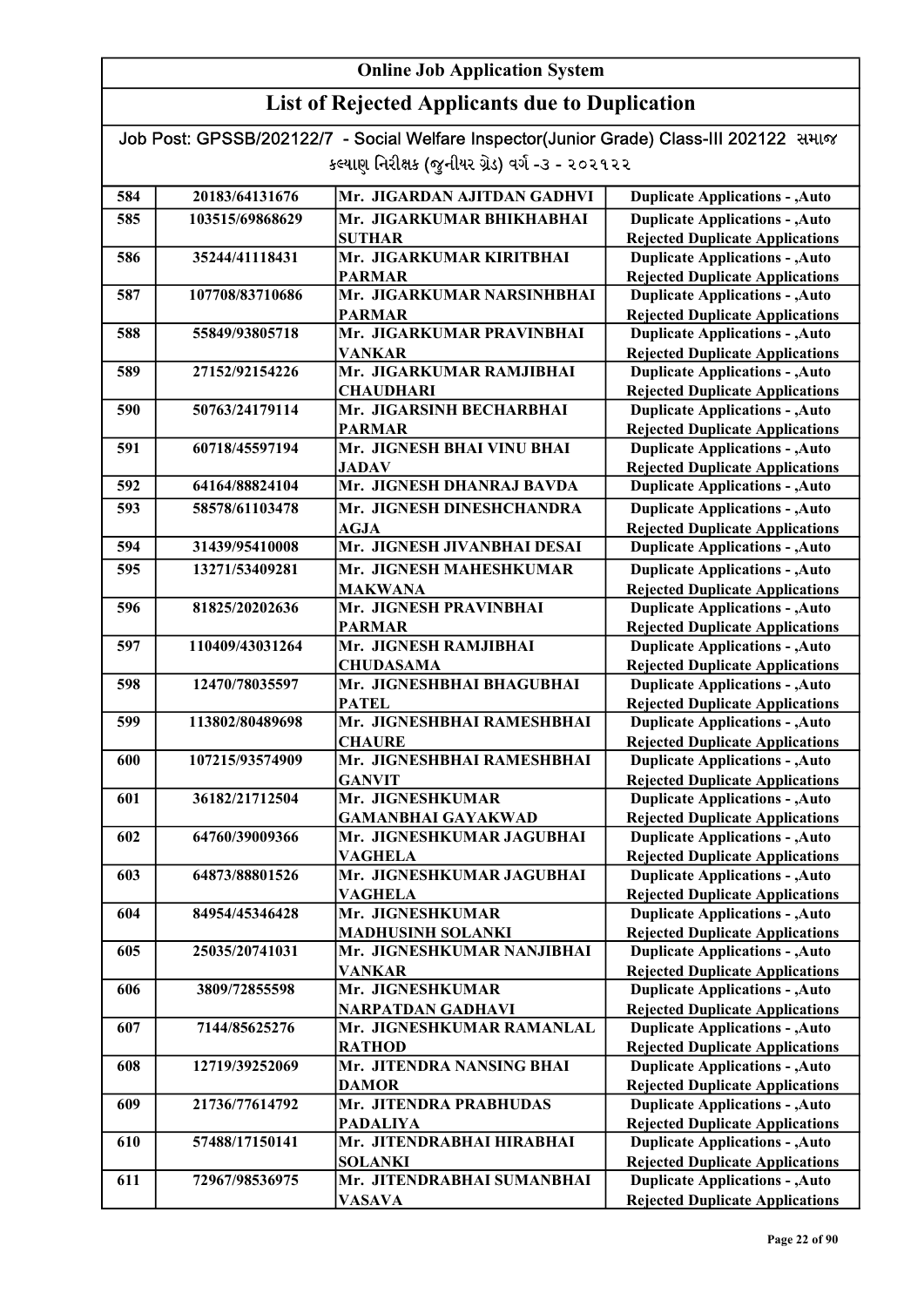### List of Rejected Applicants due to Duplication

| 612 | 12883/72120766  | Mr. JITENDRAJI LILAJI THAKOR                | <b>Duplicate Applications - , Auto</b>                                           |
|-----|-----------------|---------------------------------------------|----------------------------------------------------------------------------------|
| 613 | 108878/58956221 | Mr. JITENDRAKUMAR                           | <b>Duplicate Applications - , Auto</b>                                           |
|     |                 | <b>AMRUTBHAI PARMAR</b>                     | <b>Rejected Duplicate Applications</b>                                           |
| 614 | 41867/50466866  | Mr. JITENDRAKUMAR                           | <b>Duplicate Applications - , Auto</b>                                           |
|     |                 | <b>JAGDISHBHAI PARMAR</b>                   | <b>Rejected Duplicate Applications</b>                                           |
| 615 | 28524/32648958  | Mr. JITENDRAKUMAR                           | <b>Duplicate Applications - , Auto</b>                                           |
|     |                 | <b>JETHABHAI KHIMSURIYA</b>                 | <b>Rejected Duplicate Applications</b>                                           |
| 616 | 12881/27808215  | Mr. JITUDAN SHIVDAN GADHAVI                 | <b>Duplicate Applications - , Auto</b>                                           |
| 617 | 99054/44714657  | Mr. JODHABHAI DEVRAJ BHAI                   | <b>Duplicate Applications - , Auto</b>                                           |
|     |                 | <b>SAVDHOR</b>                              | <b>Rejected Duplicate Applications</b>                                           |
| 618 | 88697/90257481  | Mr. JUGAL VIJAYBHAI JARDOSH                 | <b>Duplicate Applications - , Auto</b>                                           |
| 619 | 16259/43056129  | Mr. JUMITKUMAR MULJIBHAI                    | <b>Duplicate Applications - , Auto</b>                                           |
|     |                 | <b>SHIHORA</b>                              | <b>Rejected Duplicate Applications</b>                                           |
| 620 | 58128/83094529  | Mr. KALPESH DIPAKBHAI                       | <b>Duplicate Applications - , Auto</b>                                           |
|     |                 | <b>DHANDHUKIYA</b>                          | <b>Rejected Duplicate Applications</b>                                           |
| 621 | 71904/21357333  | Mr. KALPESH RAMJIBHAI                       | <b>Duplicate Applications - , Auto</b>                                           |
|     |                 | <b>VADHER</b>                               | <b>Rejected Duplicate Applications</b>                                           |
| 622 | 104109/70252821 | Mr. KALPESH SAMANTBHAI                      | <b>Duplicate Applications - , Auto</b>                                           |
|     |                 | <b>VALA</b>                                 | <b>Rejected Duplicate Applications</b>                                           |
| 623 | 24564/54446982  | Mr. KALPESH UKABHAI BARAD                   | <b>Duplicate Applications - , Auto</b>                                           |
| 624 | 49536/38231662  | Mr. KALPESHBHAI LAXMANBHAI                  | <b>Duplicate Applications - , Auto</b>                                           |
|     |                 | <b>RATHVA</b>                               | <b>Rejected Duplicate Applications</b>                                           |
| 625 | 116102/19718563 | Mr. KALPESHBHAI MENSHIBHAI                  | <b>Duplicate Applications - , Auto</b>                                           |
|     |                 | <b>SOLANKI</b>                              | <b>Rejected Duplicate Applications</b>                                           |
| 626 | 449/23477487    | Mr. KALPESHBHAI TIRATHRAM                   | <b>Duplicate Applications - , Auto</b>                                           |
|     |                 | <b>DESHANI</b>                              | <b>Rejected Duplicate Applications</b>                                           |
| 627 | 44763/37301750  | Mr. KALPESHKUMAR                            | <b>Duplicate Applications - , Auto</b>                                           |
|     |                 | <b>GANPATBHAI PARMAR</b>                    | <b>Rejected Duplicate Applications</b>                                           |
| 628 | 36254/14312346  | Mr. KALPESHKUMAR                            | <b>Duplicate Applications - , Auto</b>                                           |
|     |                 | <b>GIRDHARBHAI KHANDALA</b>                 | <b>Rejected Duplicate Applications</b>                                           |
| 629 | 109646/25729999 | Mr. KALPESHKUMAR                            | <b>Duplicate Applications - , Auto</b>                                           |
|     |                 | <b>NAGINBHAI PATNI</b><br>Mr. KALPESHKUMAR  | <b>Rejected Duplicate Applications</b>                                           |
| 630 | 47380/15963573  |                                             | <b>Duplicate Applications - , Auto</b>                                           |
| 631 | 47428/42823501  | <b>SARDARSINH BARIA</b><br>Mr. KALPESHKUMAR | <b>Rejected Duplicate Applications</b>                                           |
|     |                 | <b>SARDARSINH BARIA</b>                     | <b>Duplicate Applications - , Auto</b><br><b>Rejected Duplicate Applications</b> |
| 632 | 1515/61846567   | Mr. KALPESHKUMAR TULSIBHAI                  | <b>Duplicate Applications - , Auto</b>                                           |
|     |                 | <b>VASAVA</b>                               | <b>Rejected Duplicate Applications</b>                                           |
| 633 | 69234/40250131  | Mr. KALPESHPURI GOVINDPURI                  | <b>Duplicate Applications - , Auto</b>                                           |
|     |                 | <b>GOSWAMI</b>                              | <b>Rejected Duplicate Applications</b>                                           |
| 634 | 41009/12071220  | Mr. KALPITKUMAR ASHOKBHAI                   | <b>Duplicate Applications - , Auto</b>                                           |
|     |                 | <b>PATEL</b>                                | <b>Rejected Duplicate Applications</b>                                           |
| 635 | 98517/53205761  | Mr. KALPITKUMAR ASHOKBHAI                   | <b>Duplicate Applications - , Auto</b>                                           |
|     |                 | <b>PATEL</b>                                | <b>Rejected Duplicate Applications</b>                                           |
| 636 | 10832/23779287  | Mr. KAMLESH BABUBHAI                        | <b>Duplicate Applications - , Auto</b>                                           |
|     |                 | <b>RATHOD</b>                               | <b>Rejected Duplicate Applications</b>                                           |
| 637 | 12146/21453854  | Mr. KAMLESH KUMAR                           | <b>Duplicate Applications - , Auto</b>                                           |
|     |                 | <b>BHUPATBHAI PARMAR</b>                    | <b>Rejected Duplicate Applications</b>                                           |
| 638 | 115098/62176042 | Mr. KAMLESH MANOJBHAI                       | <b>Duplicate Applications - , Auto</b>                                           |
|     |                 | <b>HERMA</b>                                | <b>Rejected Duplicate Applications</b>                                           |
| 639 | 75646/52254928  | Mr. KAMLESH RAJESHBHAI                      | <b>Duplicate Applications - , Auto</b>                                           |
|     |                 | <b>CHAVDA</b>                               | <b>Rejected Duplicate Applications</b>                                           |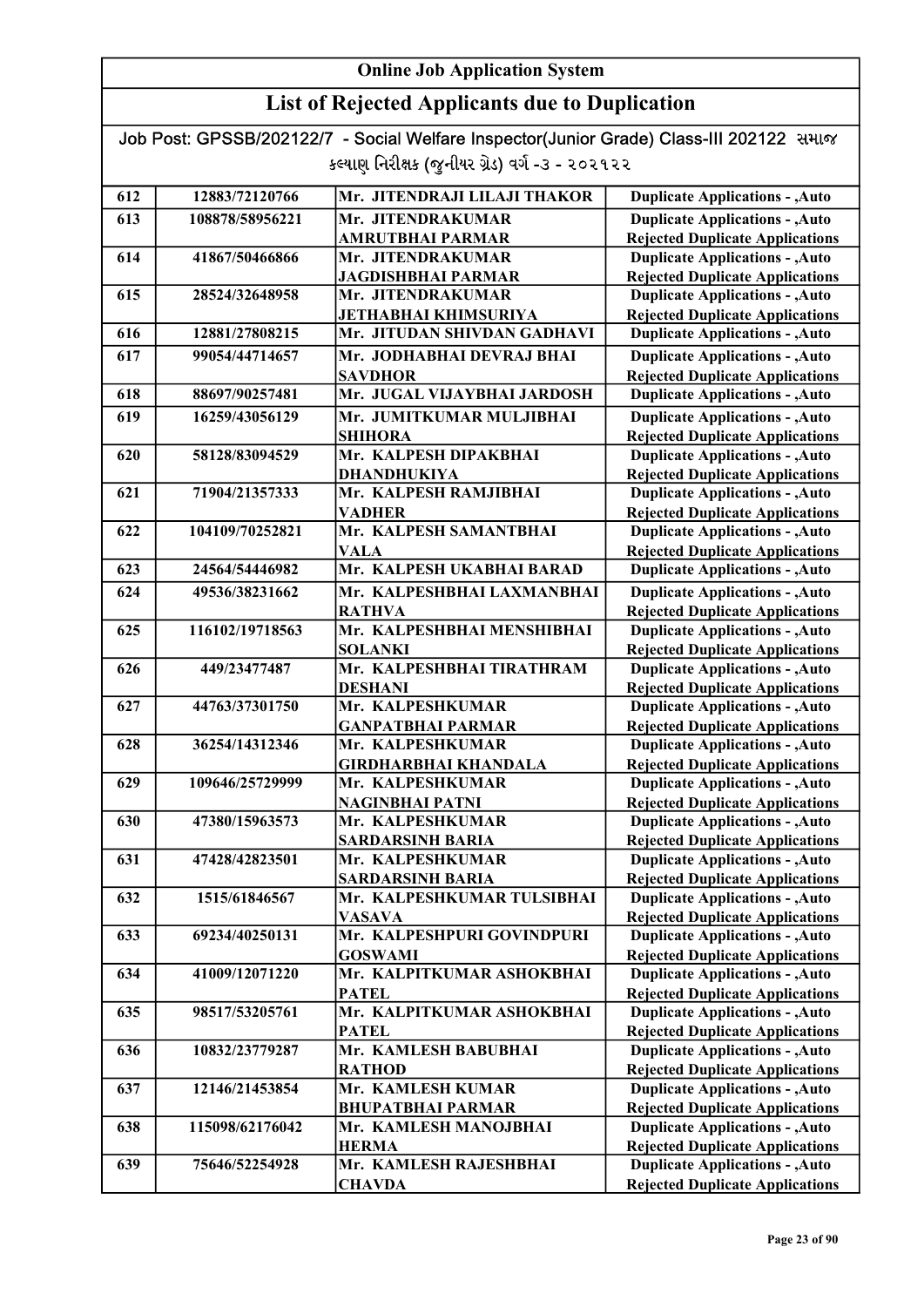### List of Rejected Applicants due to Duplication

| 640 | 91025/11209299  | Mr. KAMLESHBHAI              | <b>Duplicate Applications - , Auto</b> |
|-----|-----------------|------------------------------|----------------------------------------|
|     |                 | KHUSHALBHAI VANKAR           | <b>Rejected Duplicate Applications</b> |
| 641 | 26016/58634840  | Mr. KAMLESHKUMAR             | <b>Duplicate Applications - , Auto</b> |
|     |                 | <b>SHANKARBHAI PATEL</b>     | <b>Rejected Duplicate Applications</b> |
| 642 | 39110/41676768  | Mr. KANA RANABHAI            | <b>Duplicate Applications - , Auto</b> |
|     |                 | <b>KARANGIYA</b>             | <b>Rejected Duplicate Applications</b> |
| 643 | 106040/80874563 | Mr. KANJI RAMESHBHAI         | <b>Duplicate Applications - , Auto</b> |
|     |                 | <b>PANCHAL</b>               | <b>Rejected Duplicate Applications</b> |
| 644 | 32971/42565528  | Mr. KANUBHAI MOTIBHAI        | <b>Duplicate Applications - , Auto</b> |
|     |                 | <b>PRAJAPATI</b>             | <b>Rejected Duplicate Applications</b> |
| 645 | 2652/21192495   | Mr. KANUBHAI NARANBHAI       | <b>Duplicate Applications - , Auto</b> |
|     |                 | <b>CHAUDHARI</b>             | <b>Rejected Duplicate Applications</b> |
| 646 | 110459/77828667 | Mr. KANUJI DINAJI THAKOR     | <b>Duplicate Applications - , Auto</b> |
| 647 | 59471/25621311  | Mr. KANVALJIT INDRAJIT       | <b>Duplicate Applications - , Auto</b> |
|     |                 | <b>SOLANKI</b>               | <b>Rejected Duplicate Applications</b> |
| 648 | 34527/34078664  | Mr. KAPIL RAMESHBHAI         | <b>Duplicate Applications - , Auto</b> |
|     |                 | <b>HARIYANI</b>              | <b>Rejected Duplicate Applications</b> |
| 649 | 30126/11974176  | Mr. KAPILBHAI BHUPATBHAI     | <b>Duplicate Applications - , Auto</b> |
|     |                 | <b>RAJYAGURU</b>             | <b>Rejected Duplicate Applications</b> |
| 650 | 8121/29607610   | Mr. KAPILDEV ASHOKBHAI       | <b>Duplicate Applications - , Auto</b> |
|     |                 | VAGHELA                      | <b>Rejected Duplicate Applications</b> |
| 651 | 10766/41308738  | Mr. KAPILKUMAR POONAMBHAI    | <b>Duplicate Applications - , Auto</b> |
|     |                 | <b>VAGHELA</b>               | <b>Rejected Duplicate Applications</b> |
| 652 | 88879/74505320  | Mr. KARAN GULABBHAI CHAVDA   | <b>Duplicate Applications - , Auto</b> |
|     |                 |                              | <b>Rejected Duplicate Applications</b> |
| 653 | 93660/38202346  | Mr. KARAN PRAVINBHAI         | <b>Duplicate Applications - , Auto</b> |
|     |                 | <b>BAVARIYA</b>              | <b>Rejected Duplicate Applications</b> |
| 654 | 114229/47149853 | Mr. KARAN RAJENDRAKUMAR      | <b>Duplicate Applications - , Auto</b> |
|     |                 | <b>BRAHMBHATT</b>            | <b>Rejected Duplicate Applications</b> |
| 655 | 2657/69230729   | Mr. KARAN RAMBHAI DHAMA      | <b>Duplicate Applications - , Auto</b> |
| 656 | 42304/94072475  | Mr. KARAN RAMESHBHAI         | <b>Duplicate Applications - , Auto</b> |
|     |                 | <b>PARMAR</b>                | <b>Rejected Duplicate Applications</b> |
| 657 | 96156/57286356  | Mr. KARAN SHAMJIBHAI DABHI   | <b>Duplicate Applications - , Auto</b> |
| 658 | 17776/68740000  | Mr. KARANKUMAR GOVINDBHAI    | <b>Duplicate Applications - , Auto</b> |
|     |                 | <b>PATEL</b>                 | <b>Rejected Duplicate Applications</b> |
| 659 | 338/62270962    | Mr. KARANKUMAR               | <b>Duplicate Applications - , Auto</b> |
|     |                 | HASMUKHBHAI PARMAR           | <b>Rejected Duplicate Applications</b> |
| 660 | 49949/52702445  | Mr. KARANKUMAR               | <b>Duplicate Applications - , Auto</b> |
|     |                 | <b>JASHVANTLAL PRAJAPATI</b> | <b>Rejected Duplicate Applications</b> |
| 661 | 49980/47846149  | Mr. KARANKUMAR               | <b>Duplicate Applications - , Auto</b> |
|     |                 | JASHVANTLAL PRAJAPATI        | <b>Rejected Duplicate Applications</b> |
| 662 | 50010/20509934  | Mr. KARANKUMAR               | <b>Duplicate Applications - , Auto</b> |
|     |                 | <b>JASHVANTLAL PRAJAPATI</b> | <b>Rejected Duplicate Applications</b> |
| 663 | 2990/87058979   | Mr. KARANSINH BABUSINH       | <b>Duplicate Applications - , Auto</b> |
|     |                 | <b>RATHOD</b>                | <b>Rejected Duplicate Applications</b> |
| 664 | 95537/91966190  | Mr. KARANSINH KHIMABHAI      | <b>Duplicate Applications - , Auto</b> |
|     |                 | <b>HATHILA</b>               | <b>Rejected Duplicate Applications</b> |
| 665 | 115731/94841331 | Mr. KARSHAN VIRA GADHAVI     | <b>Duplicate Applications - , Auto</b> |
| 666 | 37361/85928805  | Mr. KARTIKKUMAR AMRUTLAL     | <b>Duplicate Applications - , Auto</b> |
|     |                 | <b>PATEL</b>                 | <b>Rejected Duplicate Applications</b> |
| 667 | 3220/61879767   | Mr. KASHYAP KHEMABHAI        | <b>Duplicate Applications - , Auto</b> |
|     |                 | <b>SAKSENA</b>               | <b>Rejected Duplicate Applications</b> |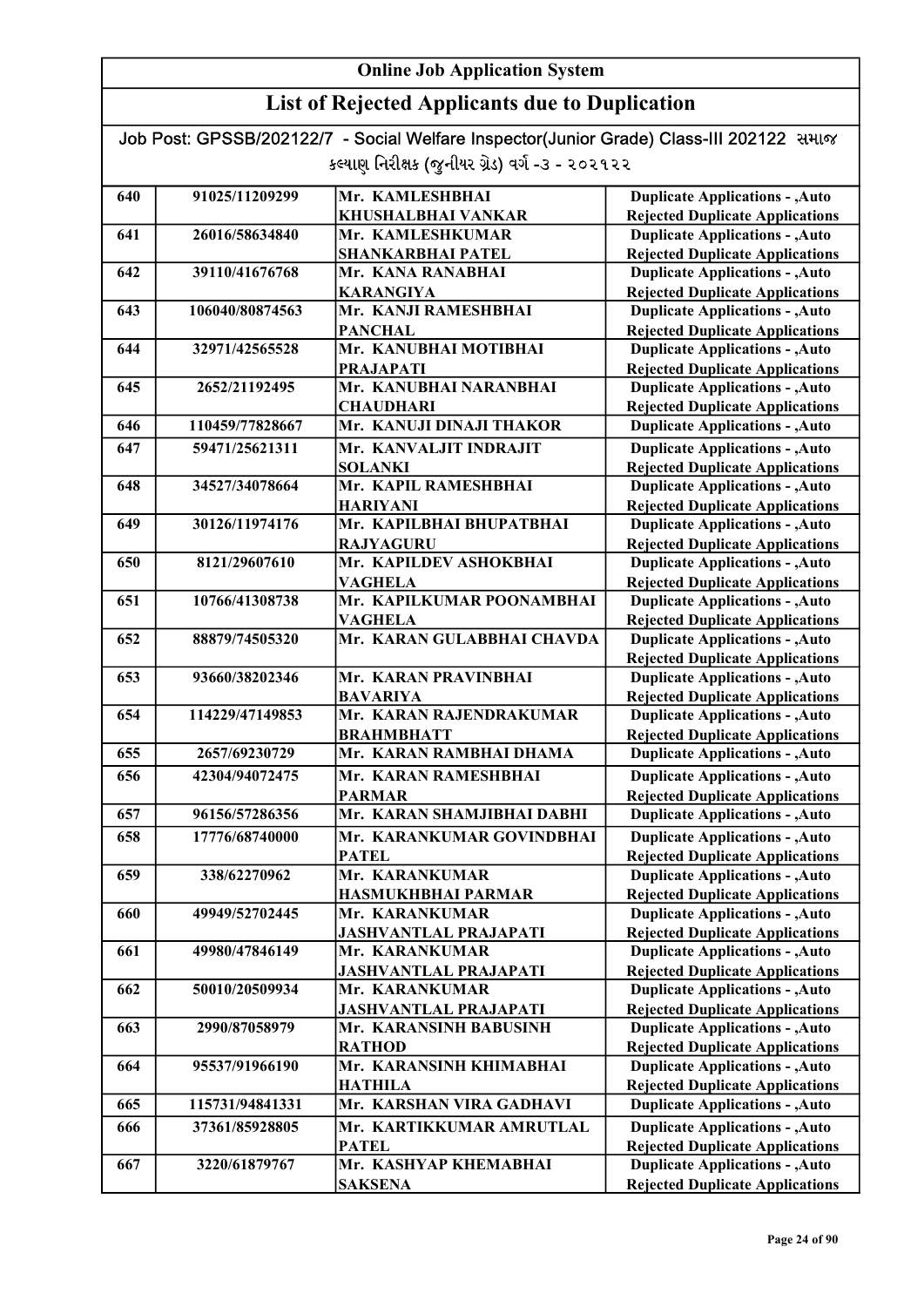| Job Post: GPSSB/202122/7 - Social Welfare Inspector(Junior Grade) Class-III 202122 समाल |  |
|-----------------------------------------------------------------------------------------|--|
| કલ્યાણ નિરીક્ષક (જુનીયર ગ્રેડ) વર્ગ -૩ - ૨૦૨૧૨૨                                         |  |

| 668 | 44489/37087934  | Mr. KAUSHALBHAI KANUBHAI                    | <b>Duplicate Applications - , Auto</b>                                           |
|-----|-----------------|---------------------------------------------|----------------------------------------------------------------------------------|
|     |                 | <b>JOSHI</b>                                | <b>Rejected Duplicate Applications</b>                                           |
| 669 | 18704/94519363  | Mr. KAUSHIK SUKHDEVBHAI                     | <b>Duplicate Applications - , Auto</b>                                           |
|     |                 | <b>AGRAVAT</b>                              | <b>Rejected Duplicate Applications</b>                                           |
| 670 | 55234/42439060  | Mr. KAUSHIK VIPULBHAI                       | <b>Duplicate Applications - , Auto</b>                                           |
|     |                 | <b>BARBHAYA</b>                             | <b>Rejected Duplicate Applications</b>                                           |
| 671 | 3007/93157968   | Mr. KAUSHIKKUMAR                            | <b>Duplicate Applications - , Auto</b>                                           |
|     |                 | DINESHBHAI VEKARIYA                         | <b>Rejected Duplicate Applications</b>                                           |
| 672 | 65345/45559327  | Mr. KAUSHIKKUMAR                            | <b>Duplicate Applications - , Auto</b>                                           |
|     |                 | <b>KANTIBHAI BAMANIYA</b>                   | <b>Rejected Duplicate Applications</b>                                           |
| 673 | 24269/95828685  | Mr. KAUSHIKKUMAR MANILAL                    | <b>Duplicate Applications - , Auto</b>                                           |
|     |                 | <b>PRAJAPATI</b>                            | <b>Rejected Duplicate Applications</b>                                           |
| 674 | 104858/78747688 | Mr. KESHARBHAI SARDARBHAI                   | <b>Duplicate Applications - , Auto</b>                                           |
|     |                 | <b>PATEL</b><br>Mr. KESHAV SUGHA AGATH      | <b>Rejected Duplicate Applications</b>                                           |
| 675 | 60704/94142493  |                                             | <b>Duplicate Applications - , Auto</b>                                           |
| 676 | 25481/60769962  | Mr. KESHUBHAI MALDE PARMAR                  | <b>Duplicate Applications - , Auto</b>                                           |
| 677 | 27216/90252883  | Mr. KETAN BHARATBHAI ZALA                   | <b>Duplicate Applications - , Auto</b>                                           |
| 678 | 73178/55042377  | Mr. KETAN GORDHANBHAI                       | <b>Duplicate Applications - , Auto</b>                                           |
|     |                 | <b>GOHIL</b>                                | <b>Rejected Duplicate Applications</b>                                           |
| 679 | 74636/81252311  | Mr. KETANKUMAR DILIPBHAI                    | <b>Duplicate Applications - , Auto</b>                                           |
|     |                 | <b>PATEL</b>                                | <b>Rejected Duplicate Applications</b>                                           |
| 680 | 11520/35720891  | Mr. KETANKUMAR KANTIBHAI                    | <b>Duplicate Applications - , Auto</b>                                           |
|     |                 | <b>ROHIT</b>                                | <b>Rejected Duplicate Applications</b>                                           |
| 681 | 41826/69242074  | Mr. KETANKUMAR                              | <b>Duplicate Applications - , Auto</b>                                           |
|     |                 | MUKESHBHAI MUNJPARA                         | <b>Rejected Duplicate Applications</b>                                           |
| 682 | 108810/24017687 | Mr. KETANKUMAR                              | <b>Duplicate Applications - , Auto</b>                                           |
|     |                 | PRAHALADBHAI VADALIYA                       | <b>Rejected Duplicate Applications</b>                                           |
| 683 | 73523/37387022  | Mr. KETANKUMAR                              | <b>Duplicate Applications - , Auto</b>                                           |
|     |                 | PRAMODBHAI PATEL                            | <b>Rejected Duplicate Applications</b>                                           |
| 684 | 18449/88647364  | Mr. KETANKUMAR PUNABHAI<br><b>KODIYATAR</b> | <b>Duplicate Applications - , Auto</b>                                           |
| 685 | 96048/99482161  | Mr. KETANKUMAR                              | <b>Rejected Duplicate Applications</b><br><b>Duplicate Applications - , Auto</b> |
|     |                 | <b>SHANKARBHAI DAMOR</b>                    | <b>Rejected Duplicate Applications</b>                                           |
| 686 | 34260/40100354  | Mr. KETANKUMAR VIRABHAI                     | <b>Duplicate Applications - , Auto</b>                                           |
|     |                 | <b>PARMAR</b>                               | <b>Rejected Duplicate Applications</b>                                           |
| 687 | 67055/16900589  | Mr. KETUL BHAGABHAI                         | <b>Duplicate Applications - , Auto</b>                                           |
|     |                 | <b>KOTADIYA</b>                             | <b>Rejected Duplicate Applications</b>                                           |
| 688 | 32026/63232563  | Mr. KETUL NARESHBHAI                        | <b>Duplicate Applications - , Auto</b>                                           |
|     |                 | <b>HIRVANI</b>                              | <b>Rejected Duplicate Applications</b>                                           |
| 689 | 89009/79628953  | Mr. KETULKUMAR                              | <b>Duplicate Applications - , Auto</b>                                           |
|     |                 | DEVSINGBHAI CHAUDHARI                       | <b>Rejected Duplicate Applications</b>                                           |
| 690 | 39216/41051383  | Mr. KEVALKUMAR PRABHULAL                    | <b>Duplicate Applications - , Auto</b>                                           |
|     |                 | <b>MATHAR</b>                               | <b>Rejected Duplicate Applications</b>                                           |
| 691 | 12392/19225872  | Mr. KEYUR CHAMPAKBHAI                       | <b>Duplicate Applications - , Auto</b>                                           |
|     |                 | <b>VASAVA</b>                               | <b>Rejected Duplicate Applications</b>                                           |
| 692 | 45691/87543332  | Mr. KEYUR KANUBHAI                          | <b>Duplicate Applications - , Auto</b>                                           |
|     |                 | <b>PRAJAPATI</b>                            | <b>Rejected Duplicate Applications</b>                                           |
| 693 | 21698/64665067  | Mr. KEYUR RAJESHBHAI                        | <b>Duplicate Applications - , Auto</b>                                           |
|     |                 | <b>CHHAPRA</b>                              | <b>Rejected Duplicate Applications</b>                                           |
| 694 | 97092/40942698  | Mr. KEYUR RANABHAI                          | <b>Duplicate Applications - , Auto</b>                                           |
|     |                 | <b>KHAMBHARA</b>                            | <b>Rejected Duplicate Applications</b>                                           |
| 695 | 2912/89897955   | Mr. KEYURBHAI RAMESHBHAI                    | <b>Duplicate Applications - , Auto</b>                                           |
|     |                 | <b>PATEL</b>                                | <b>Rejected Duplicate Applications</b>                                           |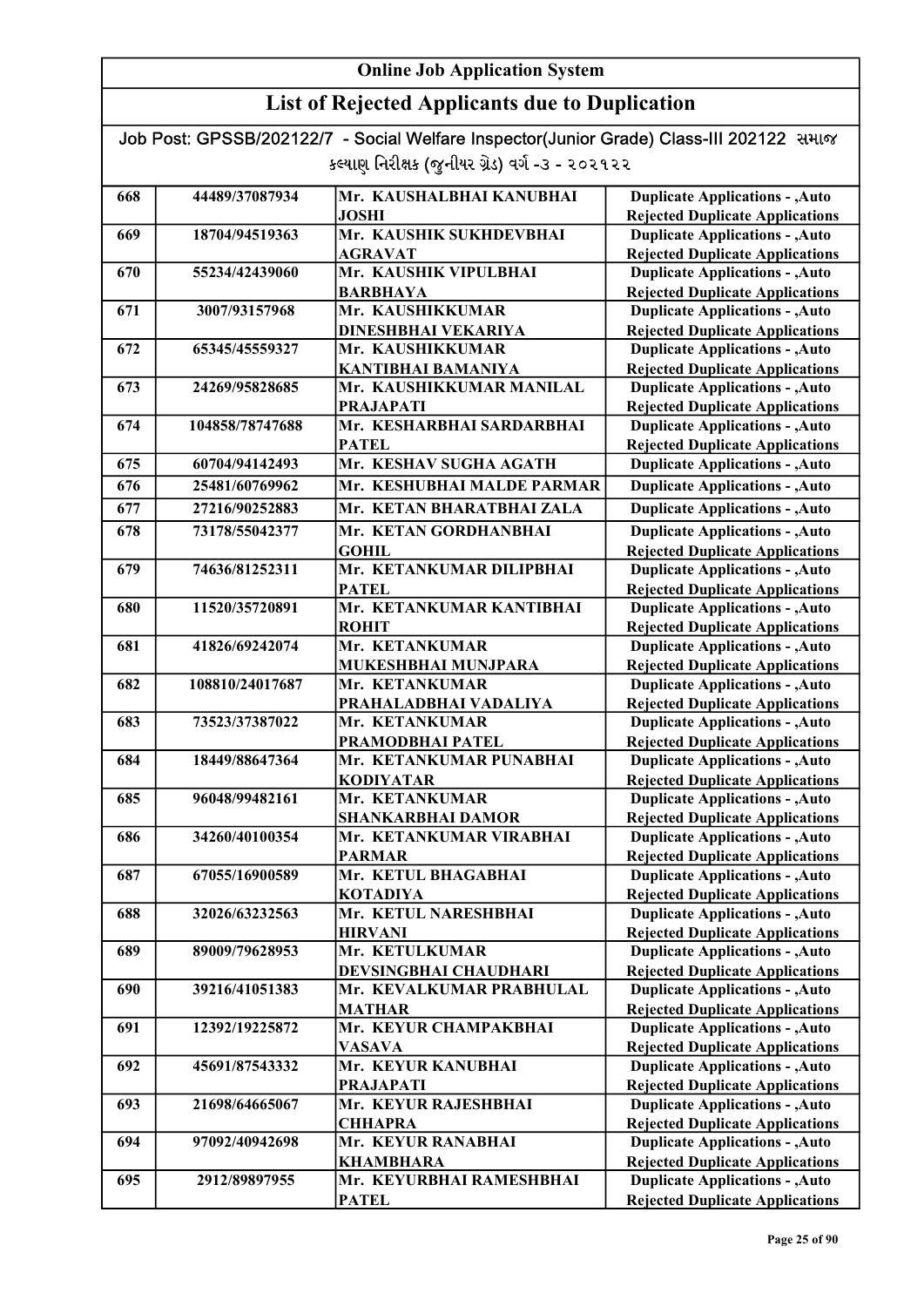### List of Rejected Applicants due to Duplication

| 696 | 69578/19679653  | Mr. KEYURKUMAR                               | <b>Duplicate Applications - , Auto</b>                                           |
|-----|-----------------|----------------------------------------------|----------------------------------------------------------------------------------|
|     |                 | PUSHAPVADAN JOSHI                            | <b>Rejected Duplicate Applications</b>                                           |
| 697 | 15192/58516792  | Mr. KEYURKUMAR                               | <b>Duplicate Applications - , Auto</b>                                           |
|     |                 | RAMESHCHANDRA MODI                           | <b>Rejected Duplicate Applications</b>                                           |
| 698 | 75754/51758010  | Mr. KHANTILKUMAR                             | <b>Duplicate Applications - , Auto</b>                                           |
|     |                 | <b>VECHATBHAI PARMAR</b>                     | <b>Rejected Duplicate Applications</b>                                           |
| 699 | 62823/62685496  | Mr. KHENGARBHAI                              | <b>Duplicate Applications - , Auto</b>                                           |
|     |                 | <b>BHARMALBHAI PARMAR</b>                    | <b>Rejected Duplicate Applications</b>                                           |
| 700 | 30695/40998922  | Mr. KHUSHALBHAI RAMABHAI                     | <b>Duplicate Applications - , Auto</b>                                           |
|     |                 | <b>PATEL</b>                                 | <b>Rejected Duplicate Applications</b>                                           |
| 701 | 79673/45592393  | Mr. KHUSHALBHAI RAMABHAI                     | <b>Duplicate Applications - , Auto</b>                                           |
|     |                 | <b>PATEL</b>                                 | <b>Rejected Duplicate Applications</b>                                           |
| 702 | 82122/11973375  | Mr. KIRAN MANUBHAI BARAIYA                   | <b>Duplicate Applications - , Auto</b>                                           |
| 703 | 38785/15813837  | Mr. KIRANBHAI GULABBHAI                      | <b>Duplicate Applications - , Auto</b>                                           |
|     |                 | <b>NIMBARE</b>                               | <b>Rejected Duplicate Applications</b>                                           |
| 704 | 96790/13892171  | Mr. KIRANBHAI KALUBHAI                       | <b>Duplicate Applications - , Auto</b>                                           |
|     |                 | <b>MAKWANA</b>                               | <b>Rejected Duplicate Applications</b>                                           |
| 705 | 57353/51146645  | Mr. KIRANBHAI MAGANBHAI                      | <b>Duplicate Applications - , Auto</b>                                           |
|     |                 | <b>RABARI</b>                                | <b>Rejected Duplicate Applications</b>                                           |
| 706 | 100899/34182085 | Mr. KIRANBHAI SEDHABHAI                      | <b>Duplicate Applications - , Auto</b>                                           |
|     |                 | <b>CHAUDHARY</b>                             | <b>Rejected Duplicate Applications</b>                                           |
| 707 | 14188/83722023  | Mr. KIRANBHAI UDESANGBHAI                    | <b>Duplicate Applications - , Auto</b>                                           |
|     |                 | <b>MITHAPARA</b>                             | <b>Rejected Duplicate Applications</b>                                           |
| 708 | 19070/47563424  | Mr. KIRANBHAI VASANBHAI                      | <b>Duplicate Applications - , Auto</b>                                           |
|     |                 | <b>CHAVARA</b>                               | <b>Rejected Duplicate Applications</b>                                           |
| 709 | 73468/54971101  | Mr. KIRANKUMAR CHATURBHAI                    | <b>Duplicate Applications - , Auto</b>                                           |
| 710 |                 | <b>TALAPADA</b><br>Mr. KIRANKUMAR DINESHBHAI | <b>Rejected Duplicate Applications</b>                                           |
|     | 23890/38326335  | <b>CHAUHAN</b>                               | <b>Duplicate Applications - , Auto</b>                                           |
| 711 | 52084/28757523  | Mr. KIRANKUMAR HIRALAL                       | <b>Rejected Duplicate Applications</b><br><b>Duplicate Applications - , Auto</b> |
|     |                 | <b>CHANGESHA</b>                             | <b>Rejected Duplicate Applications</b>                                           |
| 712 | 15152/26727970  | Mr. KIRANKUMAR JAYANTIBHAI                   | <b>Duplicate Applications - , Auto</b>                                           |
|     |                 | <b>VAGHARI</b>                               | <b>Rejected Duplicate Applications</b>                                           |
| 713 | 55041/50408362  | Mr. KIRANKUMAR                               | <b>Duplicate Applications - , Auto</b>                                           |
|     |                 | PRABHATSINH DABHI                            | <b>Rejected Duplicate Applications</b>                                           |
| 714 | 99437/43930999  | Mr. KIRANKUMAR RAMESHBHAI                    | <b>Duplicate Applications - , Auto</b>                                           |
|     |                 | <b>PARMAR</b>                                | <b>Rejected Duplicate Applications</b>                                           |
| 715 | 2539/68541633   | Mr. KIRANKUMAR SOMABHAI                      | <b>Duplicate Applications - , Auto</b>                                           |
|     |                 | <b>DARJI</b>                                 | <b>Rejected Duplicate Applications</b>                                           |
| 716 | 55455/12810967  | Mr. KIRANKUMAR VALABHAI                      | <b>Duplicate Applications - , Auto</b>                                           |
|     |                 | <b>MAKWANA</b>                               | <b>Rejected Duplicate Applications</b>                                           |
| 717 | 68617/27985908  | Mr. KIRTANKUMAR DHANABHAI                    | <b>Duplicate Applications - , Auto</b>                                           |
|     |                 | <b>GAMIT</b>                                 | <b>Rejected Duplicate Applications</b>                                           |
| 718 | 50566/96363022  | Mr. KISANBHAI JAYANTIBHAI                    | <b>Duplicate Applications - , Auto</b>                                           |
|     |                 | <b>RAVAL</b>                                 | <b>Rejected Duplicate Applications</b>                                           |
| 719 | 89892/13466033  | Mr. KISHAN AMARSING PARGHI                   | <b>Duplicate Applications - , Auto</b>                                           |
| 720 | 13410/26660637  | Mr. KISHAN BABUBHAI MORI                     | <b>Duplicate Applications - , Auto</b>                                           |
| 721 | 52475/61674692  | Mr. KISHAN NAGABHAI JADAV                    | <b>Duplicate Applications - , Auto</b>                                           |
| 722 | 29493/97969245  | Mr. KISHAN PARESHBHAI                        | <b>Duplicate Applications - , Auto</b>                                           |
|     |                 | <b>POPTANI</b>                               | <b>Rejected Duplicate Applications</b>                                           |
| 723 | 107887/69577202 | Mr. KISHAN RAMBHAI                           | <b>Duplicate Applications - , Auto</b>                                           |
|     |                 | <b>DAMANIYA</b>                              | <b>Rejected Duplicate Applications</b>                                           |
|     |                 |                                              |                                                                                  |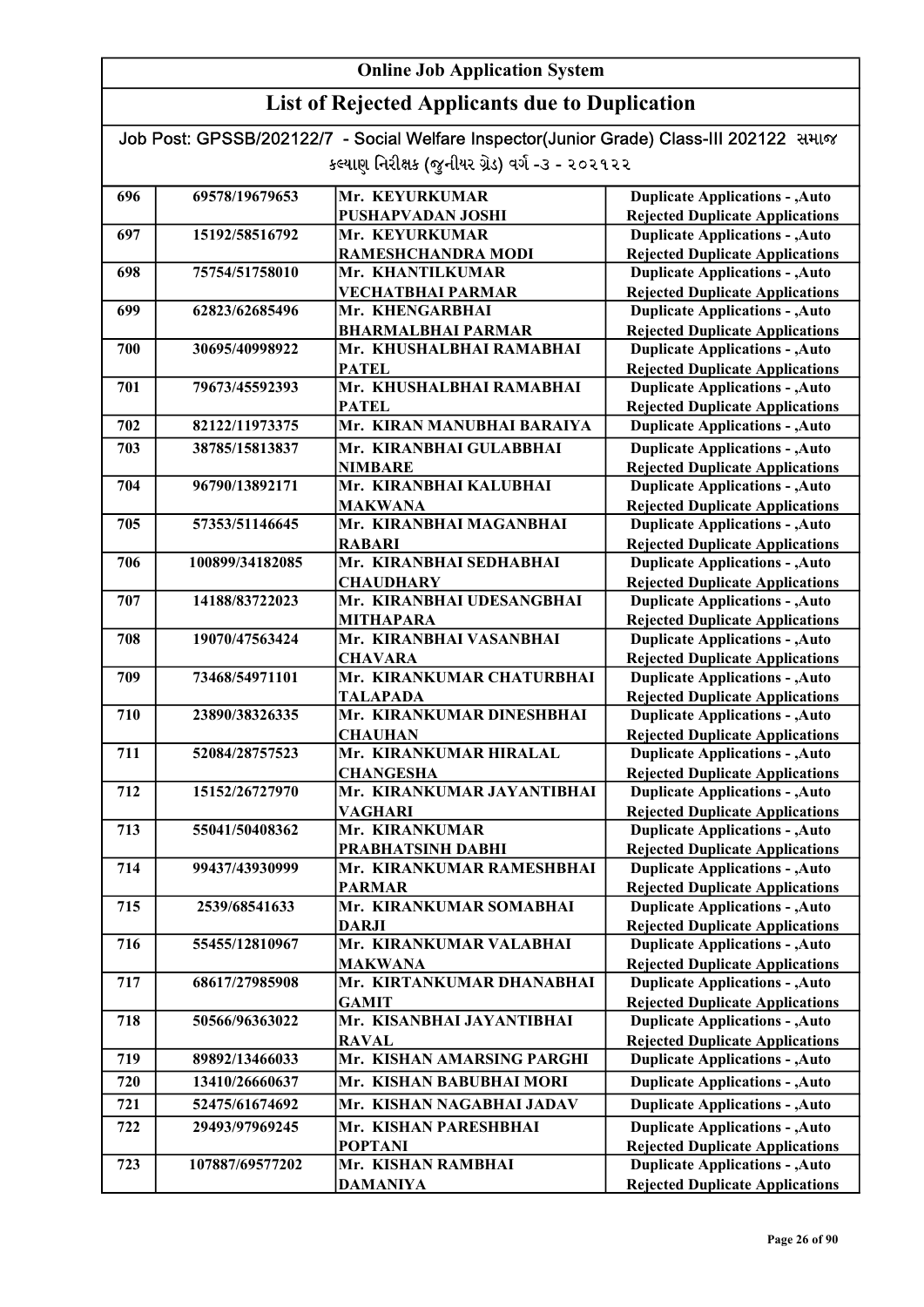| Job Post: GPSSB/202122/7 - Social Welfare Inspector(Junior Grade) Class-III 202122 समाल |  |
|-----------------------------------------------------------------------------------------|--|
| કલ્યાણ નિરીક્ષક (જુનીયર ગ્રેડ) વર્ગ -૩ - ૨૦૨૧૨૨                                         |  |

| 724 | 67205/20456343  | Mr. KISHAN RAMESHBHAI                    | <b>Duplicate Applications - , Auto</b>                                           |
|-----|-----------------|------------------------------------------|----------------------------------------------------------------------------------|
|     |                 | <b>HANDA</b>                             | <b>Rejected Duplicate Applications</b>                                           |
| 725 | 95922/89357953  | Mr. KISHAN SHAMJIBHAI                    | <b>Duplicate Applications - , Auto</b>                                           |
|     |                 | <b>PADHARA</b>                           | <b>Rejected Duplicate Applications</b>                                           |
| 726 | 46427/91663392  | Mr. KISHAN SHARADBHAI                    | <b>Duplicate Applications - , Auto</b>                                           |
|     |                 | <b>AMIPARA</b>                           | <b>Rejected Duplicate Applications</b>                                           |
| 727 | 17345/88545246  | Mr. KISHANBHAI MANUBHAI                  | <b>Duplicate Applications - , Auto</b>                                           |
|     |                 | <b>LUHAR</b>                             | <b>Rejected Duplicate Applications</b>                                           |
| 728 | 63435/14205095  | Mr. KISHANJI JAGAJI DABHI                | <b>Duplicate Applications - , Auto</b>                                           |
| 729 | 104406/23353749 | Mr. KISHANKUMAR BHIKHALAL                | <b>Duplicate Applications - , Auto</b>                                           |
|     |                 | <b>PARMAR</b>                            | <b>Rejected Duplicate Applications</b>                                           |
| 730 | 8596/95663451   | Mr. KISHANKUMAR                          | <b>Duplicate Applications - , Auto</b>                                           |
|     |                 | <b>JITENDRAKUMAR RAJGOR</b>              | <b>Rejected Duplicate Applications</b>                                           |
| 731 | 3637/38145000   | Mr. KISHANKUMAR KANUSANG                 | <b>Duplicate Applications - , Auto</b>                                           |
|     |                 | <b>THAKOR</b>                            | <b>Rejected Duplicate Applications</b>                                           |
| 732 | 51385/98880921  | Mr. KISHANKUMAR LADHUBHAI                | <b>Duplicate Applications - , Auto</b>                                           |
|     |                 | <b>VAGHELA</b>                           | <b>Rejected Duplicate Applications</b>                                           |
| 733 | 41917/38816183  | Mr. KISHANKUMAR NANJIBHAI                | <b>Duplicate Applications - , Auto</b>                                           |
|     |                 | <b>PARMAR</b>                            | <b>Rejected Duplicate Applications</b>                                           |
| 734 | 78313/84993503  | Mr. KISHORBHAI DHANJIBHAI                | <b>Duplicate Applications - , Auto</b>                                           |
|     |                 | <b>MAKWANA</b>                           | <b>Rejected Duplicate Applications</b>                                           |
| 735 | 113155/91136674 | Mr. KISHORSINH JASVANTSINH               | <b>Duplicate Applications - , Auto</b>                                           |
|     |                 | <b>DEVDA</b>                             | <b>Rejected Duplicate Applications</b>                                           |
| 736 | 114584/85333796 | Mr. KRUNAL BHUPATBHAI                    | <b>Duplicate Applications - , Auto</b>                                           |
|     |                 | <b>GADHADARA</b>                         | <b>Rejected Duplicate Applications</b>                                           |
| 737 | 115331/60611701 | Mr. KRUNAL PRAVINBHAI                    | <b>Duplicate Applications - , Auto</b>                                           |
|     |                 | <b>VANODIYA</b>                          | <b>Rejected Duplicate Applications</b>                                           |
| 738 | 2751/48734994   | Mr. KRUNALKUMAR BABULAL<br><b>PARMAR</b> | <b>Duplicate Applications - , Auto</b><br><b>Rejected Duplicate Applications</b> |
| 739 | 107082/82234355 | Mr. KRUNALKUMAR                          | <b>Duplicate Applications - , Auto</b>                                           |
|     |                 | PARESHKUMAR DARJI                        | <b>Rejected Duplicate Applications</b>                                           |
| 740 | 58449/23351867  | Mr. KRUNALKUMAR                          | <b>Duplicate Applications - , Auto</b>                                           |
|     |                 | <b>SUMANBHAI PATEL</b>                   | <b>Rejected Duplicate Applications</b>                                           |
| 741 | 32641/43949602  | Mr. KRUPAL ARVINDBHAI                    | <b>Duplicate Applications - , Auto</b>                                           |
|     |                 | <b>SACHANI</b>                           | <b>Rejected Duplicate Applications</b>                                           |
| 742 | 105258/42237360 | Mr. KRUTARTH DHIRAJLAL                   | <b>Duplicate Applications - , Auto</b>                                           |
|     |                 | <b>PANDYA</b>                            | <b>Rejected Duplicate Applications</b>                                           |
| 743 | 55315/82051906  | Mr. KULADIP MANSINH BARAD                | <b>Duplicate Applications - , Auto</b>                                           |
| 744 | 34811/53327366  | Mr. KULDEEPKUMAR                         | <b>Duplicate Applications - , Auto</b>                                           |
|     |                 | <b>JAYANTILAL SOLANKI</b>                | <b>Rejected Duplicate Applications</b>                                           |
| 745 | 16483/12206380  | Mr. KULDIPSINH DILIPSINH ZALA            | <b>Duplicate Applications - , Auto</b>                                           |
|     |                 |                                          | <b>Rejected Duplicate Applications</b>                                           |
| 746 | 96564/60587189  | Mr. KULDIPSINH INDRASINH                 | <b>Duplicate Applications - , Auto</b>                                           |
|     |                 | <b>JADEJA</b>                            | <b>Rejected Duplicate Applications</b>                                           |
| 747 | 2430/87937526   | Mr. KUNAL KAMLESHKUMAR                   | <b>Duplicate Applications - , Auto</b>                                           |
|     |                 | <b>CHAUDHARI</b>                         | <b>Rejected Duplicate Applications</b>                                           |
| 748 | 74185/33782909  | Mr. KUNDANKUMAR                          | <b>Duplicate Applications - , Auto</b>                                           |
|     |                 | DEVASHIBHAI RATHOD                       | <b>Rejected Duplicate Applications</b>                                           |
| 749 | 46135/85070135  | Mr. KUNJ HITENDRAKUMAR                   | <b>Duplicate Applications - , Auto</b>                                           |
|     |                 | <b>SHAH</b>                              | <b>Rejected Duplicate Applications</b>                                           |
| 750 | 28120/17957826  | Mr. KUNJ MANOJKUMAR PATEL                | <b>Duplicate Applications - , Auto</b>                                           |
| 751 | 75911/19163030  | Mr. KUNJKUMAR DINESHBHAI                 | <b>Duplicate Applications - , Auto</b>                                           |
|     |                 | <b>RATHOD</b>                            | <b>Rejected Duplicate Applications</b>                                           |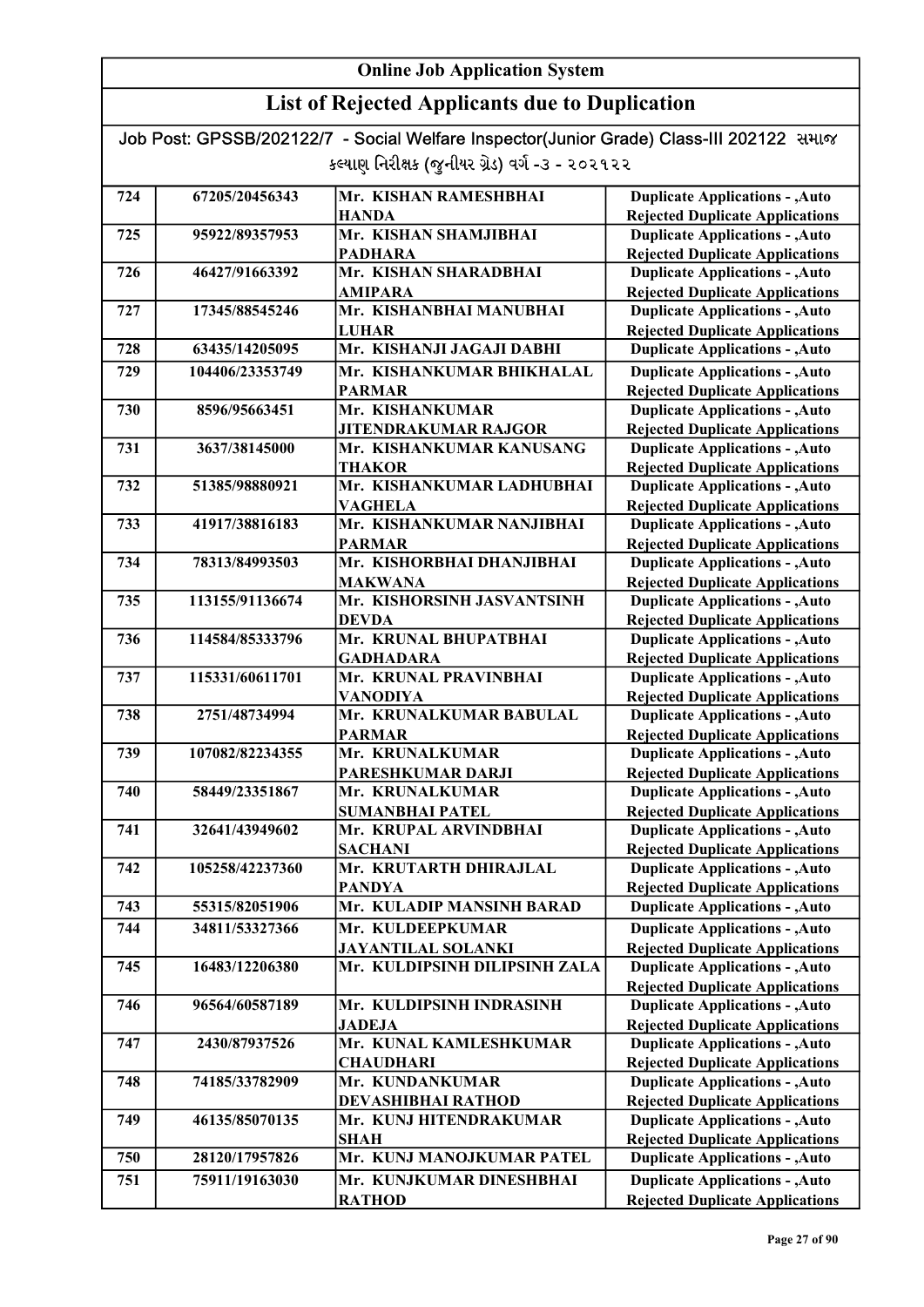### List of Rejected Applicants due to Duplication

| 752 | 72139/80563026  | Mr. KUSHAN BHARATBHAI                          | <b>Duplicate Applications - , Auto</b>                                           |
|-----|-----------------|------------------------------------------------|----------------------------------------------------------------------------------|
|     |                 | <b>CHAUDHARI</b>                               | <b>Rejected Duplicate Applications</b>                                           |
| 753 | 24975/91748543  | Mr. LAKKIRAJ NARENDRASINH                      | <b>Duplicate Applications - , Auto</b>                                           |
|     |                 | ZALA                                           | <b>Rejected Duplicate Applications</b>                                           |
| 754 | 66564/98912302  | Mr. LALA NATHA LAMBARIYA                       | <b>Duplicate Applications - , Auto</b>                                           |
| 755 | 24566/90155691  | Mr. LALITKUMAR MANGLEBHAI                      | <b>Duplicate Applications - , Auto</b>                                           |
|     |                 | <b>BHOYA</b>                                   | <b>Rejected Duplicate Applications</b>                                           |
| 756 | 24654/69797275  | Mr. LALITKUMAR MANGLEBHAI                      | <b>Duplicate Applications - , Auto</b>                                           |
|     |                 | <b>BHOYA</b>                                   | <b>Rejected Duplicate Applications</b>                                           |
| 757 | 63774/29819354  | Mr. LALITKUMAR TOLARAM                         | <b>Duplicate Applications - , Auto</b>                                           |
|     |                 | <b>BHOJVANI</b>                                | <b>Rejected Duplicate Applications</b>                                           |
| 758 | 12311/58855978  | Mr. LALJIBHAI SHAMJIBHAI                       | <b>Duplicate Applications - , Auto</b>                                           |
|     |                 | <b>LIMBADIYA</b>                               | <b>Rejected Duplicate Applications</b>                                           |
| 759 | 10701/62001307  | Mr. LAXMANBHAI JESINGBHAI                      | <b>Duplicate Applications - , Auto</b>                                           |
|     |                 | <b>KHANT</b>                                   | <b>Rejected Duplicate Applications</b>                                           |
| 760 | 15398/38749741  | Mr. LAXMIKANT JASHUBHAI                        | <b>Duplicate Applications - , Auto</b>                                           |
|     |                 | <b>RATHOD</b>                                  | <b>Rejected Duplicate Applications</b>                                           |
| 761 | 40680/10302024  | Mr. LINAYKUMAR                                 | <b>Duplicate Applications - , Auto</b>                                           |
|     |                 | <b>SURESHCHANDRA PATEL</b>                     | <b>Rejected Duplicate Applications</b>                                           |
| 762 | 42471/92370208  | Mr. LOVEKUMAR                                  | <b>Duplicate Applications - , Auto</b>                                           |
|     |                 | RAMESHCHANDRA PATEL                            | <b>Rejected Duplicate Applications</b>                                           |
| 763 | 12479/80913986  | Mr. LUCKYRAJSINH JAYPALSINH                    | <b>Duplicate Applications - , Auto</b>                                           |
|     |                 | <b>JADEJA</b>                                  | <b>Rejected Duplicate Applications</b>                                           |
| 764 | 95280/63552466  | Mr. M SAKIR SABEERHUSEN                        | <b>Duplicate Applications - , Auto</b>                                           |
|     |                 | <b>BAHAROONEE</b>                              | <b>Rejected Duplicate Applications</b>                                           |
| 765 | 10160/80972392  | Mr. MAGANBHAI SAVAIBHAI                        | <b>Duplicate Applications - , Auto</b>                                           |
|     |                 | <b>MANVAR</b>                                  | <b>Rejected Duplicate Applications</b>                                           |
| 766 | 101523/80840548 | Mr. MAHARSH HARIBHAI PATEL                     | <b>Duplicate Applications - , Auto</b>                                           |
| 767 | 67834/33215195  | Mr. MAHAVIRBHAI DILUBHAI                       | <b>Duplicate Applications - , Auto</b>                                           |
|     |                 | <b>DHADHAL</b>                                 | <b>Rejected Duplicate Applications</b>                                           |
| 768 | 27590/49104952  | Mr. MAHENDRA DILUBHAI                          | <b>Duplicate Applications - , Auto</b>                                           |
|     |                 | <b>VARANIYA</b>                                | <b>Rejected Duplicate Applications</b>                                           |
| 769 | 18832/12184759  | Mr. MAHENDRABHAI                               | <b>Duplicate Applications - , Auto</b>                                           |
| 770 | 33400/21997176  | <b>SHANKARBHAI VASAVA</b><br>Mr. MAHENDRAKUMAR | <b>Rejected Duplicate Applications</b>                                           |
|     |                 | <b>BHAVSINGBHAI VANJARA</b>                    | <b>Duplicate Applications - , Auto</b>                                           |
| 771 | 16056/39075028  | Mr. MAHENDRAKUMAR                              | <b>Rejected Duplicate Applications</b><br><b>Duplicate Applications - , Auto</b> |
|     |                 | <b>KANJIBHAI NANECHA</b>                       | <b>Rejected Duplicate Applications</b>                                           |
| 772 | 93749/45277977  | Mr. MAHENDRASINH                               | <b>Duplicate Applications - , Auto</b>                                           |
|     |                 | <b>BALDEVSINH SOLANKI</b>                      | <b>Rejected Duplicate Applications</b>                                           |
| 773 | 14859/93961571  | Mr. MAHESH BABUBHAI                            | <b>Duplicate Applications - , Auto</b>                                           |
|     |                 | <b>MAKWANA</b>                                 | <b>Rejected Duplicate Applications</b>                                           |
| 774 | 14880/86889960  | Mr. MAHESH BABUBHAI                            | <b>Duplicate Applications - , Auto</b>                                           |
|     |                 | <b>MAKWANA</b>                                 | <b>Rejected Duplicate Applications</b>                                           |
| 775 | 73039/57745316  | Mr. MAHESH NARANBHAI                           | <b>Duplicate Applications - , Auto</b>                                           |
|     |                 | <b>MAKVANA</b>                                 | <b>Rejected Duplicate Applications</b>                                           |
| 776 | 42866/40184585  | Mr. MAHESHBHAI DASHRATHJI                      | <b>Duplicate Applications - , Auto</b>                                           |
|     |                 | <b>КАСНСННАVA</b>                              | <b>Rejected Duplicate Applications</b>                                           |
| 777 | 84477/83572204  | Mr. MAHESHBHAI GAJIYABHAI                      | <b>Duplicate Applications - , Auto</b>                                           |
|     |                 | <b>DANGI</b>                                   | <b>Rejected Duplicate Applications</b>                                           |
| 778 | 115679/95818166 | Mr. MAHESHBHAI MEGHAJIBHAI                     | <b>Duplicate Applications - , Auto</b>                                           |
|     |                 | <b>MENIYA</b>                                  | <b>Rejected Duplicate Applications</b>                                           |
|     |                 |                                                |                                                                                  |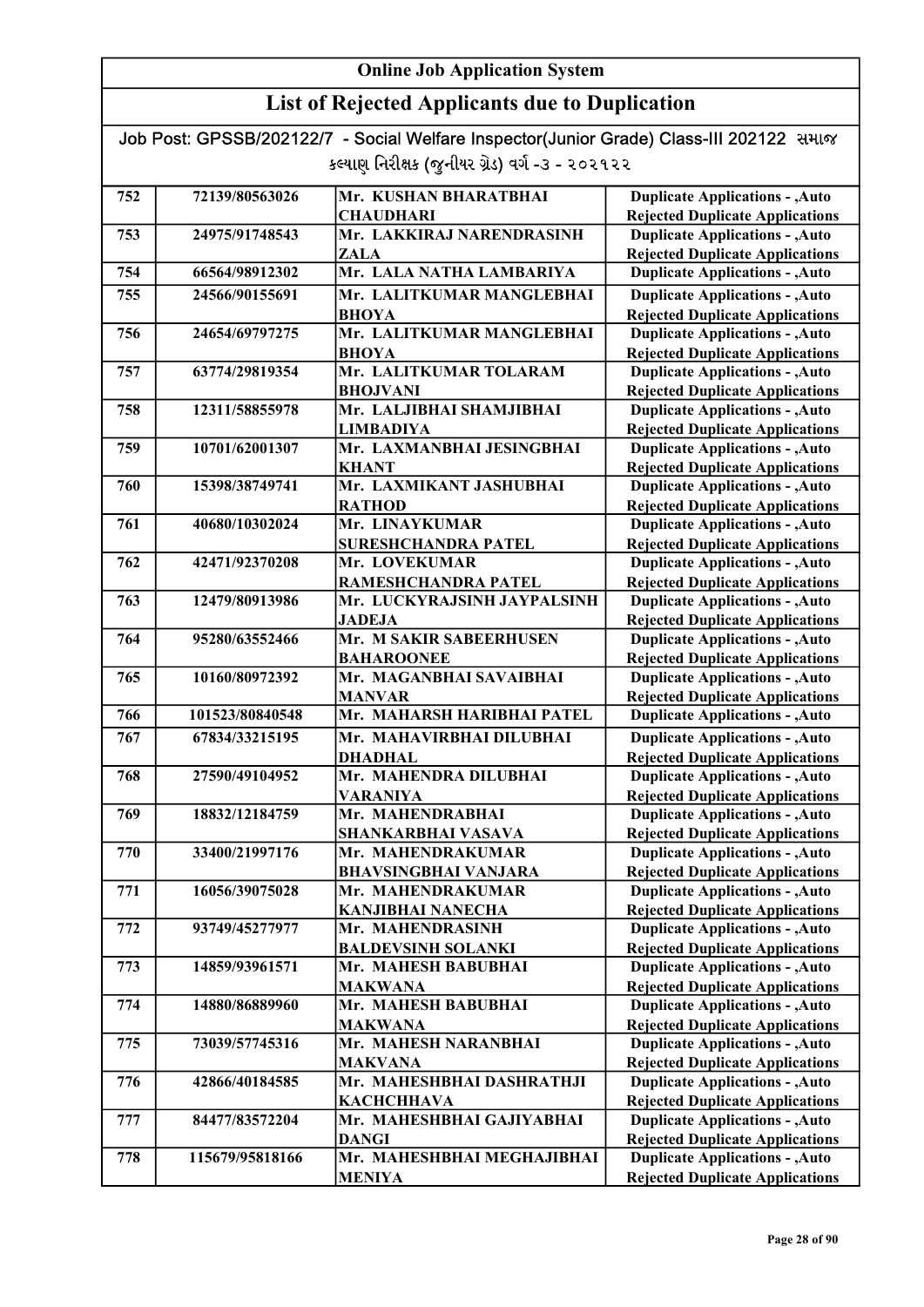| Job Post: GPSSB/202122/7 - Social Welfare Inspector(Junior Grade) Class-III 202122 समाल |  |
|-----------------------------------------------------------------------------------------|--|
| કલ્યાણ નિરીક્ષક (જુનીયર ગ્રેડ) વર્ગ -૩ - ૨૦૨૧૨૨                                         |  |

| 779 | 116646/54884067 | Mr. MAHESHBHAI MEGHAJIBHAI   | <b>Duplicate Applications - , Auto</b> |
|-----|-----------------|------------------------------|----------------------------------------|
|     |                 | <b>MENIYA</b>                | <b>Rejected Duplicate Applications</b> |
| 780 | 97130/57269887  | Mr. MAHESHBHAI TALAJABHAI    | <b>Duplicate Applications - , Auto</b> |
|     |                 | <b>DESAI</b>                 | <b>Rejected Duplicate Applications</b> |
| 781 | 102499/66669938 | Mr. MAHESHBHAI TALAJABHAI    | <b>Duplicate Applications - , Auto</b> |
|     |                 | <b>DESAI</b>                 | <b>Rejected Duplicate Applications</b> |
| 782 | 39226/53923446  | Mr. MAHESHDAN AMBADAN        | <b>Duplicate Applications - , Auto</b> |
|     |                 | <b>GADHAVI</b>               | <b>Rejected Duplicate Applications</b> |
| 783 | 100302/67037883 | Mr. MAHESHGIRI JIVANGIRI     | <b>Duplicate Applications - , Auto</b> |
|     |                 | <b>PATAMBARI</b>             | <b>Rejected Duplicate Applications</b> |
| 784 | 116566/81573064 | Mr. MAHESHKUMAR              | <b>Duplicate Applications - , Auto</b> |
|     |                 | <b>BHAGVANBHAI CHAUDHARY</b> | <b>Rejected Duplicate Applications</b> |
| 785 | 73526/62824873  | Mr. MAHESHKUMAR              | <b>Duplicate Applications - , Auto</b> |
|     |                 | <b>CHEHARABHAI CHAUDHARI</b> | <b>Rejected Duplicate Applications</b> |
| 786 | 3977/12396205   | Mr. MAHESHKUMAR DEVJIBHAI    | <b>Duplicate Applications - , Auto</b> |
|     |                 | <b>BORICHA</b>               | <b>Rejected Duplicate Applications</b> |
| 787 | 108700/63790914 | Mr. MAHESHKUMAR              | <b>Duplicate Applications - , Auto</b> |
|     |                 | <b>GOVINDBHAI PARMAR</b>     | <b>Rejected Duplicate Applications</b> |
| 788 | 73457/46331359  | Mr. MAHESHKUMAR              | <b>Duplicate Applications - , Auto</b> |
|     |                 | <b>GULABBHAI PAGI</b>        | <b>Rejected Duplicate Applications</b> |
| 789 | 101642/37480508 | Mr. MAHESHKUMAR              | <b>Duplicate Applications - , Auto</b> |
|     |                 | <b>ISHWARBHAI CHAUDHARY</b>  | <b>Rejected Duplicate Applications</b> |
| 790 | 40402/91165165  | Mr. MAHESHKUMAR              | <b>Duplicate Applications - , Auto</b> |
|     |                 | LAKSHMANBHAI BAGADA          | <b>Rejected Duplicate Applications</b> |
| 791 | 61699/47951103  | Mr. MAHESHKUMAR LERAJI       | <b>Duplicate Applications - , Auto</b> |
|     |                 | <b>GELOT</b>                 | <b>Rejected Duplicate Applications</b> |
| 792 | 60584/75834379  | Mr. MAHESHKUMAR              | <b>Duplicate Applications - , Auto</b> |
|     |                 | PREMAJIBHAI BHADARKA         | <b>Rejected Duplicate Applications</b> |
| 793 | 32155/46197281  | Mr. MAHESHSINH PUNJSINH      | <b>Duplicate Applications - , Auto</b> |
|     |                 | <b>RATHOD</b>                | <b>Rejected Duplicate Applications</b> |
| 794 | 42871/87190637  | Mr. MAHIPALSINH BHARATSINH   | <b>Duplicate Applications - , Auto</b> |
|     |                 | <b>CHAVDA</b>                | <b>Rejected Duplicate Applications</b> |
| 795 | 47921/57767954  | Mr. MAHIPALSINH              | <b>Duplicate Applications - , Auto</b> |
|     |                 | <b>INDRAVIJAYSINH ZALA</b>   | <b>Rejected Duplicate Applications</b> |
| 796 | 71208/24658829  | Mr. MAHIPALSINH MANOJSINH    | <b>Duplicate Applications - , Auto</b> |
|     |                 | <b>RAOL</b>                  | <b>Rejected Duplicate Applications</b> |
| 797 | 60911/84803436  | Mr. MAHMADVASIM              | <b>Duplicate Applications - , Auto</b> |
|     |                 | ALKAMABHAI KANDIYA           | <b>Rejected Duplicate Applications</b> |
| 798 | 90628/74683495  | Mr. MAHOBATSINH ABHESINH     | <b>Duplicate Applications - , Auto</b> |
|     |                 | <b>SOLANKI</b>               | <b>Rejected Duplicate Applications</b> |
| 799 | 40692/19127086  | Mr. MAKSUDBHAI               | <b>Duplicate Applications - , Auto</b> |
|     |                 | <b>MAHEBUBBHAI BHATTI</b>    | <b>Rejected Duplicate Applications</b> |
| 800 | 28070/33127815  | Mr. MALAYKUMAR               | <b>Duplicate Applications - , Auto</b> |
|     |                 | <b>GANPATBHAI BARUPAL</b>    | <b>Rejected Duplicate Applications</b> |
| 801 | 24178/54411415  | Mr. MANAHAR NATHALAL         | <b>Duplicate Applications - , Auto</b> |
|     |                 | <b>KHANIYA</b>               | <b>Rejected Duplicate Applications</b> |
| 802 | 31595/85999681  | Mr. MANAN PRADIPKUMAR        | <b>Duplicate Applications - , Auto</b> |
|     |                 | <b>PATEL</b>                 | <b>Rejected Duplicate Applications</b> |
| 803 | 5293/18582283   | Mr. MANISH JAYANTIBHAI JOSHI | <b>Duplicate Applications - , Auto</b> |
|     |                 |                              | <b>Rejected Duplicate Applications</b> |
| 804 | 14846/73016228  | Mr. MANISHKUMAR BABULAL      | <b>Duplicate Applications - , Auto</b> |
|     |                 | <b>PARMAR</b>                | <b>Rejected Duplicate Applications</b> |
| 805 | 104598/81139794 | Mr. MANISHKUMAR MANILAL      | <b>Duplicate Applications - , Auto</b> |
|     |                 | <b>AMBALIYA</b>              | <b>Rejected Duplicate Applications</b> |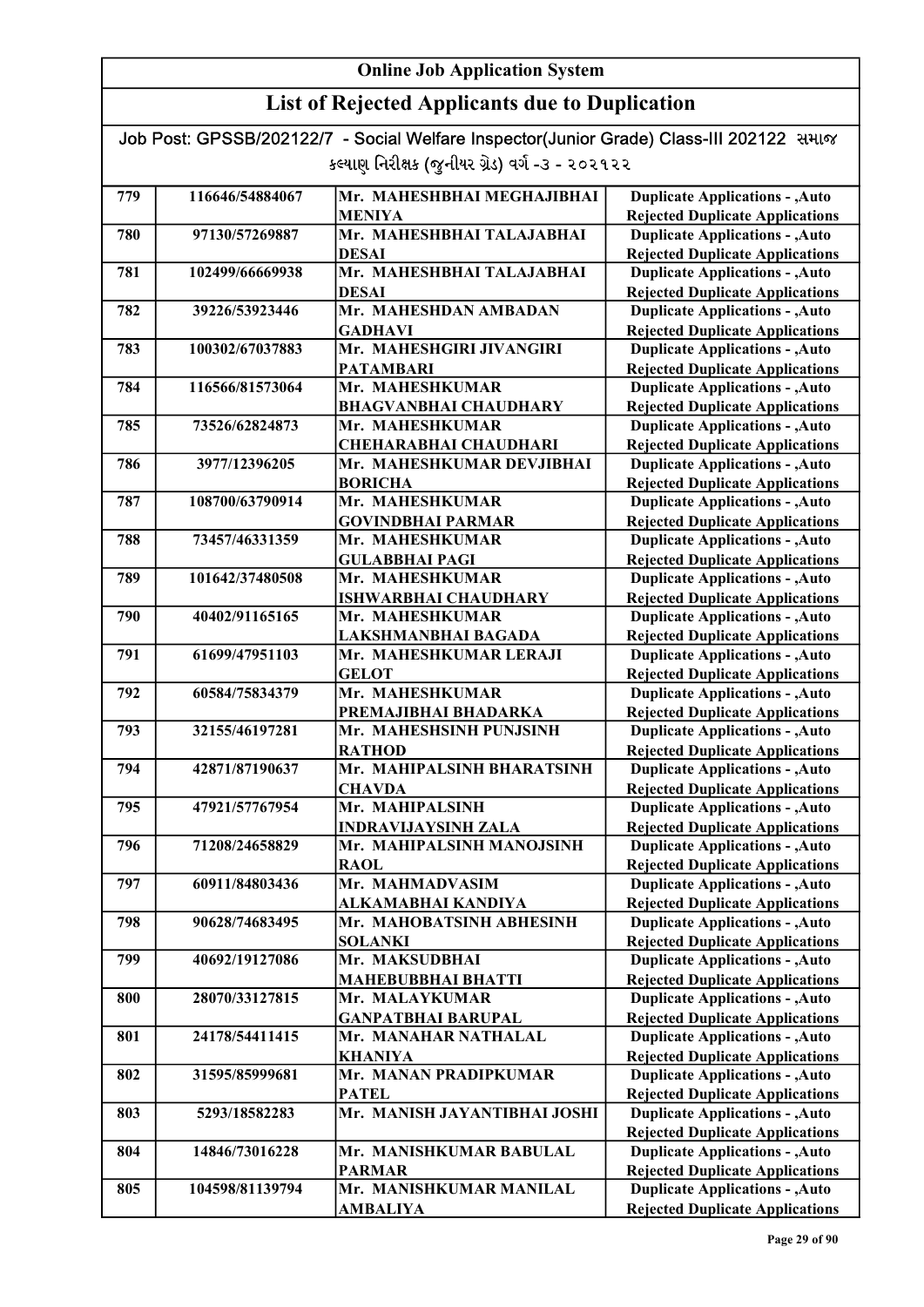### List of Rejected Applicants due to Duplication

| 806 | 100498/15052590 | Mr. MANISHKUMAR                             | <b>Duplicate Applications - , Auto</b>                                           |
|-----|-----------------|---------------------------------------------|----------------------------------------------------------------------------------|
|     |                 | VITTHALBHAI MAKWANA                         | <b>Rejected Duplicate Applications</b>                                           |
| 807 | 37496/28894511  | Mr. MANOJ BIJALBHAI KAVAD                   | <b>Duplicate Applications - , Auto</b>                                           |
| 808 | 27102/68250759  | Mr. MANOJ HARSUKHBHAI                       | <b>Duplicate Applications - , Auto</b>                                           |
|     |                 | <b>MAKWANA</b>                              | <b>Rejected Duplicate Applications</b>                                           |
| 809 | 93396/78639856  | Mr. MANOJ KUMAR                             | <b>Duplicate Applications - , Auto</b>                                           |
|     |                 | ARAVINDBHAI SAVALIYA                        | <b>Rejected Duplicate Applications</b>                                           |
| 810 | 67087/75900901  | Mr. MANOJBHAI MOHANBHAI                     | <b>Duplicate Applications - , Auto</b>                                           |
|     |                 | <b>CHAUDHARI</b>                            | <b>Rejected Duplicate Applications</b>                                           |
| 811 | 56045/57152370  | Mr. MANOJKUMAR ASHOKBHAI                    | <b>Duplicate Applications - , Auto</b>                                           |
|     |                 | <b>RATHOD</b><br>Mr. MANOJKUMAR GANPATBHAI  | <b>Rejected Duplicate Applications</b>                                           |
| 812 | 53192/29732919  |                                             | <b>Duplicate Applications - , Auto</b>                                           |
| 813 | 41316/51309708  | <b>MAKWANA</b><br>Mr. MANOJKUMAR ISHVARBHAI | <b>Rejected Duplicate Applications</b><br><b>Duplicate Applications - , Auto</b> |
|     |                 | <b>CHAUDHARI</b>                            | <b>Rejected Duplicate Applications</b>                                           |
| 814 | 49564/81488632  | Mr. MANOJKUMAR KANAIYALAL                   | <b>Duplicate Applications - , Auto</b>                                           |
|     |                 | <b>GAMIT</b>                                | <b>Rejected Duplicate Applications</b>                                           |
| 815 | 47571/69539299  | Mr. MANOJKUMAR                              | <b>Duplicate Applications - , Auto</b>                                           |
|     |                 | SHASHIKANTBHAI CHHOTALA                     | <b>Rejected Duplicate Applications</b>                                           |
| 816 | 26574/18537924  | Mr. MANUBHAI HARJIBHAI                      | <b>Duplicate Applications - , Auto</b>                                           |
|     |                 | <b>PARMAR</b>                               | <b>Rejected Duplicate Applications</b>                                           |
| 817 | 91859/99156606  | Mr. MANUBHAI RATANSINH KOLI                 | <b>Duplicate Applications - , Auto</b>                                           |
|     |                 |                                             | <b>Rejected Duplicate Applications</b>                                           |
| 818 | 42440/31222363  | Mr. MANUJI AJMALJI BUKOLIYA                 | <b>Duplicate Applications - , Auto</b>                                           |
| 819 | 87442/28760104  | Mr. MARMIK HARESHBHAI                       | <b>Duplicate Applications - , Auto</b>                                           |
|     |                 | <b>DANIDHARIYA</b>                          | <b>Rejected Duplicate Applications</b>                                           |
| 820 | 53885/72355255  | Mr. MAULIKBHAI KALABHAI                     | <b>Duplicate Applications - , Auto</b>                                           |
|     |                 | <b>DESAI</b>                                | <b>Rejected Duplicate Applications</b>                                           |
| 821 | 889/98256320    | Mr. MAULIKKUMAR AMBALAL                     | <b>Duplicate Applications - , Auto</b>                                           |
|     |                 | <b>PATEL</b>                                | <b>Rejected Duplicate Applications</b>                                           |
| 822 | 39408/69629198  | Mr. MAULIKKUMAR BACHUBHAI                   | <b>Duplicate Applications - , Auto</b>                                           |
|     |                 | <b>LATTA</b>                                | <b>Rejected Duplicate Applications</b>                                           |
| 823 | 60116/80012984  | Mr. MAULIKKUMAR                             | <b>Duplicate Applications - , Auto</b>                                           |
|     |                 | <b>BHARATBHAI PATEL</b>                     | <b>Rejected Duplicate Applications</b>                                           |
| 824 | 72576/64974492  | Mr. MAULIKKUMAR                             | <b>Duplicate Applications - , Auto</b>                                           |
|     |                 | <b>BHARATBHAI PATEL</b>                     | <b>Rejected Duplicate Applications</b>                                           |
| 825 | 6772/63271967   | Mr. MAULIKKUMAR                             | <b>Duplicate Applications - , Auto</b>                                           |
|     |                 | <b>MAHESHBHAI JADAV</b>                     | <b>Rejected Duplicate Applications</b>                                           |
| 826 | 19010/96833031  | Mr. MAULIKKUMAR                             | <b>Duplicate Applications - , Auto</b>                                           |
| 827 | 19104/17420388  | <b>MANHARBHAI PATEL</b><br>Mr. MAULIKKUMAR  | <b>Rejected Duplicate Applications</b><br><b>Duplicate Applications - , Auto</b> |
|     |                 | <b>MANHARBHAI PATEL</b>                     | <b>Rejected Duplicate Applications</b>                                           |
| 828 | 58544/85925209  | Mr. MAULIKKUMAR                             | <b>Duplicate Applications - , Auto</b>                                           |
|     |                 | <b>SHAMALBHAI PARMAR</b>                    | <b>Rejected Duplicate Applications</b>                                           |
| 829 | 49282/36564320  | Mr. MAULIKKUMAR                             | <b>Duplicate Applications - , Auto</b>                                           |
|     |                 | <b>VISHNUBHAI PATEL</b>                     | <b>Rejected Duplicate Applications</b>                                           |
| 830 | 10625/84302472  | Mr. MAUNIL HARSHADRAY                       | <b>Duplicate Applications - , Auto</b>                                           |
|     |                 | KAPADIYA                                    | <b>Rejected Duplicate Applications</b>                                           |
| 831 | 105740/43087969 | Mr. MAYANK JAYANTIJI THAKOR                 | <b>Duplicate Applications - , Auto</b>                                           |
|     |                 |                                             | <b>Rejected Duplicate Applications</b>                                           |
| 832 | 66311/38846732  | Mr. MAYANKKUMAR                             | <b>Duplicate Applications - , Auto</b>                                           |
|     |                 | <b>DINESHBHAI GAMAR</b>                     | <b>Rejected Duplicate Applications</b>                                           |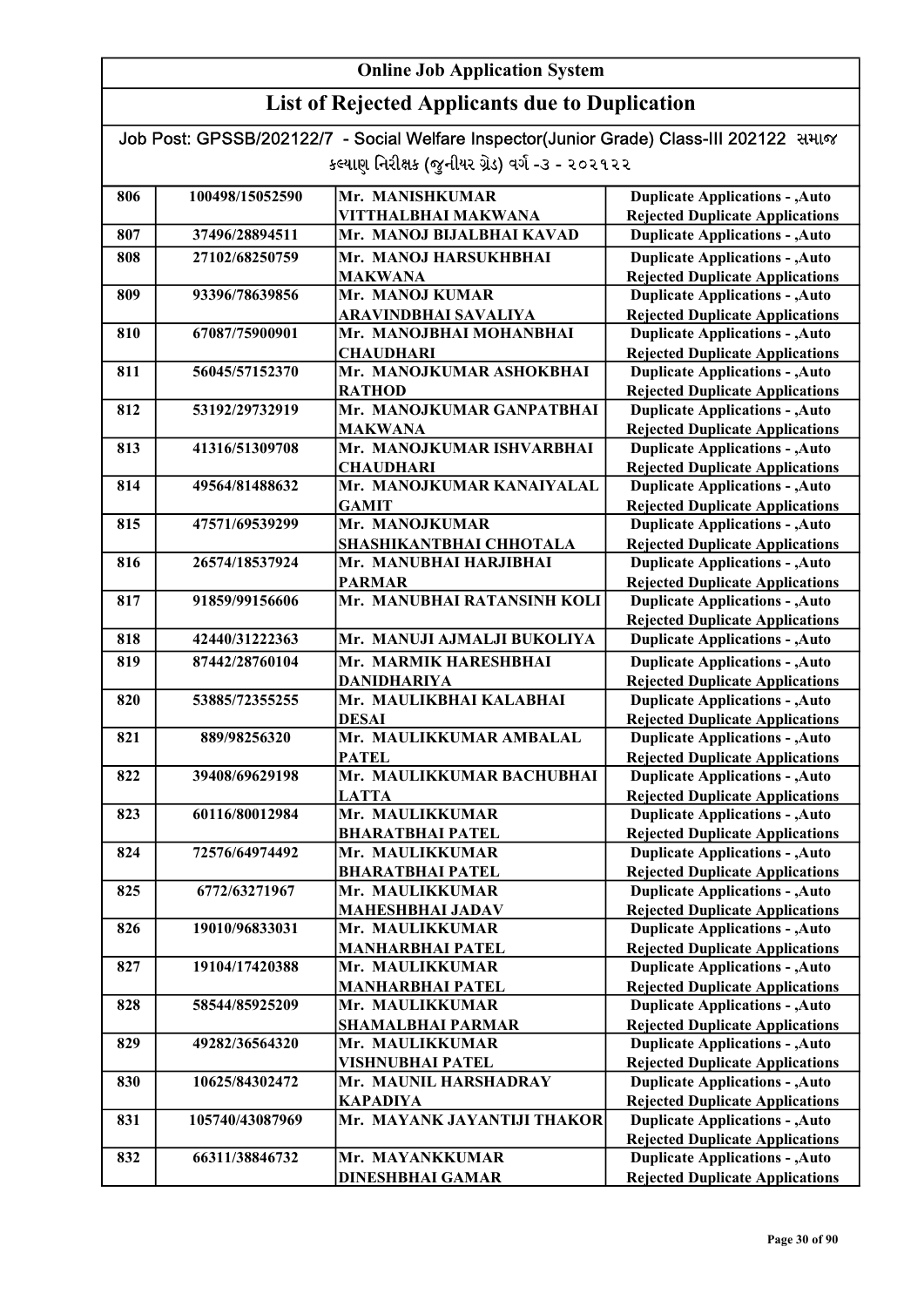### List of Rejected Applicants due to Duplication

| 833 | 37173/48757920  | Mr. MAYANKKUMAR                                 | <b>Duplicate Applications - , Auto</b>                                           |
|-----|-----------------|-------------------------------------------------|----------------------------------------------------------------------------------|
|     |                 | HARESHBHAI VAISHNAV                             | <b>Rejected Duplicate Applications</b>                                           |
| 834 | 37289/79141434  | Mr. MAYANKKUMAR                                 | <b>Duplicate Applications - , Auto</b>                                           |
|     |                 | PRAVINBHAI PATEL                                | <b>Rejected Duplicate Applications</b>                                           |
| 835 | 8681/26953060   | Mr. MAYANKKUMAR                                 | <b>Duplicate Applications - , Auto</b>                                           |
|     |                 | RAMESHBHAI CHAUDHARY                            | <b>Rejected Duplicate Applications</b>                                           |
| 836 | 82607/29727819  | Mr. MAYANKKUMAR                                 | <b>Duplicate Applications - , Auto</b>                                           |
|     |                 | RAMESHBHAI PATEL                                | <b>Rejected Duplicate Applications</b>                                           |
| 837 | 91597/62803229  | Mr. MAYANKKUMAR RAMJIBHAI                       | <b>Duplicate Applications - , Auto</b>                                           |
|     |                 | <b>CHAUDHARI</b>                                | <b>Rejected Duplicate Applications</b>                                           |
| 838 | 42610/71690422  | Mr. MAYANKKUMAR SAMJIBHAI                       | <b>Duplicate Applications - , Auto</b>                                           |
|     |                 | <b>RATHOD</b>                                   | <b>Rejected Duplicate Applications</b>                                           |
| 839 | 69148/28133962  | Mr. MAYANKKUMAR                                 | <b>Duplicate Applications - , Auto</b>                                           |
|     |                 | <b>SURESHBHAI GOHIL</b>                         | <b>Rejected Duplicate Applications</b>                                           |
| 840 | 997/36093129    | Mr. MAYANKKUMAR                                 | <b>Duplicate Applications - , Auto</b>                                           |
|     |                 | <b>SURESHBHAI VASAVA</b>                        | <b>Rejected Duplicate Applications</b>                                           |
| 841 | 31647/28609417  | Mr. MAYANKSINH KANAKSINH                        | <b>Duplicate Applications - , Auto</b>                                           |
|     |                 | <b>BHATI</b>                                    | <b>Rejected Duplicate Applications</b>                                           |
| 842 | 93302/21530771  | Mr. MAYUR ARVINDSINH MORI                       | <b>Duplicate Applications - , Auto</b>                                           |
| 843 | 66086/30328381  | Mr.  MAYUR BACHUBHAI DABHI                      | <b>Duplicate Applications - , Auto</b>                                           |
| 844 | 76209/79726997  | Mr. MAYUR GORDHANBHAI                           | <b>Duplicate Applications - , Auto</b>                                           |
|     |                 | <b>SOLANKI</b>                                  | <b>Rejected Duplicate Applications</b>                                           |
| 845 | 21025/51565465  | Mr. MAYUR NAVINCHANDRA                          | <b>Duplicate Applications - , Auto</b>                                           |
|     |                 | <b>DALAL</b>                                    | <b>Rejected Duplicate Applications</b>                                           |
| 846 | 114139/50286523 | Mr. MAYUR RANAMALBHAI                           | <b>Duplicate Applications - , Auto</b>                                           |
|     |                 | <b>GOJIYA</b>                                   | <b>Rejected Duplicate Applications</b>                                           |
| 847 | 26604/59533402  | Mr. MAYURBHAI BHAILALBHAI                       | <b>Duplicate Applications - , Auto</b>                                           |
|     |                 | <b>CHAUHAN</b>                                  | <b>Rejected Duplicate Applications</b>                                           |
| 848 | 15732/96842418  | Mr. MAYURBHAI HARESHBHAI                        | <b>Duplicate Applications - , Auto</b>                                           |
|     |                 | <b>BARAIYA</b>                                  | <b>Rejected Duplicate Applications</b>                                           |
| 849 | 84723/78270722  | Mr. MAYURKUMAR ARVINDBHAI                       | <b>Duplicate Applications - , Auto</b>                                           |
|     |                 | <b>PRAJAPATI</b>                                | <b>Rejected Duplicate Applications</b>                                           |
| 850 | 88471/63342373  | Mr. MAYURKUMAR BANSILAL                         | <b>Duplicate Applications - , Auto</b>                                           |
|     |                 | <b>PARMAR</b>                                   | <b>Rejected Duplicate Applications</b>                                           |
| 851 | 41967/91782909  | Mr. MAYURKUMAR DALABHAI                         | <b>Duplicate Applications - , Auto</b>                                           |
|     |                 | DARJI                                           | <b>Rejected Duplicate Applications</b>                                           |
| 852 | 87313/43408389  | Mr. MAYURKUMAR DILIPBHAI                        | <b>Duplicate Applications - , Auto</b>                                           |
|     |                 | <b>PATEL</b>                                    | <b>Rejected Duplicate Applications</b>                                           |
| 853 | 22852/11888637  | Mr. MAYURKUMAR                                  | <b>Duplicate Applications - , Auto</b>                                           |
|     |                 | <b>ISHWARBHAI CHAUDHARY</b>                     | <b>Rejected Duplicate Applications</b>                                           |
| 854 | 27800/43463157  | Mr. MAYURKUMAR KESHUBHAI                        | <b>Duplicate Applications - , Auto</b>                                           |
|     |                 | <b>MARU</b>                                     | <b>Rejected Duplicate Applications</b>                                           |
| 855 | 73337/69175390  | Mr. MAYURKUMAR PARESHBHAI                       | <b>Duplicate Applications - , Auto</b>                                           |
|     |                 | PATEL                                           | <b>Rejected Duplicate Applications</b>                                           |
| 856 | 42582/91104885  | Mr. MAYURKUMAR                                  | <b>Duplicate Applications - , Auto</b>                                           |
| 857 | 18643/93420639  | PARSOTTAMBHAI PATEL<br>Mr. MAYURKUMAR RAMJIBHAI | <b>Rejected Duplicate Applications</b>                                           |
|     |                 |                                                 | <b>Duplicate Applications - , Auto</b>                                           |
| 858 | 107676/23600009 | <b>CHUDASAMA</b><br>Mr. MAYURSINH DILIPSINH     | <b>Rejected Duplicate Applications</b><br><b>Duplicate Applications - , Auto</b> |
|     |                 | <b>RATHOD</b>                                   | <b>Rejected Duplicate Applications</b>                                           |
| 859 | 103743/71199547 | Mr. MAYURSINH LALUBHA                           | <b>Duplicate Applications - , Auto</b>                                           |
|     |                 | <b>GOHIL</b>                                    | <b>Rejected Duplicate Applications</b>                                           |
|     |                 |                                                 |                                                                                  |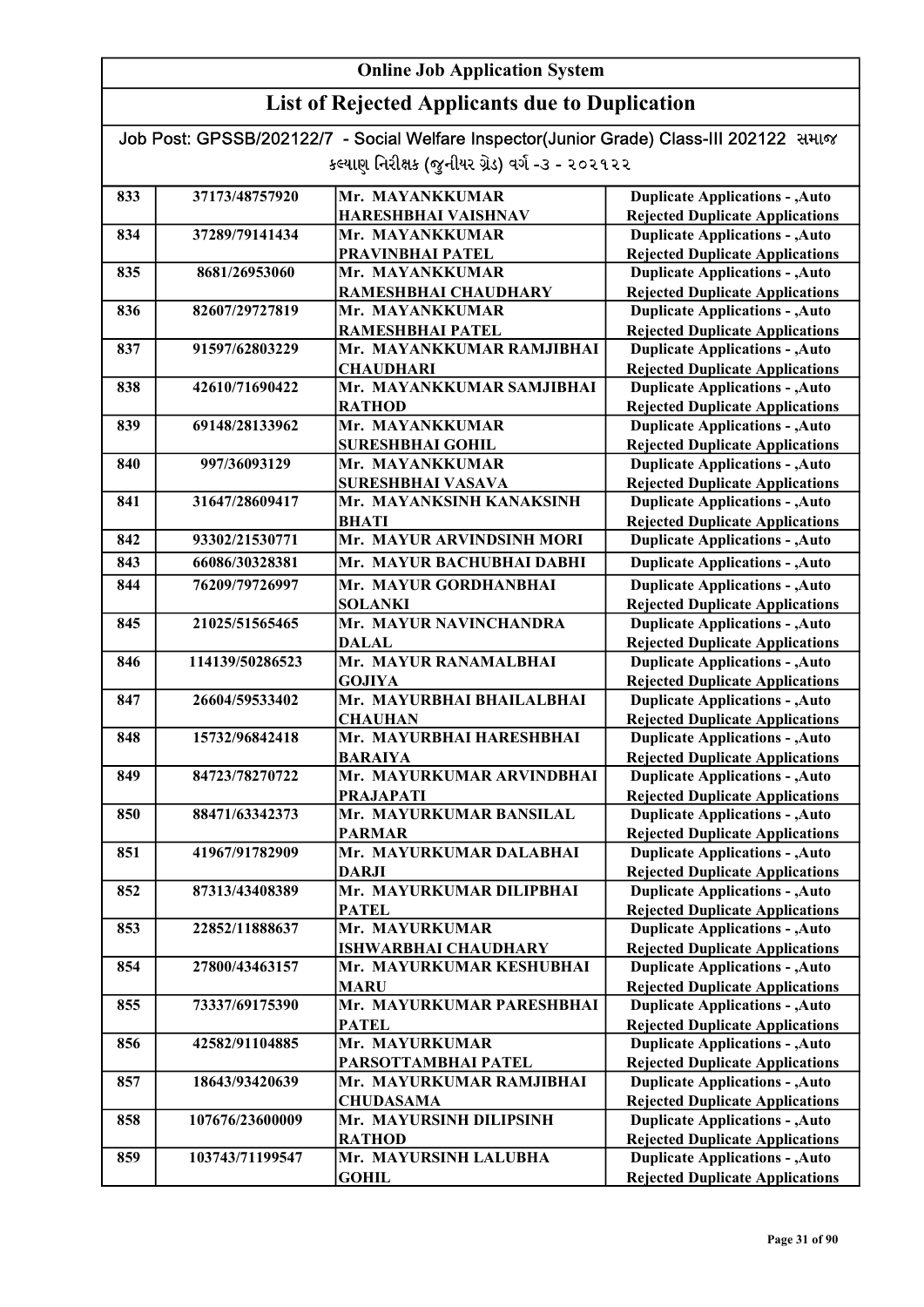| <b>List of Rejected Applicants due to Duplication</b>                                   |                 |                                                 |                                        |
|-----------------------------------------------------------------------------------------|-----------------|-------------------------------------------------|----------------------------------------|
| Job Post: GPSSB/202122/7 - Social Welfare Inspector(Junior Grade) Class-III 202122 સમાજ |                 |                                                 |                                        |
|                                                                                         |                 | કલ્યાણ નિરીક્ષક (જુનીયર ગ્રેડ) વર્ગ -૩ - ૨૦૨૧૨૨ |                                        |
| 860                                                                                     | 103155/30620888 | Mr. MEET RAMESHCHANDRA                          | <b>Duplicate Applications - , Auto</b> |
|                                                                                         |                 | <b>BARJOD</b>                                   | <b>Rejected Duplicate Applications</b> |
| 861                                                                                     | 6685/99854994   | Mr. MEETKUMAR SURESHBHAI                        | <b>Duplicate Applications - , Auto</b> |
|                                                                                         |                 | <b>PATEL</b>                                    | <b>Rejected Duplicate Applications</b> |
| 862                                                                                     | 98394/55465492  | Mr. MEGHABHAI BECHARBHAI                        | <b>Duplicate Applications - , Auto</b> |
|                                                                                         |                 | <b>RABARI</b>                                   | <b>Rejected Duplicate Applications</b> |
| 863                                                                                     | 107638/62715796 | Mr. MEHUL KUMAR DINESHBHAI                      | <b>Duplicate Applications - , Auto</b> |
|                                                                                         |                 | <b>CHASIYA</b>                                  | <b>Rejected Duplicate Applications</b> |
| 864                                                                                     | 13089/29197920  | Mr. MEHULBHAI DHANJIBHAI                        | <b>Duplicate Applications - , Auto</b> |
|                                                                                         |                 | <b>MITHAPARA</b>                                | <b>Rejected Duplicate Applications</b> |
| 865                                                                                     | 1713/57456694   | Mr. MEHULBHAI MANSANGBHAI                       | <b>Duplicate Applications - , Auto</b> |
|                                                                                         |                 | <b>SARVAIYA</b>                                 | <b>Rejected Duplicate Applications</b> |
| 866                                                                                     | 24574/92539496  | Mr. MEHULBHARTHI                                | <b>Duplicate Applications - , Auto</b> |
|                                                                                         |                 | VISHNUBHARTHI GOSWAMI                           | <b>Rejected Duplicate Applications</b> |
| 867                                                                                     | 60503/95642055  | Mr. MEHULKUMAR                                  | <b>Duplicate Applications - , Auto</b> |
|                                                                                         |                 | <b>ASHOKKUMAR DAVE</b>                          | <b>Rejected Duplicate Applications</b> |
| 868                                                                                     | 28658/31584628  | Mr. MEHULKUMAR                                  | <b>Duplicate Applications - , Auto</b> |
|                                                                                         |                 | <b>BABUBHABAI CHAVDA</b>                        | <b>Rejected Duplicate Applications</b> |
| 869                                                                                     | 100362/46842560 | Mr. MEHULKUMAR                                  | <b>Duplicate Applications - , Auto</b> |
|                                                                                         |                 | <b>HARESHBHAI PARMAR</b>                        | <b>Rejected Duplicate Applications</b> |
| 870                                                                                     | 100658/44644011 | Mr. MEHULKUMAR                                  | <b>Duplicate Applications - , Auto</b> |
|                                                                                         |                 | <b>HARESHBHAI PARMAR</b>                        | <b>Rejected Duplicate Applications</b> |
| 871                                                                                     | 55310/26613321  | Mr. MEHULKUMAR KANTIBHAI                        | <b>Duplicate Applications - , Auto</b> |
|                                                                                         |                 | <b>VALVI</b>                                    | <b>Rejected Duplicate Applications</b> |
| 872                                                                                     | 92942/70556747  | Mr. MEHULKUMAR KANTILAL                         | <b>Duplicate Applications - , Auto</b> |
|                                                                                         |                 | <b>PRABHAKAR</b>                                | <b>Rejected Duplicate Applications</b> |
| 873                                                                                     | 56218/65380679  | Mr. MEHULKUMAR                                  | <b>Duplicate Applications - , Auto</b> |
|                                                                                         |                 | <b>MANSUKHBHAI SANGADA</b>                      | <b>Rejected Duplicate Applications</b> |
| 874                                                                                     | 111883/19329713 | Mr. MEHULKUMAR MANUBHAI                         | <b>Duplicate Applications - , Auto</b> |
|                                                                                         |                 | <b>PARMAR</b>                                   | <b>Rejected Duplicate Applications</b> |
| 875                                                                                     | 113828/21823983 | Mr. MEHULSINH VIKRAMSINH                        | <b>Duplicate Applications - , Auto</b> |
|                                                                                         |                 | <b>VAGHELA</b>                                  | <b>Rejected Duplicate Applications</b> |
| 876                                                                                     | 97634/74496104  | Mr. MERUBHAI MUKESHBHAI                         | <b>Duplicate Applications - , Auto</b> |
|                                                                                         |                 | <b>DUMANIYA</b>                                 | <b>Rejected Duplicate Applications</b> |
| 877                                                                                     | 12572/23162749  | Mr. MESURBHAI DEVATBHAI                         | <b>Duplicate Applications - , Auto</b> |
|                                                                                         |                 | <b>RAVALIYA</b>                                 | <b>Rejected Duplicate Applications</b> |

878 23999/56893596 Mr. MIHIR KISHORKUMAR

**CHEVLI** 879 | 22474/52285692 | Mr. MIHIRKUMAR BECHARBHAI

880 96010/39958524 Mr. MILAN HARISHANKARBHAI DAVE 881 100861/33491779 Mr. MILAN MAHENDRABHAI

882 20452/72452062 Mr. MILAN MOTIBHAI VEGADA 883 90559/93503762 Mr. MILAN NAVNEETBHAI

886 94106/52919195 Mr. MILANBHAI RAMANBHAI PATEL

SIMBALIYA

KAVAIYA

BHALIYA 884 65552/78150200 Mr. MILAN PRAFULBHAI GOHEL 885 3964/18420012 Mr. MILANBHAI DANABHAI

**CHHATRODIYA** 

Duplicate Applications - ,Auto **Duplicate Applications - ,Auto** Rejected Duplicate Applications Duplicate Applications - ,Auto Rejected Duplicate Applications

Duplicate Applications - ,Auto Rejected Duplicate Applications Duplicate Applications - ,Auto Rejected Duplicate Applications Duplicate Applications - ,Auto Rejected Duplicate Applications Duplicate Applications - ,Auto Rejected Duplicate Applications Duplicate Applications - ,Auto **Duplicate Applications - ,Auto** Rejected Duplicate Applications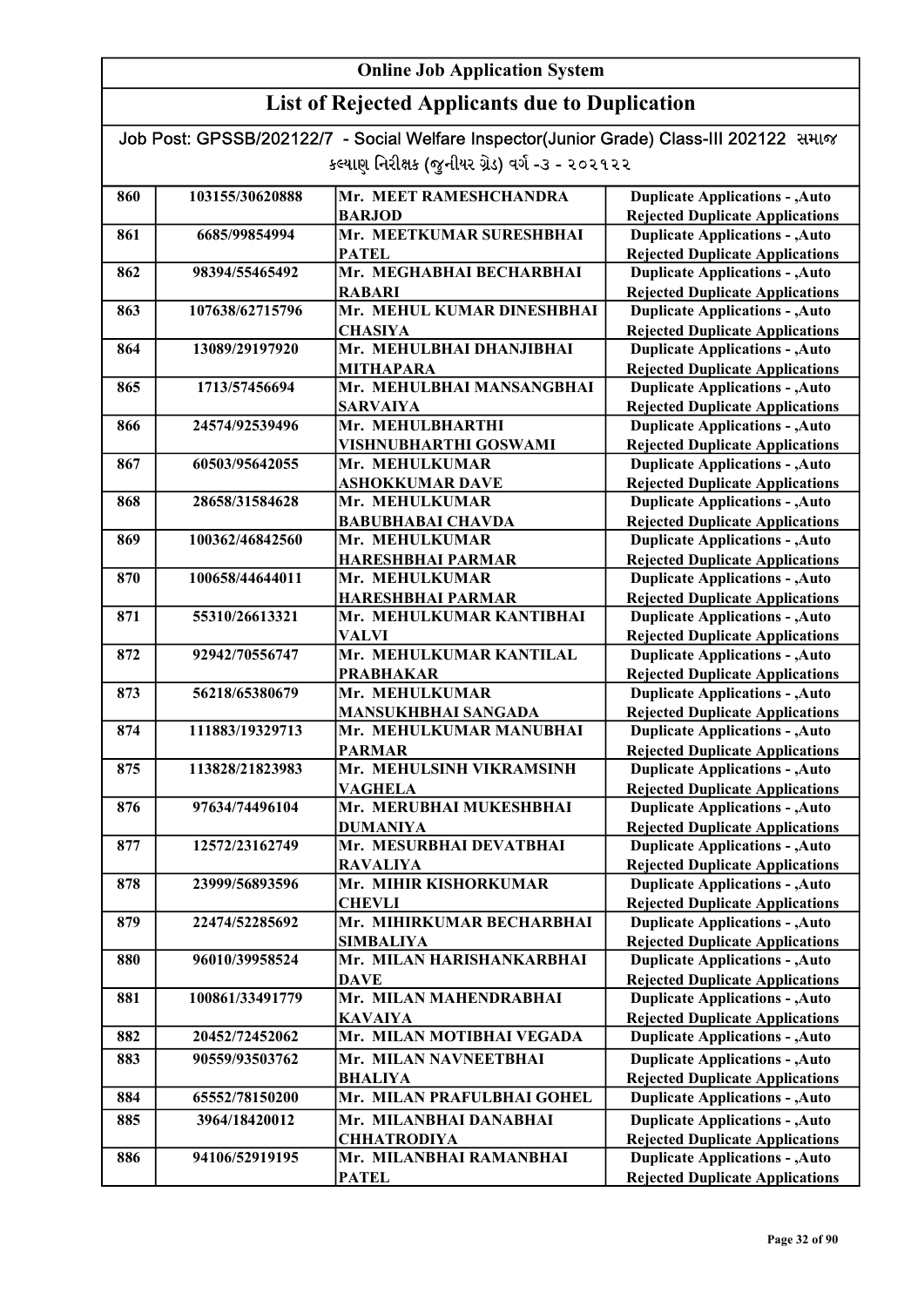### List of Rejected Applicants due to Duplication

| 887 | 100476/32105218 | Mr. MILANKUMAR SURESHBHAI                 | <b>Duplicate Applications - , Auto</b>                                           |
|-----|-----------------|-------------------------------------------|----------------------------------------------------------------------------------|
|     |                 | <b>KHANDIVAR</b>                          | <b>Rejected Duplicate Applications</b>                                           |
| 888 | 15519/39002035  | Mr. MINESHKUMAR NANJIBHAI                 | <b>Duplicate Applications - , Auto</b>                                           |
|     |                 | <b>BARIA</b>                              | <b>Rejected Duplicate Applications</b>                                           |
| 889 | 106524/73155937 | Mr. MIRAJ RAJESHBHAI VYAS                 | <b>Duplicate Applications - , Auto</b>                                           |
| 890 | 77260/59579251  | Mr. MITESHKUMAR                           | <b>Duplicate Applications - , Auto</b>                                           |
|     |                 | RAMESHBHAI VANKAR                         | <b>Rejected Duplicate Applications</b>                                           |
| 891 | 7601/91708125   | Mr. MITESHKUMAR                           | <b>Duplicate Applications - , Auto</b>                                           |
|     |                 | VALLABHBHAI CHAVDA                        | <b>Rejected Duplicate Applications</b>                                           |
| 892 | 102094/19232489 | Mr. MITRAJ RAJNIKANT KOTAK                | <b>Duplicate Applications - , Auto</b>                                           |
| 893 | 29602/66197142  | Mr. MO YASIN YUSUFBHAI                    | <b>Duplicate Applications - , Auto</b>                                           |
|     |                 | <b>SANGHARIYAT</b>                        | <b>Rejected Duplicate Applications</b>                                           |
| 894 | 29663/96932662  | Mr. MO YASIN YUSUFBHAI                    | <b>Duplicate Applications - , Auto</b>                                           |
|     |                 | <b>SANGHARIYAT</b>                        | <b>Rejected Duplicate Applications</b>                                           |
| 895 | 6553/93637445   | Mr. MOAMIN HUSENBHAI                      | <b>Duplicate Applications - , Auto</b>                                           |
|     |                 | KHADIM                                    | <b>Rejected Duplicate Applications</b>                                           |
| 896 | 33409/90255205  | Mr. MOHAMMAD IRFAN                        | <b>Duplicate Applications - , Auto</b>                                           |
|     |                 | ZAKIRHUSHEN BELIM                         | <b>Rejected Duplicate Applications</b>                                           |
| 897 | 55552/70874324  | Mr. MOHAMMADJUBER                         | <b>Duplicate Applications - , Auto</b>                                           |
|     |                 | <b>ISMAILHUSEN MALEK</b>                  | <b>Rejected Duplicate Applications</b>                                           |
| 898 | 70185/78918332  | Mr. MOHAMMEDSAKIL                         | <b>Duplicate Applications - , Auto</b>                                           |
|     |                 | <b>IQBALHUSEN KANKROLIYA</b>              | <b>Rejected Duplicate Applications</b>                                           |
| 899 | 15378/85529488  | Mr. MOHAN BHIKHABHAI                      | <b>Duplicate Applications - , Auto</b>                                           |
|     |                 | <b>CHAUDHARY</b>                          | <b>Rejected Duplicate Applications</b>                                           |
| 900 | 195/84713311    | Mr. MOHANISHKUMAR                         | <b>Duplicate Applications - , Auto</b>                                           |
|     |                 | PRAVINBHAI SOLANKI                        | <b>Rejected Duplicate Applications</b>                                           |
| 901 | 18111/53408615  | Mr. MOHIT PARSOTAMBHAI<br><b>RAMOLIYA</b> | <b>Duplicate Applications - , Auto</b>                                           |
| 902 | 1313/82040915   | Mr. MOSHIN KASAM ISHA                     | <b>Rejected Duplicate Applications</b><br><b>Duplicate Applications - , Auto</b> |
|     |                 | <b>GHARDERA</b>                           | <b>Rejected Duplicate Applications</b>                                           |
| 903 | 30617/79419438  | Mr. MUDASSARHUSAIN                        | <b>Duplicate Applications - , Auto</b>                                           |
|     |                 | MOHAMMEDHUSAIN KAGZI                      | <b>Rejected Duplicate Applications</b>                                           |
| 904 | 6082/57534283   | Mr. MUKESH GOBARBHAI                      | <b>Duplicate Applications - , Auto</b>                                           |
|     |                 | <b>KAWAD</b>                              | <b>Rejected Duplicate Applications</b>                                           |
| 905 | 15823/43931646  | Mr. MUKESHBHAI                            | <b>Duplicate Applications - , Auto</b>                                           |
|     |                 | RANCHHODBHAI CHAUDHARI                    | <b>Rejected Duplicate Applications</b>                                           |
| 906 | 50486/34235455  | Mr. MUKESHKUMAR HANSAJI                   | <b>Duplicate Applications - , Auto</b>                                           |
|     |                 | MALI                                      | <b>Rejected Duplicate Applications</b>                                           |
| 907 | 13135/10178894  | Mr. MUKESHKUMAR                           | <b>Duplicate Applications - , Auto</b>                                           |
|     |                 | ISHWARBHAI MAKWANA                        | <b>Rejected Duplicate Applications</b>                                           |
| 908 | 62678/94403521  | Mr. MUKESHKUMAR JIVABHAI                  | <b>Duplicate Applications - , Auto</b>                                           |
|     |                 | <b>KANOTARA</b>                           | <b>Rejected Duplicate Applications</b>                                           |
| 909 | 97664/45405371  | Mr. MUKESHKUMAR SHANABHAI                 | <b>Duplicate Applications - , Auto</b>                                           |
|     |                 | <b>PARMAR</b>                             | <b>Rejected Duplicate Applications</b>                                           |
| 910 | 2713/90302387   | Mr. MUNIR BHAI GULAM BHAI                 | <b>Duplicate Applications - , Auto</b>                                           |
|     |                 | <b>VADDARIYA</b>                          | <b>Rejected Duplicate Applications</b>                                           |
| 911 | 95773/81220540  | Mr. NAGAJAN MERUBHAI                      | <b>Duplicate Applications - , Auto</b>                                           |
|     |                 | <b>PARMAR</b>                             | <b>Rejected Duplicate Applications</b>                                           |
| 912 | 53541/10672480  | Mr. NAGESHVAR PURUSHOTTAM                 | <b>Duplicate Applications - , Auto</b>                                           |
|     |                 | <b>PARMAR</b>                             | <b>Rejected Duplicate Applications</b>                                           |
| 913 | 4991/58976371   | Mr. NANDKISHOR PREMJIBHAI                 | <b>Duplicate Applications - , Auto</b>                                           |
|     |                 | <b>KUNJERA</b>                            | <b>Rejected Duplicate Applications</b>                                           |
| 914 | 2411/39706599   | Mr. NARAN DUDA BHAI PITHIYA               | <b>Duplicate Applications - , Auto</b>                                           |
|     |                 |                                           |                                                                                  |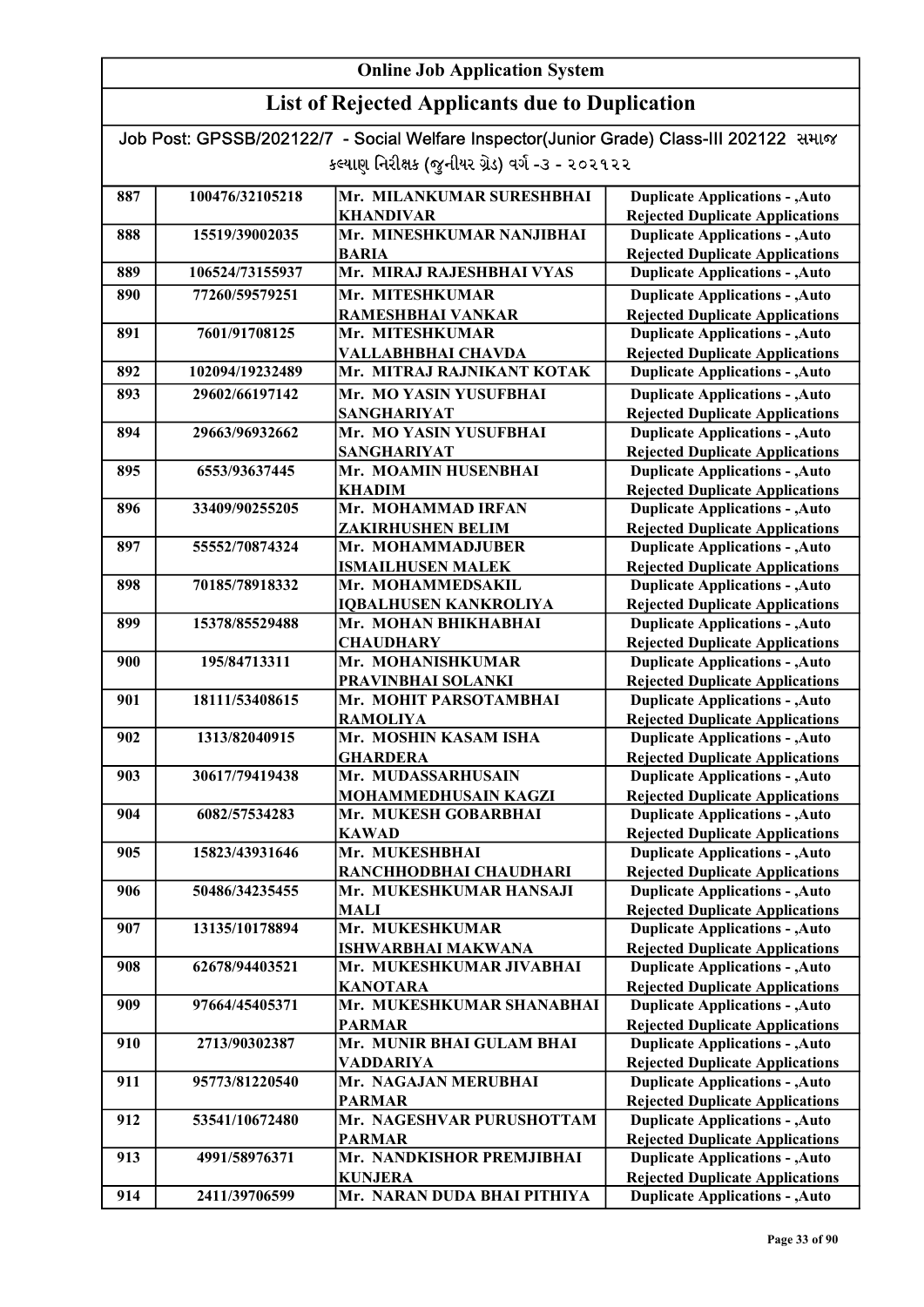### List of Rejected Applicants due to Duplication

| 915 | 79771/51190259  | Mr. NARANBHAI BECHARBHAI                          |                                                                                  |
|-----|-----------------|---------------------------------------------------|----------------------------------------------------------------------------------|
|     |                 | <b>BEDAMIYA</b>                                   | <b>Duplicate Applications - , Auto</b><br><b>Rejected Duplicate Applications</b> |
| 916 | 105049/55133373 | Mr. NARENDRAKUMAR                                 | <b>Duplicate Applications - , Auto</b>                                           |
|     |                 | MAHENDRAKUMAR CHUDASAMA                           | <b>Rejected Duplicate Applications</b>                                           |
| 917 | 13575/92998234  | Mr. NARENDRASINH PUNJSINH                         | <b>Duplicate Applications - , Auto</b>                                           |
|     |                 | <b>ZALA</b>                                       | <b>Rejected Duplicate Applications</b>                                           |
| 918 | 105659/36698412 | Mr. NARENDRASINH VAJUBHA                          | <b>Duplicate Applications - , Auto</b>                                           |
|     |                 | <b>TANK</b>                                       | <b>Rejected Duplicate Applications</b>                                           |
| 919 | 86759/54956063  | Mr. NARESHBHAI KALUBHAI                           | <b>Duplicate Applications - , Auto</b>                                           |
|     |                 | <b>THAKOR</b>                                     | <b>Rejected Duplicate Applications</b>                                           |
| 920 | 34782/61333167  | Mr. NARESHBHAI KANABHAI                           | <b>Duplicate Applications - , Auto</b>                                           |
|     |                 | <b>GALIYA</b>                                     | <b>Rejected Duplicate Applications</b>                                           |
| 921 | 1862/79343699   | Mr. NARESHBHAI KANTIBHAI                          | <b>Duplicate Applications - , Auto</b>                                           |
|     |                 | <b>PARGHI</b>                                     | <b>Rejected Duplicate Applications</b>                                           |
| 922 | 64336/91010920  | Mr. NARESHBHAI UKABHAI                            | <b>Duplicate Applications - , Auto</b>                                           |
|     |                 | <b>KHUMAN</b>                                     | <b>Rejected Duplicate Applications</b>                                           |
| 923 | 93633/66154338  | Mr. NARESHKUMAR AMRUTBHAI                         | <b>Duplicate Applications - , Auto</b>                                           |
|     |                 | <b>SOLANKI</b>                                    | <b>Rejected Duplicate Applications</b>                                           |
| 924 | 55545/28538186  | Mr. NARESHKUMAR BABUBHAI                          | <b>Duplicate Applications - , Auto</b>                                           |
|     |                 | <b>MAKWANA</b>                                    | <b>Rejected Duplicate Applications</b>                                           |
| 925 | 11521/96860662  | Mr. NARESHKUMAR                                   | <b>Duplicate Applications - , Auto</b>                                           |
|     |                 | DHANJIBHAI SOLANKI                                | <b>Rejected Duplicate Applications</b>                                           |
| 926 | 11884/74756940  | Mr. NARESHKUMAR                                   | <b>Duplicate Applications - , Auto</b>                                           |
|     |                 | <b>MAHESHBHAI PARMAR</b>                          | <b>Rejected Duplicate Applications</b>                                           |
| 927 | 91575/15485692  | Mr. NARESHKUMAR NANJIBHAI                         | <b>Duplicate Applications - , Auto</b>                                           |
|     |                 | <b>BAMANYA</b>                                    | <b>Rejected Duplicate Applications</b>                                           |
| 928 | 66738/77736360  | Mr. NARESHKUMAR                                   | <b>Duplicate Applications - , Auto</b>                                           |
| 929 | 17319/61452741  | VISHNUBHAI PRAJAPATI<br>Mr. NARSHI AEBHA BABARIYA | <b>Rejected Duplicate Applications</b><br><b>Duplicate Applications - , Auto</b> |
|     |                 |                                                   |                                                                                  |
| 930 | 78924/47547069  | Mr. NAVALBHAI DINESHBHAI                          | <b>Duplicate Applications - , Auto</b>                                           |
| 931 | 65845/54428420  | <b>MAKWANA</b><br>Mr. NAVDEEP TRIBHOVANBHAI       | <b>Rejected Duplicate Applications</b><br><b>Duplicate Applications - , Auto</b> |
|     |                 | <b>SOLANKI</b>                                    | <b>Rejected Duplicate Applications</b>                                           |
| 932 | 42895/31551947  | Mr. NAVINBHAI GAMBHIRBHAI                         | <b>Duplicate Applications - , Auto</b>                                           |
|     |                 | <b>VASAVA</b>                                     | <b>Rejected Duplicate Applications</b>                                           |
| 933 | 42975/88192987  | Mr. NAVINBHAI GAMBHIRBHAI                         | <b>Duplicate Applications - , Auto</b>                                           |
|     |                 | <b>VASAVA</b>                                     | <b>Rejected Duplicate Applications</b>                                           |
| 934 | 83815/50259596  | Mr. NAYAN BHAGVANJEEBHAI                          | <b>Duplicate Applications - , Auto</b>                                           |
|     |                 | <b>BAMBHANIYA</b>                                 | <b>Rejected Duplicate Applications</b>                                           |
| 935 | 11247/22331644  | Mr. NAYAN DAYARAMBHAI JANI                        | <b>Duplicate Applications - , Auto</b>                                           |
| 936 | 90142/89363872  | Mr. NAYANDAN ISHWARDAN                            | <b>Duplicate Applications - , Auto</b>                                           |
|     |                 | <b>GADHVI</b>                                     | <b>Rejected Duplicate Applications</b>                                           |
| 937 | 27212/69503653  | Mr. NAYANKUMAR ARVINDBHAI                         | <b>Duplicate Applications - , Auto</b>                                           |
|     |                 | <b>KAPADIYA</b>                                   | <b>Rejected Duplicate Applications</b>                                           |
| 938 | 113855/70490230 | Mr. NAYANKUMAR                                    | <b>Duplicate Applications - , Auto</b>                                           |
|     |                 | <b>GHANSHYAMBHAI PATEL</b>                        | <b>Rejected Duplicate Applications</b>                                           |
| 939 | 65396/17855298  | Mr. NAYANKUMAR                                    | <b>Duplicate Applications - , Auto</b>                                           |
|     |                 | <b>GORDHANBHAI KALIYA</b>                         | <b>Rejected Duplicate Applications</b>                                           |
| 940 | 44889/80278045  | Mr. NEEL MANUBHAI ROHIT                           | <b>Duplicate Applications - , Auto</b>                                           |
| 941 | 101491/27914187 | Mr. NEELKUMAR DAHYABHAI                           | <b>Duplicate Applications - , Auto</b>                                           |
|     |                 | <b>PATEL</b>                                      | <b>Rejected Duplicate Applications</b>                                           |
| 942 | 52698/35284029  | Mr. NEELKUMAR KIRTIKUMAR                          | <b>Duplicate Applications - , Auto</b>                                           |
|     |                 | <b>PATEL</b>                                      | <b>Rejected Duplicate Applications</b>                                           |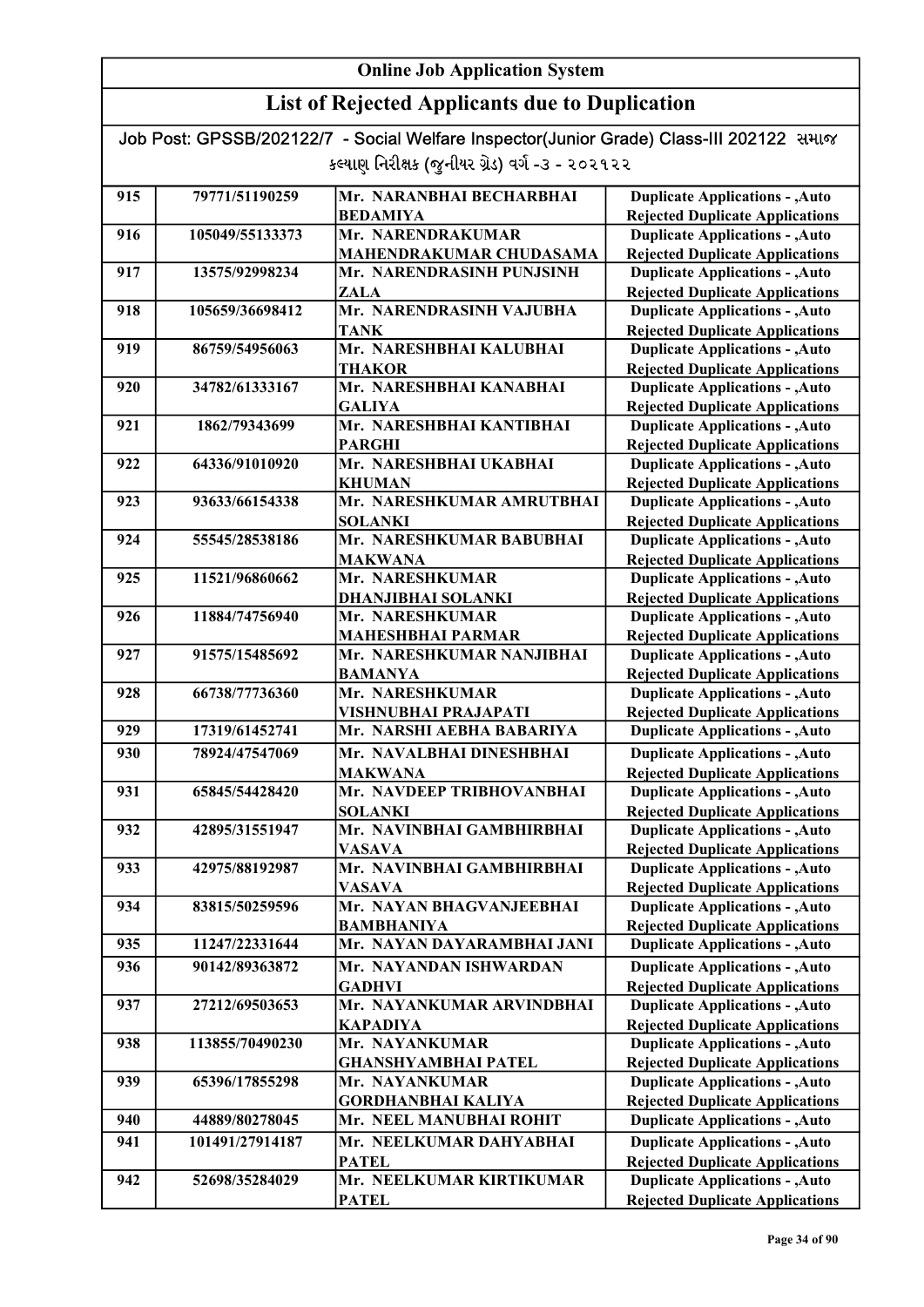### List of Rejected Applicants due to Duplication

| 943 | 4084/52532693   | Mr. NIHIR RASIKLAL MISTRY                     | <b>Duplicate Applications - , Auto</b>                                           |
|-----|-----------------|-----------------------------------------------|----------------------------------------------------------------------------------|
|     |                 |                                               |                                                                                  |
| 944 | 51485/54286688  | Mr. NIKENDRASINH                              | <b>Duplicate Applications - , Auto</b>                                           |
|     |                 | <b>BHARATSINH RAJPUT</b>                      | <b>Rejected Duplicate Applications</b>                                           |
| 945 | 79835/98048727  | Mr. NIKET BHARATBHAI PATEL                    | <b>Duplicate Applications - , Auto</b>                                           |
| 946 | 64003/80752103  | Mr. NIKETKUMAR BHIKHABHAI                     | <b>Duplicate Applications - , Auto</b>                                           |
|     |                 | <b>PATEL</b>                                  | <b>Rejected Duplicate Applications</b>                                           |
| 947 | 93085/17124454  | Mr. NIKHIL HARSHADBHAI                        | <b>Duplicate Applications - , Auto</b>                                           |
|     |                 | <b>PARMAR</b>                                 | <b>Rejected Duplicate Applications</b>                                           |
| 948 | 97671/34690926  | Mr. NIKHIL LALABHAI DATANIYA                  | <b>Duplicate Applications - , Auto</b>                                           |
|     |                 |                                               | <b>Rejected Duplicate Applications</b>                                           |
| 949 | 106061/32141295 | Mr. NIKHIL MAHESHBHAI                         | <b>Duplicate Applications - , Auto</b>                                           |
| 950 | 113463/26897196 | <b>RAGHVANI</b><br>Mr. NIKHIL PRAVINBHAI      | <b>Rejected Duplicate Applications</b>                                           |
|     |                 |                                               | <b>Duplicate Applications - , Auto</b>                                           |
| 951 | 17592/56453766  | <b>SIYANTAR</b><br>Mr. NIKHIL VITTHALBHAI     | <b>Rejected Duplicate Applications</b><br><b>Duplicate Applications - , Auto</b> |
|     |                 | <b>HARSODA</b>                                | <b>Rejected Duplicate Applications</b>                                           |
| 952 | 98828/26760680  | Mr. NIKITABEN AMRUTPURI                       | <b>Duplicate Applications - , Auto</b>                                           |
|     |                 | <b>BAVA</b>                                   | <b>Rejected Duplicate Applications</b>                                           |
| 953 | 90805/78652183  | Mr. NIKUL MAHADEVBHAI                         | <b>Duplicate Applications - , Auto</b>                                           |
|     |                 | <b>PARMAR</b>                                 | <b>Rejected Duplicate Applications</b>                                           |
| 954 | 96641/16028225  | Mr. NIKULBHAI DAYARAMBHAI                     | <b>Duplicate Applications - , Auto</b>                                           |
|     |                 | <b>JOSHI</b>                                  | <b>Rejected Duplicate Applications</b>                                           |
| 955 | 42082/37564971  | Mr. NIKULKUMAR RAMESHBHAI                     | <b>Duplicate Applications - , Auto</b>                                           |
|     |                 | <b>PATEL</b>                                  | <b>Rejected Duplicate Applications</b>                                           |
| 956 | 106106/15921576 | Mr. NIKUNJ ARAVINDBHAI                        | <b>Duplicate Applications - , Auto</b>                                           |
|     |                 | <b>ASODARIYA</b>                              | <b>Rejected Duplicate Applications</b>                                           |
| 957 | 2997/96162723   | Mr. NIKUNJ UMESHBHAI VYAS                     | <b>Duplicate Applications - , Auto</b>                                           |
| 958 | 3329/83078369   | Mr. NIKUNJ UMESHBHAI VYAS                     | <b>Duplicate Applications - , Auto</b>                                           |
| 959 | 106201/27033599 | Mr. NIKUNJKUMAR GULABBHAI                     | <b>Duplicate Applications - , Auto</b>                                           |
|     |                 | <b>MALIWAD</b>                                | <b>Rejected Duplicate Applications</b>                                           |
| 960 | 66498/71709225  | Mr. NIKUNJKUMAR                               | <b>Duplicate Applications - , Auto</b>                                           |
|     |                 | MUKESHBHAI CHAUDHARI                          | <b>Rejected Duplicate Applications</b>                                           |
| 961 | 5528/87764857   | Mr. NILESH MEGHJIBHAI                         | <b>Duplicate Applications - , Auto</b>                                           |
|     |                 | <b>MAHIDA</b>                                 | <b>Rejected Duplicate Applications</b>                                           |
| 962 | 23405/93388308  | Mr. NILESH RAMESHBHAI                         | <b>Duplicate Applications - , Auto</b>                                           |
|     |                 | <b>VAGHELA</b>                                | <b>Rejected Duplicate Applications</b>                                           |
| 963 | 21502/60015966  | Mr. NILESHBHAI JAGADISHBHAI                   | <b>Duplicate Applications - , Auto</b>                                           |
|     |                 | <b>VADERA</b>                                 | <b>Rejected Duplicate Applications</b>                                           |
| 964 | 2865/17288133   | Mr. NILESHBHAI NAGARBHAI                      | <b>Duplicate Applications - , Auto</b>                                           |
|     |                 | <b>PUNAD</b>                                  | <b>Rejected Duplicate Applications</b>                                           |
| 965 | 95706/69836089  | Mr. NILESHBHAI NAVINBHAI                      | <b>Duplicate Applications - , Auto</b>                                           |
|     |                 | <b>CHAUDHARI</b>                              | <b>Rejected Duplicate Applications</b>                                           |
| 966 | 100168/67199791 | Mr. NILESHKUMAR AMARABHAI                     | <b>Duplicate Applications - , Auto</b>                                           |
|     |                 | <b>KHAVDU</b>                                 | <b>Rejected Duplicate Applications</b>                                           |
| 967 | 94727/62422914  | Mr. NILESHKUMAR BHIKHABHAI                    | <b>Duplicate Applications - , Auto</b>                                           |
| 968 | 69098/42072767  | <b>CHAMAR</b><br>Mr. NILESHKUMAR JESINGBHAI   | <b>Rejected Duplicate Applications</b>                                           |
|     |                 |                                               | <b>Duplicate Applications - , Auto</b>                                           |
| 969 | 58301/59750813  | <b>CHUDASAMA</b><br>Mr. NILESHKUMAR KANJIBHAI | <b>Rejected Duplicate Applications</b><br><b>Duplicate Applications - , Auto</b> |
|     |                 | <b>DIHORA</b>                                 | <b>Rejected Duplicate Applications</b>                                           |
| 970 | 76749/26563514  | Mr. NILESHKUMAR VIKRAMSINH                    | <b>Duplicate Applications - , Auto</b>                                           |
|     |                 | <b>SOLANKI</b>                                | <b>Rejected Duplicate Applications</b>                                           |
|     |                 |                                               |                                                                                  |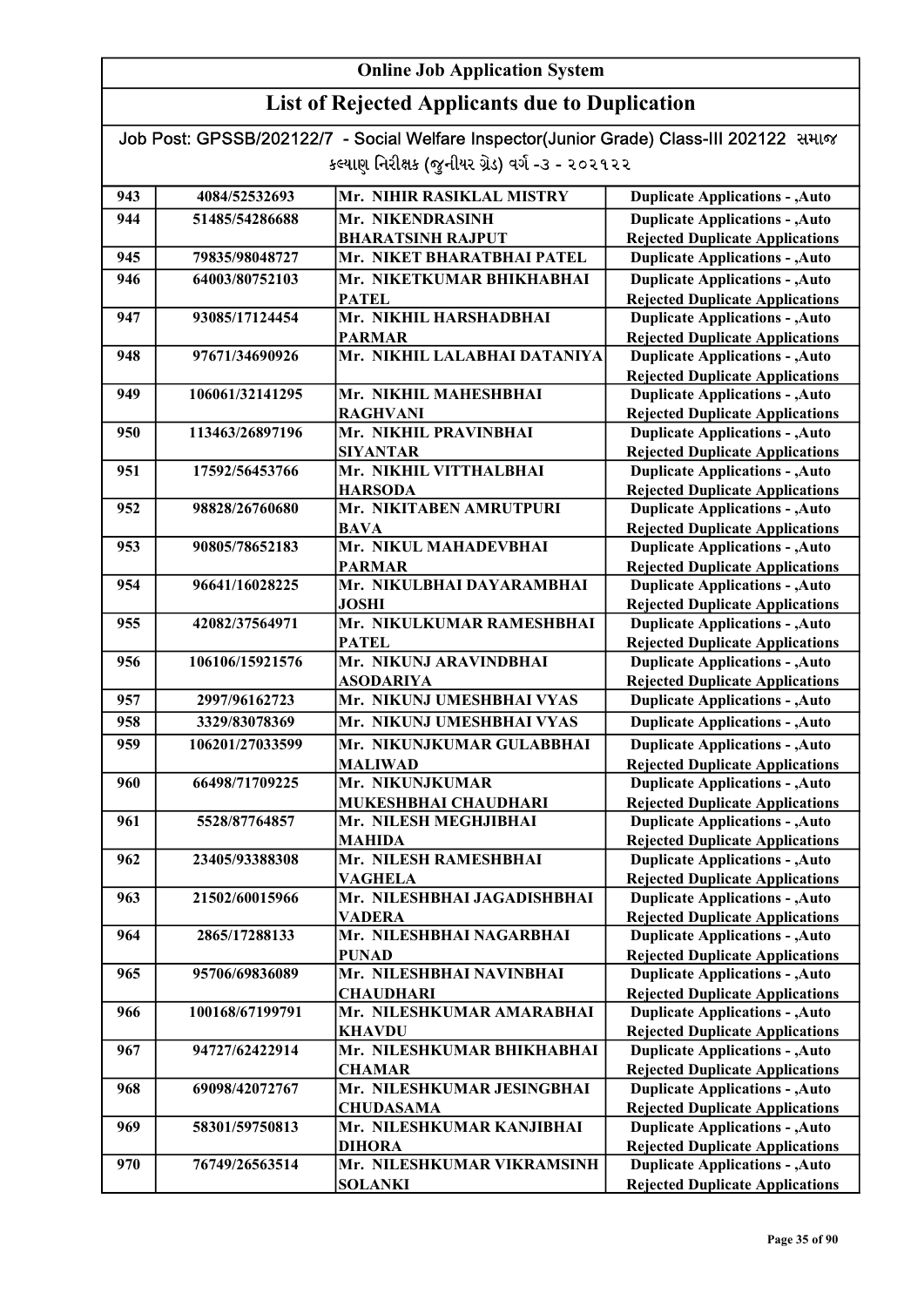| Job Post: GPSSB/202122/7 - Social Welfare Inspector(Junior Grade) Class-III 202122 समाळ |  |
|-----------------------------------------------------------------------------------------|--|
| કલ્યાણ નિરીક્ષક (જુનીયર ગ્રેડ) વર્ગ -૩ - ૨૦૨૧૨૨                                         |  |

| 971 | 93313/44005552  | Mr. NIPULKUMAR RAMANSINH                    | <b>Duplicate Applications - , Auto</b>                                           |
|-----|-----------------|---------------------------------------------|----------------------------------------------------------------------------------|
|     |                 | <b>SOLANKI</b>                              | <b>Rejected Duplicate Applications</b>                                           |
| 972 | 50291/19302345  | Mr. NIRAJ PRAFULCHANDRA                     | <b>Duplicate Applications - , Auto</b>                                           |
|     |                 | <b>VAGHELA</b>                              | <b>Rejected Duplicate Applications</b>                                           |
| 973 | 58677/97523415  | Mr. NIRAV KANUBHAI                          | <b>Duplicate Applications - , Auto</b>                                           |
|     |                 | <b>CHAUDHARY</b>                            | <b>Rejected Duplicate Applications</b>                                           |
| 974 | 21939/75126363  | Mr. NIRAV RAJENDRABHAI JOSHI                | <b>Duplicate Applications - , Auto</b>                                           |
|     |                 |                                             | <b>Rejected Duplicate Applications</b>                                           |
| 975 | 46255/86160541  | Mr. NIRAVBHAI GUMANBHAI                     | <b>Duplicate Applications - , Auto</b>                                           |
|     |                 | <b>CHAUDHARI</b>                            | <b>Rejected Duplicate Applications</b>                                           |
| 976 | 67589/14810699  | Mr. NIRAVKUMAR AMRUTJI                      | <b>Duplicate Applications - , Auto</b>                                           |
|     |                 | <b>BHATI</b>                                | <b>Rejected Duplicate Applications</b>                                           |
| 977 | 29368/21501474  | Mr. NIRAVKUMAR                              | <b>Duplicate Applications - , Auto</b>                                           |
|     |                 | PRAMESHKUMAR GURJAR                         | <b>Rejected Duplicate Applications</b>                                           |
| 978 | 7317/29893570   | Mr. NIRAVKUMAR RAMABHAI                     | <b>Duplicate Applications - , Auto</b>                                           |
|     |                 | <b>PATEL</b>                                | <b>Rejected Duplicate Applications</b>                                           |
| 979 | 111916/76957475 | Mr. NIRMAL RAJESHBHAI                       | <b>Duplicate Applications - , Auto</b>                                           |
|     | 109101/11438979 | <b>PARMAR</b>                               | <b>Rejected Duplicate Applications</b>                                           |
| 980 |                 | Mr. NIRMALKUMAR BABUBHAI                    | <b>Duplicate Applications - , Auto</b>                                           |
| 981 | 16032/31304969  | <b>KHANIYA</b><br>Mr. NIRMALKUMAR BALLUBHAI | <b>Rejected Duplicate Applications</b>                                           |
|     |                 | <b>CHAUDHARI</b>                            | <b>Duplicate Applications - , Auto</b><br><b>Rejected Duplicate Applications</b> |
| 982 | 116390/97299773 | Mr. NIRMALKUMAR BALLUBHAI                   | <b>Duplicate Applications - , Auto</b>                                           |
|     |                 | <b>CHAUDHARI</b>                            | <b>Rejected Duplicate Applications</b>                                           |
| 983 | 50422/36676471  | Mr. NIRMESHKUMAR                            | <b>Duplicate Applications - , Auto</b>                                           |
|     |                 | <b>MANSINGBHAI PATEL</b>                    | <b>Rejected Duplicate Applications</b>                                           |
| 984 | 95501/22663779  | Mr. NISHANTKUMAR                            | <b>Duplicate Applications - , Auto</b>                                           |
|     |                 | RAJESHBHAI PATEL                            | <b>Rejected Duplicate Applications</b>                                           |
| 985 | 39835/34736432  | Mr. NITESH AMARSHIBHAI                      | <b>Duplicate Applications - , Auto</b>                                           |
|     |                 | <b>SONAGARA</b>                             | <b>Rejected Duplicate Applications</b>                                           |
| 986 | 68038/86433438  | Mr. NITESHBHAI JAGANBHAI                    | <b>Duplicate Applications - , Auto</b>                                           |
|     |                 | <b>KULADE</b>                               | <b>Rejected Duplicate Applications</b>                                           |
| 987 | 100101/39444812 | Mr. NITESHBHAI RALUBHAI                     | <b>Duplicate Applications - , Auto</b>                                           |
|     |                 | <b>BHURIYA</b>                              | <b>Rejected Duplicate Applications</b>                                           |
| 988 | 31048/65012146  | Mr. NITESHBHAI RAMESHBHAI                   | <b>Duplicate Applications - , Auto</b>                                           |
|     |                 | <b>DUMANIYA</b>                             | <b>Rejected Duplicate Applications</b>                                           |
| 989 | 261/41274553    | Mr. NITIN PARSOTAMBHAI                      | <b>Duplicate Applications - , Auto</b>                                           |
|     |                 | <b>GHEDIYA</b>                              | <b>Rejected Duplicate Applications</b>                                           |
| 990 | 111533/19792778 | Mr. NITINKUMAR KANTIBHAI                    | <b>Duplicate Applications - , Auto</b>                                           |
|     |                 | <b>TURI</b>                                 | <b>Rejected Duplicate Applications</b>                                           |
| 991 | 89430/77039639  | Mr. NITINKUMAR RAMABHAI                     | <b>Duplicate Applications - , Auto</b>                                           |
|     |                 | <b>PRAJAPATI</b>                            | <b>Rejected Duplicate Applications</b>                                           |
| 992 | 88428/77945061  | Mr. NITINKUMAR RANSINHBHAI                  | <b>Duplicate Applications - , Auto</b>                                           |
|     |                 | <b>NISARTA</b>                              | <b>Rejected Duplicate Applications</b>                                           |
| 993 | 6922/97706014   | Mr. NITINKUMAR VINODBHAI                    | <b>Duplicate Applications - , Auto</b>                                           |
|     |                 | <b>SOLANKI</b>                              | <b>Rejected Duplicate Applications</b>                                           |
| 994 | 103404/74146396 | Mr. OMDEEP VIKRAMBHAI                       | <b>Duplicate Applications - , Auto</b>                                           |
|     |                 | <b>DABHI</b>                                | <b>Rejected Duplicate Applications</b>                                           |
| 995 | 59313/76071084  | Mr. OMDEVSINH PRAVINSINH                    | <b>Duplicate Applications - , Auto</b>                                           |
|     |                 | <b>GOHIL</b>                                | <b>Rejected Duplicate Applications</b>                                           |
| 996 | 55347/74371195  | Mr. PANDVALA KANTIBHAI                      | <b>Duplicate Applications - , Auto</b>                                           |
|     |                 | <b>KANTBHAI</b>                             | <b>Rejected Duplicate Applications</b>                                           |
| 997 | 103037/26438410 | Mr. PANKAJ KUMAR                            | <b>Duplicate Applications - , Auto</b>                                           |
|     |                 | VITTHALBHAI VAGHASIYA                       | <b>Rejected Duplicate Applications</b>                                           |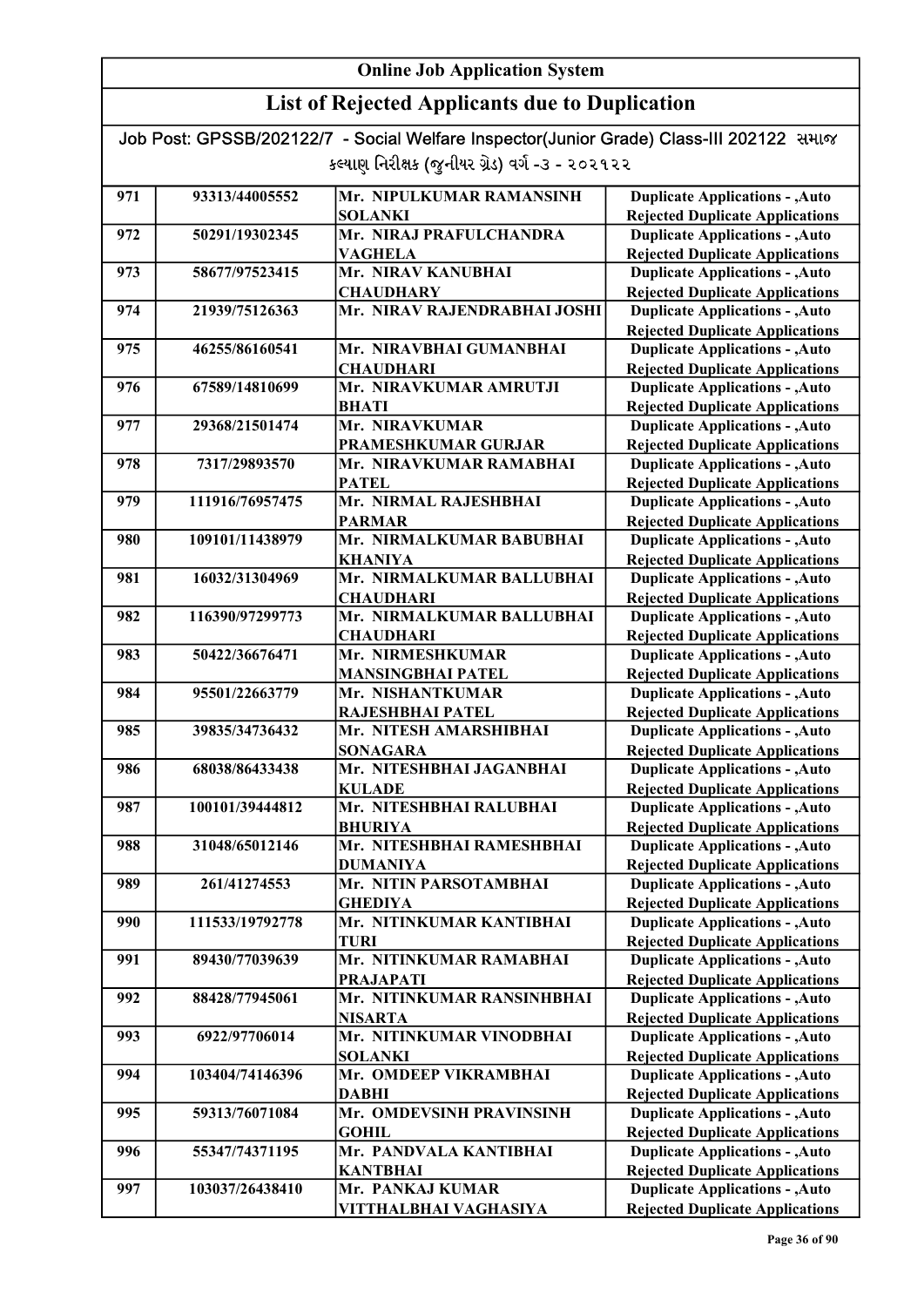## List of Rejected Applicants due to Duplication

| 998  | 116115/82182189 | Mr. PANKAJKUMAR              | <b>Duplicate Applications - , Auto</b> |
|------|-----------------|------------------------------|----------------------------------------|
|      |                 | <b>GHANSHYAM BHAI PARMAR</b> | <b>Rejected Duplicate Applications</b> |
| 999  | 116273/10720329 | Mr. PANKAJKUMAR              | <b>Duplicate Applications - , Auto</b> |
|      |                 | <b>GHANSHYAM BHAI PARMAR</b> | <b>Rejected Duplicate Applications</b> |
| 1000 | 85340/80764124  | Mr. PANKAJKUMAR              | <b>Duplicate Applications - , Auto</b> |
|      |                 | <b>KARSANBHAI GOHIL</b>      | <b>Rejected Duplicate Applications</b> |
| 1001 | 85499/67534754  | Mr. PANKAJKUMAR              | <b>Duplicate Applications - , Auto</b> |
|      |                 | <b>KARSANBHAI GOHIL</b>      | <b>Rejected Duplicate Applications</b> |
| 1002 | 33056/33848869  | Mr. PANKAJKUMAR RANJITSINH   | <b>Duplicate Applications - , Auto</b> |
|      |                 | <b>RATHOD</b>                | <b>Rejected Duplicate Applications</b> |
| 1003 | 15856/61005176  | Mr. PANKAJKUMAR RATILAL      | <b>Duplicate Applications - , Auto</b> |
|      |                 | <b>DULERA</b>                | <b>Rejected Duplicate Applications</b> |
| 1004 | 86837/24341968  | Mr. PARAGKUMAR BABUBHAI      | <b>Duplicate Applications - , Auto</b> |
|      |                 | <b>HIRAPARA</b>              | <b>Rejected Duplicate Applications</b> |
| 1005 | 7604/56089588   | Mr. PARASBHAI KARANAJI       | <b>Duplicate Applications - , Auto</b> |
|      |                 | <b>GELOT</b>                 | <b>Rejected Duplicate Applications</b> |
| 1006 | 81638/15382159  | Mr. PARASBHAI RAGHUBHAI      | <b>Duplicate Applications - , Auto</b> |
|      |                 | <b>SUTHAR</b>                | <b>Rejected Duplicate Applications</b> |
| 1007 | 51668/16684430  | Mr. PARBATBHAI VIHABHAI OD   | <b>Duplicate Applications - , Auto</b> |
| 1008 | 1364/32362641   | Mr. PARESH MANDABHAI         | <b>Duplicate Applications - , Auto</b> |
|      |                 | <b>KAMLIYA</b>               | <b>Rejected Duplicate Applications</b> |
| 1009 | 10582/38303728  | Mr. PARESH MASARI KARANGIYA  | <b>Duplicate Applications - , Auto</b> |
|      |                 |                              | <b>Rejected Duplicate Applications</b> |
| 1010 | 64927/38851374  | Mr. PARESH RAMBHAI VAGHELA   | <b>Duplicate Applications - , Auto</b> |
| 1011 | 116650/68061054 | Mr. PARESHBHAI DEVSHANKAR    | <b>Duplicate Applications - , Auto</b> |
|      |                 | <b>PANDYA</b>                | <b>Rejected Duplicate Applications</b> |
| 1012 | 40353/18008255  | Mr. PARESHKUMAR              | <b>Duplicate Applications - , Auto</b> |
|      |                 | <b>CHANDRAKANT PATEL</b>     | <b>Rejected Duplicate Applications</b> |
| 1013 | 22719/33161096  | Mr. PARESHKUMAR FOJAJI TANK  | <b>Duplicate Applications - , Auto</b> |
|      |                 |                              | <b>Rejected Duplicate Applications</b> |
| 1014 | 717/39579971    | Mr. PARESHKUMAR              | <b>Duplicate Applications - , Auto</b> |
|      |                 | <b>JAYMALBHAI VALA</b>       | <b>Rejected Duplicate Applications</b> |
| 1015 | 88909/21189549  | Mr. PARESHKUMAR              | <b>Duplicate Applications - , Auto</b> |
|      |                 | <b>SHANKARBHAI PATEL</b>     | <b>Rejected Duplicate Applications</b> |
| 1016 | 37535/62623237  | Mr. PARIMAL AMRUTLAL         | <b>Duplicate Applications - , Auto</b> |
|      |                 | <b>PARMAR</b>                | <b>Rejected Duplicate Applications</b> |
| 1017 | 71741/44597276  | Mr. PARTH BHARATKUMAR        | <b>Duplicate Applications - , Auto</b> |
|      |                 | <b>RAJVANSHI</b>             | <b>Rejected Duplicate Applications</b> |
| 1018 | 74728/68339997  | Mr. PARTH BHARATKUMAR        | <b>Duplicate Applications - , Auto</b> |
|      |                 | <b>RAJVANSHI</b>             | <b>Rejected Duplicate Applications</b> |
| 1019 | 43751/82908711  | Mr. PARTH MAHHESHBHAI        | <b>Duplicate Applications - , Auto</b> |
|      |                 | <b>PATEL</b>                 | <b>Rejected Duplicate Applications</b> |
| 1020 | 27291/18948611  | Mr. PARTH PANKAJKUMAR        | <b>Duplicate Applications - , Auto</b> |
|      |                 | <b>JAYSWAL</b>               | <b>Rejected Duplicate Applications</b> |
| 1021 | 74758/39751543  | Mr. PARTH RAJENDRABHAI       | <b>Duplicate Applications - , Auto</b> |
|      |                 | <b>DESAI</b>                 | <b>Rejected Duplicate Applications</b> |
| 1022 | 26267/44186772  | Mr. PARTH SATISHBHAI KADIA   | <b>Duplicate Applications - , Auto</b> |
| 1023 | 95290/18955783  | Mr. PARTH VINODBHAI          | <b>Duplicate Applications - , Auto</b> |
|      |                 | <b>DHANDHALA</b>             | <b>Rejected Duplicate Applications</b> |
| 1024 | 95571/22261742  | Mr. PARTHKUMAR BHARATBHAI    | <b>Duplicate Applications - , Auto</b> |
|      |                 | <b>PATEL</b>                 | <b>Rejected Duplicate Applications</b> |
| 1025 | 92288/64583105  | Mr. PARTHKUMAR CHETANBHAI    | <b>Duplicate Applications - , Auto</b> |
|      |                 |                              |                                        |
|      |                 | <b>SRAVAN</b>                | <b>Rejected Duplicate Applications</b> |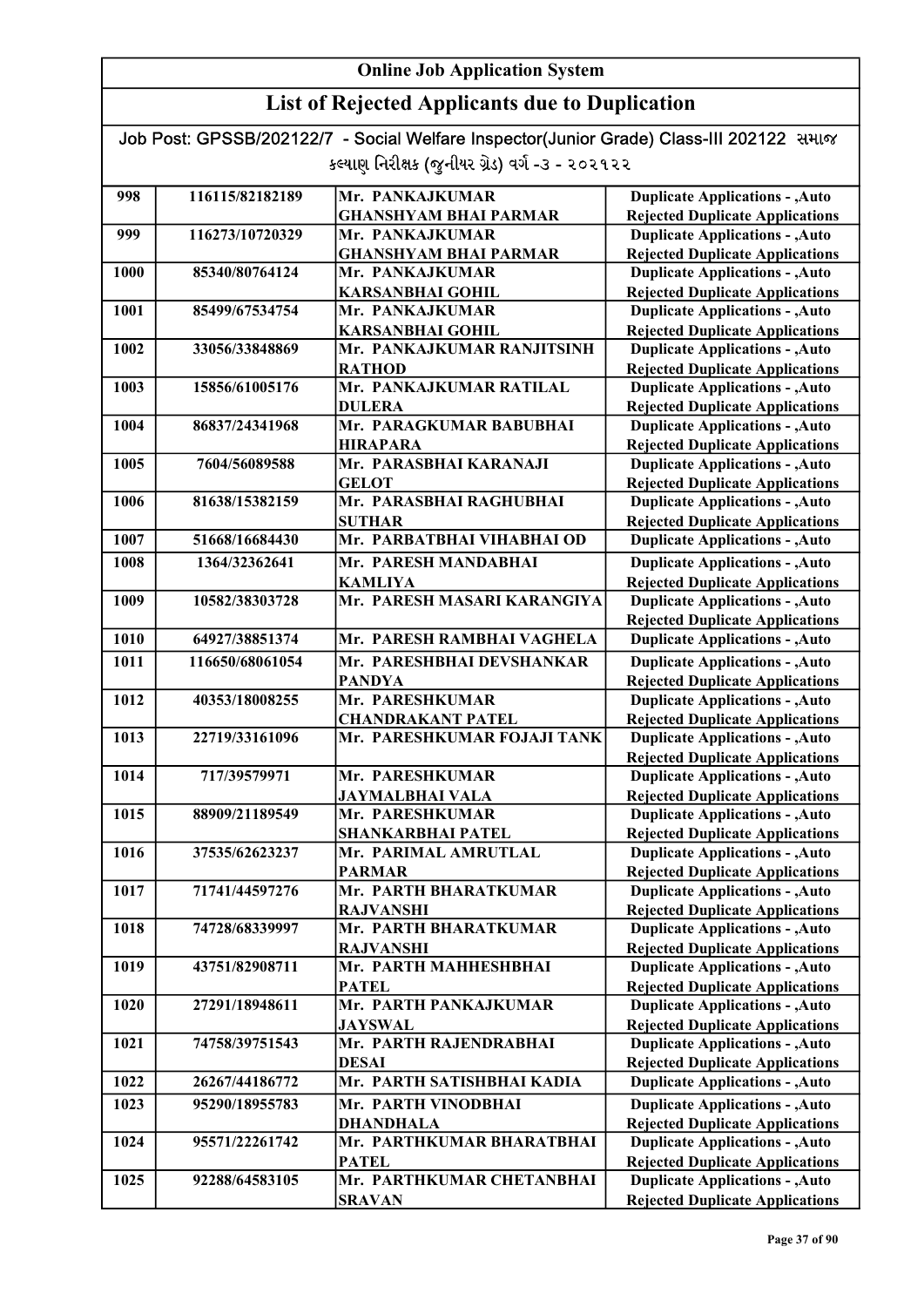| Job Post: GPSSB/202122/7 - Social Welfare Inspector(Junior Grade) Class-III 202122 समाल |  |
|-----------------------------------------------------------------------------------------|--|
| કલ્યાણ નિરીક્ષક (જુનીયર ગ્રેડ) વર્ગ -૩ - ૨૦૨૧૨૨                                         |  |

| 1026 | 103186/20307754 | Mr. PARTHKUMAR DINESHBHAI                 | <b>Duplicate Applications - , Auto</b>                                           |
|------|-----------------|-------------------------------------------|----------------------------------------------------------------------------------|
|      |                 | <b>LADANI</b>                             | <b>Rejected Duplicate Applications</b>                                           |
| 1027 | 107114/40052151 | Mr. PARTHKUMAR JAGDISHBHAI                | <b>Duplicate Applications - , Auto</b>                                           |
|      |                 | <b>PATEL</b>                              | <b>Rejected Duplicate Applications</b>                                           |
| 1028 | 95204/22367136  | Mr. PARTHKUMAR MUKESHBHAI                 | <b>Duplicate Applications - , Auto</b>                                           |
|      |                 | <b>CHAVADA</b>                            | <b>Rejected Duplicate Applications</b>                                           |
| 1029 | 6106/74504782   | Mr. PARTHKUMAR SURESHBHAI                 | <b>Duplicate Applications - , Auto</b>                                           |
|      |                 | <b>SHAH</b>                               | <b>Rejected Duplicate Applications</b>                                           |
| 1030 | 58744/41313198  | Mr. PARTHKUMAR VALABHAI                   | <b>Duplicate Applications - , Auto</b>                                           |
|      |                 | <b>MAKWANA</b>                            | <b>Rejected Duplicate Applications</b>                                           |
| 1031 | 26252/68874089  | Mr. PARTHNIL MUKESHKUMAR                  | <b>Duplicate Applications - , Auto</b>                                           |
|      |                 | <b>CHAUHAN</b>                            | <b>Rejected Duplicate Applications</b>                                           |
| 1032 | 91002/66505968  | Mr. PARTHRAJ HARESHKUMAR                  | <b>Duplicate Applications - , Auto</b>                                           |
|      |                 | <b>MASHIYAVA</b>                          | <b>Rejected Duplicate Applications</b>                                           |
| 1033 | 91213/97551139  | Mr. PARVATSINH SHANKARBHAI                | <b>Duplicate Applications - , Auto</b>                                           |
|      |                 | <b>RATHAVA</b>                            | <b>Rejected Duplicate Applications</b>                                           |
| 1034 | 100594/63416538 | Mr. PAVANKUMAR                            | <b>Duplicate Applications - , Auto</b>                                           |
|      |                 | <b>DHANSUKHBHAI GOTI</b>                  | <b>Rejected Duplicate Applications</b>                                           |
| 1035 | 90962/97176789  | Mr. PAVANKUMAR RAJKUMAR                   | <b>Duplicate Applications - , Auto</b>                                           |
|      | 72313/52096476  | <b>SAGAR</b>                              | <b>Rejected Duplicate Applications</b>                                           |
| 1036 |                 | Mr. PINAKIN ARUNBHAI BAROT                | <b>Duplicate Applications - , Auto</b>                                           |
| 1037 | 17503/15573496  | Mr. PIYUSHBHAI                            | <b>Duplicate Applications - , Auto</b>                                           |
|      |                 | <b>KRUSHNAKANTBHAI SHAH</b>               | <b>Rejected Duplicate Applications</b>                                           |
| 1038 | 29345/10395962  | Mr. PIYUSHKUMAR GIRISHBHAI                | <b>Duplicate Applications - , Auto</b>                                           |
|      |                 | <b>PARMAR</b>                             | <b>Rejected Duplicate Applications</b>                                           |
| 1039 | 63609/35428754  | Mr. PIYUSHKUMAR                           | <b>Duplicate Applications - , Auto</b>                                           |
| 1040 | 21606/66479884  | <b>KESHURBHAI VARU</b><br>Mr. PIYUSHKUMAR | <b>Rejected Duplicate Applications</b><br><b>Duplicate Applications - , Auto</b> |
|      |                 | KHUSHALBHAI BAMANIYA                      | <b>Rejected Duplicate Applications</b>                                           |
| 1041 | 15929/39491833  | Mr. PIYUSHKUMAR                           | <b>Duplicate Applications - , Auto</b>                                           |
|      |                 | RAMESHBHAI MADAM                          | <b>Rejected Duplicate Applications</b>                                           |
| 1042 | 16051/97936078  | Mr. PIYUSHKUMAR                           | <b>Duplicate Applications - , Auto</b>                                           |
|      |                 | RAMESHBHAI MADAM                          | <b>Rejected Duplicate Applications</b>                                           |
| 1043 | 61590/54910196  | Mr. PRABHAKAR DILIPBHAI                   | <b>Duplicate Applications - , Auto</b>                                           |
|      |                 | <b>MORE</b>                               | <b>Rejected Duplicate Applications</b>                                           |
| 1044 | 116197/71156042 | Mr. PRABHUBHAI KARSANBHAI                 | <b>Duplicate Applications - , Auto</b>                                           |
|      |                 | <b>CHAUDHARI</b>                          | <b>Rejected Duplicate Applications</b>                                           |
| 1045 | 73201/92682060  | Mr. PRABHUDAS RASULBHAI                   | <b>Duplicate Applications - , Auto</b>                                           |
|      |                 | <b>RATHWA</b>                             | <b>Rejected Duplicate Applications</b>                                           |
| 1046 | 6939/98795785   | Mr. PRADIP DHARAMSHIBHAI                  | <b>Duplicate Applications - , Auto</b>                                           |
|      |                 | <b>PANCHALA</b>                           | <b>Rejected Duplicate Applications</b>                                           |
| 1047 | 96021/60487975  | Mr. PRADIP NATTHUBHAI                     | <b>Duplicate Applications - , Auto</b>                                           |
|      |                 | <b>MAKWANA</b>                            | <b>Rejected Duplicate Applications</b>                                           |
| 1048 | 3041/11053830   | Mr. PRADIPBHAI MAGANBHAI                  | <b>Duplicate Applications - , Auto</b>                                           |
|      |                 | <b>NAKUM</b>                              | <b>Rejected Duplicate Applications</b>                                           |
| 1049 | 109539/24088204 | Mr. PRADIPKUMAR AMRUTBHAI                 | <b>Duplicate Applications - , Auto</b>                                           |
|      |                 | <b>PATEL</b>                              | <b>Rejected Duplicate Applications</b>                                           |
| 1050 | 110125/68755842 | Mr. PRADIPKUMAR AMRUTBHAI                 | <b>Duplicate Applications - , Auto</b>                                           |
|      |                 | <b>PATEL</b>                              | <b>Rejected Duplicate Applications</b>                                           |
| 1051 | 22445/60603963  | Mr. PRADIPKUMAR                           | <b>Duplicate Applications - , Auto</b><br><b>Rejected Duplicate Applications</b> |
| 1052 | 27019/60021529  | DEVARAJBHAI CHANDPA<br>Mr. PRADIPKUMAR    | <b>Duplicate Applications - , Auto</b>                                           |
|      |                 | KACHARABHAI VAGHELA                       | <b>Rejected Duplicate Applications</b>                                           |
|      |                 |                                           |                                                                                  |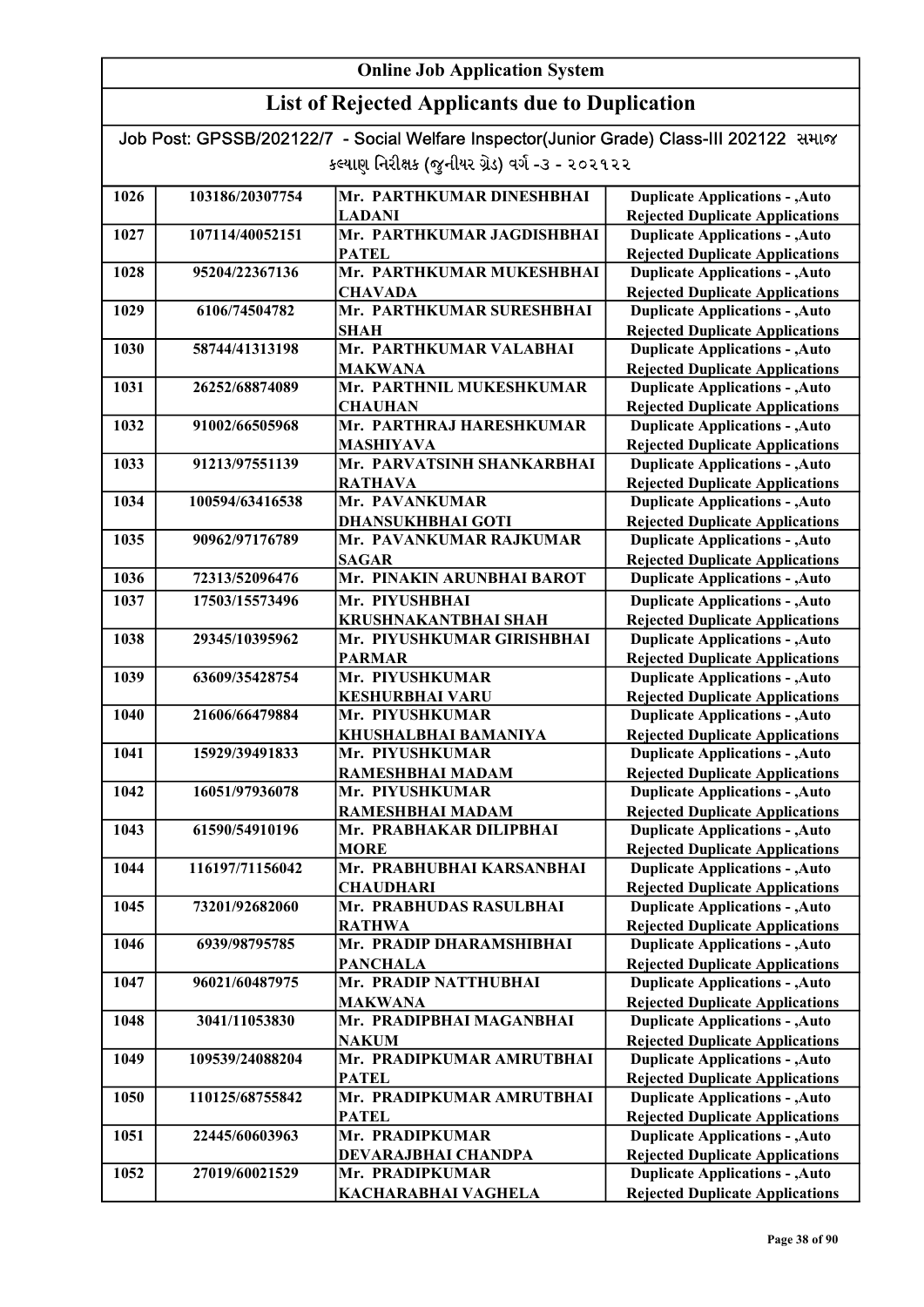## List of Rejected Applicants due to Duplication

| 1053 | 96101/21035316  | Mr. PRADIPKUMAR MEGHJIBHAI                         | <b>Duplicate Applications - , Auto</b>                                           |
|------|-----------------|----------------------------------------------------|----------------------------------------------------------------------------------|
|      |                 | <b>CHAUDHARI</b>                                   | <b>Rejected Duplicate Applications</b>                                           |
| 1054 | 1683/25606903   | Mr. PRAFOOL CHHANABHAI                             | <b>Duplicate Applications - , Auto</b>                                           |
|      |                 | <b>RATHOD</b>                                      | <b>Rejected Duplicate Applications</b>                                           |
| 1055 | 16299/48504014  | Mr. PRAFULLKUMAR                                   | <b>Duplicate Applications - , Auto</b>                                           |
|      |                 | <b>LOKENDRASINH PADVAL</b>                         | <b>Rejected Duplicate Applications</b>                                           |
| 1056 | 12706/28988568  | Mr. PRAFULLKUMAR                                   | <b>Duplicate Applications - , Auto</b>                                           |
|      |                 | <b>VASANBHAI UDAS</b>                              | <b>Rejected Duplicate Applications</b>                                           |
| 1057 | 83937/85875249  | Mr. PRAGNESHKUMAR                                  | <b>Duplicate Applications - , Auto</b>                                           |
|      |                 | <b>ASHOKBHAI SHREEMALI</b>                         | <b>Rejected Duplicate Applications</b>                                           |
| 1058 | 14252/84576497  | Mr. PRAHLAD KHEMABHAI                              | <b>Duplicate Applications - , Auto</b>                                           |
|      |                 | <b>PATEL</b>                                       | <b>Rejected Duplicate Applications</b>                                           |
| 1059 | 66471/39064541  | Mr. PRAKASH JIVABHAI MADHAD                        | <b>Duplicate Applications - , Auto</b>                                           |
|      |                 |                                                    | <b>Rejected Duplicate Applications</b>                                           |
| 1060 | 41577/13822374  | Mr. PRAKASH KUMAR                                  | <b>Duplicate Applications - , Auto</b>                                           |
| 1061 | 9111/59945409   | VASANTBHAI KUNVARIYA<br>Mr. PRAKASHBHAI BHUPATBHAI | <b>Rejected Duplicate Applications</b>                                           |
|      |                 | <b>CHUDASAMA</b>                                   | <b>Duplicate Applications - , Auto</b><br><b>Rejected Duplicate Applications</b> |
| 1062 | 35241/44749577  | Mr. PRAKASHBHAI CHENABHAI                          | <b>Duplicate Applications - , Auto</b>                                           |
|      |                 | <b>THAKOR</b>                                      | <b>Rejected Duplicate Applications</b>                                           |
| 1063 | 43071/68163136  | Mr. PRAKASHBHAI DANABHAI                           | <b>Duplicate Applications - , Auto</b>                                           |
|      |                 | <b>PRAJAPATI</b>                                   | <b>Rejected Duplicate Applications</b>                                           |
| 1064 | 54299/11674593  | Mr. PRAKASHBHAI KANJIBHAI                          | <b>Duplicate Applications - , Auto</b>                                           |
|      |                 | <b>RABARI</b>                                      | <b>Rejected Duplicate Applications</b>                                           |
| 1065 | 78985/43072620  | Mr. PRAKASHBHAI SAVJIBHAI                          | <b>Duplicate Applications - , Auto</b>                                           |
|      |                 | <b>RATHOD</b>                                      | <b>Rejected Duplicate Applications</b>                                           |
| 1066 | 33626/50030687  | Mr. PRAKASHBHAI SIMABHAI                           | <b>Duplicate Applications - , Auto</b>                                           |
|      |                 | <b>DAMOR</b>                                       | <b>Rejected Duplicate Applications</b>                                           |
| 1067 | 668/10102649    | Mr. PRAKASHKUMAR                                   | <b>Duplicate Applications - , Auto</b>                                           |
|      |                 | <b>ARJANBHAI CHAVDA</b>                            | <b>Rejected Duplicate Applications</b>                                           |
| 1068 | 6232/26992809   | Mr. PRAKASHKUMAR BABULAL                           | <b>Duplicate Applications - , Auto</b>                                           |
|      |                 | <b>SHILVA</b>                                      | <b>Rejected Duplicate Applications</b>                                           |
| 1069 | 41010/36052658  | Mr. PRAKASHKUMAR                                   | <b>Duplicate Applications - , Auto</b>                                           |
|      |                 | <b>CHANDUBHAI PATEL</b>                            | <b>Rejected Duplicate Applications</b>                                           |
| 1070 | 7979/96763945   | Mr. PRAKASHKUMAR DALABHAI                          | <b>Duplicate Applications - , Auto</b>                                           |
|      |                 | <b>PRAJAPATI</b>                                   | <b>Rejected Duplicate Applications</b>                                           |
| 1071 | 44897/92019535  | Mr. PRAKASHKUMAR                                   | <b>Duplicate Applications - , Auto</b>                                           |
|      |                 | <b>DASHARTHSINH PARMAR</b>                         | <b>Rejected Duplicate Applications</b>                                           |
| 1072 | 73302/90788289  | Mr. PRAKASHKUMAR                                   | <b>Duplicate Applications - , Auto</b>                                           |
|      |                 | JIVRAJBHAI JOGADIYA                                | <b>Rejected Duplicate Applications</b>                                           |
| 1073 | 105531/21734918 | Mr. PRAKASHKUMAR LALABHAI                          | <b>Duplicate Applications - , Auto</b>                                           |
|      |                 | <b>DATANIYA</b>                                    | <b>Rejected Duplicate Applications</b>                                           |
| 1074 | 9880/65738294   | Mr. PRAKASHKUMAR                                   | <b>Duplicate Applications - , Auto</b>                                           |
|      |                 | <b>MANSINGBHAI RATHOD</b>                          | <b>Rejected Duplicate Applications</b>                                           |
| 1075 | 57134/65776530  | Mr. PRAKASHKUMAR RAVIBHAI                          | <b>Duplicate Applications - , Auto</b>                                           |
| 1076 | 103628/85595317 | <b>RATHOD</b><br>Mr. PRAKASHKUMAR                  | <b>Rejected Duplicate Applications</b><br><b>Duplicate Applications - , Auto</b> |
|      |                 | YOGESHBHAI MALAM                                   | <b>Rejected Duplicate Applications</b>                                           |
| 1077 | 36258/94666967  | Mr. PRAKASHSINH                                    | <b>Duplicate Applications - , Auto</b>                                           |
|      |                 | <b>JITENDRASINH THAKOR</b>                         | <b>Rejected Duplicate Applications</b>                                           |
| 1078 | 9293/22727751   | Mr. PRANAVKUMAR                                    | <b>Duplicate Applications - , Auto</b>                                           |
|      |                 | PRAVINBHAI ROHIT                                   | <b>Rejected Duplicate Applications</b>                                           |
| 1079 | 5376/51531792   | Mr. PRANAVKUMAR                                    | <b>Duplicate Applications - , Auto</b>                                           |
|      |                 | SHAILESHBHAI RATHOD                                | <b>Rejected Duplicate Applications</b>                                           |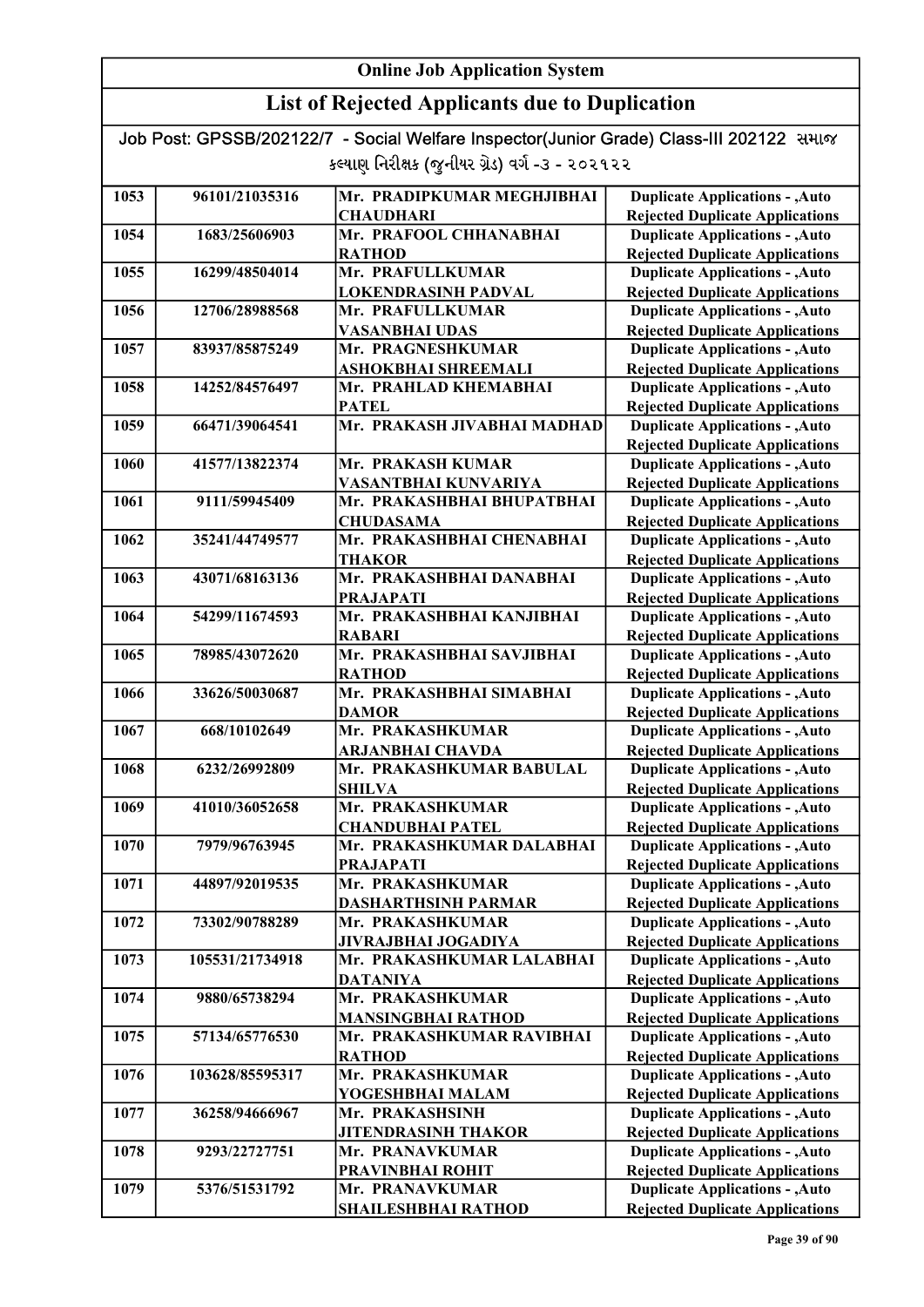| Job Post: GPSSB/202122/7 - Social Welfare Inspector(Junior Grade) Class-III 202122 समाल |  |
|-----------------------------------------------------------------------------------------|--|
| કલ્યાણ નિરીક્ષક (જુનીયર ગ્રેડ) વર્ગ -૩ - ૨૦૨૧૨૨                                         |  |

| 1080 | 96887/98399788  | Mr. PRASHANT KALIDASBHAI    | <b>Duplicate Applications - , Auto</b> |
|------|-----------------|-----------------------------|----------------------------------------|
|      |                 | <b>VASAVA</b>               | <b>Rejected Duplicate Applications</b> |
| 1081 | 26803/94453238  | Mr. PRASHANT KISHORBHAI     | <b>Duplicate Applications - , Auto</b> |
|      |                 | <b>MAISURI</b>              | <b>Rejected Duplicate Applications</b> |
| 1082 | 9658/84192940   | Mr. PRASHANTKUMAR           | <b>Duplicate Applications - , Auto</b> |
|      |                 | <b>VISHNUBHAI PATEL</b>     | <b>Rejected Duplicate Applications</b> |
| 1083 | 16490/71534258  | Mr. PRATAPBHAI AATUBHAI     | <b>Duplicate Applications - , Auto</b> |
|      |                 | <b>GOHIL</b>                | <b>Rejected Duplicate Applications</b> |
| 1084 | 50626/71885057  | Mr. PRATAPBHAI JASABHAI     | <b>Duplicate Applications - , Auto</b> |
|      |                 | <b>KHASIYA</b>              | <b>Rejected Duplicate Applications</b> |
| 1085 | 54572/36007275  | Mr. PRATAPSINH HARJIJI      | <b>Duplicate Applications - , Auto</b> |
|      |                 | <b>THAKOR</b>               | <b>Rejected Duplicate Applications</b> |
| 1086 | 48654/25504639  | Mr. PRATHAM JAGDISHKUMAR    | <b>Duplicate Applications - , Auto</b> |
|      |                 | <b>MAGARVADIYA</b>          | <b>Rejected Duplicate Applications</b> |
| 1087 | 49335/73190259  | Mr. PRATIJEET BHARATBHAI    | <b>Duplicate Applications - , Auto</b> |
|      |                 | <b>KHER</b>                 | <b>Rejected Duplicate Applications</b> |
| 1088 | 18391/50884974  | Mr. PRATIK AMARDASBHAI      | <b>Duplicate Applications - , Auto</b> |
|      |                 | <b>SARAPDADIYA</b>          | <b>Rejected Duplicate Applications</b> |
| 1089 | 99391/77858711  | Mr. PRATIK MAHENDRABHAI     | <b>Duplicate Applications - , Auto</b> |
|      |                 | <b>SHROF</b>                | <b>Rejected Duplicate Applications</b> |
| 1090 | 99590/26381949  | Mr. PRATIK RATANDAN GADHAVI | <b>Duplicate Applications - , Auto</b> |
|      |                 |                             | <b>Rejected Duplicate Applications</b> |
| 1091 | 103623/56407399 | Mr. PRATIKKUMAR GIRISHBHAI  | <b>Duplicate Applications - , Auto</b> |
|      |                 | <b>CHAUDHARI</b>            | <b>Rejected Duplicate Applications</b> |
| 1092 | 86999/80244491  | Mr. PRATIKKUMAR             | <b>Duplicate Applications - , Auto</b> |
|      |                 | <b>KHENGARBHAI SOLANKI</b>  | <b>Rejected Duplicate Applications</b> |
| 1093 | 25486/77672310  | Mr. PRATIPALSINH            | <b>Duplicate Applications - , Auto</b> |
|      |                 | PRUTHVIRAJSINH GOHIL        | <b>Rejected Duplicate Applications</b> |
| 1094 | 89446/49556820  | Mr. PRAVIBHAI ARAJANBHAI    | <b>Duplicate Applications - , Auto</b> |
|      |                 | <b>CHAUDHARY</b>            | <b>Rejected Duplicate Applications</b> |
| 1095 | 16451/46078189  | Mr. PRAVIN GOVIND PITHIYA   | <b>Duplicate Applications - , Auto</b> |
| 1096 | 617/79186137    | Mr. PRAVIN JESA BHAI        | <b>Duplicate Applications - , Auto</b> |
|      |                 | <b>AAMBALIYA</b>            | <b>Rejected Duplicate Applications</b> |
| 1097 | 104744/17056049 | Mr. PRAVIN JESA BHAI        | <b>Duplicate Applications - , Auto</b> |
|      |                 | <b>AAMBALIYA</b>            | <b>Rejected Duplicate Applications</b> |
| 1098 | 87714/75576439  | Mr. PRAVIN KANJIBHAI        | <b>Duplicate Applications - , Auto</b> |
|      |                 | <b>BATHVAR</b>              | <b>Rejected Duplicate Applications</b> |
| 1099 | 31954/13192901  | Mr. PRAVIN LAKHUBHAI        | <b>Duplicate Applications - , Auto</b> |
|      |                 | <b>VARASAKIYA</b>           | <b>Rejected Duplicate Applications</b> |
| 1100 | 81235/91088796  | Mr. PRAVINBHAI BHARATBHAI   | <b>Duplicate Applications - , Auto</b> |
|      |                 | <b>MAKVANA</b>              | <b>Rejected Duplicate Applications</b> |
| 1101 | 44293/41222398  | Mr. PRAVINBHAI BHURABHAI    | <b>Duplicate Applications - , Auto</b> |
|      |                 | <b>DABHI</b>                | <b>Rejected Duplicate Applications</b> |
| 1102 | 5102/44983571   | Mr. PRAVINBHAI DILIPBHAI    | <b>Duplicate Applications - , Auto</b> |
|      |                 | <b>DAYANI</b>               | <b>Rejected Duplicate Applications</b> |
| 1103 | 61514/56617991  | Mr. PRAVINBHAI LIMBABHAI    | <b>Duplicate Applications - , Auto</b> |
|      |                 | <b>BAMBHANIYA</b>           | <b>Rejected Duplicate Applications</b> |
| 1104 | 18776/33448812  | Mr. PRAVINBHAI MAGAJIBHAI   | <b>Duplicate Applications - , Auto</b> |
|      |                 | <b>SANKALIYA</b>            | <b>Rejected Duplicate Applications</b> |
| 1105 | 109441/12867544 | Mr. PRAVINBHAI MALAJI       | <b>Duplicate Applications - , Auto</b> |
|      |                 | <b>VANKAR</b>               | <b>Rejected Duplicate Applications</b> |
| 1106 | 112558/65568952 | Mr. PRAVINBHAI MALAJI       | <b>Duplicate Applications - , Auto</b> |
|      |                 | <b>VANKAR</b>               | <b>Rejected Duplicate Applications</b> |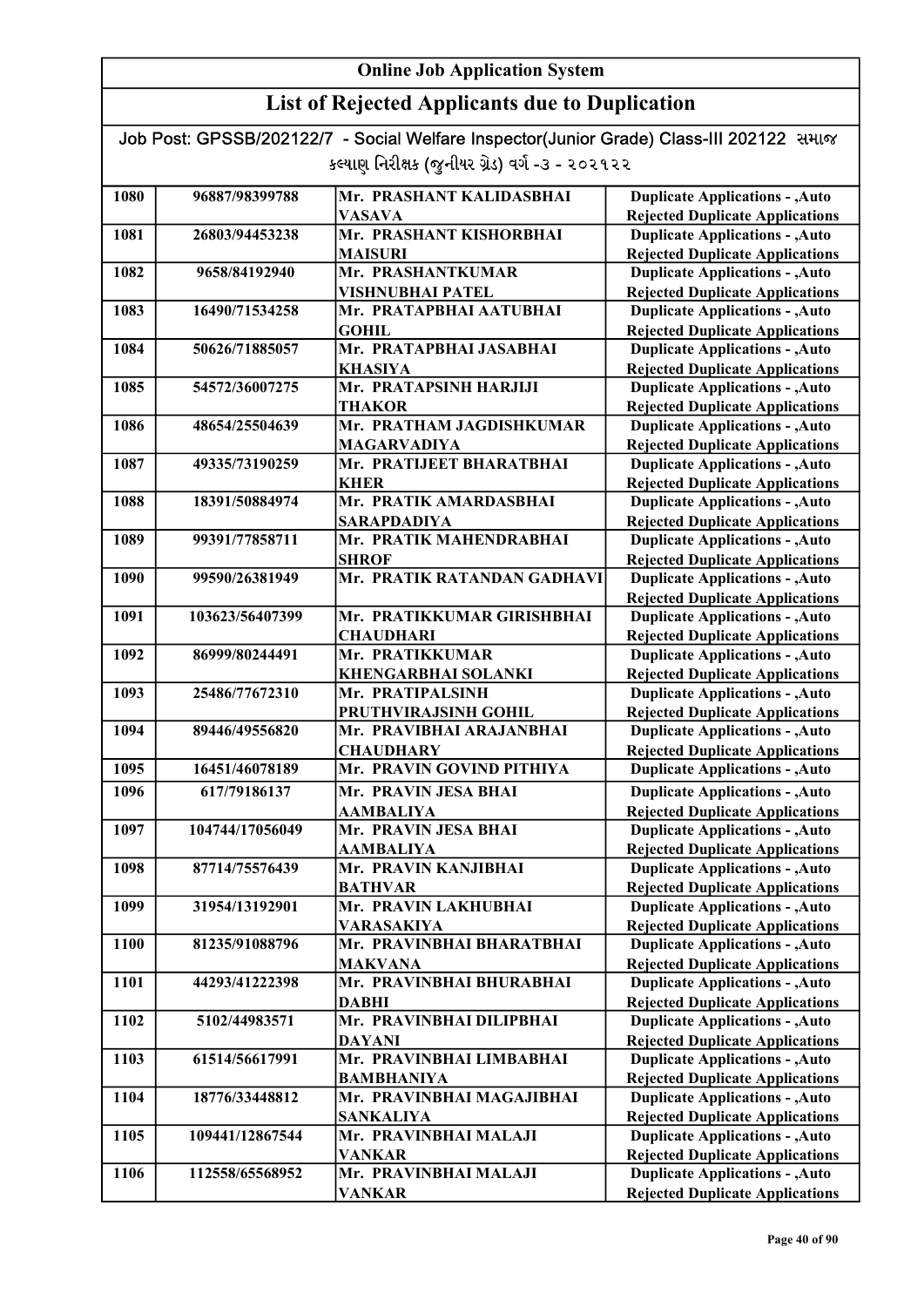## List of Rejected Applicants due to Duplication

| 1107 | 93238/87536822  | Mr. PRAVINBHAI ZUNZABHAI                     | <b>Duplicate Applications - , Auto</b>                                           |
|------|-----------------|----------------------------------------------|----------------------------------------------------------------------------------|
|      |                 | <b>BHALARIYA</b>                             | <b>Rejected Duplicate Applications</b>                                           |
| 1108 | 64721/98103880  | Mr. PRAVINKUMAR BABULAL                      | <b>Duplicate Applications - , Auto</b>                                           |
|      |                 | <b>GELOT</b>                                 | <b>Rejected Duplicate Applications</b>                                           |
| 1109 | 64811/60680107  | Mr. PRAVINKUMAR BABULAL                      | <b>Duplicate Applications - , Auto</b>                                           |
|      |                 | <b>GELOT</b>                                 | <b>Rejected Duplicate Applications</b>                                           |
| 1110 | 65051/23912451  | Mr. PRAVINKUMAR BABULAL                      | <b>Duplicate Applications - , Auto</b>                                           |
|      |                 | <b>GELOT</b>                                 | <b>Rejected Duplicate Applications</b>                                           |
| 1111 | 23688/71538344  | Mr. PRAVINKUMAR HIRAJI                       | <b>Duplicate Applications - , Auto</b>                                           |
|      |                 | <b>SUNDHESHA</b>                             | <b>Rejected Duplicate Applications</b>                                           |
| 1112 | 57722/22428986  | Mr. PRAVINKUMAR MAGANBHAI                    | <b>Duplicate Applications - , Auto</b>                                           |
|      |                 | <b>NAKUM</b>                                 | <b>Rejected Duplicate Applications</b>                                           |
| 1113 | 22920/87162845  | Mr. PRAVINKUMAR                              | <b>Duplicate Applications - , Auto</b>                                           |
|      |                 | NARBHERAMBHAI PANDYA                         | <b>Rejected Duplicate Applications</b>                                           |
| 1114 | 93439/76096944  | Mr. PRAVINKUMAR                              | <b>Duplicate Applications - , Auto</b>                                           |
|      |                 | RAMESHBHAI BARIA                             | <b>Rejected Duplicate Applications</b>                                           |
| 1115 | 93896/25937560  | Mr. PRAVINKUMAR                              | <b>Duplicate Applications - , Auto</b>                                           |
|      |                 | <b>RAMESHBHAI BARIA</b>                      | <b>Rejected Duplicate Applications</b>                                           |
| 1116 | 37694/71583872  | Mr. PRAVINSINH NARVATSINH                    | <b>Duplicate Applications - , Auto</b>                                           |
|      |                 | <b>BHOJANIPARMAR</b>                         | <b>Rejected Duplicate Applications</b>                                           |
| 1117 | 67375/52046397  | Mr. PREMABHAI PRATAPBHAI                     | <b>Duplicate Applications - , Auto</b>                                           |
|      |                 | <b>PARADIYA</b>                              | <b>Rejected Duplicate Applications</b>                                           |
| 1118 | 67431/56649252  | Mr. PREMABHAI PRATAPBHAI                     | <b>Duplicate Applications - , Auto</b>                                           |
|      |                 | <b>PARADIYA</b>                              | <b>Rejected Duplicate Applications</b>                                           |
| 1119 | 101530/70834992 | Mr. PREMJI TRIBHOVANBHAI                     | <b>Duplicate Applications - , Auto</b>                                           |
|      |                 | <b>PANCHALA</b><br>Mr. PREYASH JITENDRAKUMAR | <b>Rejected Duplicate Applications</b>                                           |
| 1120 | 85261/57647377  |                                              | <b>Duplicate Applications - , Auto</b>                                           |
| 1121 | 94635/12810160  | <b>KAPADIA</b><br>Mr. PRINSKUMAR RAJUBHAI    | <b>Rejected Duplicate Applications</b><br><b>Duplicate Applications - , Auto</b> |
|      |                 | <b>RANGWALA</b>                              | <b>Rejected Duplicate Applications</b>                                           |
| 1122 | 10106/88039425  | Mr. PRITESH RAJESHKUMAR                      | <b>Duplicate Applications - , Auto</b>                                           |
|      |                 | <b>MODI</b>                                  | <b>Rejected Duplicate Applications</b>                                           |
| 1123 | 59683/13635993  | Mr. PRITESHKUMAR                             | <b>Duplicate Applications - , Auto</b>                                           |
|      |                 | <b>MAHESHKUMAR RANA</b>                      | <b>Rejected Duplicate Applications</b>                                           |
| 1124 | 61355/55566485  | Mr. PRITESHKUMAR                             | <b>Duplicate Applications - , Auto</b>                                           |
|      |                 | <b>RAMESHBHAI SAGAR</b>                      | <b>Rejected Duplicate Applications</b>                                           |
| 1125 | 3573/49530551   | Mr. PRIYANK SHAILESHBHAI                     | <b>Duplicate Applications - , Auto</b>                                           |
|      |                 | <b>CHUDASAMA</b>                             | <b>Rejected Duplicate Applications</b>                                           |
| 1126 | 86444/69433219  | Mr. PRIYANKKUMAR                             | <b>Duplicate Applications - , Auto</b>                                           |
|      |                 | <b>GIRISHBHAI VALAND</b>                     | <b>Rejected Duplicate Applications</b>                                           |
| 1127 | 22777/63281664  | Mr. PRIYANKKUMAR                             | <b>Duplicate Applications - , Auto</b>                                           |
|      |                 | <b>MOHANLAL KAPADIYA</b>                     | <b>Rejected Duplicate Applications</b>                                           |
| 1128 | 16416/75504274  | Mr. RACHITKUMAR KAMALSINH                    | <b>Duplicate Applications - , Auto</b>                                           |
|      |                 | <b>PADVAL</b>                                | <b>Rejected Duplicate Applications</b>                                           |
| 1129 | 8598/36836395   | Mr. RAGHU SANTOSHBHAI                        | <b>Duplicate Applications - , Auto</b>                                           |
|      |                 | <b>KALOTRA</b>                               | <b>Rejected Duplicate Applications</b>                                           |
| 1130 | 86564/96991143  | Mr. RAHUL DEEPAKBHAI                         | <b>Duplicate Applications - , Auto</b>                                           |
|      |                 | <b>RATHOD</b>                                | <b>Rejected Duplicate Applications</b>                                           |
| 1131 | 90707/11905678  | Mr. RAHUL DHANJIBHAI                         | <b>Duplicate Applications - , Auto</b>                                           |
|      |                 | <b>GUJARATI</b>                              | <b>Rejected Duplicate Applications</b>                                           |
| 1132 | 2757/77227741   | Mr. RAHUL GOPALBHAI                          | <b>Duplicate Applications - , Auto</b>                                           |
|      |                 | <b>BHARWAD</b>                               | <b>Rejected Duplicate Applications</b>                                           |
| 1133 | 2144/60060092   | Mr. RAHUL GOVINDBHAI                         | <b>Duplicate Applications - , Auto</b>                                           |
|      |                 | <b>CHAVDA</b>                                | <b>Rejected Duplicate Applications</b>                                           |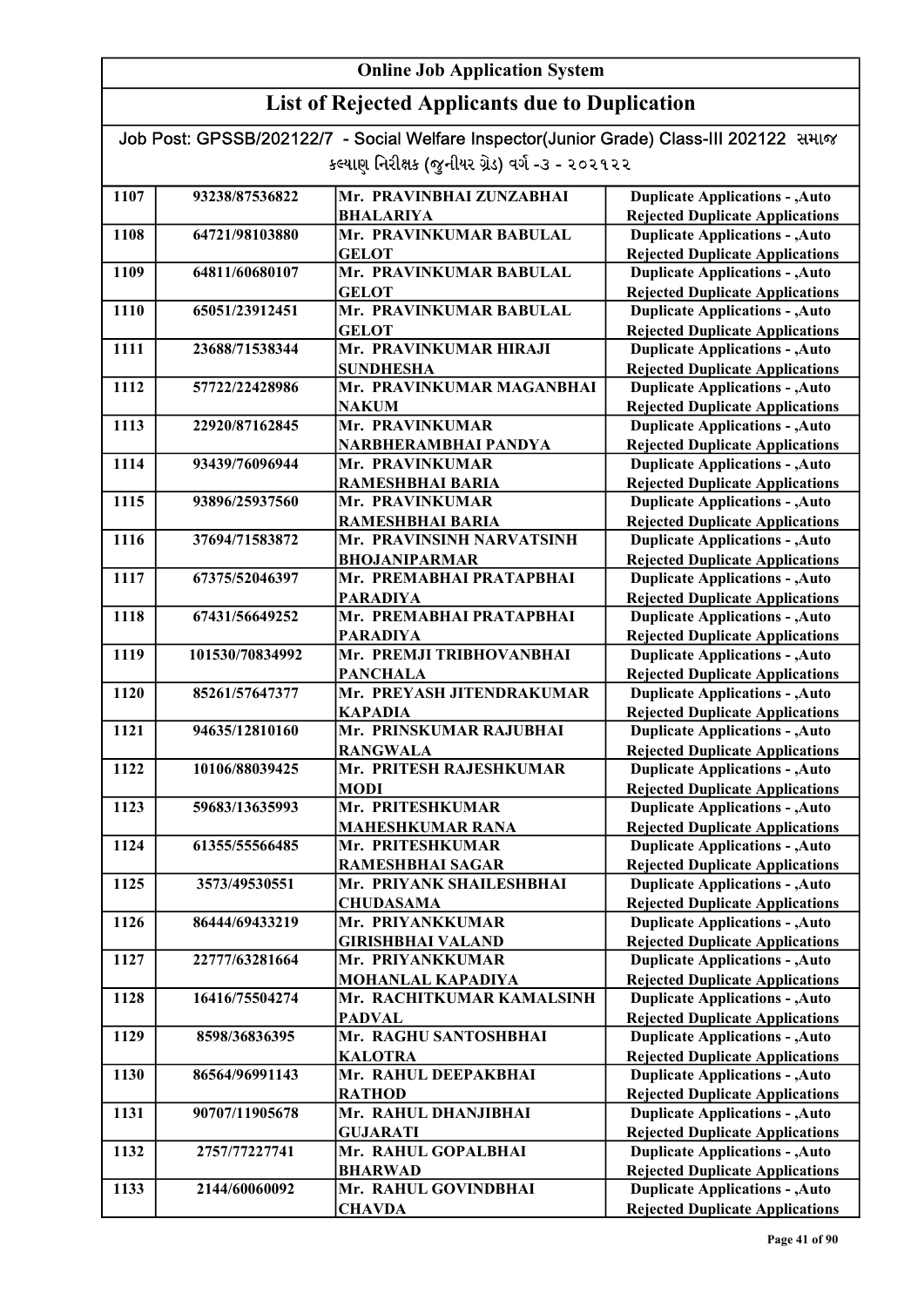## List of Rejected Applicants due to Duplication

| 1134 | 26824/98437842  | Mr. RAHUL JEMALBHAI PARMAR                 | <b>Duplicate Applications - , Auto</b>                                           |
|------|-----------------|--------------------------------------------|----------------------------------------------------------------------------------|
| 1135 | 10536/95682974  | Mr. RAHUL KANUBHAI SOLANKI                 | <b>Duplicate Applications - , Auto</b>                                           |
| 1136 | 5924/95456616   | Mr. RAHUL KIRITBHAI GOHIL                  | <b>Duplicate Applications - , Auto</b>                                           |
| 1137 | 68168/57356057  | Mr. RAHUL LIMBABHAI AAL                    | <b>Duplicate Applications - , Auto</b>                                           |
| 1138 | 25548/83036681  | Mr. RAHUL NAREN PRIYADARSHI                | <b>Duplicate Applications - , Auto</b>                                           |
| 1139 | 50641/74869535  | Mr. RAHUL PRAVINBHAI                       | <b>Duplicate Applications - , Auto</b>                                           |
|      |                 | <b>SOLANKI</b>                             | <b>Rejected Duplicate Applications</b>                                           |
| 1140 | 10641/78440321  | Mr. RAHUL RAJAJI PARMAR                    | <b>Duplicate Applications - , Auto</b>                                           |
| 1141 | 70898/60836562  | Mr. RAHUL RANCHHODBHAI                     | <b>Duplicate Applications - , Auto</b>                                           |
|      |                 | <b>SATANI</b>                              | <b>Rejected Duplicate Applications</b>                                           |
| 1142 | 71155/82905698  | Mr. RAHUL VASTA                            | <b>Duplicate Applications - , Auto</b>                                           |
|      |                 | <b>MODHAVADIYA</b>                         | <b>Rejected Duplicate Applications</b>                                           |
| 1143 | 25412/46976111  | Mr. RAHUL VINUBHAI SOHELIYA                | <b>Duplicate Applications - , Auto</b>                                           |
| 1144 | 103595/81278495 | Mr. RAHULBHAI BABARABHAI                   | <b>Duplicate Applications - , Auto</b>                                           |
|      |                 | <b>CHAUDHARY</b>                           | <b>Rejected Duplicate Applications</b>                                           |
| 1145 | 25129/18078333  | Mr. RAHULBHAI JIVANBHAI                    | <b>Duplicate Applications - , Auto</b>                                           |
|      |                 | <b>BHUMBHANI</b>                           | <b>Rejected Duplicate Applications</b>                                           |
| 1146 | 86241/77889806  | Mr. RAHULBHAI JIVANBHAI                    | <b>Duplicate Applications - , Auto</b>                                           |
|      |                 | <b>KHERALA</b>                             | <b>Rejected Duplicate Applications</b>                                           |
| 1147 | 77214/91879360  | Mr. RAHULBHAI KANJIBHAI                    | <b>Duplicate Applications - , Auto</b>                                           |
|      |                 | <b>DHARAJIYA</b>                           | <b>Rejected Duplicate Applications</b>                                           |
| 1148 | 52727/52715104  | Mr. RAHULBHAI KOTABHAI                     | <b>Duplicate Applications - , Auto</b>                                           |
|      |                 | <b>GAMIT</b>                               | <b>Rejected Duplicate Applications</b>                                           |
| 1149 | 463/14678943    | Mr. RAHULBHAI                              | <b>Duplicate Applications - , Auto</b>                                           |
|      |                 | LALICHANDBHAI VAGHERA                      | <b>Rejected Duplicate Applications</b>                                           |
| 1150 | 114590/24469011 | Mr. RAHULBHAI VITTHALBHAI                  | <b>Duplicate Applications - , Auto</b>                                           |
|      |                 | <b>PATANI</b><br>Mr. RAHULKUMAR BABUBHAI   | <b>Rejected Duplicate Applications</b>                                           |
| 1151 | 12084/23003698  | <b>BHAGORA</b>                             | <b>Duplicate Applications - , Auto</b><br><b>Rejected Duplicate Applications</b> |
| 1152 | 17074/81113246  | Mr. RAHULKUMAR BABUBHAI                    | <b>Duplicate Applications - , Auto</b>                                           |
|      |                 | <b>CHAVADA</b>                             | <b>Rejected Duplicate Applications</b>                                           |
| 1153 | 47294/64378778  | Mr. RAHULKUMAR BIPINBHAI                   | <b>Duplicate Applications - , Auto</b>                                           |
|      |                 | <b>PARMAR</b>                              | <b>Rejected Duplicate Applications</b>                                           |
| 1154 | 32762/30020208  | Mr. RAHULKUMAR GANDABHAI                   | <b>Duplicate Applications - , Auto</b>                                           |
|      |                 | <b>RABARI</b>                              | <b>Rejected Duplicate Applications</b>                                           |
| 1155 | 56781/33461597  | Mr. RAHULKUMAR HARISHBHAI                  | <b>Duplicate Applications - , Auto</b>                                           |
|      |                 | <b>PARIKH</b>                              | <b>Rejected Duplicate Applications</b>                                           |
| 1156 | 76661/28512262  | Mr. RAHULKUMAR JAYANTILAL                  | <b>Duplicate Applications - , Auto</b>                                           |
|      |                 | <b>PARIKH</b>                              | <b>Rejected Duplicate Applications</b>                                           |
| 1157 | 98908/46963427  | Mr. RAHULKUMAR                             | <b>Duplicate Applications - , Auto</b>                                           |
|      |                 | <b>KANCHANLAL CHAUHAN</b>                  | <b>Rejected Duplicate Applications</b>                                           |
| 1158 | 59826/38033980  | Mr. RAHULKUMAR MAFATLAL                    | <b>Duplicate Applications - , Auto</b>                                           |
|      |                 | <b>PARMAR</b>                              | <b>Rejected Duplicate Applications</b>                                           |
| 1159 | 31445/50444284  | Mr. RAHULKUMAR                             | <b>Duplicate Applications - , Auto</b>                                           |
|      |                 | MUKESHBHAI MAKWANA                         | <b>Rejected Duplicate Applications</b>                                           |
| 1160 | 93053/27534597  | Mr. RAHULKUMAR RAIYABHAI                   | <b>Duplicate Applications - , Auto</b>                                           |
|      | 45634/31740878  | <b>JADAV</b><br>Mr. RAHULSINH VIJAYSINH    | <b>Rejected Duplicate Applications</b>                                           |
| 1161 |                 |                                            | <b>Duplicate Applications - , Auto</b>                                           |
| 1162 | 67948/61939074  | <b>BHATI</b><br>Mr. RAJANBHAI JASHVANTBHAI | <b>Rejected Duplicate Applications</b><br><b>Duplicate Applications - , Auto</b> |
|      |                 | <b>PATEL</b>                               | <b>Rejected Duplicate Applications</b>                                           |
|      |                 |                                            |                                                                                  |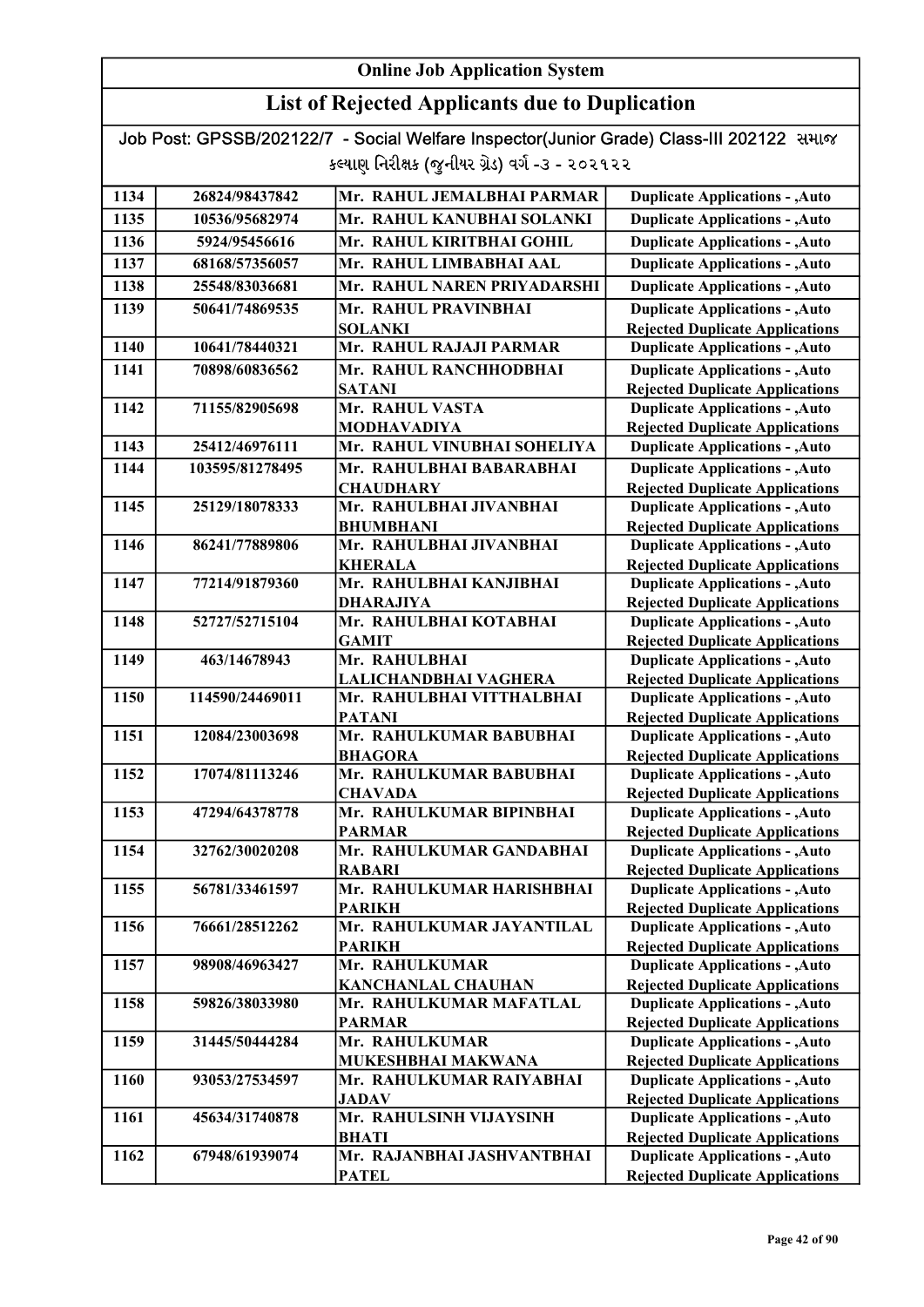## List of Rejected Applicants due to Duplication

| 1163 | 107057/98171930 | Mr. RAJANKUMAR LAVJIBHAI                 | <b>Duplicate Applications - , Auto</b>                                           |
|------|-----------------|------------------------------------------|----------------------------------------------------------------------------------|
|      |                 | <b>PRANAMI</b>                           | <b>Rejected Duplicate Applications</b>                                           |
| 1164 | 5343/35437788   | Mr. RAJANKUMAR RAJUBHAI                  | <b>Duplicate Applications - , Auto</b>                                           |
|      |                 | <b>DAMOR</b>                             | <b>Rejected Duplicate Applications</b>                                           |
| 1165 | 26809/19343034  | Mr. RAJDEEP KIRTIKUMAR                   | <b>Duplicate Applications - , Auto</b>                                           |
|      |                 | <b>NATHBAVA</b>                          | <b>Rejected Duplicate Applications</b>                                           |
| 1166 | 67172/63863534  | Mr. RAJDEEPSINH MAHIPATSINH              | <b>Duplicate Applications - , Auto</b>                                           |
|      |                 | <b>GOHEL</b>                             | <b>Rejected Duplicate Applications</b>                                           |
| 1167 | 98512/41130399  | Mr. RAJDIPKUMAR JORUBHAI                 | <b>Duplicate Applications - , Auto</b>                                           |
|      |                 | <b>DHADHAL</b>                           | <b>Rejected Duplicate Applications</b>                                           |
| 1168 | 117096/41895480 | Mr. RAJDIPSINH                           | <b>Duplicate Applications - , Auto</b>                                           |
|      |                 | <b>MAHENDRASINH DODIYA</b>               | <b>Rejected Duplicate Applications</b>                                           |
| 1169 | 5271/93475446   | Mr. RAJENDRABHAI                         | <b>Duplicate Applications - , Auto</b>                                           |
|      |                 | RANDHIRBHAI BARAD                        | <b>Rejected Duplicate Applications</b>                                           |
| 1170 | 20009/60915837  | Mr. RAJENDRASINH                         | <b>Duplicate Applications - , Auto</b>                                           |
|      |                 | <b>CHAMPAKSINH PARMAR</b>                | <b>Rejected Duplicate Applications</b>                                           |
| 1171 | 99648/29184561  | Mr. RAJESH BHAI SHAMJI BHAI              | <b>Duplicate Applications - , Auto</b>                                           |
|      |                 | <b>VASANI</b>                            | <b>Rejected Duplicate Applications</b>                                           |
| 1172 | 100789/52165252 | Mr. RAJESH BHARAMALBHAI                  | <b>Duplicate Applications - , Auto</b>                                           |
|      |                 | <b>MATA</b>                              | <b>Rejected Duplicate Applications</b>                                           |
| 1173 | 12780/14874507  | Mr. RAJESH KUMAR JADAVBHAI               | <b>Duplicate Applications - , Auto</b>                                           |
|      |                 | <b>MULIYA</b>                            | <b>Rejected Duplicate Applications</b>                                           |
| 1174 | 46974/38224244  | Mr. RAJESH NARSINHBHAI                   | <b>Duplicate Applications - , Auto</b>                                           |
|      |                 | <b>GADHADARA</b>                         | <b>Rejected Duplicate Applications</b>                                           |
| 1175 | 2525/23391232   | Mr. RAJESH PUNABHAI                      | <b>Duplicate Applications - , Auto</b>                                           |
|      |                 | <b>DHARAJIYA</b>                         | <b>Rejected Duplicate Applications</b>                                           |
| 1176 | 12062/56311556  | Mr. RAJESH SHAMJI BHAI DABHI             | <b>Duplicate Applications - , Auto</b>                                           |
| 1177 | 17930/31888044  | Mr. RAJESHBHA RAMABHA                    | <b>Duplicate Applications - , Auto</b>                                           |
|      |                 | <b>GADHAVI</b>                           | <b>Rejected Duplicate Applications</b>                                           |
| 1178 | 103048/21177080 | Mr. RAJESHBHAI NANABHAI                  | <b>Duplicate Applications - , Auto</b>                                           |
|      |                 | <b>KATARA</b>                            | <b>Rejected Duplicate Applications</b>                                           |
| 1179 | 48680/41633493  | Mr. RAJESHBHAI TALKABHAI                 | <b>Duplicate Applications - , Auto</b>                                           |
|      |                 | <b>GANGAL</b>                            | <b>Rejected Duplicate Applications</b>                                           |
| 1180 | 68412/77705062  | Mr. RAJESHBHAI TERSINGBHAI               | <b>Duplicate Applications - , Auto</b>                                           |
|      |                 | <b>PARMAR</b>                            | <b>Rejected Duplicate Applications</b>                                           |
| 1181 | 25285/53727838  | Mr. RAJESHKUMAR                          | <b>Duplicate Applications - , Auto</b>                                           |
|      |                 | <b>BHAGVANBHAI CHAUDHARI</b>             | <b>Rejected Duplicate Applications</b>                                           |
| 1182 | 26262/29503011  | Mr. RAJESHKUMAR HARJIBHAI                | <b>Duplicate Applications - , Auto</b>                                           |
|      |                 | <b>RABARI</b>                            | <b>Rejected Duplicate Applications</b>                                           |
| 1183 | 105431/27633319 | Mr. RAJESHKUMAR                          | <b>Duplicate Applications - , Auto</b>                                           |
|      |                 | <b>MANSUKHLAL DARAJI</b>                 | <b>Rejected Duplicate Applications</b>                                           |
| 1184 | 9868/37574139   | Mr. RAJESHKUMAR RAGHUBHAI                | <b>Duplicate Applications - , Auto</b>                                           |
|      |                 | <b>DESAI</b>                             | <b>Rejected Duplicate Applications</b>                                           |
| 1185 | 76705/35873157  | Mr. RAJKUMAR AMRUTBHAI                   | <b>Duplicate Applications - , Auto</b>                                           |
|      |                 | <b>DESAI</b>                             | <b>Rejected Duplicate Applications</b>                                           |
| 1186 | 80520/63816539  | Mr. RAJKUMAR BHARATBHAI                  | <b>Duplicate Applications - , Auto</b>                                           |
|      |                 | <b>PATEL</b>                             | <b>Rejected Duplicate Applications</b>                                           |
| 1187 | 102176/65083599 | Mr. RAJKUMAR JAYANTILAL                  | <b>Duplicate Applications - , Auto</b>                                           |
|      |                 | <b>GAMIT</b>                             | <b>Rejected Duplicate Applications</b>                                           |
| 1188 | 73413/80330046  | Mr. RAJKUMAR SUBHASHBHAI                 | <b>Duplicate Applications - , Auto</b>                                           |
|      | 9454/69821933   | <b>GOHIL</b><br>Mr. RAJNIKANT JAYNTIBHAI | <b>Rejected Duplicate Applications</b>                                           |
| 1189 |                 |                                          | <b>Duplicate Applications - , Auto</b><br><b>Rejected Duplicate Applications</b> |
|      |                 | <b>CHAUHAN</b>                           |                                                                                  |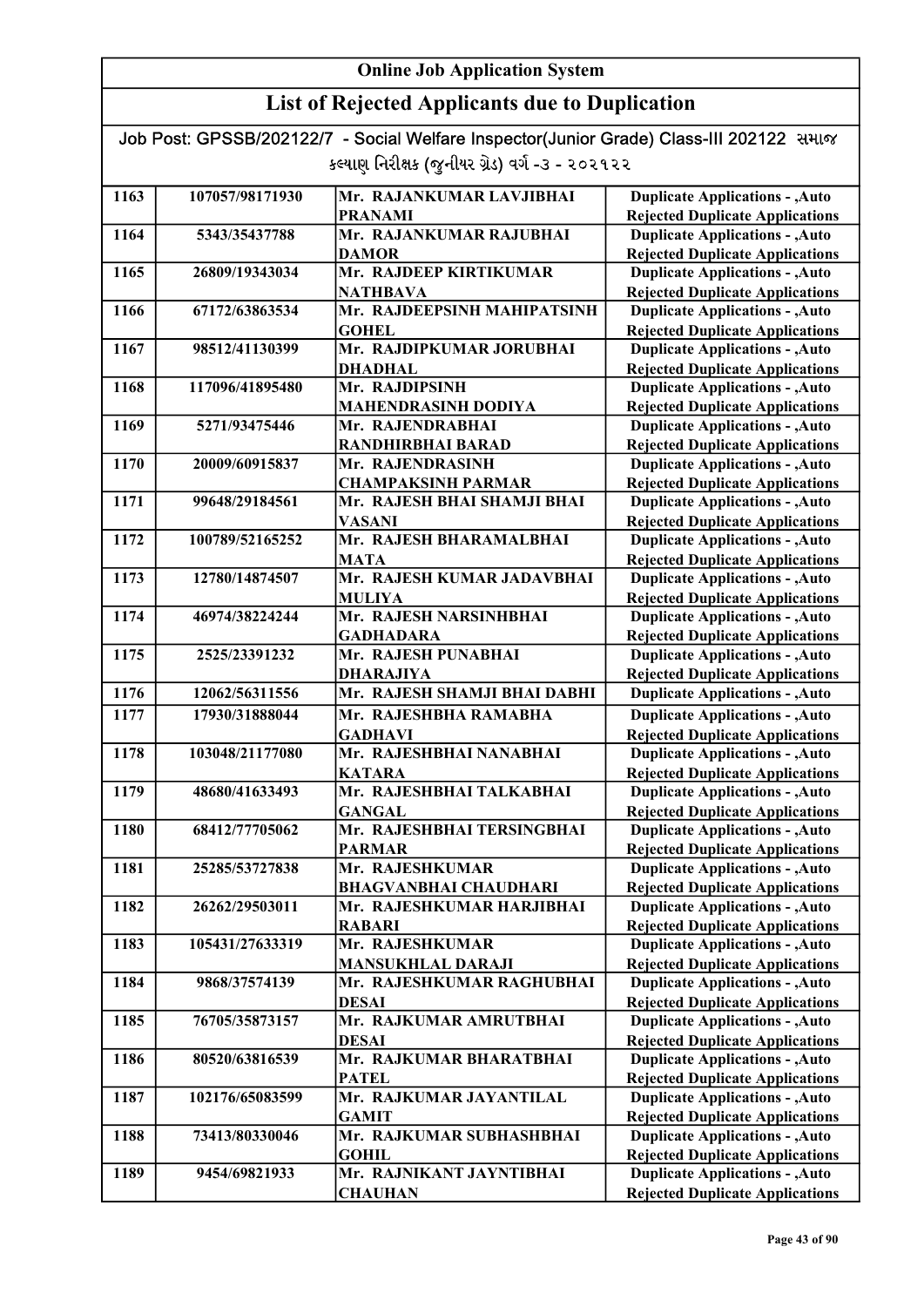| Job Post: GPSSB/202122/7 - Social Welfare Inspector(Junior Grade) Class-III 202122 समाल |  |
|-----------------------------------------------------------------------------------------|--|
| કલ્યાણ નિરીક્ષક (જુનીયર ગ્રેડ) વર્ગ -૩ - ૨૦૨૧૨૨                                         |  |

| 1190 | 38631/39211433  | Mr. RAJNIKANT PRAVINBHAI                 | <b>Duplicate Applications - , Auto</b>                                           |
|------|-----------------|------------------------------------------|----------------------------------------------------------------------------------|
|      |                 | <b>PARMAR</b>                            | <b>Rejected Duplicate Applications</b>                                           |
| 1191 | 1937/82754531   | Mr. RAJNIKANT RAMESHBHAI                 | <b>Duplicate Applications - , Auto</b>                                           |
|      |                 | <b>GAVLI</b>                             | <b>Rejected Duplicate Applications</b>                                           |
| 1192 | 103212/90770131 | Mr. RAJU JAGDISHBHAI BARAIYA             | <b>Duplicate Applications - , Auto</b>                                           |
|      |                 |                                          | <b>Rejected Duplicate Applications</b>                                           |
| 1193 | 108703/88171642 | Mr. RAJUBHAI CHANDUBHAI                  | <b>Duplicate Applications - , Auto</b>                                           |
|      |                 | <b>PATEL</b>                             | <b>Rejected Duplicate Applications</b>                                           |
| 1194 | 110050/30923777 | Mr. RAJUBHAI JEEVANBHAI                  | <b>Duplicate Applications - , Auto</b>                                           |
|      |                 | <b>PAWAR</b>                             | <b>Rejected Duplicate Applications</b>                                           |
| 1195 | 53714/84230079  | Mr. RAJUBHAI PUNAMBHAI                   | <b>Duplicate Applications - , Auto</b>                                           |
|      |                 | <b>KALIYA</b>                            | <b>Rejected Duplicate Applications</b>                                           |
| 1196 | 16025/99899804  | Mr. RAJUBHAI RAGHABHAI                   | <b>Duplicate Applications - , Auto</b>                                           |
|      |                 | <b>BHAMMAR</b>                           | <b>Rejected Duplicate Applications</b>                                           |
| 1197 | 43925/77042145  | Mr. RAJUJI LADJIJI VANATAR               | <b>Duplicate Applications - , Auto</b>                                           |
| 1198 | 9662/46844034   | Mr. RAKESH BHIMABHAI                     | <b>Duplicate Applications - , Auto</b>                                           |
|      |                 | <b>DANGAR</b>                            | <b>Rejected Duplicate Applications</b>                                           |
| 1199 | 67389/91373800  | Mr. RAKESHBHAI KALSINGBHAI               | <b>Duplicate Applications - , Auto</b>                                           |
|      |                 | <b>BHAGORA</b>                           | <b>Rejected Duplicate Applications</b>                                           |
| 1200 | 98770/47697882  | Mr. RAKESHKUMAR BABUBHAI                 | <b>Duplicate Applications - , Auto</b>                                           |
|      |                 | <b>NINAMA</b>                            | <b>Rejected Duplicate Applications</b>                                           |
| 1201 | 95494/52461829  | Mr. RAKESHKUMAR BABUBHAI                 | <b>Duplicate Applications - , Auto</b>                                           |
|      |                 | <b>PRAJAPATI</b>                         | <b>Rejected Duplicate Applications</b>                                           |
| 1202 | 56274/94848277  | Mr. RAKESHKUMAR                          | <b>Duplicate Applications - , Auto</b>                                           |
|      |                 | <b>BHARATBHAI PATELIYA</b>               | <b>Rejected Duplicate Applications</b>                                           |
| 1203 | 82833/41123202  | Mr. RAKESHKUMAR                          | <b>Duplicate Applications - , Auto</b>                                           |
|      |                 | <b>KARSHANBHAI PARMAR</b>                | <b>Rejected Duplicate Applications</b>                                           |
| 1204 | 100757/59311536 | Mr. RAKESHKUMAR PRABHUDAS                | <b>Duplicate Applications - , Auto</b>                                           |
|      |                 | <b>NIRANJANI</b>                         | <b>Rejected Duplicate Applications</b>                                           |
| 1205 | 87328/21227171  | Mr. RAKSHIT ARJANBHAI                    | <b>Duplicate Applications - , Auto</b>                                           |
|      |                 | <b>DODIYA</b>                            | <b>Rejected Duplicate Applications</b>                                           |
| 1206 | 86526/25085479  | Mr. RAKSHITKUMAR HAJABHAI                | <b>Duplicate Applications - , Auto</b>                                           |
|      |                 | <b>PARMAR</b>                            | <b>Rejected Duplicate Applications</b>                                           |
| 1207 | 46984/31933750  | Mr. RAMANBHAI HIRABHAI                   | <b>Duplicate Applications - , Auto</b>                                           |
|      |                 | <b>BUDHER</b>                            | <b>Rejected Duplicate Applications</b>                                           |
| 1208 | 116458/48453487 | Mr. RAMBHAI KALUBHAI                     | <b>Duplicate Applications - , Auto</b>                                           |
| 1209 | 1360/31931019   | <b>SOLANKI</b><br>Mr. RAMEEZ LIYAKATBHAI | <b>Rejected Duplicate Applications</b><br><b>Duplicate Applications - , Auto</b> |
|      |                 | <b>SUMRA</b>                             | <b>Rejected Duplicate Applications</b>                                           |
| 1210 | 105091/44363548 | Mr. RAMESHBHAI DEVABHAI                  | <b>Duplicate Applications - , Auto</b>                                           |
|      |                 | <b>PANCHAL</b>                           | <b>Rejected Duplicate Applications</b>                                           |
| 1211 | 45540/80210144  | Mr. RAMESHBHAI KAMABHAI                  | <b>Duplicate Applications - , Auto</b>                                           |
|      |                 | <b>THAKOR</b>                            | <b>Rejected Duplicate Applications</b>                                           |
| 1212 | 104642/47195777 | Mr. RAMESHBHAI KESHAJI                   | <b>Duplicate Applications - , Auto</b>                                           |
|      |                 | <b>THAKOR</b>                            | <b>Rejected Duplicate Applications</b>                                           |
| 1213 | 16890/71156683  | Mr. RAMESHBHAI MADEVABHAI                | <b>Duplicate Applications - , Auto</b>                                           |
|      |                 | <b>CHAUDHARY</b>                         | <b>Rejected Duplicate Applications</b>                                           |
| 1214 | 99433/18485481  | Mr. RAMESHBHAI MANGABHAI                 | <b>Duplicate Applications - , Auto</b>                                           |
|      |                 | <b>PARMAR</b>                            | <b>Rejected Duplicate Applications</b>                                           |
| 1215 | 23417/26193864  | Mr. RAMESHBHAI MERABHAI                  | <b>Duplicate Applications - , Auto</b>                                           |
|      |                 | <b>MITHAPARA</b>                         | <b>Rejected Duplicate Applications</b>                                           |
| 1216 | 86047/44145925  | Mr. RAMESHKUMAR AMARAJI                  | <b>Duplicate Applications - , Auto</b>                                           |
|      |                 | <b>CHAUDHARY</b>                         | <b>Rejected Duplicate Applications</b>                                           |
|      |                 |                                          |                                                                                  |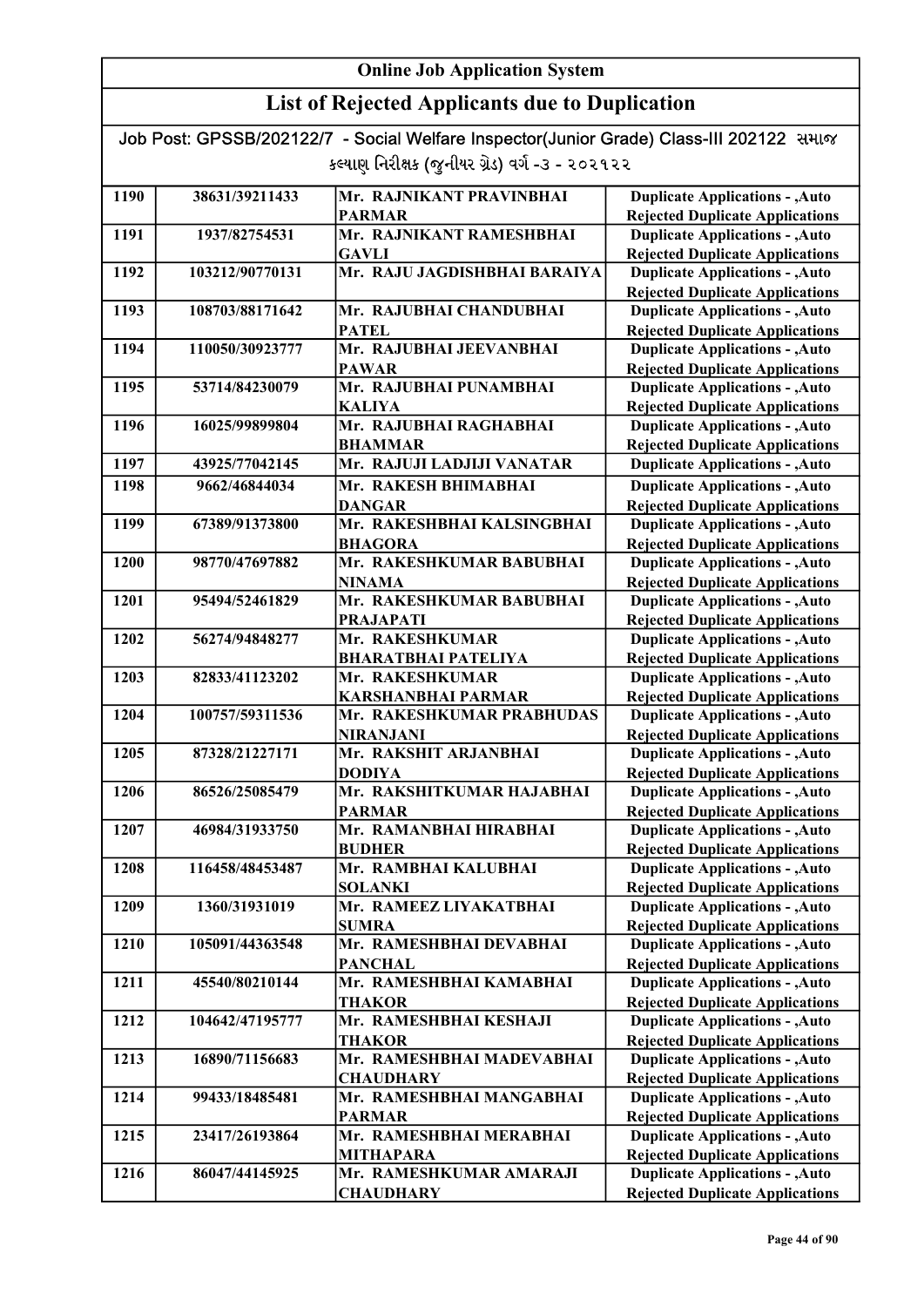## List of Rejected Applicants due to Duplication

| 1217 | 43408/39114620  | Mr. RAMJIBHAI KARSHANBHAI                  | <b>Duplicate Applications - , Auto</b>                                           |
|------|-----------------|--------------------------------------------|----------------------------------------------------------------------------------|
|      |                 | <b>VARCHAND</b>                            | <b>Rejected Duplicate Applications</b>                                           |
| 1218 | 35557/85000463  | Mr. RANABHAI SAVABHAI                      | <b>Duplicate Applications - , Auto</b>                                           |
|      |                 | <b>CHAUDHARY</b>                           | <b>Rejected Duplicate Applications</b>                                           |
| 1219 | 116754/92851255 | Mr. RANCHHODBHAI                           | <b>Duplicate Applications - , Auto</b>                                           |
|      |                 | MOHANBHAI MAGHODIYA                        | <b>Rejected Duplicate Applications</b>                                           |
| 1220 | 68272/89884814  | Mr. RANGITSINH PRATAPSINH                  | <b>Duplicate Applications - , Auto</b>                                           |
|      |                 | <b>PARMAR</b>                              | <b>Rejected Duplicate Applications</b>                                           |
| 1221 | 57829/86049438  | Mr. RANJIT VASHRAMBHAI                     | <b>Duplicate Applications - , Auto</b>                                           |
|      |                 | <b>RATAN</b>                               | <b>Rejected Duplicate Applications</b>                                           |
| 1222 | 18955/22584212  | Mr. RANJITSINH HARISINH                    | <b>Duplicate Applications - , Auto</b>                                           |
|      |                 | <b>THAKOR</b>                              | <b>Rejected Duplicate Applications</b>                                           |
| 1223 | 19064/71528713  | Mr. RANJITSINH HARISINH                    | <b>Duplicate Applications - , Auto</b>                                           |
|      |                 | <b>THAKOR</b><br>Mr. RANJITSINH PRATAPJI   | <b>Rejected Duplicate Applications</b>                                           |
| 1224 | 43989/34788238  | <b>CHAUHAN</b>                             | <b>Duplicate Applications - , Auto</b>                                           |
| 1225 | 17068/89722275  | Mr. RANVIR VARJANG DODIYA                  | <b>Rejected Duplicate Applications</b><br><b>Duplicate Applications - , Auto</b> |
|      |                 |                                            |                                                                                  |
| 1226 | 17272/46654318  | Mr. RASHMIN HASHAMUKHBHAI                  | <b>Duplicate Applications - , Auto</b>                                           |
|      |                 | <b>MAKAVANA</b>                            | <b>Rejected Duplicate Applications</b>                                           |
| 1227 | 36389/47458009  | Mr. RASIKBHAI MANAJIBHAI                   | <b>Duplicate Applications - , Auto</b>                                           |
|      |                 | <b>KANOTARA</b><br>Mr. RASIKKUMAR HARIBHAI | <b>Rejected Duplicate Applications</b>                                           |
| 1228 | 36231/71709468  |                                            | <b>Duplicate Applications - , Auto</b>                                           |
| 1229 | 54384/65309834  | <b>MALI</b><br>Mr. RASIKKUMAR KESHAVBHAI   | <b>Rejected Duplicate Applications</b>                                           |
|      |                 | <b>GAMIT</b>                               | <b>Duplicate Applications - , Auto</b>                                           |
| 1230 | 7743/13899638   | Mr. RASIKLAL GAGDASBHAI                    | <b>Rejected Duplicate Applications</b><br><b>Duplicate Applications - , Auto</b> |
|      |                 | <b>VANIYA</b>                              | <b>Rejected Duplicate Applications</b>                                           |
| 1231 | 17384/10418521  | Mr. RAUNAK JESANGBHAI                      | <b>Duplicate Applications - , Auto</b>                                           |
|      |                 | <b>CHAUDHARI</b>                           | <b>Rejected Duplicate Applications</b>                                           |
| 1232 | 13723/23390138  | Mr. RAVATABHAI CHAMANAJI                   | <b>Duplicate Applications - , Auto</b>                                           |
|      |                 | <b>CHAUDHARY</b>                           | <b>Rejected Duplicate Applications</b>                                           |
| 1233 | 3374/85847383   | Mr. RAVESING BHIMABHAI                     | <b>Duplicate Applications - , Auto</b>                                           |
|      |                 | <b>CHHARIYA</b>                            | <b>Rejected Duplicate Applications</b>                                           |
| 1234 | 11545/16539192  | Mr. RAVI HASMUKHBHAI SHAH                  | <b>Duplicate Applications - , Auto</b>                                           |
| 1235 | 111737/34179856 | Mr. RAVI MAHENDRABHAI                      | <b>Duplicate Applications - , Auto</b>                                           |
|      |                 | <b>CHAUDHARI</b>                           | <b>Rejected Duplicate Applications</b>                                           |
| 1236 | 38498/77170898  | Mr. RAVI NARSING BHAI JADAV                | <b>Duplicate Applications - , Auto</b>                                           |
| 1237 | 69645/31793266  | Mr. RAVI RAMESHBHAI PATEL                  | <b>Duplicate Applications - , Auto</b>                                           |
| 1238 | 89628/74667501  | Mr. RAVIBHAI RAJESHBHAI                    | <b>Duplicate Applications - , Auto</b>                                           |
|      |                 | <b>PATANI</b>                              | <b>Rejected Duplicate Applications</b>                                           |
| 1239 | 29097/89609529  | Mr. RAVIKUMAR BHIKHUBHAI                   | <b>Duplicate Applications - , Auto</b>                                           |
|      |                 | <b>GORFAD</b>                              | <b>Rejected Duplicate Applications</b>                                           |
| 1240 | 110183/98449083 | Mr. RAVIKUMAR BHIKHUBHAI                   | <b>Duplicate Applications - , Auto</b>                                           |
|      |                 | <b>KARETHA</b>                             | <b>Rejected Duplicate Applications</b>                                           |
| 1241 | 73723/96123882  | Mr. RAVIKUMAR DINESHBHAI                   | <b>Duplicate Applications - , Auto</b>                                           |
|      |                 | <b>BHASKAR</b>                             | <b>Rejected Duplicate Applications</b>                                           |
| 1242 | 73771/10028270  | Mr. RAVIKUMAR DINESHBHAI                   | <b>Duplicate Applications - , Auto</b>                                           |
|      |                 | <b>BHASKAR</b>                             | <b>Rejected Duplicate Applications</b>                                           |
| 1243 | 88108/45047852  | Mr. RAVIKUMAR JITUBHAI                     | <b>Duplicate Applications - , Auto</b>                                           |
|      |                 | <b>IDHATIYA</b>                            | <b>Rejected Duplicate Applications</b>                                           |
| 1244 | 35293/92958955  | Mr. RAVIKUMAR KANUBHAI                     | <b>Duplicate Applications - , Auto</b>                                           |
|      |                 | <b>PATEL</b>                               | <b>Rejected Duplicate Applications</b>                                           |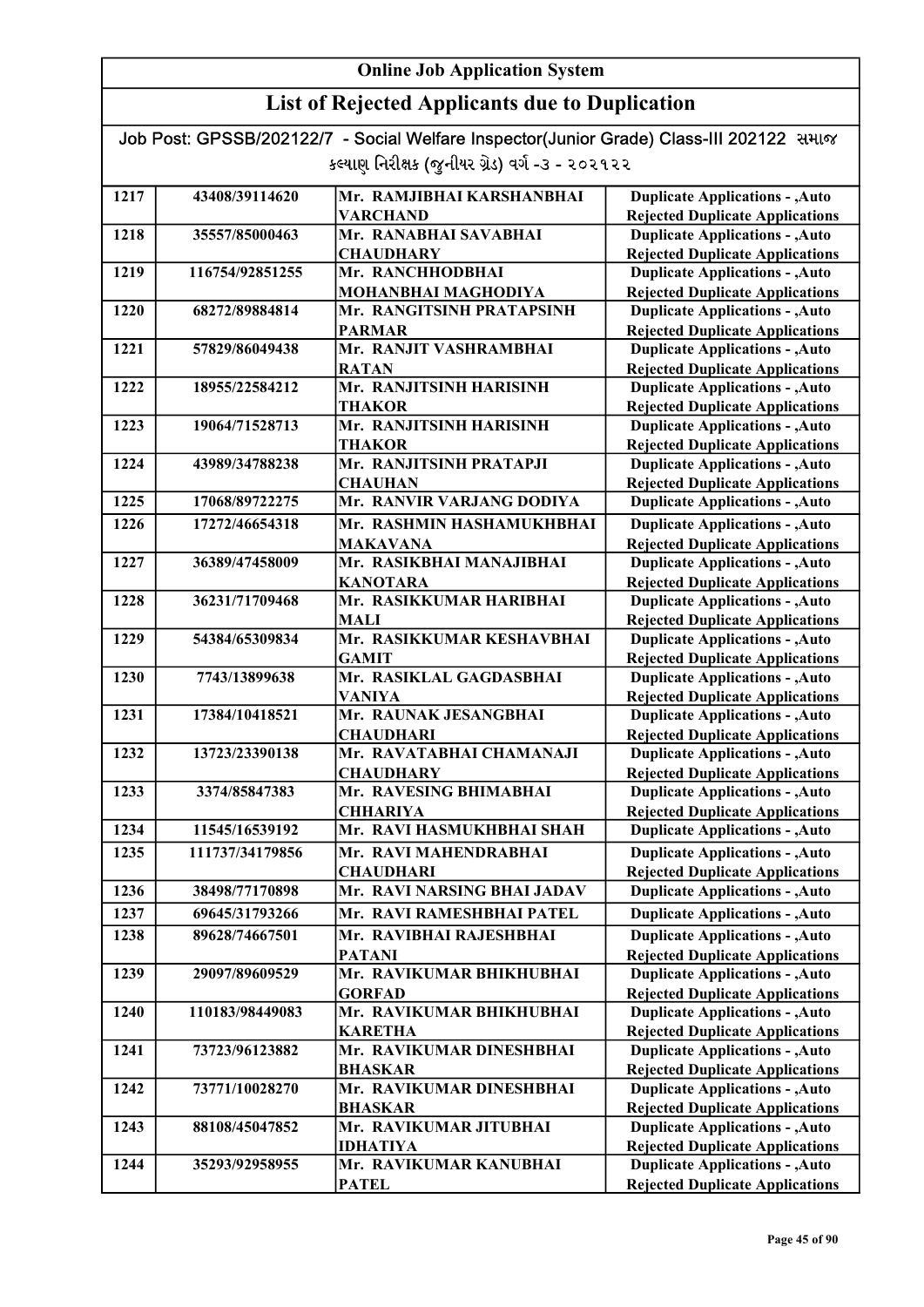## List of Rejected Applicants due to Duplication

| 1245 | 2957/38759360   | Mr. RAVIKUMAR NARAYANBHAI   | <b>Duplicate Applications - , Auto</b> |
|------|-----------------|-----------------------------|----------------------------------------|
|      |                 | <b>DARJI</b>                | <b>Rejected Duplicate Applications</b> |
| 1246 | 66930/47484345  | Mr. RAVIKUMAR               | <b>Duplicate Applications - , Auto</b> |
|      |                 | PRAVINCHANDRA RATHOD        | <b>Rejected Duplicate Applications</b> |
| 1247 | 54666/43873796  | Mr. RAVIKUMAR RATNABHAI     | <b>Duplicate Applications - , Auto</b> |
|      |                 | <b>KUMBHANI</b>             | <b>Rejected Duplicate Applications</b> |
| 1248 | 29734/91120728  | Mr. RAVINDRA DUDABHAI       | <b>Duplicate Applications - , Auto</b> |
|      |                 | <b>SOLANKI</b>              | <b>Rejected Duplicate Applications</b> |
| 1249 | 25044/79173923  | Mr. RAVINDRA RAMESHBHAI     | <b>Duplicate Applications - , Auto</b> |
|      |                 | <b>GOHIL</b>                | <b>Rejected Duplicate Applications</b> |
| 1250 | 67847/75158028  | Mr. RAVINDRA SAKARAM PATIL  | <b>Duplicate Applications - , Auto</b> |
| 1251 | 21816/68250916  | Mr. RAVINDRABHAI LAVJIBHAI  | <b>Duplicate Applications - , Auto</b> |
|      |                 | <b>VASAVA</b>               | <b>Rejected Duplicate Applications</b> |
| 1252 | 59133/78933503  | Mr. RAVINDRAKUMAR           | <b>Duplicate Applications - , Auto</b> |
|      |                 | <b>MAHENDRAKUMAR PATEL</b>  | <b>Rejected Duplicate Applications</b> |
| 1253 | 100654/51458564 | Mr. RAVIRAJ KARSHANBHAI     | <b>Duplicate Applications - , Auto</b> |
|      |                 | <b>MAKVANA</b>              | <b>Rejected Duplicate Applications</b> |
| 1254 | 28313/46087508  | Mr. RAVIRAJBHAI ISHVARLAL   | <b>Duplicate Applications - , Auto</b> |
|      |                 | <b>CHAVDA</b>               | <b>Rejected Duplicate Applications</b> |
| 1255 | 86687/94614310  | Mr. RAVIRAJSINH BHARATSINH  | <b>Duplicate Applications - , Auto</b> |
|      |                 | <b>CHUDASAMA</b>            | <b>Rejected Duplicate Applications</b> |
| 1256 | 72570/54185726  | Mr. RAVJIBHAI RUDABHAI      | <b>Duplicate Applications - , Auto</b> |
|      |                 | <b>DHARECHA</b>             | <b>Rejected Duplicate Applications</b> |
| 1257 | 7513/67828479   | Mr. RAYMALBHAI DHARSHIBHAI  | <b>Duplicate Applications - , Auto</b> |
|      |                 | <b>PATEL</b>                | <b>Rejected Duplicate Applications</b> |
| 1258 | 65153/34482759  | Mr. REHANASGAR              | <b>Duplicate Applications - , Auto</b> |
|      |                 | RIJVANHUSAIN NAQVI          | <b>Rejected Duplicate Applications</b> |
| 1259 | 5272/11985068   | Mr. RIGNESH JADAVBHAI       | <b>Duplicate Applications - , Auto</b> |
|      |                 | <b>SARAVAIYA</b>            | <b>Rejected Duplicate Applications</b> |
| 1260 | 103619/75648274 | Mr. RIKINKUMAR LABHUBHAI    | <b>Duplicate Applications - , Auto</b> |
|      |                 | <b>DHAMELIYA</b>            | <b>Rejected Duplicate Applications</b> |
| 1261 | 39651/40686034  | Mr. RINKESHKUMAR            | <b>Duplicate Applications - , Auto</b> |
|      |                 | <b>ASHOKBHAI PATEL</b>      | <b>Rejected Duplicate Applications</b> |
| 1262 | 93894/88259759  | Mr. RINKESHKUMAR            | <b>Duplicate Applications - , Auto</b> |
|      |                 | <b>BHIKHALAL PARMAR</b>     | <b>Rejected Duplicate Applications</b> |
| 1263 | 85011/81158378  | Mr. RINKESHKUMAR MANILAL    | <b>Duplicate Applications - , Auto</b> |
|      |                 | <b>PATEL</b>                | <b>Rejected Duplicate Applications</b> |
| 1264 | 40382/87182014  | Mr. RINKESHKUMAR            | <b>Duplicate Applications - , Auto</b> |
|      |                 | RAJENDRABHAI CHAUDHARY      | <b>Rejected Duplicate Applications</b> |
| 1265 | 107060/57289464 | Mr. RISHI BHARATBHAI GADHER | <b>Duplicate Applications - , Auto</b> |
| 1266 | 55189/48955091  | Mr. RITESHKUMAR BHAGUBHAI   | <b>Duplicate Applications - , Auto</b> |
|      |                 | <b>BARIYA</b>               | <b>Rejected Duplicate Applications</b> |
| 1267 | 33109/49288175  | Mr. RITESHKUMAR             | <b>Duplicate Applications - , Auto</b> |
|      |                 | <b>DIPAKKUMAR BHATT</b>     | <b>Rejected Duplicate Applications</b> |
| 1268 | 96093/86743317  | Mr. RITIKKUMAR MAGANBHAI    | <b>Duplicate Applications - , Auto</b> |
|      |                 | <b>DAMOR</b>                | <b>Rejected Duplicate Applications</b> |
| 1269 | 112713/91057165 | Mr. ROHITBHAI NARANBHAI     | <b>Duplicate Applications - , Auto</b> |
|      |                 | <b>NINAMA</b>               | <b>Rejected Duplicate Applications</b> |
| 1270 | 68176/95760963  | Mr. ROHITBHAI RAGHUBHAI     | <b>Duplicate Applications - , Auto</b> |
|      |                 | <b>MALKIYA</b>              | <b>Rejected Duplicate Applications</b> |
| 1271 | 31115/19521106  | Mr. ROHITKUMAR DILIPBHAI    | <b>Duplicate Applications - , Auto</b> |
|      |                 | <b>NISARATA</b>             | <b>Rejected Duplicate Applications</b> |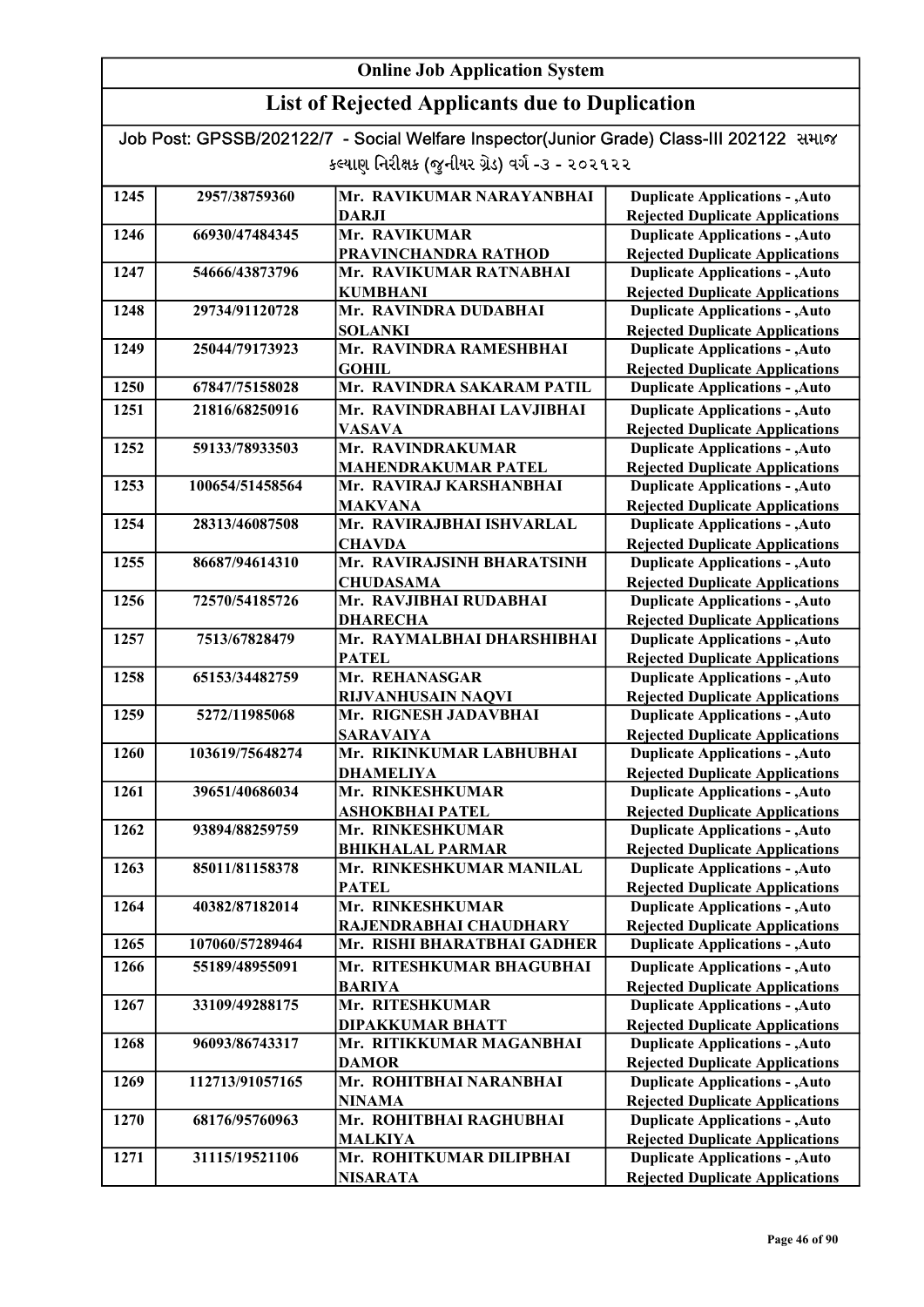## List of Rejected Applicants due to Duplication

| 1272 | 11881/28643054  | Mr. RONAK DAHYABHAI         | <b>Duplicate Applications - , Auto</b> |
|------|-----------------|-----------------------------|----------------------------------------|
|      |                 | <b>BHARWAD</b>              | <b>Rejected Duplicate Applications</b> |
| 1273 | 1932/89500540   | Mr. RONAK MAGANBHAI         | <b>Duplicate Applications - , Auto</b> |
|      |                 | <b>CHAUDHARI</b>            | <b>Rejected Duplicate Applications</b> |
| 1274 | 111046/18149788 | Mr. RONAKKUMAR ARVINDBHAI   | <b>Duplicate Applications - , Auto</b> |
|      |                 | <b>BHIMAJIYANI</b>          | <b>Rejected Duplicate Applications</b> |
| 1275 | 4271/91016029   | Mr. RONAKKUMAR JAYANTILAL   | <b>Duplicate Applications - , Auto</b> |
|      |                 | <b>PATEL</b>                | <b>Rejected Duplicate Applications</b> |
| 1276 | 89069/30902502  | Mr. RONAKKUMAR NAVNITBHAI   | <b>Duplicate Applications - , Auto</b> |
|      |                 | <b>MAHERIYA</b>             | <b>Rejected Duplicate Applications</b> |
| 1277 | 96426/36222487  | Mr. RONAKKUMAR              | <b>Duplicate Applications - , Auto</b> |
|      |                 | PRAHLADBHAI CHAUDHARY       | <b>Rejected Duplicate Applications</b> |
| 1278 | 60208/20338959  | Mr. RONAKKUMAR SHANTIBHAI   | <b>Duplicate Applications - , Auto</b> |
|      |                 | <b>SUTHAR</b>               | <b>Rejected Duplicate Applications</b> |
| 1279 | 90760/65265755  | Mr. RONAKSINH AMARSINH      | <b>Duplicate Applications - , Auto</b> |
|      |                 | <b>MAKWANA</b>              | <b>Rejected Duplicate Applications</b> |
| 1280 | 13459/11977493  | Mr. RONIT MADHAVLAL LEUVA   | <b>Duplicate Applications - , Auto</b> |
| 1281 | 54993/80578953  | Mr. RUSHABHKUMAR            | <b>Duplicate Applications - , Auto</b> |
|      |                 | <b>MAHESHKUMAR TILAVAT</b>  | <b>Rejected Duplicate Applications</b> |
| 1282 | 36109/31640001  | Mr. RUSHIKUMAR AJAYKUMAR    | <b>Duplicate Applications - , Auto</b> |
|      |                 | <b>PANDYA</b>               | <b>Rejected Duplicate Applications</b> |
| 1283 | 61104/40598548  | Mr. RUSHIKUMAR MUKESHBHAI   | <b>Duplicate Applications - , Auto</b> |
|      |                 | <b>JOSHI</b>                | <b>Rejected Duplicate Applications</b> |
| 1284 | 17855/25268767  | Mr. RUTVIK HARSHADBHAI VALA | <b>Duplicate Applications - , Auto</b> |
|      |                 |                             | <b>Rejected Duplicate Applications</b> |
| 1285 | 82293/83679172  | Mr. SACHIN RATILAL PARMAR   | <b>Duplicate Applications - , Auto</b> |
| 1286 | 51907/10703078  | Mr. SACHINKUMAR ASHOKBHAI   | <b>Duplicate Applications - , Auto</b> |
|      |                 | <b>JADAV</b>                | <b>Rejected Duplicate Applications</b> |
| 1287 | 23419/65229837  | Mr. SACHINKUMAR CHATURJI    | <b>Duplicate Applications - , Auto</b> |
|      |                 | <b>THAKOR</b>               | <b>Rejected Duplicate Applications</b> |
| 1288 | 25498/17124926  | Mr. SACHINKUMAR             | <b>Duplicate Applications - , Auto</b> |
|      |                 | <b>DALSANGBHAI DESAI</b>    | <b>Rejected Duplicate Applications</b> |
| 1289 | 37403/63556064  | Mr. SACHINKUMAR             | <b>Duplicate Applications - , Auto</b> |
|      |                 | DASHARATHBHAI PARMAR        | <b>Rejected Duplicate Applications</b> |
| 1290 | 107393/28741329 | Mr. SACHINKUMAR JESANGBHAI  | <b>Duplicate Applications - , Auto</b> |
|      |                 | <b>CHAUDHARY</b>            | <b>Rejected Duplicate Applications</b> |
| 1291 | 76751/35129150  | Mr. SACHINKUMAR PARMABHAI   | <b>Duplicate Applications - , Auto</b> |
|      |                 | <b>KALARIYA</b>             | <b>Rejected Duplicate Applications</b> |
| 1292 | 65464/33166780  | Mr. SADAMBHAI HASANBHAI     | <b>Duplicate Applications - , Auto</b> |
|      |                 | <b>BOLATAR</b>              | <b>Rejected Duplicate Applications</b> |
| 1293 | 34784/80619315  | Mr. SADDAMHUSAIN            | <b>Duplicate Applications - , Auto</b> |
|      |                 | AEHMADMIYA SHAIKH           | <b>Rejected Duplicate Applications</b> |
| 1294 | 105047/87263529 | Mr. SAGAR KISHORBHAI        | <b>Duplicate Applications - , Auto</b> |
|      |                 | <b>BHAYANI</b>              | <b>Rejected Duplicate Applications</b> |
| 1295 | 43965/32614918  | Mr. SAGAR RAMESHBHAI        | <b>Duplicate Applications - , Auto</b> |
|      |                 | <b>DARBAR</b>               | <b>Rejected Duplicate Applications</b> |
| 1296 | 20597/70316901  | Mr. SAGAR VALLABHBHAI       | <b>Duplicate Applications - , Auto</b> |
|      |                 | <b>KANSAGARA</b>            | <b>Rejected Duplicate Applications</b> |
| 1297 | 40887/87645801  | Mr. SAGARBHAI RAVJIBHAI     | <b>Duplicate Applications - , Auto</b> |
|      |                 | <b>PARMAR</b>               | <b>Rejected Duplicate Applications</b> |
| 1298 | 24990/37166793  | Mr. SAGARBHAI VIRJIBHAI     | <b>Duplicate Applications - , Auto</b> |
|      |                 | <b>VAGHELA</b>              | <b>Rejected Duplicate Applications</b> |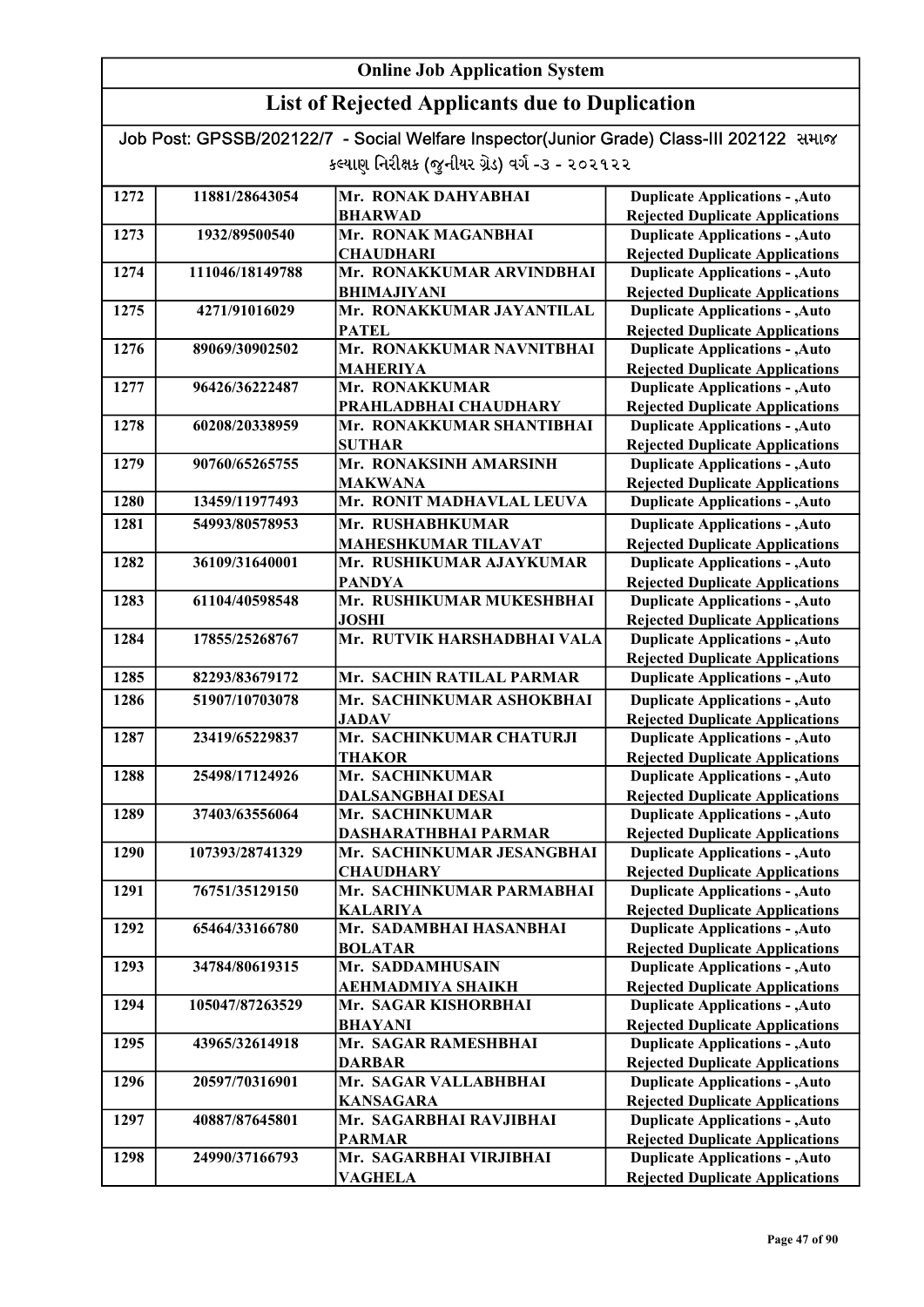## List of Rejected Applicants due to Duplication

| 1299 | 53072/56358852  | Mr. SAGARKUMAR                               | <b>Duplicate Applications - , Auto</b>                                           |
|------|-----------------|----------------------------------------------|----------------------------------------------------------------------------------|
|      |                 | PANKAJKUMAR BHOJAK                           | <b>Rejected Duplicate Applications</b>                                           |
| 1300 | 93319/25161466  | Mr. SAGARKUMAR PUNAMBHAI                     | <b>Duplicate Applications - , Auto</b>                                           |
|      |                 | <b>PARMAR</b>                                | <b>Rejected Duplicate Applications</b>                                           |
| 1301 | 66072/26042970  | Mr. SAHIL ASHOKBHAI PARMAR                   | <b>Duplicate Applications - , Auto</b>                                           |
| 1302 | 68158/53342510  | Mr. SAHIL ASHOKBHAI PARMAR                   | <b>Duplicate Applications - , Auto</b>                                           |
| 1303 | 23541/88401621  | Mr. SAHIL ISHWARBHAI                         | <b>Duplicate Applications - , Auto</b>                                           |
|      |                 | <b>MAKHANA</b>                               | <b>Rejected Duplicate Applications</b>                                           |
| 1304 | 106677/17377320 | Mr. SAHIL LALJIBHAI DESAI                    | <b>Duplicate Applications - , Auto</b>                                           |
| 1305 | 17758/73798807  | Mr. SAHIL MITESHKUMAR PATEL                  | <b>Duplicate Applications - , Auto</b>                                           |
| 1306 | 1474/25672547   | Mr. SAIFIL MAHEBUBBHAI                       | <b>Duplicate Applications - , Auto</b>                                           |
|      |                 | <b>KHALIFA</b>                               | <b>Rejected Duplicate Applications</b>                                           |
| 1307 | 1504/82083418   | Mr. SAIFIL MAHEBUBBHAI                       | <b>Duplicate Applications - , Auto</b>                                           |
|      |                 | <b>KHALIFA</b>                               | <b>Rejected Duplicate Applications</b>                                           |
| 1308 | 34332/63471907  | Mr. SAILESHBHAI RASHIKBHAI                   | <b>Duplicate Applications - , Auto</b>                                           |
|      |                 | <b>SHEKH</b>                                 | <b>Rejected Duplicate Applications</b>                                           |
| 1309 | 27262/22244441  | Mr. SAJJADHUSEN GAFURBHAI                    | <b>Duplicate Applications - , Auto</b>                                           |
|      |                 | <b>MANSURI</b>                               | <b>Rejected Duplicate Applications</b>                                           |
| 1310 | 33269/67732930  | Mr. SAMIRBHAI ASHOKBHAI                      | <b>Duplicate Applications - , Auto</b>                                           |
|      |                 | <b>DAMOR</b>                                 | <b>Rejected Duplicate Applications</b>                                           |
| 1311 | 6729/68772712   | Mr. SANDEEPBHAI ISHAVRBHAI                   | <b>Duplicate Applications - , Auto</b>                                           |
|      |                 | <b>PRAJAPATI</b>                             | <b>Rejected Duplicate Applications</b>                                           |
| 1312 | 59672/34537148  | Mr. SANDIP DILIPBHAI BARAIYA                 | <b>Duplicate Applications - , Auto</b>                                           |
| 1313 | 7698/73018805   | Mr. SANDIP VINODBHAI PARMAR                  | <b>Duplicate Applications - , Auto</b>                                           |
|      |                 |                                              | <b>Rejected Duplicate Applications</b>                                           |
| 1314 | 5527/79525310   | Mr. SANDIPBHAI KHANSINGBHAI                  | <b>Duplicate Applications - , Auto</b>                                           |
|      |                 | <b>CHAUDHARI</b>                             | <b>Rejected Duplicate Applications</b>                                           |
| 1315 | 101832/62410737 | Mr. SANDIPBHAI SHIVABHAI                     | <b>Duplicate Applications - , Auto</b>                                           |
|      |                 | <b>KORADIYA</b>                              | <b>Rejected Duplicate Applications</b>                                           |
| 1316 | 73389/36827250  | Mr. SANDIPBHAI VANRAJBHAI<br><b>PARALIYA</b> | <b>Duplicate Applications - , Auto</b><br><b>Rejected Duplicate Applications</b> |
| 1317 | 30846/27848906  | Mr. SANDIPKUMAR                              | <b>Duplicate Applications - , Auto</b>                                           |
|      |                 | <b>JAYANTIBHAI BARIYA</b>                    | <b>Rejected Duplicate Applications</b>                                           |
| 1318 | 38600/93887792  | Mr. SANDIPKUMAR JIVANBHAI                    | <b>Duplicate Applications - , Auto</b>                                           |
|      |                 | <b>RATHOD</b>                                | <b>Rejected Duplicate Applications</b>                                           |
| 1319 | 39563/69530782  | Mr. SANDIPKUMAR JIVANBHAI                    | <b>Duplicate Applications - , Auto</b>                                           |
|      |                 | <b>RATHOD</b>                                | <b>Rejected Duplicate Applications</b>                                           |
| 1320 | 45597/94674116  | Mr. SANDIPKUMAR                              | <b>Duplicate Applications - , Auto</b>                                           |
|      |                 | RAMNIKBHAI SARAVADIYA                        | <b>Rejected Duplicate Applications</b>                                           |
| 1321 | 108385/86149661 | Mr. SANDIPSINH RAJENDRASINH                  | <b>Duplicate Applications - , Auto</b>                                           |
|      |                 | <b>CHAVDA</b>                                | <b>Rejected Duplicate Applications</b>                                           |
| 1322 | 91515/61785045  | Mr. SANJAY DASHRATHSINH                      | <b>Duplicate Applications - , Auto</b>                                           |
|      |                 | <b>CHAUHAN</b>                               | <b>Rejected Duplicate Applications</b>                                           |
| 1323 | 97033/96621871  | Mr. SANJAY DHANABHAI                         | <b>Duplicate Applications - , Auto</b>                                           |
|      |                 | <b>METALIAY</b>                              | <b>Rejected Duplicate Applications</b>                                           |
| 1324 | 27688/73955644  | Mr. SANJAY MULABHAI RATHOD                   | <b>Duplicate Applications - , Auto</b>                                           |
| 1325 | 55290/84997911  | Mr. SANJAY NATHABHAI                         | <b>Duplicate Applications - , Auto</b>                                           |
|      |                 | <b>DANGAR</b>                                | <b>Rejected Duplicate Applications</b>                                           |
| 1326 | 15427/37479444  | Mr. SANJAY PUNABHAI PANCHAL                  | <b>Duplicate Applications - , Auto</b>                                           |
|      |                 |                                              | <b>Rejected Duplicate Applications</b>                                           |
| 1327 | 22533/94109424  | Mr. SANJAY RAMBHAI DODIA                     | <b>Duplicate Applications - , Auto</b>                                           |
| 1328 | 101454/14220361 | Mr. SANJAY TAPUBHAI RATHOD                   | <b>Duplicate Applications - , Auto</b>                                           |
|      |                 |                                              |                                                                                  |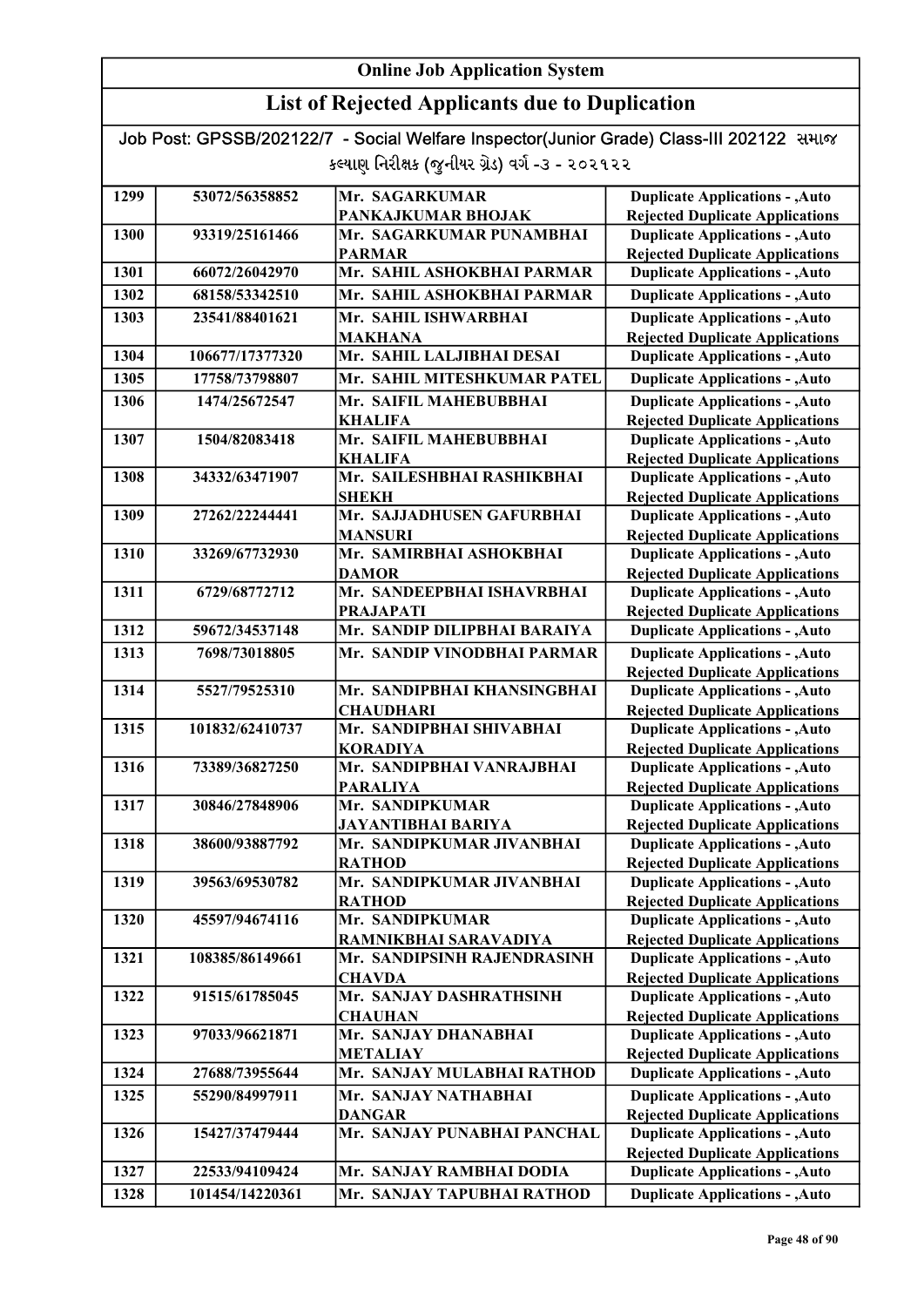## List of Rejected Applicants due to Duplication

| 1329 | 16735/97527505  | Mr. SANJAYBHAI                             | <b>Duplicate Applications - , Auto</b>                                           |
|------|-----------------|--------------------------------------------|----------------------------------------------------------------------------------|
|      |                 | PITAMBARBHAI BERANEE                       | <b>Rejected Duplicate Applications</b>                                           |
| 1330 | 35279/30360599  | Mr. SANJAYKUMAR                            | <b>Duplicate Applications - , Auto</b>                                           |
|      |                 | <b>GAMBHIRBHAI VASAVA</b>                  | <b>Rejected Duplicate Applications</b>                                           |
| 1331 | 60105/67788997  | Mr. SANJAYKUMAR                            | <b>Duplicate Applications - , Auto</b>                                           |
|      |                 | HASMUKHBHAI RANGADIYA                      | <b>Rejected Duplicate Applications</b>                                           |
| 1332 | 67917/23002562  | Mr. SANJAYKUMAR                            | <b>Duplicate Applications - , Auto</b>                                           |
|      |                 | <b>JITENDRABHAI RAO</b>                    | <b>Rejected Duplicate Applications</b>                                           |
| 1333 | 24064/18133859  | Mr. SANJAYKUMAR KANUBHAI                   | <b>Duplicate Applications - , Auto</b>                                           |
|      |                 | <b>PRAJAPATI</b>                           | <b>Rejected Duplicate Applications</b>                                           |
| 1334 | 98532/76242230  | Mr. SANJAYKUMAR LAKHUBHAI                  | <b>Duplicate Applications - , Auto</b>                                           |
|      |                 | <b>CHAVDA</b>                              | <b>Rejected Duplicate Applications</b>                                           |
| 1335 | 103844/95706596 | Mr. SANJAYKUMAR                            | <b>Duplicate Applications - , Auto</b>                                           |
|      |                 | <b>MANSUKHBHAI CHIHLA</b>                  | <b>Rejected Duplicate Applications</b>                                           |
| 1336 | 12945/34035784  | Mr. SANJAYKUMAR NATVARLAL                  | <b>Duplicate Applications - , Auto</b>                                           |
|      |                 | <b>BARIA</b>                               | <b>Rejected Duplicate Applications</b>                                           |
| 1337 | 116397/80052284 | Mr. SANJAYKUMAR PRAHALD                    | <b>Duplicate Applications - , Auto</b>                                           |
|      |                 | <b>BHAI RAVAL</b>                          | <b>Rejected Duplicate Applications</b>                                           |
| 1338 | 76949/38017994  | Mr. SANJAYKUMAR                            | <b>Duplicate Applications - , Auto</b>                                           |
|      |                 | <b>RAMESHSINH THAKOR</b>                   | <b>Rejected Duplicate Applications</b>                                           |
| 1339 | 61596/21566719  | Mr. SANJAYKUMAR SOMABHAI                   | <b>Duplicate Applications - , Auto</b>                                           |
|      |                 | <b>DABHI</b>                               | <b>Rejected Duplicate Applications</b>                                           |
| 1340 | 41200/66792259  | Mr. SANJAYKUMAR SONAJI                     | <b>Duplicate Applications - , Auto</b>                                           |
|      |                 | <b>THAKOR</b>                              | <b>Rejected Duplicate Applications</b>                                           |
| 1341 | 7044/71852027   | Mr. SANJAYSINH                             | <b>Duplicate Applications - , Auto</b>                                           |
|      |                 | <b>MAHENDRASINH ZALA</b>                   | <b>Rejected Duplicate Applications</b>                                           |
| 1342 | 47235/66122565  | Mr. SANJAYSINH MATHURJI                    | <b>Duplicate Applications - , Auto</b>                                           |
|      |                 | <b>THAKOR</b>                              | <b>Rejected Duplicate Applications</b>                                           |
| 1343 | 114145/42608158 | Mr. SANJAYSINH POPATSINH                   | <b>Duplicate Applications - , Auto</b>                                           |
|      |                 | <b>SODHA</b><br>Mr. SANKET VASANTDAS       | <b>Rejected Duplicate Applications</b>                                           |
| 1344 | 107120/43192364 |                                            | <b>Duplicate Applications - , Auto</b>                                           |
| 1345 | 41107/72020058  | <b>AGRAVAT</b><br>Mr. SANKETBHAI KODARBHAI | <b>Rejected Duplicate Applications</b><br><b>Duplicate Applications - , Auto</b> |
|      |                 | <b>CHAUDHARI</b>                           | <b>Rejected Duplicate Applications</b>                                           |
| 1346 | 41258/88355335  | Mr. SANKETBHAI KODARBHAI                   | <b>Duplicate Applications - , Auto</b>                                           |
|      |                 | <b>CHAUDHARI</b>                           | <b>Rejected Duplicate Applications</b>                                           |
| 1347 | 78772/28264491  | Mr. SANKETKUMAR JETHABHAI                  | <b>Duplicate Applications - , Auto</b>                                           |
|      |                 | <b>MACHHI</b>                              | <b>Rejected Duplicate Applications</b>                                           |
| 1348 | 29731/87016307  | Mr. SANKETKUMAR                            | <b>Duplicate Applications - , Auto</b>                                           |
|      |                 | <b>SURESHKUMAR PATEL</b>                   | <b>Rejected Duplicate Applications</b>                                           |
| 1349 | 8991/37919213   | Mr. SANTOSHBHAI GAVAJIBHAI                 | <b>Duplicate Applications - , Auto</b>                                           |
|      |                 | <b>PARAGI</b>                              | <b>Rejected Duplicate Applications</b>                                           |
| 1350 | 31037/45375477  | Mr. SATISH LAKHMANBHAI                     | <b>Duplicate Applications - , Auto</b>                                           |
|      |                 | <b>VADHIYA</b>                             | <b>Rejected Duplicate Applications</b>                                           |
| 1351 | 39301/28704909  | Mr. SATISH LAKHMANBHAI                     | <b>Duplicate Applications - , Auto</b>                                           |
|      |                 | <b>VADHIYA</b>                             | <b>Rejected Duplicate Applications</b>                                           |
| 1352 | 4416/73503498   | Mr. SATISH PARAGBHAI                       | <b>Duplicate Applications - , Auto</b>                                           |
|      |                 | <b>PANCHAL</b>                             | <b>Rejected Duplicate Applications</b>                                           |
| 1353 | 107222/31169577 | Mr. SATISHBHAI CHIKANBHAI                  | <b>Duplicate Applications - , Auto</b>                                           |
|      |                 | <b>PARMAR</b>                              | <b>Rejected Duplicate Applications</b>                                           |
| 1354 | 8675/10779570   | Mr. SATISHKUMAR BHOGILAL                   | <b>Duplicate Applications - , Auto</b>                                           |
|      |                 | <b>MODI</b>                                | <b>Rejected Duplicate Applications</b>                                           |
| 1355 | 19757/98639218  | Mr. SATISHKUMAR                            | <b>Duplicate Applications - , Auto</b>                                           |
|      |                 | <b>GHANSHYAMSINH ZALA</b>                  | <b>Rejected Duplicate Applications</b>                                           |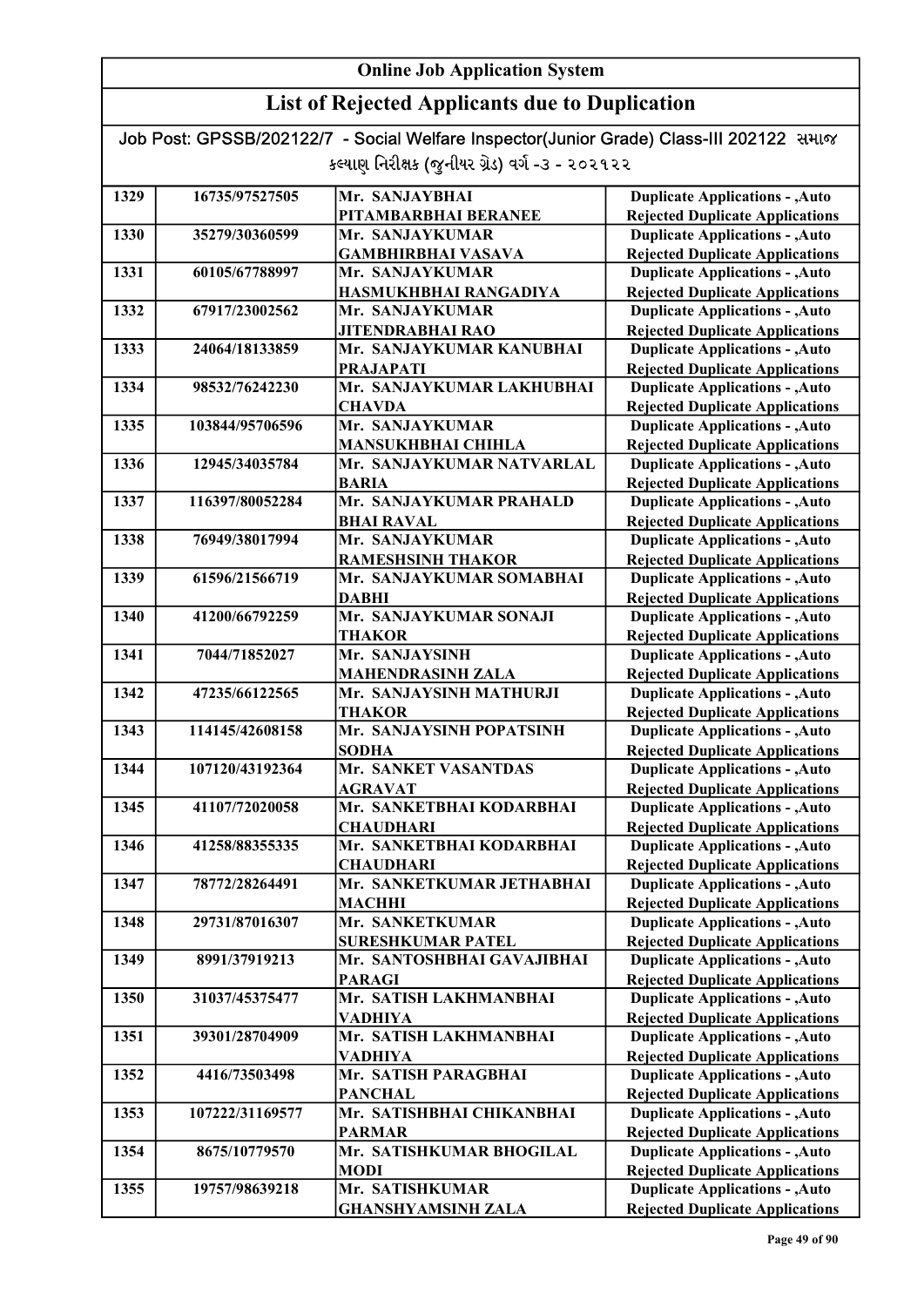| Job Post: GPSSB/202122/7 - Social Welfare Inspector(Junior Grade) Class-III 202122 समाळ |  |
|-----------------------------------------------------------------------------------------|--|
| કલ્યાણ નિરીક્ષક (જુનીયર ગ્રેડ) વર્ગ -૩ - ૨૦૨૧૨૨                                         |  |

| 1356<br>101339/64762280<br>Mr. SATISHKUMAR MULABHAI<br><b>Duplicate Applications - , Auto</b><br><b>Rejected Duplicate Applications</b><br><b>CHAVDA</b><br>Mr. SATISHKUMAR MULABHAI<br><b>Duplicate Applications - , Auto</b><br>1357<br>101889/72057959<br><b>Rejected Duplicate Applications</b><br><b>CHAVDA</b><br>Mr. SATISHKUMAR MULABHAI<br><b>Duplicate Applications - , Auto</b><br>1358<br>103942/17429115<br><b>Rejected Duplicate Applications</b><br><b>CHAVDA</b><br>Mr. SATISHKUMAR<br><b>Duplicate Applications - , Auto</b><br>1359<br>37712/57268881<br>PARSOTTAMBHAI SOLANKI<br><b>Rejected Duplicate Applications</b><br><b>Duplicate Applications - , Auto</b><br>1360<br>54037/88359205<br>Mr. SATYADEEPSINH<br><b>Rejected Duplicate Applications</b><br><b>VIRBHADRASINH GOHIL</b><br><b>Duplicate Applications - , Auto</b><br>1361<br>20645/95505105<br>Mr. SATYAJEET BACHUBHAI MER<br><b>Rejected Duplicate Applications</b><br>Mr. SATYENDRA KHEMABHAI<br><b>Duplicate Applications - , Auto</b><br>1362<br>85561/37190782<br><b>Rejected Duplicate Applications</b><br><b>SUTARIYA</b><br>Mr. SAURABH ARVINDBHAI<br><b>Duplicate Applications - , Auto</b><br>1363<br>49626/42005773<br><b>NINAMA</b><br><b>Rejected Duplicate Applications</b><br>23451/31561394<br>Mr. SAURABH ASHOKGIRI<br>1364<br><b>Duplicate Applications - , Auto</b> |  |
|----------------------------------------------------------------------------------------------------------------------------------------------------------------------------------------------------------------------------------------------------------------------------------------------------------------------------------------------------------------------------------------------------------------------------------------------------------------------------------------------------------------------------------------------------------------------------------------------------------------------------------------------------------------------------------------------------------------------------------------------------------------------------------------------------------------------------------------------------------------------------------------------------------------------------------------------------------------------------------------------------------------------------------------------------------------------------------------------------------------------------------------------------------------------------------------------------------------------------------------------------------------------------------------------------------------------------------------------------------------------------|--|
|                                                                                                                                                                                                                                                                                                                                                                                                                                                                                                                                                                                                                                                                                                                                                                                                                                                                                                                                                                                                                                                                                                                                                                                                                                                                                                                                                                            |  |
|                                                                                                                                                                                                                                                                                                                                                                                                                                                                                                                                                                                                                                                                                                                                                                                                                                                                                                                                                                                                                                                                                                                                                                                                                                                                                                                                                                            |  |
|                                                                                                                                                                                                                                                                                                                                                                                                                                                                                                                                                                                                                                                                                                                                                                                                                                                                                                                                                                                                                                                                                                                                                                                                                                                                                                                                                                            |  |
|                                                                                                                                                                                                                                                                                                                                                                                                                                                                                                                                                                                                                                                                                                                                                                                                                                                                                                                                                                                                                                                                                                                                                                                                                                                                                                                                                                            |  |
|                                                                                                                                                                                                                                                                                                                                                                                                                                                                                                                                                                                                                                                                                                                                                                                                                                                                                                                                                                                                                                                                                                                                                                                                                                                                                                                                                                            |  |
|                                                                                                                                                                                                                                                                                                                                                                                                                                                                                                                                                                                                                                                                                                                                                                                                                                                                                                                                                                                                                                                                                                                                                                                                                                                                                                                                                                            |  |
|                                                                                                                                                                                                                                                                                                                                                                                                                                                                                                                                                                                                                                                                                                                                                                                                                                                                                                                                                                                                                                                                                                                                                                                                                                                                                                                                                                            |  |
|                                                                                                                                                                                                                                                                                                                                                                                                                                                                                                                                                                                                                                                                                                                                                                                                                                                                                                                                                                                                                                                                                                                                                                                                                                                                                                                                                                            |  |
|                                                                                                                                                                                                                                                                                                                                                                                                                                                                                                                                                                                                                                                                                                                                                                                                                                                                                                                                                                                                                                                                                                                                                                                                                                                                                                                                                                            |  |
|                                                                                                                                                                                                                                                                                                                                                                                                                                                                                                                                                                                                                                                                                                                                                                                                                                                                                                                                                                                                                                                                                                                                                                                                                                                                                                                                                                            |  |
|                                                                                                                                                                                                                                                                                                                                                                                                                                                                                                                                                                                                                                                                                                                                                                                                                                                                                                                                                                                                                                                                                                                                                                                                                                                                                                                                                                            |  |
|                                                                                                                                                                                                                                                                                                                                                                                                                                                                                                                                                                                                                                                                                                                                                                                                                                                                                                                                                                                                                                                                                                                                                                                                                                                                                                                                                                            |  |
|                                                                                                                                                                                                                                                                                                                                                                                                                                                                                                                                                                                                                                                                                                                                                                                                                                                                                                                                                                                                                                                                                                                                                                                                                                                                                                                                                                            |  |
|                                                                                                                                                                                                                                                                                                                                                                                                                                                                                                                                                                                                                                                                                                                                                                                                                                                                                                                                                                                                                                                                                                                                                                                                                                                                                                                                                                            |  |
|                                                                                                                                                                                                                                                                                                                                                                                                                                                                                                                                                                                                                                                                                                                                                                                                                                                                                                                                                                                                                                                                                                                                                                                                                                                                                                                                                                            |  |
|                                                                                                                                                                                                                                                                                                                                                                                                                                                                                                                                                                                                                                                                                                                                                                                                                                                                                                                                                                                                                                                                                                                                                                                                                                                                                                                                                                            |  |
|                                                                                                                                                                                                                                                                                                                                                                                                                                                                                                                                                                                                                                                                                                                                                                                                                                                                                                                                                                                                                                                                                                                                                                                                                                                                                                                                                                            |  |
| <b>GOSWAMI</b><br><b>Rejected Duplicate Applications</b>                                                                                                                                                                                                                                                                                                                                                                                                                                                                                                                                                                                                                                                                                                                                                                                                                                                                                                                                                                                                                                                                                                                                                                                                                                                                                                                   |  |
| Mr. SAURABH ASHOKGIRI<br>1365<br>28701/18982804<br><b>Duplicate Applications - , Auto</b>                                                                                                                                                                                                                                                                                                                                                                                                                                                                                                                                                                                                                                                                                                                                                                                                                                                                                                                                                                                                                                                                                                                                                                                                                                                                                  |  |
| <b>GOSWAMI</b><br><b>Rejected Duplicate Applications</b>                                                                                                                                                                                                                                                                                                                                                                                                                                                                                                                                                                                                                                                                                                                                                                                                                                                                                                                                                                                                                                                                                                                                                                                                                                                                                                                   |  |
| Mr. SAURABH GAGAJIBHAI<br><b>Duplicate Applications - , Auto</b><br>1366<br>21136/50861303                                                                                                                                                                                                                                                                                                                                                                                                                                                                                                                                                                                                                                                                                                                                                                                                                                                                                                                                                                                                                                                                                                                                                                                                                                                                                 |  |
| <b>Rejected Duplicate Applications</b><br><b>VAGHADIYA</b><br>Mr. SAURABHKUMAR                                                                                                                                                                                                                                                                                                                                                                                                                                                                                                                                                                                                                                                                                                                                                                                                                                                                                                                                                                                                                                                                                                                                                                                                                                                                                             |  |
| 1367<br>109959/30910721<br><b>Duplicate Applications - , Auto</b>                                                                                                                                                                                                                                                                                                                                                                                                                                                                                                                                                                                                                                                                                                                                                                                                                                                                                                                                                                                                                                                                                                                                                                                                                                                                                                          |  |
| <b>Rejected Duplicate Applications</b><br><b>BHAVSINHBHAI BAMANYA</b>                                                                                                                                                                                                                                                                                                                                                                                                                                                                                                                                                                                                                                                                                                                                                                                                                                                                                                                                                                                                                                                                                                                                                                                                                                                                                                      |  |
| <b>Duplicate Applications - , Auto</b><br>1368<br>111462/11736947<br>Mr. SAURABHKUMAR                                                                                                                                                                                                                                                                                                                                                                                                                                                                                                                                                                                                                                                                                                                                                                                                                                                                                                                                                                                                                                                                                                                                                                                                                                                                                      |  |
| <b>Rejected Duplicate Applications</b><br><b>KADAKIABHAI BHABHOR</b>                                                                                                                                                                                                                                                                                                                                                                                                                                                                                                                                                                                                                                                                                                                                                                                                                                                                                                                                                                                                                                                                                                                                                                                                                                                                                                       |  |
| 1369<br><b>Duplicate Applications - , Auto</b><br>30074/29772794<br>Mr. SAURAV DALJIBHAI                                                                                                                                                                                                                                                                                                                                                                                                                                                                                                                                                                                                                                                                                                                                                                                                                                                                                                                                                                                                                                                                                                                                                                                                                                                                                   |  |
| <b>Rejected Duplicate Applications</b><br><b>CHAUDHARY</b><br>1370<br>Mr. SAVAN VALLABHBHAI GOTI<br><b>Duplicate Applications - , Auto</b><br>1855/41514245                                                                                                                                                                                                                                                                                                                                                                                                                                                                                                                                                                                                                                                                                                                                                                                                                                                                                                                                                                                                                                                                                                                                                                                                                |  |
|                                                                                                                                                                                                                                                                                                                                                                                                                                                                                                                                                                                                                                                                                                                                                                                                                                                                                                                                                                                                                                                                                                                                                                                                                                                                                                                                                                            |  |
| 1371<br>Mr. SAVANKUMAR AJITBHAI<br><b>Duplicate Applications - , Auto</b><br>20884/54237443<br><b>Rejected Duplicate Applications</b><br><b>VASAVA</b>                                                                                                                                                                                                                                                                                                                                                                                                                                                                                                                                                                                                                                                                                                                                                                                                                                                                                                                                                                                                                                                                                                                                                                                                                     |  |
| 1372<br>Mr. SAVANKUMAR NATUBHAI<br><b>Duplicate Applications - , Auto</b><br>57430/23656956                                                                                                                                                                                                                                                                                                                                                                                                                                                                                                                                                                                                                                                                                                                                                                                                                                                                                                                                                                                                                                                                                                                                                                                                                                                                                |  |
| <b>Rejected Duplicate Applications</b><br><b>PRAJAPATI</b>                                                                                                                                                                                                                                                                                                                                                                                                                                                                                                                                                                                                                                                                                                                                                                                                                                                                                                                                                                                                                                                                                                                                                                                                                                                                                                                 |  |
| <b>Duplicate Applications - , Auto</b><br>1373<br>30986/83960589<br>Mr. SAVANKUMAR SATISHBHAI                                                                                                                                                                                                                                                                                                                                                                                                                                                                                                                                                                                                                                                                                                                                                                                                                                                                                                                                                                                                                                                                                                                                                                                                                                                                              |  |
| <b>Rejected Duplicate Applications</b><br><b>PADVI</b>                                                                                                                                                                                                                                                                                                                                                                                                                                                                                                                                                                                                                                                                                                                                                                                                                                                                                                                                                                                                                                                                                                                                                                                                                                                                                                                     |  |
| Mr. SENDHABHAI BALDEVBHAI<br><b>Duplicate Applications - , Auto</b><br>1374<br>44669/53630274                                                                                                                                                                                                                                                                                                                                                                                                                                                                                                                                                                                                                                                                                                                                                                                                                                                                                                                                                                                                                                                                                                                                                                                                                                                                              |  |
| <b>DESAI</b><br><b>Rejected Duplicate Applications</b>                                                                                                                                                                                                                                                                                                                                                                                                                                                                                                                                                                                                                                                                                                                                                                                                                                                                                                                                                                                                                                                                                                                                                                                                                                                                                                                     |  |
| <b>Duplicate Applications - , Auto</b><br>1375<br>22531/29447266<br>Mr. SHAILESH BHAI BABU BHAI                                                                                                                                                                                                                                                                                                                                                                                                                                                                                                                                                                                                                                                                                                                                                                                                                                                                                                                                                                                                                                                                                                                                                                                                                                                                            |  |
| <b>METALIYA</b><br><b>Rejected Duplicate Applications</b>                                                                                                                                                                                                                                                                                                                                                                                                                                                                                                                                                                                                                                                                                                                                                                                                                                                                                                                                                                                                                                                                                                                                                                                                                                                                                                                  |  |
| 1376<br>14970/83099967<br>Mr. SHAILESH BHAI<br><b>Duplicate Applications - , Auto</b>                                                                                                                                                                                                                                                                                                                                                                                                                                                                                                                                                                                                                                                                                                                                                                                                                                                                                                                                                                                                                                                                                                                                                                                                                                                                                      |  |
| <b>Rejected Duplicate Applications</b><br><b>RAMSINHBHAI DESAI</b>                                                                                                                                                                                                                                                                                                                                                                                                                                                                                                                                                                                                                                                                                                                                                                                                                                                                                                                                                                                                                                                                                                                                                                                                                                                                                                         |  |
| 1377<br><b>Duplicate Applications - , Auto</b><br>16894/87383901<br>Mr. SHAILESH CHATURBHAI                                                                                                                                                                                                                                                                                                                                                                                                                                                                                                                                                                                                                                                                                                                                                                                                                                                                                                                                                                                                                                                                                                                                                                                                                                                                                |  |
| <b>RAJKOTIYA</b><br><b>Rejected Duplicate Applications</b>                                                                                                                                                                                                                                                                                                                                                                                                                                                                                                                                                                                                                                                                                                                                                                                                                                                                                                                                                                                                                                                                                                                                                                                                                                                                                                                 |  |
| 1378<br>17964/40803818<br>Mr. SHAILESH RAMESHBHAI<br><b>Duplicate Applications - , Auto</b>                                                                                                                                                                                                                                                                                                                                                                                                                                                                                                                                                                                                                                                                                                                                                                                                                                                                                                                                                                                                                                                                                                                                                                                                                                                                                |  |
| <b>TADVI</b><br><b>Rejected Duplicate Applications</b>                                                                                                                                                                                                                                                                                                                                                                                                                                                                                                                                                                                                                                                                                                                                                                                                                                                                                                                                                                                                                                                                                                                                                                                                                                                                                                                     |  |
| Mr. SHAILESHKUMAR BABUBHAI<br>1379<br>69713/38184461<br><b>Duplicate Applications - , Auto</b>                                                                                                                                                                                                                                                                                                                                                                                                                                                                                                                                                                                                                                                                                                                                                                                                                                                                                                                                                                                                                                                                                                                                                                                                                                                                             |  |
| <b>Rejected Duplicate Applications</b><br><b>SEGLEEYA</b>                                                                                                                                                                                                                                                                                                                                                                                                                                                                                                                                                                                                                                                                                                                                                                                                                                                                                                                                                                                                                                                                                                                                                                                                                                                                                                                  |  |
| Mr. SHAILESHKUMAR<br><b>Duplicate Applications - , Auto</b><br>1380<br>109685/24201035                                                                                                                                                                                                                                                                                                                                                                                                                                                                                                                                                                                                                                                                                                                                                                                                                                                                                                                                                                                                                                                                                                                                                                                                                                                                                     |  |
| <b>BHUPATBHAI DUMADIYA</b><br><b>Rejected Duplicate Applications</b>                                                                                                                                                                                                                                                                                                                                                                                                                                                                                                                                                                                                                                                                                                                                                                                                                                                                                                                                                                                                                                                                                                                                                                                                                                                                                                       |  |
| 1381<br>112849/37964803<br>Mr. SHAILESHKUMAR<br><b>Duplicate Applications - , Auto</b>                                                                                                                                                                                                                                                                                                                                                                                                                                                                                                                                                                                                                                                                                                                                                                                                                                                                                                                                                                                                                                                                                                                                                                                                                                                                                     |  |
| <b>BHUPATBHAI DUMADIYA</b><br><b>Rejected Duplicate Applications</b>                                                                                                                                                                                                                                                                                                                                                                                                                                                                                                                                                                                                                                                                                                                                                                                                                                                                                                                                                                                                                                                                                                                                                                                                                                                                                                       |  |
| <b>Duplicate Applications - , Auto</b><br>1382<br>106287/81770863<br>Mr. SHAILESHKUMAR                                                                                                                                                                                                                                                                                                                                                                                                                                                                                                                                                                                                                                                                                                                                                                                                                                                                                                                                                                                                                                                                                                                                                                                                                                                                                     |  |
| <b>DHULABHAI PATEL</b><br><b>Rejected Duplicate Applications</b>                                                                                                                                                                                                                                                                                                                                                                                                                                                                                                                                                                                                                                                                                                                                                                                                                                                                                                                                                                                                                                                                                                                                                                                                                                                                                                           |  |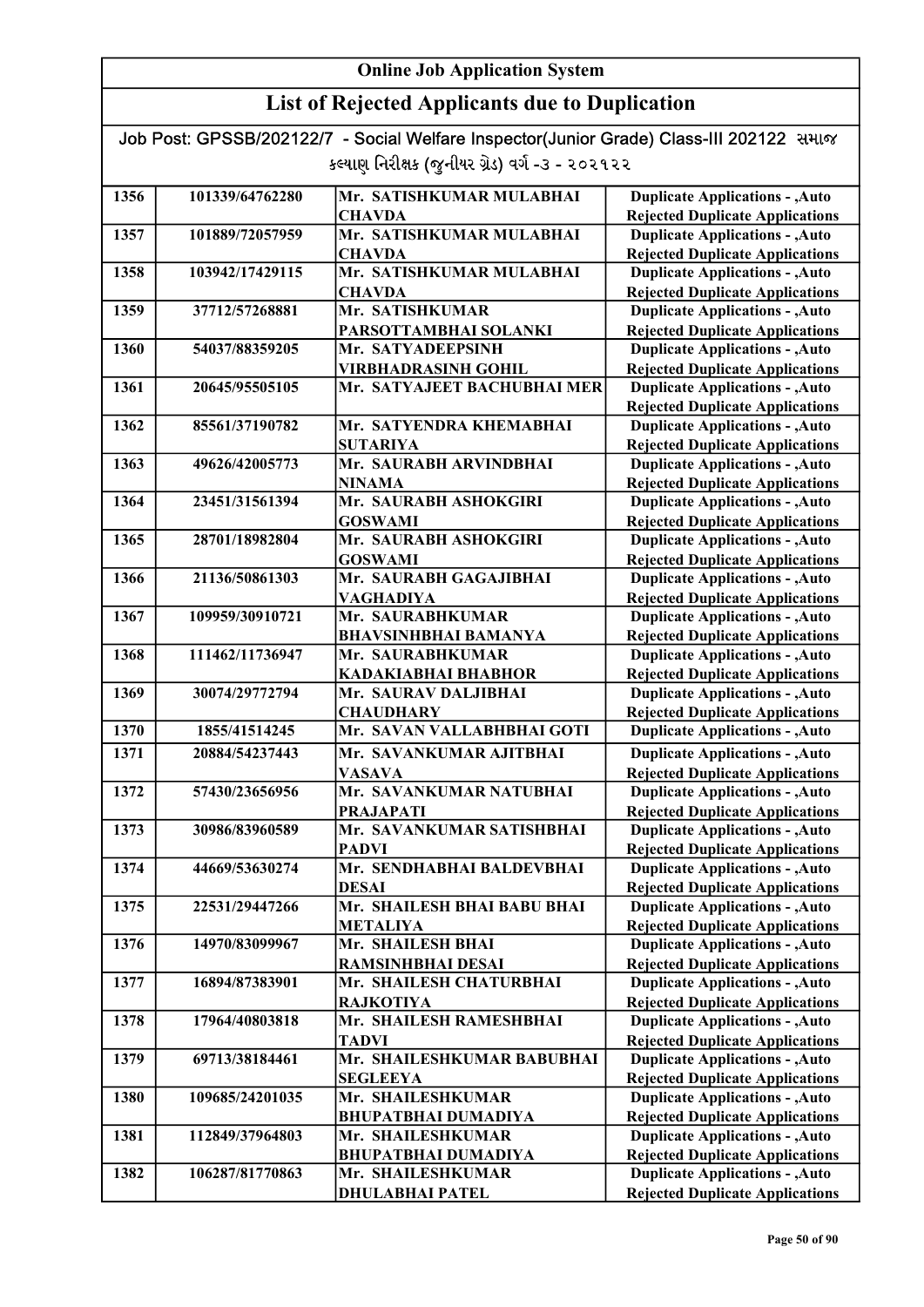## List of Rejected Applicants due to Duplication

| 1383 | 35609/79843285  | Mr. SHAILESHKUMAR          | <b>Duplicate Applications - , Auto</b> |
|------|-----------------|----------------------------|----------------------------------------|
|      |                 | <b>JAMALBHAI PARMAR</b>    | <b>Rejected Duplicate Applications</b> |
| 1384 | 21432/12947672  | Mr. SHAILESHKUMAR          | <b>Duplicate Applications - , Auto</b> |
|      |                 | PARAGABHAI CHAUDHARI       | <b>Rejected Duplicate Applications</b> |
| 1385 | 115985/38733793 | Mr. SHAILESHKUMAR          | <b>Duplicate Applications - , Auto</b> |
|      |                 | PRABHATSINH DAMOR          | <b>Rejected Duplicate Applications</b> |
| 1386 | 55817/37180718  | Mr. SHAILESHKUMAR          | <b>Duplicate Applications - , Auto</b> |
|      |                 | PRAVINBHAI PARMAR          | <b>Rejected Duplicate Applications</b> |
| 1387 | 27864/19625828  | Mr. SHAILESHKUMAR          | <b>Duplicate Applications - , Auto</b> |
|      |                 | <b>RAMABHAI RATHOD</b>     | <b>Rejected Duplicate Applications</b> |
| 1388 | 96826/93742732  | Mr. SHAISHAV ASHOKKUMAR    | <b>Duplicate Applications - , Auto</b> |
|      |                 | <b>MODI</b>                | <b>Rejected Duplicate Applications</b> |
| 1389 | 97806/88737458  | Mr. SHAKILAHAMAD           | <b>Duplicate Applications - , Auto</b> |
|      |                 | <b>AKABARBHAI KURESHI</b>  | <b>Rejected Duplicate Applications</b> |
| 1390 | 23825/76631846  | Mr. SHAKTIBHAI HARESHBHAI  | <b>Duplicate Applications - , Auto</b> |
|      |                 | <b>VALA</b>                | <b>Rejected Duplicate Applications</b> |
| 1391 | 33231/78260867  | Mr. SHAKTISINH DILIPSINH   | <b>Duplicate Applications - , Auto</b> |
|      |                 | <b>GOHIL</b>               | <b>Rejected Duplicate Applications</b> |
| 1392 | 64717/66635752  | Mr. SHAKTISINH PRAVINSINH  | <b>Duplicate Applications - , Auto</b> |
|      |                 | <b>JADEJA</b>              | <b>Rejected Duplicate Applications</b> |
| 1393 | 92327/52721071  | Mr. SHAMALBHAI KARNAJI     | <b>Duplicate Applications - , Auto</b> |
|      |                 | <b>CHAUDHARI</b>           | <b>Rejected Duplicate Applications</b> |
| 1394 | 21084/14095525  | Mr. SHANABHAI AMRUTBHAI    | <b>Duplicate Applications - , Auto</b> |
|      |                 | <b>PARMAR</b>              | <b>Rejected Duplicate Applications</b> |
| 1395 | 36988/74250710  | Mr. SHANKARBHAI PRATAPBHAI | <b>Duplicate Applications - , Auto</b> |
|      |                 | <b>BAMANYA</b>             | <b>Rejected Duplicate Applications</b> |
| 1396 | 42267/83426555  | Mr. SHANTIBHAI KANABHAI    | <b>Duplicate Applications - , Auto</b> |
|      |                 | <b>DERVALIYA</b>           | <b>Rejected Duplicate Applications</b> |
| 1397 | 27661/79504890  | Mr. SHANTILAL BHANABHAI    | <b>Duplicate Applications - , Auto</b> |
|      |                 | <b>PARMAR</b>              | <b>Rejected Duplicate Applications</b> |
| 1398 | 31502/80149450  | Mr. SHANTILAL NATVARLAL    | <b>Duplicate Applications - , Auto</b> |
|      |                 | <b>GOHEL</b>               | <b>Rejected Duplicate Applications</b> |
| 1399 | 17508/54706280  | Mr. SHRAVANSINH MERUSINH   | <b>Duplicate Applications - , Auto</b> |
|      |                 | <b>CHAUHAN</b>             | <b>Rejected Duplicate Applications</b> |
| 1400 | 98765/63380097  | Mr. SHUBHAMKUMAR           | <b>Duplicate Applications - , Auto</b> |
|      |                 | <b>ARJUNSINH MAKVANA</b>   | <b>Rejected Duplicate Applications</b> |
| 1401 | 33442/10169492  | Mr. SHYAM JIVANBHAI SHIYAR | <b>Duplicate Applications - , Auto</b> |
| 1402 | 86958/44924087  | Mr. SHYAMKUMAR GOVINDBHAI  | <b>Duplicate Applications - , Auto</b> |
|      |                 | <b>VASAVA</b>              | <b>Rejected Duplicate Applications</b> |
| 1403 | 89100/77157435  | Mr. SIDDHARTH BHARATBHAI   | <b>Duplicate Applications - , Auto</b> |
|      |                 | <b>SOLANKI</b>             | <b>Rejected Duplicate Applications</b> |
| 1404 | 112791/58108084 | Mr. SIDDHARTH              | <b>Duplicate Applications - , Auto</b> |
|      |                 | KHEMCHANDBHAI SUNESARA     | <b>Rejected Duplicate Applications</b> |
| 1405 | 50067/56368654  | Mr. SIDDHARTHKUMAR         | <b>Duplicate Applications - , Auto</b> |
|      |                 | <b>DILIPKUMAR RAVAL</b>    | <b>Rejected Duplicate Applications</b> |
| 1406 | 49093/21320589  | Mr. SIDDHRAJSINH ABHESINH  | <b>Duplicate Applications - , Auto</b> |
|      |                 | <b>PARMAR</b>              | <b>Rejected Duplicate Applications</b> |
| 1407 | 79531/90077521  | Mr. SIDDHRAJSINH           | <b>Duplicate Applications - , Auto</b> |
|      |                 | <b>GUNVANTSINH JETAVAT</b> | <b>Rejected Duplicate Applications</b> |
| 1408 | 108601/61888463 | Mr. SMITKUMAR              | <b>Duplicate Applications - , Auto</b> |
|      |                 | NARENDRABHAI PATEL         | <b>Rejected Duplicate Applications</b> |
| 1409 | 22816/94221536  | Mr. SNEHAL BIPINCHANDRA    | <b>Duplicate Applications - , Auto</b> |
|      |                 | <b>PATEL</b>               | <b>Rejected Duplicate Applications</b> |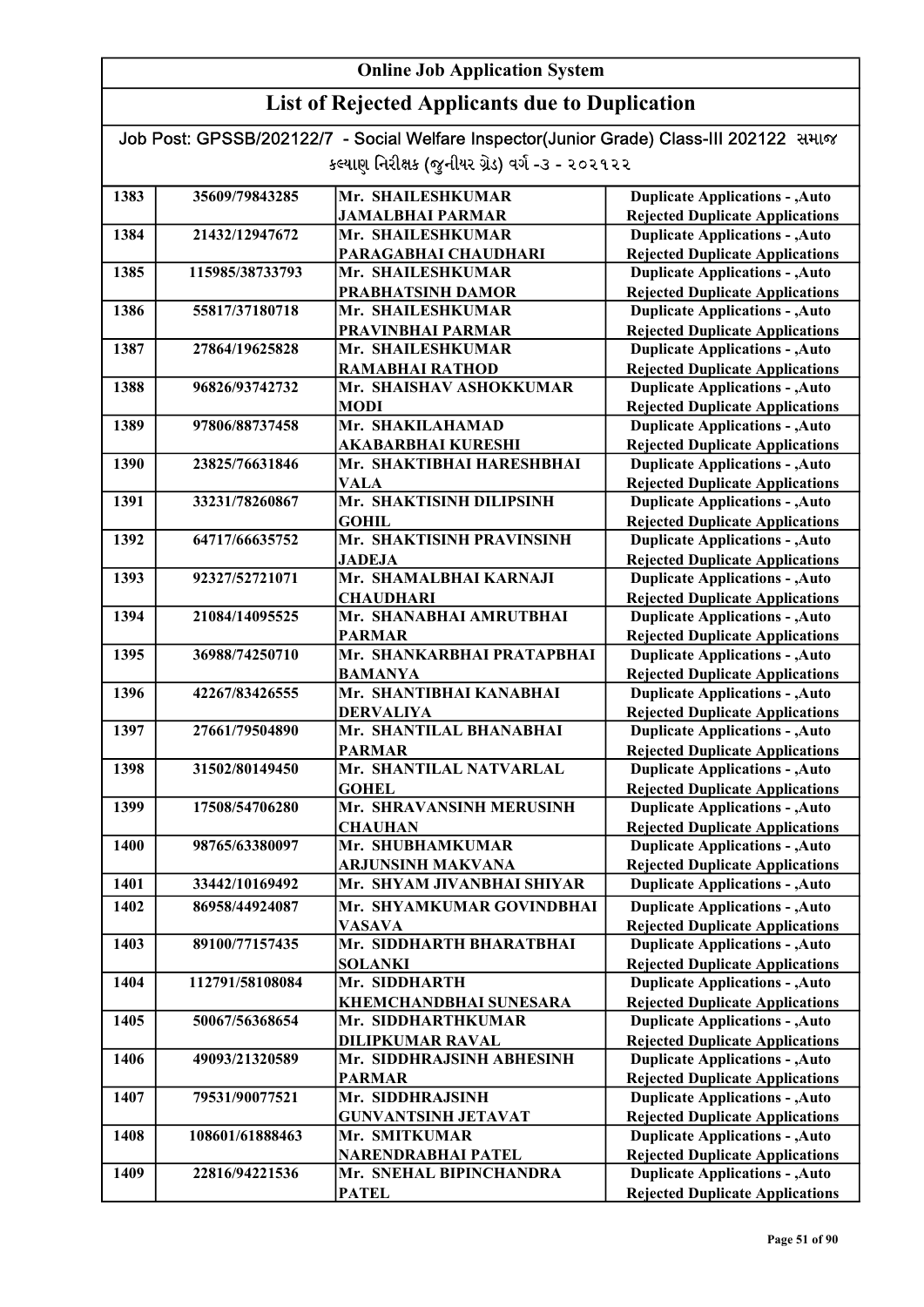| Job Post: GPSSB/202122/7 - Social Welfare Inspector(Junior Grade) Class-III 202122 समाल |  |
|-----------------------------------------------------------------------------------------|--|
| કલ્યાણ નિરીક્ષક (જુનીયર ગ્રેડ) વર્ગ -૩ - ૨૦૨૧૨૨                                         |  |

| 1410 | 105996/96181092 | Mr. SNEHALKUMAR ASWINBHAI   | <b>Duplicate Applications - , Auto</b> |
|------|-----------------|-----------------------------|----------------------------------------|
|      |                 | <b>KONKANI</b>              | <b>Rejected Duplicate Applications</b> |
| 1411 | 93320/64341704  | Mr. SNEHRAJSINH RANJITSINH  | <b>Duplicate Applications - , Auto</b> |
|      |                 | <b>MORI</b>                 | <b>Rejected Duplicate Applications</b> |
| 1412 | 79667/21884418  | Mr. SOHAM BHARATKUMAR       | <b>Duplicate Applications - , Auto</b> |
|      |                 | <b>PARMAR</b>               | <b>Rejected Duplicate Applications</b> |
| 1413 | 43657/96572447  | Mr. SOHAMKUMAR              | <b>Duplicate Applications - , Auto</b> |
|      |                 | <b>JAYSHRIPRASAD TIWARI</b> | <b>Rejected Duplicate Applications</b> |
| 1414 | 56252/16607699  | Mr. SOHIL DOSTMAMAD BHAIYA  | <b>Duplicate Applications - , Auto</b> |
| 1415 | 1350/23557764   | Mr. SOHIL SULEMANBHAI       | <b>Duplicate Applications - , Auto</b> |
|      |                 | <b>KURESHI</b>              | <b>Rejected Duplicate Applications</b> |
| 1416 | 32484/89689064  | Mr. SOHILBHAI RATILALBHAI   | <b>Duplicate Applications - , Auto</b> |
|      |                 | <b>CHAUDHARI</b>            | <b>Rejected Duplicate Applications</b> |
| 1417 | 53867/79039830  | Mr. SOMABHAI MANSINGBHAI    | <b>Duplicate Applications - , Auto</b> |
|      |                 | <b>RATHAVA</b>              | <b>Rejected Duplicate Applications</b> |
| 1418 | 13895/80447774  | Mr. SOMIYELBHAI RAMLABHAI   | <b>Duplicate Applications - , Auto</b> |
|      |                 | <b>GAMIT</b>                | <b>Rejected Duplicate Applications</b> |
| 1419 | 65938/64227727  | Mr. SPARSH GOVINDBHAI       | <b>Duplicate Applications - , Auto</b> |
|      |                 | <b>PARMAR</b>               | <b>Rejected Duplicate Applications</b> |
| 1420 | 56530/52566422  | Mr. SRAVANJI JENAJI THAKOR  | <b>Duplicate Applications - , Auto</b> |
| 1421 | 45588/83483848  | Mr. SUBHASHBHAI             | <b>Duplicate Applications - , Auto</b> |
|      |                 | <b>AMARSINGBHAI MANDOD</b>  | <b>Rejected Duplicate Applications</b> |
| 1422 | 44995/83631417  | Mr. SUDHIR GOBARBHAI        | <b>Duplicate Applications - , Auto</b> |
|      |                 | <b>MAKWANA</b>              | <b>Rejected Duplicate Applications</b> |
| 1423 | 73557/15105297  | Mr. SUDHIRKUMAR ASHOKBHAI   | <b>Duplicate Applications - , Auto</b> |
|      |                 | <b>CHHAIYA</b>              | <b>Rejected Duplicate Applications</b> |
| 1424 | 34144/83277220  | Mr. SUDHIRKUMAR SHANTILAL   | <b>Duplicate Applications - , Auto</b> |
|      |                 | <b>AAUSURA</b>              | <b>Rejected Duplicate Applications</b> |
| 1425 | 94253/67571599  | Mr. SUJITKUMAR              | <b>Duplicate Applications - , Auto</b> |
|      |                 | <b>JASHAWANTBHAI PARMAR</b> | <b>Rejected Duplicate Applications</b> |
| 1426 | 113205/79563062 | Mr. SULEMAN ALLARAKHBHAI    | <b>Duplicate Applications - , Auto</b> |
|      |                 | <b>DESAI</b>                | <b>Rejected Duplicate Applications</b> |
| 1427 | 113565/35973949 | Mr. SULEMAN ALLARAKHBHAI    | <b>Duplicate Applications - , Auto</b> |
|      |                 | <b>DESAI</b>                | <b>Rejected Duplicate Applications</b> |
| 1428 | 63610/33982958  | Mr. SUMANBHAI AMARSINH      | <b>Duplicate Applications - , Auto</b> |
|      |                 | <b>BHABHOR</b>              | <b>Rejected Duplicate Applications</b> |
| 1429 | 22030/78398421  | Mr. SUMIT NITESHBHAI        | <b>Duplicate Applications - , Auto</b> |
|      |                 | <b>MAKWANA</b>              | <b>Rejected Duplicate Applications</b> |
| 1430 | 29409/66312089  | Mr. SUMIT RAMNIKBHAI        | <b>Duplicate Applications - , Auto</b> |
|      |                 | <b>VIRDIYA</b>              | <b>Rejected Duplicate Applications</b> |
| 1431 | 42270/13943919  | Mr. SUNIL RAJESHBHAI        | <b>Duplicate Applications - , Auto</b> |
|      |                 | <b>SONDARVA</b>             | <b>Rejected Duplicate Applications</b> |
| 1432 | 24067/37654472  | Mr. SUNIL RAJESHKUMAR       | <b>Duplicate Applications - , Auto</b> |
|      |                 | AGRAVAT                     | <b>Rejected Duplicate Applications</b> |
| 1433 | 70611/22976670  | Mr. SUNIL RAJUBHAI PATNI    | <b>Duplicate Applications - , Auto</b> |
| 1434 | 79537/98176397  | Mr. SUNILBHAI BHAVANBHAI    | <b>Duplicate Applications - , Auto</b> |
|      |                 | <b>THAKOR</b>               | <b>Rejected Duplicate Applications</b> |
| 1435 | 24245/53453289  | Mr. SUNILBHAI TULSHIRAM     | <b>Duplicate Applications - , Auto</b> |
|      |                 | <b>KURKUTIYA</b>            | <b>Rejected Duplicate Applications</b> |
| 1436 | 104571/24279133 | Mr. SUNILKUMAR KESHARBHAI   | <b>Duplicate Applications - , Auto</b> |
|      |                 | <b>DESAI</b>                | <b>Rejected Duplicate Applications</b> |
| 1437 | 104859/39763559 | Mr. SUNILKUMAR MANHARBHAI   | <b>Duplicate Applications - , Auto</b> |
|      |                 | <b>KOLI</b>                 | <b>Rejected Duplicate Applications</b> |
|      |                 |                             |                                        |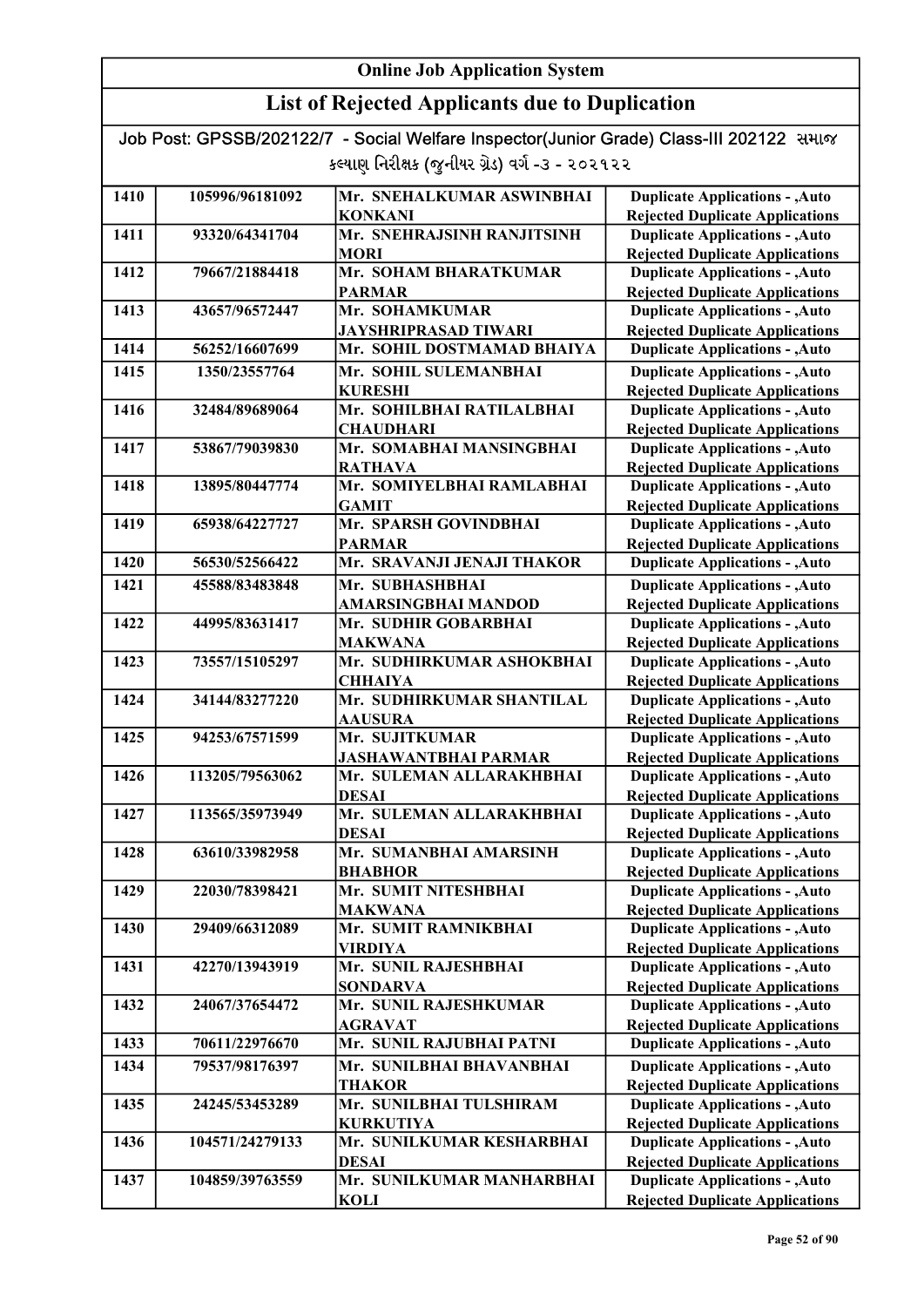| Job Post: GPSSB/202122/7 - Social Welfare Inspector(Junior Grade) Class-III 202122 समाल |  |
|-----------------------------------------------------------------------------------------|--|
| કલ્યાણ નિરીક્ષક (જુનીયર ગ્રેડ) વર્ગ -૩ - ૨૦૨૧૨૨                                         |  |

| 1438 | 46938/24353367  | Mr. SUNILKUMAR MITHABHAI    | <b>Duplicate Applications - , Auto</b> |
|------|-----------------|-----------------------------|----------------------------------------|
|      |                 | <b>ROHIT</b>                | <b>Rejected Duplicate Applications</b> |
| 1439 | 8013/48355208   | Mr. SUNILKUMAR RAGHAJIBHAI  | <b>Duplicate Applications - , Auto</b> |
|      |                 | <b>SOLANKI</b>              | <b>Rejected Duplicate Applications</b> |
| 1440 | 88127/13500561  | Mr. SUNNYKUMAR GULABBHAI    | <b>Duplicate Applications - , Auto</b> |
|      |                 | OD                          | <b>Rejected Duplicate Applications</b> |
| 1441 | 70353/24304631  | Mr. SURAJBHAI LALSINH       | <b>Duplicate Applications - , Auto</b> |
|      |                 | <b>CHAUHAN</b>              | <b>Rejected Duplicate Applications</b> |
| 1442 | 48214/84559190  | Mr. SURENDRABHAI            | <b>Duplicate Applications - , Auto</b> |
|      |                 | <b>JAGDISHBHAI PADVI</b>    | <b>Rejected Duplicate Applications</b> |
| 1443 | 33479/80535362  | Mr. SURESHBHAI DHIRUBHAI    | <b>Duplicate Applications - , Auto</b> |
|      |                 | <b>MAKWANA</b>              | <b>Rejected Duplicate Applications</b> |
| 1444 | 105081/76265183 | Mr. SURESHBHAI GOKALBHAI    | <b>Duplicate Applications - , Auto</b> |
|      |                 | <b>DHARAJIYA</b>            | <b>Rejected Duplicate Applications</b> |
| 1445 | 99726/71969499  | Mr. SURESHBHAI MOHANBHAI    | <b>Duplicate Applications - , Auto</b> |
|      |                 | <b>RATHOD</b>               | <b>Rejected Duplicate Applications</b> |
| 1446 | 18709/10373592  | Mr. SURESHBHAI PURABHAI     | <b>Duplicate Applications - , Auto</b> |
|      |                 | <b>CHAUDHARY</b>            | <b>Rejected Duplicate Applications</b> |
| 1447 | 18772/40623571  | Mr. SURESHBHAI PURABHAI     | <b>Duplicate Applications - , Auto</b> |
|      |                 | <b>CHAUDHARY</b>            | <b>Rejected Duplicate Applications</b> |
| 1448 | 99343/73446654  | Mr. SURESHKUMAR BABABHAI    | <b>Duplicate Applications - , Auto</b> |
|      |                 | <b>MADHAR</b>               | <b>Rejected Duplicate Applications</b> |
| 1449 | 108146/91253142 | Mr. SURESHKUMAR             | <b>Duplicate Applications - , Auto</b> |
|      |                 | <b>CHHANABHAI SOLANKI</b>   | <b>Rejected Duplicate Applications</b> |
| 1450 | 37532/81348890  | Mr. SURESHSINH              | <b>Duplicate Applications - , Auto</b> |
|      |                 | DHANSANGBHAI ZALA           | <b>Rejected Duplicate Applications</b> |
| 1451 | 112363/76806474 | Mr. SURYAKANT MAGHABHAI     | <b>Duplicate Applications - , Auto</b> |
|      |                 | <b>PARMAR</b>               | <b>Rejected Duplicate Applications</b> |
| 1452 | 26712/31033056  | Mr. SURYAPAL RAJESHBHAI     | <b>Duplicate Applications - , Auto</b> |
|      |                 | <b>AMIN</b>                 | <b>Rejected Duplicate Applications</b> |
| 1453 | 55975/13061598  | Mr. TARKESHWARIDATT         | <b>Duplicate Applications - , Auto</b> |
|      |                 | <b>RAVIKANT PATELIA</b>     | <b>Rejected Duplicate Applications</b> |
| 1454 | 4108/89448191   | Mr. TARUNBHAI BHAGWANBHAI   | <b>Duplicate Applications - , Auto</b> |
|      |                 | <b>CHAVDA</b>               | <b>Rejected Duplicate Applications</b> |
| 1455 | 41542/39654037  | Mr. TARUNKUMAR DAHYABHAI    | <b>Duplicate Applications - , Auto</b> |
|      |                 | <b>PRAJAPATI</b>            | <b>Rejected Duplicate Applications</b> |
| 1456 | 8903/97566584   | Mr. TARUNKUMAR DEVJIBHAI    | <b>Duplicate Applications - , Auto</b> |
|      |                 | <b>MAHERIYA</b>             | <b>Rejected Duplicate Applications</b> |
| 1457 | 79433/43382435  | Mr. TARUNKUMAR GANESHBHAI   | <b>Duplicate Applications - , Auto</b> |
|      |                 | <b>CHAUDHARY</b>            | <b>Rejected Duplicate Applications</b> |
| 1458 | 62663/43948891  | Mr. TAUFIK ABDULSATAR SAMA  | <b>Duplicate Applications - , Auto</b> |
| 1459 | 112640/19003459 | Mr. TAVFIKHUSEN AIYUBHUSEN  | <b>Duplicate Applications - , Auto</b> |
|      |                 | <b>SIPAI</b>                | <b>Rejected Duplicate Applications</b> |
| 1460 | 33838/39747175  | Mr. TEJASKUMAR MAHESHBHAI   | <b>Duplicate Applications - , Auto</b> |
|      |                 | <b>PARKARA</b>              | <b>Rejected Duplicate Applications</b> |
|      |                 |                             |                                        |
| 1461 | 3347/67074295   | Mr. TEJASKUMAR VIJAYBHAI    | <b>Duplicate Applications - , Auto</b> |
|      |                 | <b>MAHLA</b>                | <b>Rejected Duplicate Applications</b> |
| 1462 | 103542/71413064 | Mr. TILAK MAHESHBHAI SARDAR | <b>Duplicate Applications - , Auto</b> |
|      |                 |                             | <b>Rejected Duplicate Applications</b> |
| 1463 | 13635/26745043  | Mr. TULSHIDASBHAI           | <b>Duplicate Applications - , Auto</b> |
|      |                 | <b>CHANDUBHAI JADAV</b>     | <b>Rejected Duplicate Applications</b> |
| 1464 | 49780/44595203  | Mr. TUSHAR BABULAL          | <b>Duplicate Applications - , Auto</b> |
|      |                 | <b>KHADAYATA</b>            | <b>Rejected Duplicate Applications</b> |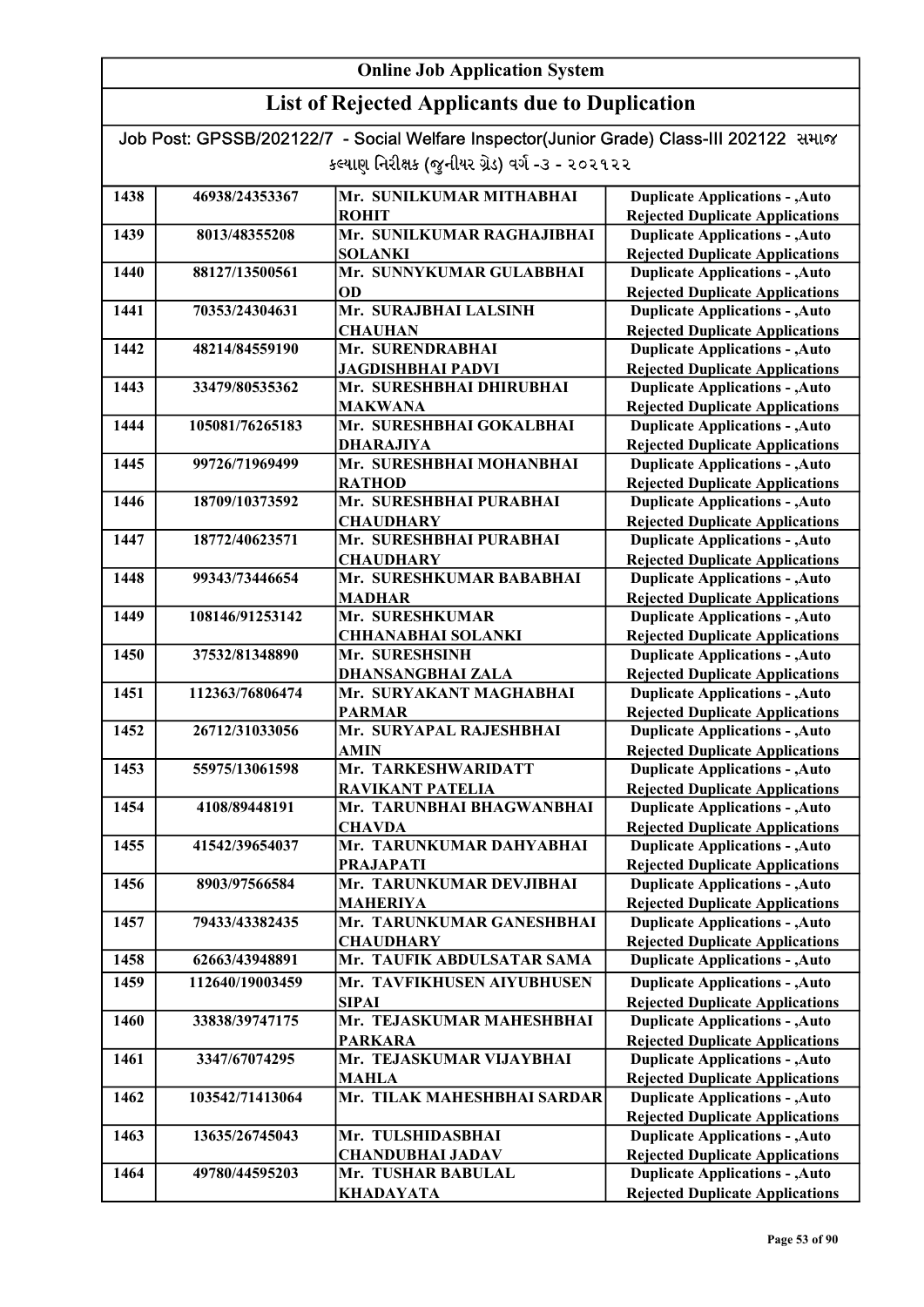## List of Rejected Applicants due to Duplication

| 1465 | 12346/65373735  | Mr. TUSHAR PRAVINBHAI                         | <b>Duplicate Applications - , Auto</b>                                           |
|------|-----------------|-----------------------------------------------|----------------------------------------------------------------------------------|
|      |                 | <b>SAVALIYA</b>                               | <b>Rejected Duplicate Applications</b>                                           |
| 1466 | 102156/16565956 | Mr. TUSHARBHAI ISHVARBHAI                     | <b>Duplicate Applications - , Auto</b>                                           |
|      |                 | <b>CHAUDHARI</b>                              | <b>Rejected Duplicate Applications</b>                                           |
| 1467 | 67436/61489083  | Mr. TUSHARKUMAR                               | <b>Duplicate Applications - , Auto</b>                                           |
|      |                 | RAJESHBHAI PATEL                              | <b>Rejected Duplicate Applications</b>                                           |
| 1468 | 72019/95834571  | Mr. UDAYKUMAR                                 | <b>Duplicate Applications - , Auto</b>                                           |
|      |                 | <b>BHARATKUMAR AGRAVAT</b>                    | <b>Rejected Duplicate Applications</b>                                           |
| 1469 | 97837/83673882  | Mr. UDAYKUMAR RAMESHBHAI                      | <b>Duplicate Applications - , Auto</b>                                           |
|      |                 | <b>JOSHI</b>                                  | <b>Rejected Duplicate Applications</b>                                           |
| 1470 | 12844/13839251  | Mr. UMANGBHAI                                 | <b>Duplicate Applications - , Auto</b>                                           |
|      |                 | <b>CHANDRAKANTBHAI MACWAN</b>                 | <b>Rejected Duplicate Applications</b>                                           |
| 1471 | 31087/56893663  | Mr. UMANGKUMAR                                | <b>Duplicate Applications - , Auto</b>                                           |
|      |                 | <b>DINESHKUMAR DABHI</b>                      | <b>Rejected Duplicate Applications</b>                                           |
| 1472 | 54205/59354364  | Mr. UMANGKUMAR RAJESHBHAI                     | <b>Duplicate Applications - , Auto</b>                                           |
|      |                 | <b>PATEL</b>                                  | <b>Rejected Duplicate Applications</b>                                           |
| 1473 | 29681/56456909  | Mr. UMESHKUMAR BABUBHAI                       | <b>Duplicate Applications - , Auto</b>                                           |
|      |                 | <b>VASAVA</b>                                 | <b>Rejected Duplicate Applications</b>                                           |
| 1474 | 18100/72507805  | Mr. UPENDRAKUMAR                              | <b>Duplicate Applications - , Auto</b>                                           |
|      |                 | <b>SHAMJIBHAI PARMAR</b>                      | <b>Rejected Duplicate Applications</b>                                           |
| 1475 | 52071/55941009  | Mr. URVESHKUMAR                               | <b>Duplicate Applications - , Auto</b>                                           |
|      |                 | MAHESHBHAI CHAUDHARI                          | <b>Rejected Duplicate Applications</b>                                           |
| 1476 | 102464/85956959 | Mr. UTKARSHKUMAR                              | <b>Duplicate Applications - , Auto</b>                                           |
|      |                 | JYOTINDRABHAI DARJI                           | <b>Rejected Duplicate Applications</b>                                           |
| 1477 | 86353/15176031  | Mr. UTPAL KUMAR BUDHABHAI                     | <b>Duplicate Applications - , Auto</b>                                           |
|      |                 | <b>PATEL</b>                                  | <b>Rejected Duplicate Applications</b>                                           |
| 1478 | 68183/54724156  | Mr. UTPALKUMAR MANUBHAI                       | <b>Duplicate Applications - , Auto</b>                                           |
|      |                 | <b>PATEL</b>                                  | <b>Rejected Duplicate Applications</b>                                           |
| 1479 | 46378/43361239  | Mr. UTTAMKUMAR ASHOKBHAI                      | <b>Duplicate Applications - , Auto</b>                                           |
|      |                 | <b>MANGUKIYA</b>                              | <b>Rejected Duplicate Applications</b>                                           |
| 1480 | 278/10072079    | Mr. UTTAMKUMAR CHUNILAL                       | <b>Duplicate Applications - , Auto</b>                                           |
|      |                 | <b>BHUVA</b>                                  | <b>Rejected Duplicate Applications</b>                                           |
| 1481 | 22090/19196530  | Mr. VAIBHAVBHAI ARVINDBHAI                    | <b>Duplicate Applications - , Auto</b>                                           |
|      |                 | <b>PATEL</b>                                  | <b>Rejected Duplicate Applications</b>                                           |
| 1482 | 17625/82966739  | Mr. VAIBHAVKUMAR                              | <b>Duplicate Applications - , Auto</b>                                           |
|      |                 | DAYARAMBHAI MAKWANA                           | <b>Rejected Duplicate Applications</b>                                           |
| 1483 | 11412/27319157  | Mr. VAIBHAVKUMAR                              | <b>Duplicate Applications - , Auto</b>                                           |
|      |                 | MUKESHBHAI SAKHIYA                            | <b>Rejected Duplicate Applications</b>                                           |
| 1484 | 10336/27052699  | Mr. VAJASHI RAMBHAI                           | <b>Duplicate Applications - , Auto</b>                                           |
|      | 3154/19603479   | <b>DHRANGU</b><br>Mr. VAKTABHAI JETHABHAI     | <b>Rejected Duplicate Applications</b><br><b>Duplicate Applications - , Auto</b> |
| 1485 |                 |                                               |                                                                                  |
|      | 59947/77952351  | <b>PRAJAPATI</b><br>Mr. VALJIBHAI MAHADEVBHAI | <b>Rejected Duplicate Applications</b><br><b>Duplicate Applications - , Auto</b> |
| 1486 |                 | <b>NAKIYA</b>                                 | <b>Rejected Duplicate Applications</b>                                           |
| 1487 | 39360/33002217  | Mr. VARUN VINODBHAI BAGIYA                    | <b>Duplicate Applications - , Auto</b>                                           |
|      |                 |                                               |                                                                                  |
| 1488 | 66036/60997615  | Mr. VASANTKUMAR DHANJIBHAI                    | <b>Duplicate Applications - , Auto</b>                                           |
|      |                 | <b>VANKAR</b>                                 | <b>Rejected Duplicate Applications</b>                                           |
| 1489 | 7108/60289447   | Mr. VASARAMBHAI ANABHAI                       | <b>Duplicate Applications - , Auto</b>                                           |
|      |                 | <b>CHAUDHARY</b>                              | <b>Rejected Duplicate Applications</b>                                           |
| 1490 | 78073/67979488  | Mr. VASHARAMBHAI                              | <b>Duplicate Applications - , Auto</b>                                           |
|      |                 | <b>BHEMABHAI CHAUDHARY</b>                    | <b>Rejected Duplicate Applications</b>                                           |
| 1491 | 35879/55577058  | Mr. VERSHIBHAI AMRABHAI                       | <b>Duplicate Applications - , Auto</b>                                           |
|      |                 | <b>BADHIYA</b>                                | <b>Rejected Duplicate Applications</b>                                           |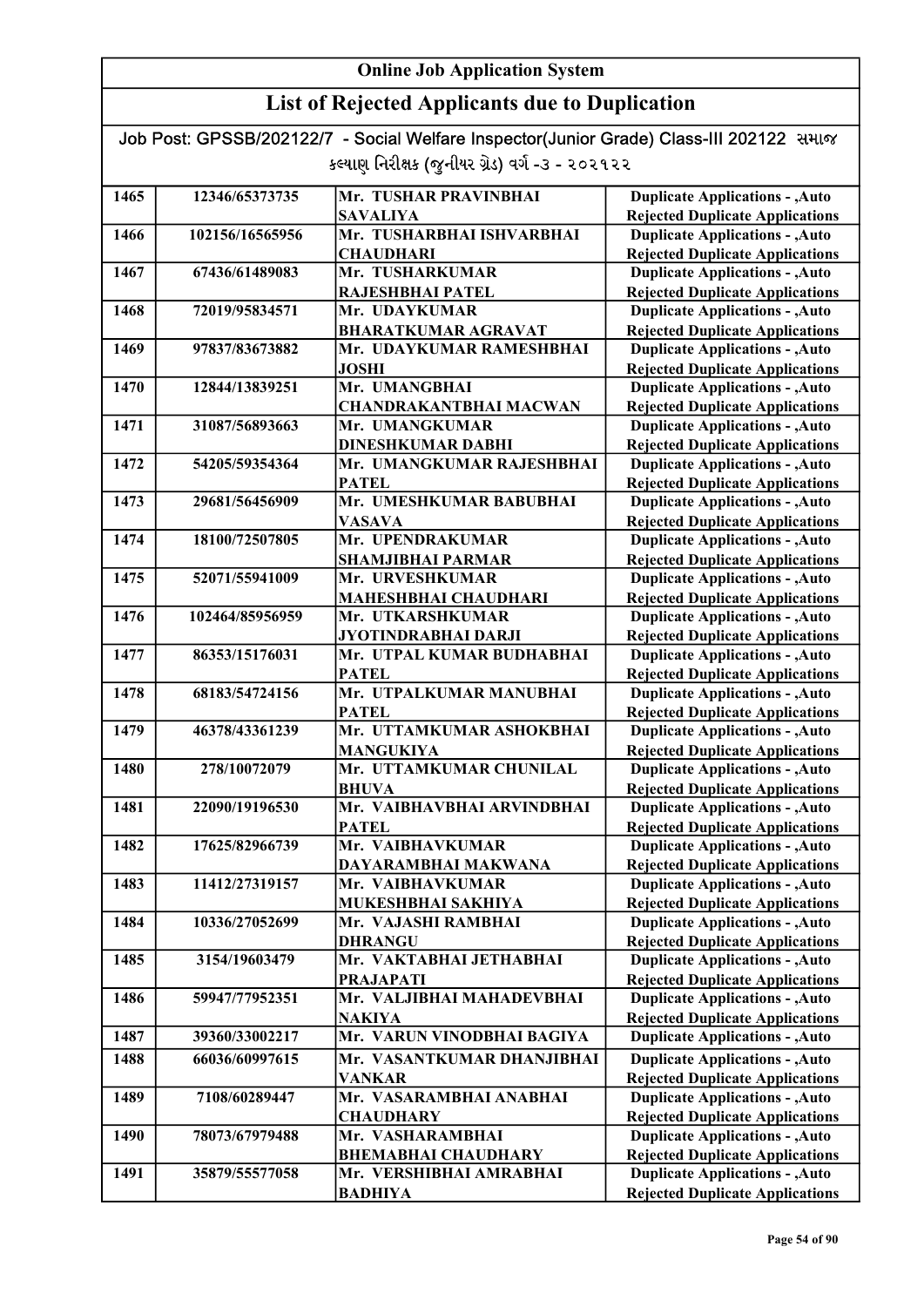| Job Post: GPSSB/202122/7 - Social Welfare Inspector(Junior Grade) Class-III 202122 समाल |  |
|-----------------------------------------------------------------------------------------|--|
| કલ્યાણ નિરીક્ષક (જુનીયર ગ્રેડ) વર્ગ -૩ - ૨૦૨૧૨૨                                         |  |

| 1492 | 46978/84390479  | Mr. VIHABHAI VASARAMBHAI                     | <b>Duplicate Applications - , Auto</b>                                           |
|------|-----------------|----------------------------------------------|----------------------------------------------------------------------------------|
|      |                 | DESAI                                        | <b>Rejected Duplicate Applications</b>                                           |
| 1493 | 4563/27345523   | Mr. VIJANESH PARESHKUMAR                     | <b>Duplicate Applications - , Auto</b>                                           |
|      |                 | <b>SOLANKI</b>                               | <b>Rejected Duplicate Applications</b>                                           |
| 1494 | 106038/16522072 | Mr. VIJAY BABUBHAI SOHELIYA                  | <b>Duplicate Applications - , Auto</b>                                           |
| 1495 | 72179/33060886  | Mr. VIJAY KUMAR ANILBHAI                     | <b>Duplicate Applications - , Auto</b>                                           |
|      |                 | <b>VANKAR</b>                                | <b>Rejected Duplicate Applications</b>                                           |
| 1496 | 97571/98557274  | Mr. VIJAY KUMAR MANUBHAI                     | <b>Duplicate Applications - , Auto</b>                                           |
|      |                 | <b>SOLANKI</b>                               | <b>Rejected Duplicate Applications</b>                                           |
| 1497 | 5230/63003304   | Mr. VIJAY SHIVSHANKER DAVE                   | <b>Duplicate Applications - , Auto</b>                                           |
| 1498 | 70124/31300702  | Mr. VIJAYBHAI ARVINDBHAI                     | <b>Duplicate Applications - , Auto</b>                                           |
|      |                 | <b>PATEL</b>                                 | <b>Rejected Duplicate Applications</b>                                           |
| 1499 | 46120/36438552  | Mr. VIJAYBHAI BHURABHAI                      | <b>Duplicate Applications - , Auto</b>                                           |
|      |                 | <b>BAROD</b>                                 | <b>Rejected Duplicate Applications</b>                                           |
| 1500 | 48947/58762646  | Mr. VIJAYBHAI HITESHBHAI                     | <b>Duplicate Applications - , Auto</b>                                           |
|      |                 | <b>BARIA</b>                                 | <b>Rejected Duplicate Applications</b>                                           |
| 1501 | 8750/44202658   | Mr. VIJAYBHAI LAKSHMANBHAI                   | <b>Duplicate Applications - , Auto</b>                                           |
|      |                 | <b>PARMAR</b>                                | <b>Rejected Duplicate Applications</b>                                           |
| 1502 | 20642/14764145  | Mr. VIJAYKUMAR BHIKHABHAI                    | <b>Duplicate Applications - , Auto</b>                                           |
|      |                 | <b>SHRIMALI</b>                              | <b>Rejected Duplicate Applications</b>                                           |
| 1503 | 104718/21582849 | Mr. VIJAYKUMAR CHOTHABHAI                    | <b>Duplicate Applications - , Auto</b>                                           |
|      |                 | <b>CHAUDHARY</b>                             | <b>Rejected Duplicate Applications</b>                                           |
| 1504 | 20132/85966040  | Mr. VIJAYKUMAR KANTILAL                      | <b>Duplicate Applications - , Auto</b>                                           |
|      |                 | <b>THAKOR</b>                                | <b>Rejected Duplicate Applications</b>                                           |
| 1505 | 44634/38269507  | Mr. VIJAYKUMAR KESHABHAI                     | <b>Duplicate Applications - , Auto</b>                                           |
|      |                 | <b>SOLANKI</b>                               | <b>Rejected Duplicate Applications</b>                                           |
| 1506 | 44502/49611922  | Mr. VIJAYKUMAR NAGINBHAI                     | <b>Duplicate Applications - , Auto</b>                                           |
|      |                 | <b>VANKAR</b>                                | <b>Rejected Duplicate Applications</b>                                           |
| 1507 | 115133/18743672 | Mr. VIJAYKUMAR NAGJIBHAI                     | <b>Duplicate Applications - , Auto</b>                                           |
|      |                 | <b>CHAUDHARY</b>                             | <b>Rejected Duplicate Applications</b>                                           |
| 1508 | 84104/36933967  | Mr. VIJAYKUMAR NATVARLAL                     | <b>Duplicate Applications - , Auto</b>                                           |
|      |                 | <b>MAKWANA</b>                               | <b>Rejected Duplicate Applications</b>                                           |
| 1509 | 84278/46721633  | Mr. VIJAYKUMAR NATVARLAL                     | <b>Duplicate Applications - , Auto</b>                                           |
|      |                 | <b>MAKWANA</b>                               | <b>Rejected Duplicate Applications</b>                                           |
| 1510 | 10242/87026871  | Mr. VIJAYSING PRUTHVIRAJ                     | <b>Duplicate Applications - , Auto</b>                                           |
|      |                 | <b>SOLANKI</b>                               | <b>Rejected Duplicate Applications</b>                                           |
| 1511 | 2463/33952874   | Mr. VIJAYSINH BHOTHABHAI                     | <b>Duplicate Applications - , Auto</b>                                           |
|      |                 | <b>CHUDASAMA</b>                             | <b>Rejected Duplicate Applications</b>                                           |
| 1512 | 55949/50678542  | Mr. VIJAYSINH PARBATSINH                     | <b>Duplicate Applications - , Auto</b>                                           |
|      |                 | ZALA                                         | <b>Rejected Duplicate Applications</b>                                           |
| 1513 | 68636/78006304  | Mr. VIKASBHAI HASMUKHBHAI                    | <b>Duplicate Applications - , Auto</b><br><b>Rejected Duplicate Applications</b> |
| 1514 | 24739/57004326  | <b>SHIKARI</b><br>Mr. VIKASHKUMAR TRILOKBHAI | <b>Duplicate Applications - , Auto</b>                                           |
|      |                 | SHAH                                         | <b>Rejected Duplicate Applications</b>                                           |
| 1515 | 29147/75423936  | Mr. VIKASKUMAR KANJIBHAI                     | <b>Duplicate Applications - , Auto</b>                                           |
|      |                 |                                              | <b>Rejected Duplicate Applications</b>                                           |
| 1516 | 116161/85557844 | <b>PATEL</b><br>Mr. VIKASKUMAR               | <b>Duplicate Applications - , Auto</b>                                           |
|      |                 | PRAKASHBHAI PATEL                            | <b>Rejected Duplicate Applications</b>                                           |
| 1517 | 53044/60835517  | Mr. VIKASKUMAR RAJUBHAI                      | <b>Duplicate Applications - , Auto</b>                                           |
|      |                 | <b>PATANI</b>                                | <b>Rejected Duplicate Applications</b>                                           |
| 1518 | 64777/17231257  | Mr. VIKRAM MANSUKH DABHEE                    | <b>Duplicate Applications - , Auto</b>                                           |
|      |                 |                                              |                                                                                  |
| 1519 | 114629/65770046 | Mr. VIKRAMBHAI BHURABHAI                     | <b>Duplicate Applications - , Auto</b>                                           |
|      |                 | <b>CHAUDHARI</b>                             | <b>Rejected Duplicate Applications</b>                                           |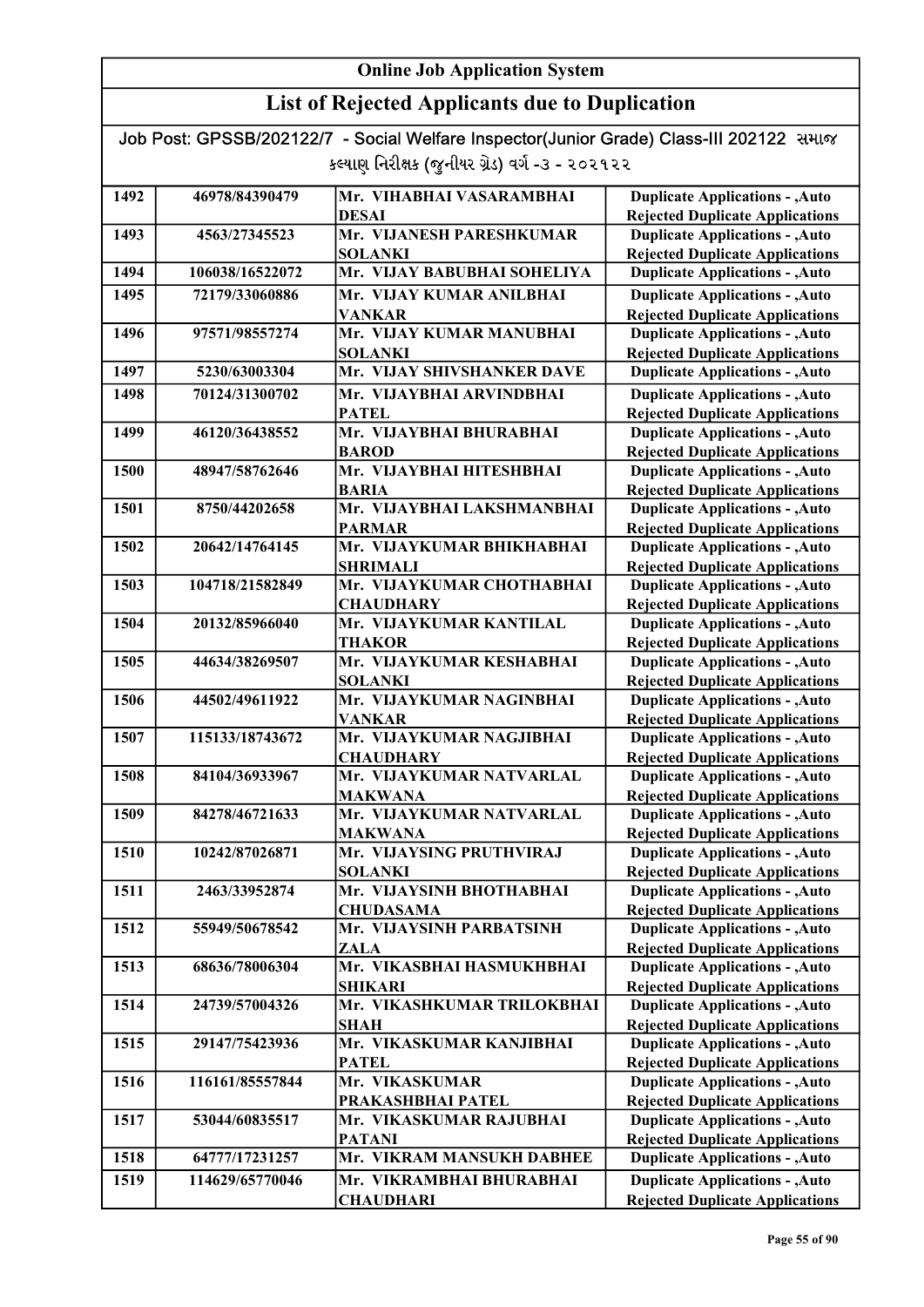| Job Post: GPSSB/202122/7 - Social Welfare Inspector(Junior Grade) Class-III 202122 समाल |  |
|-----------------------------------------------------------------------------------------|--|
| કલ્યાણ નિરીક્ષક (જુનીયર ગ્રેડ) વર્ગ -૩ - ૨૦૨૧૨૨                                         |  |

| 1520 | 16831/18447874  | Mr. VIKRAMKUMAR SAVJIBHAI                              | <b>Duplicate Applications - , Auto</b>                                           |
|------|-----------------|--------------------------------------------------------|----------------------------------------------------------------------------------|
|      |                 | <b>PARMAR</b>                                          | <b>Rejected Duplicate Applications</b>                                           |
| 1521 | 41693/35288454  | Mr. VIKRAMKUMAR SHAMLAJI                               | <b>Duplicate Applications - , Auto</b>                                           |
|      |                 | <b>SANKHALA</b>                                        | <b>Rejected Duplicate Applications</b>                                           |
| 1522 | 50863/29522077  | Mr. VIKRAMSINH BHALJIBHAI                              | <b>Duplicate Applications - , Auto</b>                                           |
|      |                 | <b>RAJPUT</b>                                          | <b>Rejected Duplicate Applications</b>                                           |
| 1523 | 67701/12814217  | Mr. VIKRAMSINH JIVANJI                                 | <b>Duplicate Applications - , Auto</b>                                           |
|      |                 | <b>SOLANKI</b>                                         | <b>Rejected Duplicate Applications</b>                                           |
| 1524 | 6583/60767501   | Mr. VIMAL GOVINDBHAI                                   | <b>Duplicate Applications - , Auto</b>                                           |
|      |                 | <b>RATHOD</b>                                          | <b>Rejected Duplicate Applications</b>                                           |
| 1525 | 18688/84549045  | Mr. VIMAL SURESHBHAI                                   | <b>Duplicate Applications - , Auto</b>                                           |
|      |                 | <b>SANTHALIYA</b><br>Mr. VIMALBHAI GANSUBHAI           | <b>Rejected Duplicate Applications</b>                                           |
| 1526 | 17636/64190696  |                                                        | <b>Duplicate Applications - , Auto</b>                                           |
|      |                 | <b>GANVIT</b>                                          | <b>Rejected Duplicate Applications</b>                                           |
| 1527 | 31796/30816054  | Mr. VIMALKUMAR ISHVARBHAI                              | <b>Duplicate Applications - , Auto</b>                                           |
| 1528 | 107437/53325744 | <b>CHAVDA</b><br>Mr. VIMALKUMAR                        | <b>Rejected Duplicate Applications</b>                                           |
|      |                 |                                                        | <b>Duplicate Applications - , Auto</b>                                           |
| 1529 | 98291/71996612  | <b>SURESHCHANDRA PATEL</b><br>Mr. VIMALKUMAR VIJAYBHAI | <b>Rejected Duplicate Applications</b><br><b>Duplicate Applications - , Auto</b> |
|      |                 | <b>CHAREL</b>                                          |                                                                                  |
| 1530 | 103381/54353320 | Mr. VINOD LABHUBHAI                                    | <b>Rejected Duplicate Applications</b><br><b>Duplicate Applications - , Auto</b> |
|      |                 | <b>BAGODARIYA</b>                                      |                                                                                  |
| 1531 | 105336/34132174 | Mr. VINOD LABHUBHAI                                    | <b>Rejected Duplicate Applications</b><br><b>Duplicate Applications - , Auto</b> |
|      |                 | <b>BAGODARIYA</b>                                      | <b>Rejected Duplicate Applications</b>                                           |
| 1532 | 39453/98454973  | Mr. VINOD LAKHAMANBHAI                                 | <b>Duplicate Applications - , Auto</b>                                           |
|      |                 | <b>MALI</b>                                            | <b>Rejected Duplicate Applications</b>                                           |
| 1533 | 24582/32132262  | Mr. VINODBHAI GORDHANBHAI                              | <b>Duplicate Applications - , Auto</b>                                           |
|      |                 | <b>PRAJAPATI</b>                                       | <b>Rejected Duplicate Applications</b>                                           |
| 1534 | 43277/36504523  | Mr. VINODKUMAR RAMESHBHAI                              | <b>Duplicate Applications - , Auto</b>                                           |
|      |                 | <b>RAJGOR</b>                                          | <b>Rejected Duplicate Applications</b>                                           |
| 1535 | 99687/61195413  | Mr. VINODKUMAR SABABHAI                                | <b>Duplicate Applications - , Auto</b>                                           |
|      |                 | <b>PARMAR</b>                                          | <b>Rejected Duplicate Applications</b>                                           |
| 1536 | 35603/63494750  | Mr. VINUBHAI GORDHANBHAI                               | <b>Duplicate Applications - , Auto</b>                                           |
|      |                 | ZAMPADIYA                                              | <b>Rejected Duplicate Applications</b>                                           |
| 1537 | 14031/67198327  | Mr. VIPINBHAI RUSTAMBHAI                               | <b>Duplicate Applications - , Auto</b>                                           |
|      |                 | <b>CHAUDHARI</b>                                       | <b>Rejected Duplicate Applications</b>                                           |
| 1538 | 21526/91607272  | Mr. VIPUL BABUBHAI VAJA                                | <b>Duplicate Applications - , Auto</b>                                           |
| 1539 | 47465/20663613  | Mr. VIPUL DAHYABHAI MAHERIA                            | <b>Duplicate Applications - , Auto</b>                                           |
| 1540 | 35696/25907890  | Mr. VIPUL DHANJI SATHAVARA                             | <b>Duplicate Applications - , Auto</b>                                           |
| 1541 | 35744/96483376  | Mr. VIPUL DHANJI SATHAVARA                             | <b>Duplicate Applications - , Auto</b>                                           |
| 1542 | 9591/87888673   | Mr. VIPUL VITTHALBHAI                                  | <b>Duplicate Applications - , Auto</b>                                           |
|      |                 | <b>CHUDASAMA</b>                                       | <b>Rejected Duplicate Applications</b>                                           |
| 1543 | 103999/76380332 | Mr. VIPULBHAI BACHUBHAI                                | <b>Duplicate Applications - , Auto</b>                                           |
|      |                 | <b>PARGI</b>                                           | <b>Rejected Duplicate Applications</b>                                           |
| 1544 | 104377/13353980 | Mr. VIPULBHAI BACHUBHAI                                | <b>Duplicate Applications - , Auto</b>                                           |
|      |                 | <b>PARGI</b>                                           | <b>Rejected Duplicate Applications</b>                                           |
| 1545 | 33935/71391829  | Mr. VIPULBHAI DILIPBHAI                                | <b>Duplicate Applications - , Auto</b>                                           |
|      |                 | <b>VASAVA</b>                                          | <b>Rejected Duplicate Applications</b>                                           |
| 1546 | 85497/90736711  | Mr. VIPULBHAI HATHIBHAI                                | <b>Duplicate Applications - , Auto</b>                                           |
|      |                 | <b>ZEZARIYA</b>                                        | <b>Rejected Duplicate Applications</b>                                           |
| 1547 | 111115/15867642 | Mr. VIPULBHAI MANUBHAI BHIL                            | <b>Duplicate Applications - , Auto</b>                                           |
| 1548 | 8725/14206187   | Mr. VIPULBHAI POLABHAI                                 | <b>Duplicate Applications - , Auto</b>                                           |
|      |                 | <b>DOLASIYA</b>                                        | <b>Rejected Duplicate Applications</b>                                           |
|      |                 |                                                        |                                                                                  |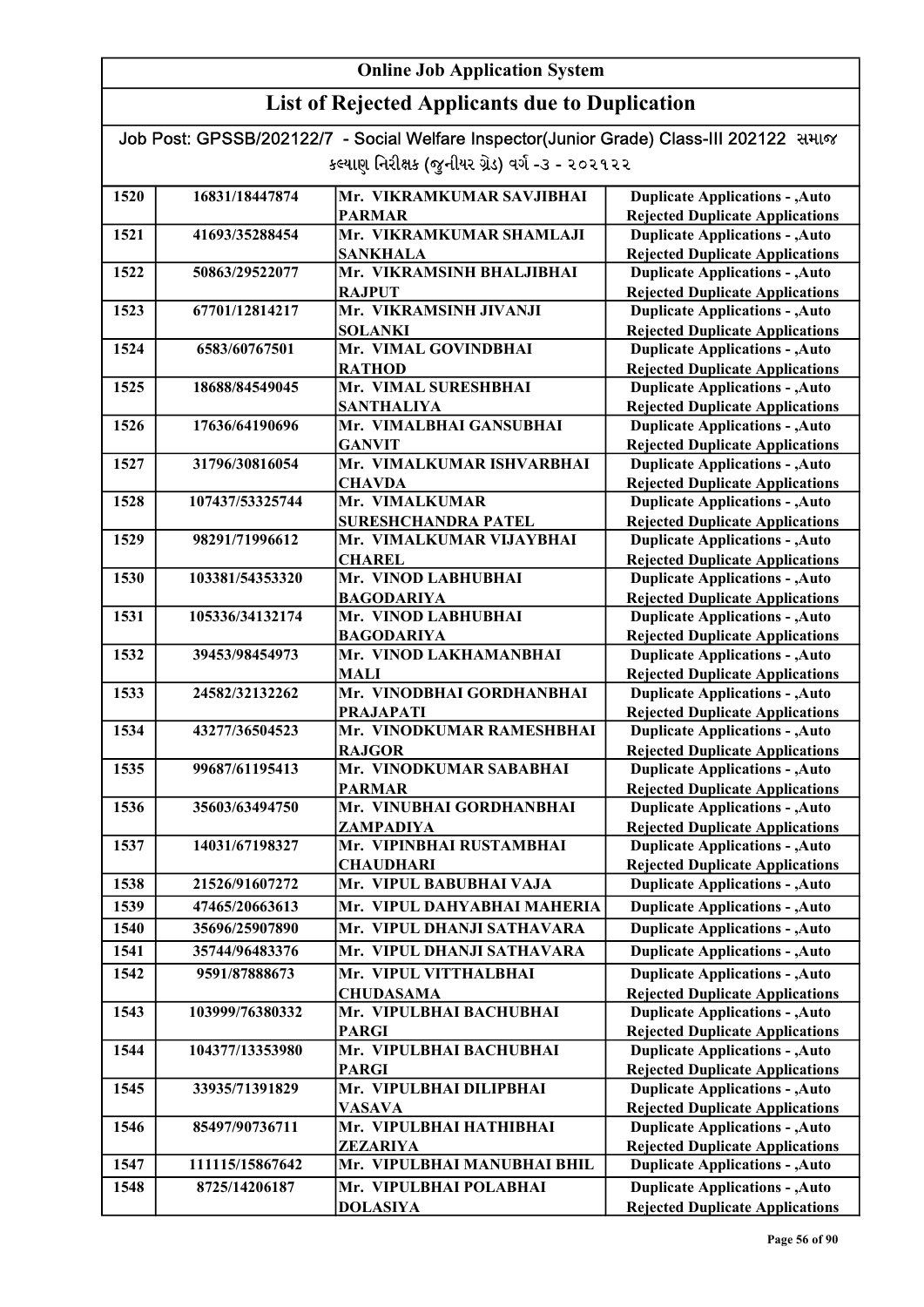| Job Post: GPSSB/202122/7 - Social Welfare Inspector(Junior Grade) Class-III 202122 समाल |  |
|-----------------------------------------------------------------------------------------|--|
| કલ્યાણ નિરીક્ષક (જુનીયર ગ્રેડ) વર્ગ -૩ - ૨૦૨૧૨૨                                         |  |

| 1549 | 95063/58034090  | Mr. VIPULBHAI RAMESHBHAI                 | <b>Duplicate Applications - , Auto</b>                                           |
|------|-----------------|------------------------------------------|----------------------------------------------------------------------------------|
|      |                 | <b>MODI</b>                              | <b>Rejected Duplicate Applications</b>                                           |
| 1550 | 9726/53016758   | Mr. VIPULBHAI RUKHADBHAI                 | <b>Duplicate Applications - , Auto</b>                                           |
|      |                 | <b>BALDANIYA</b>                         | <b>Rejected Duplicate Applications</b>                                           |
| 1551 | 59269/35531520  | Mr. VIPULBHAI ZINABHAI MER               | <b>Duplicate Applications - , Auto</b>                                           |
| 1552 | 13472/83930083  | Mr. VIPULKUMAR CHHANABHAI                | <b>Duplicate Applications - , Auto</b>                                           |
|      |                 | <b>MALAKIYA</b>                          | <b>Rejected Duplicate Applications</b>                                           |
| 1553 | 4077/93524957   | Mr. VIPULKUMAR GANPATBHAI                | <b>Duplicate Applications - , Auto</b>                                           |
|      |                 | <b>PRAJAPATI</b>                         | <b>Rejected Duplicate Applications</b>                                           |
| 1554 | 53285/97570785  | Mr. VIPULKUMAR KANUBHAI                  | <b>Duplicate Applications - , Auto</b>                                           |
|      |                 | <b>PARMAR</b><br>Mr. VIPULKUMAR MOTIBHAI | <b>Rejected Duplicate Applications</b>                                           |
| 1555 | 100299/12639509 | <b>RABARI</b>                            | <b>Duplicate Applications - , Auto</b><br><b>Rejected Duplicate Applications</b> |
| 1556 | 7885/83813640   | Mr. VIPULKUMAR MULAJIBHAI                | <b>Duplicate Applications - , Auto</b>                                           |
|      |                 | <b>PATEL</b>                             | <b>Rejected Duplicate Applications</b>                                           |
| 1557 | 7934/23308824   | Mr. VIPULKUMAR MULAJIBHAI                | <b>Duplicate Applications - , Auto</b>                                           |
|      |                 | <b>PATEL</b>                             | <b>Rejected Duplicate Applications</b>                                           |
| 1558 | 12835/52032522  | Mr. VIPULKUMAR                           | <b>Duplicate Applications - , Auto</b>                                           |
|      |                 | RANCHHODBHAI RAVAT                       | <b>Rejected Duplicate Applications</b>                                           |
| 1559 | 25443/49326131  | Mr. VIPULKUMAR SATISHBHAI                | <b>Duplicate Applications - , Auto</b>                                           |
|      |                 | <b>CHAUDHARI</b>                         | <b>Rejected Duplicate Applications</b>                                           |
| 1560 | 70154/78510434  | Mr. VIPULSINH BHARATSINH                 | <b>Duplicate Applications - , Auto</b>                                           |
|      |                 | <b>CHAVDA</b>                            | <b>Rejected Duplicate Applications</b>                                           |
| 1561 | 103894/51528929 | Mr. VIRAJKUMAR MURLIDHAR                 | <b>Duplicate Applications - , Auto</b>                                           |
|      |                 | <b>PADVI</b>                             | <b>Rejected Duplicate Applications</b>                                           |
| 1562 | 107078/94875314 | Mr. VIRAL DHIRAJLAL ZALA                 | <b>Duplicate Applications - , Auto</b>                                           |
| 1563 | 30719/19351192  | Mr. VIRAL KUMAR DAHYABHAI                | <b>Duplicate Applications - , Auto</b>                                           |
|      |                 | <b>PANDIT</b>                            | <b>Rejected Duplicate Applications</b>                                           |
| 1564 | 16513/62694720  | Mr. VIRAMABHAI RAMABHAI                  | <b>Duplicate Applications - , Auto</b>                                           |
|      |                 | <b>AYAR</b>                              | <b>Rejected Duplicate Applications</b>                                           |
| 1565 | 13087/50884149  | Mr. VIRATBHAI VASANTBHAI                 | <b>Duplicate Applications - , Auto</b>                                           |
|      |                 | <b>PANDYA</b>                            | <b>Rejected Duplicate Applications</b>                                           |
| 1566 | 1464/56256727   | Mr. VISHAL ANIL BHAI VAGHORA             | <b>Duplicate Applications - , Auto</b>                                           |
| 1567 | 54114/18848973  | Mr. VISHAL ARUN MAKWANA                  | <b>Rejected Duplicate Applications</b>                                           |
|      |                 |                                          | <b>Duplicate Applications - , Auto</b>                                           |
| 1568 | 12664/70870603  | Mr. VISHAL DILIPBHAI GOHIL               | <b>Duplicate Applications - , Auto</b>                                           |
| 1569 | 42934/36017477  | Mr. VISHAL JAGDISHBHAI                   | <b>Duplicate Applications - , Auto</b>                                           |
|      |                 | <b>BELADIYA</b>                          | <b>Rejected Duplicate Applications</b>                                           |
| 1570 | 94618/69733021  | Mr. VISHAL JANAKBHAI HINGU               | <b>Duplicate Applications - , Auto</b>                                           |
| 1571 | 15464/80193777  | Mr. VISHAL KISHOR VANVI                  | <b>Duplicate Applications - , Auto</b>                                           |
| 1572 | 29553/20334499  | Mr. VISHAL KUMAR                         | <b>Duplicate Applications - , Auto</b>                                           |
|      |                 | KARASHANBHAI MAKWANA                     | <b>Rejected Duplicate Applications</b>                                           |
| 1573 | 43652/87678203  | Mr. VISHAL LAKHAMANBHAI                  | <b>Duplicate Applications - , Auto</b>                                           |
|      |                 | <b>KHAMAL</b>                            | <b>Rejected Duplicate Applications</b>                                           |
| 1574 | 35645/15533940  | Mr. VISHAL MANUBHAI PARMAR               | <b>Duplicate Applications - , Auto</b>                                           |
| 1575 | 115800/47517475 | Mr. VISHAL SURESHBHAI DATT               | <b>Duplicate Applications - , Auto</b>                                           |
| 1576 | 81593/73718061  | Mr. VISHAL UKABHAI MER                   | <b>Duplicate Applications - , Auto</b>                                           |
| 1577 | 103629/70067968 | Mr. VISHALBHAI ASHARAMBHAI               | <b>Duplicate Applications - , Auto</b>                                           |
|      |                 | <b>NANDANA</b>                           | <b>Rejected Duplicate Applications</b>                                           |
| 1578 | 95860/54706095  | Mr. VISHALBHAI BHARATBHAI                | <b>Duplicate Applications - , Auto</b>                                           |
|      |                 | <b>PARMAR</b>                            | <b>Rejected Duplicate Applications</b>                                           |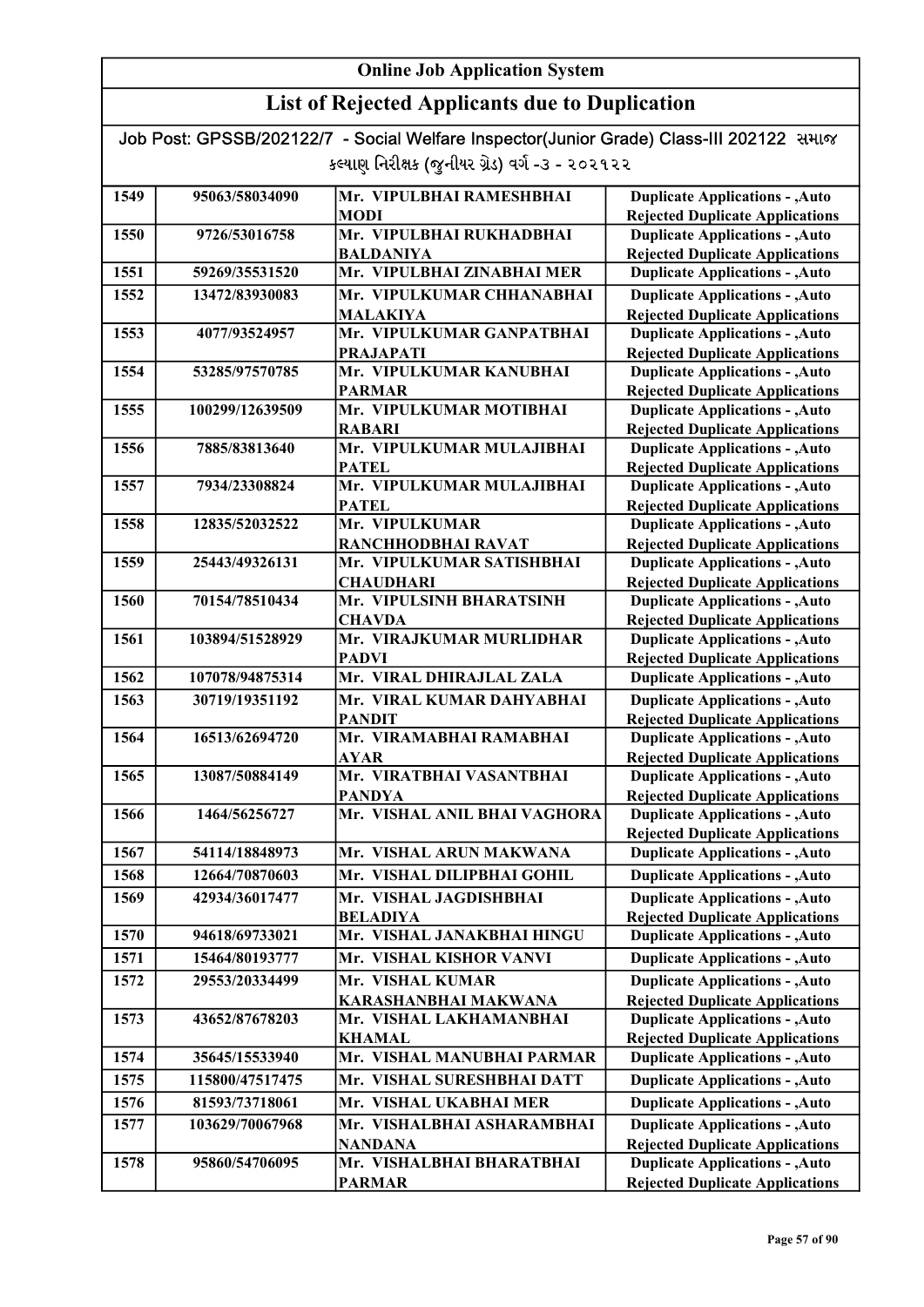## List of Rejected Applicants due to Duplication

| 1579 | 28216/80717998  | Mr. VISHALKUMAR              | <b>Duplicate Applications - , Auto</b> |
|------|-----------------|------------------------------|----------------------------------------|
|      |                 | <b>CHANDRESHBHAI BOHA</b>    | <b>Rejected Duplicate Applications</b> |
| 1580 | 51022/56658590  | Mr. VISHALKUMAR              | <b>Duplicate Applications - , Auto</b> |
|      |                 | <b>CHHAGANBHAI SANKHAT</b>   | <b>Rejected Duplicate Applications</b> |
| 1581 | 61422/59384772  | Mr. VISHALKUMAR DIPAKBHAI    | <b>Duplicate Applications - , Auto</b> |
|      |                 | <b>BAMANIYA</b>              | <b>Rejected Duplicate Applications</b> |
| 1582 | 41829/56601638  | Mr. VISHALKUMAR KASHIRAM     | <b>Duplicate Applications - , Auto</b> |
|      |                 | <b>JOSHI</b>                 | <b>Rejected Duplicate Applications</b> |
| 1583 | 32880/86776493  | Mr. VISHALKUMAR MANOJBHAI    | <b>Duplicate Applications - , Auto</b> |
|      |                 | <b>MORI</b>                  | <b>Rejected Duplicate Applications</b> |
| 1584 | 95725/95415388  | Mr. VISHALKUMAR NATUBHAI     | <b>Duplicate Applications - , Auto</b> |
|      |                 | <b>PARMAR</b>                | <b>Rejected Duplicate Applications</b> |
| 1585 | 102171/52095365 | Mr. VISHALKUMAR NATUBHAI     | <b>Duplicate Applications - , Auto</b> |
|      |                 | <b>PARMAR</b>                | <b>Rejected Duplicate Applications</b> |
| 1586 | 102850/37066611 | Mr. VISHALKUMAR NATUBHAI     | <b>Duplicate Applications - , Auto</b> |
|      |                 | <b>PARMAR</b>                | <b>Rejected Duplicate Applications</b> |
| 1587 | 60803/29352363  | Mr. VISHALKUMAR RAMJIBHAI    | <b>Duplicate Applications - , Auto</b> |
|      |                 | <b>VANSOLA</b>               | <b>Rejected Duplicate Applications</b> |
| 1588 | 20755/57962980  | Mr. VISHALSINH HAMEERBHAI    | <b>Duplicate Applications - , Auto</b> |
|      |                 | <b>RATHOD</b>                | <b>Rejected Duplicate Applications</b> |
| 1589 | 93074/66773416  | Mr. VISHNUBHAI ASHOKBHAI     | <b>Duplicate Applications - , Auto</b> |
|      |                 | <b>MAKWANA</b>               | <b>Rejected Duplicate Applications</b> |
| 1590 | 91626/97306932  | Mr. VISHNUBHAI DUNGAR BHAI   | <b>Duplicate Applications - , Auto</b> |
|      |                 | <b>JOSHI</b>                 | <b>Rejected Duplicate Applications</b> |
| 1591 | 6804/93673867   | Mr. VISHNUBHAI JILABHAI      | <b>Duplicate Applications - , Auto</b> |
|      |                 | PADIVADIYA                   | <b>Rejected Duplicate Applications</b> |
| 1592 | 90889/69813681  | Mr. VISHNUBHAI KALUBHAI      | <b>Duplicate Applications - , Auto</b> |
|      |                 | <b>DALSHANIYA</b>            | <b>Rejected Duplicate Applications</b> |
| 1593 | 12012/82386896  | Mr. VISHNUBHAI               | <b>Duplicate Applications - , Auto</b> |
|      |                 | RAJENDRABHAI SOLANKI         | <b>Rejected Duplicate Applications</b> |
| 1594 | 113095/29141753 | Mr. VISHVAS AMRUTLAL         | <b>Duplicate Applications - , Auto</b> |
|      |                 | <b>PARMAR</b>                | <b>Rejected Duplicate Applications</b> |
| 1595 | 92663/12876156  | Mr. VISHVJIT DEVABHAI DODIYA | <b>Duplicate Applications - , Auto</b> |
| 1596 | 111939/15598179 | Mr. VIVEKBHAI ABHESINGBHAI   | <b>Duplicate Applications - , Auto</b> |
|      |                 | <b>DESAI</b>                 | <b>Rejected Duplicate Applications</b> |
| 1597 | 59435/59005474  | Mr. VIVEKKUMAR NANJIBHAI     | <b>Duplicate Applications - , Auto</b> |
|      |                 | <b>CHAUDHARI</b>             | <b>Rejected Duplicate Applications</b> |
| 1598 | 74934/24373149  | Mr. YAGNESHBHAI              | <b>Duplicate Applications - , Auto</b> |
|      |                 | <b>JASHWANTBHAI GAMIT</b>    | <b>Rejected Duplicate Applications</b> |
| 1599 | 53587/80628095  | Mr. YAGNESHKUMAR             | <b>Duplicate Applications - , Auto</b> |
|      |                 | <b>JAYANTIBHAI PATEL</b>     | <b>Rejected Duplicate Applications</b> |
| 1600 | 39566/65143781  | Mr. YAGNIK NARSINHBHAI       | <b>Duplicate Applications - , Auto</b> |
|      |                 | <b>PARMAR</b>                | <b>Rejected Duplicate Applications</b> |
| 1601 | 95372/81414486  | Mr. YASH NANDLAL ANTALA      | <b>Duplicate Applications - , Auto</b> |
| 1602 | 60892/22112446  | Mr. YASHAVANTKUMAR           | <b>Duplicate Applications - , Auto</b> |
|      |                 | <b>VALABHAI BARAD</b>        | <b>Rejected Duplicate Applications</b> |
| 1603 | 302/50610539    | Mr. YASHDIP SINH HARDEV SINH | <b>Duplicate Applications - , Auto</b> |
|      |                 | <b>JADEJA</b>                | <b>Rejected Duplicate Applications</b> |
| 1604 | 16637/50859535  | Mr. YASHKUMAR KANJIBHAI      | <b>Duplicate Applications - , Auto</b> |
|      |                 | <b>KIDIYA</b>                | <b>Rejected Duplicate Applications</b> |
| 1605 | 91519/42543420  | Mr. YASHKUMAR MAHESHBHAI     | <b>Duplicate Applications - , Auto</b> |
|      |                 | <b>MAHETA</b>                | <b>Rejected Duplicate Applications</b> |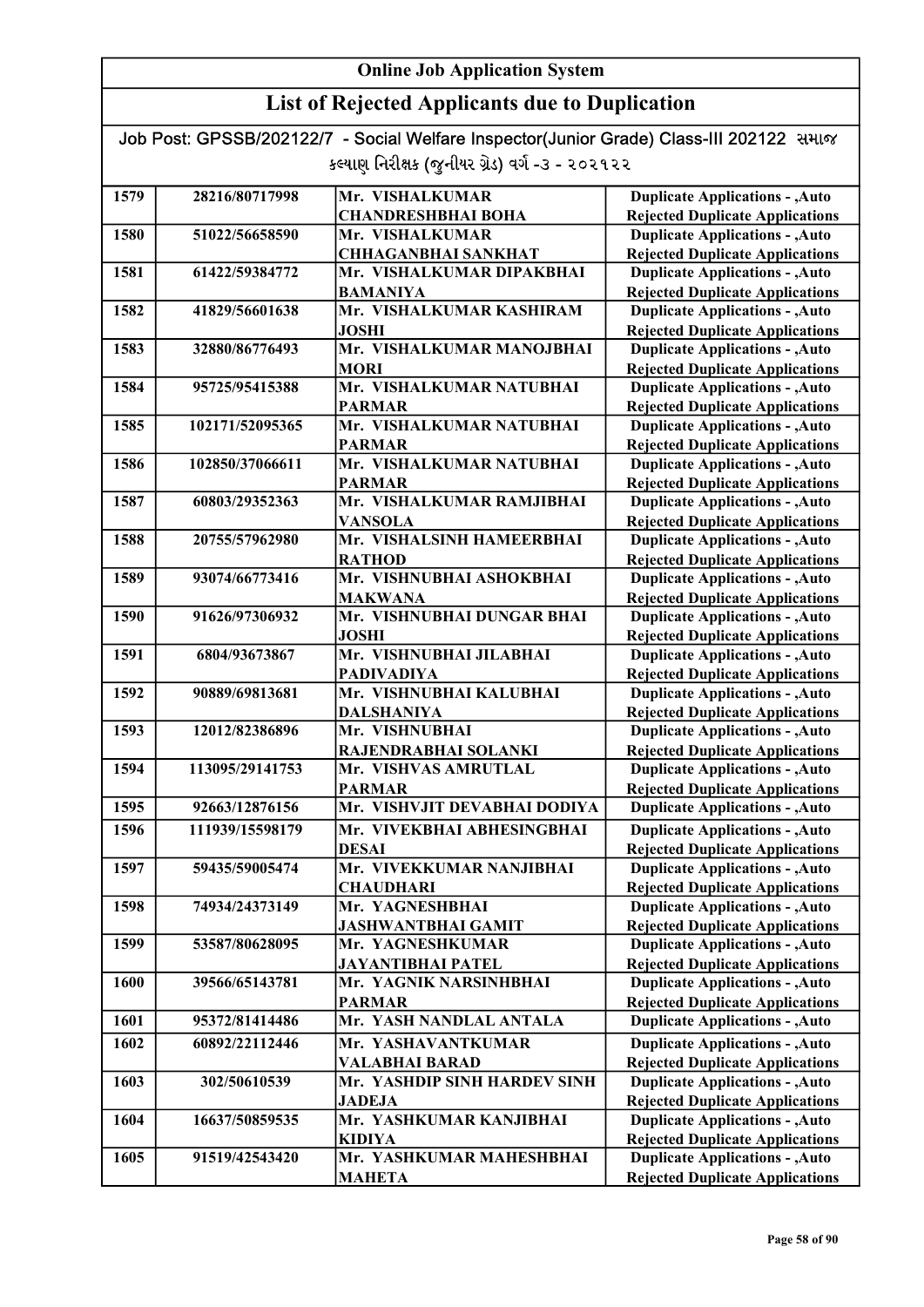## List of Rejected Applicants due to Duplication

Job Post: GPSSB/202122/7 - Social Welfare Inspector(Junior Grade) Class-III 202122 સમાજ કલ્યાણ નિરીક્ષક (જુનીયર ગ્રેડ) વર્ગ -૩ - ૨૦૨૧૨૨

| 1606 | 28917/35055188  | Mr. YASHPALSINH                 | <b>Duplicate Applications - , Auto</b> |
|------|-----------------|---------------------------------|----------------------------------------|
|      |                 | <b>SURENDRASINH RATHOD</b>      | <b>Rejected Duplicate Applications</b> |
| 1607 | 82033/69877014  | Mr. YASHVANTKUMAR               | <b>Duplicate Applications - , Auto</b> |
|      |                 | RAMANBHAI CHAUDHARY             | <b>Rejected Duplicate Applications</b> |
| 1608 | 16008/98999882  | Mr. YASHVANTKUMAR               | <b>Duplicate Applications - , Auto</b> |
|      |                 | <b>RAMESHBHAI ODE</b>           | <b>Rejected Duplicate Applications</b> |
| 1609 | 76499/26183343  | Mr. YATINKUMAR                  | <b>Duplicate Applications - , Auto</b> |
|      |                 | PURUSHOTTAMDAS VAGHELA          | <b>Rejected Duplicate Applications</b> |
| 1610 | 95364/56036060  | Mr. YAUVANKUMAR                 | <b>Duplicate Applications - , Auto</b> |
|      |                 | RAMESHBHAI MODIYA               | <b>Rejected Duplicate Applications</b> |
| 1611 | 100920/61741721 | Mr. YOGESH KANTIBHAI ZALA       | <b>Duplicate Applications - , Auto</b> |
| 1612 | 84639/44613212  | Mr. YOGESHBHAI CHAMANBHAI       | <b>Duplicate Applications - , Auto</b> |
|      |                 | <b>CHHATRARIYA</b>              | <b>Rejected Duplicate Applications</b> |
| 1613 | 65265/68551232  | Mr. YOGESHBHAI NAGARBHAI        | <b>Duplicate Applications - , Auto</b> |
|      |                 | <b>SOLANKI</b>                  | <b>Rejected Duplicate Applications</b> |
| 1614 | 78765/67068775  | Mr. YOGESHBHAI PARBHUBHAI       | <b>Duplicate Applications - , Auto</b> |
|      |                 | <b>BHOYE</b>                    | <b>Rejected Duplicate Applications</b> |
| 1615 | 23325/48360219  | Mr. YOGESHBHAI RAMANBHAI        | <b>Duplicate Applications - , Auto</b> |
|      |                 | <b>GANVIT</b>                   | <b>Rejected Duplicate Applications</b> |
| 1616 | 87366/78144622  | Mr. YOGESHGIRI JERAMGIRI        | <b>Duplicate Applications - , Auto</b> |
|      |                 | <b>GOSAI</b>                    | <b>Rejected Duplicate Applications</b> |
| 1617 | 51212/83508836  | Mr. YOGESHKUMAR                 | <b>Duplicate Applications - , Auto</b> |
|      |                 | <b>MOHANBHAI BHABHOR</b>        | <b>Rejected Duplicate Applications</b> |
| 1618 | 98257/22193978  | Mr. YUVRAJBHAI                  | <b>Duplicate Applications - , Auto</b> |
|      |                 | <b>GHANSHYAMBHAI KHER</b>       | <b>Rejected Duplicate Applications</b> |
| 1619 | 107149/78311066 | Mr. YUVRAJSINH KHUMANSINH       | <b>Duplicate Applications - , Auto</b> |
|      |                 | <b>BARAD</b>                    | <b>Rejected Duplicate Applications</b> |
| 1620 | 6209/86262749   | Mr. YUVRAJSINH PRATAPSANG       | <b>Duplicate Applications - , Auto</b> |
|      |                 | <b>DODIYA</b>                   | <b>Rejected Duplicate Applications</b> |
| 1621 | 75684/23810205  | <b>Mrs. AARTIBEN BALDEVBHAI</b> | <b>Duplicate Applications - , Auto</b> |
|      |                 | <b>SHIYALIYA</b>                | <b>Rejected Duplicate Applications</b> |
| 1622 | 99555/67773156  | Mrs. AKSHABEN RAMANBHAI         | <b>Duplicate Applications - , Auto</b> |
|      |                 | <b>CHAUDHARI</b>                | <b>Rejected Duplicate Applications</b> |
| 1623 | 37349/86324569  | Mrs. ALKABEN GORDHANBHAI        | <b>Duplicate Applications - , Auto</b> |
|      |                 | <b>BHOI</b>                     | <b>Rejected Duplicate Applications</b> |
| 1624 | 50785/37755443  | Mrs. ALPABEN DINESHBHAI         | <b>Duplicate Applications - , Auto</b> |
|      |                 | <b>PARMAR</b>                   | <b>Rejected Duplicate Applications</b> |
| 1625 | 31537/93591737  | Mrs. ALPABEN KISHORBHAI         | <b>Duplicate Applications - , Auto</b> |
|      |                 | <b>PARMAR</b>                   | <b>Rejected Duplicate Applications</b> |
| 1626 | 6842/69786057   | Mrs. AMISHABEN POPATBHAI        | <b>Duplicate Applications - , Auto</b> |
|      |                 | <b>DHAMELIYA</b>                | <b>Rejected Duplicate Applications</b> |
| 1627 | 100885/61368394 | Mrs. ANISABANU ABDULGANI        | <b>Duplicate Applications - , Auto</b> |
|      |                 | <b>SHAIKHSIPAHI</b>             | <b>Rejected Duplicate Applications</b> |
| 1628 | 98487/31733149  | Mrs. ANJANABEN DHIRUBHAI        | <b>Duplicate Applications - , Auto</b> |
|      |                 | <b>SANGADA</b>                  | <b>Rejected Duplicate Applications</b> |
| 1629 | 39138/83873887  | Mrs. ANJANABEN DINESHKUMAR      | <b>Duplicate Applications - , Auto</b> |
|      |                 | <b>DARJI</b>                    | <b>Rejected Duplicate Applications</b> |
| 1630 | 104270/87776553 | <b>Mrs. ANKITABEN</b>           | <b>Duplicate Applications - , Auto</b> |
|      |                 | VAIKUNTHKUMAR SOLANKI           | <b>Rejected Duplicate Applications</b> |
| 1631 | 71017/41879060  | Mrs. APEXA VISHAL CHAUHAN       | <b>Duplicate Applications - , Auto</b> |
| 1632 | 27914/36609688  | Mrs. ARTIBEN VITTHALBHAI        | <b>Duplicate Applications - , Auto</b> |
|      |                 | <b>VIRDIYA</b>                  | <b>Rejected Duplicate Applications</b> |
| 1633 | 107323/18164697 | Mrs. ASHA NARSIHBHAI KAVAD      | <b>Duplicate Applications - , Auto</b> |

Rejected Duplicate Applications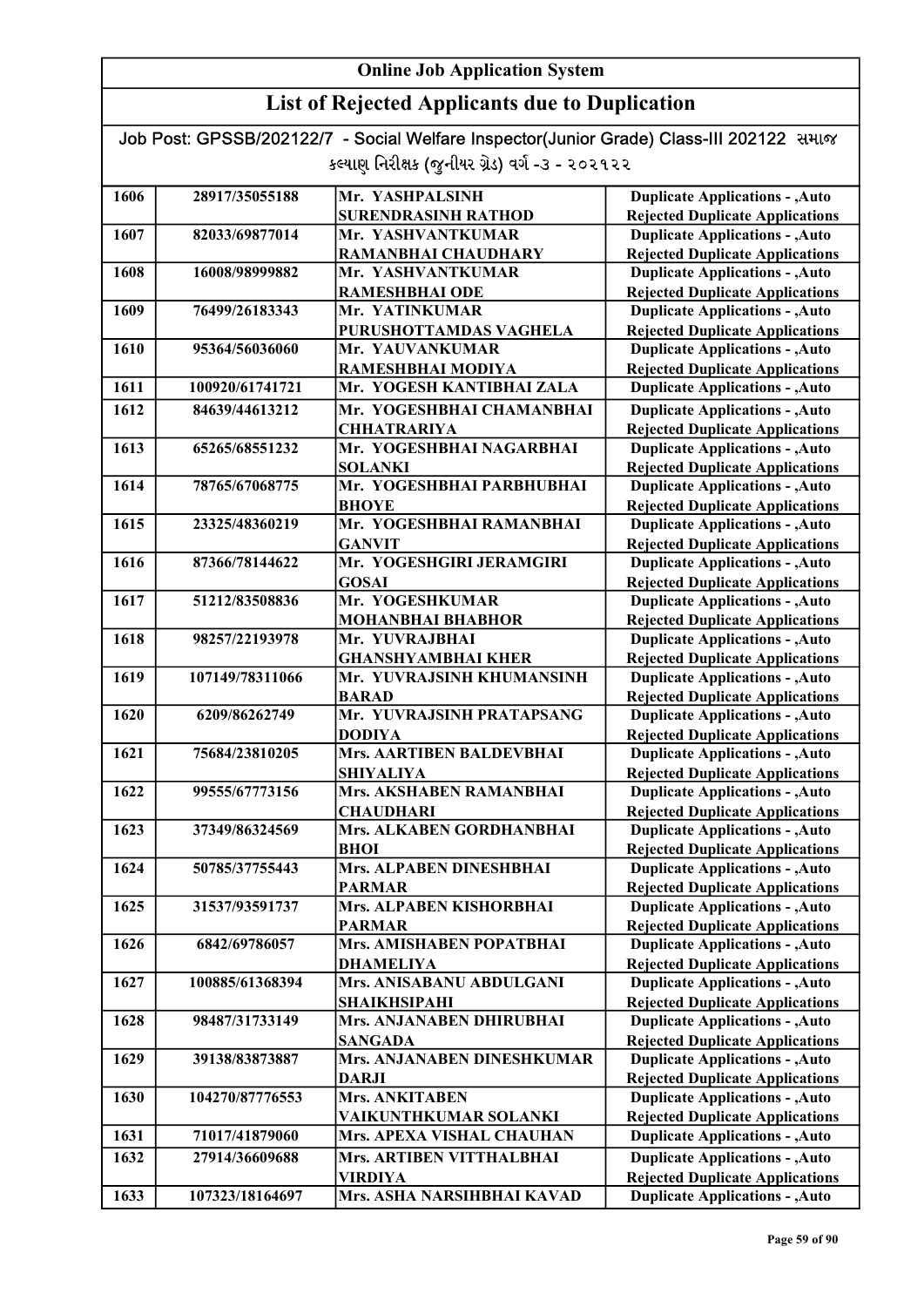| Job Post: GPSSB/202122/7 - Social Welfare Inspector(Junior Grade) Class-III 202122 સમાજ |  |
|-----------------------------------------------------------------------------------------|--|
| કલ્યાણ નિરીક્ષક (જુનીયર ગ્રેડ) વર્ગ -૩ - ૨૦૨૧૨૨                                         |  |

| 1634 | 110238/43109495 | Mrs. ASHA RAMESHBHAI DESAI          | <b>Duplicate Applications - , Auto</b>                                           |
|------|-----------------|-------------------------------------|----------------------------------------------------------------------------------|
| 1635 | 48658/71822843  | <b>Mrs. ASHABEN SAMUBHAI</b>        | <b>Duplicate Applications - , Auto</b>                                           |
|      |                 | <b>KATARA</b>                       | <b>Rejected Duplicate Applications</b>                                           |
| 1636 | 30133/22073015  | Mrs. ASMITABEN VAJUBHAI             | <b>Duplicate Applications - , Auto</b>                                           |
|      |                 | <b>SARVAIYA</b>                     | <b>Rejected Duplicate Applications</b>                                           |
| 1637 | 102083/99478923 | Mrs. BHAVINIBEN BHANUBHAI           | <b>Duplicate Applications - , Auto</b>                                           |
|      |                 | <b>VADHU</b>                        | <b>Rejected Duplicate Applications</b>                                           |
| 1638 | 103823/31911154 | Mrs. BIJALBEN VISHNUBHAI            | <b>Duplicate Applications - , Auto</b>                                           |
|      |                 | <b>PATEL</b>                        | <b>Rejected Duplicate Applications</b>                                           |
| 1639 | 108339/60828748 | Mrs. CHILKABEN GORDHANBHAI          | <b>Duplicate Applications - , Auto</b>                                           |
|      |                 | <b>PATEL</b>                        | <b>Rejected Duplicate Applications</b>                                           |
| 1640 | 25514/23154649  | Mrs. CHINTANKUMARI                  | <b>Duplicate Applications - , Auto</b>                                           |
|      |                 | RASIKBHAI CHAUDHARI                 | <b>Rejected Duplicate Applications</b>                                           |
| 1641 | 113278/83356258 | Mrs. DARSHANA                       | <b>Duplicate Applications - , Auto</b>                                           |
|      |                 | PRABHASHANKARBHAI JOSHI             | <b>Rejected Duplicate Applications</b>                                           |
| 1642 | 47854/69310470  | Mrs. DARSHANABEN ANILBHAI           | <b>Duplicate Applications - , Auto</b>                                           |
|      |                 | <b>GAVIT</b>                        | <b>Rejected Duplicate Applications</b>                                           |
| 1643 | 25673/89787204  | <b>Mrs. DAYABEN HARIBHAI</b>        | <b>Duplicate Applications - , Auto</b>                                           |
|      |                 | <b>ADASHRA</b>                      | <b>Rejected Duplicate Applications</b>                                           |
| 1644 | 105827/20432221 | Mrs. DEVANGIBEN SURESHBHAI          | <b>Duplicate Applications - , Auto</b>                                           |
|      |                 | <b>AMRELIYA</b>                     | <b>Rejected Duplicate Applications</b>                                           |
| 1645 | 92553/86600527  | <b>Mrs. DHARABEN MANUBHAI</b>       | <b>Duplicate Applications - , Auto</b>                                           |
|      |                 | <b>PATEL</b>                        | <b>Rejected Duplicate Applications</b>                                           |
| 1646 | 87584/30882595  | Mrs. DHARATEE KANUBHAI              | <b>Duplicate Applications - , Auto</b>                                           |
|      |                 | <b>GADHAVI</b>                      | <b>Rejected Duplicate Applications</b>                                           |
| 1647 | 24925/28790037  | Mrs. DHARMISHTHABEN                 | <b>Duplicate Applications - , Auto</b>                                           |
|      |                 | <b>BHARATBHAI PATEL</b>             | <b>Rejected Duplicate Applications</b>                                           |
| 1648 | 103469/13712883 | Mrs. DHARMISHTHABEN                 | <b>Duplicate Applications - , Auto</b>                                           |
|      |                 | <b>RATILAL PARMAR</b>               | <b>Rejected Duplicate Applications</b>                                           |
| 1649 | 70089/23694546  | Mrs. DHRUVISHA MAHESHBHAI           | <b>Duplicate Applications - , Auto</b>                                           |
| 1650 | 96261/30668085  | <b>RANA</b><br>Mrs. DIPAKSHIKABAHEN | <b>Rejected Duplicate Applications</b>                                           |
|      |                 | PRAKASHBHAI PATEL                   | <b>Duplicate Applications - , Auto</b>                                           |
| 1651 | 101021/30122809 | Mrs. DIPALI AMRUTBHAI RATHOD        | <b>Rejected Duplicate Applications</b><br><b>Duplicate Applications - , Auto</b> |
|      |                 |                                     | <b>Rejected Duplicate Applications</b>                                           |
| 1652 | 17652/96674527  | Mrs. EKTABEN DHIRUBHAI              | <b>Duplicate Applications - , Auto</b>                                           |
|      |                 | <b>MAKVANA</b>                      | <b>Rejected Duplicate Applications</b>                                           |
| 1653 | 3236/93287869   | Mrs. GAURIBEN JITENDRABHAI          | <b>Duplicate Applications - , Auto</b>                                           |
|      |                 | <b>PARMAR</b>                       | <b>Rejected Duplicate Applications</b>                                           |
| 1654 | 114227/31549715 | Mrs. HAKUBEN SANABHAI RABARI        | <b>Duplicate Applications - , Auto</b>                                           |
|      |                 |                                     | <b>Rejected Duplicate Applications</b>                                           |
| 1655 | 109639/78762242 | Mrs. HEENABEN HITESHBHAI            | <b>Duplicate Applications - , Auto</b>                                           |
|      |                 | <b>CHAVADA</b>                      | <b>Rejected Duplicate Applications</b>                                           |
| 1656 | 51268/44985437  | Mrs. HEENABEN RAJUBHAI              | <b>Duplicate Applications - , Auto</b>                                           |
|      |                 | <b>PARMAR</b>                       | <b>Rejected Duplicate Applications</b>                                           |
| 1657 | 90007/32141922  | <b>Mrs. HEMANGINIBEN</b>            | <b>Duplicate Applications - , Auto</b>                                           |
|      |                 | <b>JITENDRASINH THAKOR</b>          | <b>Rejected Duplicate Applications</b>                                           |
| 1658 | 109047/26658299 | <b>Mrs. HEMLATTABEN</b>             | <b>Duplicate Applications - , Auto</b>                                           |
|      |                 | NARESHBHAI RATHAVA                  | <b>Rejected Duplicate Applications</b>                                           |
| 1659 | 105217/99598624 | Mrs. HEPALBEN RAMANBHAI             | <b>Duplicate Applications - , Auto</b>                                           |
|      |                 | <b>RAJAN</b>                        | <b>Rejected Duplicate Applications</b>                                           |
| 1660 | 113706/59355204 | Mrs. HETAL KESHABHAI                | <b>Duplicate Applications - , Auto</b>                                           |
|      |                 | <b>KODARMA</b>                      | <b>Rejected Duplicate Applications</b>                                           |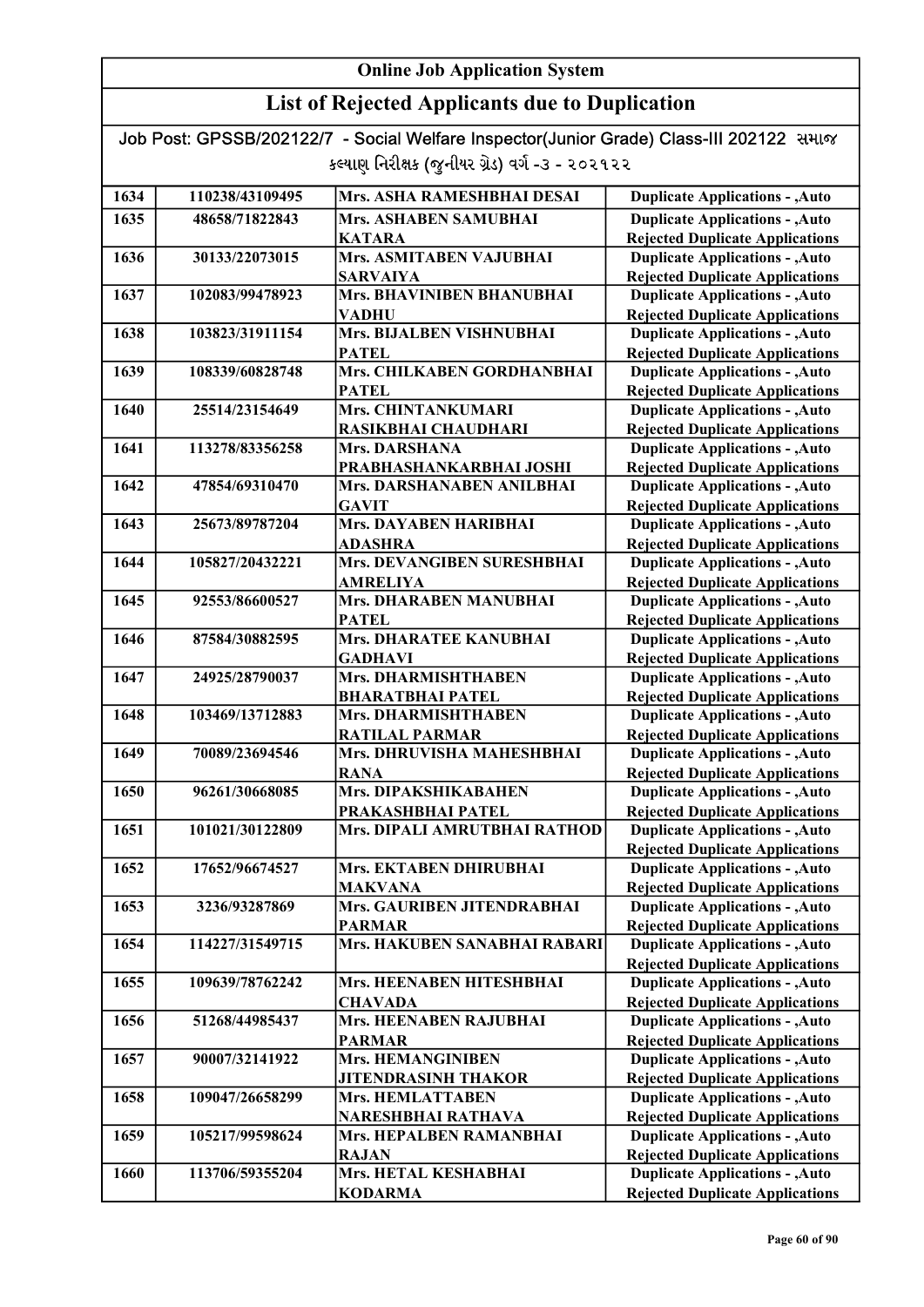| Job Post: GPSSB/202122/7 - Social Welfare Inspector(Junior Grade) Class-III 202122 समाल |  |
|-----------------------------------------------------------------------------------------|--|
| કલ્યાણ નિરીક્ષક (જુનીયર ગ્રેડ) વર્ગ -૩ - ૨૦૨૧૨૨                                         |  |

| 1661 | 84021/48014764  | Mrs. HETAL MANSING SOLANKI    | <b>Duplicate Applications - , Auto</b> |
|------|-----------------|-------------------------------|----------------------------------------|
| 1662 | 45748/80450011  | Mrs. HETALBEN AMARAJI         | <b>Duplicate Applications - , Auto</b> |
|      |                 | <b>THAKOR</b>                 | <b>Rejected Duplicate Applications</b> |
| 1663 | 47395/80261713  | Mrs. HETALBEN GIRADHARBHAI    | <b>Duplicate Applications - , Auto</b> |
|      |                 | <b>BALAS</b>                  | <b>Rejected Duplicate Applications</b> |
| 1664 | 32691/48230871  | Mrs. HETALBEN RAMESHBHAI      | <b>Duplicate Applications - , Auto</b> |
|      |                 | <b>DABHI</b>                  | <b>Rejected Duplicate Applications</b> |
| 1665 | 34947/90603950  | Mrs. HETALBEN RAMESHBHAI      | <b>Duplicate Applications - , Auto</b> |
|      |                 | <b>DABHI</b>                  | <b>Rejected Duplicate Applications</b> |
| 1666 | 46845/10936591  | Mrs. HETALBEN RAMESHBHAI      | <b>Duplicate Applications - , Auto</b> |
|      |                 | <b>DABHI</b>                  | <b>Rejected Duplicate Applications</b> |
| 1667 | 5609/64071478   | Mrs. HETALBEN RAMESHBHAI      | <b>Duplicate Applications - , Auto</b> |
|      |                 | <b>PARMAR</b>                 | <b>Rejected Duplicate Applications</b> |
| 1668 | 82651/10738160  | Mrs. HINABAHEN RAMANBHAI      | <b>Duplicate Applications - , Auto</b> |
|      |                 | <b>PATEL</b>                  | <b>Rejected Duplicate Applications</b> |
| 1669 | 54969/91767871  | <b>Mrs. HIRIBEN GAVARSINH</b> | <b>Duplicate Applications - , Auto</b> |
|      |                 | <b>RATHVA</b>                 | <b>Rejected Duplicate Applications</b> |
| 1670 | 14533/43875128  | Mrs. ILABAHEN JUVANSINH       | <b>Duplicate Applications - , Auto</b> |
|      |                 | <b>BARIA</b>                  | <b>Rejected Duplicate Applications</b> |
| 1671 | 20376/82671776  | Mrs. JAGRUTI GUNVANTRAI       | <b>Duplicate Applications - , Auto</b> |
|      |                 | <b>JOSHI</b>                  | <b>Rejected Duplicate Applications</b> |
| 1672 | 33769/32208155  | Mrs. JALPABEN RAMESHBHAI      | <b>Duplicate Applications - , Auto</b> |
|      |                 | <b>THAKOR</b>                 | <b>Rejected Duplicate Applications</b> |
| 1673 | 40485/87279895  | Mrs. JANAKEE JITENDRABHAI     | <b>Duplicate Applications - , Auto</b> |
|      |                 | <b>PARMAR</b>                 | <b>Rejected Duplicate Applications</b> |
| 1674 | 60845/34183742  | Mrs. JAYABEN AMARSINGHBHAI    | <b>Duplicate Applications - , Auto</b> |
|      |                 | <b>GAMIT</b>                  | <b>Rejected Duplicate Applications</b> |
| 1675 | 51243/29650082  | Mrs. JAYSHRIBEN BALUBHAI      | <b>Duplicate Applications - , Auto</b> |
|      |                 | <b>PATEL</b>                  | <b>Rejected Duplicate Applications</b> |
| 1676 | 47605/54871340  | Mrs. JIGNASA VIBHABHAI AYAR   | <b>Duplicate Applications - , Auto</b> |
| 1677 | 81151/56497400  | Mrs. JIGNASHABEN              | <b>Duplicate Applications - , Auto</b> |
|      |                 | <b>HASMUKHBHAI PAREKH</b>     | <b>Rejected Duplicate Applications</b> |
| 1678 | 19343/30191260  | Mrs. JIGNASHABEN ISHWARBHAI   | <b>Duplicate Applications - , Auto</b> |
|      |                 | <b>PATEL</b>                  | <b>Rejected Duplicate Applications</b> |
| 1679 | 32792/13961351  | Mrs. JUHEE RAJESHBHAI PARMAR  | <b>Duplicate Applications - , Auto</b> |
|      |                 |                               | <b>Rejected Duplicate Applications</b> |
| 1680 | 45115/70517796  | Mrs. JULI KETANKUMAR          | <b>Duplicate Applications - , Auto</b> |
|      |                 | <b>CHAUDHARY</b>              | <b>Rejected Duplicate Applications</b> |
| 1681 | 79037/21952242  | Mrs. JYOTSANABEN DALABHAI     | <b>Duplicate Applications - , Auto</b> |
|      |                 | <b>ANJARA</b>                 | <b>Rejected Duplicate Applications</b> |
| 1682 | 27366/23250565  | Mrs. KAJALBEN ARAJANBHAI      | <b>Duplicate Applications - , Auto</b> |
|      |                 | <b>ZALA</b>                   | <b>Rejected Duplicate Applications</b> |
| 1683 | 10998/35432191  | Mrs. KALPANABAHEN RAMUBHAI    | <b>Duplicate Applications - , Auto</b> |
|      |                 | <b>PATEL</b>                  | <b>Rejected Duplicate Applications</b> |
| 1684 | 38347/40753419  | Mrs. KALPNABEN HIRENKUMAR     | <b>Duplicate Applications - , Auto</b> |
|      |                 | <b>MOTIWALA</b>               | <b>Rejected Duplicate Applications</b> |
| 1685 | 59036/49454840  | Mrs. KALPNABEN KANUBHAI       | <b>Duplicate Applications - , Auto</b> |
|      |                 | <b>PRAJAPATI</b>              | <b>Rejected Duplicate Applications</b> |
| 1686 | 69928/10134747  | Mrs. KAMALABEN JAGABHAI       | <b>Duplicate Applications - , Auto</b> |
|      |                 | <b>PARGI</b>                  | <b>Rejected Duplicate Applications</b> |
| 1687 | 107990/74059492 | Mrs. KAMINIBEN DHAVALKUMAR    | <b>Duplicate Applications - , Auto</b> |
|      |                 | <b>PARMAR</b>                 | <b>Rejected Duplicate Applications</b> |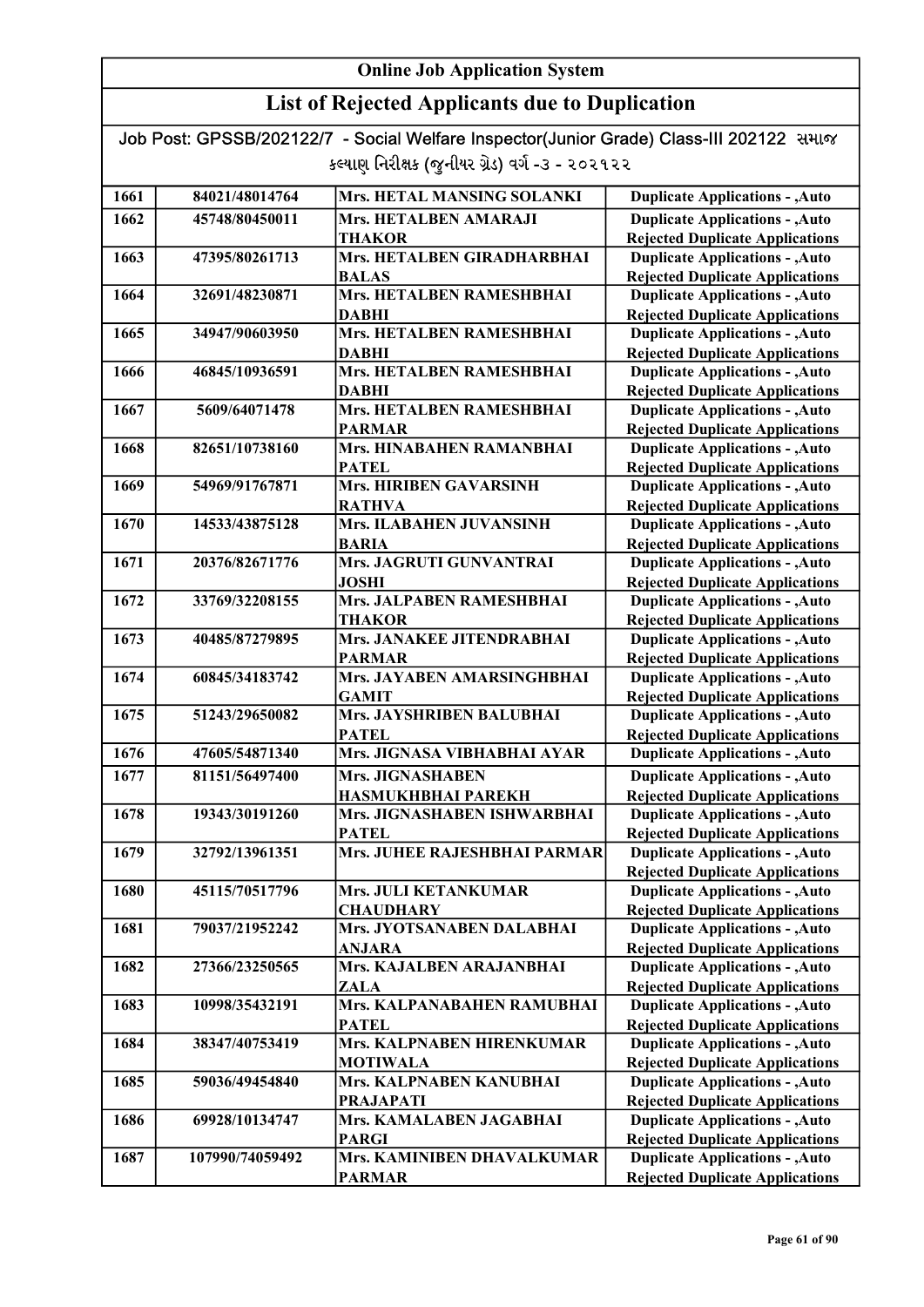| Job Post: GPSSB/202122/7 - Social Welfare Inspector(Junior Grade) Class-III 202122 समाल |  |
|-----------------------------------------------------------------------------------------|--|
| કલ્યાણ નિરીક્ષક (જુનીયર ગ્રેડ) વર્ગ -૩ - ૨૦૨૧૨૨                                         |  |

| 1688 | 90004/13967119  | Mrs. KANCHAN ARVINDBHAI      | <b>Duplicate Applications - , Auto</b> |
|------|-----------------|------------------------------|----------------------------------------|
|      |                 | <b>PARMAR</b>                | <b>Rejected Duplicate Applications</b> |
| 1689 | 30294/31804964  | Mrs. KASHMIRABEN AMRUTBHAI   | <b>Duplicate Applications - , Auto</b> |
|      |                 | <b>SOLANKI</b>               | <b>Rejected Duplicate Applications</b> |
| 1690 | 39407/98561686  | Mrs. KHUSHBUKUMARI           | <b>Duplicate Applications - , Auto</b> |
|      |                 | <b>BALVANTBHAI CHAUDHARI</b> | <b>Rejected Duplicate Applications</b> |
| 1691 | 26695/12427225  | Mrs. KINJAL KISHORBHAI       | <b>Duplicate Applications - , Auto</b> |
|      |                 | <b>PRAJAPATI</b>             | <b>Rejected Duplicate Applications</b> |
| 1692 | 85111/25290487  | Mrs. KINJALBA JAYDIPSINH     | <b>Duplicate Applications - , Auto</b> |
|      |                 | <b>PARMAR</b>                | <b>Rejected Duplicate Applications</b> |
| 1693 | 63414/61700028  | Mrs. KINJALBEN DUBLABHAI     | <b>Duplicate Applications - , Auto</b> |
|      |                 | <b>PARMAR</b>                | <b>Rejected Duplicate Applications</b> |
| 1694 | 66553/92725976  | Mrs. KIRTIBEN VANARAJBHAI    | <b>Duplicate Applications - , Auto</b> |
|      |                 | <b>MORI</b>                  | <b>Rejected Duplicate Applications</b> |
| 1695 | 18142/26283256  | Mrs. KOMALBEN HIMMATGIRI     | <b>Duplicate Applications - , Auto</b> |
|      |                 | <b>GOSAI</b>                 | <b>Rejected Duplicate Applications</b> |
| 1696 | 22160/38529076  | Mrs. LALITA PRAKASHBHAI      | <b>Duplicate Applications - , Auto</b> |
|      |                 | <b>SOLANKI</b>               | <b>Rejected Duplicate Applications</b> |
| 1697 | 7376/12214252   | Mrs. LAXMIBEN DINESHBHAI     | <b>Duplicate Applications - , Auto</b> |
|      |                 | <b>SOLANKI</b>               | <b>Rejected Duplicate Applications</b> |
| 1698 | 102619/50141749 | Mrs. MAMTABEN LALITBHAI      | <b>Duplicate Applications - , Auto</b> |
|      |                 | <b>GAMIT</b>                 | <b>Rejected Duplicate Applications</b> |
| 1699 | 108235/20431429 | Mrs. MAMTABEN MUKESHBHAI     | <b>Duplicate Applications - , Auto</b> |
|      |                 | <b>PARMAR</b>                | <b>Rejected Duplicate Applications</b> |
| 1700 | 98359/45482490  | Mrs. MANAHARBA JALAMSINH     | <b>Duplicate Applications - , Auto</b> |
|      |                 | <b>RATHOD</b>                | <b>Rejected Duplicate Applications</b> |
| 1701 | 32391/14267828  | Mrs. MANISHA JAYANTILAL RANA | <b>Duplicate Applications - , Auto</b> |
|      |                 |                              | <b>Rejected Duplicate Applications</b> |
| 1702 | 87803/57195584  | Mrs. MANISHABAHEN            | <b>Duplicate Applications - , Auto</b> |
|      |                 | PRAHLADBHAI PATEL            | <b>Rejected Duplicate Applications</b> |
| 1703 | 21929/37985778  | Mrs. MEENABEN CHIRAGKUMAR    | <b>Duplicate Applications - , Auto</b> |
|      |                 | <b>TADAVI</b>                | <b>Rejected Duplicate Applications</b> |
| 1704 | 46318/60288347  | Mrs. MEGHABEN DAHYABHAI      | <b>Duplicate Applications - , Auto</b> |
|      |                 | <b>PATEL</b>                 | <b>Rejected Duplicate Applications</b> |
| 1705 | 62707/49793845  | Mrs. MEGHABEN DHAVAL PATEL   | <b>Duplicate Applications - , Auto</b> |
| 1706 | 48923/65401397  | Mrs. MEGHANA RAJESHBHAI      | <b>Duplicate Applications - , Auto</b> |
|      |                 | <b>PRAJAPATI</b>             | <b>Rejected Duplicate Applications</b> |
| 1707 | 70322/68168251  | Mrs. MINA CHHAGANLAL         | <b>Duplicate Applications - , Auto</b> |
|      |                 | <b>CHUDASAMA</b>             | <b>Rejected Duplicate Applications</b> |
| 1708 | 83596/66324933  | Mrs. MINALBEN DEVLUBHAI      | <b>Duplicate Applications - , Auto</b> |
|      |                 | <b>GAYAKWAD</b>              | <b>Rejected Duplicate Applications</b> |
| 1709 | 95459/25552094  | Mrs. MINAXIBEN               | <b>Duplicate Applications - , Auto</b> |
|      |                 | <b>JAGDISHPRASAD DAVE</b>    | <b>Rejected Duplicate Applications</b> |
| 1710 | 49950/24687600  | Mrs. MITALBEN GOVINDBHAI     | <b>Duplicate Applications - , Auto</b> |
|      |                 | <b>LAKHTARIYA</b>            | <b>Rejected Duplicate Applications</b> |
| 1711 | 50052/22148173  | Mrs. MITALBEN GOVINDBHAI     | <b>Duplicate Applications - , Auto</b> |
|      |                 | <b>LAKHTARIYA</b>            | <b>Rejected Duplicate Applications</b> |
| 1712 | 69599/28880821  | Mrs. MITTALBEN KALUBHAI      | <b>Duplicate Applications - , Auto</b> |
|      |                 | <b>CHAUDHARY</b>             | <b>Rejected Duplicate Applications</b> |
| 1713 | 23740/48074028  | Mrs. NAINABEN BABULAL BAROT  | <b>Duplicate Applications - , Auto</b> |
|      |                 |                              | <b>Rejected Duplicate Applications</b> |
| 1714 | 19957/12794454  | Mrs. NAYNABEN GOVINDBHAI     | <b>Duplicate Applications - , Auto</b> |
|      |                 | <b>RAM</b>                   | <b>Rejected Duplicate Applications</b> |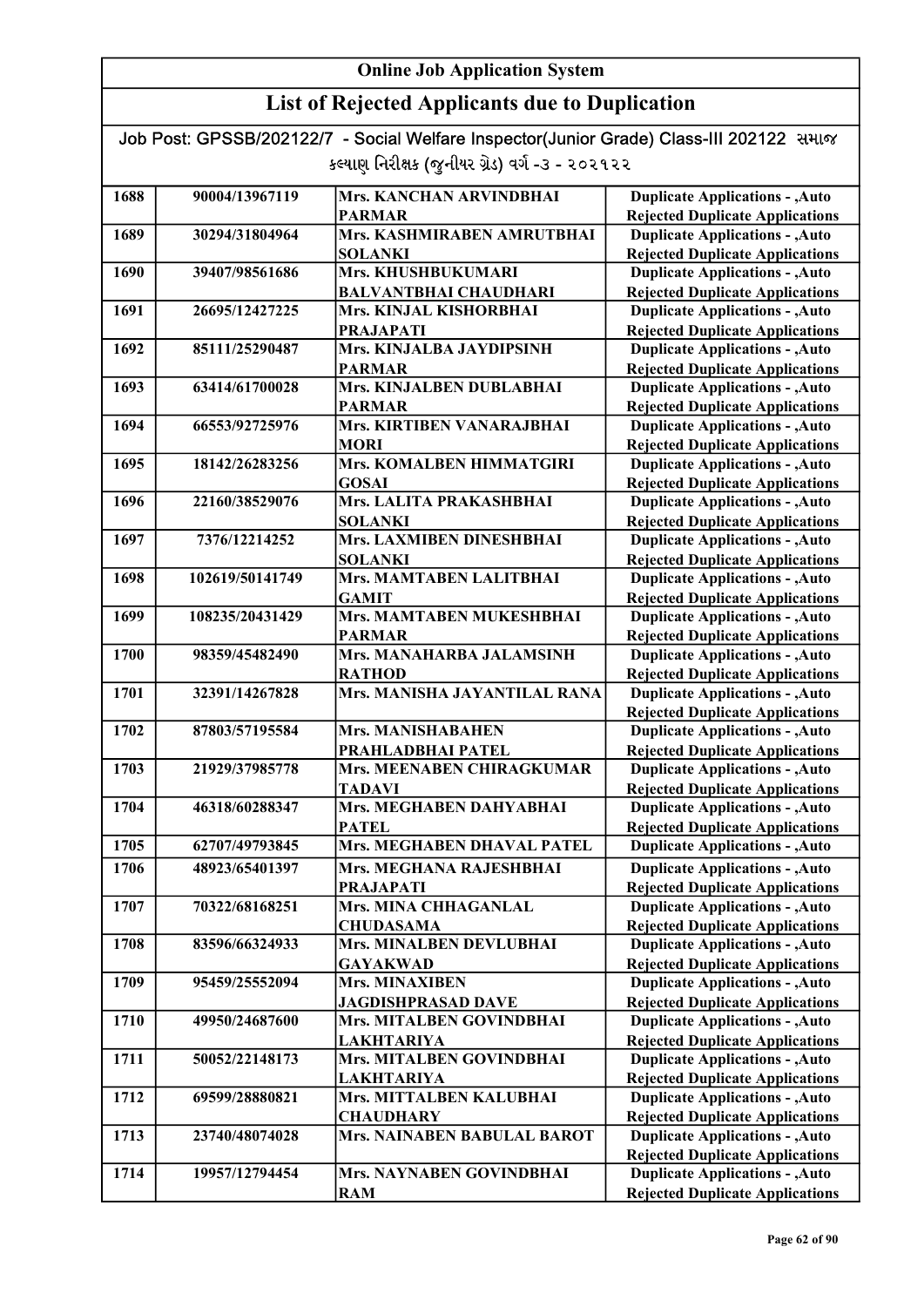| Job Post: GPSSB/202122/7 - Social Welfare Inspector(Junior Grade) Class-III 202122 समाल |  |
|-----------------------------------------------------------------------------------------|--|
| કલ્યાણ નિરીક્ષક (જુનીયર ગ્રેડ) વર્ગ -૩ - ૨૦૨૧૨૨                                         |  |

| 1715 | 48517/59791177  | Mrs. NEHA DHIRAJBHAI                    | <b>Duplicate Applications - , Auto</b>                                           |
|------|-----------------|-----------------------------------------|----------------------------------------------------------------------------------|
|      |                 | <b>MAKWANA</b>                          | <b>Rejected Duplicate Applications</b>                                           |
| 1716 | 115691/98172219 | Mrs. NIKITABEN BHARATBHAI               | <b>Duplicate Applications - , Auto</b>                                           |
|      |                 | <b>KADIYA</b>                           | <b>Rejected Duplicate Applications</b>                                           |
| 1717 | 115428/87474319 | Mrs. NIKITABEN NAVINBHAI                | <b>Duplicate Applications - , Auto</b>                                           |
|      |                 | <b>CHAUDHARI</b>                        | <b>Rejected Duplicate Applications</b>                                           |
| 1718 | 117743/45674600 | Mrs. NILAMBA JIGNESH RATHOD             | <b>Duplicate Applications - , Auto</b>                                           |
| 1719 | 86956/60440176  | Mrs. NIMISHA PRABHUDASBHAI              | <b>Duplicate Applications - , Auto</b>                                           |
|      |                 | <b>VADHER</b>                           | <b>Rejected Duplicate Applications</b>                                           |
| 1720 | 54254/67506769  | Mrs. NIMISHABEN RITESHKUMAR             | <b>Duplicate Applications - , Auto</b>                                           |
|      |                 | <b>PATEL</b>                            | <b>Rejected Duplicate Applications</b>                                           |
| 1721 | 4721/87779511   | Mrs. NIPA SATISHBHAI RAJPUT             | <b>Duplicate Applications - , Auto</b>                                           |
| 1722 | 5205/10374329   | Mrs. NIPA SATISHBHAI RAJPUT             | <b>Duplicate Applications - , Auto</b>                                           |
| 1723 | 111481/70379410 | <b>Mrs. NIRUBEN VALJIBHAI</b>           | <b>Duplicate Applications - , Auto</b>                                           |
|      |                 | <b>VANKAR</b>                           | <b>Rejected Duplicate Applications</b>                                           |
| 1724 | 114900/55388108 | <b>Mrs. NOOTANBEN</b>                   | <b>Duplicate Applications - , Auto</b>                                           |
|      |                 | <b>NARENDRASINH RAULJI</b>              | <b>Rejected Duplicate Applications</b>                                           |
| 1725 | 64783/57625814  | <b>Mrs. PARULBEN VINUBHAI</b>           | <b>Duplicate Applications - , Auto</b>                                           |
|      |                 | <b>CHAUHAN</b>                          | <b>Rejected Duplicate Applications</b>                                           |
| 1726 | 42009/69953937  | Mrs. PAYALBEN VINODBHAI                 | <b>Duplicate Applications - , Auto</b>                                           |
|      |                 | <b>PRAJAPATI</b>                        | <b>Rejected Duplicate Applications</b>                                           |
| 1727 | 9922/10326318   | Mrs. PINKIBEN PRABHATSANG               | <b>Duplicate Applications - , Auto</b>                                           |
| 1728 | 11316/35739471  | <b>THAKOR</b><br>Mrs. POOJABEN KALUBHAI | <b>Rejected Duplicate Applications</b><br><b>Duplicate Applications - , Auto</b> |
|      |                 | <b>CHAVDA</b>                           | <b>Rejected Duplicate Applications</b>                                           |
| 1729 | 12627/27704001  | Mrs. PRIYANKABEN NAVINBHAI              | <b>Duplicate Applications - , Auto</b>                                           |
|      |                 | <b>GAMIT</b>                            | <b>Rejected Duplicate Applications</b>                                           |
| 1730 | 87242/65532195  | <b>Mrs. PRIYANKABEN</b>                 | <b>Duplicate Applications - , Auto</b>                                           |
|      |                 | PRAKASHBHAI PATEL                       | <b>Rejected Duplicate Applications</b>                                           |
| 1731 | 108928/70002391 | Mrs. PUSHPABEN MADHABHAI                | <b>Duplicate Applications - , Auto</b>                                           |
|      |                 | <b>PATEL</b>                            | <b>Rejected Duplicate Applications</b>                                           |
| 1732 | 102147/46286009 | Mrs. RAMILABEN BHOJABHAI                | <b>Duplicate Applications - , Auto</b>                                           |
|      |                 | <b>AHIR</b>                             | <b>Rejected Duplicate Applications</b>                                           |
| 1733 | 11665/73914211  | Mrs. RANEEBEN BHUPATBHAI                | <b>Duplicate Applications - , Auto</b>                                           |
|      |                 | <b>MOKARIYA</b>                         | <b>Rejected Duplicate Applications</b>                                           |
| 1734 | 109358/22231028 | Mrs. RANJANBEN MALABHAI                 | <b>Duplicate Applications - , Auto</b>                                           |
|      |                 | <b>PARMAR</b>                           | <b>Rejected Duplicate Applications</b>                                           |
| 1735 | 100869/49649262 | Mrs. RASIKABEN BHARATBHAI               | <b>Duplicate Applications - , Auto</b>                                           |
|      |                 | <b>PATEL</b>                            | <b>Rejected Duplicate Applications</b>                                           |
| 1736 | 84804/44684800  | Mrs. RAVINABAHEN FATESINH               | <b>Duplicate Applications - , Auto</b>                                           |
| 1737 | 89618/22197138  | <b>DAMOR</b><br>Mrs. REKHABEN SOMABHAI  | <b>Rejected Duplicate Applications</b><br><b>Duplicate Applications - , Auto</b> |
|      |                 | <b>KHABAD</b>                           | <b>Rejected Duplicate Applications</b>                                           |
| 1738 | 50051/94585767  | Mrs. RIMPAL NARENDRAKUMAR               | <b>Duplicate Applications - , Auto</b>                                           |
|      |                 | <b>PATEL</b>                            | <b>Rejected Duplicate Applications</b>                                           |
| 1739 | 93874/22865767  | Mrs. RINAKUMARI HARILAL                 | <b>Duplicate Applications - , Auto</b>                                           |
|      |                 | <b>PATEL</b>                            | <b>Rejected Duplicate Applications</b>                                           |
| 1740 | 102959/96367581 | <b>Mrs. RINAKUMARI</b>                  | <b>Duplicate Applications - , Auto</b>                                           |
|      |                 | <b>MAHENDRABHAI DAMOR</b>               | <b>Rejected Duplicate Applications</b>                                           |
| 1741 | 85321/46206337  | Mrs. RITABEN RAJABHAI KARAD             | <b>Duplicate Applications - , Auto</b>                                           |
| 1742 | 84017/23592182  | Mrs. ROSHANIBEN SHANKARBHAI             | <b>Duplicate Applications - , Auto</b>                                           |
|      |                 | <b>PRAJAPATI</b>                        | <b>Rejected Duplicate Applications</b>                                           |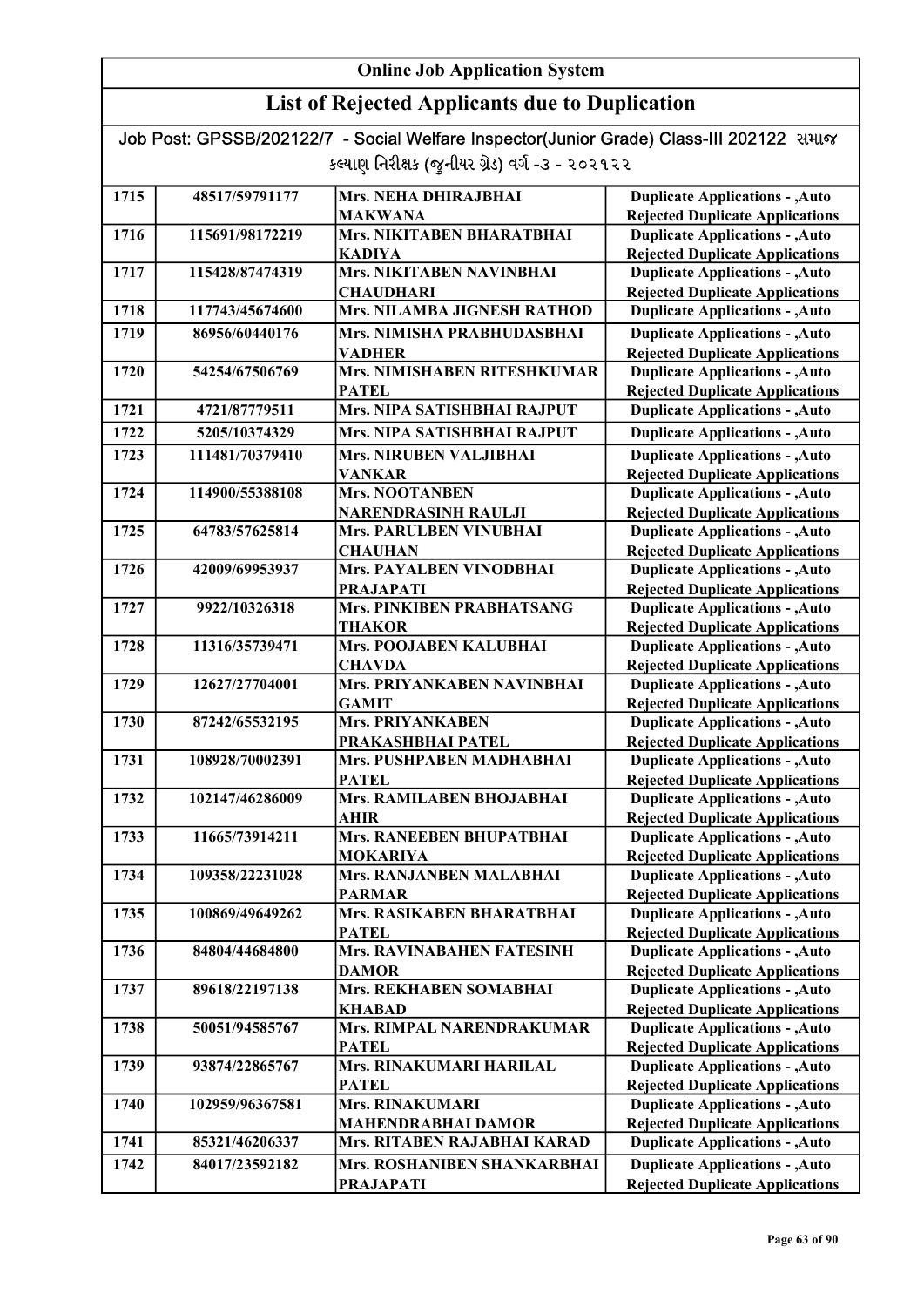## List of Rejected Applicants due to Duplication

| 1743 | 27026/38907081  | Mrs. ROSHNIBEN NARESHBHAI                     | <b>Duplicate Applications - , Auto</b>                                           |
|------|-----------------|-----------------------------------------------|----------------------------------------------------------------------------------|
|      |                 | <b>PRAJAPATI</b>                              | <b>Rejected Duplicate Applications</b>                                           |
| 1744 | 97131/36667445  | Mrs. SAPNA VINODKUMAR                         | <b>Duplicate Applications - , Auto</b>                                           |
|      |                 | <b>AGHERA</b>                                 | <b>Rejected Duplicate Applications</b>                                           |
| 1745 | 105014/20549768 | Mrs. SAPNA VINODKUMAR                         | <b>Duplicate Applications - , Auto</b>                                           |
|      |                 | <b>AGHERA</b>                                 | <b>Rejected Duplicate Applications</b>                                           |
| 1746 | 78540/93899614  | Mrs. SHANTA UKA RATHOD                        | <b>Duplicate Applications - , Auto</b>                                           |
| 1747 | 17769/42798058  | Mrs. SHEETALBEN SUNILBHAI                     | <b>Duplicate Applications - , Auto</b>                                           |
|      |                 | <b>PATEL</b>                                  | <b>Rejected Duplicate Applications</b>                                           |
| 1748 | 20620/34081132  | <b>Mrs. SHRADHDHABEN</b>                      | <b>Duplicate Applications - , Auto</b>                                           |
|      |                 | VASANTBHAI MAIYA                              | <b>Rejected Duplicate Applications</b>                                           |
| 1749 | 49016/50761569  | Mrs. SHREYABAHEN RAMANBHAI                    | <b>Duplicate Applications - , Auto</b>                                           |
|      |                 | <b>PATEL</b>                                  | <b>Rejected Duplicate Applications</b>                                           |
| 1750 | 59056/42222558  | Mrs. SMITAL RAMESHBHAI                        | <b>Duplicate Applications - , Auto</b>                                           |
|      |                 | <b>GAMIT</b>                                  | <b>Rejected Duplicate Applications</b>                                           |
| 1751 | 101985/80672927 | <b>Mrs. SNEHABEN SHIVRAMBHAI</b>              | <b>Duplicate Applications - , Auto</b>                                           |
|      |                 | <b>MADHAVI</b>                                | <b>Rejected Duplicate Applications</b>                                           |
| 1752 | 95749/72579547  | Mrs. SNEHALBEN MANHARBHAI                     | <b>Duplicate Applications - , Auto</b>                                           |
|      |                 | <b>SUTARIYA</b>                               | <b>Rejected Duplicate Applications</b>                                           |
| 1753 | 51263/78833346  | Mrs. SNEHALKUMARI                             | <b>Duplicate Applications - , Auto</b>                                           |
|      |                 | <b>BIPINCHANDRA KHADAYATA</b>                 | <b>Rejected Duplicate Applications</b>                                           |
| 1754 | 95020/52087738  | Mrs. SONALBEN KALUBHAI                        | <b>Duplicate Applications - , Auto</b>                                           |
|      |                 | <b>BARAD</b>                                  | <b>Rejected Duplicate Applications</b>                                           |
| 1755 | 38777/80261973  | Mrs. SONALBEN KANUBHAI                        | <b>Duplicate Applications - , Auto</b>                                           |
|      |                 | <b>PANDAV</b>                                 | <b>Rejected Duplicate Applications</b>                                           |
| 1756 | 27269/26972131  | Mrs. SONALI RAJNIKANT                         | <b>Duplicate Applications - , Auto</b>                                           |
| 1757 | 83572/13278956  | <b>SOMAIYA</b><br>Mrs. SUNITABEN FATESANGBHAI | <b>Rejected Duplicate Applications</b><br><b>Duplicate Applications - , Auto</b> |
|      |                 | <b>PATEL</b>                                  | <b>Rejected Duplicate Applications</b>                                           |
| 1758 | 63055/23767455  | Mrs. SWATIBAHEN ARVINDBHAI                    | <b>Duplicate Applications - , Auto</b>                                           |
|      |                 | <b>SADHU</b>                                  | <b>Rejected Duplicate Applications</b>                                           |
| 1759 | 6575/38361161   | Mrs. SWETA PATEL JAYDIP BHAI                  | <b>Duplicate Applications - , Auto</b>                                           |
|      |                 | <b>PATEL</b>                                  | <b>Rejected Duplicate Applications</b>                                           |
| 1760 | 93685/75329376  | Mrs. TINABEN FULGIBHAI                        | <b>Duplicate Applications - , Auto</b>                                           |
|      |                 | <b>CHAUDHARI</b>                              | <b>Rejected Duplicate Applications</b>                                           |
| 1761 | 61759/95687773  | Mrs. TISA KANTIBHAI BALDHA                    | <b>Duplicate Applications - , Auto</b>                                           |
| 1762 | 74270/23755985  | Mrs. TRUPTIBEN SATISHBHAI                     | <b>Duplicate Applications - , Auto</b>                                           |
|      |                 | <b>PATEL</b>                                  | <b>Rejected Duplicate Applications</b>                                           |
| 1763 | 113286/68451884 | Mrs. VAISHALI VINUBHAI SAGAR                  | <b>Duplicate Applications - , Auto</b>                                           |
| 1764 | 20400/34441747  | Mrs. VEDIKA AMRUTBHAI                         | <b>Duplicate Applications - , Auto</b>                                           |
|      |                 | <b>PRAJAPATI</b>                              | <b>Rejected Duplicate Applications</b>                                           |
| 1765 | 52881/50481398  | Mrs. VIBHUTIKUMARI                            | <b>Duplicate Applications - , Auto</b>                                           |
|      |                 | ASHOKBHAI CHAUDHARI                           | <b>Rejected Duplicate Applications</b>                                           |
| 1766 | 59310/12935637  | Mrs. VIHARIKAKUMARI                           | <b>Duplicate Applications - , Auto</b>                                           |
|      |                 | <b>DILIPBHAI CHAUDHARI</b>                    | <b>Rejected Duplicate Applications</b>                                           |
| 1767 | 74729/48085867  | <b>Mrs. VIMUBEN RAMABHAI</b>                  | <b>Duplicate Applications - , Auto</b>                                           |
|      |                 | <b>CHAUDHARY</b>                              | <b>Rejected Duplicate Applications</b>                                           |
| 1768 | 97389/75148973  | <b>Mrs. YAMINI BAHEN</b>                      | <b>Duplicate Applications - , Auto</b>                                           |
|      |                 | UMANGKUMAR PRAJAPATI                          | <b>Rejected Duplicate Applications</b>                                           |
| 1769 | 31463/20554507  | <b>Mrs. ZANKHANABEN</b>                       | <b>Duplicate Applications - , Auto</b>                                           |
|      |                 | <b>ISHWARBHAI PARMAR</b>                      | <b>Rejected Duplicate Applications</b>                                           |
| 1770 | 6129/95949364   | Ms. AAMENA ISMAILBHAI                         | <b>Duplicate Applications - , Auto</b>                                           |
|      |                 | <b>TALVADI</b>                                | <b>Rejected Duplicate Applications</b>                                           |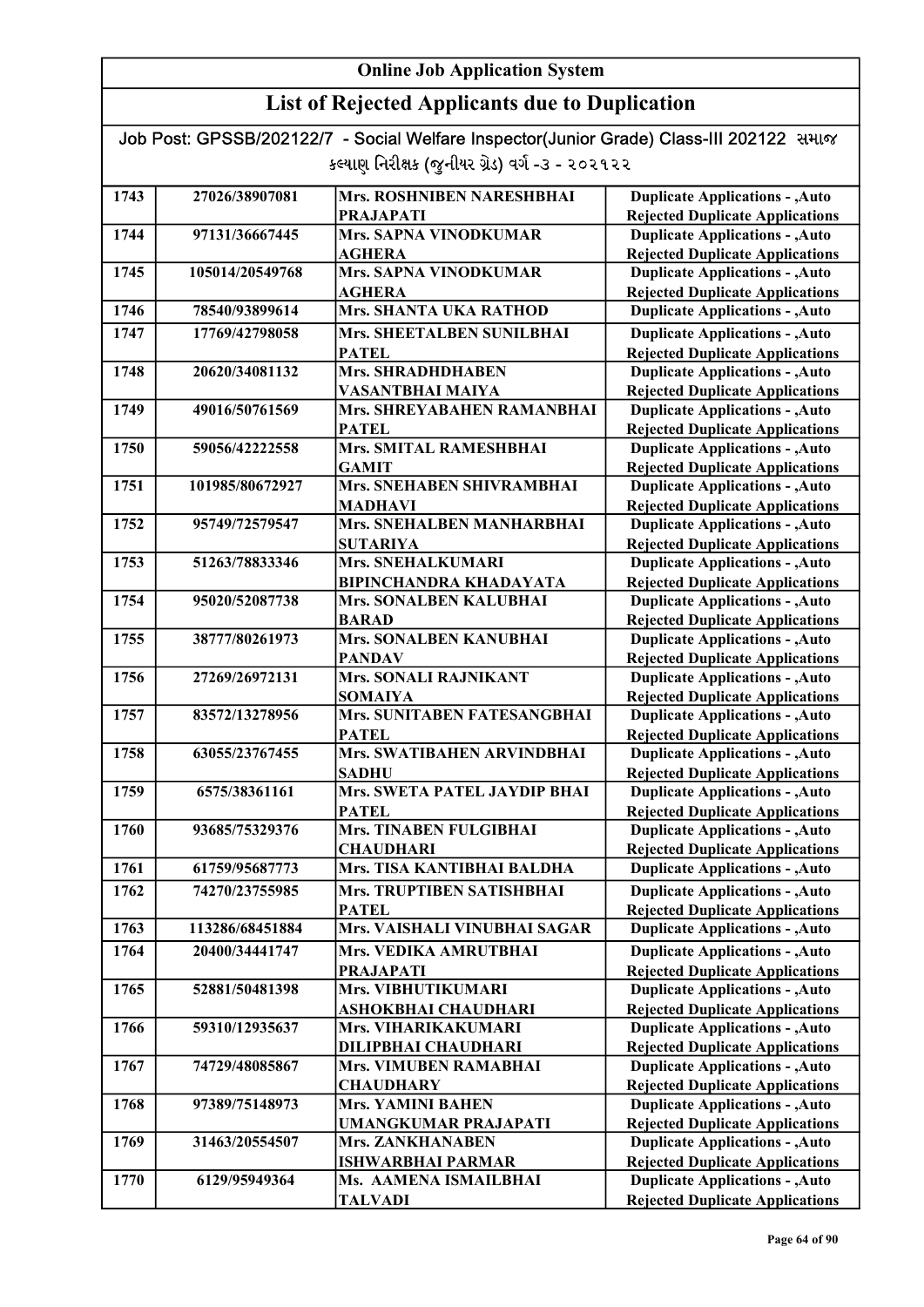## List of Rejected Applicants due to Duplication

| 1771 | 26011/73424507  | Ms. AARTI AJITSINH DABHI                             | <b>Duplicate Applications - , Auto</b>                                           |
|------|-----------------|------------------------------------------------------|----------------------------------------------------------------------------------|
| 1772 | 54706/27520952  | <b>Ms. AARTIBEN DINESHBHAI</b>                       | <b>Duplicate Applications - , Auto</b>                                           |
|      |                 | <b>PANCHASARA</b>                                    | <b>Rejected Duplicate Applications</b>                                           |
| 1773 | 75251/47883592  | Ms. AASTHA PRABHULAL                                 | <b>Duplicate Applications - , Auto</b>                                           |
|      |                 | <b>CHAUHAN</b>                                       | <b>Rejected Duplicate Applications</b>                                           |
| 1774 | 38246/60172919  | Ms. ADITI NISHANT SOLANKI                            | <b>Duplicate Applications - , Auto</b>                                           |
| 1775 | 32147/30859888  | Ms. AKSHABEN RAMANBHAI                               | <b>Duplicate Applications - , Auto</b>                                           |
|      |                 | <b>CHAUDHARI</b>                                     | <b>Rejected Duplicate Applications</b>                                           |
| 1776 | 94553/49117474  | Ms. ALAKABEN VARDHABHAI                              | <b>Duplicate Applications - , Auto</b>                                           |
|      |                 | <b>CHAUDHARY</b>                                     | <b>Rejected Duplicate Applications</b>                                           |
| 1777 | 44305/37180660  | Ms. ALKABEN DAHYABHAI BHOI                           | <b>Duplicate Applications - , Auto</b>                                           |
| 1778 | 96015/99236498  | <b>Ms. ALPABEN KANAIYALAL</b>                        | <b>Duplicate Applications - , Auto</b>                                           |
|      |                 | <b>MARU</b>                                          | <b>Rejected Duplicate Applications</b>                                           |
| 1779 | 65395/62569509  | <b>Ms. ALPABEN KANUBHAI</b>                          | <b>Duplicate Applications - , Auto</b>                                           |
|      |                 | <b>VALAND</b>                                        | <b>Rejected Duplicate Applications</b>                                           |
| 1780 | 59128/78321983  | Ms. ALPABEN LAXMANBHAI                               | <b>Duplicate Applications - , Auto</b>                                           |
|      |                 | <b>JITIYA</b>                                        | <b>Rejected Duplicate Applications</b>                                           |
| 1781 | 102580/77576098 | Ms. ALPAKUMARI PRATAPBHAI                            | <b>Duplicate Applications - , Auto</b>                                           |
|      |                 | <b>CHAUDHARI</b>                                     | <b>Rejected Duplicate Applications</b>                                           |
| 1782 | 63284/32438374  | Ms. AMIBAHEN MAHESHKUMAR                             | <b>Duplicate Applications - , Auto</b>                                           |
|      |                 | <b>PATEL</b>                                         | <b>Rejected Duplicate Applications</b>                                           |
| 1783 | 13471/29270908  | Ms. AMISHA ASHOKBHAI                                 | <b>Duplicate Applications - , Auto</b>                                           |
|      |                 | <b>VIRADIYA</b>                                      | <b>Rejected Duplicate Applications</b>                                           |
| 1784 | 3774/28241711   | Ms. AMISHABEN                                        | <b>Duplicate Applications - , Auto</b>                                           |
|      |                 | DEVENDRAKUMAR VALA                                   | <b>Rejected Duplicate Applications</b>                                           |
| 1785 | 38681/98820808  | Ms. ANITA RAMANBHAI RATHVA                           | <b>Duplicate Applications - , Auto</b>                                           |
| 1786 | 101250/53827435 | <b>Ms. ANITABEN MANUBHAI</b>                         | <b>Duplicate Applications - , Auto</b>                                           |
|      |                 | <b>MAKWANA</b>                                       | <b>Rejected Duplicate Applications</b>                                           |
| 1787 | 93230/41858624  | Ms. ANJALI MUKESHKUMAR                               | <b>Duplicate Applications - , Auto</b>                                           |
|      |                 | <b>SOLANKI</b>                                       | <b>Rejected Duplicate Applications</b>                                           |
| 1788 | 109459/65757357 | Ms. ANJANA HARESHBHAI                                | <b>Duplicate Applications - , Auto</b>                                           |
|      |                 | <b>GEGADA</b><br><b>Ms. ANJANABEN</b>                | <b>Rejected Duplicate Applications</b>                                           |
| 1789 | 108382/71594709 |                                                      | <b>Duplicate Applications - , Auto</b>                                           |
| 1790 | 108834/13004393 | JITENDRAKUMAR PANCHAL<br>Ms. ANKITA LABHUBHAI GAJERA | <b>Rejected Duplicate Applications</b><br><b>Duplicate Applications - , Auto</b> |
|      |                 |                                                      |                                                                                  |
| 1791 | 58088/21116577  | Ms. ANKITABA PRABHATSINH<br><b>ASWAR</b>             | <b>Duplicate Applications - , Auto</b>                                           |
| 1792 | 83795/35913335  | Ms. ANKITABEN CHHAGANLAL                             | <b>Rejected Duplicate Applications</b><br><b>Duplicate Applications - , Auto</b> |
|      |                 | <b>PATEL</b>                                         | <b>Rejected Duplicate Applications</b>                                           |
| 1793 | 101911/56367490 | Ms. ANKITAKUMARI BIPINBHAI                           | <b>Duplicate Applications - , Auto</b>                                           |
|      |                 | <b>NAYKA</b>                                         | <b>Rejected Duplicate Applications</b>                                           |
| 1794 | 79532/50837227  | Ms. ANKITAKUMARI                                     | <b>Duplicate Applications - , Auto</b>                                           |
|      |                 | <b>DHANSUKHBHAI PATEL</b>                            | <b>Rejected Duplicate Applications</b>                                           |
| 1795 | 39288/41441166  | Ms. ANUBAHEN JAYANTILAL                              | <b>Duplicate Applications - , Auto</b>                                           |
|      |                 | <b>CHAUDHARI</b>                                     | <b>Rejected Duplicate Applications</b>                                           |
| 1796 | 116722/38061532 | <b>Ms. APEKSHABEN</b>                                | <b>Duplicate Applications - , Auto</b>                                           |
|      |                 | MEGHRAJBHAI CHAUDHARI                                | <b>Rejected Duplicate Applications</b>                                           |
| 1797 | 18473/12805029  | Ms. APOORVA KISHORBHAI                               | <b>Duplicate Applications - , Auto</b>                                           |
|      |                 | <b>SONDARVA</b>                                      | <b>Rejected Duplicate Applications</b>                                           |
| 1798 | 49424/42438598  | Ms. ARATI RATILAL JADAV                              | <b>Duplicate Applications - , Auto</b>                                           |
| 1799 | 110009/15653289 | Ms. ARPITA DHANSUKHBHAI                              | <b>Duplicate Applications - , Auto</b>                                           |
|      |                 | <b>PANCHAL</b>                                       | <b>Rejected Duplicate Applications</b>                                           |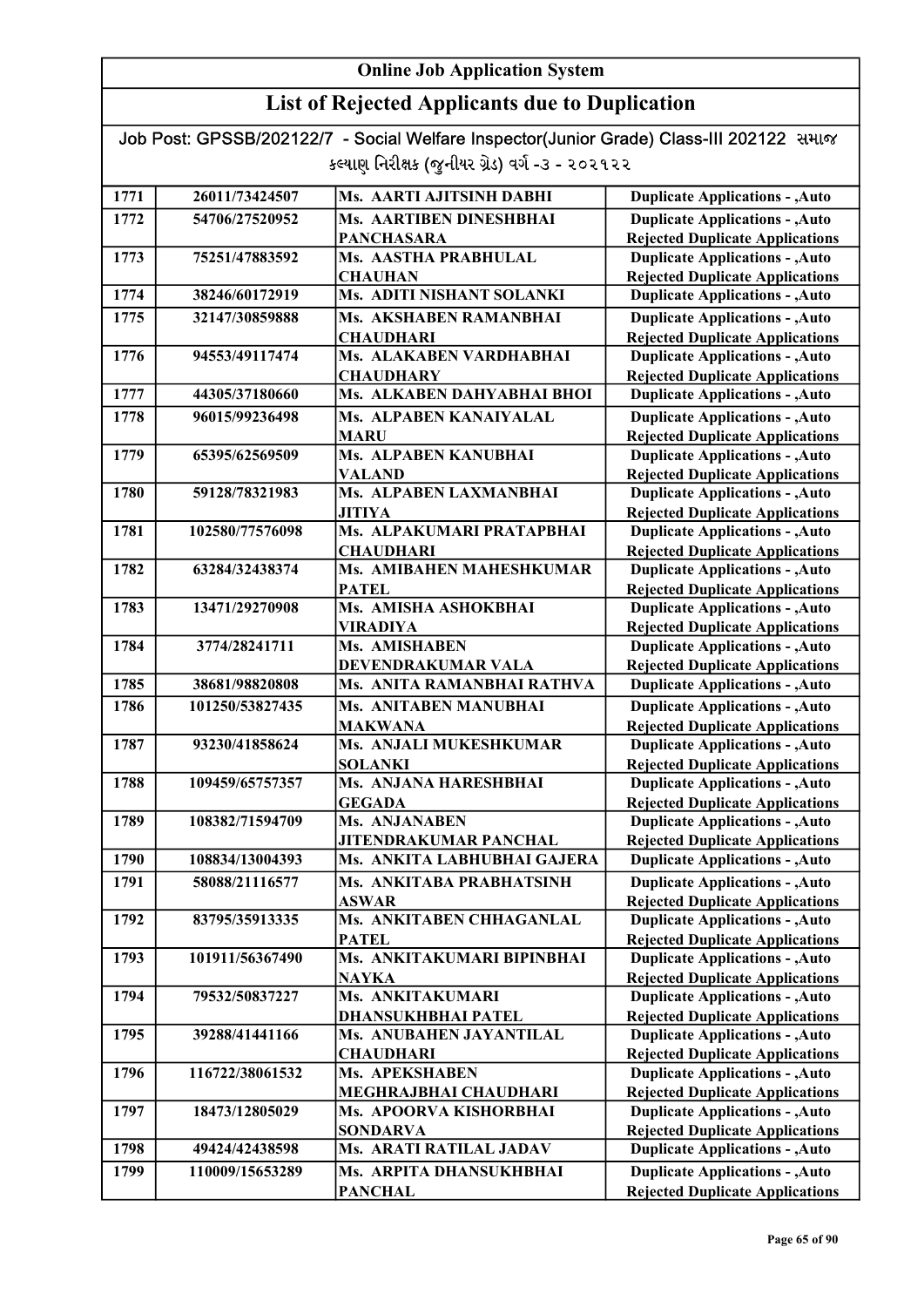## List of Rejected Applicants due to Duplication

| 1800 | 29503/72964259  | Ms. ARTI AJITJI GOHIL                  | <b>Duplicate Applications - , Auto</b>                                           |
|------|-----------------|----------------------------------------|----------------------------------------------------------------------------------|
| 1801 | 87792/31701361  | Ms. ARTI PRABHUJIBHAI                  | <b>Duplicate Applications - , Auto</b>                                           |
|      |                 | <b>CHAUDHARI</b>                       | <b>Rejected Duplicate Applications</b>                                           |
| 1802 | 67437/83356023  | Ms. ARTI PRADIPKUMAR PATEL             | <b>Duplicate Applications - , Auto</b>                                           |
| 1803 | 101166/18063482 | Ms. ARTIBA GHANSHYAMSINH               | <b>Duplicate Applications - , Auto</b>                                           |
|      |                 | <b>RATHOD</b>                          | <b>Rejected Duplicate Applications</b>                                           |
| 1804 | 59571/43486840  | Ms. ARTIBAHEN ASHVINBHAI               | <b>Duplicate Applications - , Auto</b>                                           |
|      |                 | <b>PRAJAPATI</b>                       | <b>Rejected Duplicate Applications</b>                                           |
| 1805 | 89675/47639014  | Ms. ARTIBEN LAVAJIBHAI                 | <b>Duplicate Applications - , Auto</b>                                           |
|      |                 | <b>CHAUDHARI</b>                       | <b>Rejected Duplicate Applications</b>                                           |
| 1806 | 26305/92760043  | Ms. ASHA MADHABHAI VAGHELA             | <b>Duplicate Applications - , Auto</b>                                           |
|      |                 |                                        | <b>Rejected Duplicate Applications</b>                                           |
| 1807 | 63770/63604953  | Ms. ASHABEN BHAGAVANBHAI               | <b>Duplicate Applications - , Auto</b>                                           |
|      |                 | <b>CHAUDHARI</b>                       | <b>Rejected Duplicate Applications</b>                                           |
| 1808 | 20055/91917826  | Ms. ASHABEN DINESHBHAI                 | <b>Duplicate Applications - , Auto</b>                                           |
|      |                 | <b>SOLANKI</b>                         | <b>Rejected Duplicate Applications</b>                                           |
| 1809 | 53846/84050480  | Ms. ASHABEN NARSANGBHAI                | <b>Duplicate Applications - , Auto</b>                                           |
|      |                 | <b>CHAUDHARY</b>                       | <b>Rejected Duplicate Applications</b>                                           |
| 1810 | 94632/89947792  | Ms. ASHABEN NATHAJI RAJPUT             | <b>Duplicate Applications - , Auto</b>                                           |
| 1811 | 105370/67013846 | Ms. ASHABEN RAMABHAI MANAT             | <b>Duplicate Applications - , Auto</b>                                           |
|      |                 |                                        | <b>Rejected Duplicate Applications</b>                                           |
| 1812 | 105478/19347299 | Ms. ASHABEN RAMABHAI MANAT             | <b>Duplicate Applications - , Auto</b>                                           |
|      |                 |                                        | <b>Rejected Duplicate Applications</b>                                           |
| 1813 | 13745/88190840  | Ms. ASHABEN RUPABHAI                   | <b>Duplicate Applications - , Auto</b>                                           |
| 1814 | 13506/18270714  | <b>SOLANKI</b><br>Ms. ASMITA DHIRUBHAI | <b>Rejected Duplicate Applications</b><br><b>Duplicate Applications - , Auto</b> |
|      |                 | <b>CHAVADA</b>                         |                                                                                  |
| 1815 | 5171/33314138   | Ms. ASMITA MAGANBHAI                   | <b>Rejected Duplicate Applications</b><br><b>Duplicate Applications - , Auto</b> |
|      |                 | <b>MAKWANA</b>                         | <b>Rejected Duplicate Applications</b>                                           |
| 1816 | 112260/38789623 | Ms. ASMITABEN BUDHABHAI                | <b>Duplicate Applications - , Auto</b>                                           |
|      |                 | <b>BHATT</b>                           | <b>Rejected Duplicate Applications</b>                                           |
| 1817 | 23621/27125460  | Ms. ASMITABEN GOVINDBHAI               | <b>Duplicate Applications - , Auto</b>                                           |
|      |                 | <b>GAMIT</b>                           | <b>Rejected Duplicate Applications</b>                                           |
| 1818 | 100133/43914224 | Ms. ASMITABEN                          | <b>Duplicate Applications - , Auto</b>                                           |
|      |                 | <b>MAHENDRABHAI CHAUDHARY</b>          | <b>Rejected Duplicate Applications</b>                                           |
| 1819 | 30100/81898173  | Ms. ASVINIBEN CHANDUBHAI               | <b>Duplicate Applications - , Auto</b>                                           |
|      |                 | <b>RATHOD</b>                          | <b>Rejected Duplicate Applications</b>                                           |
| 1820 | 22316/12618179  | Ms. AVANIKABEN ASHOKBHAI               | <b>Duplicate Applications - , Auto</b>                                           |
|      |                 | <b>PATEL</b>                           | <b>Rejected Duplicate Applications</b>                                           |
| 1821 | 74586/55183990  | Ms. BALU GHUSABHAI                     | <b>Duplicate Applications - , Auto</b>                                           |
|      |                 | <b>CHIRODIYA</b>                       | <b>Rejected Duplicate Applications</b>                                           |
| 1822 | 33768/31465306  | Ms. BEENA ARJUNBHAI DAMOR              | <b>Duplicate Applications - , Auto</b>                                           |
| 1823 | 95803/34801174  | <b>Ms. BELABEN ASHVINBHAI</b>          | <b>Duplicate Applications - , Auto</b>                                           |
|      |                 | <b>SOLANKI</b>                         | <b>Rejected Duplicate Applications</b>                                           |
| 1824 | 41287/72712867  | Ms. BELABEN VAGHAJIBHAI MOR            | <b>Duplicate Applications - , Auto</b>                                           |
|      |                 |                                        | <b>Rejected Duplicate Applications</b>                                           |
| 1825 | 104863/19869668 | Ms. BHAGYASHREEBA                      | <b>Duplicate Applications - , Auto</b>                                           |
|      |                 | PRATAPBHAI MODA                        | <b>Rejected Duplicate Applications</b>                                           |
| 1826 | 41383/79130235  | Ms. BHAGYASHRI                         | <b>Duplicate Applications - , Auto</b>                                           |
|      |                 | <b>BHARATKUMAR PARMAR</b>              | <b>Rejected Duplicate Applications</b>                                           |
| 1827 | 671/18454156    | Ms. BHARTIBEN CHHAGANLAL               | <b>Duplicate Applications - , Auto</b>                                           |
|      |                 | <b>PARMAR</b>                          | <b>Rejected Duplicate Applications</b>                                           |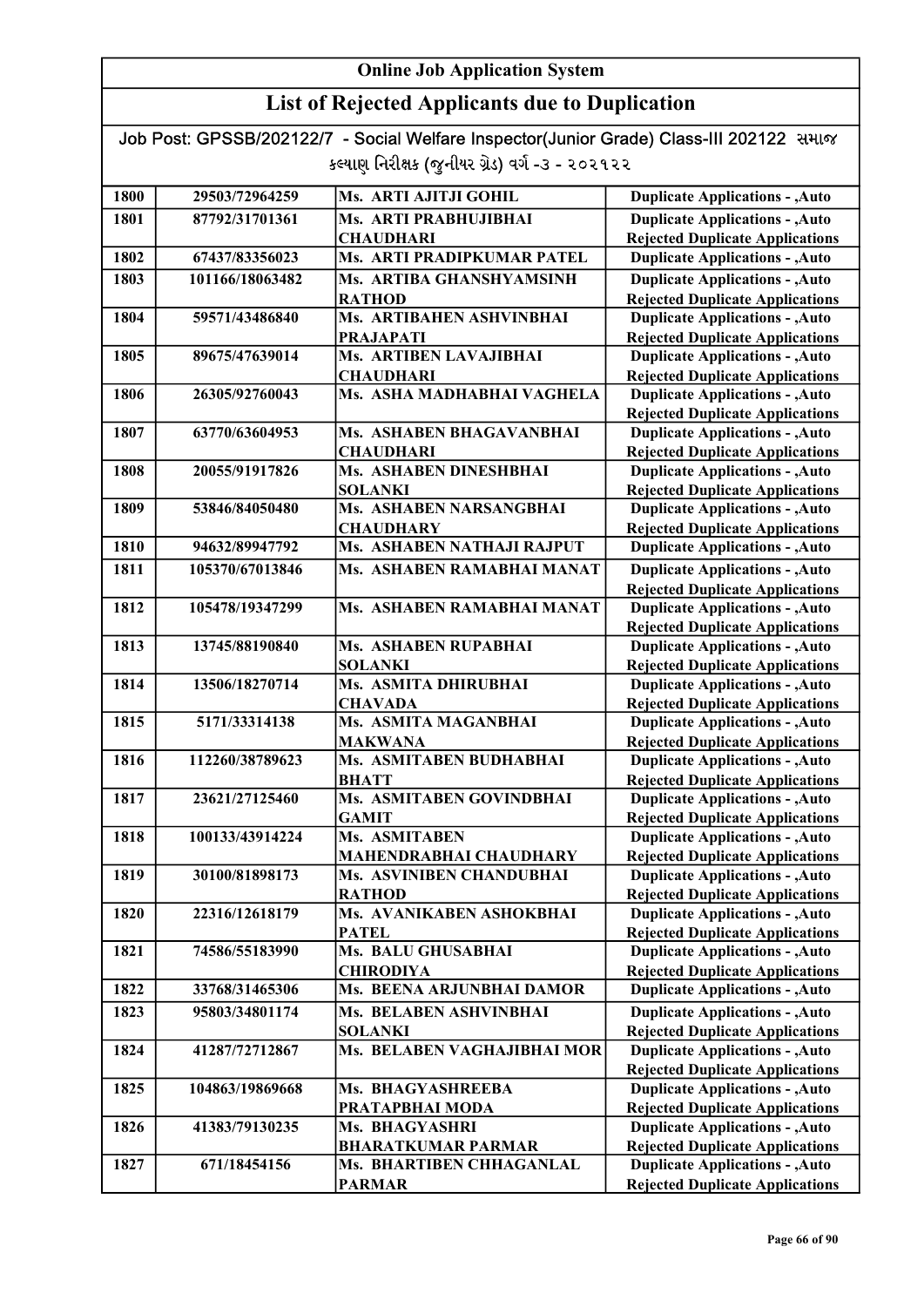## List of Rejected Applicants due to Duplication

| 1828 | 90723/65894865  | Ms. BHAVANABEN HIRABHAI                                 | <b>Duplicate Applications - , Auto</b>                                           |
|------|-----------------|---------------------------------------------------------|----------------------------------------------------------------------------------|
|      |                 | <b>MAKAVANA</b>                                         | <b>Rejected Duplicate Applications</b>                                           |
| 1829 | 95854/61313893  | Ms. BHAVIKA NIRAJBHAI                                   | <b>Duplicate Applications - , Auto</b>                                           |
|      |                 | <b>VAGHERA</b>                                          | <b>Rejected Duplicate Applications</b>                                           |
| 1830 | 111095/15842420 | Ms. BHAVIKABEN BABUBHAI                                 | <b>Duplicate Applications - , Auto</b>                                           |
|      |                 | <b>PRAJAPATI</b>                                        | <b>Rejected Duplicate Applications</b>                                           |
| 1831 | 33855/76316027  | Ms. BHAVIKABEN RASIKBHAI                                | <b>Duplicate Applications - , Auto</b>                                           |
|      |                 | <b>PATEL</b>                                            | <b>Rejected Duplicate Applications</b>                                           |
| 1832 | 111155/45047447 | Ms. BHAVISHA BHARATBHAI                                 | <b>Duplicate Applications - , Auto</b>                                           |
|      |                 | <b>LAMBA</b>                                            | <b>Rejected Duplicate Applications</b>                                           |
| 1833 | 25908/52609669  | Ms. BHAVISHABEN CHINABHAI                               | <b>Duplicate Applications - , Auto</b>                                           |
|      |                 | DAKI                                                    | <b>Rejected Duplicate Applications</b>                                           |
| 1834 | 94337/53963709  | Ms. BHAVNA KHIMABHAI                                    | <b>Duplicate Applications - , Auto</b>                                           |
|      |                 | <b>MAKWANA</b>                                          | <b>Rejected Duplicate Applications</b>                                           |
| 1835 | 42030/90208927  | Ms. BHAVNABEN DEVJIBHAI                                 | <b>Duplicate Applications - , Auto</b>                                           |
|      |                 | <b>BHAMBHI</b>                                          | <b>Rejected Duplicate Applications</b>                                           |
| 1836 | 92261/85084801  | <b>Ms. BHAVNABEN DEVSHI</b>                             | <b>Duplicate Applications - , Auto</b>                                           |
|      |                 | <b>DETROJA</b>                                          | <b>Rejected Duplicate Applications</b>                                           |
| 1837 | 7666/95854481   | Ms. BHAVNABEN                                           | <b>Duplicate Applications - , Auto</b>                                           |
|      |                 | LALCHANDBHAI PARMAR                                     | <b>Rejected Duplicate Applications</b>                                           |
| 1838 | 24303/31757168  | Ms. BHAVNABEN RAJSINH<br><b>BARIYA</b>                  | <b>Duplicate Applications - , Auto</b>                                           |
| 1839 | 26952/60861796  | Ms. BHOOMI SHARAD BELADIYA                              | <b>Rejected Duplicate Applications</b><br><b>Duplicate Applications - , Auto</b> |
|      |                 |                                                         |                                                                                  |
| 1840 | 15441/58151942  | Ms. BHOOMIKA MAHENDRABHAI                               | <b>Duplicate Applications - , Auto</b>                                           |
|      |                 | <b>DESANI</b>                                           | <b>Rejected Duplicate Applications</b>                                           |
| 1841 | 34696/57961517  | Ms. BHOOMIKABAHEN                                       | <b>Duplicate Applications - , Auto</b>                                           |
|      |                 | <b>BHARATBHAI DARJI</b>                                 | <b>Rejected Duplicate Applications</b>                                           |
| 1842 | 44555/86582232  | Ms. BHUMI ASHOKBHAI KACHA                               | <b>Duplicate Applications - , Auto</b>                                           |
| 1843 | 13038/83481244  | Ms. BHUMIKA KHIMJIBHAI                                  | <b>Duplicate Applications - , Auto</b>                                           |
|      |                 | <b>DABHI</b>                                            | <b>Rejected Duplicate Applications</b>                                           |
| 1844 | 88579/43006649  | Ms. BHUMIKABAHEN MANILAL                                | <b>Duplicate Applications - , Auto</b>                                           |
|      |                 | <b>GOR</b>                                              | <b>Rejected Duplicate Applications</b>                                           |
| 1845 | 108519/25444608 | <b>Ms. BHUMIKABEN BEN</b>                               | <b>Duplicate Applications - , Auto</b>                                           |
|      |                 | <b>DINESHBHAI CHAUDHARI</b>                             | <b>Rejected Duplicate Applications</b>                                           |
| 1846 | 20324/63476985  | Ms. BHUMIKABEN BHARATBHAI                               | <b>Duplicate Applications - , Auto</b>                                           |
|      |                 | PRAJAPATI<br>Ms. BHUMIKABEN NARSINHBHAI                 | <b>Rejected Duplicate Applications</b>                                           |
| 1847 | 11234/96096988  |                                                         | <b>Duplicate Applications - , Auto</b>                                           |
| 1848 | 64520/56173618  | <b>CHAUHAN</b><br>Ms. BHUMIKABEN                        | <b>Rejected Duplicate Applications</b><br><b>Duplicate Applications - , Auto</b> |
|      |                 |                                                         | <b>Rejected Duplicate Applications</b>                                           |
| 1849 | 12596/45703414  | RAJENDRAKUMAR LIMBACHIYA<br>Ms. BINABEN DEVABHAI PARMAR | <b>Duplicate Applications - , Auto</b>                                           |
|      |                 |                                                         | <b>Rejected Duplicate Applications</b>                                           |
| 1850 | 29792/93081017  | Ms. CHANDANI RAMESHBHAI                                 | <b>Duplicate Applications - , Auto</b>                                           |
|      |                 | <b>PARMAR</b>                                           | <b>Rejected Duplicate Applications</b>                                           |
| 1851 | 69162/13430731  | Ms. CHETANABEN JAYANTIBHAI                              | <b>Duplicate Applications - , Auto</b>                                           |
|      |                 | <b>SOLANKI</b>                                          | <b>Rejected Duplicate Applications</b>                                           |
| 1852 | 69394/32812134  | Ms. CHETANABEN JAYANTIBHAI                              | <b>Duplicate Applications - , Auto</b>                                           |
|      |                 | <b>SOLANKI</b>                                          | <b>Rejected Duplicate Applications</b>                                           |
| 1853 | 11046/23244766  | Ms. CHHAYA DILIPBHAI BATI                               | <b>Duplicate Applications - , Auto</b>                                           |
| 1854 | 4294/40422184   | Ms. CHHAYAKUMARI                                        | <b>Duplicate Applications - , Auto</b>                                           |
|      |                 | ASHOKBHAI CHAUDHARI                                     | <b>Rejected Duplicate Applications</b>                                           |
| 1855 | 78322/11339354  | Ms. DAHIBEN HARCHANDBHAI                                | <b>Duplicate Applications - , Auto</b>                                           |
|      |                 | <b>CHAUDHARY</b>                                        | <b>Rejected Duplicate Applications</b>                                           |
|      |                 |                                                         |                                                                                  |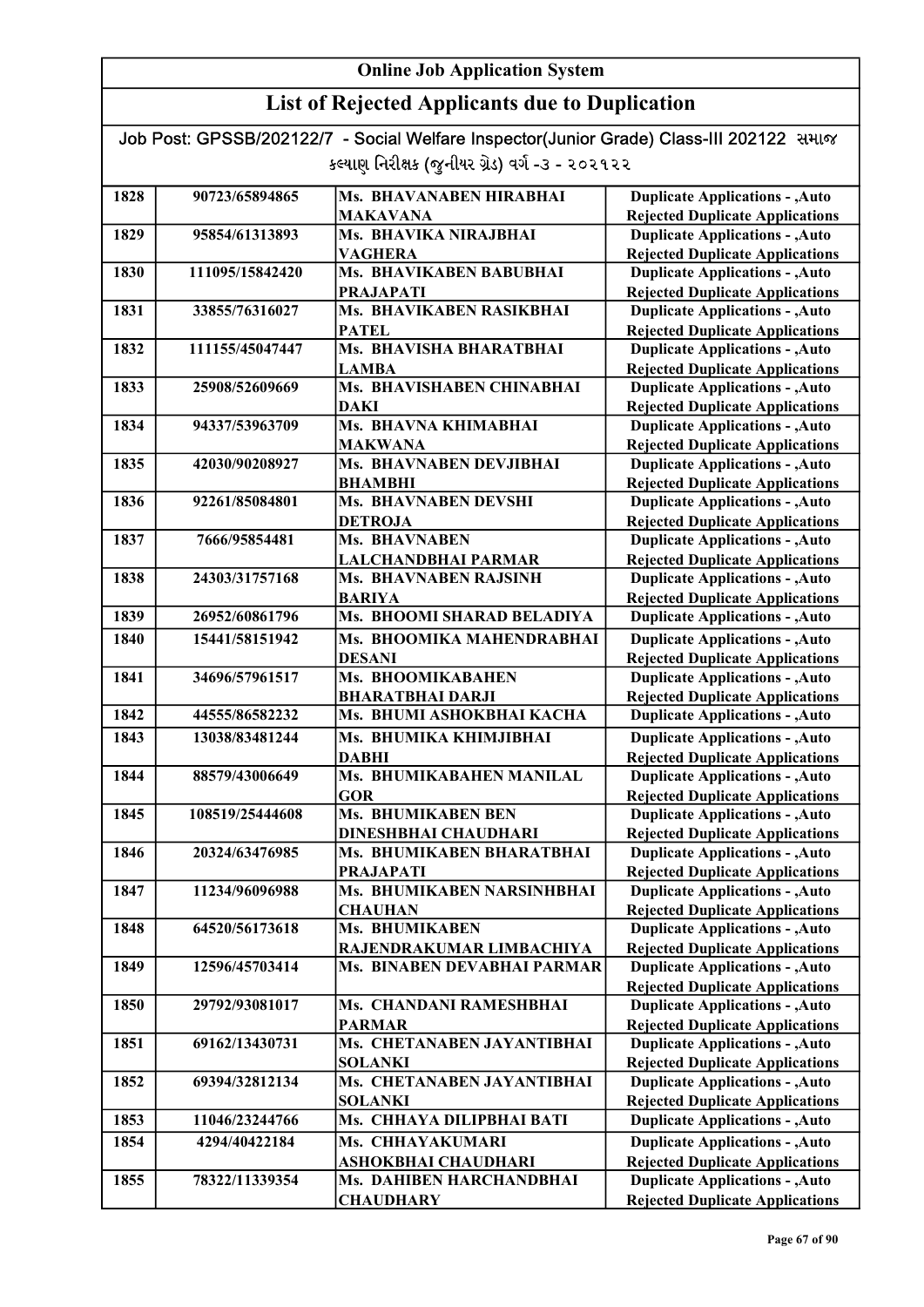## List of Rejected Applicants due to Duplication

| 1856 | 47197/70813152  | Ms. DAKSHA NARANBHAI                          | <b>Duplicate Applications - , Auto</b>                                           |
|------|-----------------|-----------------------------------------------|----------------------------------------------------------------------------------|
|      |                 | <b>ВНОСНІҮА</b>                               | <b>Rejected Duplicate Applications</b>                                           |
| 1857 | 35569/21951804  | Ms. DAKSHA SHANKARBHAI                        | <b>Duplicate Applications - , Auto</b>                                           |
|      |                 | <b>PARMAR</b>                                 | <b>Rejected Duplicate Applications</b>                                           |
| 1858 | 1688/84597114   | Ms. DAKSHABEN AMARSINGBHAI                    | <b>Duplicate Applications - , Auto</b>                                           |
|      |                 | <b>VASAVA</b>                                 | <b>Rejected Duplicate Applications</b>                                           |
| 1859 | 95628/81393261  | Ms. DAMINEEBEN ABHESINH                       | <b>Duplicate Applications - , Auto</b>                                           |
|      |                 | <b>CHAUHAN</b>                                | <b>Rejected Duplicate Applications</b>                                           |
| 1860 | 37890/13215996  | Ms. DARSHANA CHANABHAI                        | <b>Duplicate Applications - , Auto</b>                                           |
|      |                 | <b>PARMAR</b>                                 | <b>Rejected Duplicate Applications</b>                                           |
| 1861 | 100335/47588149 | Ms. DARSHANA MEHULBHAI                        | <b>Duplicate Applications - , Auto</b>                                           |
|      |                 | <b>VORA</b>                                   | <b>Rejected Duplicate Applications</b>                                           |
| 1862 | 7765/74739552   | Ms. DARSHANABEN KANUBHAI                      | <b>Duplicate Applications - , Auto</b>                                           |
|      |                 | <b>PARMAR</b>                                 | <b>Rejected Duplicate Applications</b>                                           |
| 1863 | 23513/31179086  | Ms. DARSHIKA PRAVINBHAI                       | <b>Duplicate Applications - , Auto</b>                                           |
|      |                 | <b>PATEL</b>                                  | <b>Rejected Duplicate Applications</b>                                           |
| 1864 | 101827/74545240 | Ms. DAXA HEBHABHAI                            | <b>Duplicate Applications - , Auto</b>                                           |
|      |                 | <b>NANDANIYA</b>                              | <b>Rejected Duplicate Applications</b>                                           |
| 1865 | 101954/88857107 | Ms. DAXA HEBHABHAI                            | <b>Duplicate Applications - , Auto</b>                                           |
|      |                 | <b>NANDANIYA</b>                              | <b>Rejected Duplicate Applications</b>                                           |
| 1866 | 114965/34935870 | Ms. DAXABEN BHIKHABHAI                        | <b>Duplicate Applications - , Auto</b>                                           |
|      |                 | <b>KARETHA</b><br>Ms. DAXABEN JINABHAI DANGAR | <b>Rejected Duplicate Applications</b>                                           |
| 1867 | 93809/75989381  |                                               | <b>Duplicate Applications - , Auto</b>                                           |
| 1868 | 37178/47506390  | Ms. DAYNA ANILKUMAR SHAH                      | <b>Rejected Duplicate Applications</b><br><b>Duplicate Applications - , Auto</b> |
|      |                 |                                               |                                                                                  |
| 1869 | 99804/98152734  | Ms. DEHALBEN HASMUKHBHAI<br><b>SOLANKI</b>    | <b>Duplicate Applications - , Auto</b><br><b>Rejected Duplicate Applications</b> |
| 1870 | 39430/22309873  | Ms. DENISHA JAGDISHBHAI                       | <b>Duplicate Applications - , Auto</b>                                           |
|      |                 | <b>MACWAN</b>                                 | <b>Rejected Duplicate Applications</b>                                           |
| 1871 | 5175/75731051   | Ms. DEVANGI PRAVINBHAI VYAS                   | <b>Duplicate Applications - , Auto</b>                                           |
| 1872 | 90719/25573783  | Ms. DEVIKABEN CHAMANBHAI                      | <b>Duplicate Applications - , Auto</b>                                           |
|      |                 | <b>PRAJAPATI</b>                              | <b>Rejected Duplicate Applications</b>                                           |
| 1873 | 14723/21012407  | Ms. DHARABEN RAMESHBHAI                       | Duplicate Applications - , Auto                                                  |
|      |                 | <b>KANANI</b>                                 | <b>Rejected Duplicate Applications</b>                                           |
| 1874 | 20789/63908017  | Ms. DHARABEN SANJAYKUMAR                      | <b>Duplicate Applications - , Auto</b>                                           |
|      |                 | <b>PAREKH</b>                                 | <b>Rejected Duplicate Applications</b>                                           |
| 1875 | 60358/74441551  | Ms. DHARATIBAHEN                              | <b>Duplicate Applications - , Auto</b>                                           |
|      |                 | <b>KARSHANBHAI CHAUDHARI</b>                  | <b>Rejected Duplicate Applications</b>                                           |
| 1876 | 113901/87344672 | Ms. DHARMISHTHA BEN                           | <b>Duplicate Applications - , Auto</b>                                           |
|      |                 | <b>SHANKARLAL THAKKAR</b>                     | <b>Rejected Duplicate Applications</b>                                           |
| 1877 | 20724/70121944  | Ms. DHARMISHTHA SHIVLAL                       | <b>Duplicate Applications - , Auto</b>                                           |
|      |                 | <b>RAMPARIYA</b>                              | <b>Rejected Duplicate Applications</b>                                           |
| 1878 | 46759/83608770  | Ms. DHARMISHTHABEN                            | <b>Duplicate Applications - , Auto</b>                                           |
|      |                 | AJITBHAI TUVAR                                | <b>Rejected Duplicate Applications</b>                                           |
| 1879 | 47015/89440387  | Ms. DHARMISHTHABEN                            | <b>Duplicate Applications - , Auto</b>                                           |
|      |                 | AJITBHAI TUVAR                                | <b>Rejected Duplicate Applications</b>                                           |
| 1880 | 5164/14219213   | Ms. DHARMISTHA                                | <b>Duplicate Applications - , Auto</b>                                           |
|      |                 | NAROTTAMBHAI RATHAVA                          | <b>Rejected Duplicate Applications</b>                                           |
| 1881 | 112726/74021826 | Ms. DHARTIBEN KIRITBHAI                       | <b>Duplicate Applications - , Auto</b>                                           |
|      |                 | <b>MAKADIYA</b>                               | <b>Rejected Duplicate Applications</b>                                           |
| 1882 | 100504/91348690 | Ms. DHYANIBEN RAMANSINH                       | <b>Duplicate Applications - , Auto</b>                                           |
|      |                 | <b>PATEL</b>                                  | <b>Rejected Duplicate Applications</b>                                           |
| 1883 | 105285/80435157 | Ms. DIMPAL ATULKUMAR PATEL                    | <b>Duplicate Applications - , Auto</b>                                           |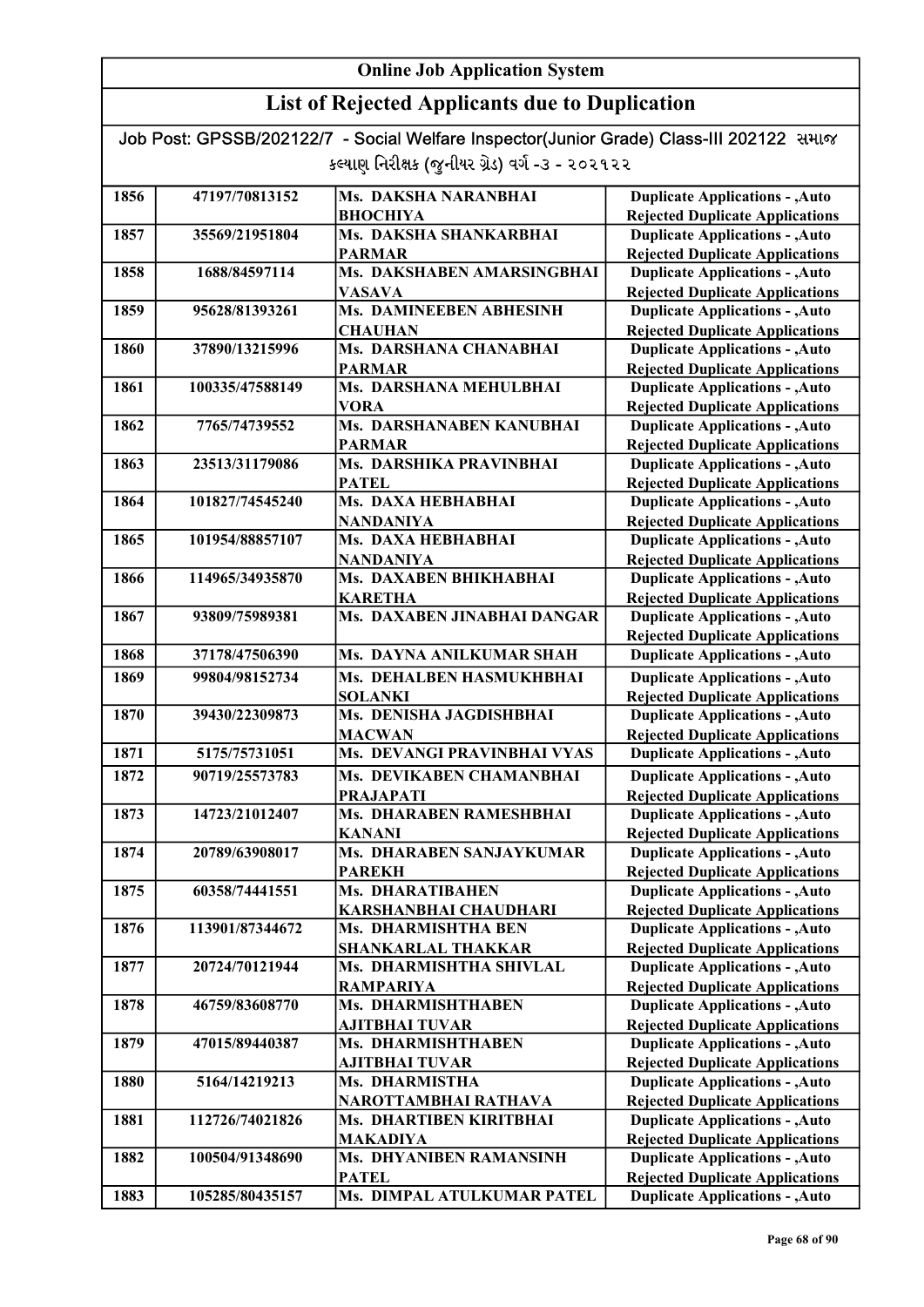## List of Rejected Applicants due to Duplication

| 1884 | 52988/68327422  | Ms. DIMPALBEN BHAGABHAI                   | <b>Duplicate Applications - , Auto</b> |
|------|-----------------|-------------------------------------------|----------------------------------------|
|      |                 | <b>PRAJAPATI</b>                          | <b>Rejected Duplicate Applications</b> |
| 1885 | 58210/65061657  | Ms. DIMPALBEN KANUBHAI                    | <b>Duplicate Applications - , Auto</b> |
|      |                 | <b>VADHER</b>                             | <b>Rejected Duplicate Applications</b> |
| 1886 | 95579/92571902  | Ms. DIMPLE VIRSINHBHAI                    | <b>Duplicate Applications - , Auto</b> |
|      |                 | <b>DAMOR</b>                              | <b>Rejected Duplicate Applications</b> |
| 1887 | 52362/24441123  | Ms. DINKALBEN PARESHBHAI                  | <b>Duplicate Applications - , Auto</b> |
|      |                 | <b>PATEL</b>                              | <b>Rejected Duplicate Applications</b> |
| 1888 | 4801/30531836   | Ms. DIPALBEN MANISHBHAI                   | <b>Duplicate Applications - , Auto</b> |
|      |                 | <b>ITALIYA</b>                            | <b>Rejected Duplicate Applications</b> |
| 1889 | 64617/82457041  | Ms. DIPALEE JADAV BHAI                    | <b>Duplicate Applications - , Auto</b> |
|      |                 | <b>SOLANKI</b>                            | <b>Rejected Duplicate Applications</b> |
| 1890 | 29771/64504790  | Ms. DIPALI ASHWINBHAI                     | <b>Duplicate Applications - , Auto</b> |
|      |                 | <b>KAPDIYA</b>                            | <b>Rejected Duplicate Applications</b> |
| 1891 | 38325/49911871  | Ms. DIPALI BHANUPRASAD ROHIT              | <b>Duplicate Applications - , Auto</b> |
|      |                 |                                           | <b>Rejected Duplicate Applications</b> |
| 1892 | 78768/88620097  | Ms. DIPALI VINODBHAI DARJI                | <b>Duplicate Applications - , Auto</b> |
| 1893 | 9865/87542061   | Ms. DIPALIBEN GANPATLAL                   | <b>Duplicate Applications - , Auto</b> |
|      |                 | <b>PATHAK</b>                             | <b>Rejected Duplicate Applications</b> |
| 1894 | 96421/62942181  | Ms. DIPIKA DILIPBHAI SOLANKI              | <b>Duplicate Applications - , Auto</b> |
| 1895 | 4436/25572123   | Ms. DIPIKA HEMRAJ                         | <b>Duplicate Applications - , Auto</b> |
|      |                 | <b>RAMCHANDANI</b>                        | <b>Rejected Duplicate Applications</b> |
| 1896 | 10569/61827862  | Ms. DIPIKA HEMRAJ                         | <b>Duplicate Applications - , Auto</b> |
|      |                 | <b>RAMCHANDANI</b>                        | <b>Rejected Duplicate Applications</b> |
| 1897 | 12665/27585431  | Ms. DIPIKA KANUBHAI CHAVDA                | <b>Duplicate Applications - , Auto</b> |
| 1898 | 13517/44763867  | Ms. DIPIKA YOGESHBHAI DIXIT               | <b>Duplicate Applications - , Auto</b> |
| 1899 | 61970/95777199  | Ms. DIPIKABEN AMRATJI DARJI               | <b>Duplicate Applications - , Auto</b> |
| 1900 | 35167/10832083  | Ms. DIPIKABEN DINESHBHAI                  | <b>Duplicate Applications - , Auto</b> |
|      |                 | <b>RATHOD</b>                             | <b>Rejected Duplicate Applications</b> |
| 1901 | 76709/10729091  | Ms. DIPIKABEN HASMUKHBHAI                 | <b>Duplicate Applications - , Auto</b> |
|      |                 | <b>MAKWANA</b>                            | <b>Rejected Duplicate Applications</b> |
| 1902 | 24944/99325168  | Ms. DIPIKABEN SUBHASHBHAI                 | <b>Duplicate Applications - , Auto</b> |
|      |                 | <b>PARMAR</b>                             | <b>Rejected Duplicate Applications</b> |
| 1903 | 84418/83390311  | Ms. DIPIKABEN TILAKBHAI                   | <b>Duplicate Applications - , Auto</b> |
|      |                 | <b>ALGOTAR</b>                            | <b>Rejected Duplicate Applications</b> |
| 1904 | 5771/82532603   | <b>Ms. DIPTIBEN MANISHKUMAR</b>           | <b>Duplicate Applications - , Auto</b> |
|      |                 | <b>CHAUHAN</b>                            | <b>Rejected Duplicate Applications</b> |
| 1905 | 56474/65537471  | Ms. DISHA MUKESHBHAI                      | <b>Duplicate Applications - , Auto</b> |
|      |                 | <b>BARVADIYA</b>                          | <b>Rejected Duplicate Applications</b> |
| 1906 | 110619/62369925 | Ms. DISHA RAJNIKANT PANCHAL               | <b>Duplicate Applications - , Auto</b> |
|      |                 |                                           | <b>Rejected Duplicate Applications</b> |
| 1907 | 14431/77867864  | Ms. DISHABEN DINESHBHAI                   | <b>Duplicate Applications - , Auto</b> |
|      |                 | <b>CHAUDHARI</b>                          | <b>Rejected Duplicate Applications</b> |
| 1908 | 20691/34240744  | Ms. DISHABEN DINESHBHAI                   | <b>Duplicate Applications - , Auto</b> |
|      |                 | <b>LALLUVADIYA</b>                        | <b>Rejected Duplicate Applications</b> |
| 1909 | 30366/47353142  | Ms. DISHABEN NANDLALBHAI                  | <b>Duplicate Applications - , Auto</b> |
|      |                 | <b>JOSHI</b>                              | <b>Rejected Duplicate Applications</b> |
| 1910 | 76299/40513790  | Ms. DIVYABAHEN RANVIRSINH                 | <b>Duplicate Applications - , Auto</b> |
|      |                 | <b>CHAUHAN</b>                            | <b>Rejected Duplicate Applications</b> |
| 1911 | 16539/99987307  | Ms. DIVYABEN DEVABHAI                     | <b>Duplicate Applications - , Auto</b> |
| 1912 | 95170/56191744  | <b>VADHIYA</b><br>Ms. DIVYABEN GOVINDBHAI | <b>Rejected Duplicate Applications</b> |
|      |                 |                                           | <b>Duplicate Applications - , Auto</b> |
|      |                 | <b>PARMAR</b>                             | <b>Rejected Duplicate Applications</b> |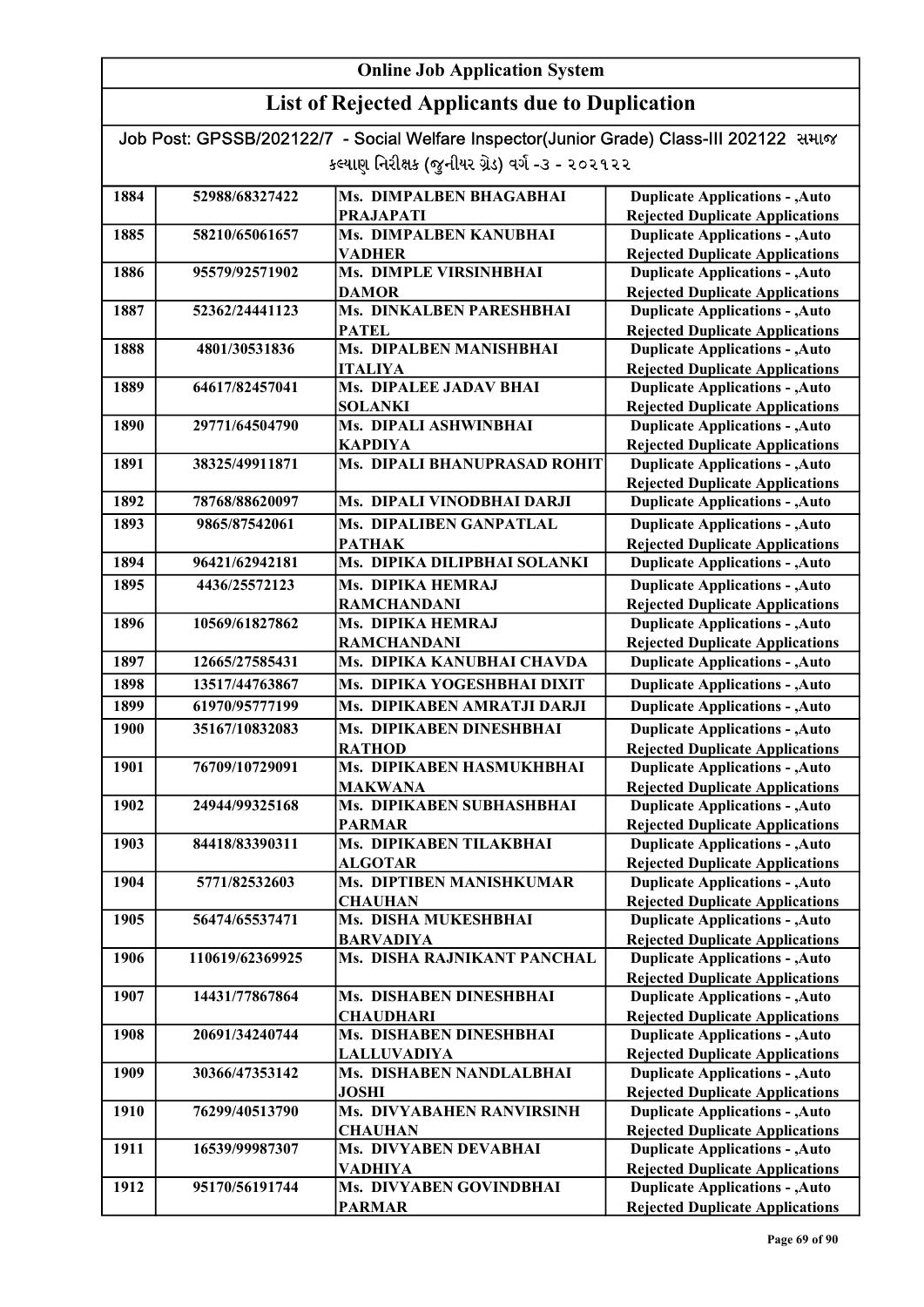| Job Post: GPSSB/202122/7 - Social Welfare Inspector(Junior Grade) Class-III 202122 समाल |  |
|-----------------------------------------------------------------------------------------|--|
| કલ્યાણ નિરીક્ષક (જુનીયર ગ્રેડ) વર્ગ -૩ - ૨૦૨૧૨૨                                         |  |

| 1913 | 33907/93074836  | <b>Ms. DIVYABEN HARESHBHAI</b> | <b>Duplicate Applications - , Auto</b>                                           |
|------|-----------------|--------------------------------|----------------------------------------------------------------------------------|
|      |                 | VADHER                         | <b>Rejected Duplicate Applications</b>                                           |
| 1914 | 24087/10593552  | Ms. DIVYABEN NAVINCHANDRA      | <b>Duplicate Applications - , Auto</b>                                           |
|      |                 | <b>RAJDE</b>                   | <b>Rejected Duplicate Applications</b>                                           |
| 1915 | 4896/56757939   | Ms. DIVYABEN RAMANIKBHAI       | <b>Duplicate Applications - , Auto</b>                                           |
|      |                 | <b>PARMAR</b>                  | <b>Rejected Duplicate Applications</b>                                           |
| 1916 | 34795/12709964  | Ms. DIVYAGINIBEN               | <b>Duplicate Applications - , Auto</b>                                           |
|      |                 | MAHESHBHAI RATHVA              | <b>Rejected Duplicate Applications</b>                                           |
| 1917 | 63852/95280928  | Ms. DIVYAKUMARI                | <b>Duplicate Applications - , Auto</b>                                           |
|      |                 | <b>LAXMANBHAI DAMOR</b>        | <b>Rejected Duplicate Applications</b>                                           |
| 1918 | 54130/90229602  | Ms. DIXITA CHATURBHAI GOHIL    | <b>Duplicate Applications - , Auto</b>                                           |
| 1919 | 86217/97372771  | Ms. DOLI ASANDAS BHAKTANI      | <b>Duplicate Applications - , Auto</b>                                           |
| 1920 | 35092/65298040  | Ms. DRASHTI CHANDRASING        | <b>Duplicate Applications - , Auto</b>                                           |
|      |                 | <b>BODAT</b>                   | <b>Rejected Duplicate Applications</b>                                           |
| 1921 | 115074/34632407 | Ms. EKATA VIRJIBHAI KAGADIYA   | <b>Duplicate Applications - , Auto</b>                                           |
| 1922 | 36209/51671975  | Ms. FALA ASHIF MAHAMMAD        | <b>Duplicate Applications - , Auto</b>                                           |
|      |                 | <b>MANSURI</b>                 | <b>Rejected Duplicate Applications</b>                                           |
| 1923 | 60064/69509115  | Ms. FALGUNAKUMARI              | <b>Duplicate Applications - , Auto</b>                                           |
|      |                 | RAMESHBHAI PATEL               | <b>Rejected Duplicate Applications</b>                                           |
| 1924 | 86692/42412513  | Ms. FALGUNEE VAGHUBHAI         | <b>Duplicate Applications - , Auto</b>                                           |
|      |                 | <b>DESAI</b>                   | <b>Rejected Duplicate Applications</b>                                           |
| 1925 | 52225/62981514  | Ms. FALGUNI PRABHULAL DABHI    | <b>Duplicate Applications - , Auto</b>                                           |
| 1926 | 10553/95608485  | Ms. FARAJANA SULEMAN           | <b>Duplicate Applications - , Auto</b>                                           |
|      |                 | <b>KHURESHI</b>                | <b>Rejected Duplicate Applications</b>                                           |
| 1927 | 41043/88945504  | Ms. FIRDOSHBANU SAJIDBHAI      | <b>Duplicate Applications - , Auto</b>                                           |
|      |                 | <b>BLOCH</b>                   | <b>Rejected Duplicate Applications</b>                                           |
| 1928 | 12755/15644472  | Ms. FORAM DINESHKUMAR SHAH     | <b>Duplicate Applications - , Auto</b><br><b>Rejected Duplicate Applications</b> |
| 1929 | 59576/99604303  | Ms. GAURI SONJIBHAI PATNI      | <b>Duplicate Applications - , Auto</b>                                           |
| 1930 | 41699/40342699  | Ms. GEETA DEVABHAI             | <b>Duplicate Applications - , Auto</b>                                           |
|      |                 | <b>CHAUDHARI</b>               | <b>Rejected Duplicate Applications</b>                                           |
| 1931 | 1606/37742939   | Ms. GEETA KHIMABHAI BARAIYA    | <b>Duplicate Applications - , Auto</b>                                           |
| 1932 | 49409/66152987  | Ms. GEETABEN JIVABHAI          | <b>Duplicate Applications - , Auto</b>                                           |
|      |                 | <b>RAVALIYA</b>                | <b>Rejected Duplicate Applications</b>                                           |
| 1933 | 87720/45923332  | Ms. GITABAHEN PUNAMBHAI        | <b>Duplicate Applications - , Auto</b>                                           |
|      |                 | <b>MAHERIYA</b>                | <b>Rejected Duplicate Applications</b>                                           |
| 1934 | 25723/22937101  | Ms. GITABEN GOVINDBHAI         | <b>Duplicate Applications - , Auto</b>                                           |
|      |                 | <b>JADAV</b>                   | <b>Rejected Duplicate Applications</b>                                           |
| 1935 | 13278/54102519  | Ms. GOPIBEN NAVGHANBHAI        | <b>Duplicate Applications - , Auto</b>                                           |
|      |                 | <b>SINDHAV</b>                 | <b>Rejected Duplicate Applications</b>                                           |
| 1936 | 22471/91788291  | Ms. GOPIKABEN JASHUBHAI        | <b>Duplicate Applications - , Auto</b>                                           |
|      |                 | <b>GAVANIYA</b>                | <b>Rejected Duplicate Applications</b>                                           |
| 1937 | 49432/51083141  | Ms. HANSABEN MELABHAI          | <b>Duplicate Applications - , Auto</b>                                           |
|      |                 | <b>KOLIPATEL</b>               | <b>Rejected Duplicate Applications</b>                                           |
| 1938 | 68627/94243992  | Ms. HARDARSHANABEN             | <b>Duplicate Applications - , Auto</b>                                           |
|      |                 | <b>AMRUTBHAI PARMAR</b>        | <b>Rejected Duplicate Applications</b>                                           |
| 1939 | 11238/44435489  | Ms. HARSHABEN KANTILAL         | <b>Duplicate Applications - , Auto</b>                                           |
|      |                 | <b>CHAVDA</b>                  | <b>Rejected Duplicate Applications</b>                                           |
| 1940 | 114125/61693675 | Ms. HARSHIDABEN SANJAYBHAI     | <b>Duplicate Applications - , Auto</b>                                           |
|      |                 | <b>PATEL</b>                   | <b>Rejected Duplicate Applications</b>                                           |
| 1941 | 1523/99380916   | Ms. HEATSHREE AAKASHKUMAR      | <b>Duplicate Applications - , Auto</b>                                           |
|      |                 | <b>BRAHMBHATT</b>              | <b>Rejected Duplicate Applications</b>                                           |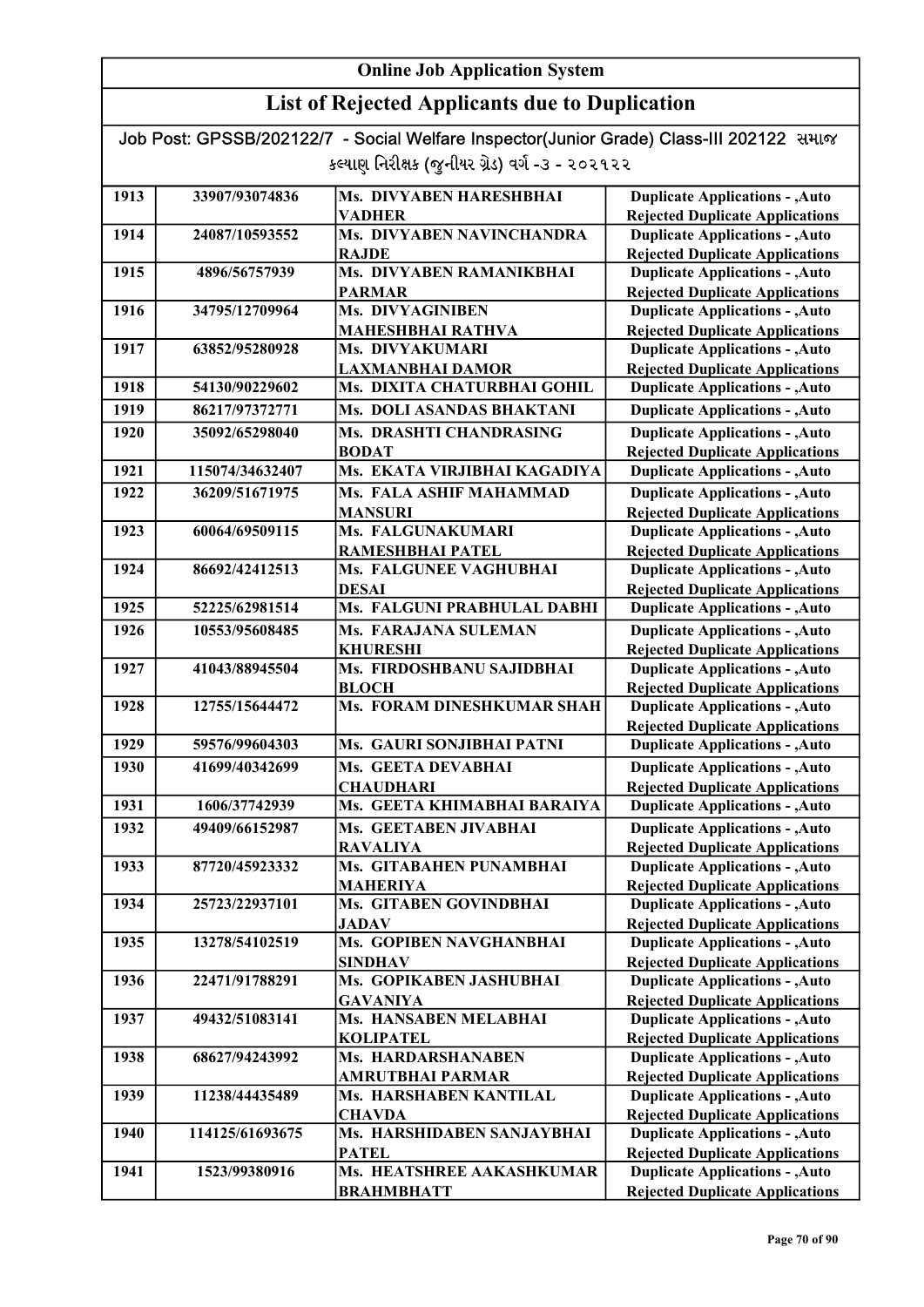## List of Rejected Applicants due to Duplication

| 1942 | 94250/94341324  | Ms. HEENABA UMEDSINH                        | <b>Duplicate Applications - , Auto</b>                                           |
|------|-----------------|---------------------------------------------|----------------------------------------------------------------------------------|
|      |                 | <b>CHAUHAN</b>                              | <b>Rejected Duplicate Applications</b>                                           |
| 1943 | 63325/17470901  | Ms. HEENABAHEN DINESHBHAI                   | <b>Duplicate Applications - , Auto</b>                                           |
|      |                 | <b>SOLANKI</b>                              | <b>Rejected Duplicate Applications</b>                                           |
| 1944 | 46629/51167542  | Ms. HEENABEN JAGDISHBHAI                    | <b>Duplicate Applications - , Auto</b>                                           |
|      |                 | <b>MAKWANA</b>                              | <b>Rejected Duplicate Applications</b>                                           |
| 1945 | 40268/42195486  | Ms. HEMANGI DINESHKUMAR                     | <b>Duplicate Applications - , Auto</b>                                           |
|      |                 | <b>PATEL</b>                                | <b>Rejected Duplicate Applications</b>                                           |
| 1946 | 69621/24118233  | Ms. HEMANGI TANSUKHBHAI                     | <b>Duplicate Applications - , Auto</b>                                           |
|      |                 | <b>KAMBAD</b>                               | <b>Rejected Duplicate Applications</b>                                           |
| 1947 | 70772/19080094  | Ms. HEMANGINI                               | <b>Duplicate Applications - , Auto</b>                                           |
|      |                 | <b>CHANDRASHEKHAR BHATT</b>                 | <b>Rejected Duplicate Applications</b>                                           |
| 1948 | 63211/50176883  | Ms. HEMI VIRABHAI CHANDERA                  | <b>Duplicate Applications - , Auto</b>                                           |
| 1949 | 64048/24300979  | Ms. HEMI VIRABHAI CHANDERA                  | <b>Duplicate Applications - , Auto</b>                                           |
| 1950 | 17276/82838458  | Ms. HETAL VELJIBHAI                         | <b>Duplicate Applications - , Auto</b>                                           |
|      |                 | <b>KANZARIYA</b>                            | <b>Rejected Duplicate Applications</b>                                           |
| 1951 | 18428/45272200  | Ms. HETALBA SOORAJMALSINH                   | <b>Duplicate Applications - , Auto</b>                                           |
|      |                 | <b>ZALA</b>                                 | <b>Rejected Duplicate Applications</b>                                           |
| 1952 | 40165/23215198  | Ms. HETALBALA RAMESHBHAI                    | <b>Duplicate Applications - , Auto</b>                                           |
|      |                 | <b>FANAT</b>                                | <b>Rejected Duplicate Applications</b>                                           |
| 1953 | 42897/12260571  | Ms. HETALBEN BABUJI MALI                    | <b>Duplicate Applications - , Auto</b>                                           |
| 1954 | 31898/53626685  | <b>Ms. HETALBEN</b>                         | <b>Duplicate Applications - , Auto</b>                                           |
|      |                 | <b>BHUPENDRAKUMAR THAKKAR</b>               | <b>Rejected Duplicate Applications</b>                                           |
| 1955 | 8881/54700678   | Ms. HETALBEN DINESHBHAI                     | <b>Duplicate Applications - , Auto</b>                                           |
|      |                 | <b>PARMAR</b>                               | <b>Rejected Duplicate Applications</b>                                           |
| 1956 | 80238/38361959  | Ms. HETALBEN KANAIYALAL                     | <b>Duplicate Applications - , Auto</b>                                           |
|      |                 | <b>PATEL</b>                                | <b>Rejected Duplicate Applications</b>                                           |
| 1957 | 87281/67534001  | Ms. HETALBEN                                | <b>Duplicate Applications - , Auto</b>                                           |
|      |                 | <b>MAHESHBHARATHI GOSAI</b>                 | <b>Rejected Duplicate Applications</b>                                           |
| 1958 | 38977/25868561  | Ms. HETALBEN NARAYANBHAI                    | <b>Duplicate Applications - , Auto</b>                                           |
|      |                 | <b>PRAJAPATI</b>                            | <b>Rejected Duplicate Applications</b>                                           |
| 1959 | 98832/90498873  | Ms. HETALBEN NATHABHAI                      | <b>Duplicate Applications - , Auto</b>                                           |
|      |                 | <b>SENDHAV</b>                              | <b>Rejected Duplicate Applications</b>                                           |
| 1960 | 114054/97619011 | <b>Ms. HETALBEN PANABHAI</b>                | <b>Duplicate Applications - , Auto</b>                                           |
|      |                 | <b>CHAUDHARY</b><br>Ms. HETALBEN RAJESHBHAI | <b>Rejected Duplicate Applications</b><br><b>Duplicate Applications - , Auto</b> |
| 1961 | 104783/87595099 | <b>VALA</b>                                 |                                                                                  |
| 1962 | 63889/24029177  | Ms. HETALBEN RAMANBHAI                      | <b>Rejected Duplicate Applications</b><br><b>Duplicate Applications - , Auto</b> |
|      |                 | <b>PRAJAPATI</b>                            | <b>Rejected Duplicate Applications</b>                                           |
| 1963 | 23767/48707998  | Ms. HETALBEN RAMESHBHAI                     | <b>Duplicate Applications - , Auto</b>                                           |
|      |                 | <b>KORDIYA</b>                              | <b>Rejected Duplicate Applications</b>                                           |
| 1964 | 5015/92579962   | Ms. HETALBEN RAMJIBHAI                      | <b>Duplicate Applications - , Auto</b>                                           |
|      |                 | <b>PARMAR</b>                               | <b>Rejected Duplicate Applications</b>                                           |
| 1965 | 83146/57146891  | Ms. HETALBEN VASANTKUMAR                    | <b>Duplicate Applications - , Auto</b>                                           |
|      |                 | <b>RATHOD</b>                               | <b>Rejected Duplicate Applications</b>                                           |
| 1966 | 13453/59539492  | Ms. HETALKUMARI SAMABHAI                    | <b>Duplicate Applications - , Auto</b>                                           |
|      |                 | <b>GAMIT</b>                                | <b>Rejected Duplicate Applications</b>                                           |
| 1967 | 29121/91691505  | Ms. HETVIKUMARI NAVINBHAI                   | <b>Duplicate Applications - , Auto</b>                                           |
|      |                 | <b>CHAUDHARI</b>                            | <b>Rejected Duplicate Applications</b>                                           |
| 1968 | 84887/44200994  | Ms. HIMANI JALUBHAI DESAI                   | <b>Duplicate Applications - , Auto</b>                                           |
| 1969 | 31884/31761105  | Ms. HINA KESHUBHAI JOSHI                    | <b>Duplicate Applications - , Auto</b>                                           |
| 1970 | 113805/47075499 | Ms. HINA PRAKASHBHAI                        | <b>Duplicate Applications - , Auto</b>                                           |
|      |                 | <b>LASHKARI</b>                             | <b>Rejected Duplicate Applications</b>                                           |
|      |                 |                                             |                                                                                  |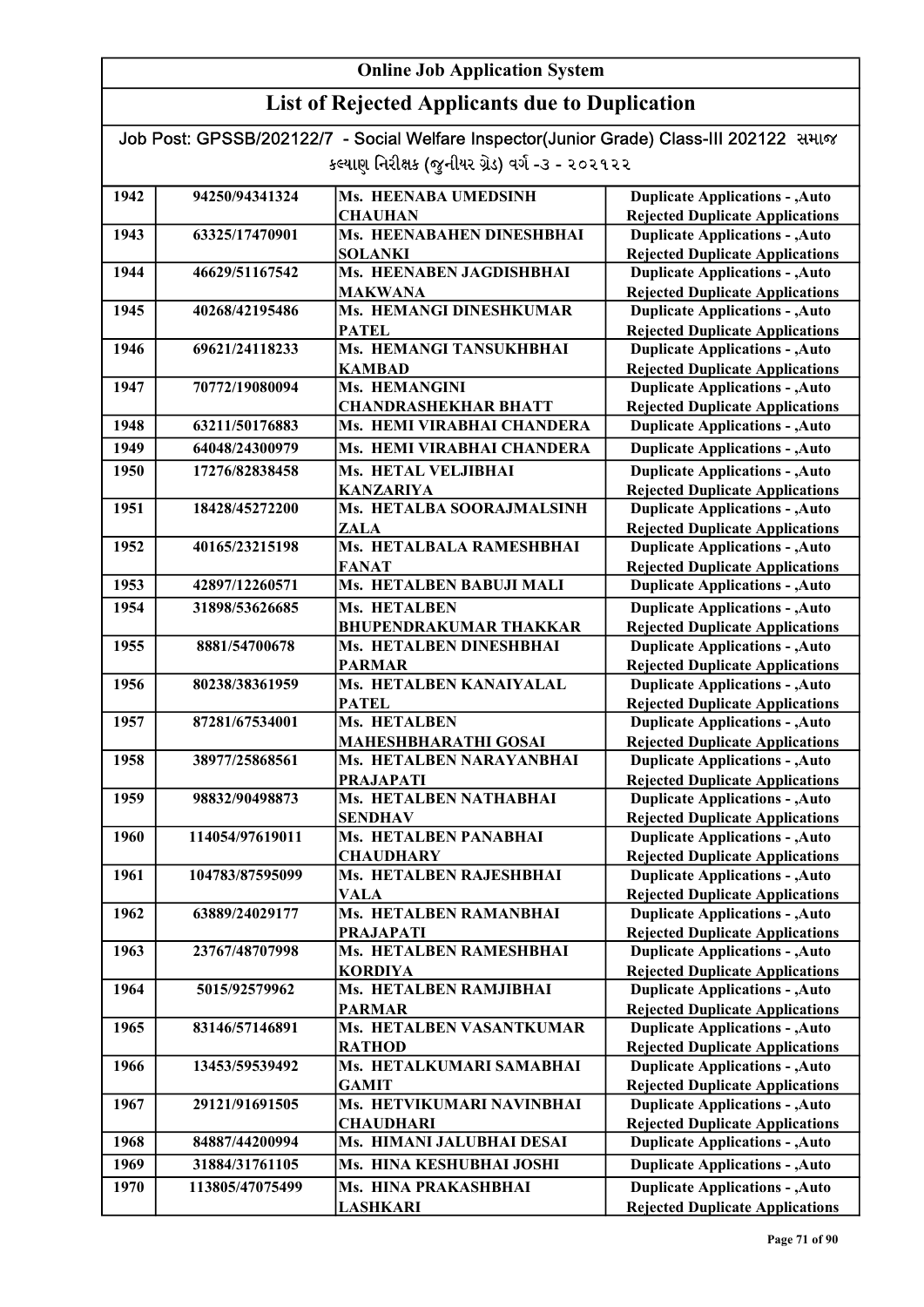## List of Rejected Applicants due to Duplication

| 1971 | 49945/73119011  | Ms. HINABAHEN DHANAJIBHAI   | <b>Duplicate Applications - , Auto</b> |
|------|-----------------|-----------------------------|----------------------------------------|
|      |                 | <b>NINAMA</b>               | <b>Rejected Duplicate Applications</b> |
| 1972 | 9971/67480817   | Ms. HINABEN MATHURBHAI      | <b>Duplicate Applications - , Auto</b> |
|      |                 | <b>VAGHELA</b>              | <b>Rejected Duplicate Applications</b> |
| 1973 | 99605/11229939  | Ms. HINAL ARVINDBHAI ROHIT  | <b>Duplicate Applications - , Auto</b> |
| 1974 | 12924/12730344  | Ms. HINALKUMARI ANILBHAI    | <b>Duplicate Applications - , Auto</b> |
|      |                 | <b>CHAUDHARI</b>            | <b>Rejected Duplicate Applications</b> |
| 1975 | 80532/72783397  | Ms. HIRAL SAMATBHAI         | <b>Duplicate Applications - , Auto</b> |
|      |                 | <b>BHACHAKAN</b>            | <b>Rejected Duplicate Applications</b> |
| 1976 | 16050/97020451  | Ms. HIRAL SURESHBHAI VASAVA | <b>Duplicate Applications - , Auto</b> |
| 1977 | 114182/13209582 | Ms. HIRALBA MAHENDRADAN     | <b>Duplicate Applications - , Auto</b> |
|      |                 | <b>GADHAVI</b>              | <b>Rejected Duplicate Applications</b> |
| 1978 | 102278/83828990 | Ms. HIRALBEN ABHERAJBHAI    | <b>Duplicate Applications - , Auto</b> |
|      |                 | <b>CHAUDHARI</b>            | <b>Rejected Duplicate Applications</b> |
| 1979 | 109260/76107924 | Ms. HIRALBEN YOGESHKUMAR    | <b>Duplicate Applications - , Auto</b> |
|      |                 | <b>DESAI</b>                | <b>Rejected Duplicate Applications</b> |
| 1980 | 102794/99332044 | Ms. HIRALKUMARI             | <b>Duplicate Applications - , Auto</b> |
|      |                 | <b>BIPINCHANDRA PARMAR</b>  | <b>Rejected Duplicate Applications</b> |
| 1981 | 22723/65444750  | <b>Ms. HITARTHEEBEN</b>     | <b>Duplicate Applications - , Auto</b> |
|      |                 | <b>MAHENDRABHAI MAKWANA</b> | <b>Rejected Duplicate Applications</b> |
| 1982 | 22727/63946139  | Ms. HITARTHEEBEN            | <b>Duplicate Applications - , Auto</b> |
|      |                 | MAHENDRABHAI MAKWANA        | <b>Rejected Duplicate Applications</b> |
| 1983 | 26870/99008096  | <b>Ms. HITARTHEEBEN</b>     | <b>Duplicate Applications - , Auto</b> |
|      |                 | MAHENDRABHAI MAKWANA        | <b>Rejected Duplicate Applications</b> |
| 1984 | 29018/70021953  | Ms. HITESHRI PRAVINKUMAR    | <b>Duplicate Applications - , Auto</b> |
|      |                 | <b>CHAVADA</b>              | <b>Rejected Duplicate Applications</b> |
| 1985 | 39704/40027874  | Ms. ILABEN BHOLABHAI        | <b>Duplicate Applications - , Auto</b> |
|      |                 | <b>SAKARIYA</b>             | <b>Rejected Duplicate Applications</b> |
| 1986 | 28512/47572148  | Ms. ILABEN JAYANTILAL JADAV | <b>Duplicate Applications - , Auto</b> |
| 1987 | 27224/96711822  | Ms. JAGRUTI PARBATBHAI VALA | <b>Duplicate Applications - , Auto</b> |
| 1988 | 27377/60281159  | Ms. JAGRUTI PARBATBHAI VALA | <b>Duplicate Applications - , Auto</b> |
| 1989 | 92579/48979984  | Ms. JAGRUTI RAMAJI BHAI     | <b>Duplicate Applications - , Auto</b> |
|      |                 | <b>VANIYA</b>               | <b>Rejected Duplicate Applications</b> |
| 1990 | 46066/18611630  | Ms. JAGRUTI SAMATBHAI       | <b>Duplicate Applications - , Auto</b> |
|      |                 | <b>NAKUM</b>                | <b>Rejected Duplicate Applications</b> |
| 1991 | 46317/65812724  | Ms. JAGRUTI SAMATBHAI       | <b>Duplicate Applications - , Auto</b> |
|      |                 | <b>NAKUM</b>                | <b>Rejected Duplicate Applications</b> |
| 1992 | 43092/35841428  | Ms. JAGRUTIBEN ARVINDBHAI   | <b>Duplicate Applications - , Auto</b> |
|      |                 | <b>VAGHELA</b>              | <b>Rejected Duplicate Applications</b> |
| 1993 | 108654/33535385 | Ms. JAGRUTIBEN VINODKUMAR   | <b>Duplicate Applications - , Auto</b> |
|      |                 | <b>PARMAR</b>               | <b>Rejected Duplicate Applications</b> |
| 1994 | 46518/93420962  | Ms. JAHNVI RAJESHBHAI       | <b>Duplicate Applications - , Auto</b> |
|      |                 | <b>PARMAR</b>               | <b>Rejected Duplicate Applications</b> |
| 1995 | 87679/87690138  | Ms. JALPA CHANDUBHAI NAKUM  | <b>Duplicate Applications - , Auto</b> |
| 1996 | 97045/47310570  | Ms. JALPA KIRANSINH BARIA   | <b>Duplicate Applications - , Auto</b> |
| 1997 | 111402/23561407 | Ms. JALPABEN DALSUKHBHAI    | <b>Duplicate Applications - , Auto</b> |
|      |                 | <b>PARMAR</b>               | <b>Rejected Duplicate Applications</b> |
| 1998 | 4121/91628106   | Ms. JANAKIBEN JAGDISHBHAI   | <b>Duplicate Applications - , Auto</b> |
|      |                 | <b>PRAJAPATI</b>            | <b>Rejected Duplicate Applications</b> |
| 1999 | 26794/78285920  | Ms. JANKI BEN LAXMAN BHAI   | <b>Duplicate Applications - , Auto</b> |
|      |                 | <b>RATHOD</b>               | <b>Rejected Duplicate Applications</b> |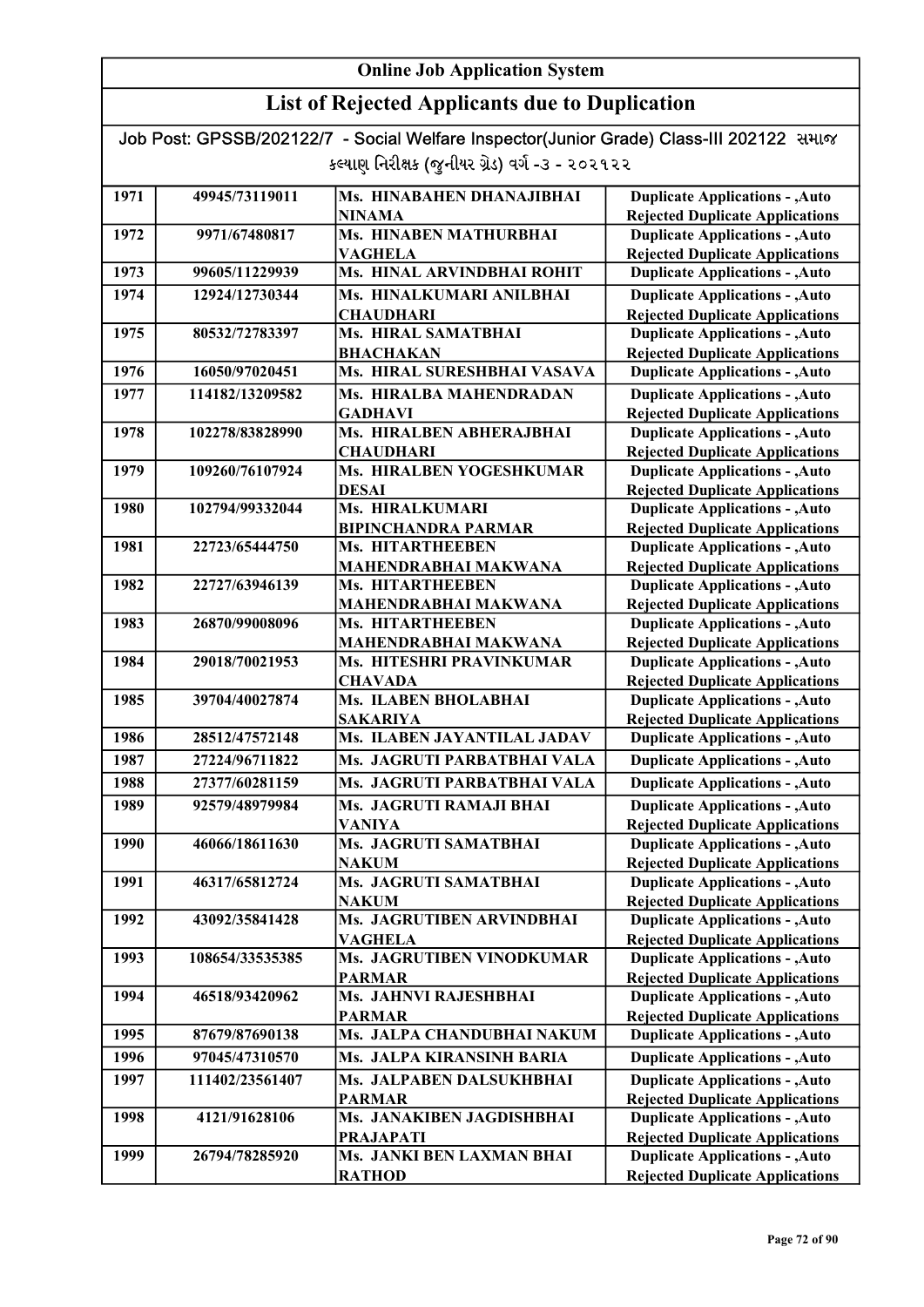| Job Post: GPSSB/202122/7 - Social Welfare Inspector(Junior Grade) Class-III 202122 समाल |  |
|-----------------------------------------------------------------------------------------|--|
| કલ્યાણ નિરીક્ષક (જુનીયર ગ્રેડ) વર્ગ -૩ - ૨૦૨૧૨૨                                         |  |

| 2000 | 11834/78620105  | Ms. JANKIBA JAYRAJSINH                        | <b>Duplicate Applications - , Auto</b>                                           |
|------|-----------------|-----------------------------------------------|----------------------------------------------------------------------------------|
|      |                 | <b>PARMAR</b>                                 | <b>Rejected Duplicate Applications</b>                                           |
| 2001 | 30291/50813300  | Ms. JANKIBEN PANKESHBHAI                      | <b>Duplicate Applications - , Auto</b>                                           |
|      |                 | <b>PATEL</b>                                  | <b>Rejected Duplicate Applications</b>                                           |
| 2002 | 45562/38012483  | Ms. JAYESHREE SHAKRABHAI                      | <b>Duplicate Applications - , Auto</b>                                           |
|      |                 | <b>CHAUHAN</b>                                | <b>Rejected Duplicate Applications</b>                                           |
| 2003 | 60280/79609769  | Ms. JAYNA SUNILKUMAR PATEL                    | <b>Duplicate Applications - , Auto</b>                                           |
| 2004 | 21482/68408841  | Ms. JAYNABEN KARSHANBHAI                      | <b>Duplicate Applications - , Auto</b>                                           |
|      |                 | <b>VALA</b>                                   | <b>Rejected Duplicate Applications</b>                                           |
| 2005 | 53078/67860866  | Ms. JAYSHREEBEN DIXITBHAI                     | <b>Duplicate Applications - , Auto</b>                                           |
|      |                 | <b>DABHI</b>                                  | <b>Rejected Duplicate Applications</b>                                           |
| 2006 | 91140/42613844  | Ms. JAYSHRIBEN PRAHLADBHAI                    | <b>Duplicate Applications - , Auto</b>                                           |
|      |                 | <b>PARMAR</b>                                 | <b>Rejected Duplicate Applications</b>                                           |
| 2007 | 4956/74065076   | Ms. JEENAL NAVNEETBHAI                        | <b>Duplicate Applications - , Auto</b>                                           |
|      |                 | <b>PANCHAL</b>                                | <b>Rejected Duplicate Applications</b>                                           |
| 2008 | 63590/38557321  | Ms. JEENALBEN BHARATBHAI                      | <b>Duplicate Applications - , Auto</b>                                           |
|      |                 | <b>CHAUDHARI</b>                              | <b>Rejected Duplicate Applications</b>                                           |
| 2009 | 67366/54838665  | Ms. JENISH NOELBHAI MACWAN                    | <b>Duplicate Applications - , Auto</b>                                           |
| 2010 | 69293/44792192  | Ms. JIGISHABEN SOMABHAI BHOI                  | <b>Duplicate Applications - , Auto</b>                                           |
|      |                 |                                               | <b>Rejected Duplicate Applications</b>                                           |
| 2011 | 106210/24596769 | Ms. JIGNABEN LALSINHBHAI                      | <b>Duplicate Applications - , Auto</b>                                           |
|      |                 | <b>CHAUDHARI</b>                              | <b>Rejected Duplicate Applications</b>                                           |
| 2012 | 88160/36586889  | Ms. JIGNASHA NARENDRABHAI                     | <b>Duplicate Applications - , Auto</b>                                           |
|      |                 | <b>SHROF</b>                                  | <b>Rejected Duplicate Applications</b>                                           |
| 2013 | 3848/43908894   | Ms. JIGNESHABEN                               | <b>Duplicate Applications - , Auto</b>                                           |
|      |                 | <b>MEHULKUMAR PARMAR</b>                      | <b>Rejected Duplicate Applications</b>                                           |
| 2014 | 47327/74341900  | Ms. JIGNISHABEN BALVANTSINH                   | <b>Duplicate Applications - , Auto</b>                                           |
|      |                 | <b>PARGI</b>                                  | <b>Rejected Duplicate Applications</b>                                           |
| 2015 | 30440/72444142  | Ms. JINAL MANHARBHAI PATEL                    | <b>Duplicate Applications - , Auto</b>                                           |
| 2016 | 34373/39718729  | Ms. JINAL RAJENDRA KUMAR                      | <b>Duplicate Applications - , Auto</b>                                           |
|      |                 | <b>CHAVDA</b>                                 | <b>Rejected Duplicate Applications</b>                                           |
| 2017 | 55826/32963594  | Ms. JINAL RAMESHBHAI YADAV                    | <b>Duplicate Applications - , Auto</b>                                           |
| 2018 | 45378/75276100  | Ms. JINALBA MULSINH                           | <b>Duplicate Applications - , Auto</b>                                           |
|      |                 | <b>MAKAVANA</b>                               | <b>Rejected Duplicate Applications</b>                                           |
| 2019 | 29461/89549562  | Ms. JINALBEN BABUBHAI                         | <b>Duplicate Applications - , Auto</b>                                           |
|      |                 | <b>CHAUDHARI</b>                              | <b>Rejected Duplicate Applications</b>                                           |
| 2020 | 4913/46062383   | Ms. JINALBEN BHAGVANBHAI                      | <b>Duplicate Applications - , Auto</b>                                           |
|      |                 | <b>CHAUDHARI</b>                              | <b>Rejected Duplicate Applications</b>                                           |
| 2021 | 106994/39176693 | Ms. JINALBEN BHAGVANBHAI                      | <b>Duplicate Applications - , Auto</b>                                           |
|      |                 | <b>CHAUDHARI</b>                              | <b>Rejected Duplicate Applications</b>                                           |
| 2022 | 26010/81805990  | Ms. JINALBEN JAYANTIBHAI                      | <b>Duplicate Applications - , Auto</b>                                           |
| 2023 | 62078/40389559  | <b>CHAUDHARI</b><br>Ms. JINALBEN JAYENDRABHAI | <b>Rejected Duplicate Applications</b><br><b>Duplicate Applications - , Auto</b> |
|      |                 | <b>DARJI</b>                                  | <b>Rejected Duplicate Applications</b>                                           |
| 2024 | 2793/67603942   | Ms. JOSNABEN HAMIRBHAI                        | <b>Duplicate Applications - , Auto</b>                                           |
|      |                 | <b>KANSAGRA</b>                               | <b>Rejected Duplicate Applications</b>                                           |
| 2025 | 17986/35117836  | Ms. JULIBEN MUKESHBHAI                        | <b>Duplicate Applications - , Auto</b>                                           |
|      |                 | <b>CHAUDHARI</b>                              | <b>Rejected Duplicate Applications</b>                                           |
| 2026 | 66194/70107932  | Ms. JULIBEN PARESHKUMAR                       | <b>Duplicate Applications - , Auto</b>                                           |
|      |                 | <b>PATEL</b>                                  | <b>Rejected Duplicate Applications</b>                                           |
| 2027 | 73435/72205310  | Ms. JYOTI SURESHBHAI CHAVDA                   | <b>Duplicate Applications - , Auto</b>                                           |
| 2028 | 37833/49976150  | Ms. JYOTI VIRJIBHAI DIVETIYA                  | <b>Duplicate Applications - , Auto</b>                                           |
|      |                 |                                               |                                                                                  |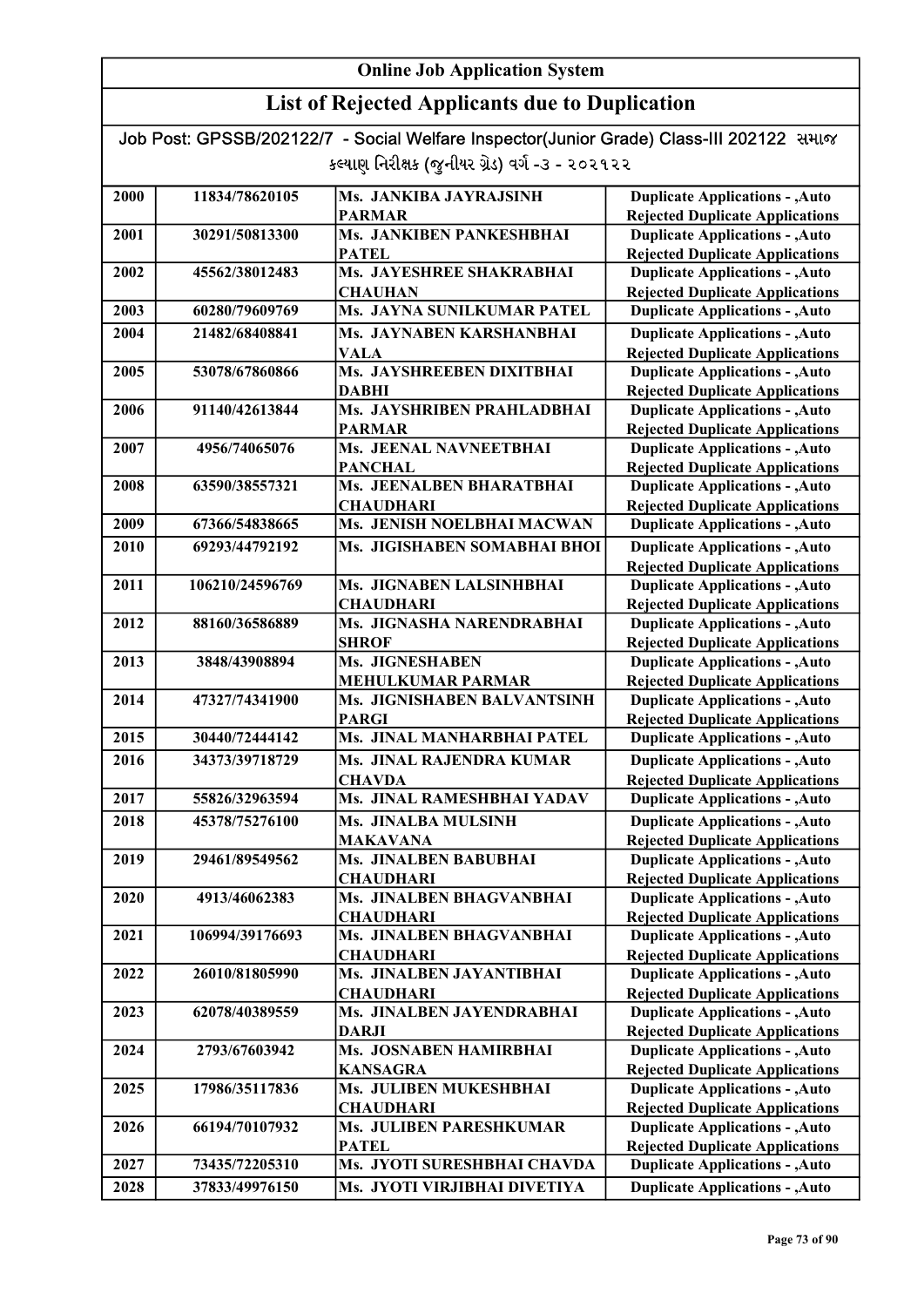| Job Post: GPSSB/202122/7 - Social Welfare Inspector(Junior Grade) Class-III 202122 समाळ |  |
|-----------------------------------------------------------------------------------------|--|
| કલ્યાણ નિરીક્ષક (જુનીયર ગ્રેડ) વર્ગ -૩ - ૨૦૨૧૨૨                                         |  |

| 2029 | 101162/59370274 | Ms. JYOTIBEN BHIMJIBHAI                  | <b>Duplicate Applications - , Auto</b>                                           |
|------|-----------------|------------------------------------------|----------------------------------------------------------------------------------|
|      |                 | <b>VEGADA</b>                            | <b>Rejected Duplicate Applications</b>                                           |
| 2030 | 1824/94296484   | Ms. JYOTIBEN CHHANABHAI                  | <b>Duplicate Applications - , Auto</b>                                           |
|      |                 | <b>RATHOD</b>                            | <b>Rejected Duplicate Applications</b>                                           |
| 2031 | 15943/85384494  | Ms. JYOTIKABEN KIRANSINH                 | <b>Duplicate Applications - , Auto</b>                                           |
|      |                 | <b>DABHI</b>                             | <b>Rejected Duplicate Applications</b>                                           |
| 2032 | 92193/99939323  | Ms. JYOTSANABAHEN                        | <b>Duplicate Applications - , Auto</b>                                           |
|      |                 | <b>CHHAGANBHAI RATHOD</b>                | <b>Rejected Duplicate Applications</b>                                           |
| 2033 | 83317/42682353  | Ms. JYOTSNA PREMJIBHAI                   | <b>Duplicate Applications - , Auto</b>                                           |
|      |                 | <b>SANKHAT</b>                           | <b>Rejected Duplicate Applications</b>                                           |
| 2034 | 37599/78150318  | Ms. KAJAL DINESHBHAI                     | <b>Duplicate Applications - , Auto</b>                                           |
|      |                 | <b>JETHAVA</b>                           | <b>Rejected Duplicate Applications</b>                                           |
| 2035 | 5677/78541440   | Ms. KAJAL VERSHIBHAI                     | <b>Duplicate Applications - , Auto</b>                                           |
|      |                 | <b>KALOTRA</b>                           | <b>Rejected Duplicate Applications</b>                                           |
| 2036 | 33276/90767186  | Ms. KAJALBEN AJAYBHAI PATEL              | <b>Duplicate Applications - , Auto</b>                                           |
| 2037 | 58599/97436271  | Ms. KAJALBEN ALABHAI VARU                | <b>Duplicate Applications - , Auto</b>                                           |
| 2038 | 1812/59342931   | Ms. KAJALBEN CHIMANBHAI                  | <b>Duplicate Applications - , Auto</b>                                           |
|      |                 | <b>PATEL</b>                             | <b>Rejected Duplicate Applications</b>                                           |
| 2039 | 65174/40840149  | Ms. KAJALBEN GOVINDBHAI                  | <b>Duplicate Applications - , Auto</b>                                           |
|      |                 | <b>PARMAR</b>                            | <b>Rejected Duplicate Applications</b>                                           |
| 2040 | 60612/69180700  | Ms. KAJALBEN HIMMATBHAI                  | <b>Duplicate Applications - , Auto</b>                                           |
|      |                 | <b>JANI</b>                              |                                                                                  |
| 2041 | 83682/39418704  | Ms. KAJALBEN MAGANBHAI                   | <b>Rejected Duplicate Applications</b><br><b>Duplicate Applications - , Auto</b> |
|      |                 |                                          |                                                                                  |
| 2042 |                 | <b>ROHIT</b><br>Ms. KAJALBEN SARADARJI   | <b>Rejected Duplicate Applications</b>                                           |
|      | 68155/86970736  | <b>RATHOD</b>                            | <b>Duplicate Applications - , Auto</b>                                           |
| 2043 | 57332/24403801  | Ms. KAJALBEN SHARADBHAI                  | <b>Rejected Duplicate Applications</b><br><b>Duplicate Applications - , Auto</b> |
|      |                 | NAIK                                     | <b>Rejected Duplicate Applications</b>                                           |
| 2044 | 63941/23751260  | Ms. KAJALBEN VINUBHAI                    | <b>Duplicate Applications - , Auto</b>                                           |
|      |                 | <b>RATHWA</b>                            | <b>Rejected Duplicate Applications</b>                                           |
| 2045 | 18894/52043727  | Ms. KALABEN ANSYABHAI                    | <b>Duplicate Applications - , Auto</b>                                           |
|      |                 | <b>KHURKUTIYA</b>                        | <b>Rejected Duplicate Applications</b>                                           |
| 2046 | 45016/36967260  | Ms. KALPANABEN SURMABHAI                 | <b>Duplicate Applications - , Auto</b>                                           |
|      |                 | <b>GANASVA</b>                           | <b>Rejected Duplicate Applications</b>                                           |
| 2047 | 76417/59244749  | Ms. KAMINIBEN YOGESHKUMAR                | <b>Duplicate Applications - , Auto</b>                                           |
|      |                 | <b>GAMI</b>                              | <b>Rejected Duplicate Applications</b>                                           |
| 2048 | 42155/95407018  | Ms. KANALBEN NAVNITBHAI                  | <b>Duplicate Applications - , Auto</b>                                           |
|      |                 | <b>RATHOD</b>                            | <b>Rejected Duplicate Applications</b>                                           |
| 2049 | 19780/14319472  | Ms. KANCHAN ARVINDBHAI                   | <b>Duplicate Applications - , Auto</b>                                           |
|      |                 | <b>PARMAR</b>                            | <b>Rejected Duplicate Applications</b>                                           |
| 2050 | 39178/59532445  | Ms. KASHMIRABEN LALLUBHAI                | <b>Duplicate Applications - , Auto</b>                                           |
|      |                 | <b>GAMIT</b>                             | <b>Rejected Duplicate Applications</b>                                           |
| 2051 | 98149/30429226  | Ms. KASHMIRABEN LALLUBHAI                | <b>Duplicate Applications - , Auto</b>                                           |
|      |                 |                                          |                                                                                  |
| 2052 | 87813/13402871  | <b>GAMIT</b><br>Ms. KAVIBEN PUNJABHAI    | <b>Rejected Duplicate Applications</b><br><b>Duplicate Applications - , Auto</b> |
|      |                 |                                          |                                                                                  |
| 2053 | 98816/87924950  | <b>KARAMATA</b><br>Ms. KAVITABEN ALUBHAI | <b>Rejected Duplicate Applications</b><br><b>Duplicate Applications - , Auto</b> |
|      |                 |                                          |                                                                                  |
|      |                 | <b>MAVCHI</b><br>Ms. KAXABEN ARVINDBHAI  | <b>Rejected Duplicate Applications</b>                                           |
| 2054 | 109607/47221502 |                                          | <b>Duplicate Applications - , Auto</b>                                           |
|      |                 | <b>PATEL</b>                             | <b>Rejected Duplicate Applications</b>                                           |
| 2055 | 45568/57887760  | Ms. KHUSHALI NARANBHAI VALA              | <b>Duplicate Applications - , Auto</b>                                           |
|      |                 |                                          | <b>Rejected Duplicate Applications</b>                                           |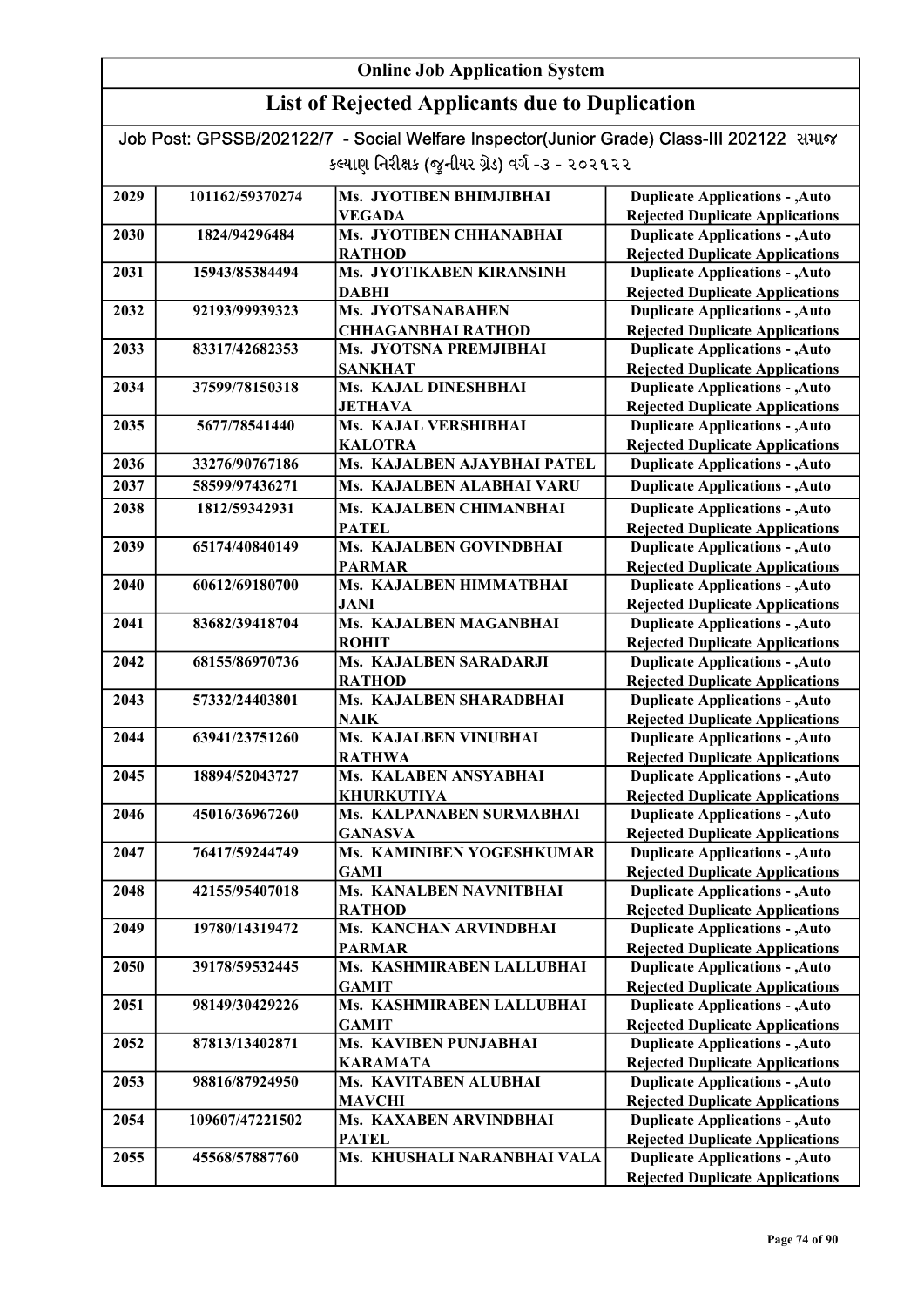| Job Post: GPSSB/202122/7 - Social Welfare Inspector(Junior Grade) Class-III 202122 समाल |  |
|-----------------------------------------------------------------------------------------|--|
| કલ્યાણ નિરીક્ષક (જુનીયર ગ્રેડ) વર્ગ -૩ - ૨૦૨૧૨૨                                         |  |

| 2056 | 35469/79717577  | Ms. KHUSHBU BHARATSINH           | <b>Duplicate Applications - , Auto</b> |
|------|-----------------|----------------------------------|----------------------------------------|
|      |                 | <b>CHAUHAN</b>                   | <b>Rejected Duplicate Applications</b> |
| 2057 | 23822/49435677  | Ms. KHUSHBU MAGANBHAI            | <b>Duplicate Applications - , Auto</b> |
|      |                 | <b>VANKAR</b>                    | <b>Rejected Duplicate Applications</b> |
| 2058 | 40798/58502513  | Ms. KHUSHBUBEN                   | <b>Duplicate Applications - , Auto</b> |
|      |                 | HITENDRAKUMAR PATEL              | <b>Rejected Duplicate Applications</b> |
| 2059 | 109379/27258653 | Ms. KHUSHBUBEN KESHARBHAI        | <b>Duplicate Applications - , Auto</b> |
|      |                 | <b>CHAUDHARY</b>                 | <b>Rejected Duplicate Applications</b> |
| 2060 | 94783/40059426  | Ms. KINJAL BALVANTSINH VIHOL     | <b>Duplicate Applications - , Auto</b> |
|      |                 |                                  | <b>Rejected Duplicate Applications</b> |
| 2061 | 104241/14728492 | <b>Ms. KINJAL MANSINGBHAI</b>    | <b>Duplicate Applications - , Auto</b> |
|      |                 | KHALPABHAI CHAUDHARI             | <b>Rejected Duplicate Applications</b> |
|      |                 | <b>CHAUDHARI</b>                 |                                        |
| 2062 | 58506/71702120  | <b>Ms. KINJALBAHEN MANAGLDAS</b> | <b>Duplicate Applications - , Auto</b> |
|      |                 | <b>ALGOTTAR</b>                  | <b>Rejected Duplicate Applications</b> |
| 2063 | 46231/58273808  | Ms. KINJALBEN MANOJBHAI          | <b>Duplicate Applications - , Auto</b> |
|      |                 | <b>PATEL</b>                     | <b>Rejected Duplicate Applications</b> |
| 2064 | 16281/99597335  | Ms. KINJALBEN VELABHAI           | <b>Duplicate Applications - , Auto</b> |
|      |                 | <b>CHAUDHARY</b>                 | <b>Rejected Duplicate Applications</b> |
| 2065 | 59098/71857754  | Ms. KINJALKUMARI                 | <b>Duplicate Applications - , Auto</b> |
|      |                 | JITENDRABHAI GAMIT               | <b>Rejected Duplicate Applications</b> |
| 2066 | 73164/53112768  | Ms. KIRAN BEN MAGAN BHAI         | <b>Duplicate Applications - , Auto</b> |
|      |                 | <b>ROHIT</b>                     | <b>Rejected Duplicate Applications</b> |
| 2067 | 60801/47641881  | Ms. KIRAN RAMESHBHAI AMIN        | <b>Duplicate Applications - , Auto</b> |
| 2068 | 39287/97090515  | Ms. KIRANBEN DEVSHIBHAI          | <b>Duplicate Applications - , Auto</b> |
|      |                 | <b>GADHE</b>                     | <b>Rejected Duplicate Applications</b> |
| 2069 | 30854/66855133  | Ms. KIRANBEN SURMALBHAI          | <b>Duplicate Applications - , Auto</b> |
|      |                 | <b>KALARA</b>                    | <b>Rejected Duplicate Applications</b> |
| 2070 | 103418/16599310 | Ms. KIRTI VALLABHBHAI            | <b>Duplicate Applications - , Auto</b> |
|      |                 | <b>ASODARIYA</b>                 | <b>Rejected Duplicate Applications</b> |
| 2071 | 1555/33878712   | Ms. KOMAL MAHESHBHAI             | <b>Duplicate Applications - , Auto</b> |
|      |                 | <b>PARMAR</b>                    | <b>Rejected Duplicate Applications</b> |
| 2072 | 28707/47880652  | Ms. KOMAL RADHUBHAI              | <b>Duplicate Applications - , Auto</b> |
|      |                 | <b>CHAVDA</b>                    | <b>Rejected Duplicate Applications</b> |
| 2073 | 37543/55262606  | Ms. KOMAL SOMABHAI PARMAR        | <b>Duplicate Applications - , Auto</b> |
| 2074 | 92325/72458142  | Ms. KOMALBEN RAMESHBHAI          | <b>Duplicate Applications - , Auto</b> |
|      |                 | <b>RAVAL</b>                     | <b>Rejected Duplicate Applications</b> |
| 2075 | 96833/76681435  | Ms. KRIMISA MAHENDRABHAI         | <b>Duplicate Applications - , Auto</b> |
|      |                 | <b>GADHIYA</b>                   | <b>Rejected Duplicate Applications</b> |
| 2076 | 103698/74671071 | Ms. KRIMISA MAHENDRABHAI         | <b>Duplicate Applications - , Auto</b> |
|      |                 | <b>GADHIYA</b>                   | <b>Rejected Duplicate Applications</b> |
| 2077 | 110786/12846608 | Ms. KRIMISA MAHENDRABHAI         | <b>Duplicate Applications - , Auto</b> |
|      |                 | <b>GADHIYA</b>                   | <b>Rejected Duplicate Applications</b> |
| 2078 | 94544/33244165  | Ms. KRISHNA DILIPBHAI            | <b>Duplicate Applications - , Auto</b> |
|      |                 | <b>PANCHAL</b>                   | <b>Rejected Duplicate Applications</b> |
| 2079 | 85915/86688811  | Ms. KRISHNA KANUBHAI DESAI       | <b>Duplicate Applications - , Auto</b> |
| 2080 | 50544/25910554  | Ms. KRISHNA NAVINBHAI            | <b>Duplicate Applications - , Auto</b> |
|      |                 | <b>BHOJANI</b>                   | <b>Rejected Duplicate Applications</b> |
| 2081 | 13070/72073033  | Ms. KRISHNA RAJESHBHAI           | <b>Duplicate Applications - , Auto</b> |
|      |                 | <b>SOLANKI</b>                   | <b>Rejected Duplicate Applications</b> |
| 2082 | 88742/64504752  | Ms. KRISHNA RAJSIBHAI            | <b>Duplicate Applications - , Auto</b> |
|      |                 | <b>BHARVADIYA</b>                | <b>Rejected Duplicate Applications</b> |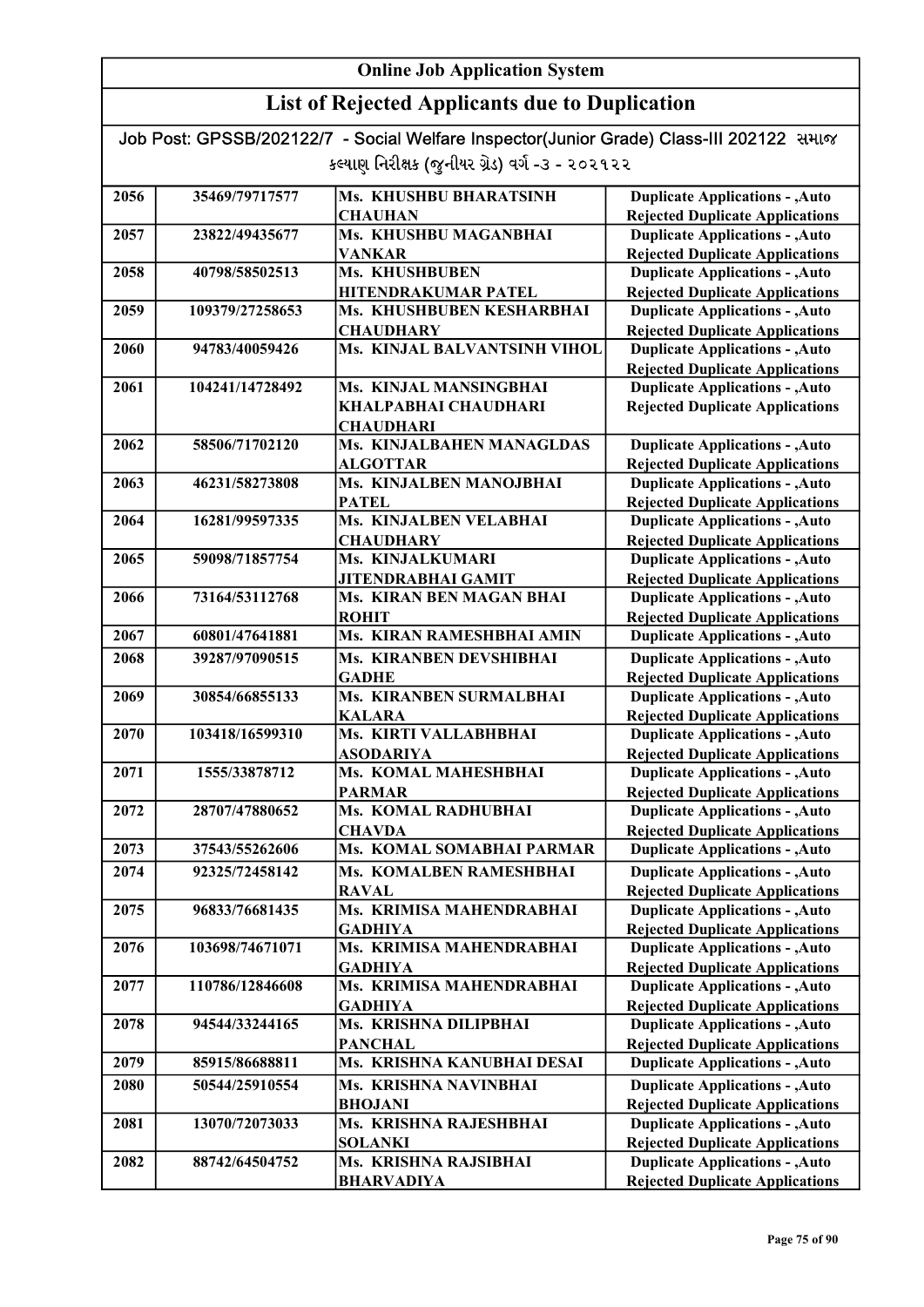## List of Rejected Applicants due to Duplication

| 2083 | 7365/17587463   | Ms. KRISHNABEN BABULAL                  | <b>Duplicate Applications - , Auto</b>                                           |
|------|-----------------|-----------------------------------------|----------------------------------------------------------------------------------|
|      |                 | <b>PARMAR</b>                           | <b>Rejected Duplicate Applications</b>                                           |
| 2084 | 55179/18963399  | Ms. KRUPA RAJESHKUMAR                   | <b>Duplicate Applications - , Auto</b>                                           |
|      |                 | <b>CHAVDA</b>                           | <b>Rejected Duplicate Applications</b>                                           |
| 2085 | 27986/72981587  | Ms. KRUPABEN BHIKHUBHAI                 | <b>Duplicate Applications - , Auto</b>                                           |
|      |                 | <b>THUMAR</b>                           | <b>Rejected Duplicate Applications</b>                                           |
| 2086 | 55525/83859817  | Ms. KRUPALEE AJEETBHAI VALA             | <b>Duplicate Applications - , Auto</b>                                           |
| 2087 | 102705/51250213 | Ms. KRUPALIBEN ARJUNBHAI                | <b>Duplicate Applications - , Auto</b>                                           |
|      |                 | <b>GANGAL</b>                           | <b>Rejected Duplicate Applications</b>                                           |
| 2088 | 103607/37839010 | <b>Ms. KRUPALIBEN</b>                   | <b>Duplicate Applications - , Auto</b>                                           |
|      |                 | RAMESHCHANDRA BARJOD                    | <b>Rejected Duplicate Applications</b>                                           |
| 2089 | 8083/44259097   | Ms. KRUTIKABEN KISHORBHAI               | <b>Duplicate Applications - , Auto</b>                                           |
|      |                 | <b>SOLANKI</b>                          | <b>Rejected Duplicate Applications</b>                                           |
| 2090 | 22263/77491103  | Ms. KRUTIKAKUMARI                       | <b>Duplicate Applications - , Auto</b>                                           |
|      |                 | <b>JAYANTILAL GAMIT</b>                 | <b>Rejected Duplicate Applications</b>                                           |
| 2091 | 18202/74502986  | Ms. KUNJANBEN DEVDASBHAI                | <b>Duplicate Applications - , Auto</b>                                           |
|      |                 | <b>CHAVDA</b>                           | <b>Rejected Duplicate Applications</b>                                           |
| 2092 | 39111/45709731  | Ms. KUNJANBEN LALLUBHAI                 | <b>Duplicate Applications - , Auto</b>                                           |
| 2093 |                 | <b>GAMIT</b><br>Ms. KUNJANBEN LALLUBHAI | <b>Rejected Duplicate Applications</b>                                           |
|      | 82471/80129677  | <b>GAMIT</b>                            | <b>Duplicate Applications - , Auto</b><br><b>Rejected Duplicate Applications</b> |
| 2094 | 59552/81259385  | Ms. LALITABEN PUNABHAI MARU             | <b>Duplicate Applications - , Auto</b>                                           |
|      |                 |                                         | <b>Rejected Duplicate Applications</b>                                           |
| 2095 | 92152/10881782  | Ms. LASUBEN RAJUBHAI                    | <b>Duplicate Applications - , Auto</b>                                           |
|      |                 | <b>BHAMMAR</b>                          | <b>Rejected Duplicate Applications</b>                                           |
| 2096 | 65015/13467201  | Ms. LATABEN AMRUTLAL                    | <b>Duplicate Applications - , Auto</b>                                           |
|      |                 | <b>SOLANKI</b>                          | <b>Rejected Duplicate Applications</b>                                           |
| 2097 | 58033/53860327  | Ms. LATABEN GIRDHARBHAI                 | <b>Duplicate Applications - , Auto</b>                                           |
|      |                 | <b>MAKWANA</b>                          | <b>Rejected Duplicate Applications</b>                                           |
| 2098 | 95498/78977545  | Ms. LEELABEN PUNAMBHAI                  | <b>Duplicate Applications - , Auto</b>                                           |
|      |                 | <b>BHATI</b>                            | <b>Rejected Duplicate Applications</b>                                           |
| 2099 | 13978/45402184  | Ms. LEELABEN SAVABHAI                   | <b>Duplicate Applications - , Auto</b>                                           |
|      |                 | <b>RATHOD</b>                           | <b>Rejected Duplicate Applications</b>                                           |
| 2100 | 16941/91613037  | Ms. LIPSABEN ISHVARBHAI                 | <b>Duplicate Applications - , Auto</b>                                           |
| 2101 | 5479/47337654   | <b>TANDEL</b><br><b>Ms. MADHURIBEN</b>  | <b>Rejected Duplicate Applications</b><br><b>Duplicate Applications - , Auto</b> |
|      |                 | VITHTHALBHAI JARSANIYA                  | <b>Rejected Duplicate Applications</b>                                           |
| 2102 | 89452/45817914  | Ms. MADHVIDEVI JITEN                    | <b>Duplicate Applications - , Auto</b>                                           |
|      |                 | <b>CHUDASAMA</b>                        | <b>Rejected Duplicate Applications</b>                                           |
| 2103 | 51500/63936118  | Ms. MAHIMA KAUSHIKBHAI                  | <b>Duplicate Applications - , Auto</b>                                           |
|      |                 | <b>DEVACHARYA</b>                       | <b>Rejected Duplicate Applications</b>                                           |
| 2104 | 73207/51324074  | Ms. MAMTABEN ISHWARBHAI                 | <b>Duplicate Applications - , Auto</b>                                           |
|      |                 | <b>GAMIT</b>                            | <b>Rejected Duplicate Applications</b>                                           |
| 2105 | 92330/79010815  | Ms. MANISHA JAYANTILAL RANA             | <b>Duplicate Applications - , Auto</b>                                           |
|      |                 |                                         | <b>Rejected Duplicate Applications</b>                                           |
| 2106 | 43993/51210625  | Ms. MANISHA NATAVARLAL                  | <b>Duplicate Applications - , Auto</b>                                           |
|      |                 | <b>KHANDHEDIYA</b>                      | <b>Rejected Duplicate Applications</b>                                           |
| 2107 | 34252/36513320  | Ms. MANISHA SHIVRAMBHAI                 | <b>Duplicate Applications - , Auto</b>                                           |
|      |                 | <b>CHAUDHARI</b>                        | <b>Rejected Duplicate Applications</b>                                           |
| 2108 | 7692/52905528   | Ms. MANISHABA DIPSINH ZALA              | <b>Duplicate Applications - , Auto</b>                                           |
| 2109 | 31924/56555479  | Ms. MANISHABAHEN DIPAKBHAI              | <b>Duplicate Applications - , Auto</b>                                           |
|      |                 | <b>CHAUHAN</b>                          | <b>Rejected Duplicate Applications</b>                                           |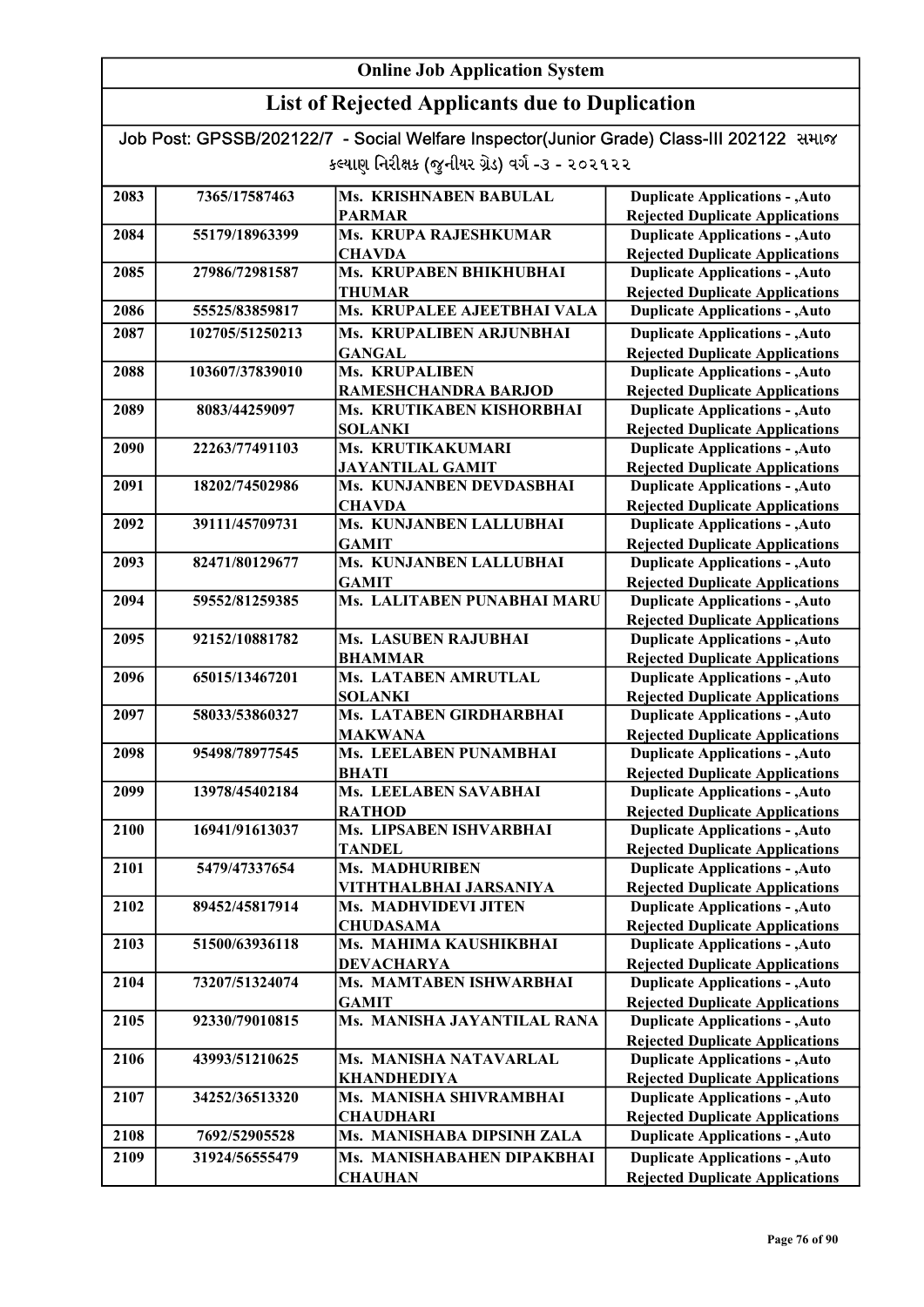| Job Post: GPSSB/202122/7 - Social Welfare Inspector(Junior Grade) Class-III 202122 समाल |  |
|-----------------------------------------------------------------------------------------|--|
| કલ્યાણ નિરીક્ષક (જુનીયર ગ્રેડ) વર્ગ -૩ - ૨૦૨૧૨૨                                         |  |

| 2110 | 7194/82285556   | Ms. MANISHABEN ARJUNBHAI       | <b>Duplicate Applications - , Auto</b> |
|------|-----------------|--------------------------------|----------------------------------------|
|      |                 | <b>GOL</b>                     | <b>Rejected Duplicate Applications</b> |
| 2111 | 68082/31923413  | <b>Ms. MANISHABEN BABABHAI</b> | <b>Duplicate Applications - , Auto</b> |
|      |                 | <b>VANK</b>                    | <b>Rejected Duplicate Applications</b> |
| 2112 | 71761/20233817  | Ms. MANISHABEN DILIPSINH       | <b>Duplicate Applications - , Auto</b> |
|      |                 | <b>THAKOR</b>                  | <b>Rejected Duplicate Applications</b> |
| 2113 | 81655/79860601  | Ms. MANISHABEN DILIPSINH       | <b>Duplicate Applications - , Auto</b> |
|      |                 | <b>THAKOR</b>                  | <b>Rejected Duplicate Applications</b> |
| 2114 | 93317/59575537  | Ms. MANISHABEN JIVABHAI        | <b>Duplicate Applications - , Auto</b> |
|      |                 | <b>CHAUDHARY</b>               | <b>Rejected Duplicate Applications</b> |
| 2115 | 53164/25726618  | Ms. MANISHABEN NARESHBHAI      | <b>Duplicate Applications - , Auto</b> |
|      |                 | <b>PATNI</b>                   | <b>Rejected Duplicate Applications</b> |
| 2116 | 83401/39022011  | Ms. MANISHABEN PARSINGBHAI     | <b>Duplicate Applications - , Auto</b> |
|      |                 | <b>BHURIYA</b>                 | <b>Rejected Duplicate Applications</b> |
| 2117 | 69848/60466136  | Ms. MANJULABEN DALPATBHAI      | <b>Duplicate Applications - , Auto</b> |
|      |                 | <b>PANDYA</b>                  | <b>Rejected Duplicate Applications</b> |
| 2118 | 96806/97205290  | Ms. MANSHIBEN RAJESHBHAI       | <b>Duplicate Applications - , Auto</b> |
|      |                 | <b>VAGHELA</b>                 | <b>Rejected Duplicate Applications</b> |
| 2119 | 8915/71942015   | Ms. MAYABEN ISHWARBHAI         | <b>Duplicate Applications - , Auto</b> |
|      |                 | <b>DESAI</b>                   | <b>Rejected Duplicate Applications</b> |
| 2120 | 112411/69079673 | Ms. MAYABEN VIHABHAI           | <b>Duplicate Applications - , Auto</b> |
|      |                 | <b>BARAIYA</b>                 | <b>Rejected Duplicate Applications</b> |
| 2121 | 44326/95351455  | Ms. MAYURI ASHOKBHAI KACHA     | <b>Duplicate Applications - , Auto</b> |
| 2122 | 42559/76234077  | Ms. MAYURIBEN HIMMATBHAI       | <b>Duplicate Applications - , Auto</b> |
|      |                 | <b>MAKAVANA</b>                | <b>Rejected Duplicate Applications</b> |
| 2123 | 48768/88014624  | Ms. MEENA GAGJIBHAI MIR        | <b>Duplicate Applications - , Auto</b> |
| 2124 | 14700/68060107  | Ms. MEERABEN HITESHBHAI        | <b>Duplicate Applications - , Auto</b> |
|      |                 | <b>JOSHI</b>                   | <b>Rejected Duplicate Applications</b> |
| 2125 | 14729/18135896  | Ms. MEERABEN HITESHBHAI        | <b>Duplicate Applications - , Auto</b> |
|      |                 | <b>JOSHI</b>                   | <b>Rejected Duplicate Applications</b> |
| 2126 | 82104/66324003  | Ms. MEETABEN VINODBHAI         | <b>Duplicate Applications - , Auto</b> |
|      |                 | <b>PATEL</b>                   | <b>Rejected Duplicate Applications</b> |
| 2127 | 96361/88659995  | Ms. MEGHABAHEN ASHOKBHAI       | <b>Duplicate Applications - , Auto</b> |
|      |                 | <b>PATEL</b>                   | <b>Rejected Duplicate Applications</b> |
| 2128 | 80325/47544028  | Ms. MEGHABEN CHANDRASINH       | <b>Duplicate Applications - , Auto</b> |
|      |                 | <b>RATHWA</b>                  | <b>Rejected Duplicate Applications</b> |
| 2129 | 51881/85352752  | Ms. MILI CHANDRAKANT           | <b>Duplicate Applications - , Auto</b> |
|      |                 | <b>MAKWANA</b>                 | <b>Rejected Duplicate Applications</b> |
| 2130 | 84882/93610405  | Ms. MILKY SHAILESHBHAI PATEL   | <b>Duplicate Applications - , Auto</b> |
|      |                 |                                | <b>Rejected Duplicate Applications</b> |
| 2131 | 57768/43527296  | Ms. MINABA MANSINH JADEJA      | <b>Duplicate Applications - , Auto</b> |
| 2132 | 63671/56327814  | Ms. MINALBEN VASANTBHAI        | <b>Duplicate Applications - , Auto</b> |
|      |                 | <b>PATEL</b>                   | <b>Rejected Duplicate Applications</b> |
| 2133 | 105334/35340394 | Ms. MINAXIBEN HEMANTBHAI       | <b>Duplicate Applications - , Auto</b> |
|      |                 | <b>VANANI</b>                  | <b>Rejected Duplicate Applications</b> |
| 2134 | 68591/80643065  | Ms. MIRA TULSIBHAI JAMBUCHA    | <b>Duplicate Applications - , Auto</b> |
| 2135 | 90092/82601301  | Ms. MITAL GOVINDBHAI           | <b>Duplicate Applications - , Auto</b> |
|      |                 | <b>BAIDIYAVADRA</b>            | <b>Rejected Duplicate Applications</b> |
| 2136 | 101505/37239187 | Ms. MITAL GOVINDBHAI           | <b>Duplicate Applications - , Auto</b> |
|      |                 | <b>BAIDIYAVADRA</b>            | <b>Rejected Duplicate Applications</b> |
| 2137 | 2271/75884235   | Ms. MITAL RAMESHBHAI           | <b>Duplicate Applications - , Auto</b> |
|      |                 | <b>JOGADIYA</b>                | <b>Rejected Duplicate Applications</b> |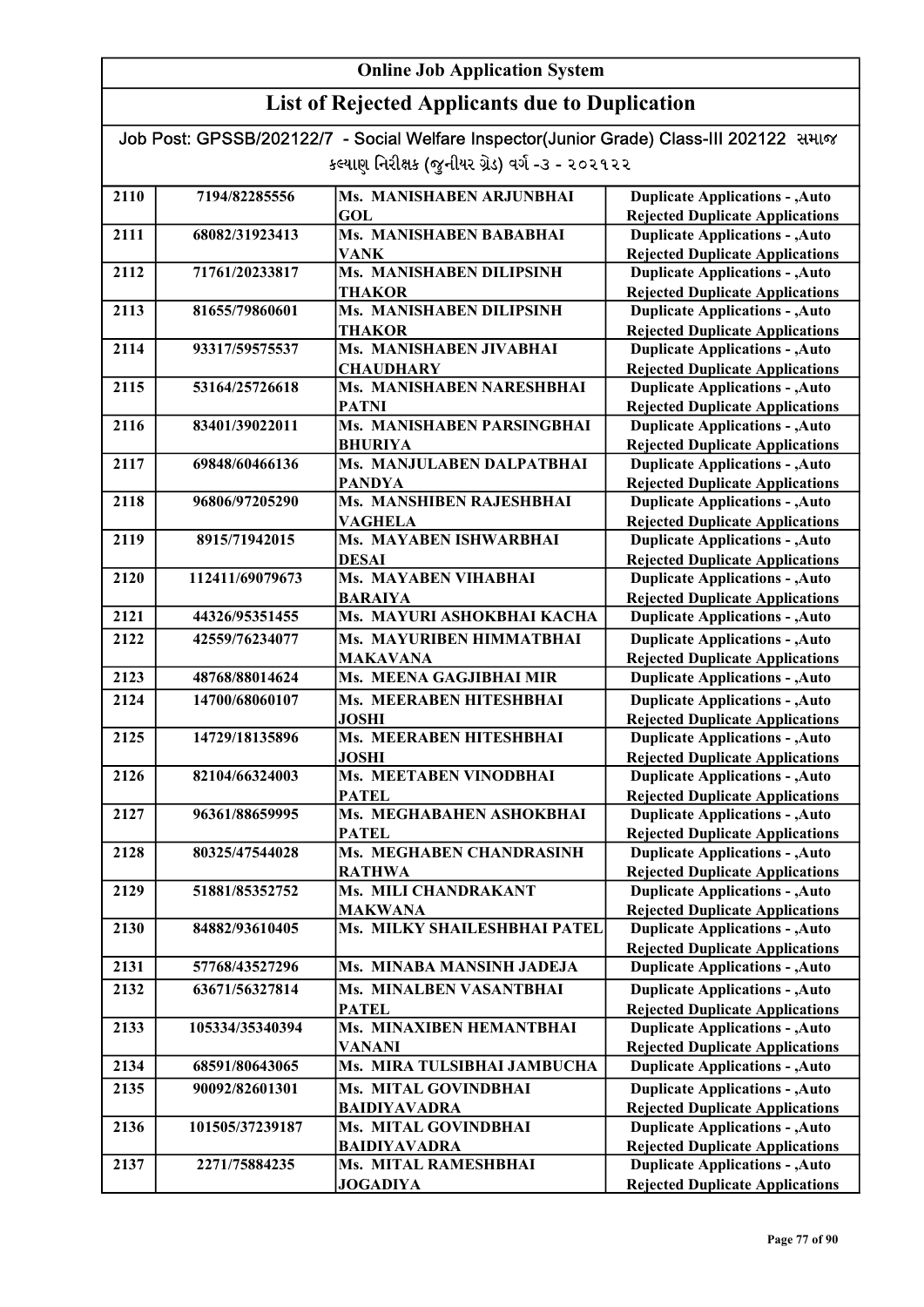## List of Rejected Applicants due to Duplication

| 2138 | 80533/50052436  | Ms. MITALBEN CHHANAJI                             | <b>Duplicate Applications - , Auto</b>                                           |
|------|-----------------|---------------------------------------------------|----------------------------------------------------------------------------------|
|      |                 | <b>THAKOR</b>                                     | <b>Rejected Duplicate Applications</b>                                           |
| 2139 | 4306/42742099   | Ms. MITALBEN VIJAY BHAI                           | <b>Duplicate Applications - , Auto</b>                                           |
|      |                 | <b>PANDYA</b>                                     | <b>Rejected Duplicate Applications</b>                                           |
| 2140 | 92135/13391465  | Ms. MITALI KANUBHAI PATEL                         | <b>Duplicate Applications - , Auto</b>                                           |
| 2141 | 92225/99682231  | Ms. MITALI KANUBHAI PATEL                         | <b>Duplicate Applications - , Auto</b>                                           |
|      |                 |                                                   |                                                                                  |
| 2142 | 112522/95907880 | Ms. MITALIBEN ASHOKBHAI                           | <b>Duplicate Applications - , Auto</b>                                           |
| 2143 | 81795/91819933  | <b>PATEL</b><br>Ms. MITAVABEN VRAJESHBHAI         | <b>Rejected Duplicate Applications</b><br><b>Duplicate Applications - , Auto</b> |
|      |                 | <b>TRIVEDI</b>                                    | <b>Rejected Duplicate Applications</b>                                           |
| 2144 | 33092/10093814  | Ms. MITTALBEN AJITBHAI                            | <b>Duplicate Applications - , Auto</b>                                           |
|      |                 | <b>MAKWANA</b>                                    | <b>Rejected Duplicate Applications</b>                                           |
| 2145 | 67438/45135812  | Ms. MOGARABEN ANILBHAI                            | <b>Duplicate Applications - , Auto</b>                                           |
|      |                 | <b>VASAVA</b>                                     | <b>Rejected Duplicate Applications</b>                                           |
| 2146 | 36963/15543314  | <b>Ms. MONIKABAHEN</b>                            | <b>Duplicate Applications - , Auto</b>                                           |
|      |                 | <b>CHIMANBHAI PARMAR</b>                          | <b>Rejected Duplicate Applications</b>                                           |
| 2147 | 5814/76514565   | Ms. MUKTABEN BHIMJIBHAI                           | <b>Duplicate Applications - , Auto</b>                                           |
|      |                 | <b>SOLANKI</b>                                    | <b>Rejected Duplicate Applications</b>                                           |
| 2148 | 14570/79524141  | <b>Ms. NAIRUTI VINUBHAI</b>                       | <b>Duplicate Applications - , Auto</b>                                           |
|      |                 | <b>HEDAMBA</b>                                    | <b>Rejected Duplicate Applications</b>                                           |
| 2149 | 58241/26822089  | Ms. NAITIKAKUMARI                                 | <b>Duplicate Applications - , Auto</b>                                           |
|      |                 | RAMESHBHAI PATEL                                  | <b>Rejected Duplicate Applications</b>                                           |
| 2150 | 95774/18799978  | Ms. NAMRATA DIPAKKUMAR                            | <b>Duplicate Applications - , Auto</b>                                           |
|      |                 | <b>BAROT</b>                                      | <b>Rejected Duplicate Applications</b>                                           |
| 2151 | 71932/29210034  | Ms. NAYANA SOMABHAI VASAVA                        | <b>Duplicate Applications - , Auto</b>                                           |
|      |                 |                                                   | <b>Rejected Duplicate Applications</b>                                           |
| 2152 | 117109/19337450 | <b>Ms. NAYANABEN UDESINH</b>                      | <b>Duplicate Applications - , Auto</b>                                           |
|      |                 | <b>CHAUHAN</b>                                    | <b>Rejected Duplicate Applications</b>                                           |
| 2153 | 72337/24799911  | Ms. NAYNA LALJIBHAI                               | <b>Duplicate Applications - , Auto</b>                                           |
| 2154 | 88882/15557672  | <b>PARADAVA</b><br><b>Ms. NEEPABEN TALAJABHAI</b> | <b>Rejected Duplicate Applications</b>                                           |
|      |                 | <b>DESAI</b>                                      | <b>Duplicate Applications - , Auto</b><br><b>Rejected Duplicate Applications</b> |
| 2155 | 24288/58904711  | Ms. NEHA PRAVINBHAI SOLANKI                       | <b>Duplicate Applications - , Auto</b>                                           |
| 2156 | 64181/32821979  | Ms. NEHABEN ANILBHAI GAMIT                        | <b>Duplicate Applications - , Auto</b>                                           |
|      |                 |                                                   |                                                                                  |
| 2157 | 115992/78681003 | <b>Ms. NEHABEN MANUBHAI</b>                       | <b>Duplicate Applications - , Auto</b>                                           |
| 2158 | 103988/46880280 | <b>MAKWANA</b><br><b>Ms. NEHABEN PRAHLADBHAI</b>  | <b>Rejected Duplicate Applications</b><br><b>Duplicate Applications - , Auto</b> |
|      |                 | <b>PARMAR</b>                                     | <b>Rejected Duplicate Applications</b>                                           |
| 2159 | 59196/67741032  | Ms. NEHABEN VINODCHANDRA                          | <b>Duplicate Applications - , Auto</b>                                           |
|      |                 | TANK                                              | <b>Rejected Duplicate Applications</b>                                           |
| 2160 | 59532/32221886  | Ms. NEHABEN VINODCHANDRA                          | <b>Duplicate Applications - , Auto</b>                                           |
|      |                 | <b>TANK</b>                                       | <b>Rejected Duplicate Applications</b>                                           |
| 2161 | 74277/71461709  | Ms. NEHAL PARBATBHAI                              | <b>Duplicate Applications - , Auto</b>                                           |
|      |                 | <b>AMBALIYA</b>                                   | <b>Rejected Duplicate Applications</b>                                           |
| 2162 | 32021/34251009  | Ms. NIDDHI RAKESHKUMAR                            | <b>Duplicate Applications - , Auto</b>                                           |
|      |                 | <b>PATEL</b>                                      | <b>Rejected Duplicate Applications</b>                                           |
| 2163 | 52033/13548198  | Ms. NIDHI ASHOKBHAI BHATT                         | <b>Duplicate Applications - , Auto</b>                                           |
| 2164 | 43728/45965178  | Ms. NIDHI NARENDRA BHAI                           | <b>Duplicate Applications - , Auto</b>                                           |
|      |                 | <b>PARMAR</b>                                     | <b>Rejected Duplicate Applications</b>                                           |
| 2165 | 34383/89610079  | Ms. NIDHIKABEN UDESINGBHAI                        | <b>Duplicate Applications - , Auto</b>                                           |
|      |                 | <b>CHAUDHARI</b>                                  | <b>Rejected Duplicate Applications</b>                                           |
| 2166 | 3447/96563204   | Ms. NIKITA CHANDRESHBHAI                          | <b>Duplicate Applications - , Auto</b>                                           |
|      |                 | <b>MAKWANA</b>                                    | <b>Rejected Duplicate Applications</b>                                           |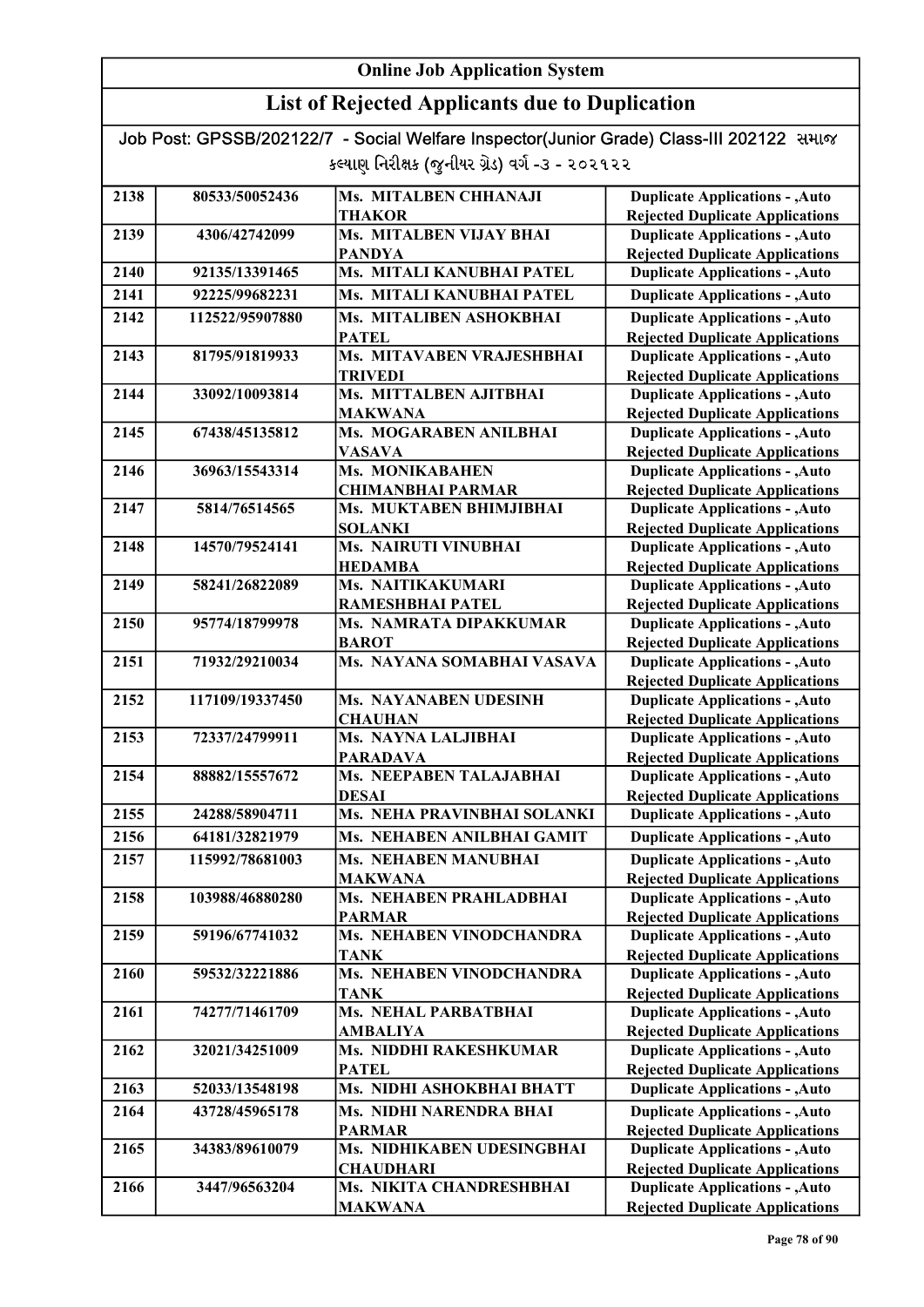## List of Rejected Applicants due to Duplication

| 2167 | 113735/14533478 | Ms. NIKITA VAGHABHAI                | <b>Duplicate Applications - , Auto</b>                                           |
|------|-----------------|-------------------------------------|----------------------------------------------------------------------------------|
|      |                 | <b>CHAUDHARY</b>                    | <b>Rejected Duplicate Applications</b>                                           |
| 2168 | 105273/47009139 | Ms. NIKITABEN JITUBHAI GOHIL        | <b>Duplicate Applications - , Auto</b>                                           |
| 2169 | 107557/49747330 | <b>Ms. NIKITABEN SARDARJI</b>       | <b>Duplicate Applications - , Auto</b>                                           |
|      |                 | <b>KAHRECHA</b>                     | <b>Rejected Duplicate Applications</b>                                           |
| 2170 | 9137/38460462   | Ms. NIKITAKUMARI RAJUBHAI           | <b>Duplicate Applications - , Auto</b>                                           |
|      |                 | <b>CHAUDHARI</b>                    | <b>Rejected Duplicate Applications</b>                                           |
| 2171 | 29724/71228030  | Ms. NILAM AMBALAL KAVAIYA           | <b>Duplicate Applications - , Auto</b>                                           |
| 2172 | 66606/99111667  | Ms. NILAM MADANLAL CHAWLA           | <b>Duplicate Applications - , Auto</b>                                           |
| 2173 | 56974/50746749  | Ms. NILAMBAHEN PRAVINBHAI           | <b>Duplicate Applications - , Auto</b>                                           |
|      |                 | <b>DABHI</b>                        | <b>Rejected Duplicate Applications</b>                                           |
| 2174 | 51015/77977007  | <b>Ms. NILAMBEN RAMESHBHAI</b>      | <b>Duplicate Applications - , Auto</b>                                           |
|      |                 | <b>KATARA</b>                       | <b>Rejected Duplicate Applications</b>                                           |
| 2175 | 68815/19092133  | Ms. NILAMBEN TULSIBHAI              | <b>Duplicate Applications - , Auto</b>                                           |
|      |                 | <b>KHERALA</b>                      | <b>Rejected Duplicate Applications</b>                                           |
| 2176 | 101868/33364005 | Ms. NILAMBEN TULSIBHAI              | <b>Duplicate Applications - , Auto</b>                                           |
|      |                 | <b>KHERALA</b>                      | <b>Rejected Duplicate Applications</b>                                           |
| 2177 | 23734/21666674  | Ms. NILAMBEN VIJAYBHAI              | <b>Duplicate Applications - , Auto</b>                                           |
|      |                 | <b>KACHCHHALA</b>                   | <b>Rejected Duplicate Applications</b>                                           |
| 2178 | 98705/35697580  | Ms. NILAMBEN VINODBHAI              | <b>Duplicate Applications - , Auto</b>                                           |
|      |                 | <b>CHAUDHARI</b>                    | <b>Rejected Duplicate Applications</b>                                           |
| 2179 | 94019/40575306  | Ms. NILANGI MUKESH BHAI             | <b>Duplicate Applications - , Auto</b>                                           |
|      |                 | <b>RAVAL</b>                        | <b>Rejected Duplicate Applications</b>                                           |
| 2180 | 98633/42138569  | <b>Ms. NILESHVARIBEN</b>            | <b>Duplicate Applications - , Auto</b>                                           |
|      |                 | <b>BHARATSINH BARIYA</b>            | <b>Rejected Duplicate Applications</b>                                           |
| 2181 | 106778/92533718 | Ms. NIMISHA ARJANBHAI               | <b>Duplicate Applications - , Auto</b>                                           |
|      |                 | <b>MAKWNA</b>                       | <b>Rejected Duplicate Applications</b>                                           |
| 2182 | 38259/22010902  | Ms. NIMISHA PRAVINBHAI PATEL        | <b>Duplicate Applications - , Auto</b>                                           |
| 2183 | 116101/88279400 | <b>Ms. NIMUBEN BHURABHAI</b>        | <b>Rejected Duplicate Applications</b><br><b>Duplicate Applications - , Auto</b> |
|      |                 | <b>VAGHELA</b>                      | <b>Rejected Duplicate Applications</b>                                           |
| 2184 | 13908/68273772  | <b>Ms. NIMUBEN DADUBHAI</b>         | <b>Duplicate Applications - , Auto</b>                                           |
|      |                 | <b>DETHARIYA</b>                    | <b>Rejected Duplicate Applications</b>                                           |
| 2185 | 59226/46810323  | <b>Ms. NIMUBEN DADUBHAI</b>         | <b>Duplicate Applications - , Auto</b>                                           |
|      |                 | <b>DETHARIYA</b>                    | <b>Rejected Duplicate Applications</b>                                           |
| 2186 | 95434/50236345  | Ms. NIMUBEN KAMLESHKUMAR            | <b>Duplicate Applications - , Auto</b>                                           |
|      |                 | <b>RAJVI</b>                        | <b>Rejected Duplicate Applications</b>                                           |
| 2187 | 29267/97504024  | <b>Ms. NIRALBEN</b>                 | <b>Duplicate Applications - , Auto</b>                                           |
|      |                 | <b>NARENDRAKUMAR MODI</b>           | <b>Rejected Duplicate Applications</b>                                           |
| 2188 | 77162/11332904  | Ms. NIRALI BHIKHUBHAI MER           | <b>Duplicate Applications - , Auto</b>                                           |
| 2189 | 40915/69407886  | <b>Ms. NIRALIBEN BHIKHABHAI</b>     | <b>Duplicate Applications - , Auto</b>                                           |
|      |                 | <b>VANIK</b>                        | <b>Rejected Duplicate Applications</b>                                           |
| 2190 | 22309/39313823  | Ms. NISHABAHEN HASMUKHLAL           | <b>Duplicate Applications - , Auto</b>                                           |
|      |                 | <b>DAVE</b>                         | <b>Rejected Duplicate Applications</b>                                           |
| 2191 | 37236/51171574  | Ms. NISHABEN MUKESH KUMAR           | <b>Duplicate Applications - , Auto</b>                                           |
|      |                 | <b>SATHVARA</b>                     | <b>Rejected Duplicate Applications</b>                                           |
| 2192 | 64950/58552534  | Ms. NISHABEN MUKESH KUMAR           | <b>Duplicate Applications - , Auto</b>                                           |
|      |                 | <b>SATHVARA</b>                     | <b>Rejected Duplicate Applications</b>                                           |
| 2193 | 65025/49382897  | Ms. NISHABEN MUKESH KUMAR           | <b>Duplicate Applications - , Auto</b>                                           |
|      |                 | <b>SATHVARA</b>                     | <b>Rejected Duplicate Applications</b>                                           |
| 2194 | 117268/91566698 | <b>Ms. NISHABEN SABATSINH BARIA</b> | <b>Duplicate Applications - , Auto</b>                                           |
|      |                 |                                     | <b>Rejected Duplicate Applications</b>                                           |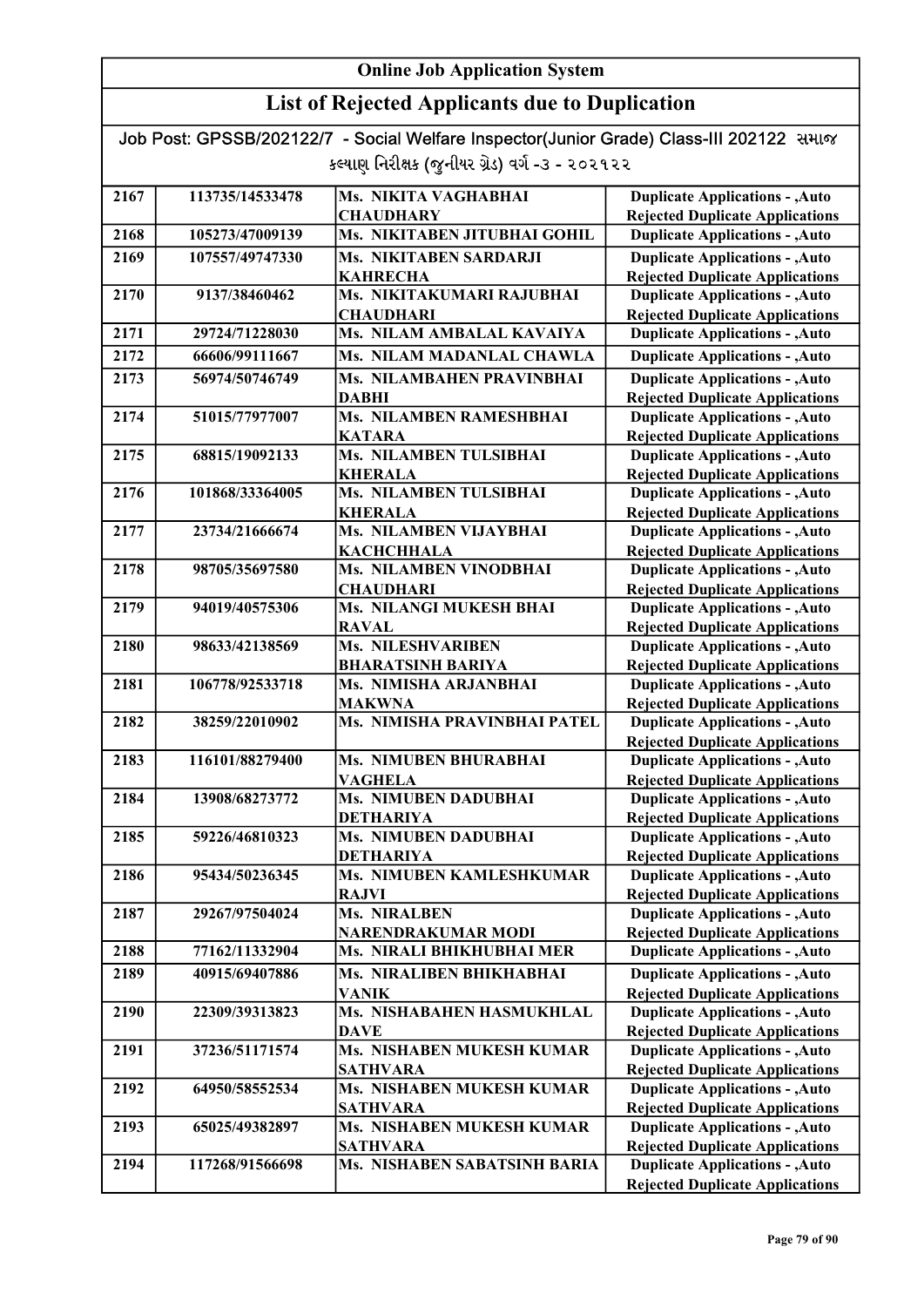| Job Post: GPSSB/202122/7 - Social Welfare Inspector(Junior Grade) Class-III 202122 समाल |  |
|-----------------------------------------------------------------------------------------|--|
| કલ્યાણ નિરીક્ષક (જુનીયર ગ્રેડ) વર્ગ -૩ - ૨૦૨૧૨૨                                         |  |

| <b>Rejected Duplicate Applications</b><br><b>RAJPUT</b><br>Ms. NISHABEN SHIVSINHBHAI<br><b>Duplicate Applications - , Auto</b><br>2196<br>87491/97933586<br><b>RAJPUT</b><br><b>Rejected Duplicate Applications</b><br>Ms. NITA DEVSHIBHAI KHARA<br>2197<br>114932/89867432<br><b>Duplicate Applications - , Auto</b><br>Ms. NITIKSHABEN NARVATSINH<br><b>Duplicate Applications - , Auto</b><br>2198<br>114487/73196595<br><b>PATELIA</b><br><b>Rejected Duplicate Applications</b><br>Ms. NITU PARABATBHAI GOJIYA<br>2199<br><b>Duplicate Applications - , Auto</b><br>5984/27237937<br>Ms. NIYATI YASHVANTBHAI<br><b>Duplicate Applications - , Auto</b><br>2200<br>20862/40337111<br><b>Rejected Duplicate Applications</b><br><b>CHAUDHARI</b><br>2201<br>Ms. NOOPUR HARESHBHAI<br><b>Duplicate Applications - , Auto</b><br>111845/17478650<br><b>Rejected Duplicate Applications</b><br><b>LIMBANI</b><br>Ms. PALLAVIBEN PREMABHAI<br><b>Duplicate Applications - , Auto</b><br>2202<br>106114/60345952<br><b>PATEL</b><br><b>Rejected Duplicate Applications</b><br>Ms. PARUL ARVINDBHAI<br><b>Duplicate Applications - , Auto</b><br>2203<br>107974/98068466<br><b>Rejected Duplicate Applications</b><br><b>MAKWANA</b><br>Ms. PARULBEN VITHTHALBHAI<br><b>Duplicate Applications - , Auto</b><br>2204<br>96519/30351733<br><b>Rejected Duplicate Applications</b><br><b>CHAUDHARI</b><br>Ms. PARVINABEN NARANBHAI<br><b>Duplicate Applications - , Auto</b><br>2205<br>89794/80524357<br><b>Rejected Duplicate Applications</b><br>JADAV<br>Ms. PAYAL GOVINDBHAI PATIL<br>56529/15347816<br><b>Duplicate Applications - , Auto</b><br>2206<br>Ms. PAYAL GOVINDBHAI<br><b>Duplicate Applications - , Auto</b><br>2207<br>10311/71059916<br><b>Rejected Duplicate Applications</b><br>VADADORIYA<br>Ms. PAYAL HARESHBHAI<br><b>Duplicate Applications - , Auto</b><br>2208<br>110535/31795022<br><b>GEGADA</b><br><b>Rejected Duplicate Applications</b><br>2209<br>Ms. PAYAL VELJI BARADIYA<br><b>Duplicate Applications - , Auto</b><br>33193/56332748<br>2210<br>88489/28364914<br>Ms. PAYALBEN BHIKHABHAI<br><b>Duplicate Applications - , Auto</b><br><b>VEGAD</b><br><b>Rejected Duplicate Applications</b><br>Ms. PAYALBEN BIPINBHAI ASODA<br>2211<br><b>Duplicate Applications - , Auto</b><br>63984/53053391<br><b>Rejected Duplicate Applications</b><br>2212<br>63145/43547469<br>Ms. PAYALBEN DHIRUBHAI<br><b>Duplicate Applications - , Auto</b><br><b>PARMAR</b><br><b>Rejected Duplicate Applications</b><br>Ms. PAYALBEN HARSUKHBHAI<br><b>Duplicate Applications - , Auto</b><br>2213<br>49671/25555944<br><b>HIRAPARA</b><br><b>Rejected Duplicate Applications</b><br>2214<br>23400/61015582<br>Ms. PAYALKUMARI<br><b>Duplicate Applications - , Auto</b><br><b>Rejected Duplicate Applications</b><br><b>MAHENDRABHAI DHODIYA</b><br>Ms. PINAL MERAMANBHAI VALA<br><b>Duplicate Applications - , Auto</b><br>2215<br>49057/63737948<br>2216<br>20477/81085519<br>Ms. PINAL PRAFUL CHAWDA<br><b>Duplicate Applications - , Auto</b><br><b>Duplicate Applications - , Auto</b><br>2217<br>2292/46142094<br>Ms. PINALBEN DINESHBHAI<br><b>Rejected Duplicate Applications</b><br><b>MAKWANA</b><br>Ms. PINALBEN KAMALESHSINH<br><b>Duplicate Applications - , Auto</b><br>2218<br>39242/27888976<br><b>Rejected Duplicate Applications</b><br><b>CHAVDA</b><br>Ms. PINALBEN KISHORBHAI<br><b>Duplicate Applications - , Auto</b><br>2219<br>48012/69279609<br><b>Rejected Duplicate Applications</b><br><b>PADHIYAR</b><br><b>Duplicate Applications - , Auto</b><br>2220<br>48279/15252679<br>Ms. PINALBEN KISHORBHAI<br><b>Rejected Duplicate Applications</b><br><b>PADHIYAR</b><br>Ms. PINALKUMARI MUKESHBHAI<br><b>Duplicate Applications - , Auto</b><br>2221<br>12867/75507391<br><b>Rejected Duplicate Applications</b><br><b>CHAUDHARI</b><br>Ms. PINKI GOVINDBHAI PIPLIYA<br>42171/62937565<br><b>Duplicate Applications - , Auto</b><br>2222<br>Duplicate Applications - , Auto<br>2223<br>43458/22383053<br>Ms. PINKIKUMARI RAMESHBHAI<br><b>Rejected Duplicate Applications</b><br><b>HADULA</b> | 2195 | 87459/38672080 | Ms. NISHABEN SHIVSINHBHAI | <b>Duplicate Applications - , Auto</b> |
|-----------------------------------------------------------------------------------------------------------------------------------------------------------------------------------------------------------------------------------------------------------------------------------------------------------------------------------------------------------------------------------------------------------------------------------------------------------------------------------------------------------------------------------------------------------------------------------------------------------------------------------------------------------------------------------------------------------------------------------------------------------------------------------------------------------------------------------------------------------------------------------------------------------------------------------------------------------------------------------------------------------------------------------------------------------------------------------------------------------------------------------------------------------------------------------------------------------------------------------------------------------------------------------------------------------------------------------------------------------------------------------------------------------------------------------------------------------------------------------------------------------------------------------------------------------------------------------------------------------------------------------------------------------------------------------------------------------------------------------------------------------------------------------------------------------------------------------------------------------------------------------------------------------------------------------------------------------------------------------------------------------------------------------------------------------------------------------------------------------------------------------------------------------------------------------------------------------------------------------------------------------------------------------------------------------------------------------------------------------------------------------------------------------------------------------------------------------------------------------------------------------------------------------------------------------------------------------------------------------------------------------------------------------------------------------------------------------------------------------------------------------------------------------------------------------------------------------------------------------------------------------------------------------------------------------------------------------------------------------------------------------------------------------------------------------------------------------------------------------------------------------------------------------------------------------------------------------------------------------------------------------------------------------------------------------------------------------------------------------------------------------------------------------------------------------------------------------------------------------------------------------------------------------------------------------------------------------------------------------------------------------------------------------------------------------------------------------------------------------------------------------------------------------------------------------------------------------------------------------------------------------------------------------------------------------------------------------------------------------------------------------------------------------------------------------------------------------------------------------------------------------------|------|----------------|---------------------------|----------------------------------------|
|                                                                                                                                                                                                                                                                                                                                                                                                                                                                                                                                                                                                                                                                                                                                                                                                                                                                                                                                                                                                                                                                                                                                                                                                                                                                                                                                                                                                                                                                                                                                                                                                                                                                                                                                                                                                                                                                                                                                                                                                                                                                                                                                                                                                                                                                                                                                                                                                                                                                                                                                                                                                                                                                                                                                                                                                                                                                                                                                                                                                                                                                                                                                                                                                                                                                                                                                                                                                                                                                                                                                                                                                                                                                                                                                                                                                                                                                                                                                                                                                                                                                                                                                         |      |                |                           |                                        |
|                                                                                                                                                                                                                                                                                                                                                                                                                                                                                                                                                                                                                                                                                                                                                                                                                                                                                                                                                                                                                                                                                                                                                                                                                                                                                                                                                                                                                                                                                                                                                                                                                                                                                                                                                                                                                                                                                                                                                                                                                                                                                                                                                                                                                                                                                                                                                                                                                                                                                                                                                                                                                                                                                                                                                                                                                                                                                                                                                                                                                                                                                                                                                                                                                                                                                                                                                                                                                                                                                                                                                                                                                                                                                                                                                                                                                                                                                                                                                                                                                                                                                                                                         |      |                |                           |                                        |
|                                                                                                                                                                                                                                                                                                                                                                                                                                                                                                                                                                                                                                                                                                                                                                                                                                                                                                                                                                                                                                                                                                                                                                                                                                                                                                                                                                                                                                                                                                                                                                                                                                                                                                                                                                                                                                                                                                                                                                                                                                                                                                                                                                                                                                                                                                                                                                                                                                                                                                                                                                                                                                                                                                                                                                                                                                                                                                                                                                                                                                                                                                                                                                                                                                                                                                                                                                                                                                                                                                                                                                                                                                                                                                                                                                                                                                                                                                                                                                                                                                                                                                                                         |      |                |                           |                                        |
|                                                                                                                                                                                                                                                                                                                                                                                                                                                                                                                                                                                                                                                                                                                                                                                                                                                                                                                                                                                                                                                                                                                                                                                                                                                                                                                                                                                                                                                                                                                                                                                                                                                                                                                                                                                                                                                                                                                                                                                                                                                                                                                                                                                                                                                                                                                                                                                                                                                                                                                                                                                                                                                                                                                                                                                                                                                                                                                                                                                                                                                                                                                                                                                                                                                                                                                                                                                                                                                                                                                                                                                                                                                                                                                                                                                                                                                                                                                                                                                                                                                                                                                                         |      |                |                           |                                        |
|                                                                                                                                                                                                                                                                                                                                                                                                                                                                                                                                                                                                                                                                                                                                                                                                                                                                                                                                                                                                                                                                                                                                                                                                                                                                                                                                                                                                                                                                                                                                                                                                                                                                                                                                                                                                                                                                                                                                                                                                                                                                                                                                                                                                                                                                                                                                                                                                                                                                                                                                                                                                                                                                                                                                                                                                                                                                                                                                                                                                                                                                                                                                                                                                                                                                                                                                                                                                                                                                                                                                                                                                                                                                                                                                                                                                                                                                                                                                                                                                                                                                                                                                         |      |                |                           |                                        |
|                                                                                                                                                                                                                                                                                                                                                                                                                                                                                                                                                                                                                                                                                                                                                                                                                                                                                                                                                                                                                                                                                                                                                                                                                                                                                                                                                                                                                                                                                                                                                                                                                                                                                                                                                                                                                                                                                                                                                                                                                                                                                                                                                                                                                                                                                                                                                                                                                                                                                                                                                                                                                                                                                                                                                                                                                                                                                                                                                                                                                                                                                                                                                                                                                                                                                                                                                                                                                                                                                                                                                                                                                                                                                                                                                                                                                                                                                                                                                                                                                                                                                                                                         |      |                |                           |                                        |
|                                                                                                                                                                                                                                                                                                                                                                                                                                                                                                                                                                                                                                                                                                                                                                                                                                                                                                                                                                                                                                                                                                                                                                                                                                                                                                                                                                                                                                                                                                                                                                                                                                                                                                                                                                                                                                                                                                                                                                                                                                                                                                                                                                                                                                                                                                                                                                                                                                                                                                                                                                                                                                                                                                                                                                                                                                                                                                                                                                                                                                                                                                                                                                                                                                                                                                                                                                                                                                                                                                                                                                                                                                                                                                                                                                                                                                                                                                                                                                                                                                                                                                                                         |      |                |                           |                                        |
|                                                                                                                                                                                                                                                                                                                                                                                                                                                                                                                                                                                                                                                                                                                                                                                                                                                                                                                                                                                                                                                                                                                                                                                                                                                                                                                                                                                                                                                                                                                                                                                                                                                                                                                                                                                                                                                                                                                                                                                                                                                                                                                                                                                                                                                                                                                                                                                                                                                                                                                                                                                                                                                                                                                                                                                                                                                                                                                                                                                                                                                                                                                                                                                                                                                                                                                                                                                                                                                                                                                                                                                                                                                                                                                                                                                                                                                                                                                                                                                                                                                                                                                                         |      |                |                           |                                        |
|                                                                                                                                                                                                                                                                                                                                                                                                                                                                                                                                                                                                                                                                                                                                                                                                                                                                                                                                                                                                                                                                                                                                                                                                                                                                                                                                                                                                                                                                                                                                                                                                                                                                                                                                                                                                                                                                                                                                                                                                                                                                                                                                                                                                                                                                                                                                                                                                                                                                                                                                                                                                                                                                                                                                                                                                                                                                                                                                                                                                                                                                                                                                                                                                                                                                                                                                                                                                                                                                                                                                                                                                                                                                                                                                                                                                                                                                                                                                                                                                                                                                                                                                         |      |                |                           |                                        |
|                                                                                                                                                                                                                                                                                                                                                                                                                                                                                                                                                                                                                                                                                                                                                                                                                                                                                                                                                                                                                                                                                                                                                                                                                                                                                                                                                                                                                                                                                                                                                                                                                                                                                                                                                                                                                                                                                                                                                                                                                                                                                                                                                                                                                                                                                                                                                                                                                                                                                                                                                                                                                                                                                                                                                                                                                                                                                                                                                                                                                                                                                                                                                                                                                                                                                                                                                                                                                                                                                                                                                                                                                                                                                                                                                                                                                                                                                                                                                                                                                                                                                                                                         |      |                |                           |                                        |
|                                                                                                                                                                                                                                                                                                                                                                                                                                                                                                                                                                                                                                                                                                                                                                                                                                                                                                                                                                                                                                                                                                                                                                                                                                                                                                                                                                                                                                                                                                                                                                                                                                                                                                                                                                                                                                                                                                                                                                                                                                                                                                                                                                                                                                                                                                                                                                                                                                                                                                                                                                                                                                                                                                                                                                                                                                                                                                                                                                                                                                                                                                                                                                                                                                                                                                                                                                                                                                                                                                                                                                                                                                                                                                                                                                                                                                                                                                                                                                                                                                                                                                                                         |      |                |                           |                                        |
|                                                                                                                                                                                                                                                                                                                                                                                                                                                                                                                                                                                                                                                                                                                                                                                                                                                                                                                                                                                                                                                                                                                                                                                                                                                                                                                                                                                                                                                                                                                                                                                                                                                                                                                                                                                                                                                                                                                                                                                                                                                                                                                                                                                                                                                                                                                                                                                                                                                                                                                                                                                                                                                                                                                                                                                                                                                                                                                                                                                                                                                                                                                                                                                                                                                                                                                                                                                                                                                                                                                                                                                                                                                                                                                                                                                                                                                                                                                                                                                                                                                                                                                                         |      |                |                           |                                        |
|                                                                                                                                                                                                                                                                                                                                                                                                                                                                                                                                                                                                                                                                                                                                                                                                                                                                                                                                                                                                                                                                                                                                                                                                                                                                                                                                                                                                                                                                                                                                                                                                                                                                                                                                                                                                                                                                                                                                                                                                                                                                                                                                                                                                                                                                                                                                                                                                                                                                                                                                                                                                                                                                                                                                                                                                                                                                                                                                                                                                                                                                                                                                                                                                                                                                                                                                                                                                                                                                                                                                                                                                                                                                                                                                                                                                                                                                                                                                                                                                                                                                                                                                         |      |                |                           |                                        |
|                                                                                                                                                                                                                                                                                                                                                                                                                                                                                                                                                                                                                                                                                                                                                                                                                                                                                                                                                                                                                                                                                                                                                                                                                                                                                                                                                                                                                                                                                                                                                                                                                                                                                                                                                                                                                                                                                                                                                                                                                                                                                                                                                                                                                                                                                                                                                                                                                                                                                                                                                                                                                                                                                                                                                                                                                                                                                                                                                                                                                                                                                                                                                                                                                                                                                                                                                                                                                                                                                                                                                                                                                                                                                                                                                                                                                                                                                                                                                                                                                                                                                                                                         |      |                |                           |                                        |
|                                                                                                                                                                                                                                                                                                                                                                                                                                                                                                                                                                                                                                                                                                                                                                                                                                                                                                                                                                                                                                                                                                                                                                                                                                                                                                                                                                                                                                                                                                                                                                                                                                                                                                                                                                                                                                                                                                                                                                                                                                                                                                                                                                                                                                                                                                                                                                                                                                                                                                                                                                                                                                                                                                                                                                                                                                                                                                                                                                                                                                                                                                                                                                                                                                                                                                                                                                                                                                                                                                                                                                                                                                                                                                                                                                                                                                                                                                                                                                                                                                                                                                                                         |      |                |                           |                                        |
|                                                                                                                                                                                                                                                                                                                                                                                                                                                                                                                                                                                                                                                                                                                                                                                                                                                                                                                                                                                                                                                                                                                                                                                                                                                                                                                                                                                                                                                                                                                                                                                                                                                                                                                                                                                                                                                                                                                                                                                                                                                                                                                                                                                                                                                                                                                                                                                                                                                                                                                                                                                                                                                                                                                                                                                                                                                                                                                                                                                                                                                                                                                                                                                                                                                                                                                                                                                                                                                                                                                                                                                                                                                                                                                                                                                                                                                                                                                                                                                                                                                                                                                                         |      |                |                           |                                        |
|                                                                                                                                                                                                                                                                                                                                                                                                                                                                                                                                                                                                                                                                                                                                                                                                                                                                                                                                                                                                                                                                                                                                                                                                                                                                                                                                                                                                                                                                                                                                                                                                                                                                                                                                                                                                                                                                                                                                                                                                                                                                                                                                                                                                                                                                                                                                                                                                                                                                                                                                                                                                                                                                                                                                                                                                                                                                                                                                                                                                                                                                                                                                                                                                                                                                                                                                                                                                                                                                                                                                                                                                                                                                                                                                                                                                                                                                                                                                                                                                                                                                                                                                         |      |                |                           |                                        |
|                                                                                                                                                                                                                                                                                                                                                                                                                                                                                                                                                                                                                                                                                                                                                                                                                                                                                                                                                                                                                                                                                                                                                                                                                                                                                                                                                                                                                                                                                                                                                                                                                                                                                                                                                                                                                                                                                                                                                                                                                                                                                                                                                                                                                                                                                                                                                                                                                                                                                                                                                                                                                                                                                                                                                                                                                                                                                                                                                                                                                                                                                                                                                                                                                                                                                                                                                                                                                                                                                                                                                                                                                                                                                                                                                                                                                                                                                                                                                                                                                                                                                                                                         |      |                |                           |                                        |
|                                                                                                                                                                                                                                                                                                                                                                                                                                                                                                                                                                                                                                                                                                                                                                                                                                                                                                                                                                                                                                                                                                                                                                                                                                                                                                                                                                                                                                                                                                                                                                                                                                                                                                                                                                                                                                                                                                                                                                                                                                                                                                                                                                                                                                                                                                                                                                                                                                                                                                                                                                                                                                                                                                                                                                                                                                                                                                                                                                                                                                                                                                                                                                                                                                                                                                                                                                                                                                                                                                                                                                                                                                                                                                                                                                                                                                                                                                                                                                                                                                                                                                                                         |      |                |                           |                                        |
|                                                                                                                                                                                                                                                                                                                                                                                                                                                                                                                                                                                                                                                                                                                                                                                                                                                                                                                                                                                                                                                                                                                                                                                                                                                                                                                                                                                                                                                                                                                                                                                                                                                                                                                                                                                                                                                                                                                                                                                                                                                                                                                                                                                                                                                                                                                                                                                                                                                                                                                                                                                                                                                                                                                                                                                                                                                                                                                                                                                                                                                                                                                                                                                                                                                                                                                                                                                                                                                                                                                                                                                                                                                                                                                                                                                                                                                                                                                                                                                                                                                                                                                                         |      |                |                           |                                        |
|                                                                                                                                                                                                                                                                                                                                                                                                                                                                                                                                                                                                                                                                                                                                                                                                                                                                                                                                                                                                                                                                                                                                                                                                                                                                                                                                                                                                                                                                                                                                                                                                                                                                                                                                                                                                                                                                                                                                                                                                                                                                                                                                                                                                                                                                                                                                                                                                                                                                                                                                                                                                                                                                                                                                                                                                                                                                                                                                                                                                                                                                                                                                                                                                                                                                                                                                                                                                                                                                                                                                                                                                                                                                                                                                                                                                                                                                                                                                                                                                                                                                                                                                         |      |                |                           |                                        |
|                                                                                                                                                                                                                                                                                                                                                                                                                                                                                                                                                                                                                                                                                                                                                                                                                                                                                                                                                                                                                                                                                                                                                                                                                                                                                                                                                                                                                                                                                                                                                                                                                                                                                                                                                                                                                                                                                                                                                                                                                                                                                                                                                                                                                                                                                                                                                                                                                                                                                                                                                                                                                                                                                                                                                                                                                                                                                                                                                                                                                                                                                                                                                                                                                                                                                                                                                                                                                                                                                                                                                                                                                                                                                                                                                                                                                                                                                                                                                                                                                                                                                                                                         |      |                |                           |                                        |
|                                                                                                                                                                                                                                                                                                                                                                                                                                                                                                                                                                                                                                                                                                                                                                                                                                                                                                                                                                                                                                                                                                                                                                                                                                                                                                                                                                                                                                                                                                                                                                                                                                                                                                                                                                                                                                                                                                                                                                                                                                                                                                                                                                                                                                                                                                                                                                                                                                                                                                                                                                                                                                                                                                                                                                                                                                                                                                                                                                                                                                                                                                                                                                                                                                                                                                                                                                                                                                                                                                                                                                                                                                                                                                                                                                                                                                                                                                                                                                                                                                                                                                                                         |      |                |                           |                                        |
|                                                                                                                                                                                                                                                                                                                                                                                                                                                                                                                                                                                                                                                                                                                                                                                                                                                                                                                                                                                                                                                                                                                                                                                                                                                                                                                                                                                                                                                                                                                                                                                                                                                                                                                                                                                                                                                                                                                                                                                                                                                                                                                                                                                                                                                                                                                                                                                                                                                                                                                                                                                                                                                                                                                                                                                                                                                                                                                                                                                                                                                                                                                                                                                                                                                                                                                                                                                                                                                                                                                                                                                                                                                                                                                                                                                                                                                                                                                                                                                                                                                                                                                                         |      |                |                           |                                        |
|                                                                                                                                                                                                                                                                                                                                                                                                                                                                                                                                                                                                                                                                                                                                                                                                                                                                                                                                                                                                                                                                                                                                                                                                                                                                                                                                                                                                                                                                                                                                                                                                                                                                                                                                                                                                                                                                                                                                                                                                                                                                                                                                                                                                                                                                                                                                                                                                                                                                                                                                                                                                                                                                                                                                                                                                                                                                                                                                                                                                                                                                                                                                                                                                                                                                                                                                                                                                                                                                                                                                                                                                                                                                                                                                                                                                                                                                                                                                                                                                                                                                                                                                         |      |                |                           |                                        |
|                                                                                                                                                                                                                                                                                                                                                                                                                                                                                                                                                                                                                                                                                                                                                                                                                                                                                                                                                                                                                                                                                                                                                                                                                                                                                                                                                                                                                                                                                                                                                                                                                                                                                                                                                                                                                                                                                                                                                                                                                                                                                                                                                                                                                                                                                                                                                                                                                                                                                                                                                                                                                                                                                                                                                                                                                                                                                                                                                                                                                                                                                                                                                                                                                                                                                                                                                                                                                                                                                                                                                                                                                                                                                                                                                                                                                                                                                                                                                                                                                                                                                                                                         |      |                |                           |                                        |
|                                                                                                                                                                                                                                                                                                                                                                                                                                                                                                                                                                                                                                                                                                                                                                                                                                                                                                                                                                                                                                                                                                                                                                                                                                                                                                                                                                                                                                                                                                                                                                                                                                                                                                                                                                                                                                                                                                                                                                                                                                                                                                                                                                                                                                                                                                                                                                                                                                                                                                                                                                                                                                                                                                                                                                                                                                                                                                                                                                                                                                                                                                                                                                                                                                                                                                                                                                                                                                                                                                                                                                                                                                                                                                                                                                                                                                                                                                                                                                                                                                                                                                                                         |      |                |                           |                                        |
|                                                                                                                                                                                                                                                                                                                                                                                                                                                                                                                                                                                                                                                                                                                                                                                                                                                                                                                                                                                                                                                                                                                                                                                                                                                                                                                                                                                                                                                                                                                                                                                                                                                                                                                                                                                                                                                                                                                                                                                                                                                                                                                                                                                                                                                                                                                                                                                                                                                                                                                                                                                                                                                                                                                                                                                                                                                                                                                                                                                                                                                                                                                                                                                                                                                                                                                                                                                                                                                                                                                                                                                                                                                                                                                                                                                                                                                                                                                                                                                                                                                                                                                                         |      |                |                           |                                        |
|                                                                                                                                                                                                                                                                                                                                                                                                                                                                                                                                                                                                                                                                                                                                                                                                                                                                                                                                                                                                                                                                                                                                                                                                                                                                                                                                                                                                                                                                                                                                                                                                                                                                                                                                                                                                                                                                                                                                                                                                                                                                                                                                                                                                                                                                                                                                                                                                                                                                                                                                                                                                                                                                                                                                                                                                                                                                                                                                                                                                                                                                                                                                                                                                                                                                                                                                                                                                                                                                                                                                                                                                                                                                                                                                                                                                                                                                                                                                                                                                                                                                                                                                         |      |                |                           |                                        |
|                                                                                                                                                                                                                                                                                                                                                                                                                                                                                                                                                                                                                                                                                                                                                                                                                                                                                                                                                                                                                                                                                                                                                                                                                                                                                                                                                                                                                                                                                                                                                                                                                                                                                                                                                                                                                                                                                                                                                                                                                                                                                                                                                                                                                                                                                                                                                                                                                                                                                                                                                                                                                                                                                                                                                                                                                                                                                                                                                                                                                                                                                                                                                                                                                                                                                                                                                                                                                                                                                                                                                                                                                                                                                                                                                                                                                                                                                                                                                                                                                                                                                                                                         |      |                |                           |                                        |
|                                                                                                                                                                                                                                                                                                                                                                                                                                                                                                                                                                                                                                                                                                                                                                                                                                                                                                                                                                                                                                                                                                                                                                                                                                                                                                                                                                                                                                                                                                                                                                                                                                                                                                                                                                                                                                                                                                                                                                                                                                                                                                                                                                                                                                                                                                                                                                                                                                                                                                                                                                                                                                                                                                                                                                                                                                                                                                                                                                                                                                                                                                                                                                                                                                                                                                                                                                                                                                                                                                                                                                                                                                                                                                                                                                                                                                                                                                                                                                                                                                                                                                                                         |      |                |                           |                                        |
|                                                                                                                                                                                                                                                                                                                                                                                                                                                                                                                                                                                                                                                                                                                                                                                                                                                                                                                                                                                                                                                                                                                                                                                                                                                                                                                                                                                                                                                                                                                                                                                                                                                                                                                                                                                                                                                                                                                                                                                                                                                                                                                                                                                                                                                                                                                                                                                                                                                                                                                                                                                                                                                                                                                                                                                                                                                                                                                                                                                                                                                                                                                                                                                                                                                                                                                                                                                                                                                                                                                                                                                                                                                                                                                                                                                                                                                                                                                                                                                                                                                                                                                                         |      |                |                           |                                        |
|                                                                                                                                                                                                                                                                                                                                                                                                                                                                                                                                                                                                                                                                                                                                                                                                                                                                                                                                                                                                                                                                                                                                                                                                                                                                                                                                                                                                                                                                                                                                                                                                                                                                                                                                                                                                                                                                                                                                                                                                                                                                                                                                                                                                                                                                                                                                                                                                                                                                                                                                                                                                                                                                                                                                                                                                                                                                                                                                                                                                                                                                                                                                                                                                                                                                                                                                                                                                                                                                                                                                                                                                                                                                                                                                                                                                                                                                                                                                                                                                                                                                                                                                         |      |                |                           |                                        |
|                                                                                                                                                                                                                                                                                                                                                                                                                                                                                                                                                                                                                                                                                                                                                                                                                                                                                                                                                                                                                                                                                                                                                                                                                                                                                                                                                                                                                                                                                                                                                                                                                                                                                                                                                                                                                                                                                                                                                                                                                                                                                                                                                                                                                                                                                                                                                                                                                                                                                                                                                                                                                                                                                                                                                                                                                                                                                                                                                                                                                                                                                                                                                                                                                                                                                                                                                                                                                                                                                                                                                                                                                                                                                                                                                                                                                                                                                                                                                                                                                                                                                                                                         |      |                |                           |                                        |
|                                                                                                                                                                                                                                                                                                                                                                                                                                                                                                                                                                                                                                                                                                                                                                                                                                                                                                                                                                                                                                                                                                                                                                                                                                                                                                                                                                                                                                                                                                                                                                                                                                                                                                                                                                                                                                                                                                                                                                                                                                                                                                                                                                                                                                                                                                                                                                                                                                                                                                                                                                                                                                                                                                                                                                                                                                                                                                                                                                                                                                                                                                                                                                                                                                                                                                                                                                                                                                                                                                                                                                                                                                                                                                                                                                                                                                                                                                                                                                                                                                                                                                                                         |      |                |                           |                                        |
|                                                                                                                                                                                                                                                                                                                                                                                                                                                                                                                                                                                                                                                                                                                                                                                                                                                                                                                                                                                                                                                                                                                                                                                                                                                                                                                                                                                                                                                                                                                                                                                                                                                                                                                                                                                                                                                                                                                                                                                                                                                                                                                                                                                                                                                                                                                                                                                                                                                                                                                                                                                                                                                                                                                                                                                                                                                                                                                                                                                                                                                                                                                                                                                                                                                                                                                                                                                                                                                                                                                                                                                                                                                                                                                                                                                                                                                                                                                                                                                                                                                                                                                                         |      |                |                           |                                        |
|                                                                                                                                                                                                                                                                                                                                                                                                                                                                                                                                                                                                                                                                                                                                                                                                                                                                                                                                                                                                                                                                                                                                                                                                                                                                                                                                                                                                                                                                                                                                                                                                                                                                                                                                                                                                                                                                                                                                                                                                                                                                                                                                                                                                                                                                                                                                                                                                                                                                                                                                                                                                                                                                                                                                                                                                                                                                                                                                                                                                                                                                                                                                                                                                                                                                                                                                                                                                                                                                                                                                                                                                                                                                                                                                                                                                                                                                                                                                                                                                                                                                                                                                         |      |                |                           |                                        |
|                                                                                                                                                                                                                                                                                                                                                                                                                                                                                                                                                                                                                                                                                                                                                                                                                                                                                                                                                                                                                                                                                                                                                                                                                                                                                                                                                                                                                                                                                                                                                                                                                                                                                                                                                                                                                                                                                                                                                                                                                                                                                                                                                                                                                                                                                                                                                                                                                                                                                                                                                                                                                                                                                                                                                                                                                                                                                                                                                                                                                                                                                                                                                                                                                                                                                                                                                                                                                                                                                                                                                                                                                                                                                                                                                                                                                                                                                                                                                                                                                                                                                                                                         |      |                |                           |                                        |
|                                                                                                                                                                                                                                                                                                                                                                                                                                                                                                                                                                                                                                                                                                                                                                                                                                                                                                                                                                                                                                                                                                                                                                                                                                                                                                                                                                                                                                                                                                                                                                                                                                                                                                                                                                                                                                                                                                                                                                                                                                                                                                                                                                                                                                                                                                                                                                                                                                                                                                                                                                                                                                                                                                                                                                                                                                                                                                                                                                                                                                                                                                                                                                                                                                                                                                                                                                                                                                                                                                                                                                                                                                                                                                                                                                                                                                                                                                                                                                                                                                                                                                                                         |      |                |                           |                                        |
|                                                                                                                                                                                                                                                                                                                                                                                                                                                                                                                                                                                                                                                                                                                                                                                                                                                                                                                                                                                                                                                                                                                                                                                                                                                                                                                                                                                                                                                                                                                                                                                                                                                                                                                                                                                                                                                                                                                                                                                                                                                                                                                                                                                                                                                                                                                                                                                                                                                                                                                                                                                                                                                                                                                                                                                                                                                                                                                                                                                                                                                                                                                                                                                                                                                                                                                                                                                                                                                                                                                                                                                                                                                                                                                                                                                                                                                                                                                                                                                                                                                                                                                                         |      |                |                           |                                        |
|                                                                                                                                                                                                                                                                                                                                                                                                                                                                                                                                                                                                                                                                                                                                                                                                                                                                                                                                                                                                                                                                                                                                                                                                                                                                                                                                                                                                                                                                                                                                                                                                                                                                                                                                                                                                                                                                                                                                                                                                                                                                                                                                                                                                                                                                                                                                                                                                                                                                                                                                                                                                                                                                                                                                                                                                                                                                                                                                                                                                                                                                                                                                                                                                                                                                                                                                                                                                                                                                                                                                                                                                                                                                                                                                                                                                                                                                                                                                                                                                                                                                                                                                         |      |                |                           |                                        |
|                                                                                                                                                                                                                                                                                                                                                                                                                                                                                                                                                                                                                                                                                                                                                                                                                                                                                                                                                                                                                                                                                                                                                                                                                                                                                                                                                                                                                                                                                                                                                                                                                                                                                                                                                                                                                                                                                                                                                                                                                                                                                                                                                                                                                                                                                                                                                                                                                                                                                                                                                                                                                                                                                                                                                                                                                                                                                                                                                                                                                                                                                                                                                                                                                                                                                                                                                                                                                                                                                                                                                                                                                                                                                                                                                                                                                                                                                                                                                                                                                                                                                                                                         |      |                |                           |                                        |
|                                                                                                                                                                                                                                                                                                                                                                                                                                                                                                                                                                                                                                                                                                                                                                                                                                                                                                                                                                                                                                                                                                                                                                                                                                                                                                                                                                                                                                                                                                                                                                                                                                                                                                                                                                                                                                                                                                                                                                                                                                                                                                                                                                                                                                                                                                                                                                                                                                                                                                                                                                                                                                                                                                                                                                                                                                                                                                                                                                                                                                                                                                                                                                                                                                                                                                                                                                                                                                                                                                                                                                                                                                                                                                                                                                                                                                                                                                                                                                                                                                                                                                                                         |      |                |                           |                                        |
|                                                                                                                                                                                                                                                                                                                                                                                                                                                                                                                                                                                                                                                                                                                                                                                                                                                                                                                                                                                                                                                                                                                                                                                                                                                                                                                                                                                                                                                                                                                                                                                                                                                                                                                                                                                                                                                                                                                                                                                                                                                                                                                                                                                                                                                                                                                                                                                                                                                                                                                                                                                                                                                                                                                                                                                                                                                                                                                                                                                                                                                                                                                                                                                                                                                                                                                                                                                                                                                                                                                                                                                                                                                                                                                                                                                                                                                                                                                                                                                                                                                                                                                                         |      |                |                           |                                        |
|                                                                                                                                                                                                                                                                                                                                                                                                                                                                                                                                                                                                                                                                                                                                                                                                                                                                                                                                                                                                                                                                                                                                                                                                                                                                                                                                                                                                                                                                                                                                                                                                                                                                                                                                                                                                                                                                                                                                                                                                                                                                                                                                                                                                                                                                                                                                                                                                                                                                                                                                                                                                                                                                                                                                                                                                                                                                                                                                                                                                                                                                                                                                                                                                                                                                                                                                                                                                                                                                                                                                                                                                                                                                                                                                                                                                                                                                                                                                                                                                                                                                                                                                         |      |                |                           |                                        |
|                                                                                                                                                                                                                                                                                                                                                                                                                                                                                                                                                                                                                                                                                                                                                                                                                                                                                                                                                                                                                                                                                                                                                                                                                                                                                                                                                                                                                                                                                                                                                                                                                                                                                                                                                                                                                                                                                                                                                                                                                                                                                                                                                                                                                                                                                                                                                                                                                                                                                                                                                                                                                                                                                                                                                                                                                                                                                                                                                                                                                                                                                                                                                                                                                                                                                                                                                                                                                                                                                                                                                                                                                                                                                                                                                                                                                                                                                                                                                                                                                                                                                                                                         |      |                |                           |                                        |
|                                                                                                                                                                                                                                                                                                                                                                                                                                                                                                                                                                                                                                                                                                                                                                                                                                                                                                                                                                                                                                                                                                                                                                                                                                                                                                                                                                                                                                                                                                                                                                                                                                                                                                                                                                                                                                                                                                                                                                                                                                                                                                                                                                                                                                                                                                                                                                                                                                                                                                                                                                                                                                                                                                                                                                                                                                                                                                                                                                                                                                                                                                                                                                                                                                                                                                                                                                                                                                                                                                                                                                                                                                                                                                                                                                                                                                                                                                                                                                                                                                                                                                                                         |      |                |                           |                                        |
|                                                                                                                                                                                                                                                                                                                                                                                                                                                                                                                                                                                                                                                                                                                                                                                                                                                                                                                                                                                                                                                                                                                                                                                                                                                                                                                                                                                                                                                                                                                                                                                                                                                                                                                                                                                                                                                                                                                                                                                                                                                                                                                                                                                                                                                                                                                                                                                                                                                                                                                                                                                                                                                                                                                                                                                                                                                                                                                                                                                                                                                                                                                                                                                                                                                                                                                                                                                                                                                                                                                                                                                                                                                                                                                                                                                                                                                                                                                                                                                                                                                                                                                                         |      |                |                           |                                        |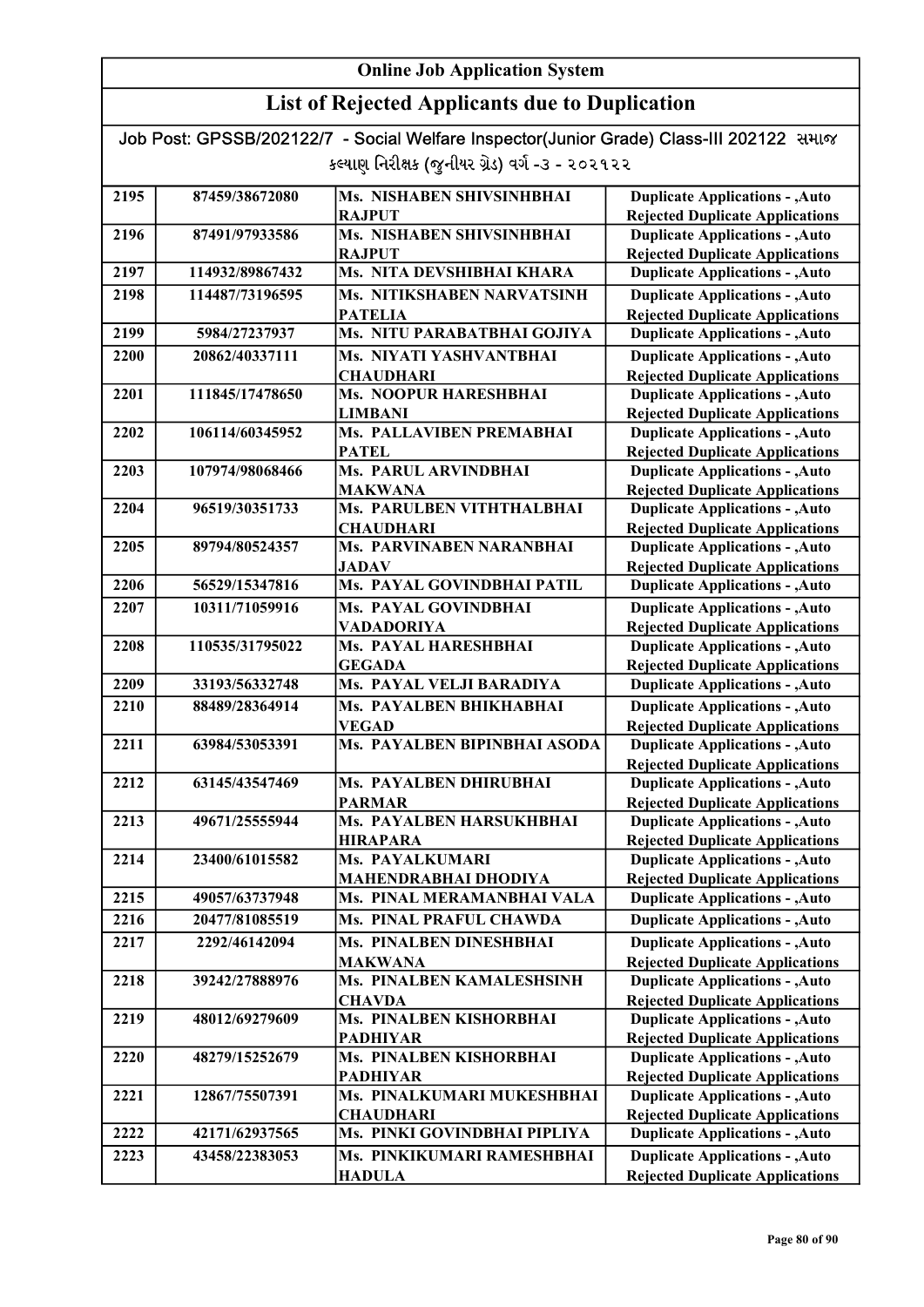## List of Rejected Applicants due to Duplication

| 2224 | 44099/40756661  | Ms. PINKYBEN BALAVANTBHAI     | <b>Duplicate Applications - , Auto</b> |
|------|-----------------|-------------------------------|----------------------------------------|
|      |                 | <b>NAI</b>                    | <b>Rejected Duplicate Applications</b> |
| 2225 | 18045/49254466  | Ms. PINTUBEN ARAJANBHAI       | <b>Duplicate Applications - , Auto</b> |
|      |                 | <b>SISOTEEYA</b>              | <b>Rejected Duplicate Applications</b> |
| 2226 | 2311/41651333   | Ms. POOJA GOVINDBHAI          | <b>Duplicate Applications - , Auto</b> |
|      |                 | <b>KHAMBHALA</b>              | <b>Rejected Duplicate Applications</b> |
| 2227 | 3553/12426570   | Ms. POOJA GOVINDBHAI          | <b>Duplicate Applications - , Auto</b> |
|      |                 | <b>KHAMBHALA</b>              | <b>Rejected Duplicate Applications</b> |
| 2228 | 101322/88333585 | Ms. POOJA HARGOVANBHAI        | <b>Duplicate Applications - , Auto</b> |
|      |                 | <b>PARMAR</b>                 | <b>Rejected Duplicate Applications</b> |
| 2229 | 8245/10133222   | Ms. POOJA JAYANT KUMARI       | <b>Duplicate Applications - , Auto</b> |
| 2230 | 39135/46545328  | Ms. POOJABA VIKRAMSINH        | <b>Duplicate Applications - , Auto</b> |
|      |                 | <b>RATHOD</b>                 | <b>Rejected Duplicate Applications</b> |
| 2231 | 28115/17390728  | Ms. POOJABEN BHARATBHAI       | <b>Duplicate Applications - , Auto</b> |
|      |                 | <b>PATEL</b>                  | <b>Rejected Duplicate Applications</b> |
| 2232 | 51290/74498951  | Ms. POOJABEN BHARATBHAI       | <b>Duplicate Applications - , Auto</b> |
|      |                 | <b>PATEL</b>                  | <b>Rejected Duplicate Applications</b> |
| 2233 | 25092/96796453  | Ms. POOJABEN HARSHADBHAI      | <b>Duplicate Applications - , Auto</b> |
|      |                 | <b>RANA</b>                   | <b>Rejected Duplicate Applications</b> |
| 2234 | 13499/54197531  | Ms. POOJABEN LAXMIKANTBHAI    | <b>Duplicate Applications - , Auto</b> |
|      |                 | <b>DAMOR</b>                  | <b>Rejected Duplicate Applications</b> |
| 2235 | 31030/14458861  | <b>Ms. POOJABEN SHANTILAL</b> | <b>Duplicate Applications - , Auto</b> |
|      |                 | <b>RATHOD</b>                 | <b>Rejected Duplicate Applications</b> |
| 2236 | 69418/30527512  | Ms. POONAMBEN AMRUTLAL        | <b>Duplicate Applications - , Auto</b> |
|      |                 | <b>PADHIYAR</b>               | <b>Rejected Duplicate Applications</b> |
| 2237 | 99099/86115864  | Ms. POONAMBEN SURESHBHAI      | <b>Duplicate Applications - , Auto</b> |
|      |                 | <b>PATEL</b>                  | <b>Rejected Duplicate Applications</b> |
| 2238 | 101112/88534539 | Ms. PRABHA MAVJIBHAI RATHOD   | <b>Duplicate Applications - , Auto</b> |
|      |                 |                               | <b>Rejected Duplicate Applications</b> |
| 2239 | 112603/43779408 | Ms. PRABHABEN DAYALBHAI       | <b>Duplicate Applications - , Auto</b> |
|      |                 | <b>DABHI</b>                  | <b>Rejected Duplicate Applications</b> |
| 2240 | 55504/33548609  | Ms. PRABHABEN MANSUKHBHAI     | <b>Duplicate Applications - , Auto</b> |
|      |                 | <b>ROJASARA</b>               | <b>Rejected Duplicate Applications</b> |
| 2241 | 24215/98190196  | Ms. PRACHI HITENDRAKUMAR      | <b>Duplicate Applications - , Auto</b> |
|      |                 | <b>MEVADA</b>                 | <b>Rejected Duplicate Applications</b> |
| 2242 | 34445/58892783  | Ms. PRARTHANA MATHURBHAI      | <b>Duplicate Applications - , Auto</b> |
|      |                 | <b>VAGHELA</b>                | <b>Rejected Duplicate Applications</b> |
| 2243 | 100510/17075892 | Ms. PRATIBHA MEHUL KUMAR      | <b>Duplicate Applications - , Auto</b> |
|      |                 | <b>NAMHA</b>                  | <b>Rejected Duplicate Applications</b> |
| 2244 | 14831/33217910  | Ms. PRATIBHABEN               | <b>Duplicate Applications - , Auto</b> |
|      |                 | <b>ASHISHKUMAR SOLANKI</b>    | <b>Rejected Duplicate Applications</b> |
| 2245 | 32819/12428797  | Ms. PRATIKSHA GIRDHARBHAI     | <b>Duplicate Applications - , Auto</b> |
|      |                 | <b>USADADIA</b>               | <b>Rejected Duplicate Applications</b> |
| 2246 | 41734/25195991  | Ms. PRATIKSHABEN KANTILAL     | <b>Duplicate Applications - , Auto</b> |
|      |                 | <b>CHAUDHARI</b>              | <b>Rejected Duplicate Applications</b> |
| 2247 | 17271/95960434  | Ms. PRATIXABAHEN              | <b>Duplicate Applications - , Auto</b> |
|      |                 | NAYNESHBHAI PATEL             | <b>Rejected Duplicate Applications</b> |
| 2248 | 37111/28191263  | Ms. PREKSHA BANSILAL SABAL    | <b>Duplicate Applications - , Auto</b> |
| 2249 | 106928/57787499 | <b>Ms. PREKSHABEN</b>         | <b>Duplicate Applications - , Auto</b> |
|      |                 | <b>KAMLESHBHAI PATEL</b>      | <b>Rejected Duplicate Applications</b> |
| 2250 | 103517/38426754 | <b>Ms. PRITIBEN KAMALDAS</b>  | <b>Duplicate Applications - , Auto</b> |
|      |                 | <b>VASAVA</b>                 | <b>Rejected Duplicate Applications</b> |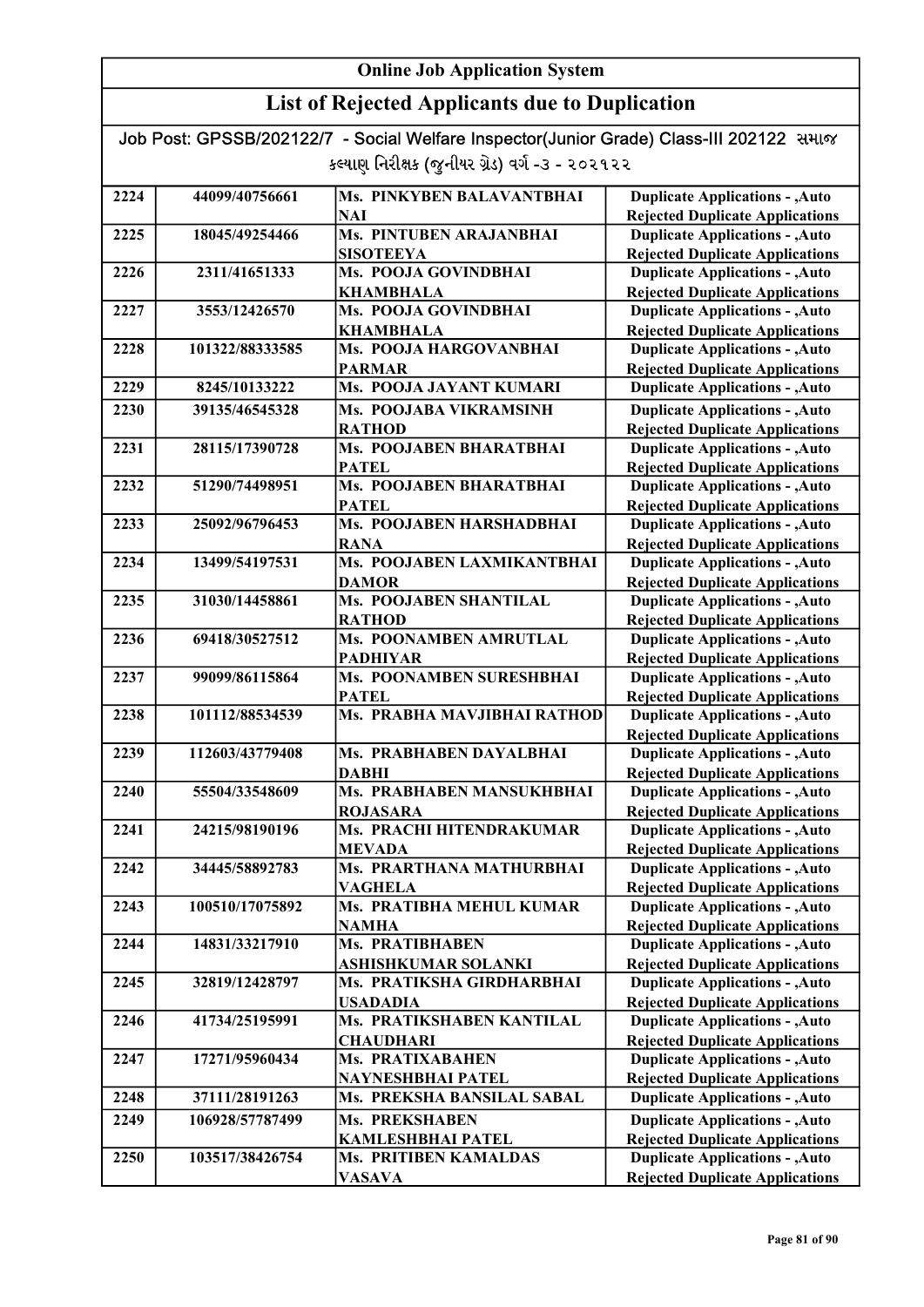## List of Rejected Applicants due to Duplication

| 2251 | 43085/90613611  | Ms. PRITIBEN SUBHASHBHAI                   | <b>Duplicate Applications - , Auto</b>                                           |
|------|-----------------|--------------------------------------------|----------------------------------------------------------------------------------|
|      |                 | <b>PATEL</b>                               | <b>Rejected Duplicate Applications</b>                                           |
| 2252 | 95076/22343482  | Ms. PRITIKAKUMARI                          | <b>Duplicate Applications - , Auto</b>                                           |
|      |                 | <b>RAYSINGBHI GAMIT</b>                    | <b>Rejected Duplicate Applications</b>                                           |
| 2253 | 95485/33724129  | Ms. PRITIKAKUMARI                          | <b>Duplicate Applications - , Auto</b>                                           |
|      |                 | <b>RAYSINGBHI GAMIT</b>                    | <b>Rejected Duplicate Applications</b>                                           |
| 2254 | 43817/36717089  | Ms. PRIYA MAHESHBHAI                       | <b>Duplicate Applications - , Auto</b>                                           |
|      |                 | <b>MORADIYA</b>                            | <b>Rejected Duplicate Applications</b>                                           |
| 2255 | 16585/60356812  | Ms. PRIYABEN ASHOKBHAI                     | <b>Duplicate Applications - , Auto</b>                                           |
|      |                 | <b>CHAUDHARI</b>                           | <b>Rejected Duplicate Applications</b>                                           |
| 2256 | 13553/73848307  | Ms. PRIYABEN KANTIJI THAKOR                | <b>Duplicate Applications - , Auto</b>                                           |
| 2257 | 83303/25260328  | Ms. PRIYABEN VISHNUBHAI                    | <b>Duplicate Applications - , Auto</b>                                           |
|      |                 | <b>PATEL</b>                               | <b>Rejected Duplicate Applications</b>                                           |
| 2258 | 98637/59916615  | Ms. PRIYANKA AMRAT BHAI                    | <b>Duplicate Applications - , Auto</b>                                           |
|      |                 | <b>PATEL</b>                               | <b>Rejected Duplicate Applications</b>                                           |
| 2259 | 43122/70254476  | Ms. PRIYANKA DHANESHKUMAR                  | <b>Duplicate Applications - , Auto</b>                                           |
|      |                 | <b>PARMAR</b>                              | <b>Rejected Duplicate Applications</b>                                           |
| 2260 | 34468/26759084  | Ms. PRIYANKA GORSINGBHAI                   | <b>Duplicate Applications - , Auto</b>                                           |
|      |                 | <b>NINAMA</b>                              | <b>Rejected Duplicate Applications</b>                                           |
| 2261 | 92241/26530293  | Ms. PRIYANKA HARLALSINGH                   | <b>Duplicate Applications - , Auto</b>                                           |
|      |                 | JAT                                        | <b>Rejected Duplicate Applications</b>                                           |
| 2262 | 7295/27617403   | Ms. PRIYANKA NARESHBHAI                    | <b>Duplicate Applications - , Auto</b>                                           |
|      |                 | <b>CHAUHAN</b>                             | <b>Rejected Duplicate Applications</b>                                           |
| 2263 | 4131/93917963   | Ms. PRIYANKABAHEN                          | <b>Duplicate Applications - , Auto</b>                                           |
|      |                 | <b>RAMESHBHAI BARIA</b>                    | <b>Rejected Duplicate Applications</b>                                           |
| 2264 | 94960/94634429  | Ms. PRIYANKABEN BHIKHABHAI                 | <b>Duplicate Applications - , Auto</b>                                           |
|      | 68360/87526075  | <b>DESAI</b><br>Ms. PRIYANKABEN VASRAMBHAI | <b>Rejected Duplicate Applications</b>                                           |
| 2265 |                 |                                            | <b>Duplicate Applications - , Auto</b>                                           |
| 2266 | 43206/75295918  | <b>CHAUDHARI</b><br>Ms. PRIYANKAKUMARI     | <b>Rejected Duplicate Applications</b><br><b>Duplicate Applications - , Auto</b> |
|      |                 | <b>DHIRUBHAI PATEL</b>                     | <b>Rejected Duplicate Applications</b>                                           |
| 2267 | 95451/53899987  | Ms. PUJA SUDHIRBHAI KUBAVAT                | <b>Duplicate Applications - , Auto</b>                                           |
|      |                 |                                            |                                                                                  |
| 2268 | 42499/54159062  | Ms. PUNAMBEN GANESHBHAI                    | <b>Duplicate Applications - , Auto</b>                                           |
|      |                 | <b>BARAIYA</b><br>Ms. PUNAMBEN UKADBHAI    | <b>Rejected Duplicate Applications</b>                                           |
| 2269 | 84122/39395206  | <b>PATEL</b>                               | <b>Duplicate Applications - , Auto</b>                                           |
| 2270 | 57092/73633779  | Ms. PUSHPABEN MOHANBHAI                    | <b>Rejected Duplicate Applications</b><br><b>Duplicate Applications - , Auto</b> |
|      |                 | <b>MESARIYA</b>                            | <b>Rejected Duplicate Applications</b>                                           |
| 2271 | 32067/89334502  | Ms. PUSHPABEN NANJIBHAI                    | <b>Duplicate Applications - , Auto</b>                                           |
|      |                 | <b>BANGA</b>                               | <b>Rejected Duplicate Applications</b>                                           |
| 2272 | 54012/28267439  | Ms. RACHANABEN BHARATBHAI                  | <b>Duplicate Applications - , Auto</b>                                           |
|      |                 | <b>SOLANKI</b>                             | <b>Rejected Duplicate Applications</b>                                           |
| 2273 | 113942/62223001 | Ms. RACHNABEN POPATLAL                     | <b>Duplicate Applications - , Auto</b>                                           |
|      |                 | <b>PATEL</b>                               | <b>Rejected Duplicate Applications</b>                                           |
| 2274 | 35429/32105981  | Ms. RADHABAHEN DALJIBHAI                   | <b>Duplicate Applications - , Auto</b>                                           |
|      |                 | <b>BARANDA</b>                             | <b>Rejected Duplicate Applications</b>                                           |
| 2275 | 94009/87203162  | Ms. RADHIKA DHIRUBHAI UNAVA                | <b>Duplicate Applications - , Auto</b>                                           |
| 2276 | 14434/48710134  | Ms. RADHIKA RAMESHBHAI                     | <b>Duplicate Applications - , Auto</b>                                           |
|      |                 | <b>PADHARIYA</b>                           | <b>Rejected Duplicate Applications</b>                                           |
| 2277 | 70895/36488529  | Ms. RAGESHWARI                             | <b>Duplicate Applications - , Auto</b>                                           |
|      |                 | RAJENDRAKUMAR VASAVA                       | <b>Rejected Duplicate Applications</b>                                           |
| 2278 | 100345/42683564 | Ms. RAGINIBEN RANJITBHAI                   | <b>Duplicate Applications - , Auto</b>                                           |
|      |                 | <b>CHAUDHARI</b>                           | <b>Rejected Duplicate Applications</b>                                           |
|      |                 |                                            |                                                                                  |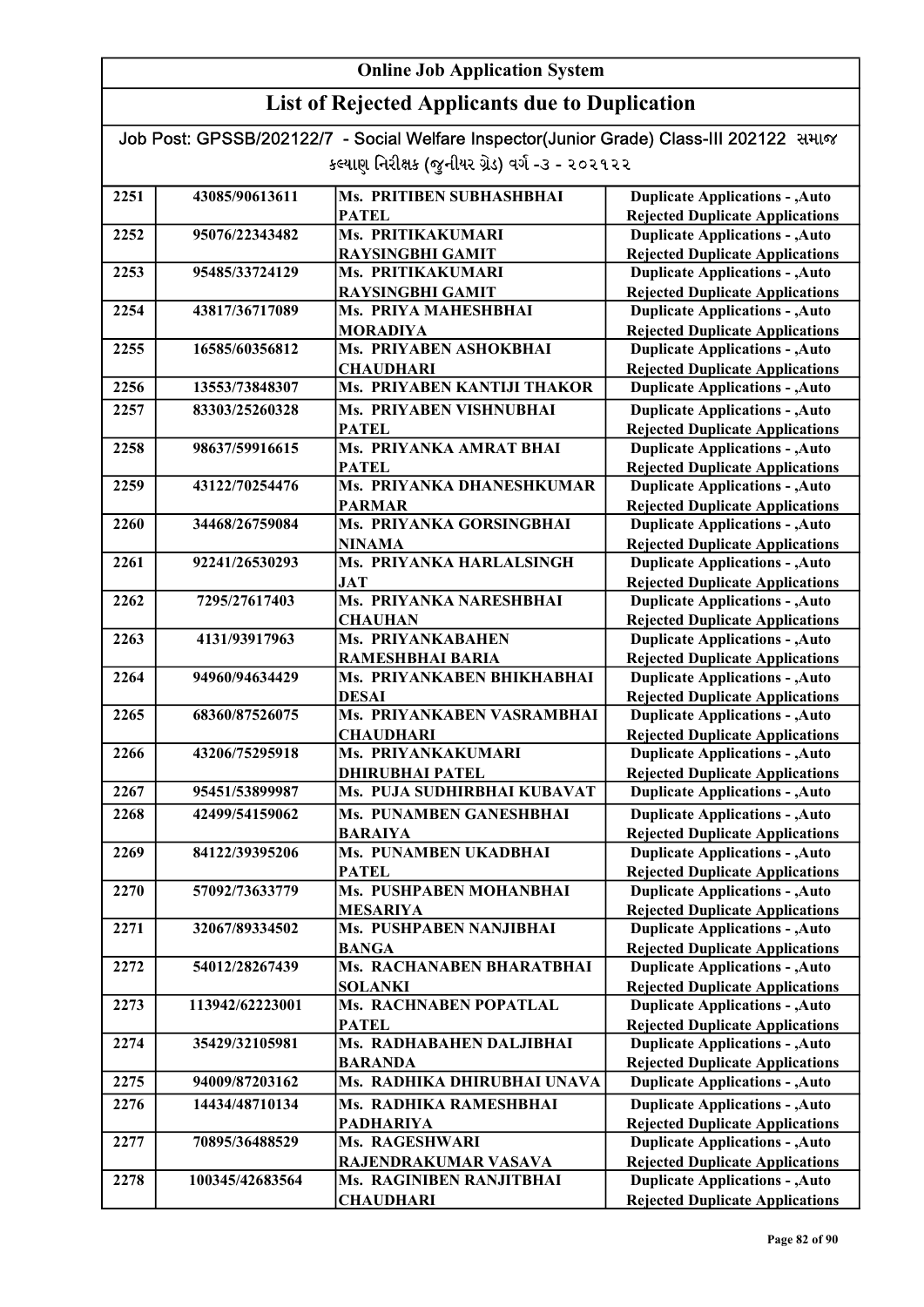## List of Rejected Applicants due to Duplication

| 2279 | 100714/32407221 | Ms. RAGINIBEN RANJITBHAI                               | <b>Duplicate Applications - , Auto</b>                                           |
|------|-----------------|--------------------------------------------------------|----------------------------------------------------------------------------------|
|      |                 | <b>CHAUDHARI</b>                                       | <b>Rejected Duplicate Applications</b>                                           |
| 2280 | 39310/88613595  | Ms. RAINACY NISHIDHKUMAR                               | <b>Duplicate Applications - , Auto</b>                                           |
|      |                 | <b>NADIYADARA</b>                                      | <b>Rejected Duplicate Applications</b>                                           |
| 2281 | 96025/59452062  | Ms. RAJAL JAYANTI BHAI RAO                             | <b>Duplicate Applications - , Auto</b>                                           |
| 2282 | 108345/97857056 | Ms. RAJESHREE BHARATBHAI                               | <b>Duplicate Applications - , Auto</b>                                           |
|      |                 | <b>MAKWANA</b>                                         | <b>Rejected Duplicate Applications</b>                                           |
| 2283 | 16215/68131952  | Ms. RAJESHRIBEN DEVSHIBHAI                             | <b>Duplicate Applications - , Auto</b>                                           |
|      |                 | <b>RAJAPARA</b>                                        | <b>Rejected Duplicate Applications</b>                                           |
| 2284 | 13260/81669238  | Ms. RAJESHVARIBEN                                      | <b>Duplicate Applications - , Auto</b>                                           |
| 2285 | 80143/90269967  | <b>ISHVARBHAI CHAUDHARI</b><br>Ms. RAKSHABEN SAVJIBHAI | <b>Rejected Duplicate Applications</b><br><b>Duplicate Applications - , Auto</b> |
|      |                 | <b>VAGHELA</b>                                         | <b>Rejected Duplicate Applications</b>                                           |
| 2286 | 42453/11612714  | Ms. RAMIBEN JETABHAI                                   | <b>Duplicate Applications - , Auto</b>                                           |
|      |                 | <b>CHAUDHARY</b>                                       | <b>Rejected Duplicate Applications</b>                                           |
| 2287 | 84118/45584822  | Ms. RANJANABEN RAMBHAI                                 | <b>Duplicate Applications - , Auto</b>                                           |
|      |                 | <b>KAMLIYA</b>                                         | <b>Rejected Duplicate Applications</b>                                           |
| 2288 | 40079/64573494  | Ms. RANJANBEN KANTIBHAI                                | <b>Duplicate Applications - , Auto</b>                                           |
|      |                 | <b>SOLANKI</b>                                         | <b>Rejected Duplicate Applications</b>                                           |
| 2289 | 85372/54213399  | Ms. RASHMI PITHABHAI                                   | <b>Duplicate Applications - , Auto</b>                                           |
|      |                 | <b>KAMRIYA</b>                                         | <b>Rejected Duplicate Applications</b>                                           |
| 2290 | 46879/80576757  | Ms. RASHMIKABAHEN                                      | <b>Duplicate Applications - , Auto</b>                                           |
|      |                 | <b>JAGDISHBHAI VORA</b>                                | <b>Rejected Duplicate Applications</b>                                           |
| 2291 | 41875/66823792  | Ms. RASHMIKABAHEN                                      | <b>Duplicate Applications - , Auto</b>                                           |
|      |                 | <b>JAYANTILAL PATEL</b>                                | <b>Rejected Duplicate Applications</b>                                           |
| 2292 | 56267/51964889  | Ms. RASHMIKABEN HIRUBHAI                               | <b>Duplicate Applications - , Auto</b>                                           |
|      |                 | <b>PATEL</b>                                           | <b>Rejected Duplicate Applications</b>                                           |
| 2293 | 64059/95954695  | Ms. RATNA HIMMATLAL                                    | <b>Duplicate Applications - , Auto</b>                                           |
|      |                 | <b>PARMAR</b>                                          | <b>Rejected Duplicate Applications</b>                                           |
| 2294 | 50852/25111794  | Ms. RAVINA LALJIBHA KHAVDU                             | <b>Duplicate Applications - , Auto</b>                                           |
| 2295 | 51057/52537758  | Ms. RAVINA LALJIBHA KHAVDU                             | <b>Duplicate Applications - , Auto</b>                                           |
| 2296 | 101609/94700446 | Ms. RAVINABEN BHAYABHAI                                | <b>Duplicate Applications - , Auto</b>                                           |
|      |                 | <b>RABARI</b>                                          | <b>Rejected Duplicate Applications</b>                                           |
| 2297 | 115817/75623997 | Ms. REENABEN DASHARATHBHAI                             | <b>Duplicate Applications - , Auto</b>                                           |
|      |                 | <b>DESAI</b>                                           | <b>Rejected Duplicate Applications</b>                                           |
| 2298 | 12861/84306789  | <b>Ms. REENABEN DHANJIBHAI</b>                         | <b>Duplicate Applications - , Auto</b>                                           |
|      |                 | <b>RATHOD</b>                                          | <b>Rejected Duplicate Applications</b>                                           |
| 2299 | 24860/33353620  | Ms. REENABEN JAGDISHBHAI                               | <b>Duplicate Applications - , Auto</b>                                           |
|      |                 | <b>VARLEKAR</b>                                        | <b>Rejected Duplicate Applications</b>                                           |
| 2300 | 40202/97875869  | Ms. REKHA BEN DEVRAJ BHAI                              | <b>Duplicate Applications - , Auto</b>                                           |
|      |                 | <b>CHAUDHARY</b>                                       | <b>Rejected Duplicate Applications</b>                                           |
| 2301 | 44464/18943633  | Ms. REKHABAHEN MANILAL                                 | <b>Duplicate Applications - , Auto</b>                                           |
|      |                 | <b>PARMAR</b>                                          | <b>Rejected Duplicate Applications</b>                                           |
| 2302 | 69556/67660906  | Ms. REKHABEN LAXMANBHAI                                | <b>Duplicate Applications - , Auto</b>                                           |
|      |                 | <b>RATHOD</b>                                          | <b>Rejected Duplicate Applications</b>                                           |
| 2303 | 34703/62766010  | Ms. REKHABEN NARAYANBHAI                               | <b>Duplicate Applications - , Auto</b>                                           |
|      |                 | <b>DODIYA</b>                                          | <b>Rejected Duplicate Applications</b>                                           |
| 2304 | 100693/66060839 | Ms. RELIANCEBAHEN VINUBHAI                             | <b>Duplicate Applications - , Auto</b>                                           |
|      |                 | <b>VANIA</b>                                           | <b>Rejected Duplicate Applications</b>                                           |
| 2305 | 67415/38729241  | Ms. RESHAMA RAMESHBHAI                                 | <b>Duplicate Applications - , Auto</b>                                           |
| 2306 | 30140/83516600  | <b>PARMAR</b><br>Ms. RIDDHI KANTILAL RAJGOR            | <b>Rejected Duplicate Applications</b><br><b>Duplicate Applications - , Auto</b> |
|      |                 |                                                        |                                                                                  |
| 2307 | 27804/64069590  | Ms. RIDDHI PANKAJ BHAI JADAV                           | <b>Duplicate Applications - , Auto</b>                                           |
|      |                 |                                                        |                                                                                  |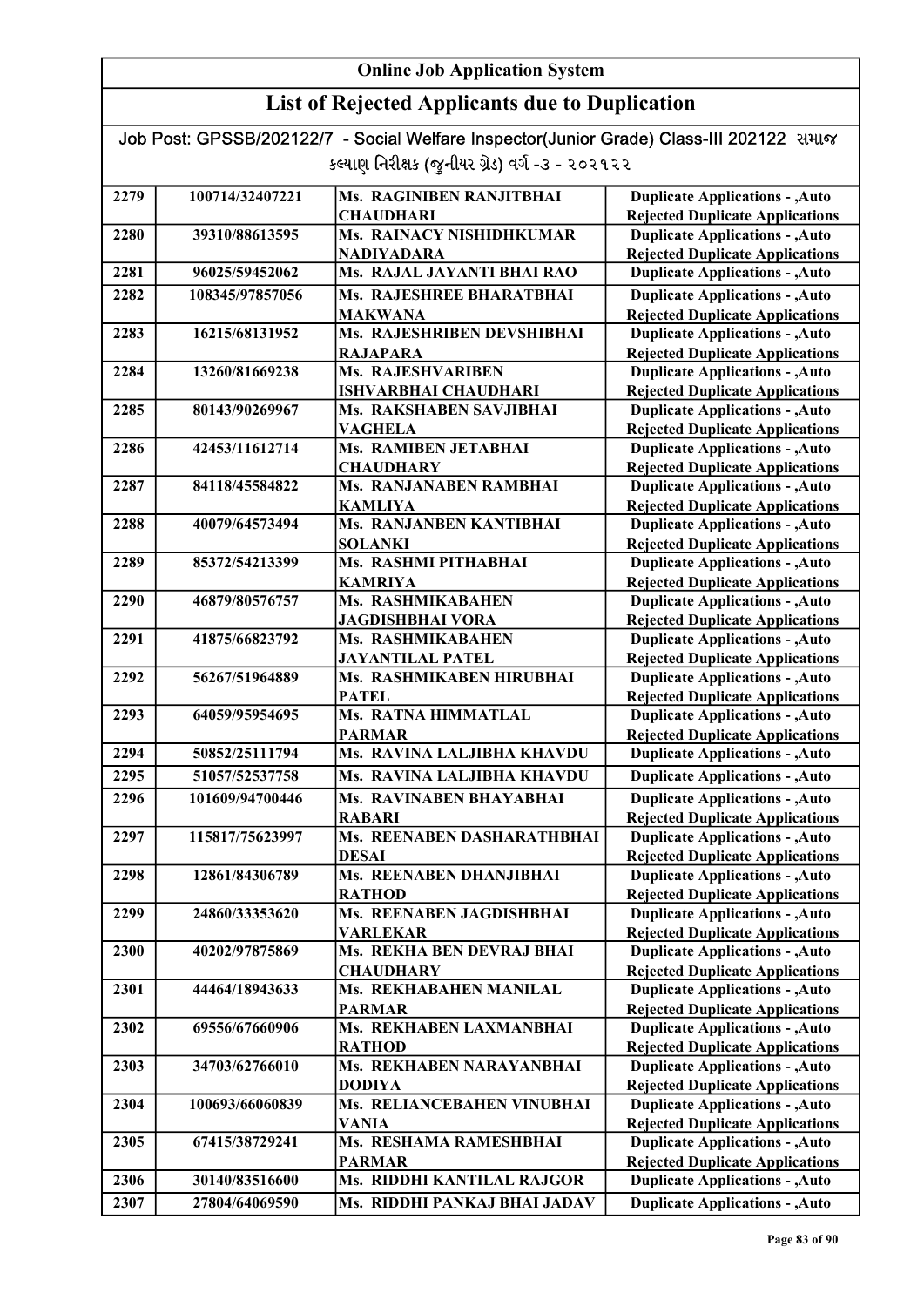## List of Rejected Applicants due to Duplication

Job Post: GPSSB/202122/7 - Social Welfare Inspector(Junior Grade) Class-III 202122 સમાજ કલ્યાણ નિરીક્ષક (જુનીયર ગ્રેડ) વર્ગ -૩ - ૨૦૨૧૨૨

| 2308 | 74208/15446681  | Ms. RIDDHI PRAVINBHAI           | <b>Duplicate Applications - , Auto</b> |
|------|-----------------|---------------------------------|----------------------------------------|
|      |                 | <b>SUTARIYA</b>                 | <b>Rejected Duplicate Applications</b> |
| 2309 | 61978/19843178  | Ms. RIDDHISHABEN                | <b>Duplicate Applications - , Auto</b> |
|      |                 | <b>MANSINHBHAI KHER</b>         | <b>Rejected Duplicate Applications</b> |
| 2310 | 25315/93456766  | Ms. RIDHDHIBEN DIPAKBHAI        | <b>Duplicate Applications - , Auto</b> |
|      |                 | <b>PATEL</b>                    | <b>Rejected Duplicate Applications</b> |
| 2311 | 86715/26735514  | Ms. RINABAHEN DALAPATBHAI       | <b>Duplicate Applications - , Auto</b> |
|      |                 | <b>BARAIYA</b>                  | <b>Rejected Duplicate Applications</b> |
| 2312 | 48873/49526001  | Ms. RINKABEN JIVANBHAI          | <b>Duplicate Applications - , Auto</b> |
|      |                 | <b>GAMIT</b>                    | <b>Rejected Duplicate Applications</b> |
| 2313 | 110785/31115835 | <b>Ms. RINKU BABULAL TAILOR</b> | <b>Duplicate Applications - , Auto</b> |
| 2314 | 102388/96559634 | Ms. RINKUBEN MAHESHBHAI         | <b>Duplicate Applications - , Auto</b> |
|      |                 | <b>RADIYA</b>                   | <b>Rejected Duplicate Applications</b> |
| 2315 | 70077/52601393  | Ms. RIPALBEN AMBALAL PATEL      | <b>Duplicate Applications - , Auto</b> |
| 2316 | 9976/27239534   | Ms. RITISHA GIRISHKUMAR SONI    | <b>Duplicate Applications - , Auto</b> |
| 2317 | 101382/70189748 | Ms. RIYABEN MUKESHBHAI          | <b>Duplicate Applications - , Auto</b> |
|      |                 | PATEL                           | <b>Rejected Duplicate Applications</b> |
| 2318 | 43230/45665874  | Ms. RIYABEN PRAKASHJI           | <b>Duplicate Applications - , Auto</b> |
|      |                 | THAKOR                          | <b>Rejected Duplicate Applications</b> |
| 2319 | 14075/51387013  | <b>Ms. RONAK BALDEVBHAI</b>     | <b>Duplicate Applications - , Auto</b> |
|      |                 | <b>KANODIYA</b>                 | <b>Rejected Duplicate Applications</b> |
| 2320 | 82106/23074319  | Ms. ROSHNIBAHEN RAMESHBHAI      | <b>Duplicate Applications - , Auto</b> |
|      |                 | <b>PATEL</b>                    | <b>Rejected Duplicate Applications</b> |
| 2321 | 29273/63938590  | Ms. RUPAL HASMUKHBHAI           | <b>Duplicate Applications - , Auto</b> |
|      |                 | <b>PANCHAL</b>                  | <b>Rejected Duplicate Applications</b> |
| 2322 | 83096/45951661  | Ms. RUPAL HASMUKHBHAI           | <b>Duplicate Applications - , Auto</b> |
|      |                 | <b>PANCHAL</b>                  | <b>Rejected Duplicate Applications</b> |
| 2323 | 88699/67350405  | Ms. RUPALBEN                    | <b>Duplicate Applications - , Auto</b> |
|      |                 | DHARAMSINGBHAI VASAVA           | <b>Rejected Duplicate Applications</b> |
| 2324 | 20604/55359376  | Ms. SAMRATBEN MUKESHJI          | <b>Duplicate Applications - , Auto</b> |
|      |                 | <b>THAKOR</b>                   | <b>Rejected Duplicate Applications</b> |
| 2325 | 114920/64655671 | Ms. SANDHYA JITENDRAKUMAR       | <b>Duplicate Applications - , Auto</b> |
|      |                 | <b>PARMAR</b>                   | <b>Rejected Duplicate Applications</b> |
| 2326 | 13305/87031019  | Ms. SANGEETABEN CHANDUBHAI      | <b>Duplicate Applications - , Auto</b> |
|      |                 | <b>RAVAT</b>                    | <b>Rejected Duplicate Applications</b> |
| 2327 | 56708/13237124  | Ms. SANGITA AMRUTLAL GOHEL      | <b>Duplicate Applications - , Auto</b> |
| 2328 | 7327/40969181   | Ms. SANGITA DEVRAJBHAI          | <b>Duplicate Applications - , Auto</b> |
|      |                 | <b>MARAKANA</b>                 | <b>Rejected Duplicate Applications</b> |
| 2329 | 42137/78054241  | Ms. SANGITABEN RAMJIBHAI        | <b>Duplicate Applications - , Auto</b> |
|      |                 | <b>NINAMA</b>                   | <b>Rejected Duplicate Applications</b> |
| 2330 | 104431/70354654 | Ms. SANGITABEN RASIKBHAI        | <b>Duplicate Applications - , Auto</b> |
|      |                 | <b>MAKVANA</b>                  | <b>Rejected Duplicate Applications</b> |
| 2331 | 53334/30081862  | Ms. SANGITABEN SAYAJIBHAI       | <b>Duplicate Applications - , Auto</b> |
|      |                 | <b>THAKRE</b>                   | <b>Rejected Duplicate Applications</b> |
| 2332 | 117161/36149471 | Ms. SANTOK SAMAT JADEJA         | <b>Duplicate Applications - , Auto</b> |
| 2333 | 45017/94673142  | Ms. SAPANABEN BHARATBHAI        | <b>Duplicate Applications - , Auto</b> |
|      |                 | <b>PATEL</b>                    | <b>Rejected Duplicate Applications</b> |
| 2334 | 1756/77882228   | Ms. SARIKA MOHANBHAI PATEL      | <b>Duplicate Applications - , Auto</b> |
| 2335 | 6764/44613123   | Ms. SARSVATI DILIP BHAI         | <b>Duplicate Applications - , Auto</b> |
|      |                 | <b>THAKOR</b>                   | <b>Rejected Duplicate Applications</b> |
| 2336 | 83089/84520017  | Ms. SEJAL ASHOKBHAI PARMAR      | <b>Duplicate Applications - , Auto</b> |
|      |                 |                                 |                                        |

Rejected Duplicate Applications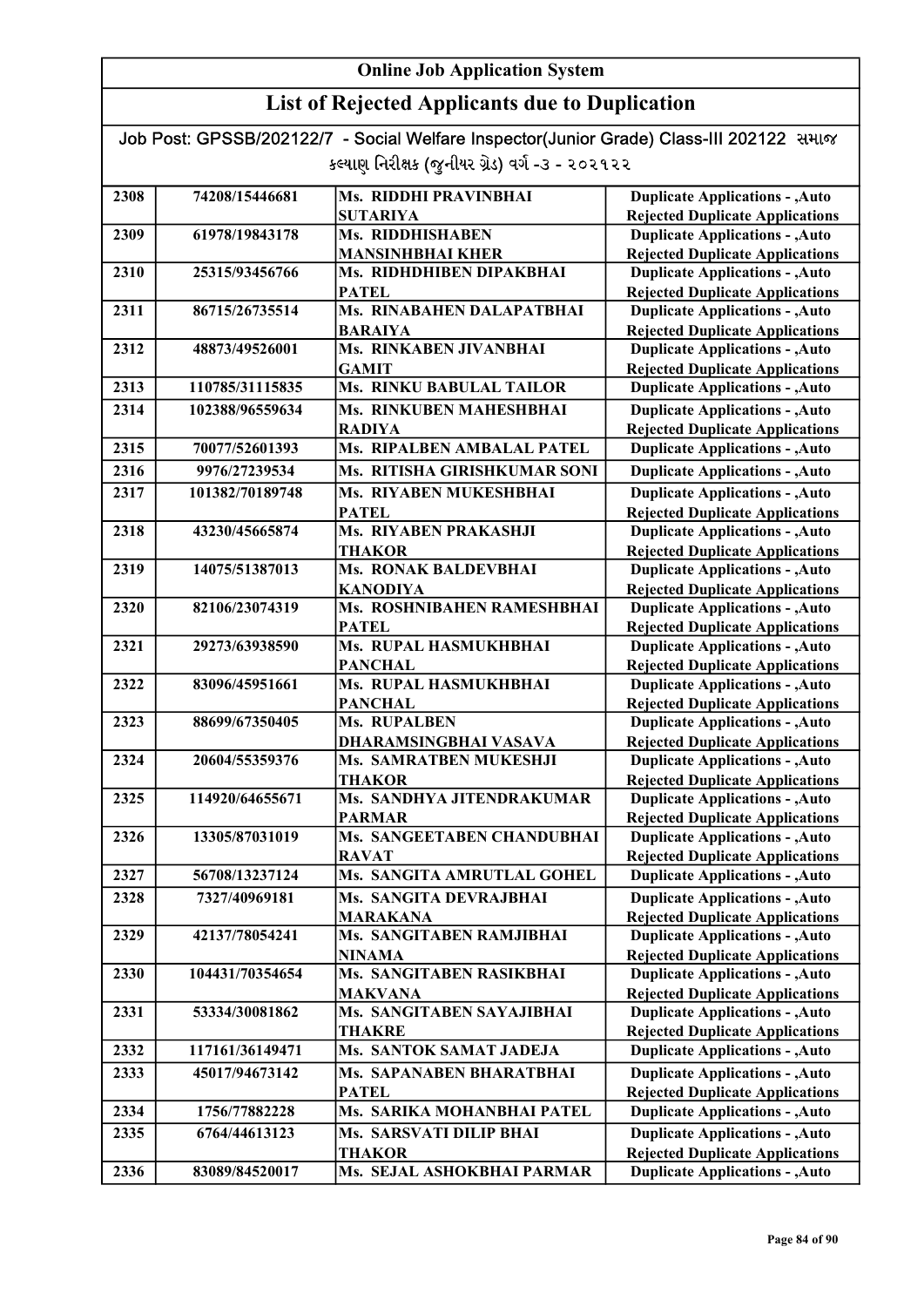## List of Rejected Applicants due to Duplication

| 2337 | 51219/93402099  | Ms. SEJALBEN BHARATBHAI        | <b>Duplicate Applications - , Auto</b>                                           |
|------|-----------------|--------------------------------|----------------------------------------------------------------------------------|
|      |                 | <b>DAMOR</b>                   | <b>Rejected Duplicate Applications</b>                                           |
| 2338 | 75078/68639401  | Ms. SEJALBEN BHIKHABHAI        | <b>Duplicate Applications - , Auto</b>                                           |
|      |                 | <b>VADHER</b>                  | <b>Rejected Duplicate Applications</b>                                           |
| 2339 | 23726/56352705  | Ms. SEJALBEN SHAILESHBHAI      | <b>Duplicate Applications - , Auto</b>                                           |
|      |                 | <b>BHALIYA</b>                 | <b>Rejected Duplicate Applications</b>                                           |
| 2340 | 3682/55610084   | Ms. SEJALKUMARI BALLUBHAI      | <b>Duplicate Applications - , Auto</b>                                           |
|      |                 | <b>CHAUDHARI</b>               | <b>Rejected Duplicate Applications</b>                                           |
| 2341 | 7909/89513847   | Ms. SHABNAM MAHMAD ADLAN       | <b>Duplicate Applications - , Auto</b>                                           |
| 2342 | 106824/57039340 | <b>Ms. SHANTABEN LALJIBHAI</b> | <b>Duplicate Applications - , Auto</b>                                           |
|      |                 | <b>LADUMOR</b>                 | <b>Rejected Duplicate Applications</b>                                           |
| 2343 | 106986/19411730 | Ms. SHANTABEN LALJIBHAI        | <b>Duplicate Applications - , Auto</b>                                           |
|      |                 | <b>LADUMOR</b>                 | <b>Rejected Duplicate Applications</b>                                           |
| 2344 | 64799/46865518  | Ms. SHARDABEN HARISHBHAI       | <b>Duplicate Applications - , Auto</b>                                           |
|      |                 | <b>PATEL</b>                   | <b>Rejected Duplicate Applications</b>                                           |
| 2345 | 63920/77815167  | Ms. SHARDABEN NAGINBHAI        | <b>Duplicate Applications - , Auto</b>                                           |
|      |                 | <b>PATEL</b>                   | <b>Rejected Duplicate Applications</b>                                           |
| 2346 | 30782/12142962  | Ms. SHASHIBAHEN                | <b>Duplicate Applications - , Auto</b>                                           |
|      |                 | <b>SURESHKUMAR BILWAL</b>      | <b>Rejected Duplicate Applications</b>                                           |
| 2347 | 4451/56477642   | Ms. SHILPA AVACHARABHAI        | <b>Duplicate Applications - , Auto</b>                                           |
|      |                 | <b>DELVANIYA</b>               | <b>Rejected Duplicate Applications</b>                                           |
| 2348 | 98904/52885389  | Ms. SHILPA KAILASHJI THAKOR    | <b>Duplicate Applications - , Auto</b>                                           |
| 2349 | 50551/35839708  | Ms. SHILPA MOHAN CHUDASAMA     | <b>Duplicate Applications - , Auto</b>                                           |
|      |                 |                                | <b>Rejected Duplicate Applications</b>                                           |
| 2350 | 12422/51477333  | Ms. SHILPABA MAHENDRASINH      | <b>Duplicate Applications - , Auto</b>                                           |
|      |                 | ZALA                           | <b>Rejected Duplicate Applications</b>                                           |
| 2351 | 53513/60070000  | Ms. SHILPABEN ARAVINDBHAI      | <b>Duplicate Applications - , Auto</b>                                           |
|      |                 | <b>KALASAVA</b>                | <b>Rejected Duplicate Applications</b>                                           |
| 2352 | 28018/40458189  | Ms. SHILPABEN BACHUBHAI        | <b>Duplicate Applications - , Auto</b>                                           |
|      |                 | <b>RATHWA</b>                  | <b>Rejected Duplicate Applications</b>                                           |
| 2353 | 74669/37071884  | Ms. SHILPABEN DHAYABHAI        | <b>Duplicate Applications - , Auto</b>                                           |
|      |                 | <b>CHAUDHARI</b>               | <b>Rejected Duplicate Applications</b>                                           |
| 2354 | 93368/26460073  | Ms. SHILPABEN RAMESHBHAI       | <b>Duplicate Applications - , Auto</b>                                           |
|      |                 | <b>RATHOD</b>                  | <b>Rejected Duplicate Applications</b>                                           |
| 2355 | 50889/77626751  | Ms. SHILPABEN VINODBHAI        | <b>Duplicate Applications - , Auto</b>                                           |
|      |                 | <b>SOLANKI</b>                 | <b>Rejected Duplicate Applications</b>                                           |
| 2356 | 49886/58312378  | <b>Ms. SHITALBAHEN</b>         | <b>Duplicate Applications - , Auto</b>                                           |
|      |                 | <b>GIRADHARBHAI LATHIYA</b>    | <b>Rejected Duplicate Applications</b>                                           |
| 2357 | 19360/65401857  | Ms. SHITALBAHEN ZAVERSINH      | <b>Duplicate Applications - , Auto</b>                                           |
|      |                 | <b>VANZARA</b>                 | <b>Rejected Duplicate Applications</b>                                           |
| 2358 | 92272/90953296  | Ms. SHIVANGIBEN BHUPATGIRI     | <b>Duplicate Applications - , Auto</b>                                           |
|      |                 | <b>GOSWAMI</b>                 | <b>Rejected Duplicate Applications</b>                                           |
| 2359 | 60927/84869495  | Ms. SHIVANI HASMUKHBHAI        | <b>Duplicate Applications - , Auto</b>                                           |
|      |                 | <b>PARMAR</b>                  | <b>Rejected Duplicate Applications</b>                                           |
| 2360 | 15938/44953088  | Ms. SHIVANIBEN HARESHKUMAR     | <b>Duplicate Applications - , Auto</b>                                           |
|      |                 | <b>RENUKA</b>                  |                                                                                  |
| 2361 | 40657/34683377  | Ms. SHLOKA PRAVINBHAI PATEL    | <b>Rejected Duplicate Applications</b><br><b>Duplicate Applications - , Auto</b> |
| 2362 | 53234/46930941  | Ms. SHOBHANABEN KESHAVLAL      | <b>Duplicate Applications - , Auto</b>                                           |
|      |                 | <b>SOLANKI</b>                 | <b>Rejected Duplicate Applications</b>                                           |
| 2363 | 58439/20258587  | Ms. SHOBHNA MANSUKHBHAI        | <b>Duplicate Applications - , Auto</b>                                           |
|      |                 | <b>MAHETA</b>                  | <b>Rejected Duplicate Applications</b>                                           |
| 2364 | 88538/99417062  | Ms. SHOBHNABEN MOHANBHAI       | <b>Duplicate Applications - , Auto</b>                                           |
|      |                 | <b>VASAVA</b>                  | <b>Rejected Duplicate Applications</b>                                           |
|      |                 |                                |                                                                                  |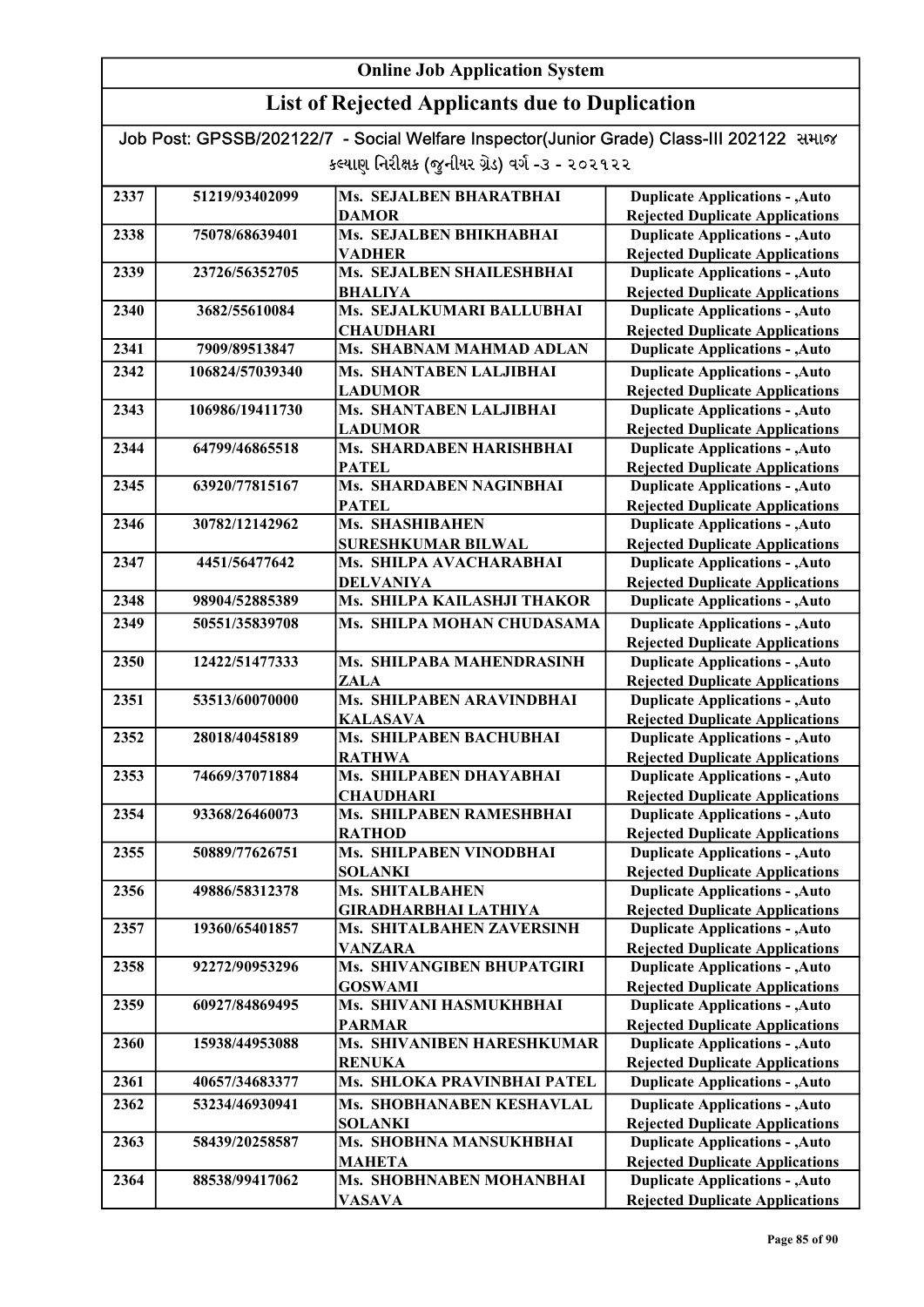| Job Post: GPSSB/202122/7 - Social Welfare Inspector(Junior Grade) Class-III 202122 समाल |  |
|-----------------------------------------------------------------------------------------|--|
| કલ્યાણ નિરીક્ષક (જુનીયર ગ્રેડ) વર્ગ -૩ - ૨૦૨૧૨૨                                         |  |

| 2365 | 88571/91020409  | Ms. SHOBHNABEN MOHANBHAI                        | <b>Duplicate Applications - , Auto</b>                                           |
|------|-----------------|-------------------------------------------------|----------------------------------------------------------------------------------|
|      |                 | <b>VASAVA</b>                                   | <b>Rejected Duplicate Applications</b>                                           |
| 2366 | 18835/52029455  | <b>Ms. SHREYA JASVANTSINH</b>                   | <b>Duplicate Applications - , Auto</b>                                           |
|      |                 | <b>CHAUHAN</b>                                  | <b>Rejected Duplicate Applications</b>                                           |
| 2367 | 5491/87680804   | Ms. SHREYA VINODBHAI KARENA                     | <b>Duplicate Applications - , Auto</b>                                           |
|      |                 |                                                 | <b>Rejected Duplicate Applications</b>                                           |
| 2368 | 55663/45908365  | Ms. SHREYABAHEN RAMANBHAI                       | <b>Duplicate Applications - , Auto</b>                                           |
|      |                 | <b>PATEL</b>                                    | <b>Rejected Duplicate Applications</b>                                           |
| 2369 | 52135/18912409  | Ms. SHWETAL JAYPRAKASH                          | <b>Duplicate Applications - , Auto</b>                                           |
|      |                 | <b>BHAKHARIYA</b>                               | <b>Rejected Duplicate Applications</b>                                           |
| 2370 | 85934/65106383  | Ms. SIDDHIBEN JAYANTILAL                        | <b>Duplicate Applications - , Auto</b>                                           |
| 2371 |                 | <b>PALAS</b>                                    | <b>Rejected Duplicate Applications</b>                                           |
|      | 29482/16946329  | Ms. SITABEN CHHAGANBHAI                         | <b>Duplicate Applications - , Auto</b>                                           |
|      |                 | <b>RATHOD</b>                                   | <b>Rejected Duplicate Applications</b>                                           |
| 2372 | 73176/77800083  | Ms. SMITABEN SURESHBHAI                         | <b>Duplicate Applications - , Auto</b>                                           |
| 2373 | 81159/59969000  | <b>CHAUDHARI</b><br><b>Ms. SNEHA ARVINDBHAI</b> | <b>Rejected Duplicate Applications</b><br><b>Duplicate Applications - , Auto</b> |
|      |                 |                                                 |                                                                                  |
| 2374 | 64990/68126220  | <b>CHAUHAN</b><br>Ms. SNEHABEN KANTILAL DESAI   | <b>Rejected Duplicate Applications</b><br><b>Duplicate Applications - , Auto</b> |
|      |                 |                                                 |                                                                                  |
| 2375 | 9555/63666547   | Ms. SNEHAKUMARI ANANDBHAI                       | <b>Duplicate Applications - , Auto</b>                                           |
|      |                 | <b>GAMIT</b>                                    | <b>Rejected Duplicate Applications</b>                                           |
| 2376 | 860/33146309    | Ms. SNEHAL JIGAR BHAI PARMAR                    | <b>Duplicate Applications - , Auto</b>                                           |
|      |                 |                                                 | <b>Rejected Duplicate Applications</b>                                           |
| 2377 | 46222/48592675  | Ms. SONAL JINABHAI                              | <b>Duplicate Applications - , Auto</b>                                           |
|      |                 | <b>DHUNDHALVA</b>                               | <b>Rejected Duplicate Applications</b>                                           |
| 2378 | 66697/13315910  | Ms. SONAL KARSANBHAI REVAR                      | <b>Duplicate Applications - , Auto</b>                                           |
| 2379 | 43675/82443986  | Ms. SONALBAHEN SOMABHAI                         | <b>Duplicate Applications - , Auto</b>                                           |
|      |                 | <b>PATEL</b>                                    | <b>Rejected Duplicate Applications</b>                                           |
| 2380 | 98439/24220556  | Ms. SONALBEN AMRUTBHAI                          | <b>Duplicate Applications - , Auto</b>                                           |
|      |                 | <b>PRAJAPATI</b>                                | <b>Rejected Duplicate Applications</b>                                           |
| 2381 | 99422/87364033  | Ms. SONALBEN HARIBHAI                           | <b>Duplicate Applications - , Auto</b>                                           |
|      |                 | <b>CHAUDHARY</b>                                | <b>Rejected Duplicate Applications</b>                                           |
| 2382 | 33941/30421396  | Ms. SONALBEN HASMUKHBHAI                        | <b>Duplicate Applications - , Auto</b>                                           |
|      |                 | <b>BUTIYA</b>                                   | <b>Rejected Duplicate Applications</b>                                           |
| 2383 | 57955/59015416  | <b>Ms. SONALBEN MOTIBHAI</b>                    | <b>Duplicate Applications - , Auto</b>                                           |
|      |                 | <b>CHAVDA</b>                                   | <b>Rejected Duplicate Applications</b>                                           |
| 2384 | 117509/35870929 | <b>Ms. SONALBEN NANSINH BARIA</b>               | <b>Duplicate Applications - , Auto</b>                                           |
| 2385 | 48042/80253827  | <b>Ms. SONALBEN RUMALBHAI</b>                   | <b>Duplicate Applications - , Auto</b>                                           |
|      |                 | <b>RATHVA</b>                                   | <b>Rejected Duplicate Applications</b>                                           |
| 2386 | 116331/98259354 | Ms. SONALKUMARI SANDABHAI                       | <b>Duplicate Applications - , Auto</b>                                           |
|      |                 | <b>SOLANKI</b>                                  | <b>Rejected Duplicate Applications</b>                                           |
| 2387 | 49362/78542563  | Ms. SONUBAHEN NITINBHAI                         | <b>Duplicate Applications - , Auto</b>                                           |
|      |                 | <b>SATHVARA</b>                                 | <b>Rejected Duplicate Applications</b>                                           |
| 2388 | 35017/41195277  | Ms. SRUSHTI PRAKASHBHAI                         | <b>Duplicate Applications - , Auto</b>                                           |
|      |                 | <b>PARIKH</b>                                   | <b>Rejected Duplicate Applications</b>                                           |
| 2389 | 45789/49394618  | <b>Ms. SRUSHTIKUMARI</b>                        | <b>Duplicate Applications - , Auto</b>                                           |
|      |                 | <b>SURESHBHAI PATEL</b>                         | <b>Rejected Duplicate Applications</b>                                           |
| 2390 | 45818/54738198  | Ms. SRUSHTIKUMARI                               | <b>Duplicate Applications - , Auto</b>                                           |
|      |                 | <b>SURESHBHAI PATEL</b>                         | <b>Rejected Duplicate Applications</b>                                           |
| 2391 | 57390/83978874  | Ms. SUDHABEN DADUBHAI                           | <b>Duplicate Applications - , Auto</b>                                           |
|      |                 | <b>VASAVA</b>                                   | <b>Rejected Duplicate Applications</b>                                           |
| 2392 | 54107/89563045  | <b>Ms. SUDHABEN KANTILAL</b>                    | <b>Duplicate Applications - , Auto</b>                                           |
|      |                 | <b>PRAJAPATI</b>                                | <b>Rejected Duplicate Applications</b>                                           |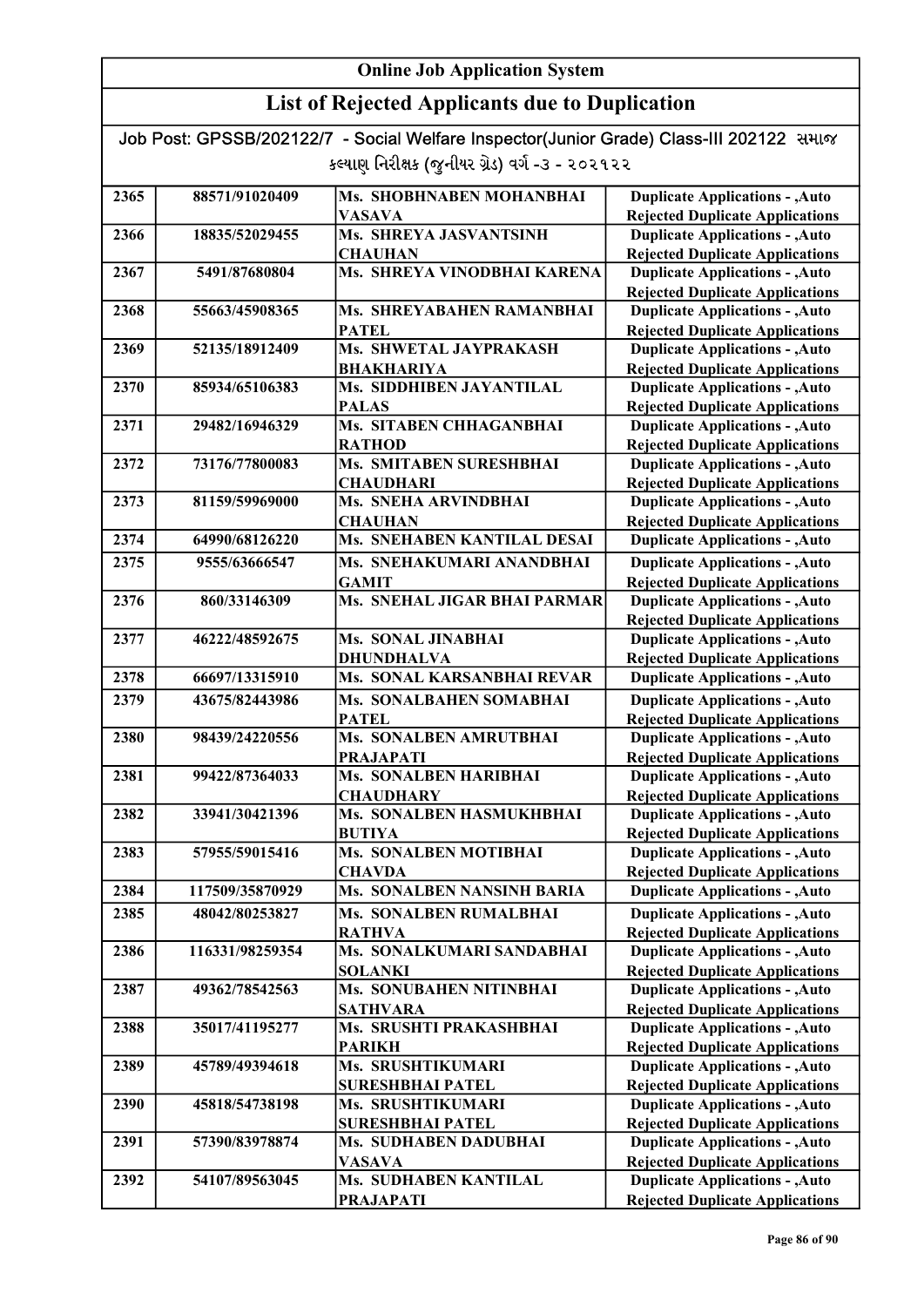## List of Rejected Applicants due to Duplication

| 2393 | 61432/24608883  | Ms. SUJATA RAJENDRABHAI         | <b>Duplicate Applications - , Auto</b> |
|------|-----------------|---------------------------------|----------------------------------------|
|      |                 | PANDYA                          | <b>Rejected Duplicate Applications</b> |
| 2394 | 23700/18136665  | Ms. SUKHIBEN HIRABHAI           | <b>Duplicate Applications - , Auto</b> |
|      |                 | <b>CHAUDHARY</b>                | <b>Rejected Duplicate Applications</b> |
| 2395 | 101978/44768958 | Ms. SULOCHANABEN                | <b>Duplicate Applications - , Auto</b> |
|      |                 | <b>RAMANBHAI PATEL</b>          | <b>Rejected Duplicate Applications</b> |
| 2396 | 23426/13472935  | Ms. SUMITRABEN FATESINGBHAI     | <b>Duplicate Applications - , Auto</b> |
|      |                 | <b>VASAVA</b>                   | <b>Rejected Duplicate Applications</b> |
| 2397 | 5941/66936903   | <b>Ms. SUNITABAHEN</b>          | <b>Duplicate Applications - , Auto</b> |
|      |                 | <b>DHARMABHAI VASAVA</b>        | <b>Rejected Duplicate Applications</b> |
| 2398 | 39063/54862325  | Ms. SUNITABEN AMRUTBHAI         | <b>Duplicate Applications - , Auto</b> |
|      |                 | <b>DODIYA</b>                   | <b>Rejected Duplicate Applications</b> |
| 2399 | 104502/77695751 | Ms. SWETA GIRISHKUMAR           | <b>Duplicate Applications - , Auto</b> |
|      |                 | <b>PARMAR</b>                   | <b>Rejected Duplicate Applications</b> |
| 2400 | 23225/88626583  | Ms. SWETA JAYESHKUMAR           | <b>Duplicate Applications - , Auto</b> |
|      |                 | <b>SUTARIYA</b>                 | <b>Rejected Duplicate Applications</b> |
| 2401 | 57420/65738469  | Ms. SWETAKUMARI                 | <b>Duplicate Applications - , Auto</b> |
|      |                 | <b>BHARATBHAI PATEL</b>         | <b>Rejected Duplicate Applications</b> |
| 2402 | 21830/24630557  | <b>Ms. SWETALBAHEN</b>          | <b>Duplicate Applications - , Auto</b> |
|      |                 | <b>JASWANTSINH MAKWANA</b>      | <b>Rejected Duplicate Applications</b> |
| 2403 | 21854/93554820  | Ms. SWETALBAHEN                 | <b>Duplicate Applications - , Auto</b> |
|      |                 | <b>JASWANTSINH MAKWANA</b>      | <b>Rejected Duplicate Applications</b> |
| 2404 | 56005/38136110  | Ms. TANVI YOGESH KUMAR AMIN     | <b>Duplicate Applications - , Auto</b> |
| 2405 | 76774/66999897  | Ms. TARULATTA ASHOKBHAI         | <b>Duplicate Applications - , Auto</b> |
|      |                 | <b>RATHOD</b>                   | <b>Rejected Duplicate Applications</b> |
| 2406 | 19810/40551292  | Ms. TEJAL PITHABHAI VALA        | <b>Duplicate Applications - , Auto</b> |
| 2407 | 100602/71335987 | Ms. TEJALBEN ZINABHAI GANVIT    | <b>Duplicate Applications - , Auto</b> |
|      |                 |                                 | <b>Rejected Duplicate Applications</b> |
| 2408 | 96872/89552138  | <b>Ms. TRUPTIBEN</b>            | <b>Duplicate Applications - , Auto</b> |
|      |                 | <b>CHANDRAVADAN RATHOD</b>      | <b>Rejected Duplicate Applications</b> |
| 2409 | 112734/57679362 | Ms. TRUPTIBEN                   | <b>Duplicate Applications - , Auto</b> |
|      |                 | <b>CHANDRAVADAN RATHOD</b>      | <b>Rejected Duplicate Applications</b> |
| 2410 | 20561/98952419  | <b>Ms. TRUSHABEN NARESHBHAI</b> | <b>Duplicate Applications - , Auto</b> |
|      |                 | <b>MAKWANA</b>                  | <b>Rejected Duplicate Applications</b> |
| 2411 | 35880/94767722  | Ms. TRUSHANKI RAMESHBHAI        | <b>Duplicate Applications - , Auto</b> |
|      |                 | SOLANKI                         | <b>Rejected Duplicate Applications</b> |
| 2412 | 5444/37717839   | Ms. TULSHEE MAHESHBHAI          | <b>Duplicate Applications - , Auto</b> |
|      |                 | <b>CHAVDA</b>                   | <b>Rejected Duplicate Applications</b> |
| 2413 | 89284/52670670  | Ms. TWINKAL DURLABHBHAI         | <b>Duplicate Applications - , Auto</b> |
|      |                 | <b>KALSARIYA</b>                | <b>Rejected Duplicate Applications</b> |
| 2414 | 47535/92782157  | Ms. TWINKALBEN AMRUTBHAI        | <b>Duplicate Applications - , Auto</b> |
|      |                 | <b>SOLANKI</b>                  | <b>Rejected Duplicate Applications</b> |
| 2415 | 101056/72178167 | Ms. TWINKALBEN SANJAYBHAI       | <b>Duplicate Applications - , Auto</b> |
|      |                 | <b>PATEL</b>                    | <b>Rejected Duplicate Applications</b> |
| 2416 | 100132/41071801 | Ms. TWINKLEBEN CHANDUBHAI       | <b>Duplicate Applications - , Auto</b> |
|      |                 | <b>BALEVIYA</b>                 | <b>Rejected Duplicate Applications</b> |
| 2417 | 96178/79661961  | Ms. UMA HARESHBHAI              | <b>Duplicate Applications - , Auto</b> |
|      |                 | <b>CHUDASAMA</b>                | <b>Rejected Duplicate Applications</b> |
| 2418 | 95444/85109529  | Ms. URMILA AMARSHIBHAI          | <b>Duplicate Applications - , Auto</b> |
|      |                 | <b>NAROLA</b>                   | <b>Rejected Duplicate Applications</b> |
| 2419 | 55844/85031930  | Ms. URMILA JAGABHAI             | <b>Duplicate Applications - , Auto</b> |
|      |                 | <b>ВНОСНІҮА</b>                 | <b>Rejected Duplicate Applications</b> |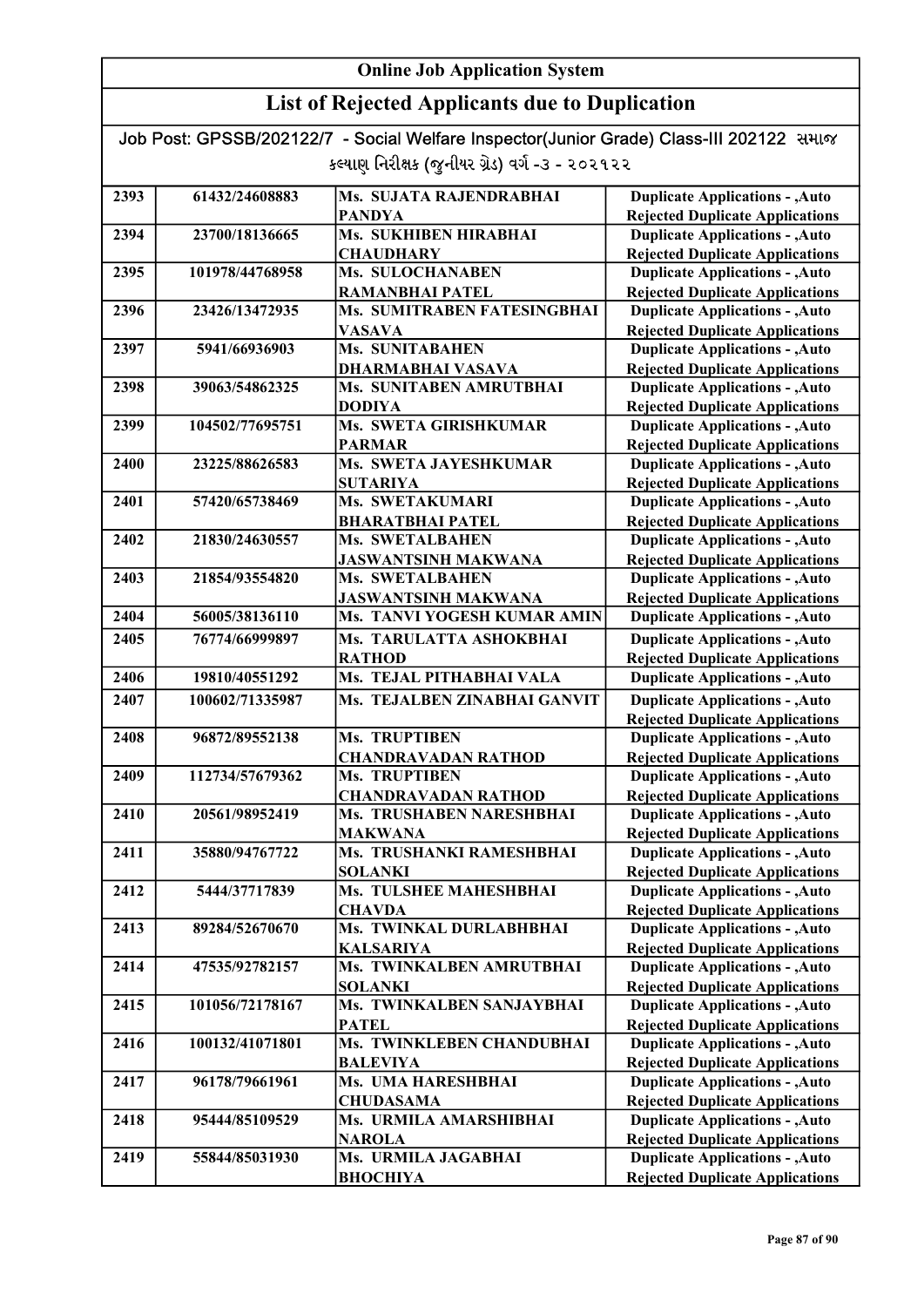## List of Rejected Applicants due to Duplication

| 2420 | 111933/53781493 | Ms. URMILABA                    | <b>Duplicate Applications - , Auto</b> |
|------|-----------------|---------------------------------|----------------------------------------|
|      |                 | HARISHCHANDRASINH JADEJA        | <b>Rejected Duplicate Applications</b> |
| 2421 | 11490/81245599  | Ms. URMILABEN RAJESHKUMAR       | <b>Duplicate Applications - , Auto</b> |
|      |                 | <b>CHAVDA</b>                   | <b>Rejected Duplicate Applications</b> |
| 2422 | 21643/94997388  | Ms. URVASHI NARANBHAI           | <b>Duplicate Applications - , Auto</b> |
|      |                 | <b>GODHA</b>                    | <b>Rejected Duplicate Applications</b> |
| 2423 | 97231/87520517  | Ms. URVASHIBEN BALDEVBHAI       | <b>Duplicate Applications - , Auto</b> |
|      |                 | <b>PARMAR</b>                   | <b>Rejected Duplicate Applications</b> |
| 2424 | 18804/39277654  | Ms. URVASHIBEN                  | <b>Duplicate Applications - , Auto</b> |
|      |                 | <b>DINESHCHANDRA PARMAR</b>     | <b>Rejected Duplicate Applications</b> |
| 2425 | 94502/99090159  | Ms. URVASHIBEN RAMDEBHAI        | <b>Duplicate Applications - , Auto</b> |
|      |                 | <b>KARMUR</b>                   | <b>Rejected Duplicate Applications</b> |
| 2426 | 73707/96291327  | Ms. URVASHIBEN SATISHBHAI       | <b>Duplicate Applications - , Auto</b> |
|      |                 | <b>PATEL</b>                    | <b>Rejected Duplicate Applications</b> |
| 2427 | 37143/93422628  | Ms. USHABEN BALUBHAI            | <b>Duplicate Applications - , Auto</b> |
|      |                 | <b>LADUMOR</b>                  | <b>Rejected Duplicate Applications</b> |
| 2428 | 102170/91390422 | Ms. USHABEN HEMRAJBHAI          | <b>Duplicate Applications - , Auto</b> |
|      |                 | <b>CHAUDHARI</b>                | <b>Rejected Duplicate Applications</b> |
| 2429 | 2890/53172370   | Ms. USHABEN SENGHABHAI          | <b>Duplicate Applications - , Auto</b> |
|      |                 | <b>BHARADIYA</b>                | <b>Rejected Duplicate Applications</b> |
| 2430 | 18536/19445512  | Ms. USHABEN VAJESINH            | <b>Duplicate Applications - , Auto</b> |
|      |                 | <b>VAGHELA</b>                  | <b>Rejected Duplicate Applications</b> |
| 2431 | 3559/35339231   | <b>Ms. UTPALBEN PRAVINKUMAR</b> | <b>Duplicate Applications - , Auto</b> |
|      |                 | <b>PRAJAPATI</b>                | <b>Rejected Duplicate Applications</b> |
| 2432 | 26199/27017367  | Ms. VACHHAI AALA GADHVI         | <b>Duplicate Applications - , Auto</b> |
| 2433 | 84080/77119800  | Ms. VAIBHAVI HASMUKHBHAI        | <b>Duplicate Applications - , Auto</b> |
|      |                 | <b>SOLANKI</b>                  | <b>Rejected Duplicate Applications</b> |
| 2434 | 102511/55651549 | Ms. VAIBHAVI MUKESHBHAI         | <b>Duplicate Applications - , Auto</b> |
|      |                 | MAYANI                          | <b>Rejected Duplicate Applications</b> |
| 2435 | 102788/39891067 | <b>Ms. VAIBHAVIBEN</b>          | <b>Duplicate Applications - , Auto</b> |
|      |                 | MAHENDRABHAI CHAUDHARI          | <b>Rejected Duplicate Applications</b> |
| 2436 | 112155/69929305 | Ms. VAIBHAVIKUMARI              | <b>Duplicate Applications - , Auto</b> |
|      |                 | AMRUTBHAI CHAUDHARI             | <b>Rejected Duplicate Applications</b> |
| 2437 | 28488/16459699  | <b>Ms. VAIDEHI BABULAL</b>      | <b>Duplicate Applications - , Auto</b> |
|      |                 | <b>KAPADIYA</b>                 | <b>Rejected Duplicate Applications</b> |
| 2438 | 28842/33766899  | Ms. VAIDEHI JAGDISHBHAI         | <b>Duplicate Applications - , Auto</b> |
|      |                 | <b>KANZARIYA</b>                | <b>Rejected Duplicate Applications</b> |
| 2439 | 25194/85831997  | Ms. VAISHALI POLAJIBHAI         | <b>Duplicate Applications - , Auto</b> |
|      |                 | <b>KUGASIYA</b>                 | <b>Rejected Duplicate Applications</b> |
| 2440 | 11427/36126372  | Ms. VAISHALIBEN DINESHBHAI      | <b>Duplicate Applications - , Auto</b> |
|      |                 | <b>PARMAR</b>                   | <b>Rejected Duplicate Applications</b> |
| 2441 | 57029/54962966  | <b>Ms. VAISHALIBEN</b>          | <b>Duplicate Applications - , Auto</b> |
|      |                 | <b>JITENDRAKUMAR JADAV</b>      | <b>Rejected Duplicate Applications</b> |
| 2442 | 17391/57187386  | Ms. VAISHALIBEN PRAVINBHAI      | <b>Duplicate Applications - , Auto</b> |
|      |                 | <b>GHANCHI</b>                  | <b>Rejected Duplicate Applications</b> |
| 2443 | 112934/10008288 | <b>Ms. VAISHALIBEN</b>          | <b>Duplicate Applications - , Auto</b> |
|      |                 | RAJESHKUMAR CHAVDA              | <b>Rejected Duplicate Applications</b> |
| 2444 | 22052/81004503  | Ms. VANDANABEN LAVJIBHAI        | <b>Duplicate Applications - , Auto</b> |
|      |                 | <b>RATHOD</b>                   | <b>Rejected Duplicate Applications</b> |
| 2445 | 16316/41653234  | Ms. VARSHA JAGADISHBHAI         | <b>Duplicate Applications - , Auto</b> |
|      |                 | <b>DHRANGU</b>                  | <b>Rejected Duplicate Applications</b> |
| 2446 | 107774/78528861 | Ms. VARSHA KANUBHAI PARMAR      | <b>Duplicate Applications - , Auto</b> |
|      |                 |                                 | <b>Rejected Duplicate Applications</b> |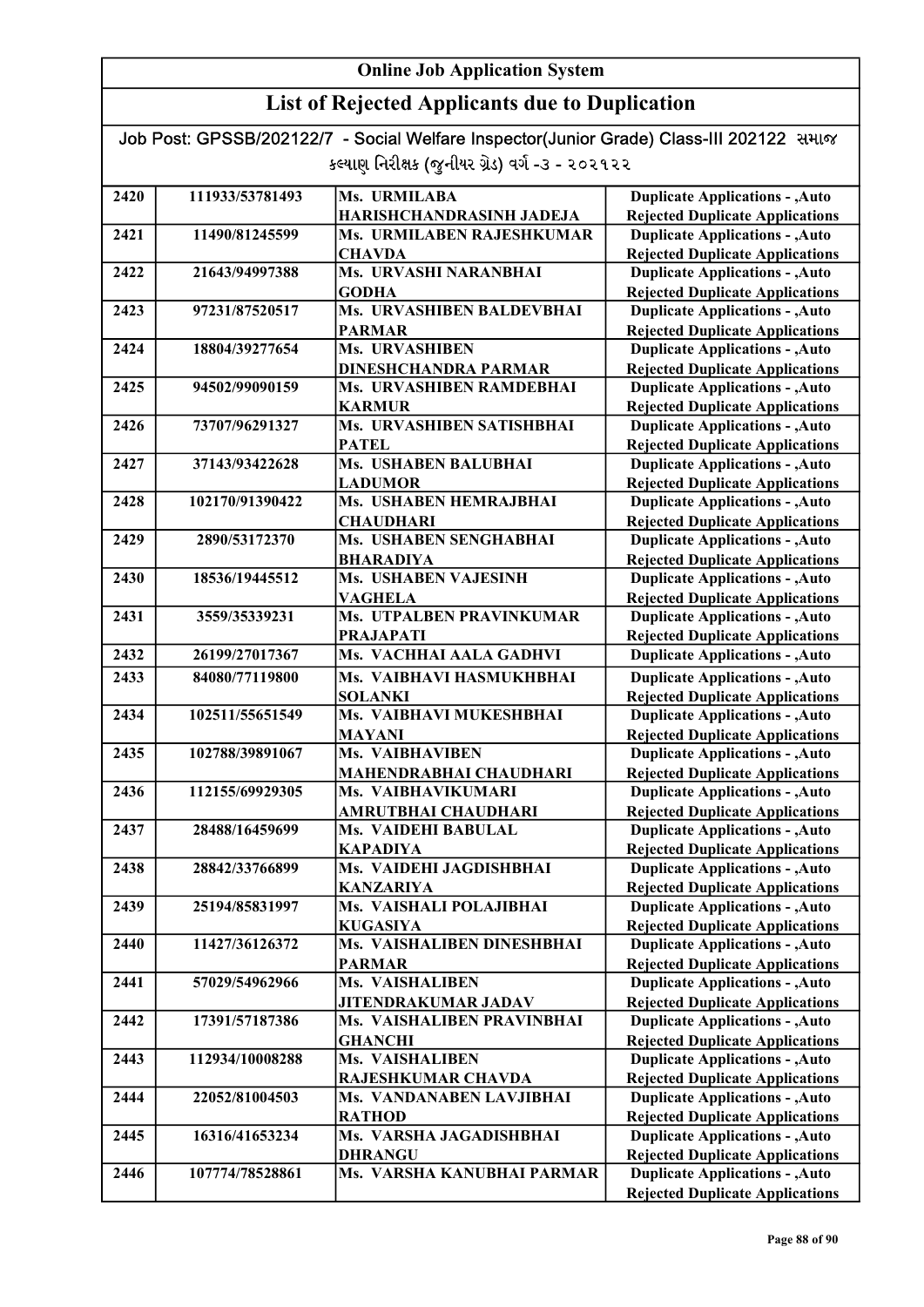| Job Post: GPSSB/202122/7 - Social Welfare Inspector(Junior Grade) Class-III 202122 समाल |  |
|-----------------------------------------------------------------------------------------|--|
| કલ્યાણ નિરીક્ષક (જુનીયર ગ્રેડ) વર્ગ -૩ - ૨૦૨૧૨૨                                         |  |

| 2447 | 88614/44324128  | <b>Ms. VARSHABEN CHANDUBHAI</b>                | <b>Duplicate Applications - , Auto</b>                                           |
|------|-----------------|------------------------------------------------|----------------------------------------------------------------------------------|
|      |                 | <b>RAVAL</b>                                   | <b>Rejected Duplicate Applications</b>                                           |
| 2448 | 39627/45815618  | Ms. VARSHABEN DHIRABHAI                        | <b>Duplicate Applications - , Auto</b>                                           |
|      |                 | <b>PARBATANI</b>                               | <b>Rejected Duplicate Applications</b>                                           |
| 2449 | 89457/57915125  | Ms. VARSHABEN HARESHBHAI                       | <b>Duplicate Applications - , Auto</b>                                           |
|      |                 | <b>GOHIL</b>                                   | <b>Rejected Duplicate Applications</b>                                           |
| 2450 | 44693/68478909  | Ms. VARSHABEN HEMANTBHAI                       | <b>Duplicate Applications - , Auto</b>                                           |
|      |                 | <b>DAVE</b>                                    | <b>Rejected Duplicate Applications</b>                                           |
| 2451 | 18043/46646914  | Ms. VARSHABEN HIMMATBHAI                       | <b>Duplicate Applications - , Auto</b>                                           |
|      |                 | <b>DEVMURARI</b>                               | <b>Rejected Duplicate Applications</b>                                           |
| 2452 | 117551/41445830 | <b>Ms. VARSHABEN KALABHAI</b>                  | <b>Duplicate Applications - , Auto</b>                                           |
|      |                 | <b>KATARIYA</b>                                | <b>Rejected Duplicate Applications</b>                                           |
| 2453 | 7490/39659876   | Ms. VARSHABEN RAMESHBHAI                       | <b>Duplicate Applications - , Auto</b>                                           |
|      |                 | <b>BHABHOR</b>                                 | <b>Rejected Duplicate Applications</b>                                           |
| 2454 | 42813/87529804  | Ms. VEVARLABEN JAVSINGBHAI                     | <b>Duplicate Applications - , Auto</b>                                           |
|      |                 | <b>PASAYA</b>                                  | <b>Rejected Duplicate Applications</b>                                           |
| 2455 | 95707/59356011  | Ms. VIDHIBEN DILIPKUMAR                        | <b>Duplicate Applications - , Auto</b>                                           |
|      |                 | <b>MODH</b>                                    | <b>Rejected Duplicate Applications</b>                                           |
| 2456 | 50681/12048574  | Ms. VIDHYA DIPAKKUMAR                          | <b>Duplicate Applications - , Auto</b>                                           |
|      |                 | <b>SOLANKI</b>                                 | <b>Rejected Duplicate Applications</b>                                           |
| 2457 | 101101/64767405 | Ms. VILASBEN DHANRAJBHAI                       | <b>Duplicate Applications - , Auto</b>                                           |
|      |                 | <b>CHAUDHARY</b><br>Ms. VILASBEN PARMANANDBHAI | <b>Rejected Duplicate Applications</b>                                           |
| 2458 | 94467/90007784  |                                                | <b>Duplicate Applications - , Auto</b>                                           |
|      |                 | <b>NANDAVA</b><br>Ms. VILASHBEN JIVANBHAI      | <b>Rejected Duplicate Applications</b>                                           |
| 2459 | 24231/83623569  |                                                | <b>Duplicate Applications - , Auto</b>                                           |
| 2460 | 117178/74752447 | <b>RATHVA</b><br>Ms. VIRAJBAHEN                | <b>Rejected Duplicate Applications</b><br><b>Duplicate Applications - , Auto</b> |
|      |                 | <b>SHAILESHKUMAR SHARMA</b>                    | <b>Rejected Duplicate Applications</b>                                           |
| 2461 | 63006/16337864  | Ms. VIRALBEN BALDEVBHAI                        | <b>Duplicate Applications - , Auto</b>                                           |
|      |                 | <b>MAHERIYA</b>                                | <b>Rejected Duplicate Applications</b>                                           |
| 2462 | 53242/33452799  | Ms. VIRANGANABEN                               | <b>Duplicate Applications - , Auto</b>                                           |
|      |                 | PARSOTTAMBHAI PATEL                            | <b>Rejected Duplicate Applications</b>                                           |
| 2463 | 61971/50094036  | Ms. VISHRUTI THOMASBHAI                        | <b>Duplicate Applications - , Auto</b>                                           |
|      |                 | <b>PARMAR</b>                                  | <b>Rejected Duplicate Applications</b>                                           |
| 2464 | 7754/90151151   | Ms. VRUNDA NARANPANDYA                         | <b>Duplicate Applications - , Auto</b>                                           |
|      |                 | <b>PANDYA</b>                                  | <b>Rejected Duplicate Applications</b>                                           |
| 2465 | 54855/23859393  | Ms. YACHIKABEN BIPINBHAI                       | <b>Duplicate Applications - , Auto</b>                                           |
|      |                 | <b>GAMIT</b>                                   | <b>Rejected Duplicate Applications</b>                                           |
| 2466 | 90136/54690968  | Ms. YESHABEN KAVANBHAI                         | <b>Duplicate Applications - , Auto</b>                                           |
|      |                 | <b>PALAS</b>                                   | <b>Rejected Duplicate Applications</b>                                           |
| 2467 | 4747/11299683   | Ms. YOGITABAHEN MANUBHAI                       | <b>Duplicate Applications - , Auto</b>                                           |
|      |                 | <b>PARMAR</b>                                  | <b>Rejected Duplicate Applications</b>                                           |
| 2468 | 6462/84415169   | Ms. ZALAK VINODCHANDRA                         | <b>Duplicate Applications - , Auto</b>                                           |
|      |                 | <b>TAPASVI</b>                                 | <b>Rejected Duplicate Applications</b>                                           |
| 2469 | 45617/49110406  | Ms. ZALAKBEN MANHARBHAI                        | <b>Duplicate Applications - , Auto</b>                                           |
|      |                 | <b>PATEL</b>                                   | <b>Rejected Duplicate Applications</b>                                           |
| 2470 | 7720/89753306   | Ms. ZANKHANA KANUBHAI                          | <b>Duplicate Applications - , Auto</b>                                           |
|      |                 | <b>PARMAR</b>                                  | <b>Rejected Duplicate Applications</b>                                           |
| 2471 | 14133/61084184  | Ms. ZANKHANABEN BALUBHAI                       | <b>Duplicate Applications - , Auto</b>                                           |
|      |                 | <b>UDHAS</b>                                   | <b>Rejected Duplicate Applications</b>                                           |
| 2472 | 96622/97047321  | Ms. ZEELBEN JAYESHBHAI                         | <b>Duplicate Applications - , Auto</b>                                           |
|      |                 | <b>PATEL</b>                                   | <b>Rejected Duplicate Applications</b>                                           |
| 2473 | 30412/30084917  | Ms. ZEELKUMARI MUKESHBHAI                      | <b>Duplicate Applications - , Auto</b>                                           |
|      |                 | <b>RANA</b>                                    | <b>Rejected Duplicate Applications</b>                                           |